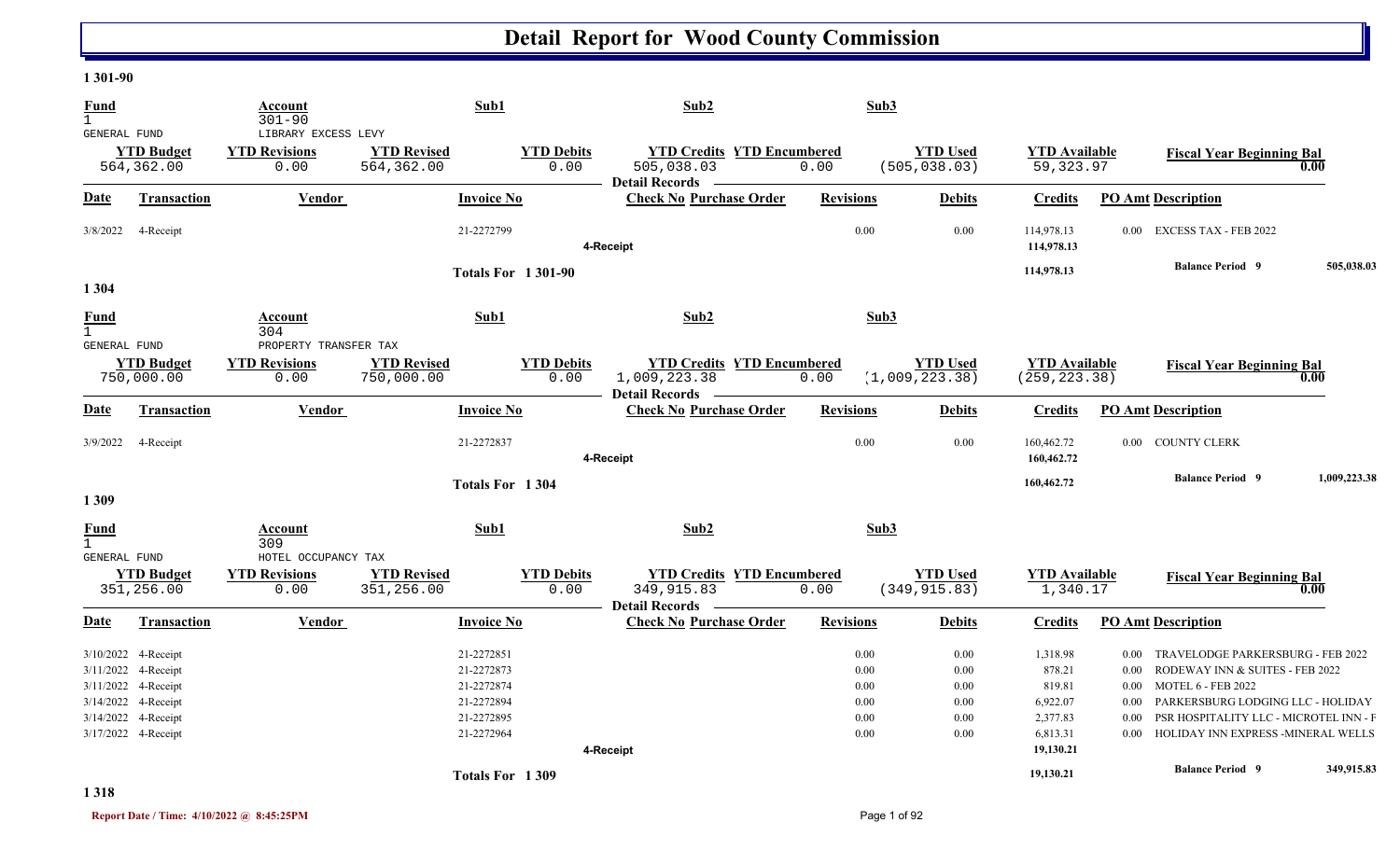| <b>Fund</b><br>$\mathbf{1}$<br>GENERAL FUND |                                | <b>Account</b><br>318<br>BUILDING PERMITS | Sub1                            |                           | Sub2                                                                      | Sub3             |                                 |                                     |          |                                          |           |
|---------------------------------------------|--------------------------------|-------------------------------------------|---------------------------------|---------------------------|---------------------------------------------------------------------------|------------------|---------------------------------|-------------------------------------|----------|------------------------------------------|-----------|
|                                             | <b>YTD Budget</b><br>48,000.00 | <b>YTD Revisions</b><br>0.00              | <b>YTD Revised</b><br>48,000.00 | <b>YTD Debits</b><br>0.00 | <b>YTD Credits YTD Encumbered</b><br>32, 265. 25<br><b>Detail Records</b> | 0.00             | <b>YTD Used</b><br>(32, 265.25) | <b>YTD</b> Available<br>15,734.75   |          | <b>Fiscal Year Beginning Bal</b><br>0.00 |           |
| <b>Date</b>                                 | <b>Transaction</b>             | <b>Vendor</b>                             | <b>Invoice No</b>               |                           | <b>Check No Purchase Order</b>                                            | <b>Revisions</b> | <b>Debits</b>                   | <b>Credits</b>                      |          | <b>PO Amt Description</b>                |           |
| 3/1/2022                                    | 4-Receipt                      |                                           | 21-2272681                      |                           |                                                                           | 0.00             | 0.00                            | 640.00                              | $0.00\,$ | JAMES NIGH - W5804                       |           |
| 3/1/2022                                    | 4-Receipt                      |                                           | 21-2272683                      |                           |                                                                           | 0.00             | 0.00                            | 315.00                              | 0.00     | JEDIDIAH MILLER - W5808                  |           |
| 3/7/2022                                    | 4-Receipt                      |                                           | 21-2272778                      |                           |                                                                           | 0.00             | 0.00                            | 21.25                               | 0.00     | RAPHAEL VARGAS - W5809                   |           |
|                                             | 3/10/2022 4-Receipt            |                                           | 21-2272854                      |                           |                                                                           | 0.00             | 0.00                            | 951.25                              | 0.00     | <b>JERRY KOIS</b>                        |           |
|                                             | 3/11/2022 4-Receipt            |                                           | 21-2272867                      |                           |                                                                           | 0.00             | 0.00                            | 347.50                              | 0.00     | WILLIAM GANDEE - W5811                   |           |
|                                             | 3/15/2022 4-Receipt            |                                           | 21-2272921                      |                           |                                                                           | 0.00             | 0.00                            | 68.75                               | 0.00     | JOSEPH MARSHALL W5812                    |           |
|                                             | 3/16/2022 4-Receipt            |                                           | 21-2272939                      |                           |                                                                           | 0.00             | 0.00                            | 53.75                               | 0.00     | BLUE RIDGE BEST FOODS - W5813            |           |
|                                             | 3/17/2022 4-Receipt            |                                           | 21-2272973                      |                           |                                                                           | 0.00             | 0.00                            | 66.25                               | 0.00     | HAROLD CAMPBELL - W5815                  |           |
|                                             |                                |                                           |                                 | 4-Receipt                 |                                                                           |                  |                                 | 2,463.75                            |          |                                          |           |
|                                             |                                |                                           | Totals For 1318                 |                           |                                                                           |                  |                                 | 2,463.75                            |          | <b>Balance Period 9</b>                  | 32,265.25 |
| 1319                                        |                                |                                           |                                 |                           |                                                                           |                  |                                 |                                     |          |                                          |           |
| <b>Fund</b><br>$\mathbf 1$                  |                                | <b>Account</b><br>319                     | Sub1                            |                           | Sub2                                                                      | Sub3             |                                 |                                     |          |                                          |           |
| GENERAL FUND                                |                                | MISC. PERMITS                             |                                 |                           |                                                                           |                  |                                 |                                     |          |                                          |           |
|                                             | <b>YTD Budget</b>              | <b>YTD Revisions</b>                      | <b>YTD Revised</b>              | <b>YTD Debits</b>         | <b>YTD Credits YTD Encumbered</b>                                         |                  | <b>YTD Used</b>                 | <b>YTD Available</b>                |          | <b>Fiscal Year Beginning Bal</b>         |           |
|                                             | 800.00                         | 0.00                                      | 800.00                          | 0.00                      | 894.10<br><b>Detail Records</b>                                           | 0.00             | (894.10)                        | (94.10)                             |          | 0.00                                     |           |
| <b>Date</b>                                 | <b>Transaction</b>             | <b>Vendor</b>                             | <b>Invoice No</b>               |                           | <b>Check No Purchase Order</b>                                            | <b>Revisions</b> | <b>Debits</b>                   | <b>Credits</b>                      |          | <b>PO Amt Description</b>                |           |
| 3/8/2022                                    | 4-Receipt                      |                                           | 21-2272806                      |                           |                                                                           | 0.00             | 0.00                            | 6.00                                | 0.00     | ASSESSOR OF WOOD COUNTY                  |           |
|                                             |                                |                                           |                                 | 4-Receipt                 |                                                                           |                  |                                 | 6.00                                |          |                                          |           |
|                                             |                                |                                           | Totals For 1319                 |                           |                                                                           |                  |                                 | 6.00                                |          | <b>Balance Period 9</b>                  | 894.10    |
| 1 322 1550                                  |                                |                                           |                                 |                           |                                                                           |                  |                                 |                                     |          |                                          |           |
| $\frac{Fund}{1}$                            |                                | <b>Account</b><br>322                     | Sub1<br>1550                    |                           | Sub2                                                                      | Sub3             |                                 |                                     |          |                                          |           |
| GENERAL FUND                                |                                | FEDERAL GRANTS                            | $21 - SYA - 038$                |                           |                                                                           |                  |                                 |                                     |          |                                          |           |
|                                             | <b>YTD Budget</b><br>0.00      | <b>YTD Revisions</b><br>0.00              | <b>YTD Revised</b><br>0.00      | <b>YTD Debits</b><br>0.00 | <b>YTD Credits YTD Encumbered</b><br>16,347.00                            | 0.00             | <b>YTD Used</b><br>(16, 347.00) | <b>YTD</b> Available<br>(16,347.00) |          | <b>Fiscal Year Beginning Bal</b><br>0.00 |           |
| <b>Date</b>                                 | <b>Transaction</b>             | <b>Vendor</b>                             | <b>Invoice No</b>               |                           | Detail Records —<br><b>Check No Purchase Order</b>                        | <b>Revisions</b> | <b>Debits</b>                   | <b>Credits</b>                      |          | <b>PO Amt Description</b>                |           |
|                                             | 3/15/2022 4-Receipt            |                                           | 21-2272920                      |                           |                                                                           | $0.00\,$         | $0.00\,$                        | 16,347.00                           |          | 0.00 STATE OF WV                         |           |
|                                             |                                |                                           |                                 | 4-Receipt                 |                                                                           |                  |                                 | 16,347.00                           |          |                                          |           |
|                                             |                                |                                           | <b>Totals For 13221550</b>      |                           |                                                                           |                  |                                 | 16,347.00                           |          | <b>Balance Period 9</b>                  | 16,347.00 |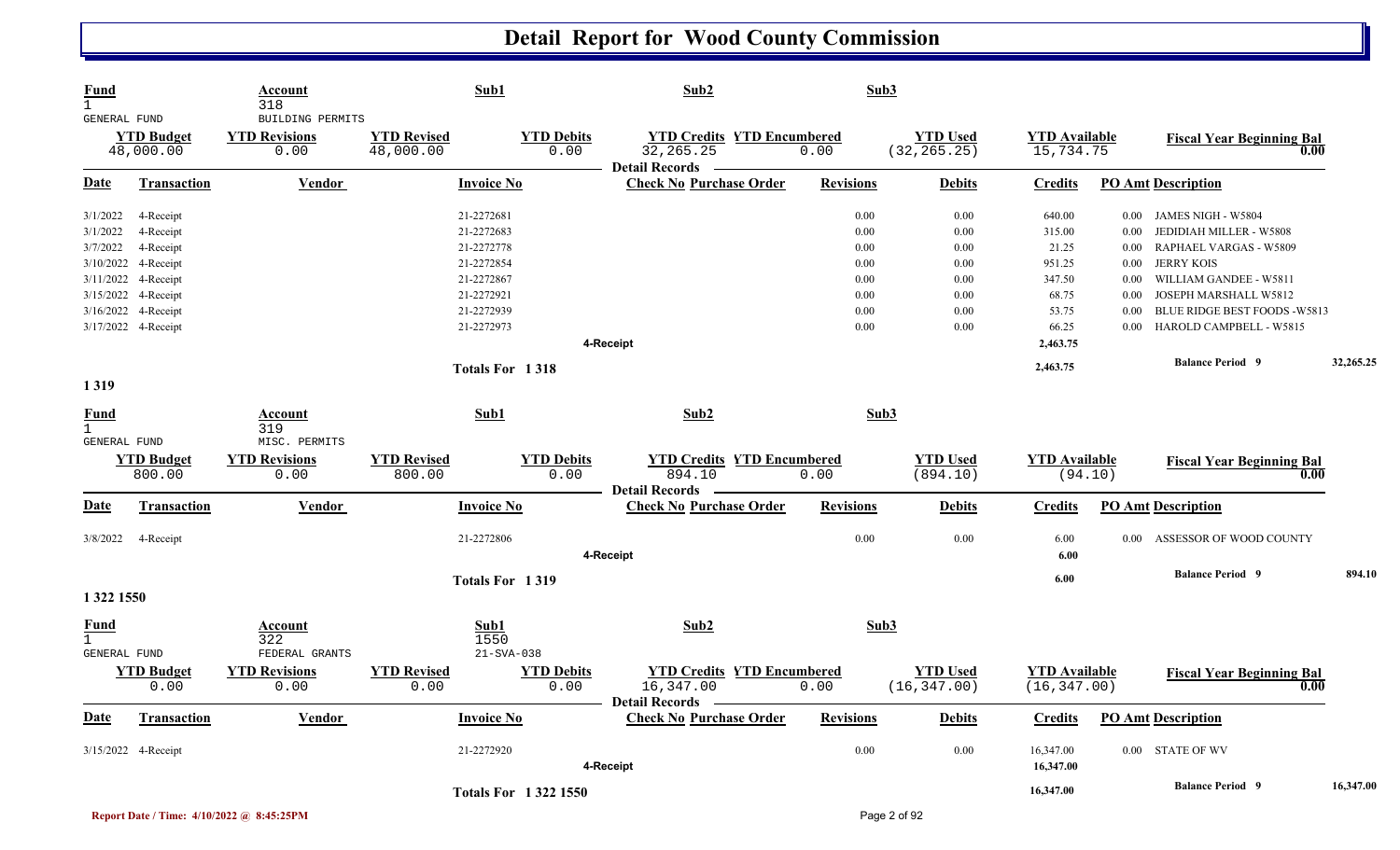#### **1 324 1273**

| <b>Fund</b><br>$\mathbf{1}$<br>GENERAL FUND |                               | Account<br>324<br>OTHER GRANTS | Sub1<br>1273                   | PROJECT LIFESAVER          | Sub2                                                                    | Sub3             |                                 |                                      |          |                                  |           |
|---------------------------------------------|-------------------------------|--------------------------------|--------------------------------|----------------------------|-------------------------------------------------------------------------|------------------|---------------------------------|--------------------------------------|----------|----------------------------------|-----------|
|                                             | <b>YTD Budget</b><br>0.00     | <b>YTD Revisions</b><br>0.00   | <b>YTD Revised</b><br>0.00     | <b>YTD Debits</b><br>0.00  | <b>YTD Credits YTD Encumbered</b><br>520.00<br><b>Detail Records</b>    | 0.00             | <b>YTD Used</b><br>(520.00)     | <b>YTD Available</b><br>(520.00)     |          | <b>Fiscal Year Beginning Bal</b> | 0.00      |
| Date                                        | Transaction                   | <b>Vendor</b>                  | <b>Invoice No</b>              |                            | <b>Check No Purchase Order</b>                                          | <b>Revisions</b> | <b>Debits</b>                   | <b>Credits</b>                       |          | <b>PO Amt Description</b>        |           |
|                                             | 3/17/2022 4-Receipt           |                                | 21-2272969                     |                            |                                                                         | 0.00             | 0.00                            | 20.00                                | $0.00\,$ | OLIVIA GILLIAND                  |           |
|                                             | 3/17/2022 4-Receipt           |                                | 21-2272971                     |                            |                                                                         | 0.00             | 0.00                            | 25.00                                | $0.00\,$ | MALACHI MILLER                   |           |
|                                             | 3/17/2022 4-Receipt           |                                | 21-2272972                     |                            |                                                                         | 0.00             | 0.00                            | 25.00                                | $0.00\,$ | <b>OLIVIA MILLER</b>             |           |
|                                             |                               |                                |                                |                            | 4-Receipt                                                               |                  |                                 | 70.00                                |          |                                  |           |
|                                             |                               |                                |                                | <b>Totals For 13241273</b> |                                                                         |                  |                                 | 70.00                                |          | <b>Balance Period 9</b>          | 520.00    |
| 1 3 2 7                                     |                               |                                |                                |                            |                                                                         |                  |                                 |                                      |          |                                  |           |
| Fund<br>$\mathbf{1}$                        |                               | Account<br>327                 | Sub1                           |                            | Sub2                                                                    | Sub3             |                                 |                                      |          |                                  |           |
| <b>GENERAL FUND</b>                         |                               | CHARGES FOR SERVICES           |                                |                            |                                                                         |                  |                                 |                                      |          |                                  |           |
|                                             | <b>YTD Budget</b><br>5,000.00 | <b>YTD Revisions</b><br>0.00   | <b>YTD Revised</b><br>5,000.00 | <b>YTD Debits</b><br>0.00  | <b>YTD Credits YTD Encumbered</b><br>38,851.25<br><b>Detail Records</b> | 0.00             | <b>YTD Used</b><br>(38, 851.25) | <b>YTD Available</b><br>(33, 851.25) |          | <b>Fiscal Year Beginning Bal</b> | 0.00      |
| Date                                        | <b>Transaction</b>            | Vendor                         | <b>Invoice No</b>              |                            | <b>Check No Purchase Order</b>                                          | <b>Revisions</b> | <b>Debits</b>                   | <b>Credits</b>                       |          | <b>PO Amt Description</b>        |           |
| 3/2/2022                                    | 4-Receipt                     |                                | 21-2272717                     |                            |                                                                         | 0.00             | 0.00                            | 5.00                                 | $0.00\,$ | JOHN HUDSON                      |           |
| 3/7/2022                                    | 4-Receipt                     |                                | 21-2272764                     |                            |                                                                         | 0.00             | 0.00                            | 5.00                                 | $0.00\,$ | <b>JAMES MILLER</b>              |           |
| 3/8/2022                                    | 4-Receipt                     |                                | 21-2272783                     |                            |                                                                         | 0.00             | 0.00                            | 5.00                                 | $0.00\,$ | STEPHANIE NELSON                 |           |
| 3/8/2022                                    | 4-Receipt                     |                                | 21-2272803                     |                            |                                                                         | 0.00             | 0.00                            | 5.00                                 | 0.00     | <b>GREGORY THOMPSON</b>          |           |
|                                             | 3/14/2022 4-Receipt           |                                | 21-2272885                     |                            |                                                                         | 0.00             | 0.00                            | 5.00                                 | $0.00\,$ | <b>EDDIE GRAY</b>                |           |
|                                             |                               |                                |                                |                            | 4-Receipt                                                               |                  |                                 | 25.00                                |          |                                  |           |
|                                             |                               |                                | Totals For 1327                |                            |                                                                         |                  |                                 | 25.00                                |          | <b>Balance Period 9</b>          | 38,851.25 |
| 1 3 3 0                                     |                               |                                |                                |                            |                                                                         |                  |                                 |                                      |          |                                  |           |
| Fund<br>$\mathbf{1}$                        |                               | Account<br>330                 | Sub1                           |                            | Sub2                                                                    | Sub3             |                                 |                                      |          |                                  |           |
| GENERAL FUND                                |                               | SHERIFF'S EARNINGS             |                                |                            |                                                                         |                  |                                 |                                      |          |                                  |           |
|                                             | <b>YTD Budget</b>             | <b>YTD Revisions</b>           | <b>YTD Revised</b>             | <b>YTD Debits</b>          | <b>YTD Credits YTD Encumbered</b>                                       |                  | <b>YTD Used</b>                 | <b>YTD Available</b>                 |          | <b>Fiscal Year Beginning Bal</b> |           |
|                                             | 10,000.00                     | 0.00                           | 10,000.00                      | 0.00                       | 32,397.69<br><b>Detail Records</b>                                      | 0.00             | (32, 397.69)                    | (22, 397.69)                         |          |                                  | 0.00      |
| Date                                        | Transaction                   | Vendor                         | <b>Invoice No</b>              |                            | <b>Check No Purchase Order</b>                                          | <b>Revisions</b> | <b>Debits</b>                   | <b>Credits</b>                       |          | <b>PO Amt Description</b>        |           |
| 3/7/2022                                    | 4-Receipt                     |                                | 21-2272774                     |                            |                                                                         | 0.00             | 0.00                            | 20,753.34                            | $0.00\,$ | STATE OF WV JAN 2022             |           |
| 3/9/2022                                    | 4-Receipt                     |                                | 21-2272829                     |                            |                                                                         | 0.00             | 0.00                            | 1,125.00                             |          | 0.00 CIRCUIT CLERK               |           |
|                                             |                               |                                |                                |                            | 4-Receipt                                                               |                  |                                 | 21,878.34                            |          |                                  |           |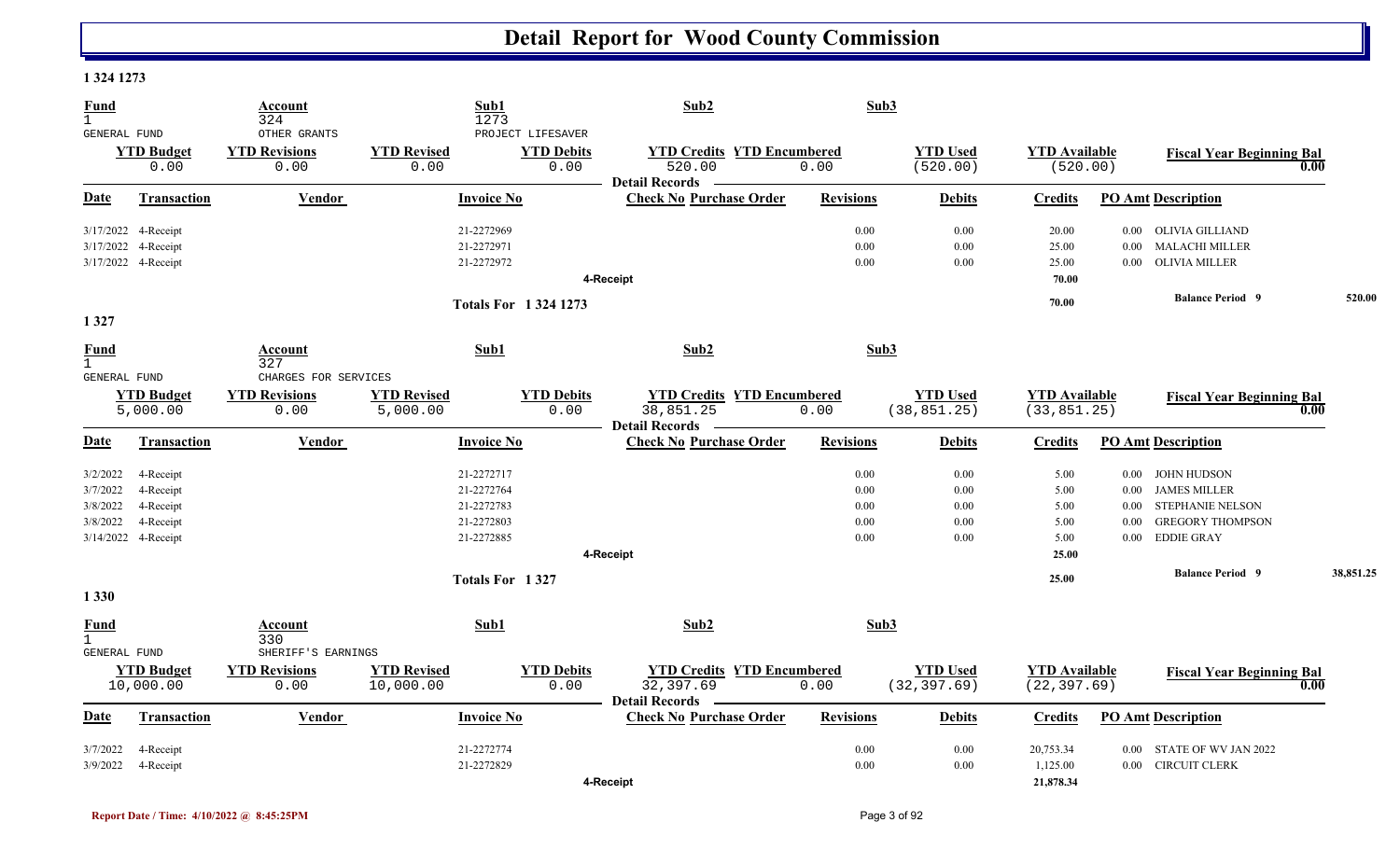|                                        |                                 |                                                           | Totals For 1330                  |                           |                                                                     |                  |                                  | 21,878.34                          |                  | <b>Balance Period 9</b>                             | 32,397.69  |  |
|----------------------------------------|---------------------------------|-----------------------------------------------------------|----------------------------------|---------------------------|---------------------------------------------------------------------|------------------|----------------------------------|------------------------------------|------------------|-----------------------------------------------------|------------|--|
| 1 3 3 1<br><b>Fund</b><br>$\mathbf{1}$ |                                 | Account<br>331                                            | Sub1                             |                           | Sub2                                                                | Sub3             |                                  |                                    |                  |                                                     |            |  |
| GENERAL FUND                           | <b>YTD Budget</b><br>260,000.00 | COUNTY CLERK'S EARNINGS<br><b>YTD Revisions</b><br>0.00   | <b>YTD Revised</b><br>260,000.00 | <b>YTD Debits</b><br>0.00 | <b>YTD Credits YTD Encumbered</b><br>228,827.64<br>Detail Records — | 0.00             | <b>YTD Used</b><br>(228, 827.64) | <b>YTD Available</b><br>31, 172.36 |                  | <b>Fiscal Year Beginning Bal</b>                    | 0.00       |  |
| <b>Date</b>                            | Transaction                     | Vendor                                                    | <b>Invoice No</b>                |                           | <b>Check No Purchase Order</b>                                      | <b>Revisions</b> | <b>Debits</b>                    | <b>Credits</b>                     |                  | <b>PO Amt Description</b>                           |            |  |
| 3/9/2022                               | 4-Receipt                       |                                                           | 21-2272837                       |                           | 4-Receipt                                                           | 0.00             | 0.00                             | 20,694.87<br>20,694.87             |                  | 0.00 COUNTY CLERK                                   |            |  |
| 1 3 3 2                                |                                 |                                                           | Totals For 1331                  |                           |                                                                     |                  |                                  | 20,694.87                          |                  | <b>Balance Period 9</b>                             | 228,827.64 |  |
| <b>Fund</b><br>$\mathbf{1}$            |                                 | Account<br>332                                            | Sub1                             |                           | Sub2                                                                | Sub3             |                                  |                                    |                  |                                                     |            |  |
| <b>GENERAL FUND</b>                    | <b>YTD Budget</b><br>50,000.00  | CIRCUIT CLERK EARNINGS<br><b>YTD Revisions</b><br>0.00    | <b>YTD Revised</b><br>50,000.00  | <b>YTD Debits</b><br>0.00 | <b>YTD Credits YTD Encumbered</b><br>39,309.60                      | 0.00             | <b>YTD Used</b><br>(39, 309.60)  | <b>YTD Available</b><br>10,690.40  |                  | <b>Fiscal Year Beginning Bal</b>                    | 0.00       |  |
| <b>Date</b>                            | <b>Transaction</b>              | <b>Vendor</b>                                             | <b>Invoice No</b>                |                           | <b>Detail Records</b><br><b>Check No Purchase Order</b>             | <b>Revisions</b> | <b>Debits</b>                    | <b>Credits</b>                     |                  | <b>PO Amt Description</b>                           |            |  |
| 3/9/2022                               | 4-Receipt                       |                                                           | 21-2272829                       |                           | 4-Receipt                                                           | 0.00             | 0.00                             | 3,604.40<br>3,604.40               | $0.00\,$         | <b>CIRCUIT CLERK</b>                                |            |  |
| 1 3 3 3                                |                                 |                                                           | Totals For 1332                  |                           |                                                                     |                  |                                  | 3,604.40                           |                  | <b>Balance Period 9</b>                             | 39,309.60  |  |
| <b>Fund</b><br>$\mathbf{1}$            |                                 | Account<br>333                                            | Sub1                             |                           | Sub2                                                                | Sub3             |                                  |                                    |                  |                                                     |            |  |
| <b>GENERAL FUND</b>                    | <b>YTD Budget</b><br>5,000.00   | PROSECUTING ATTY EARNINGS<br><b>YTD Revisions</b><br>0.00 | <b>YTD Revised</b><br>5,000.00   | <b>YTD Debits</b><br>0.00 | <b>YTD Credits YTD Encumbered</b><br>2,768.89                       | 0.00             | <b>YTD Used</b><br>(2, 768.89)   | <b>YTD Available</b><br>2,231.11   |                  | <b>Fiscal Year Beginning Bal</b>                    | 0.00       |  |
| Date                                   | <b>Transaction</b>              | Vendor                                                    | <b>Invoice No</b>                |                           | <b>Detail Records</b><br><b>Check No Purchase Order</b>             | <b>Revisions</b> | <b>Debits</b>                    | <b>Credits</b>                     |                  | <b>PO Amt Description</b>                           |            |  |
| 3/2/2022<br>3/9/2022                   | 4-Receipt<br>4-Receipt          |                                                           | 21-2272716<br>21-2272829         |                           | 4-Receipt                                                           | 0.00<br>0.00     | 0.00<br>0.00                     | 429.45<br>130.00<br>559.45         | 0.00<br>$0.00\,$ | <b>MAGISTRATE - FEB 202</b><br><b>CIRCUIT CLERK</b> |            |  |
| 1.221                                  |                                 |                                                           | Totals For 1333                  |                           |                                                                     |                  |                                  | 559.45                             |                  | <b>Balance Period 9</b>                             | 2,768.89   |  |

**1 334**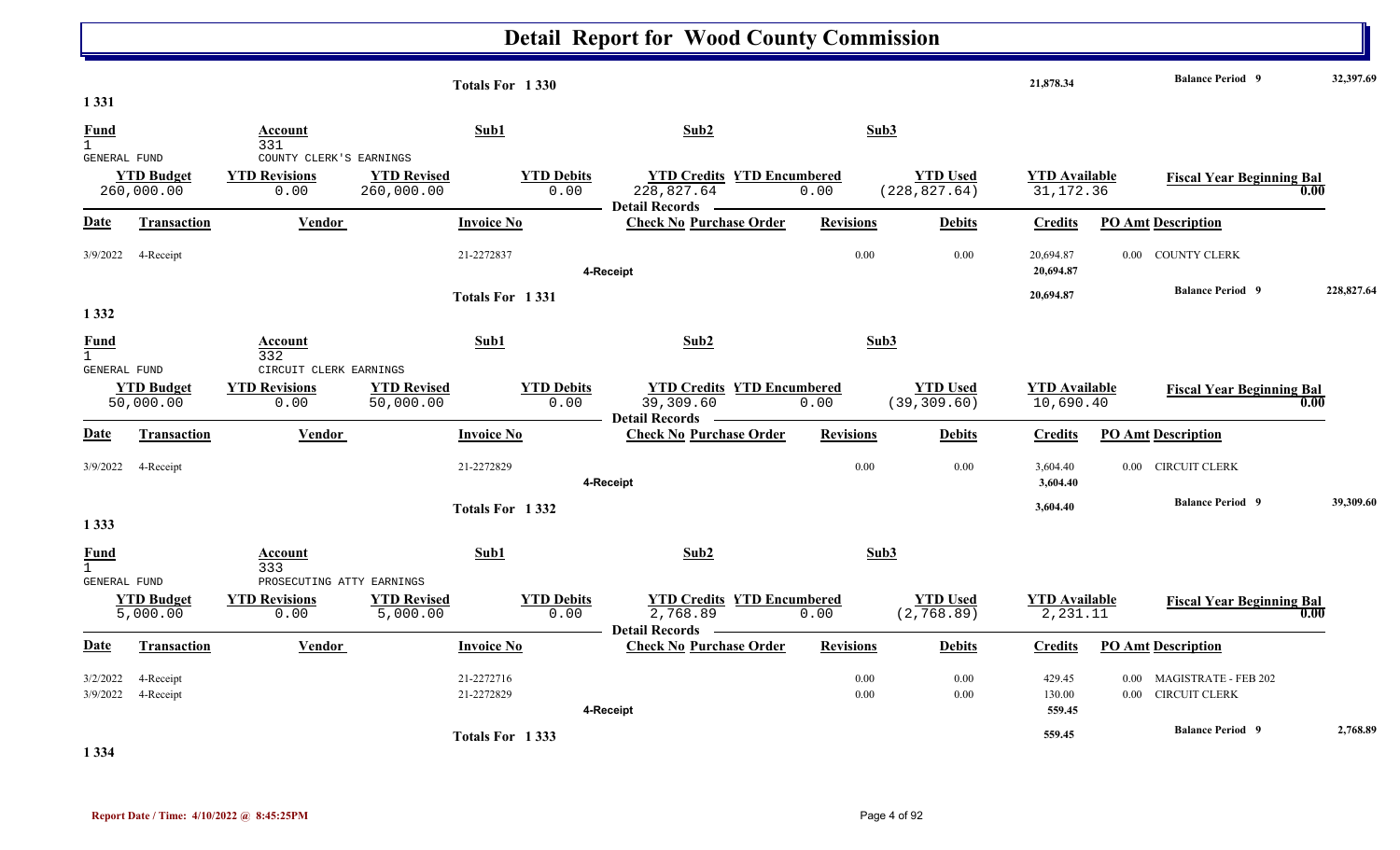| <b>Fund</b><br>$\mathbf{1}$<br><b>GENERAL FUND</b> |                               | Account<br>334<br><b>ACCIDENT REPORTS</b> | Sub1                           |                           | Sub2                                                                   | Sub3      |                                |                                |          |                                          |
|----------------------------------------------------|-------------------------------|-------------------------------------------|--------------------------------|---------------------------|------------------------------------------------------------------------|-----------|--------------------------------|--------------------------------|----------|------------------------------------------|
|                                                    | <b>YTD Budget</b><br>3,500.00 | <b>YTD Revisions</b><br>0.00              | <b>YTD Revised</b><br>3,500.00 | <b>YTD Debits</b><br>0.00 | <b>YTD Credits YTD Encumbered</b><br>2,760.00<br><b>Detail Records</b> | 0.00      | <b>YTD</b> Used<br>(2, 760.00) | <b>YTD</b> Available<br>740.00 |          | <b>Fiscal Year Beginning Bal</b><br>0.00 |
| Date                                               | Transaction                   | Vendor                                    | Invoice No                     |                           | <b>Check No Purchase Order</b>                                         | Revisions | <b>Debits</b>                  | Credits                        |          | <b>PO Amt Description</b>                |
| 3/1/2022                                           | 4-Receipt                     |                                           | 21-2272690                     |                           |                                                                        | 0.00      | $0.00\,$                       | 5.00                           | $0.00 -$ | <b>BILLIE CROSS CA</b>                   |
| 3/1/2022                                           | 4-Receipt                     |                                           | 21-2272691                     |                           |                                                                        | 0.00      | 0.00                           | 5.00                           | 0.00     | <b>SHAWN FERGUSON CA</b>                 |
| 3/2/2022                                           | 4-Receipt                     |                                           | 21-2272697                     |                           |                                                                        | 0.00      | $0.00\,$                       | 5.00                           | 0.00     | <b>REBEKAH TITUS</b>                     |
| 3/2/2022                                           | 4-Receipt                     |                                           | 21-2272698                     |                           |                                                                        | 0.00      | 0.00                           | 5.00                           | $0.00\,$ | <b>LEXISNEXIS</b>                        |
| 3/2/2022                                           | 4-Receipt                     |                                           | 21-2272700                     |                           |                                                                        | $0.00\,$  | $0.00\,$                       | 5.00                           | $0.00\,$ | <b>LEXISNEXIS</b>                        |
| 3/3/2022                                           | 4-Receipt                     |                                           | 21-2272729                     |                           |                                                                        | 0.00      | 0.00                           | 5.00                           | 0.00     | <b>RANDY STURM</b>                       |
| 3/3/2022                                           | 4-Receipt                     |                                           | 21-2272731                     |                           |                                                                        | 0.00      | $0.00\,$                       | 5.00                           | 0.00     | SONYA DOYLE                              |
| 3/3/2022                                           | 4-Receipt                     |                                           | 21-2272732                     |                           |                                                                        | 0.00      | 0.00                           | 5.00                           | 0.00     | <b>BRAIN YEAGER</b>                      |
| 3/4/2022                                           | 4-Receipt                     |                                           | 21-2272749                     |                           |                                                                        | 0.00      | 0.00                           | 15.00                          | $0.00\,$ | <b>LISA MEYERS</b>                       |
| 3/4/2022                                           | 4-Receipt                     |                                           | 21-2272754                     |                           |                                                                        | $0.00\,$  | 0.00                           | 5.00                           | 0.00     | UTILITY ARBORIST                         |
| 3/7/2022                                           | 4-Receipt                     |                                           | 21-2272763                     |                           |                                                                        | 0.00      | $0.00\,$                       | 5.00                           | 0.00     | NATHAN CUNNINGHAM                        |
| 3/8/2022                                           | 4-Receipt                     |                                           | 21-2272779                     |                           |                                                                        | 0.00      | 0.00                           | 10.00                          | 0.00     | <b>FARMER CLINE &amp; CAMPBELL</b>       |
| 3/8/2022                                           | 4-Receipt                     |                                           | 21-2272780                     |                           |                                                                        | 0.00      | 0.00                           | 5.00                           | $0.00\,$ | <b>LEXISNEXIS</b>                        |
| 3/8/2022                                           | 4-Receipt                     |                                           | 21-2272781                     |                           |                                                                        | 0.00      | $0.00\,$                       | 5.00                           | $0.00\,$ | <b>LEXISNEXIS</b>                        |
| 3/8/2022                                           | 4-Receipt                     |                                           | 21-2272782                     |                           |                                                                        | 0.00      | 0.00                           | 5.00                           | $0.00\,$ | <b>LEXISNEXIS</b>                        |
| 3/8/2022                                           | 4-Receipt                     |                                           | 21-2272784                     |                           |                                                                        | 0.00      | $0.00\,$                       | 5.00                           | $0.00\,$ | <b>BOSO</b>                              |
| 3/9/2022                                           | 4-Receipt                     |                                           | 21-2272812                     |                           |                                                                        | 0.00      | $0.00\,$                       | 5.00                           | $0.00\,$ | <b>JEFF FARROW</b>                       |
| 3/9/2022                                           | 4-Receipt                     |                                           | 21-2272815                     |                           |                                                                        | 0.00      | 0.00                           | 5.00                           | 0.00     | <b>JEFF LITTLE</b>                       |
| 3/9/2022                                           | 4-Receipt                     |                                           | 21-2272819                     |                           |                                                                        | 0.00      | 0.00                           | 5.00                           | 0.00     | <b>BRAD BEVINS - STATE FARM</b>          |
| 3/9/2022                                           | 4-Receipt                     |                                           | 21-2272826                     |                           |                                                                        | 0.00      | $0.00\,$                       | 5.00                           | 0.00     | <b>LARRY SMITH</b>                       |
| 3/9/2022                                           | 4-Receipt                     |                                           | 21-2272833                     |                           |                                                                        | 0.00      | 0.00                           | 5.00                           | 0.00     | <b>ROBERT JEFFREYS</b>                   |
| 3/10/2022                                          | 4-Receipt                     |                                           | 21-2272846                     |                           |                                                                        | 0.00      | $0.00\,$                       | 5.00                           | $0.00\,$ | <b>LEXISNEXIS</b>                        |
| 3/10/2022                                          | 4-Receipt                     |                                           | 21-2272847                     |                           |                                                                        | 0.00      | 0.00                           | 5.00                           | 0.00     | <b>LEXISNEXIS</b>                        |
| 3/10/2022                                          | 4-Receipt                     |                                           | 21-2272849                     |                           |                                                                        | 0.00      | 0.00                           | 5.00                           | $0.00\,$ | <b>LEXISNEXIS</b>                        |
| 3/10/2022                                          | 4-Receipt                     |                                           | 21-2272850                     |                           |                                                                        | 0.00      | 0.00                           | 5.00                           | 0.00     | <b>LEXISNEXIS</b>                        |
| 3/10/2022                                          | 4-Receipt                     |                                           | 21-2272852                     |                           |                                                                        | 0.00      | 0.00                           | 5.00                           | $0.00\,$ | <b>LEXISNEXIS</b>                        |
| 3/10/2022                                          | 4-Receipt                     |                                           | 21-2272855                     |                           |                                                                        | 0.00      | 0.00                           | 5.00                           | 0.00     | PROGRESSIVE                              |
| 3/11/2022                                          | 4-Receipt                     |                                           | 21-2272872                     |                           |                                                                        | 0.00      | $0.00\,$                       | 5.00                           | 0.00     | PROGRESSIVE                              |
|                                                    | 3/14/2022 4-Receipt           |                                           | 21-2272880                     |                           |                                                                        | 0.00      | 0.00                           | 5.00                           | 0.00     | <b>HAROLD</b>                            |
|                                                    | 3/14/2022 4-Receipt           |                                           | 21-2272891                     |                           |                                                                        | 0.00      | 0.00                           | 5.00                           | 0.00     | <b>LEXISNEXIS</b>                        |
| 3/14/2022                                          | 4-Receipt                     |                                           | 21-2272892                     |                           |                                                                        | 0.00      | 0.00                           | 5.00                           | 0.00     | <b>LEXISNEXIS</b>                        |
|                                                    | 3/14/2022 4-Receipt           |                                           | 21-2272893                     |                           |                                                                        | 0.00      | 0.00                           | 5.00                           | $0.00\,$ | <b>LEXISNEXIS</b>                        |
|                                                    | 3/15/2022 4-Receipt           |                                           | 21-2272914                     |                           |                                                                        | 0.00      | $0.00\,$                       | 5.00                           | 0.00     | <b>JEFF THOMAS</b>                       |
|                                                    | 3/15/2022 4-Receipt           |                                           | 21-2272924                     |                           |                                                                        | 0.00      | 0.00                           | 5.00                           | 0.00     | <b>BRANDON RICHARDS</b>                  |
|                                                    | 3/16/2022 4-Receipt           |                                           | 21-2272928                     |                           |                                                                        | 0.00      | 0.00                           | 5.00                           | $0.00\,$ | <b>DUNBAR &amp; FOWLER</b>               |
|                                                    |                               |                                           |                                |                           | 4-Receipt                                                              |           |                                | 190.00                         |          |                                          |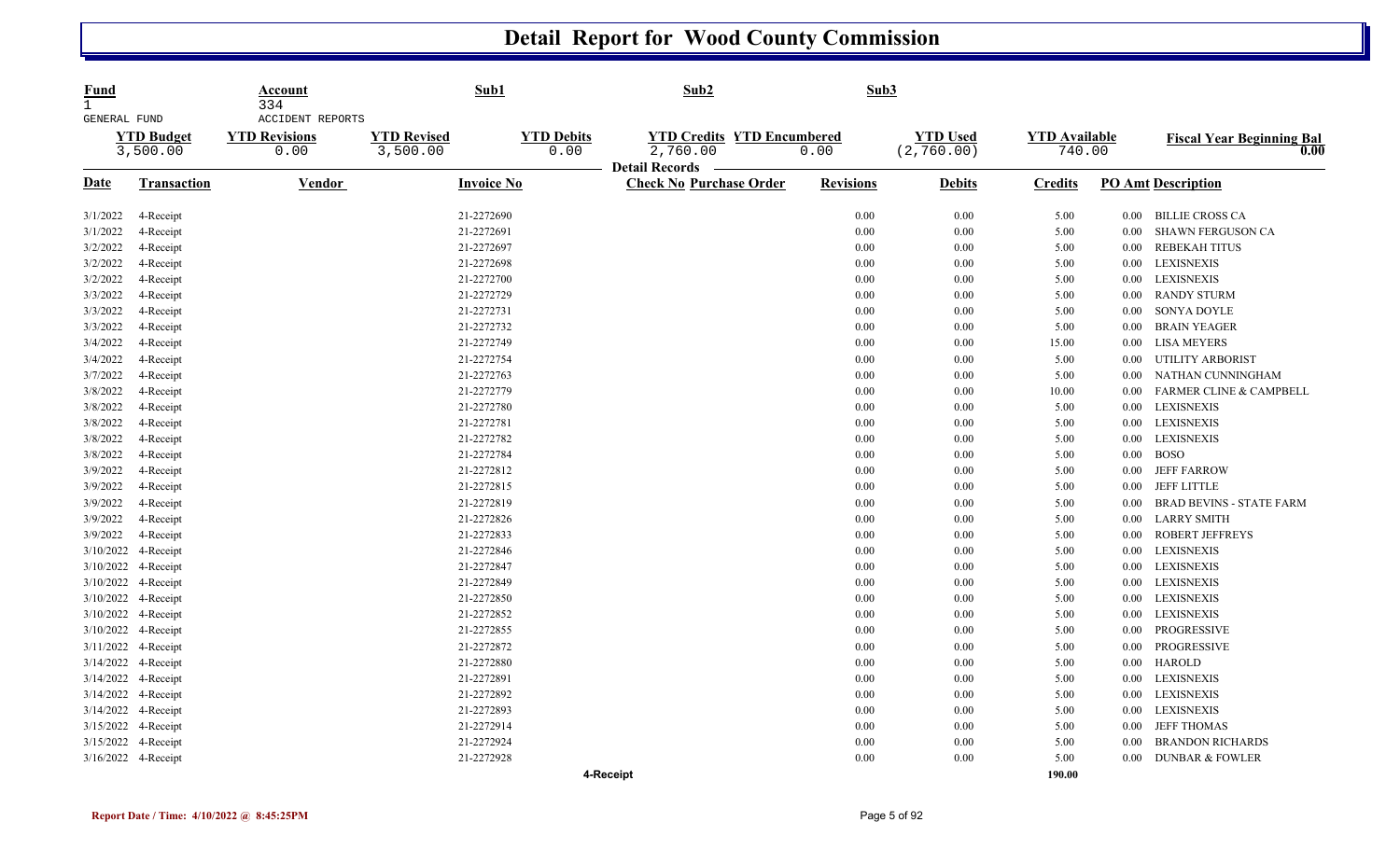|                                                    |                                                                                          |                                                           |                                 | Totals For 1334                                      |                                                         |                                           |                                | 190.00                              |          | <b>Balance Period 9</b>                                                                       | 2,760.00 |
|----------------------------------------------------|------------------------------------------------------------------------------------------|-----------------------------------------------------------|---------------------------------|------------------------------------------------------|---------------------------------------------------------|-------------------------------------------|--------------------------------|-------------------------------------|----------|-----------------------------------------------------------------------------------------------|----------|
| 1 3 3 5                                            |                                                                                          |                                                           |                                 |                                                      |                                                         |                                           |                                |                                     |          |                                                                                               |          |
| Fund<br>$\mathbf{1}$                               |                                                                                          | Account<br>335                                            |                                 | Sub1                                                 | Sub2                                                    | Sub3                                      |                                |                                     |          |                                                                                               |          |
| GENERAL FUND                                       | <b>YTD Budget</b><br>12,000.00                                                           | MOTOR VEHICLE LICENSE FEE<br><b>YTD Revisions</b><br>0.00 | <b>YTD Revised</b><br>12,000.00 | <b>YTD Debits</b><br>0.00                            | 7,933.50<br>- Detail Records -                          | <b>YTD Credits YTD Encumbered</b><br>0.00 | <b>YTD Used</b><br>(7, 933.50) | <b>YTD</b> Available<br>4,066.50    |          | <b>Fiscal Year Beginning Bal</b><br>0.00                                                      |          |
| <b>Date</b>                                        | Transaction                                                                              | Vendor                                                    |                                 | <b>Invoice No</b>                                    | <b>Check No Purchase Order</b>                          | <b>Revisions</b>                          | <b>Debits</b>                  | <b>Credits</b>                      |          | <b>PO Amt Description</b>                                                                     |          |
|                                                    | 3/1/2022 4-Receipt                                                                       |                                                           |                                 | 21-2272796                                           | 4-Receipt                                               | 0.00                                      | 0.00                           | 748.50<br>748.50                    |          | 0.00 SHERIFF OF WOOD COUNTY - FEB 2022                                                        |          |
|                                                    |                                                                                          |                                                           |                                 | Totals For 1335                                      |                                                         |                                           |                                | 748.50                              |          | <b>Balance Period 9</b>                                                                       | 7,933.50 |
| 1 3 3 7                                            |                                                                                          |                                                           |                                 |                                                      |                                                         |                                           |                                |                                     |          |                                                                                               |          |
| <b>Fund</b><br>$\mathbf{1}$                        |                                                                                          | Account<br>337                                            |                                 | Sub1                                                 | Sub2                                                    | Sub3                                      |                                |                                     |          |                                                                                               |          |
| <b>GENERAL FUND</b>                                | <b>YTD Budget</b><br>11,000.00                                                           | COUNTY CLERK DEED FEES<br><b>YTD Revisions</b><br>0.00    | <b>YTD Revised</b><br>11,000.00 | <b>YTD Debits</b><br>0.00                            | 9,708.00<br>Detail Records —                            | <b>YTD Credits YTD Encumbered</b><br>0.00 | <b>YTD</b> Used<br>(9, 708.00) | <b>YTD Available</b><br>1,292.00    |          | <b>Fiscal Year Beginning Bal</b><br>0.00                                                      |          |
| <b>Date</b>                                        | <b>Transaction</b>                                                                       | Vendor                                                    |                                 | <b>Invoice No</b>                                    | <b>Check No Purchase Order</b>                          | <b>Revisions</b>                          | <b>Debits</b>                  | <b>Credits</b>                      |          | <b>PO Amt Description</b>                                                                     |          |
|                                                    | 3/9/2022 4-Receipt                                                                       |                                                           |                                 | 21-2272837                                           | 4-Receipt                                               | 0.00                                      | 0.00                           | 786.00<br>786.00                    |          | 0.00 COUNTY CLERK                                                                             |          |
|                                                    |                                                                                          |                                                           |                                 | Totals For 1337                                      |                                                         |                                           |                                | 786.00                              |          | <b>Balance Period 9</b>                                                                       | 9,708.00 |
| 1 340 17                                           |                                                                                          |                                                           |                                 |                                                      |                                                         |                                           |                                |                                     |          |                                                                                               |          |
| <b>Fund</b><br>$\mathbf{1}$<br><b>GENERAL FUND</b> |                                                                                          | Account<br>340<br>RENTS & CONCESSIONS                     |                                 | Sub1<br>17<br>SHELTER/ROOM RENT                      | Sub <sub>2</sub>                                        | Sub3                                      |                                |                                     |          |                                                                                               |          |
|                                                    | <b>YTD Budget</b><br>4,000.00                                                            | <b>YTD Revisions</b><br>0.00                              | <b>YTD Revised</b><br>4,000.00  | <b>YTD Debits</b><br>0.00                            | 6,734.00                                                | <b>YTD Credits YTD Encumbered</b><br>0.00 | <b>YTD Used</b><br>(6, 734.00) | <b>YTD Available</b><br>(2, 734.00) |          | <b>Fiscal Year Beginning Bal</b><br>0.00                                                      |          |
| Date                                               | <b>Transaction</b>                                                                       | Vendor                                                    |                                 | <b>Invoice No</b>                                    | <b>Detail Records</b><br><b>Check No Purchase Order</b> | <b>Revisions</b>                          | <b>Debits</b>                  | <b>Credits</b>                      |          | <b>PO Amt Description</b>                                                                     |          |
|                                                    | 3/10/2022 4-Receipt<br>3/14/2022 4-Receipt<br>3/14/2022 4-Receipt<br>3/14/2022 4-Receipt |                                                           |                                 | 21-2272856<br>21-2272896<br>21-2272897<br>21-2272898 |                                                         | $0.00\,$<br>0.00<br>0.00<br>$0.00\,$      | 0.00<br>0.00<br>0.00<br>0.00   | 25.00<br>25.00<br>25.00<br>150.00   |          | 0.00 KYLEE BROWN<br>0.00 R CORNELIUS - 03/15/22<br>0.00 D KNOTTS - 04/23/22<br>0.00 L CROCKER |          |
|                                                    | 3/15/2022 4-Receipt<br>3/16/2022 4-Receipt                                               |                                                           |                                 | 21-2272923<br>21-2272938                             | 4-Receipt                                               | 0.00<br>0.00                              | 0.00<br>0.00                   | 150.00<br>200.00<br>575.00          | $0.00\,$ | PARKERSBURG HOUSING AUTHORITY - RI<br>0.00 RIXA FREEZE - BUCKLEY                              |          |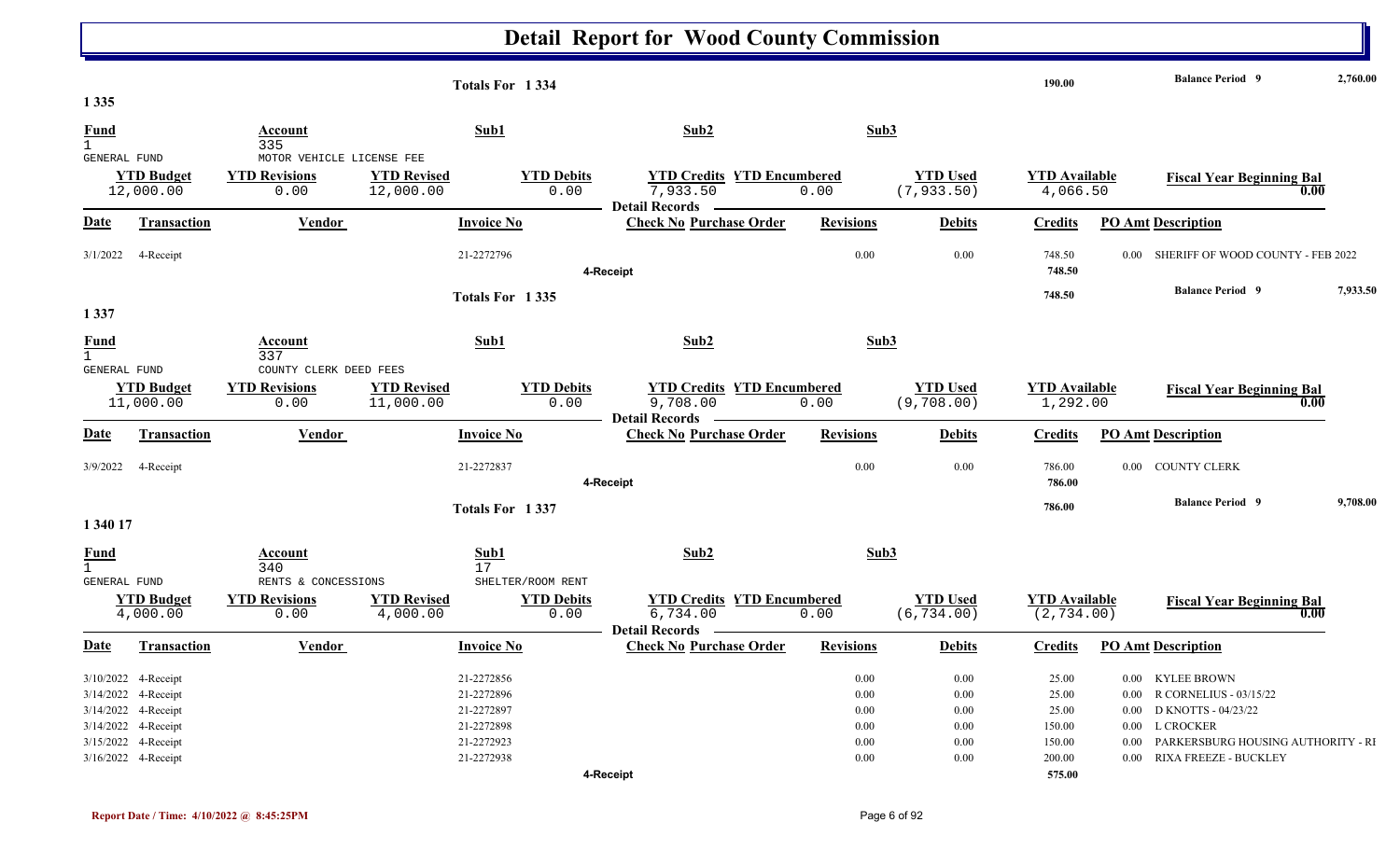|                                             |                               |                                                |                                | <b>Totals For 134017</b>  |                                                         |                  |                               | 575.00                           |                  | <b>Balance Period</b> 9                                  | 6,734.00   |
|---------------------------------------------|-------------------------------|------------------------------------------------|--------------------------------|---------------------------|---------------------------------------------------------|------------------|-------------------------------|----------------------------------|------------------|----------------------------------------------------------|------------|
| 1 3 6 1                                     |                               |                                                |                                |                           |                                                         |                  |                               |                                  |                  |                                                          |            |
| <b>Fund</b><br>$\mathbf{1}$                 |                               | Account<br>361                                 | Sub1                           |                           | Sub2                                                    | Sub3             |                               |                                  |                  |                                                          |            |
| <b>GENERAL FUND</b>                         |                               | FINES, FEES & COURT COSTS                      |                                |                           |                                                         |                  |                               |                                  |                  |                                                          |            |
|                                             | <b>YTD Budget</b><br>7,000.00 | <b>YTD Revisions</b><br>0.00                   | <b>YTD Revised</b><br>7,000.00 | <b>YTD Debits</b><br>0.00 | <b>YTD Credits YTD Encumbered</b><br>3,670.27           | 0.00             | <b>YTD Used</b><br>(3,670.27) | <b>YTD Available</b><br>3,329.73 |                  | <b>Fiscal Year Beginning Bal</b><br>0.00                 |            |
| Date                                        | Transaction                   | Vendor                                         | <b>Invoice No</b>              |                           | <b>Detail Records</b><br><b>Check No Purchase Order</b> | <b>Revisions</b> | <b>Debits</b>                 | <b>Credits</b>                   |                  | <b>PO Amt Description</b>                                |            |
|                                             |                               |                                                |                                |                           |                                                         |                  |                               |                                  |                  |                                                          |            |
| 3/2/2022<br>3/2/2022                        | 4-Receipt<br>4-Receipt        |                                                | 21-2272708<br>21-2272714       |                           |                                                         | 0.00<br>0.00     | 0.00<br>0.00                  | 93.80<br>634.75                  | $0.00\,$<br>0.00 | <b>MAGISTRATE - WC AR</b><br><b>MAGISTRATE - FEB 202</b> |            |
|                                             |                               |                                                |                                |                           | 4-Receipt                                               |                  |                               | 728.55                           |                  |                                                          |            |
|                                             |                               |                                                |                                | Totals For 1361           |                                                         |                  |                               | 728.55                           |                  | <b>Balance Period 9</b>                                  | 3,670.27   |
| 1369                                        |                               |                                                |                                |                           |                                                         |                  |                               |                                  |                  |                                                          |            |
| <b>Fund</b><br>$\mathbf{1}$<br>GENERAL FUND |                               | Account<br>369<br>COMMISSIONS                  | Sub1                           |                           | Sub2                                                    | Sub3             |                               |                                  |                  |                                                          |            |
|                                             | <b>YTD Budget</b>             | <b>YTD Revisions</b>                           | <b>YTD Revised</b>             | <b>YTD Debits</b>         | <b>YTD Credits YTD Encumbered</b>                       |                  | <b>YTD</b> Used               | <b>YTD</b> Available             |                  | <b>Fiscal Year Beginning Bal</b>                         |            |
|                                             | 0.00                          | 0.00                                           | 0.00                           | 0.00                      | 2,869.00<br>Detail Records —                            | 0.00             | (2,869.00)                    | (2,869.00)                       |                  | 0.00                                                     |            |
| Date                                        | <b>Transaction</b>            | Vendor                                         | <b>Invoice No</b>              |                           | <b>Check No Purchase Order</b>                          | <b>Revisions</b> | <b>Debits</b>                 | <b>Credits</b>                   |                  | <b>PO Amt Description</b>                                |            |
| 3/8/2022                                    | 4-Receipt                     |                                                | 21-2272807                     |                           | 4-Receipt                                               | 0.00             | 0.00                          | 43.50<br>43.50                   | $0.00^{\circ}$   | ASSESSOR OF WOOD COUNTY                                  |            |
|                                             |                               |                                                |                                |                           |                                                         |                  |                               |                                  |                  | <b>Balance Period 9</b>                                  | 2,869.00   |
| 1382                                        |                               |                                                |                                | Totals For 1369           |                                                         |                  |                               | 43.50                            |                  |                                                          |            |
| <b>Fund</b><br>$\mathbf{1}$                 |                               | Account<br>382                                 | Sub1                           |                           | Sub2                                                    | Sub3             |                               |                                  |                  |                                                          |            |
| <b>GENERAL FUND</b>                         | <b>YTD Budget</b>             | REFUNDS/REIMBURSEMENTS<br><b>YTD Revisions</b> | <b>YTD Revised</b>             | <b>YTD Debits</b>         | <b>YTD Credits YTD Encumbered</b>                       |                  | <b>YTD Used</b>               | <b>YTD Available</b>             |                  | <b>Fiscal Year Beginning Bal</b>                         |            |
|                                             | 250,000.00                    | 0.00                                           | 250,000.00                     | 0.00                      | 174,803.95<br>Detail Records —————                      | 0.00             | (174, 803.95)                 | 75,196.05                        |                  | 0.00                                                     |            |
| Date                                        | <b>Transaction</b>            | Vendor                                         | <b>Invoice No</b>              |                           | <b>Check No Purchase Order</b>                          | <b>Revisions</b> | <b>Debits</b>                 | <b>Credits</b>                   |                  | <b>PO Amt Description</b>                                |            |
|                                             | 3/1/2022 4-Receipt            |                                                | 21-2272680                     |                           |                                                         | 0.00             | $0.00\,$                      | 2,850.48                         |                  | 0.00 STATE OF WV - UTILITES                              |            |
|                                             | 3/7/2022 4-Receipt            |                                                | 21-2272772                     |                           |                                                         | $0.00\,$         | $0.00\,$                      | 14,732.62                        |                  | 0.00 STATE OF WV                                         |            |
|                                             | 3/11/2022 4-Receipt           |                                                | 21-2272868                     |                           |                                                         | $0.00\,$         | $0.00\,$                      | 7,294.55                         |                  | 0.00 STATE OF WV - FEB 2022                              |            |
|                                             | 3/11/2022 4-Receipt           |                                                | 21-2272878                     |                           |                                                         | $0.00\,$         | $0.00\,$                      | 59.20                            |                  | 0.00 DANIELLE JOHNSON - APRIL 2022                       |            |
|                                             |                               |                                                |                                |                           | 4-Receipt                                               |                  |                               | 24,936.85                        |                  |                                                          |            |
|                                             |                               |                                                |                                | Totals For 1382           |                                                         |                  |                               | 24,936.85                        |                  | <b>Balance Period 9</b>                                  | 174,803.95 |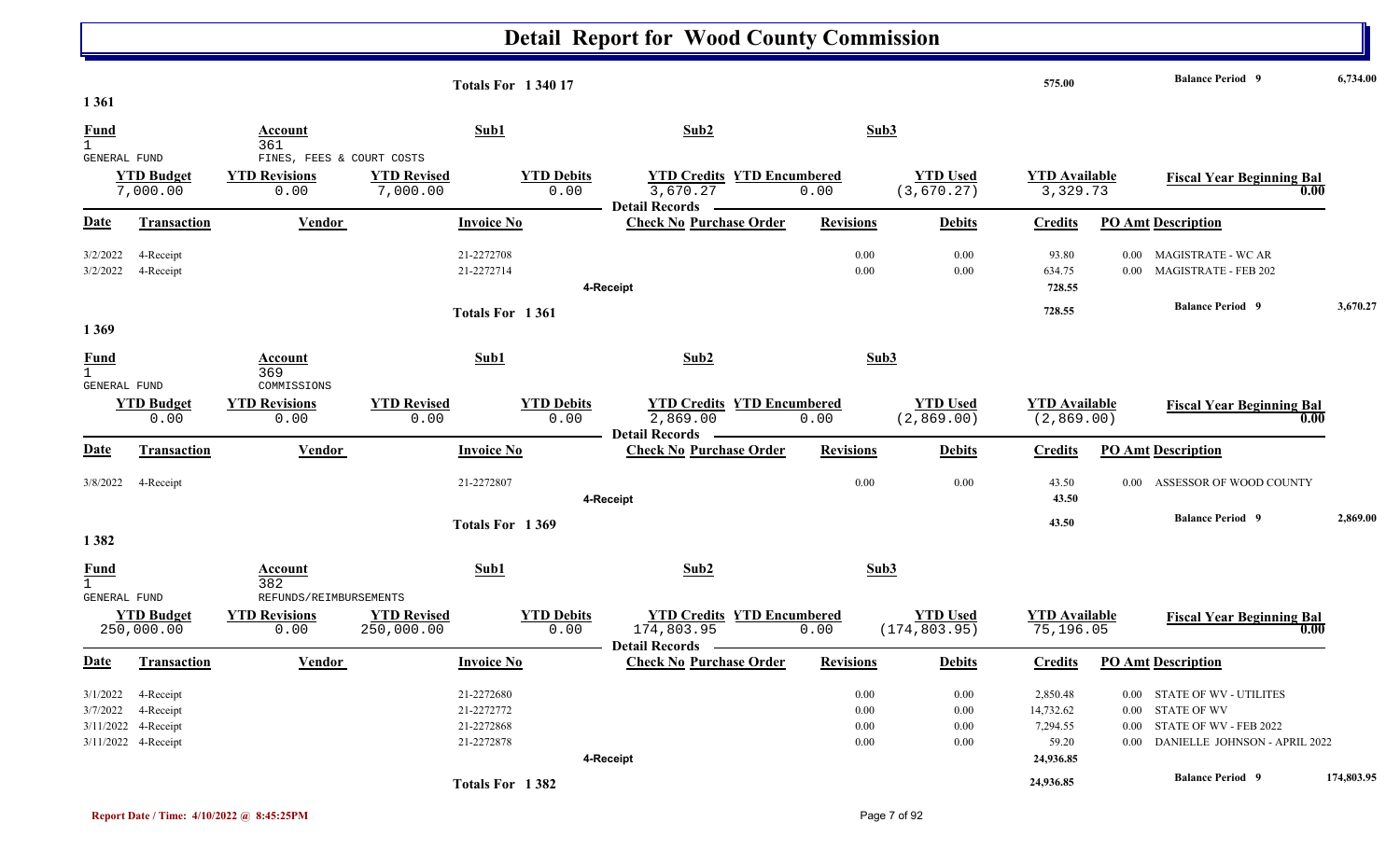**1 383** 

| <b>Fund</b><br>$\mathbf{1}$ |                                | Account<br>383                          | Sub1                            |                           | Sub2                                                                   |                  | Sub3                          |                                   |          |                                   |          |
|-----------------------------|--------------------------------|-----------------------------------------|---------------------------------|---------------------------|------------------------------------------------------------------------|------------------|-------------------------------|-----------------------------------|----------|-----------------------------------|----------|
| GENERAL FUND                | <b>YTD Budget</b><br>4,000.00  | PARKING<br><b>YTD Revisions</b><br>0.00 | <b>YTD Revised</b><br>4,000.00  | <b>YTD Debits</b><br>0.00 | <b>YTD Credits YTD Encumbered</b><br>4,058.70<br><b>Detail Records</b> | 0.00             | <b>YTD Used</b><br>(4,058.70) | <b>YTD Available</b><br>(58.70)   |          | <b>Fiscal Year Beginning Bal</b>  | 0.00     |
| <b>Date</b>                 | Transaction                    | Vendor                                  | <b>Invoice No</b>               |                           | <b>Check No Purchase Order</b>                                         | <b>Revisions</b> | <b>Debits</b>                 | <b>Credits</b>                    |          | <b>PO Amt Description</b>         |          |
| 3/1/2022                    | 4-Receipt                      |                                         | 21-2272684                      |                           |                                                                        | 0.00             | 0.00                          | 66.25                             | 0.00     | WOOD COUNTY PARKING LOT           |          |
| 3/2/2022                    | 4-Receipt                      |                                         | 21-2272701                      |                           |                                                                        | 0.00             | 0.00                          | 78.75                             | 0.00     | WOOD COUNTY PARKING LOT - 3/1/22  |          |
| 3/4/2022                    | 4-Receipt                      |                                         | 21-2272744                      |                           |                                                                        | 0.00             | 0.00                          | 69.75                             | 0.00     | WOOD COUNTY PARKING LOT           |          |
| 3/7/2022                    | 4-Receipt                      |                                         | 21-2272777                      |                           |                                                                        | 0.00             | 0.00                          | 26.25                             | 0.00     | WOOD COUNTY PARKING LOT 3/4/22    |          |
| 3/8/2022                    | 4-Receipt                      |                                         | 21-2272801                      |                           |                                                                        | 0.00             | 0.00                          | 20.25                             | 0.00     | 03/07/2022                        |          |
| 3/9/2022                    | 4-Receipt                      |                                         | 21-2272823                      |                           |                                                                        | 0.00             | 0.00                          | 28.75                             | 0.00     | 03/08/2022                        |          |
| 3/11/2022                   | 4-Receipt                      |                                         | 21-2272864                      |                           |                                                                        | 0.00             | 0.00                          | 23.00                             | 0.00     | 03/10/2022                        |          |
| 3/15/2022                   | 4-Receipt                      |                                         | 21-2272909                      |                           |                                                                        | 0.00             | 0.00                          | 25.50                             | 0.00     | WOOD COUNTY PARKING LOT 3/14/2022 |          |
|                             | 3/16/2022 4-Receipt            |                                         | 21-2272936                      |                           |                                                                        | 0.00             | 0.00                          | 44.75                             | 0.00     | WOOD COUNTY PARKING LOT 3/15/2022 |          |
|                             | 3/17/2022 4-Receipt            |                                         | 21-2272963                      |                           |                                                                        | 0.00             | 0.00                          | 33.75                             | $0.00\,$ | 03/16/2022                        |          |
|                             |                                |                                         |                                 |                           | 4-Receipt                                                              |                  |                               | 417.00                            |          |                                   |          |
|                             |                                |                                         |                                 | Totals For 1383           |                                                                        |                  |                               | 417.00                            |          | <b>Balance Period 9</b>           | 4,058.70 |
| 1 383 16                    |                                |                                         |                                 |                           |                                                                        |                  |                               |                                   |          |                                   |          |
| <b>Fund</b><br>$\mathbf{1}$ |                                | Account<br>383                          | Sub1<br>16                      |                           | Sub2                                                                   |                  | Sub3                          |                                   |          |                                   |          |
| <b>GENERAL FUND</b>         |                                | PARKING                                 | <b>RENT</b>                     |                           |                                                                        |                  |                               |                                   |          |                                   |          |
|                             | <b>YTD Budget</b><br>20,000.00 | <b>YTD Revisions</b><br>0.00            | <b>YTD Revised</b><br>20,000.00 | <b>YTD Debits</b><br>0.00 | <b>YTD Credits YTD Encumbered</b><br>6,050.00                          | 0.00             | <b>YTD Used</b><br>(6,050.00) | <b>YTD Available</b><br>13,950.00 |          | <b>Fiscal Year Beginning Bal</b>  | 0.00     |
| Date                        | Transaction                    | Vendor                                  | <b>Invoice No</b>               |                           | <b>Detail Records</b><br><b>Check No Purchase Order</b>                | <b>Revisions</b> | <b>Debits</b>                 | <b>Credits</b>                    |          | <b>PO Amt Description</b>         |          |
| 3/2/2022                    | 4-Receipt                      |                                         | 21-2272703                      |                           |                                                                        | 0.00             | 0.00                          | 50.00                             | 0.00     | ALSION SMITH - 3/22               |          |
| 3/2/2022                    | 4-Receipt                      |                                         | 21-2272704                      |                           |                                                                        | 0.00             | 0.00                          | 50.00                             | 0.00     | <b>JERRY DIXON 3/22</b>           |          |
| 3/7/2022                    | 4-Receipt                      |                                         | 21-2272768                      |                           |                                                                        | 0.00             | 0.00                          | 50.00                             | 0.00     | <b>JULIA RIFFLE - RIFFLE #208</b> |          |
| 3/7/2022                    | 4-Receipt                      |                                         | 21-2272769                      |                           |                                                                        | 0.00             | 0.00                          | 100.00                            | 0.00     | DARREN PITCHFORD - D PITCHFORD    |          |
| 3/7/2022                    | 4-Receipt                      |                                         | 21-2272770                      |                           |                                                                        | 0.00             | 0.00                          | 50.00                             | 0.00     | LINDSAY OBLINGER - L OBLINGER     |          |
| 3/8/2022                    | 4-Receipt                      |                                         | 21-2272800                      |                           |                                                                        | 0.00             | 0.00                          | 50.00                             | $0.00\,$ | <b>HAROLD WISE</b>                |          |
|                             |                                |                                         |                                 |                           | 4-Receipt                                                              |                  |                               | 350.00                            |          |                                   |          |
|                             |                                |                                         |                                 | <b>Totals For 138316</b>  |                                                                        |                  |                               | 350.00                            |          | <b>Balance Period 9</b>           | 6,050.00 |

**1 392**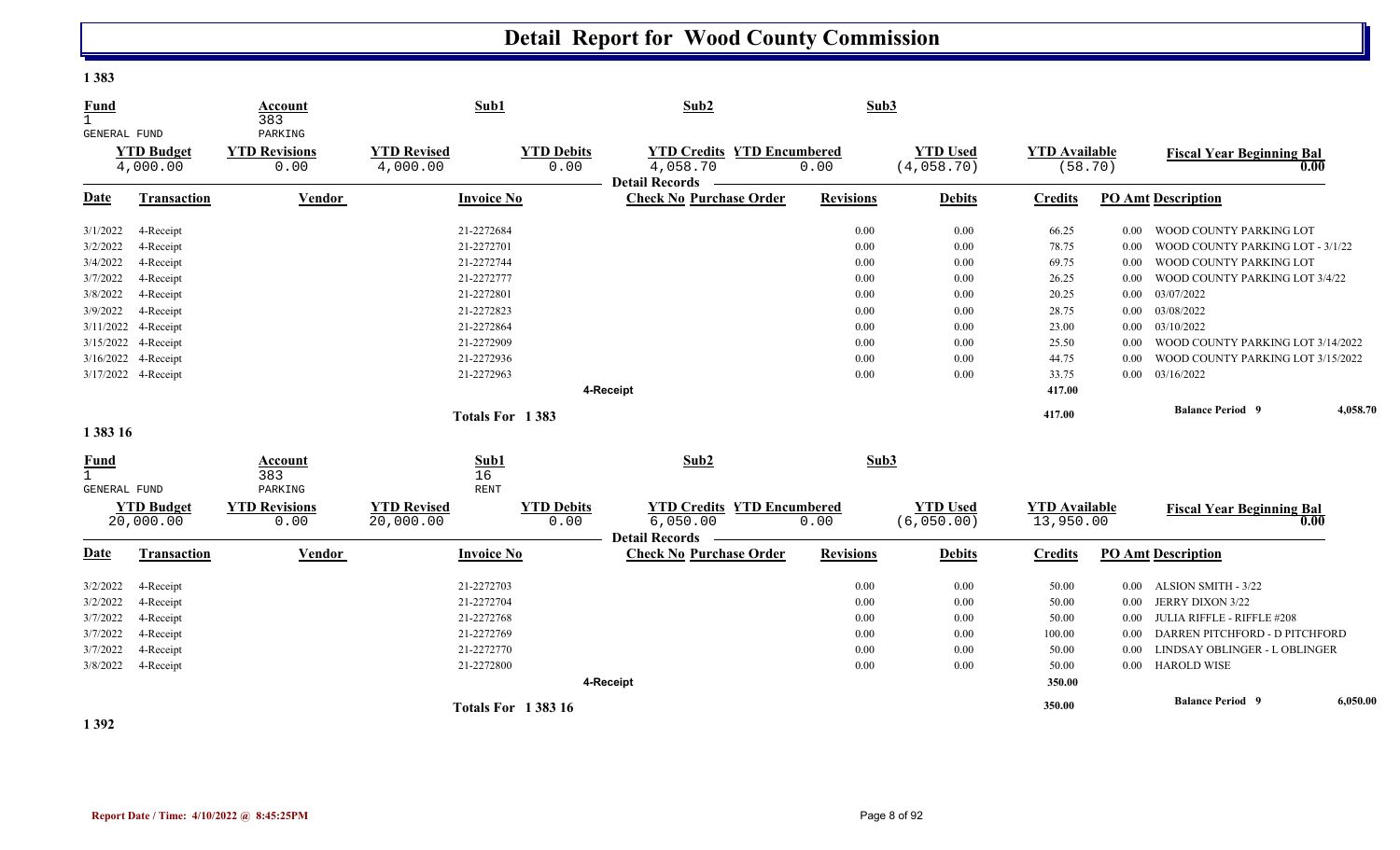| <b>Fund</b><br>$\mathbf{1}$              |                                   | Account<br>392                                         |                                                                    | Sub1                                                      | Sub2                                                                    | Sub3             |                                     |                                    |          |                                  |              |
|------------------------------------------|-----------------------------------|--------------------------------------------------------|--------------------------------------------------------------------|-----------------------------------------------------------|-------------------------------------------------------------------------|------------------|-------------------------------------|------------------------------------|----------|----------------------------------|--------------|
| GENERAL FUND                             | <b>YTD Budget</b><br>15,488.00    | CONCEALED WEAPON<br><b>YTD Revisions</b><br>0.00       | <b>YTD Revised</b><br>15,488.00                                    | <b>YTD Debits</b><br>0.00                                 | <b>YTD Credits YTD Encumbered</b><br>16,275.00<br><b>Detail Records</b> | 0.00             | <b>YTD Used</b><br>(16, 275.00)     | <b>YTD Available</b><br>(787.00)   |          | <b>Fiscal Year Beginning Bal</b> | 0.00         |
| Date                                     | <b>Transaction</b>                | <b>Vendor</b>                                          |                                                                    | <b>Invoice No</b>                                         | <b>Check No Purchase Order</b>                                          | <b>Revisions</b> | <b>Debits</b>                       | <b>Credits</b>                     |          | <b>PO Amt Description</b>        |              |
|                                          | 3/16/2022 4-Receipt               |                                                        |                                                                    | 21-2272941                                                | 4-Receipt                                                               | 0.00             | 0.00                                | 16,275.00<br>16,275.00             | $0.00\,$ | WOOD COUNTY CONCEALED WEAPONS F  |              |
| 1 397 712                                |                                   |                                                        |                                                                    | Totals For 1392                                           |                                                                         |                  |                                     | 16,275.00                          |          | <b>Balance Period 9</b>          | 16,275.00    |
| <b>Fund</b><br>$\mathbf{1}$              |                                   | Account<br>397                                         |                                                                    | Sub1<br>712                                               | Sub2                                                                    | Sub3             |                                     |                                    |          |                                  |              |
| GENERAL FUND                             | <b>YTD Budget</b><br>2,016,047.00 | PAYROLL REIM<br><b>YTD Revisions</b><br>0.00           | <b>YTD Revised</b><br>2,016,047.00                                 | $E-911$<br><b>YTD Debits</b><br>0.00                      | <b>YTD Credits YTD Encumbered</b><br>1,248,310.54                       | 0.00             | <b>YTD Used</b><br>(1, 248, 310.54) | <b>YTD</b> Available<br>767,736.46 |          | <b>Fiscal Year Beginning Bal</b> | 0.00         |
| Date                                     | Transaction                       | Vendor                                                 |                                                                    | <b>Invoice No</b>                                         | <b>Detail Records</b><br><b>Check No Purchase Order</b>                 | <b>Revisions</b> | <b>Debits</b>                       | <b>Credits</b>                     |          | <b>PO Amt Description</b>        |              |
| 3/2/2022                                 | 4-Receipt                         |                                                        |                                                                    | 21-2272719                                                | 4-Receipt                                                               | 0.00             | 0.00                                | 147,797.38<br>147,797.38           | $0.00\,$ | WOOD COUNTY E911                 |              |
|                                          |                                   |                                                        |                                                                    | <b>Totals For 1397712</b>                                 |                                                                         |                  |                                     | 147,797.38                         |          | <b>Balance Period 9</b>          | 1,248,310.54 |
| 1 397 731<br><b>Fund</b><br>GENERAL FUND | <b>YTD Budget</b>                 | Account<br>397<br>PAYROLL REIM<br><b>YTD Revisions</b> | <b>YTD Revised</b>                                                 | Sub1<br>731<br>COMMUNITY CORRECTIONS<br><b>YTD Debits</b> | Sub2<br><b>YTD Credits YTD Encumbered</b>                               | Sub3             | <b>YTD Used</b>                     | <b>YTD</b> Available               |          | <b>Fiscal Year Beginning Bal</b> |              |
|                                          | 899,174.00                        | 0.00                                                   | 899,174.00                                                         | 0.00                                                      | 38,107.01<br><b>Detail Records</b>                                      | 0.00             | (38, 107.01)                        | 861,066.99                         |          |                                  | 0.00         |
| Date                                     | Transaction                       | <b>Vendor</b>                                          |                                                                    | <b>Invoice No</b>                                         | <b>Check No Purchase Order</b>                                          | <b>Revisions</b> | <b>Debits</b>                       | <b>Credits</b>                     |          | <b>PO Amt Description</b>        |              |
|                                          | 3/14/2022 4-Receipt               |                                                        |                                                                    | 21-2272901                                                | 4-Receipt                                                               | 0.00             | 0.00                                | 3,868.85<br>3,868.85               |          | 0.00 WVDTL                       |              |
| 1399                                     |                                   |                                                        |                                                                    | <b>Totals For 1397731</b>                                 |                                                                         |                  |                                     | 3,868.85                           |          | <b>Balance Period 9</b>          | 38,107.01    |
| <b>Fund</b><br>$\mathbf{1}$              |                                   | Account<br>399                                         |                                                                    | Sub1                                                      | Sub2                                                                    | Sub3             |                                     |                                    |          |                                  |              |
| GENERAL FUND                             | <b>YTD Budget</b><br>757,150.00   | <b>YTD Revisions</b><br>0.00                           | TRANSFERS ASSESSOR'S VALUATION<br><b>YTD Revised</b><br>757,150.00 | <b>YTD Debits</b><br>0.00                                 | <b>YTD Credits YTD Encumbered</b><br>579,267.68                         | 0.00             | <b>YTD Used</b><br>(579, 267.68)    | <b>YTD Available</b><br>177,882.32 |          | <b>Fiscal Year Beginning Bal</b> | 0.00         |
|                                          |                                   | Report Date / Time: 4/10/2022 @ 8:45:25PM              |                                                                    |                                                           |                                                                         |                  | Page 9 of 92                        |                                    |          |                                  |              |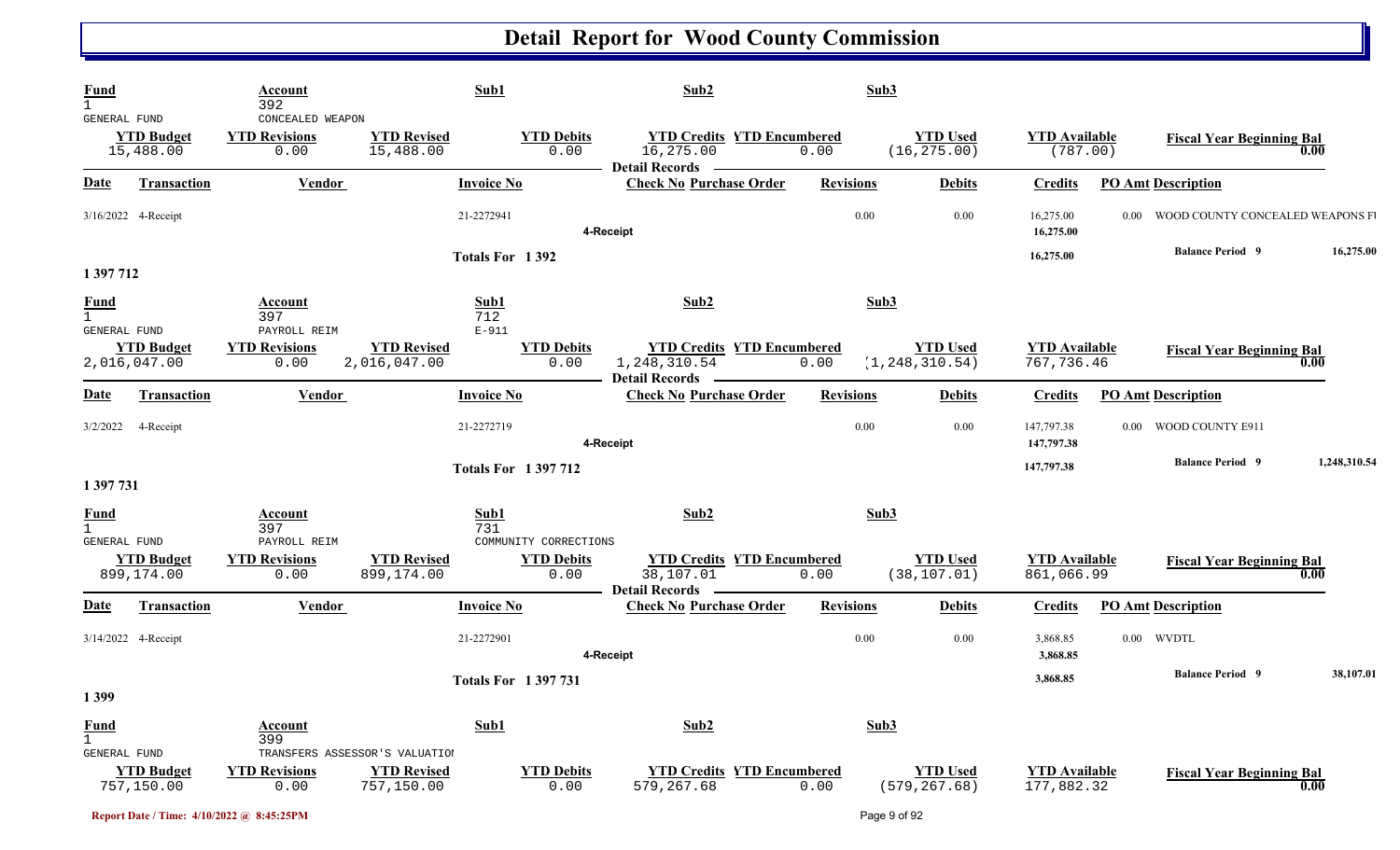|              |                                 |                                            |                                                      | <b>Detail Records</b>                                   |                  |                                 |                                   |          |                                          |            |
|--------------|---------------------------------|--------------------------------------------|------------------------------------------------------|---------------------------------------------------------|------------------|---------------------------------|-----------------------------------|----------|------------------------------------------|------------|
| <u>Date</u>  | <b>Transaction</b>              | <b>Vendor</b>                              | <b>Invoice No</b>                                    | <b>Check No Purchase Order</b>                          | <b>Revisions</b> | <b>Debits</b>                   | <b>Credits</b>                    |          | <b>PO Amt Description</b>                |            |
| 3/2/2022     | 4-Receipt                       |                                            | 21-2272720                                           | 4-Receipt                                               | 0.00             | 0.00                            | 65,307.55<br>65,307.55            | $0.00\,$ | <b>ASSESSOR VALUATION</b>                |            |
|              |                                 |                                            | Totals For 1399                                      |                                                         |                  |                                 | 65,307.55                         |          | <b>Balance Period 9</b>                  | 579,267.68 |
| 1 401 10 101 |                                 |                                            |                                                      |                                                         |                  |                                 |                                   |          |                                          |            |
| <b>Fund</b>  |                                 | Account                                    | Sub1                                                 | Sub <sub>2</sub>                                        | Sub3             |                                 |                                   |          |                                          |            |
| $\mathbf{1}$ |                                 | 401                                        | 10                                                   | 101                                                     |                  |                                 |                                   |          |                                          |            |
| GENERAL FUND |                                 | COUNTY COMMISSION                          | PERSONAL SERVICES                                    | ELECTED OFFICIALS                                       |                  |                                 |                                   |          |                                          |            |
|              | <b>YTD Budget</b><br>124,185.00 | <b>YTD Revisions</b><br>124,185.00<br>0.00 | <b>YTD Revised</b><br><b>YTD Debits</b><br>87,964.29 | <b>YTD Credits YTD Encumbered</b><br>0.00               | 0.00             | <b>YTD Used</b><br>(87, 964.29) | <b>YTD Available</b><br>36,220.71 |          | <b>Fiscal Year Beginning Bal</b><br>0.00 |            |
|              |                                 |                                            |                                                      | <b>Detail Records</b>                                   |                  |                                 |                                   |          |                                          |            |
| Date         | Transaction                     | Vendor                                     | <b>Invoice No</b>                                    | <b>Check No Purchase Order</b>                          | <b>Revisions</b> | <b>Debits</b>                   | <b>Credits</b>                    |          | <b>PO Amt Description</b>                |            |
|              | 3/15/2022 2-Invoice             | COLOMBO JAMES E.                           | 10-00276445-REG                                      | 276445                                                  | 0.00             | 1,724.79                        | 0.00                              | 0.00     | COLOMBO JAMES E.                         |            |
|              | 3/15/2022 2-Invoice             | <b>COUCH DAVID BLAIR</b>                   | 10-00276446-REG                                      | 276446                                                  | 0.00             | 1,724.79                        | 0.00                              | 0.00     | COUCH DAVID BLAIR                        |            |
|              | 3/15/2022 2-Invoice             | TEBAY ROBERT K.                            | 10-00276452-REG                                      | 276452                                                  | 0.00             | 1,724.79                        | 0.00                              | $0.00\,$ | TEBAY ROBERT K.                          |            |
|              |                                 |                                            |                                                      | 2-Invoice                                               |                  | 5,174.37                        |                                   |          |                                          |            |
|              |                                 |                                            | <b>Totals For 140110101</b>                          |                                                         |                  | 5,174.37                        |                                   |          | <b>Balance Period 9</b>                  | 87,964.29  |
| 1 401 10 103 |                                 |                                            |                                                      |                                                         |                  |                                 |                                   |          |                                          |            |
| Fund         |                                 | Account                                    | Sub1                                                 | Sub2                                                    | Sub3             |                                 |                                   |          |                                          |            |
| $\mathbf{1}$ |                                 | 401                                        | 10 <sup>°</sup>                                      | 103                                                     |                  |                                 |                                   |          |                                          |            |
| GENERAL FUND |                                 | COUNTY COMMISSION                          | PERSONAL SERVICES                                    | SALARIES-DEPUTIES                                       |                  |                                 |                                   |          |                                          |            |
|              | <b>YTD Budget</b>               | <b>YTD Revisions</b>                       | <b>YTD Revised</b><br><b>YTD Debits</b>              | <b>YTD Credits YTD Encumbered</b>                       |                  | <b>YTD Used</b>                 | <b>YTD Available</b>              |          | <b>Fiscal Year Beginning Bal</b>         |            |
|              | 390,730.00                      | 390,730.00<br>0.00                         | 244,619.74                                           | 0.00                                                    | 0.00             | (244, 619.74)                   | 146,110.26                        |          | 0.00                                     |            |
| Date         | Transaction                     | <b>Vendor</b>                              | <b>Invoice No</b>                                    | <b>Detail Records</b><br><b>Check No Purchase Order</b> | <b>Revisions</b> | <b>Debits</b>                   | <b>Credits</b>                    |          | <b>PO Amt Description</b>                |            |
|              |                                 |                                            |                                                      |                                                         |                  |                                 |                                   |          |                                          |            |
|              | 3/15/2022 2-Invoice             | BECKETT CAROLYN J.                         | 10-00276443-REG                                      | 276443                                                  | 0.00             | 1,550.00                        | 0.00                              | $0.00\,$ | BECKETT CAROLYN J.                       |            |
|              | 3/15/2022 2-Invoice             | <b>BRUST PAMELA J.</b>                     | 10-00276444-REG                                      | 276444                                                  | 0.00             | 1,509.38                        | 0.00                              | $0.00\,$ | BRUST PAMELA J.                          |            |
|              | 3/15/2022 2-Invoice             | GRAHAM ANGELA M.                           | 10-00276447-REG                                      | 276447                                                  | 0.00             | 1,859.38                        | 0.00                              | $0.00\,$ | GRAHAM ANGELA M.                         |            |
|              | 3/15/2022 2-Invoice             | HUPP MICHAEL GALE                          | 10-00276448-REG                                      | 276448                                                  | 0.00             | 594.00                          | 0.00                              | $0.00\,$ | HUPP MICHAEL GALE                        |            |
|              | 3/15/2022 2-Invoice             | JACKSON DARRELL V                          | 10-00276449-REG                                      | 276449                                                  | 0.00             | 1,458.34                        | 0.00                              | 0.00     | JACKSON DARRELL V                        |            |
|              | 3/15/2022 2-Invoice             | <b>ROBINSON SARAH JANE</b>                 | 10-00276450-REG                                      | 276450                                                  | 0.00             | 1,596.88                        | 0.00                              | 0.00     | <b>ROBINSON SARAH JANE</b>               |            |
|              | 3/15/2022 2-Invoice             | SEUFER MARTIN A.                           | 10-00276451-REG                                      | 276451                                                  | 0.00             | 3,434.38                        | 0.00                              | $0.00\,$ | SEUFER MARTIN A.                         |            |
|              | 3/15/2022 2-Invoice             |                                            | WHITTAKER CHRISTOPHER I 10-00276453-REG              | 276453                                                  | 0.00             | 2,406.26                        | 0.00                              | 0.00     | WHITTAKER CHRISTOPHER H.                 |            |
|              |                                 |                                            |                                                      | 2-Invoice                                               |                  | 14,408.62                       |                                   |          |                                          |            |
|              |                                 |                                            | <b>Totals For 140110103</b>                          |                                                         |                  | 14,408.62                       |                                   |          | <b>Balance Period 9</b>                  | 244,619.74 |

**1 401 10 104**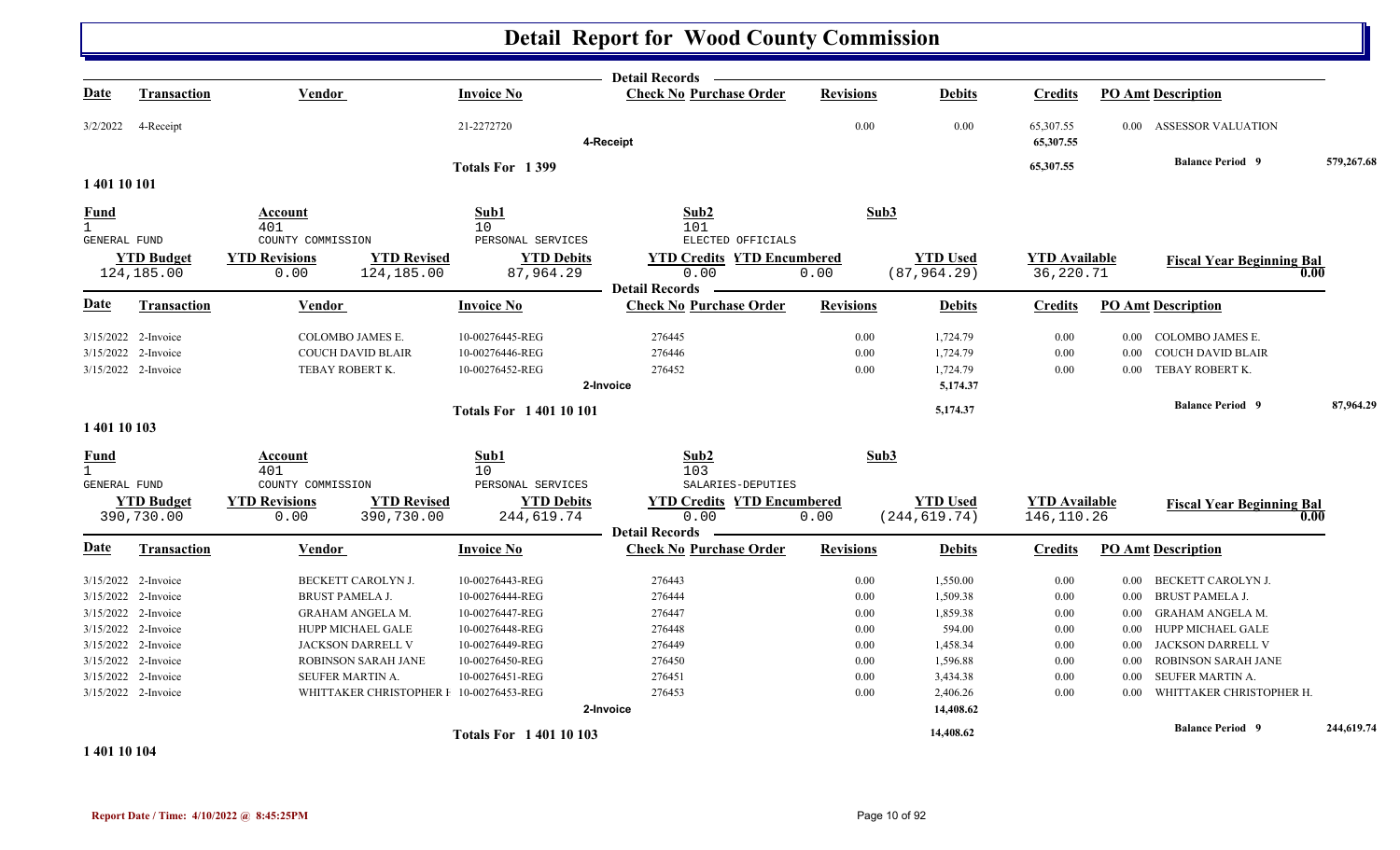| <b>Fund</b><br>$\overline{1}$<br><b>GENERAL FUND</b> |                                            | Account<br>401<br>COUNTY COMMISSION                      |                                                                          | Sub1<br>10<br>PERSONAL SERVICES                            | Sub2<br>104<br>SOCIAL SECURITY                                        | Sub3             |                                  |                                    |                  |                                              |            |
|------------------------------------------------------|--------------------------------------------|----------------------------------------------------------|--------------------------------------------------------------------------|------------------------------------------------------------|-----------------------------------------------------------------------|------------------|----------------------------------|------------------------------------|------------------|----------------------------------------------|------------|
|                                                      | <b>YTD Budget</b><br>39,391.00             | <b>YTD Revisions</b><br>0.00                             | <b>YTD Revised</b><br>39,391.00                                          | <b>YTD Debits</b><br>24, 257. 15                           | <b>YTD Credits YTD Encumbered</b><br>0.00<br><b>Detail Records</b>    | 0.00             | <b>YTD Used</b><br>(24, 257.15)  | <b>YTD Available</b><br>15, 133.85 |                  | <b>Fiscal Year Beginning Bal</b><br>0.00     |            |
| Date                                                 | <b>Transaction</b>                         | <b>Vendor</b>                                            |                                                                          | <b>Invoice No</b>                                          | <b>Check No Purchase Order</b>                                        | <b>Revisions</b> | <b>Debits</b>                    | <b>Credits</b>                     |                  | <b>PO Amt Description</b>                    |            |
|                                                      | 3/15/2022 2-Invoice<br>3/15/2022 2-Invoice |                                                          | DEPARTMENT OF TREASURY 20220315-00<br>DEPARTMENT OF TREASURY 20220315-00 |                                                            | 3866<br>3866                                                          | 0.00<br>0.00     | 1,127.84<br>263.76               | 0.00<br>0.00                       |                  | $0.00$ FICA<br>$0.00$ MED                    |            |
|                                                      |                                            |                                                          |                                                                          | <b>Totals For 140110104</b>                                | 2-Invoice                                                             |                  | 1,391.60<br>1,391.60             |                                    |                  | <b>Balance Period 9</b>                      | 24,257.15  |
| 1 401 10 105<br>Fund                                 |                                            | Account                                                  |                                                                          | Sub1                                                       | Sub2                                                                  |                  | Sub3                             |                                    |                  |                                              |            |
| $\mathbf{1}$<br>GENERAL FUND                         | <b>YTD Budget</b><br>159,770.00            | 401<br>COUNTY COMMISSION<br><b>YTD Revisions</b><br>0.00 | <b>YTD Revised</b><br>159,770.00                                         | 10<br>PERSONAL SERVICES<br><b>YTD Debits</b><br>126,740.27 | 105<br>INSURANCE PREMIUM<br><b>YTD Credits YTD Encumbered</b><br>0.00 | 0.00             | <b>YTD</b> Used<br>(126, 740.27) | <b>YTD Available</b><br>33,029.73  |                  | <b>Fiscal Year Beginning Bal</b><br>0.00     |            |
| Date                                                 | <b>Transaction</b>                         | Vendor                                                   |                                                                          | <b>Invoice No</b>                                          | <b>Detail Records</b><br><b>Check No Purchase Order</b>               | <b>Revisions</b> | <b>Debits</b>                    | <b>Credits</b>                     |                  | <b>PO Amt Description</b>                    |            |
|                                                      |                                            |                                                          | HIGHMARK WEST VIRGINIA                                                   |                                                            |                                                                       |                  |                                  |                                    |                  |                                              |            |
| 3/1/2022<br>3/1/2022                                 | 2-Invoice<br>2-Invoice                     |                                                          | HIGHMARK WEST VIRGINIA                                                   | 03012022<br>03012022                                       | 3855<br>3855                                                          | 0.00<br>0.00     | 11,726.79<br>6,876.43            | 0.00<br>0.00                       | $0.00\,$<br>0.00 | HEALTH PREMIUM<br>HEALTH PREMIUM ADJUSTMENTS |            |
| 3/8/2022                                             | 2-Invoice                                  | <b>RENAISSANCE</b>                                       |                                                                          | CNS000091182                                               | 3861                                                                  | 0.00             | 55.89                            | 0.00                               |                  | 0.00 ADMIN FEE                               |            |
| 3/8/2022                                             | 2-Invoice                                  | <b>RENAISSANCE</b>                                       |                                                                          | CNS000091182                                               | 3861                                                                  | 0.00             | 24.84                            | 0.00                               | $0.00\,$         | ADJUSTMENT                                   |            |
| 3/8/2022                                             | 2-Invoice                                  |                                                          | <b>MUTUAL OF OMAHA</b>                                                   | 1314828834                                                 | 173313                                                                | 0.00             | 20.57                            | 0.00                               | 0.00             | <b>BASIC LIFE</b>                            |            |
| 3/8/2022                                             | 2-Invoice                                  |                                                          | MUTUAL OF OMAHA                                                          | 1314828834                                                 | 173313                                                                | 0.00             | 8.96                             | 0.00                               | $0.00\,$         | <b>ADJUSTMENT</b>                            |            |
| 3/8/2022                                             | 2-Invoice                                  |                                                          | <b>MUTUAL OF OMAHA</b>                                                   | 1314828834                                                 | 173313                                                                | 0.00             | 87.19                            | 0.00                               | 0.00             | LT DISABILITY                                |            |
| 3/9/2022                                             | 2-Invoice                                  |                                                          | VISION SERVICE PLAN (WV)                                                 | 032022                                                     | 173342                                                                | 0.00             | 33.20                            | 0.00                               | 0.00             | <b>SINGLE VISION</b>                         |            |
| 3/9/2022                                             | 2-Invoice                                  |                                                          | VISION SERVICE PLAN (WV)                                                 | 032022                                                     | 173342                                                                | 0.00             | 220.68                           | 0.00                               | 0.00             | ADJ FOR NEW/TERM EMPS                        |            |
| 3/9/2022                                             | 2-Invoice                                  |                                                          | VISION SERVICE PLAN (WV) 032022                                          |                                                            | 173342<br>2-Invoice                                                   | 0.00             | 153.60<br>19,208.15              | 0.00                               | 0.00             | <b>FAMILY VISION</b>                         |            |
|                                                      |                                            |                                                          |                                                                          | <b>Totals For 140110105</b>                                |                                                                       |                  | 19,208.15                        |                                    |                  | <b>Balance Period 9</b>                      | 126,740.27 |
| 1 401 10 106                                         |                                            |                                                          |                                                                          |                                                            |                                                                       |                  |                                  |                                    |                  |                                              |            |
| <b>Fund</b><br>$\mathbf{1}$<br><b>GENERAL FUND</b>   |                                            | Account<br>401<br>COUNTY COMMISSION                      |                                                                          | Sub1<br>10<br>PERSONAL SERVICES                            | Sub2<br>106<br>RETIREMENT                                             | Sub3             |                                  |                                    |                  |                                              |            |
|                                                      | <b>YTD Budget</b><br>51,491.00             | <b>YTD Revisions</b><br>0.00                             | <b>YTD Revised</b><br>51,491.00                                          | <b>YTD Debits</b><br>26,800.00                             | <b>YTD Credits YTD Encumbered</b><br>0.00                             | 0.00             | <b>YTD Used</b><br>(26, 800.00)  | <b>YTD Available</b><br>24,691.00  |                  | <b>Fiscal Year Beginning Bal</b><br>0.00     |            |
| <u>Date</u>                                          | <b>Transaction</b>                         | Vendor                                                   |                                                                          | <b>Invoice No</b>                                          | <b>Detail Records</b><br><b>Check No Purchase Order</b>               | <b>Revisions</b> | <b>Debits</b>                    | <b>Credits</b>                     |                  | <b>PO Amt Description</b>                    |            |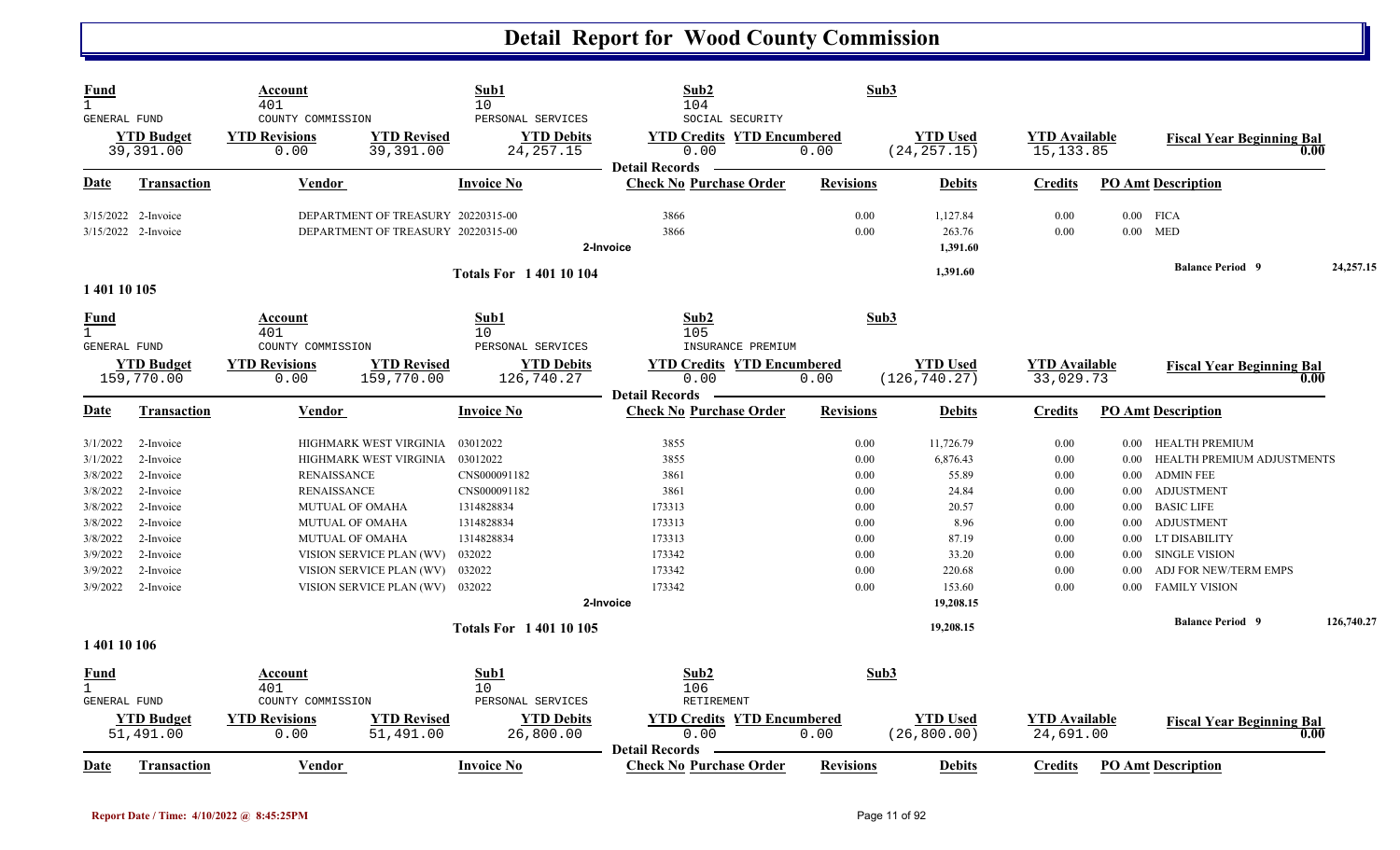|              |                                |                                                                 |                                | <b>Detail Report for Wood County Commission</b>         |                  |                                 |                                   |           |                                    |           |
|--------------|--------------------------------|-----------------------------------------------------------------|--------------------------------|---------------------------------------------------------|------------------|---------------------------------|-----------------------------------|-----------|------------------------------------|-----------|
|              | 3/15/2022 2-Invoice            | WV PUBLIC EMP RETIREMEN 20220315-00                             | 2-Invoice                      |                                                         | 0.00             | 1,553.93<br>1,553.93            | 0.00                              |           | 0.00 RETIREMENT                    |           |
|              |                                |                                                                 | <b>Totals For 1 401 10 106</b> |                                                         |                  | 1,553.93                        |                                   |           | <b>Balance Period 9</b>            | 26,800.00 |
| 1 401 40 211 |                                |                                                                 |                                |                                                         |                  |                                 |                                   |           |                                    |           |
| <u>Fund</u>  |                                | Account<br>401                                                  | Sub1<br>40                     | Sub <sub>2</sub><br>211                                 |                  | Sub3                            |                                   |           |                                    |           |
| GENERAL FUND |                                | COUNTY COMMISSION                                               | CONTRACTURAL SERVICES          | TELEPHONES                                              |                  |                                 |                                   |           |                                    |           |
|              | <b>YTD Budget</b><br>65,000.00 | <b>YTD Revised</b><br><b>YTD Revisions</b><br>65,000.00<br>0.00 | <b>YTD Debits</b><br>26,511.92 | <b>YTD Credits YTD Encumbered</b><br>0.00               | 0.00             | <b>YTD Used</b><br>(26, 511.92) | <b>YTD Available</b><br>38,488.08 |           | <b>Fiscal Year Beginning Bal</b>   | 0.00      |
|              |                                |                                                                 |                                | <b>Detail Records</b>                                   |                  |                                 |                                   |           |                                    |           |
| Date         | <b>Transaction</b>             | Vendor                                                          | <b>Invoice No</b>              | <b>Check No Purchase Order</b>                          | <b>Revisions</b> | <b>Debits</b>                   | <b>Credits</b>                    |           | <b>PO Amt Description</b>          |           |
| 3/8/2022     | 2-Invoice                      | MILLER COMMUNICATIONS 1 118119                                  |                                | 173312                                                  | 0.00             | 100.00                          | 0.00                              | $0.00\,$  | TOWER RENTAL - LIMESTONE           |           |
| 3/8/2022     | 2-Invoice                      | <b>VERIZON WIRELESS</b>                                         | 9900399494                     | 173335                                                  | 0.00             | 50.38                           | 0.00                              |           | $0.00$ BLAIR                       |           |
| 3/8/2022     | 2-Invoice                      | <b>VERIZON WIRELESS</b>                                         | 9900399494                     | 173335                                                  | $0.00\,$         | 50.38                           | 0.00                              | $0.00$ IT |                                    |           |
| 3/8/2022     | 2-Invoice                      | <b>VERIZON WIRELESS</b>                                         | 9900399494                     | 173335                                                  | 0.00             | 50.38                           | 0.00                              | $0.00\,$  | <b>MARTY</b>                       |           |
| 3/8/2022     | 2-Invoice                      | <b>VERIZON WIRELESS</b>                                         | 9900399494                     | 173335                                                  | 0.00             | 50.36                           | 0.00                              | 0.00      | <b>VIRUS BROADBAND</b>             |           |
| 3/8/2022     | 2-Invoice                      | <b>VERIZON WIRELESS</b>                                         | 9900399494                     | 173335                                                  | 0.00             | 50.36                           | 0.00                              | $0.00\,$  | <b>VIRUS BROADBAND</b>             |           |
| 3/8/2022     | 2-Invoice                      | <b>VERIZON WIRELESS</b>                                         | 9900399494                     | 173335                                                  | 0.00             | 20.51                           | 0.00                              | 0.00      | <b>IT IPAD</b>                     |           |
| 3/8/2022     | 2-Invoice                      | <b>VERIZON WIRELESS</b>                                         | 9900399494                     | 173335                                                  | 0.00             | 40.01                           | 0.00                              | $0.00\,$  | <b>BROADBAND</b>                   |           |
| 3/8/2022     | 2-Invoice                      | <b>VERIZON WIRELESS</b>                                         | 9900399494                     | 173335                                                  | 0.00             | 40.01                           | 0.00                              | $0.00\,$  | <b>BROADBAND</b>                   |           |
| 3/8/2022     | 2-Invoice                      | <b>VERIZON WIRELESS</b>                                         | 9900399494                     | 173335                                                  | 0.00             | 29.59                           | 0.00                              | $0.00\,$  | SARAH                              |           |
| 3/8/2022     | 2-Invoice                      | <b>VERIZON WIRELESS</b>                                         | 9900399494                     | 173335                                                  | 0.00             | 29.59                           | 0.00                              | $0.00\,$  | DRIVE THRU-VIRUS CELL              |           |
| 3/8/2022     | 2-Invoice                      | <b>VERIZON WIRELESS</b>                                         | 9900399494                     | 173335                                                  | 0.00             | 29.59                           | 0.00                              | $0.00\,$  | <b>MOUNTWOOD</b>                   |           |
| 3/8/2022     | 2-Invoice                      | <b>VERIZON WIRELESS</b>                                         | 9900399494                     | 173335                                                  | 0.00             | 40.01                           | 0.00                              | $0.00\,$  | <b>IPAD</b>                        |           |
| 3/8/2022     | 2-Invoice                      | <b>VERIZON WIRELESS</b>                                         | 9900399494                     | 173335                                                  | 0.00             | 40.01                           | 0.00                              | $0.00\,$  | <b>IPAD</b>                        |           |
| 3/8/2022     | 2-Invoice                      | <b>VERIZON WIRELESS</b>                                         | 9900399494                     | 173335                                                  | $0.00\,$         | 40.01                           | 0.00                              | $0.00\,$  | <b>IPAD</b>                        |           |
| 3/8/2022     | 2-Invoice                      | <b>VERIZON WIRELESS</b>                                         | 9900399494                     | 173335                                                  | 0.00             | 40.01                           | 0.00                              | $0.00\,$  | <b>IPAD</b>                        |           |
|              |                                |                                                                 | 2-Invoice                      |                                                         |                  | 701.20                          |                                   |           |                                    |           |
|              | 3/10/2022 5-Journal Entry      | <b>FRONTIER</b>                                                 | 20220308040001                 |                                                         | $0.00\,$         | 299.70                          | 0.00                              | $0.00\,$  | WOOD CO FINANCE-4019-FRONTIER COMI |           |
| 3/10/2022    | 5-Journal Entry                | <b>FRONTIER</b>                                                 | 20220308056001                 |                                                         | 0.00             | 246.77                          | 0.00                              | 0.00      | WOOD CO FINANCE-4019-FRONTIER COMI |           |
|              | 3/10/2022 5-Journal Entry      | <b>FRONTIER</b>                                                 | 20220308057001                 |                                                         | 0.00             | 212.60                          | 0.00                              | 0.00      | WOOD CO FINANCE-4019-FRONTIER COMI |           |
|              | 3/10/2022 5-Journal Entry      | <b>FRONTIER</b>                                                 | 20220308058001                 |                                                         | 0.00             | 1,169.14                        | 0.00                              | $0.00\,$  | WOOD CO FINANCE-4019-FRONTIER COMI |           |
|              |                                |                                                                 |                                | 5-Journal Entry                                         |                  | 1,928.21                        |                                   |           |                                    |           |
|              |                                |                                                                 | <b>Totals For 1 401 40 211</b> |                                                         |                  | 2,629.41                        |                                   |           | <b>Balance Period 9</b>            | 26,511.92 |
|              | 1 401 40 213 1310              |                                                                 |                                |                                                         |                  |                                 |                                   |           |                                    |           |
| <b>Fund</b>  |                                | Account                                                         | Sub1                           | Sub2                                                    |                  | Sub3                            |                                   |           |                                    |           |
| $\mathbf{1}$ |                                | 401                                                             | 40                             | 213                                                     |                  | 1310                            |                                   |           |                                    |           |
| GENERAL FUND |                                | COUNTY COMMISSION                                               | CONTRACTURAL SERVICES          | UTILITIES                                               |                  | GAS-COURTHOUSE                  |                                   |           |                                    |           |
|              | <b>YTD Budget</b><br>9,000.00  | <b>YTD Revisions</b><br><b>YTD Revised</b><br>9,000.00<br>0.00  | <b>YTD Debits</b><br>8,205.77  | <b>YTD Credits YTD Encumbered</b><br>0.00               | 0.00             | <b>YTD Used</b><br>(8, 205.77)  | <b>YTD Available</b><br>794.23    |           | <b>Fiscal Year Beginning Bal</b>   | 0.00      |
| <b>Date</b>  | <b>Transaction</b>             | <b>Vendor</b>                                                   | <b>Invoice No</b>              | <b>Detail Records</b><br><b>Check No Purchase Order</b> | <b>Revisions</b> | <b>Debits</b>                   | <b>Credits</b>                    |           | <b>PO Amt Description</b>          |           |
|              |                                |                                                                 |                                |                                                         |                  |                                 |                                   |           |                                    |           |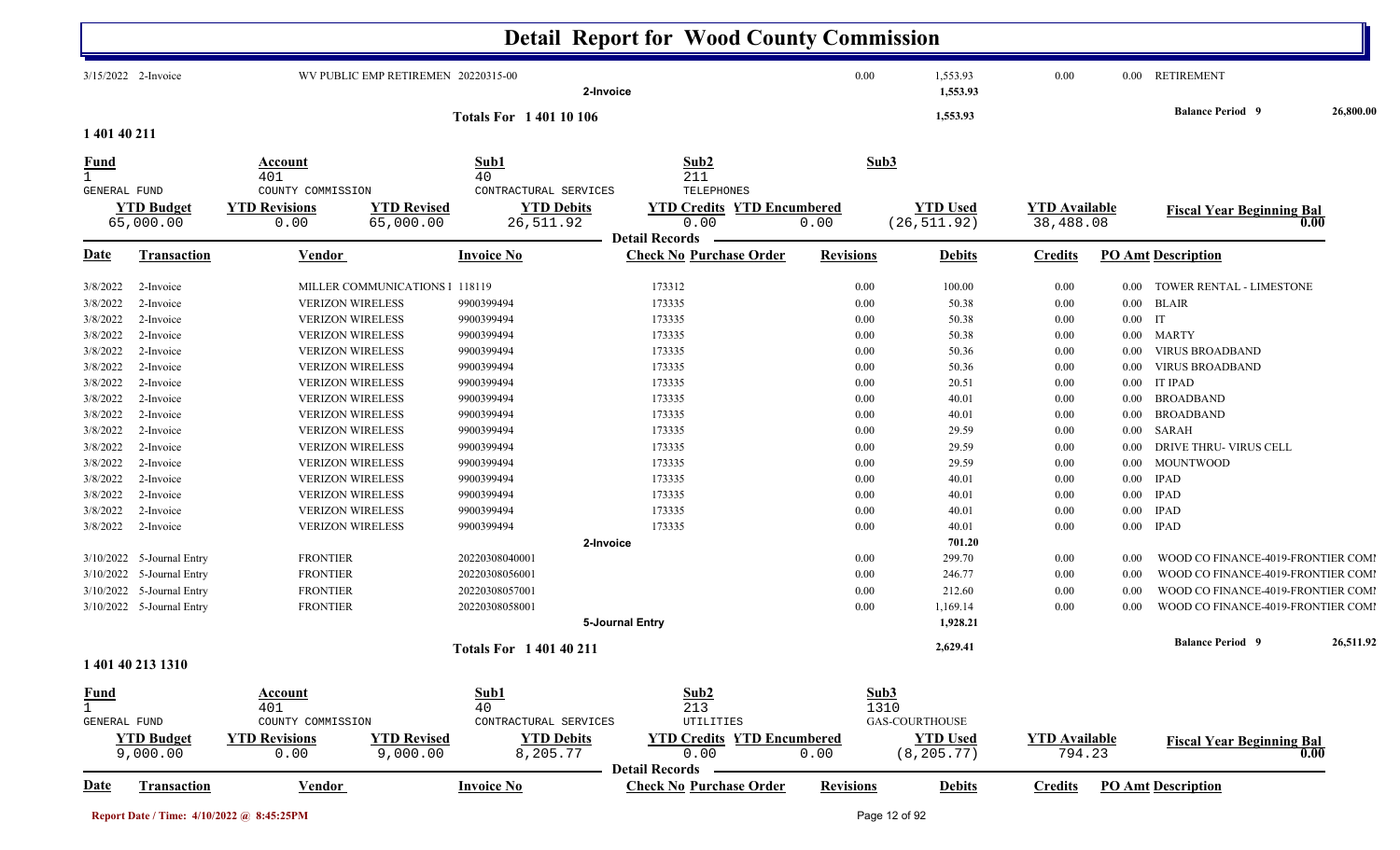#### **Detail Report for Wood County Commission** 3/15/2022 2-Invoice 2-Invoice 03172022B 0.00 DOMINION HOPE 173351 2,221.90 0.00 0.00 4 1000 0009 1804 **2-Invoice 2,221.90 2,221.90 Balance Period 8,205.77 <sup>9</sup> Totals For 1 401 40 213 13101 401 40 213 1313** $\overline{1}$  401  $1$  and  $40$  and  $213$  and  $1313$ **Fund Account Sub1 Sub2 Sub3** GENERAL FUND COUNTY COMMISSION CONTRACTURAL SERVICES UTILITIES4,000.00 0.00 4,000.00 3,198.83 0.00 0.00 801.17 (3,198.83) **YTD Budget YTD Revisions YTD Revised YTD Debits YTD Credits YTD EncumberedWED Used YTD Available Fiscal Year Beginning Bal** 0.00 (3,198.83) 801.17 **Fiscal Year Beginning Bal** GAS MAINTENANCE BLDG**Date Vendor Invoice NoTransaction Purchase Order Revisions Debits Credits PO Amt Description Detail RecordsConstruction Vendor Channel Invoice No** 3/8/2022 2-Invoice 03172022A 0.00 DOMINION HOPE 173298 1,010.22 0.00 0.00 ACCT NO 9 1000 0009 1811 **2-Invoice 1,010.22 1,010.22 Balance Period 3,198.83 <sup>9</sup> Totals For 1 401 40 213 13131 401 40 213 1315**1 401 $1$  and  $40$  and  $213$  and  $1315$ **Fund Account Sub1 Sub2 Sub3** GENERAL FUND COUNTY COMMISSION CONTRACTURAL SERVICES UTILITIES6,200.00 0.00 6,200.00 3,849.04 0.00 0.00 2,350.96 (3,849.04) **YTD Budget YTD Revisions YTD Revised YTD Debits YTD Credits YTD Encumbered YTD Used YTD Available Fiscal Year Beginning Bal 0.00**132 COURT SQUARE **Date Vendor Invoice NoTransaction Purchase Order Revisions Debits Credits PO Amt Description Detail Records**Vendor **Invoice No** 3/8/2022 2-Invoice 2-DOMINION HOPE 03172022A 173298 173298 0.00 703.51 0.00 0.00 ACCT NO 8 5000 0097 4785 **2-Invoice 703.51 703.51 Balance Period 3,849.04 <sup>9</sup> Totals For 1 401 40 213 1315 1 401 40 213 1318**1 401 $1^{1}$  and  $40^{1}$  and  $213^{13}$  and  $1318$ **Fund Account Sub1 Sub2 Sub3** GENERAL FUND COUNTY COMMISSION CONTRACTURAL SERVICES UTILITIES0.00 0.00 0.00 1,022.02 0.00 0.00 ) (1,022.02) (1,022.02 **YTD Budget YTD Revisions YTD Revised YTD Debits YTD Credits YTD Encumbered<u>TD Used</u> <b>YTD Available Fiscal Year Beginning Bal** 0.00 (1,022.02) (1,022.02) 328 1/2 2ND STREET**Date Vendor Invoice NoTransaction Purchase Order Revisions Debits Credits PO Amt Description Detail Records**Vendor **Invoice No** 3/8/2022 2-Invoice 2 2-Invoice DOMINION HOPE 03172022A 173298 0.00 330.16 0.00 0.00 ACCT NO 5 5000 0867 5889 **2-Invoice 330.16 330.16 Balance Period 1,022.02 <sup>9</sup> Totals For 1 401 40 213 1318**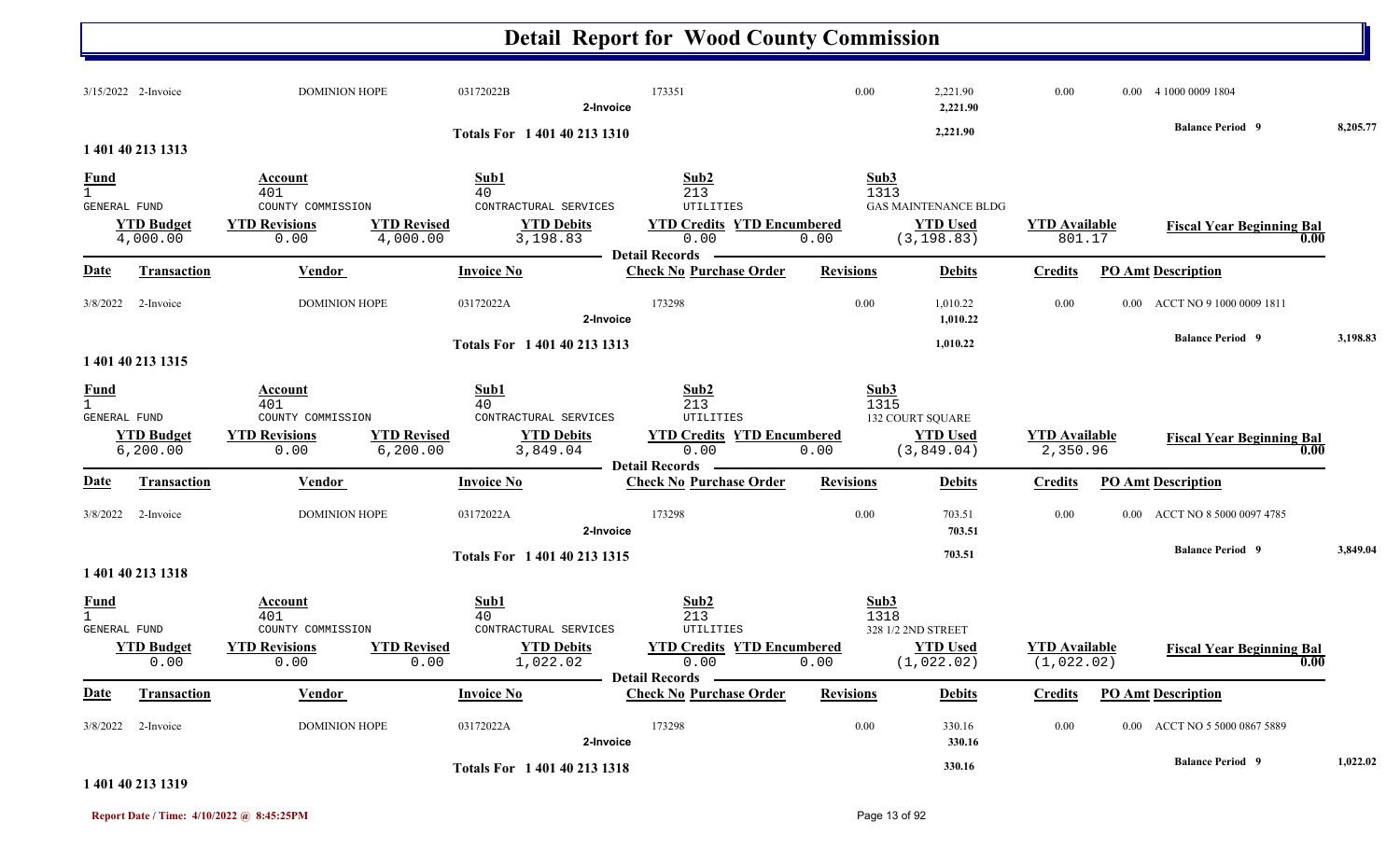| <b>Fund</b><br>$\mathbf{1}$                        |                                             | Account<br>401                                                      |                                 | Sub1<br>40                                                            | Sub2<br>213                                                                               | Sub3                 | 1319                                                   |                                      |                                              |           |
|----------------------------------------------------|---------------------------------------------|---------------------------------------------------------------------|---------------------------------|-----------------------------------------------------------------------|-------------------------------------------------------------------------------------------|----------------------|--------------------------------------------------------|--------------------------------------|----------------------------------------------|-----------|
| <b>GENERAL FUND</b>                                | <b>YTD Budget</b><br>2,000.00               | COUNTY COMMISSION<br><b>YTD Revisions</b><br>0.00                   | <b>YTD Revised</b><br>2,000.00  | CONTRACTURAL SERVICES<br><b>YTD Debits</b><br>2,396.67                | <b>UTILITIES</b><br><b>YTD Credits YTD Encumbered</b><br>0.00<br><b>Detail Records</b>    | 0.00                 | TOWNE SQ 315 MARKET<br><b>YTD Used</b><br>(2, 396.67)  | <b>YTD</b> Available<br>(396.67)     | <b>Fiscal Year Beginning Bal</b><br>0.00     |           |
| <b>Date</b>                                        | Transaction                                 | Vendor                                                              |                                 | <b>Invoice No</b>                                                     | <b>Check No Purchase Order</b>                                                            | <b>Revisions</b>     | <b>Debits</b>                                          | <b>Credits</b>                       | <b>PO Amt Description</b>                    |           |
| 3/8/2022                                           | 2-Invoice                                   | <b>DOMINION HOPE</b>                                                |                                 | 03172022A<br>2-Invoice                                                | 173298                                                                                    | 0.00                 | 443.76<br>443.76                                       | 0.00                                 | 0.00 ACCT NO 5 5000 2440 7220                |           |
|                                                    | 1 401 40 213 1320                           |                                                                     |                                 | Totals For 1 401 40 213 1319                                          |                                                                                           |                      | 443.76                                                 |                                      | <b>Balance Period 9</b>                      | 2,396.67  |
| <b>Fund</b><br>$\mathbf{1}$<br>GENERAL FUND        | <b>YTD Budget</b><br>3,200.00               | Account<br>401<br>COUNTY COMMISSION<br><b>YTD Revisions</b><br>0.00 | <b>YTD Revised</b><br>3,200.00  | Sub1<br>40<br>CONTRACTURAL SERVICES<br><b>YTD Debits</b><br>20,798.18 | Sub2<br>213<br>UTILITIES<br><b>YTD Credits YTD Encumbered</b><br>0.00<br>Detail Records — | Sub3<br>1320<br>0.00 | ELECTRIC-COURTHOUSE<br><b>YTD Used</b><br>(20, 798.18) | <b>YTD</b> Available<br>(17, 598.18) | <b>Fiscal Year Beginning Bal</b><br>0.00     |           |
| Date                                               | Transaction                                 | Vendor                                                              |                                 | <b>Invoice No</b>                                                     | <b>Check No Purchase Order</b>                                                            | <b>Revisions</b>     | <b>Debits</b>                                          | <b>Credits</b>                       | <b>PO Amt Description</b>                    |           |
| 3/3/2022<br>3/3/2022                               | 2-Invoice<br>2-Invoice                      | <b>MON POWER</b><br><b>MON POWER</b>                                |                                 | 03152022A<br>03162022<br>2-Invoice                                    | 3857<br>3857                                                                              | 0.00<br>0.00         | 74.74<br>2,019.10<br>2,093.84                          | 0.00<br>0.00                         | 0.00 110 083 939 485<br>0.00 110 082 835 635 |           |
|                                                    | 1 401 40 213 1323                           |                                                                     |                                 | Totals For 1 401 40 213 1320                                          |                                                                                           |                      | 2,093.84                                               |                                      | <b>Balance Period 9</b>                      | 20,798.18 |
| <b>Fund</b><br>$\mathbf{1}$<br><b>GENERAL FUND</b> | <b>YTD Budget</b><br>34,000.00              | Account<br>401<br>COUNTY COMMISSION<br><b>YTD Revisions</b><br>0.00 | <b>YTD Revised</b><br>34,000.00 | Sub1<br>40<br>CONTRACTURAL SERVICES<br><b>YTD Debits</b><br>33,863.69 | Sub2<br>213<br>UTILITIES<br><b>YTD Credits YTD Encumbered</b><br>0.00                     | Sub3<br>1323<br>0.00 | ELECTRIC-ANNEX<br><b>YTD Used</b><br>(33, 863.69)      | <b>YTD Available</b><br>136.31       | <b>Fiscal Year Beginning Bal</b><br>0.00     |           |
| Date                                               | <b>Transaction</b>                          | Vendor                                                              |                                 | <b>Invoice No</b>                                                     | <b>Detail Records</b><br><b>Check No Purchase Order</b>                                   | <b>Revisions</b>     | <b>Debits</b>                                          | Credits                              | <b>PO Amt Description</b>                    |           |
| 3/3/2022                                           | 2-Invoice                                   | <b>MON POWER</b>                                                    |                                 | 03162022<br>2-Invoice                                                 | 3857                                                                                      | 0.00                 | 4,230.21<br>4,230.21                                   | 0.00                                 | 0.00 110 082 835 262                         |           |
|                                                    | والمتمام المتواط المتواط والمتوارد والمراوي |                                                                     |                                 | Totals For 1 401 40 213 1323                                          |                                                                                           |                      | 4,230.21                                               |                                      | <b>Balance Period 9</b>                      | 33,863.69 |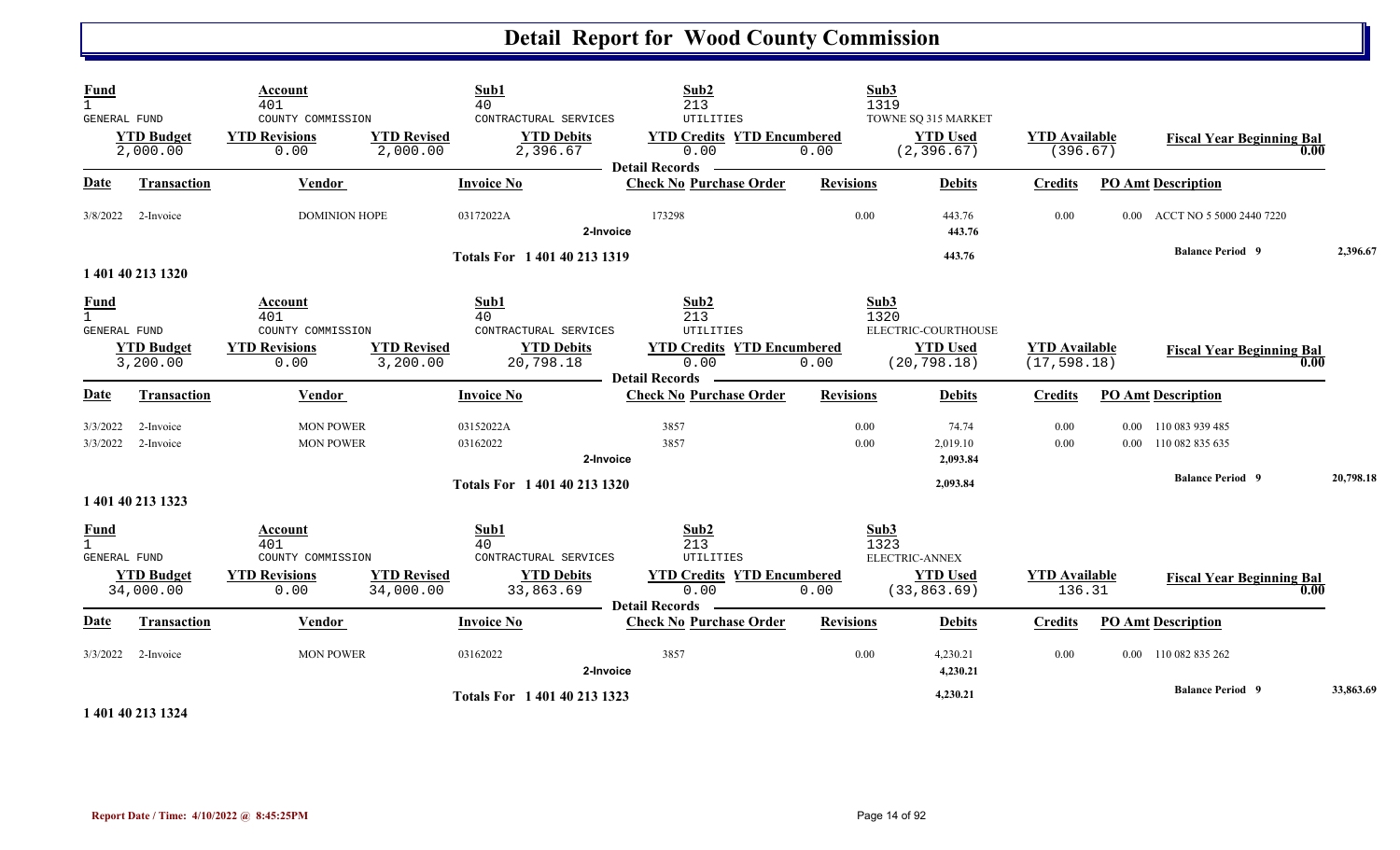| <b>Fund</b><br>$\overline{1}$<br><b>GENERAL FUND</b> |                                                                                                                  | Account<br>401<br>COUNTY COMMISSION                                 |                                                                                                                                                                      | Sub1<br>40<br>CONTRACTURAL SERVICES                                   | Sub2<br>213<br>UTILITIES                                                                              |                              | Sub3<br>1324<br>ELECTRIC MAINTENANCE BLD                               |                                      |                              |                                                                                                                                              |      |           |
|------------------------------------------------------|------------------------------------------------------------------------------------------------------------------|---------------------------------------------------------------------|----------------------------------------------------------------------------------------------------------------------------------------------------------------------|-----------------------------------------------------------------------|-------------------------------------------------------------------------------------------------------|------------------------------|------------------------------------------------------------------------|--------------------------------------|------------------------------|----------------------------------------------------------------------------------------------------------------------------------------------|------|-----------|
|                                                      | <b>YTD Budget</b><br>52,000.00                                                                                   | <b>YTD Revisions</b><br>0.00                                        | <b>YTD Revised</b><br>52,000.00                                                                                                                                      | <b>YTD Debits</b><br>6,311.39                                         | <b>YTD Credits YTD Encumbered</b><br>0.00<br><b>Detail Records</b>                                    | 0.00                         | <b>YTD Used</b><br>(6, 311.39)                                         | <b>YTD Available</b><br>45,688.61    |                              | <b>Fiscal Year Beginning Bal</b>                                                                                                             | 0.00 |           |
| <u>Date</u>                                          | Transaction                                                                                                      | Vendor                                                              |                                                                                                                                                                      | Invoice No                                                            | <b>Check No Purchase Order</b>                                                                        | <b>Revisions</b>             | <b>Debits</b>                                                          | <b>Credits</b>                       |                              | <b>PO Amt Description</b>                                                                                                                    |      |           |
| 3/3/2022                                             | 2-Invoice                                                                                                        | <b>MON POWER</b>                                                    |                                                                                                                                                                      | 03172022                                                              | 3857<br>2-Invoice                                                                                     | 0.00                         | 615.06<br>615.06                                                       | 0.00                                 |                              | 0.00 110 082 834 638                                                                                                                         |      |           |
|                                                      | 1 401 40 213 1329                                                                                                |                                                                     |                                                                                                                                                                      | Totals For 1 401 40 213 1324                                          |                                                                                                       |                              | 615.06                                                                 |                                      |                              | <b>Balance Period 9</b>                                                                                                                      |      | 6,311.39  |
| <u>Fund</u><br>$\mathbf{1}$<br><b>GENERAL FUND</b>   | <b>YTD Budget</b><br>9,500.00                                                                                    | Account<br>401<br>COUNTY COMMISSION<br><b>YTD Revisions</b><br>0.00 | <b>YTD Revised</b><br>9,500.00                                                                                                                                       | Sub1<br>40<br>CONTRACTURAL SERVICES<br><b>YTD Debits</b><br>36,280.52 | Sub2<br>213<br><b>UTILITIES</b><br><b>YTD Credits YTD Encumbered</b><br>0.00<br><b>Detail Records</b> | 0.00                         | Sub3<br>1329<br>TOWNE SQ 315 MARKET<br><b>YTD Used</b><br>(36, 280.52) | <b>YTD</b> Available<br>(26, 780.52) |                              | <b>Fiscal Year Beginning Bal</b>                                                                                                             | 0.00 |           |
| Date                                                 | Transaction                                                                                                      | <b>Vendor</b>                                                       |                                                                                                                                                                      | <b>Invoice No</b>                                                     | <b>Check No Purchase Order</b>                                                                        | <b>Revisions</b>             | <b>Debits</b>                                                          | <b>Credits</b>                       |                              | <b>PO Amt Description</b>                                                                                                                    |      |           |
| 3/3/2022<br>3/3/2022                                 | 2-Invoice<br>2-Invoice                                                                                           | <b>MON POWER</b><br><b>MON POWER</b>                                |                                                                                                                                                                      | 03162022<br>03162022                                                  | 3857<br>3857<br>2-Invoice                                                                             | 0.00<br>0.00                 | 2,146.46<br>3,241.30<br>5,387.76                                       | 0.00<br>0.00                         | 0.00<br>$0.00\,$             | 110 082 836 260<br>110 082 837 110                                                                                                           |      |           |
|                                                      | 1 401 40 213 1330                                                                                                |                                                                     |                                                                                                                                                                      | Totals For 1 401 40 213 1329                                          |                                                                                                       |                              | 5,387.76                                                               |                                      |                              | <b>Balance Period 9</b>                                                                                                                      |      | 36,280.52 |
| <b>Fund</b><br>$\mathbf{1}$<br>GENERAL FUND          | <b>YTD Budget</b>                                                                                                | Account<br>401<br>COUNTY COMMISSION<br><b>YTD Revisions</b>         | <b>YTD Revised</b>                                                                                                                                                   | Sub1<br>40<br>CONTRACTURAL SERVICES<br><b>YTD Debits</b>              | Sub2<br>213<br>UTILITIES<br><b>YTD Credits YTD Encumbered</b>                                         |                              | Sub3<br>1330<br>WATER-COURTHOUSE<br><b>YTD Used</b>                    | <b>YTD</b> Available                 |                              | <b>Fiscal Year Beginning Bal</b>                                                                                                             |      |           |
|                                                      | 57,000.00                                                                                                        | 0.00                                                                | 57,000.00                                                                                                                                                            | 1,831.71                                                              | 0.00<br><b>Detail Records</b>                                                                         | 0.00                         | (1, 831.71)                                                            | 55,168.29                            |                              |                                                                                                                                              | 0.00 |           |
| Date                                                 | Transaction                                                                                                      | Vendor                                                              |                                                                                                                                                                      | <b>Invoice No</b>                                                     | <b>Check No Purchase Order</b>                                                                        | <b>Revisions</b>             | <b>Debits</b>                                                          | <b>Credits</b>                       |                              | <b>PO Amt Description</b>                                                                                                                    |      |           |
|                                                      | 3/10/2022 5-Journal Entry<br>3/10/2022 5-Journal Entry<br>3/10/2022 5-Journal Entry<br>3/10/2022 5-Journal Entry |                                                                     | PARKERSBURG UTILITY BOA 20220308018001<br>PARKERSBURG UTILITY BOA 20220308020001<br>PARKERSBURG UTILITY BOA 20220308028001<br>PARKERSBURG UTILITY BOA 20220308029001 |                                                                       | 5-Journal Entry                                                                                       | 0.00<br>0.00<br>0.00<br>0.00 | 78.91<br>10.50<br>142.47<br>10.50<br>242.38                            | 0.00<br>0.00<br>0.00<br>0.00         | 0.00<br>0.00<br>0.00<br>0.00 | BARBARA JOHNSTON-3722-PARKERSBUR<br>BARBARA JOHNSTON-3722-PARKERSBUR<br>BARBARA JOHNSTON-3722-PARKERSBUR<br>BARBARA JOHNSTON-3722-PARKERSBUR |      |           |
|                                                      |                                                                                                                  |                                                                     |                                                                                                                                                                      | Totals For 1 401 40 213 1330                                          |                                                                                                       |                              | 242.38                                                                 |                                      |                              | <b>Balance Period 9</b>                                                                                                                      |      | 1.831.71  |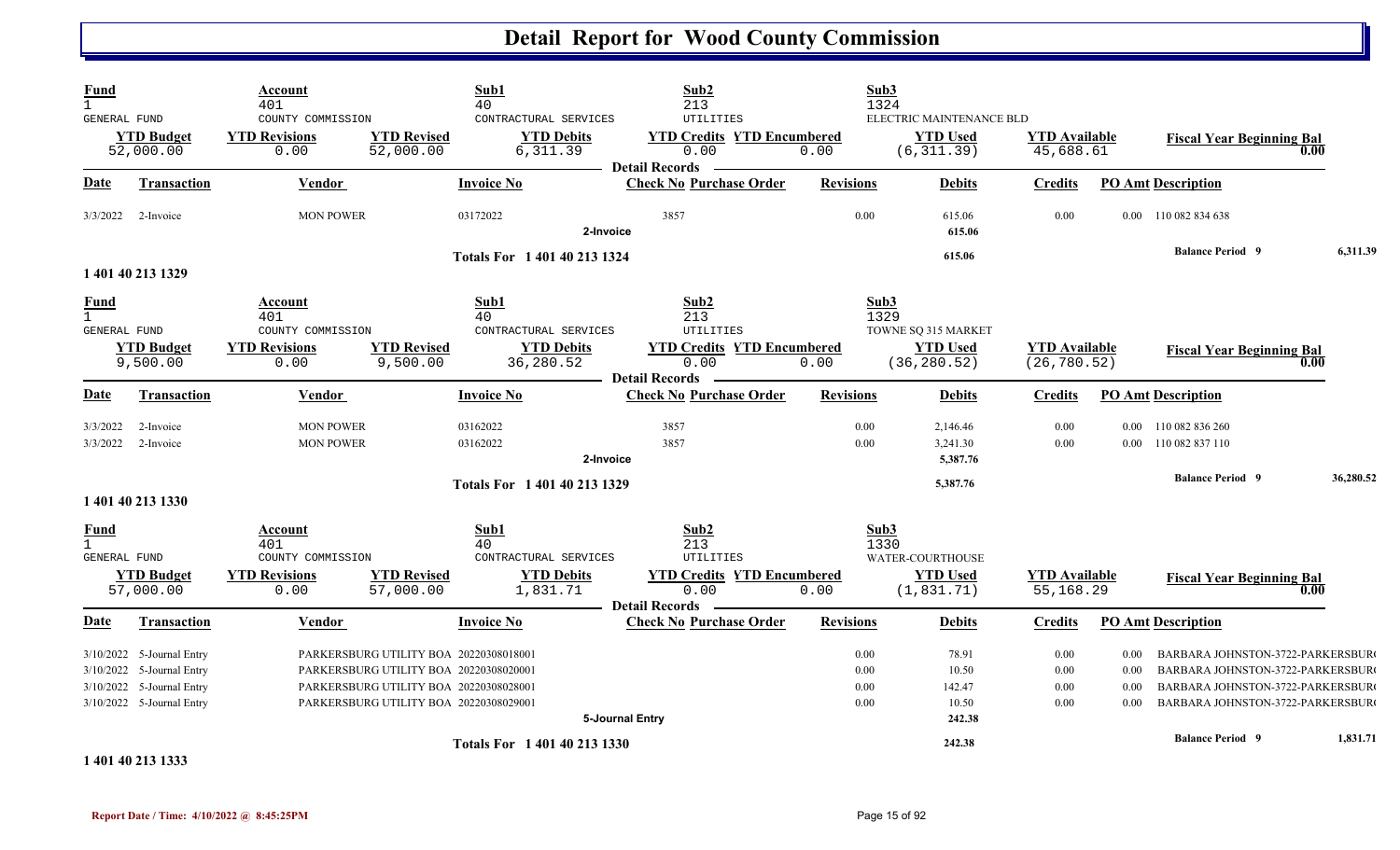| <b>Fund</b><br>$\mathbf{1}$<br>GENERAL FUND |                                                                                     | Account<br>401<br>COUNTY COMMISSION                                 |                                                                                                                            | Sub1<br>40<br>CONTRACTURAL SERVICES                                  | Sub2<br>213<br>UTILITIES                                                                       | Sub3<br>1333         | <b>WATER-ANNEX</b>                                      |                                  |                      |                                                                                                                        |          |
|---------------------------------------------|-------------------------------------------------------------------------------------|---------------------------------------------------------------------|----------------------------------------------------------------------------------------------------------------------------|----------------------------------------------------------------------|------------------------------------------------------------------------------------------------|----------------------|---------------------------------------------------------|----------------------------------|----------------------|------------------------------------------------------------------------------------------------------------------------|----------|
|                                             | <b>YTD Budget</b><br>3,200.00                                                       | <b>YTD Revisions</b><br>0.00                                        | <b>YTD Revised</b><br>3,200.00                                                                                             | <b>YTD Debits</b><br>3,008.65                                        | <b>YTD Credits YTD Encumbered</b><br>0.00<br><b>Detail Records</b>                             | 0.00                 | <b>YTD Used</b><br>(3,008.65)                           | <b>YTD</b> Available<br>191.35   |                      | <b>Fiscal Year Beginning Bal</b><br>0.00                                                                               |          |
| <b>Date</b>                                 | <b>Transaction</b>                                                                  | <b>Vendor</b>                                                       |                                                                                                                            | <b>Invoice No</b>                                                    | <b>Check No Purchase Order</b>                                                                 | <b>Revisions</b>     | <b>Debits</b>                                           | <b>Credits</b>                   |                      | <b>PO Amt Description</b>                                                                                              |          |
|                                             | 3/10/2022 5-Journal Entry<br>3/10/2022 5-Journal Entry<br>3/10/2022 5-Journal Entry |                                                                     | PARKERSBURG UTILITY BOA 20220308024001<br>PARKERSBURG UTILITY BOA 20220308025001<br>PARKERSBURG UTILITY BOA 20220308026001 |                                                                      | 5-Journal Entry                                                                                | 0.00<br>0.00<br>0.00 | 160.98<br>17.66<br>122.27<br>300.91                     | 0.00<br>$0.00\,$<br>0.00         | 0.00<br>0.00<br>0.00 | <b>BARBARA JOHNSTON-3722-PARKERSBUR</b><br><b>BARBARA JOHNSTON-3722-PARKERSBUR</b><br>BARBARA JOHNSTON-3722-PARKERSBUR |          |
|                                             |                                                                                     |                                                                     |                                                                                                                            | Totals For 1 401 40 213 1333                                         |                                                                                                |                      | 300.91                                                  |                                  |                      | <b>Balance Period 9</b>                                                                                                | 3,008.65 |
|                                             | 1 401 40 213 1334                                                                   |                                                                     |                                                                                                                            |                                                                      |                                                                                                |                      |                                                         |                                  |                      |                                                                                                                        |          |
| <b>Fund</b><br>$\mathbf{1}$<br>GENERAL FUND | <b>YTD Budget</b><br>4,500.00                                                       | Account<br>401<br>COUNTY COMMISSION<br><b>YTD Revisions</b><br>0.00 | <b>YTD Revised</b><br>4,500.00                                                                                             | Sub1<br>40<br>CONTRACTURAL SERVICES<br><b>YTD Debits</b><br>588.62   | Sub2<br>213<br>UTILITIES<br><b>YTD Credits YTD Encumbered</b><br>0.00<br><b>Detail Records</b> | Sub3<br>1334<br>0.00 | WATER-LAW ENFORCEMNT B<br><b>YTD</b> Used<br>(588.62)   | <b>YTD</b> Available<br>3,911.38 |                      | <b>Fiscal Year Beginning Bal</b><br>0.00                                                                               |          |
| <b>Date</b>                                 | Transaction                                                                         | Vendor                                                              |                                                                                                                            | <b>Invoice No</b>                                                    | <b>Check No Purchase Order</b>                                                                 | <b>Revisions</b>     | <b>Debits</b>                                           | <b>Credits</b>                   |                      | PO Amt Description                                                                                                     |          |
|                                             | 3/10/2022 5-Journal Entry                                                           |                                                                     | PARKERSBURG UTILITY BOA 20220308023001                                                                                     |                                                                      | 5-Journal Entry                                                                                | 0.00                 | 46.28<br>46.28                                          | 0.00                             | 0.00                 | BARBARA JOHNSTON-3722-PARKERSBUR                                                                                       |          |
|                                             | 1 401 40 213 1337                                                                   |                                                                     |                                                                                                                            | Totals For 1 401 40 213 1334                                         |                                                                                                |                      | 46.28                                                   |                                  |                      | <b>Balance Period 9</b>                                                                                                | 588.62   |
| <b>Fund</b><br>$\mathbf{1}$<br>GENERAL FUND | <b>YTD Budget</b><br>1,800.00                                                       | Account<br>401<br>COUNTY COMMISSION<br><b>YTD Revisions</b><br>0.00 | <b>YTD Revised</b><br>1,800.00                                                                                             | Sub1<br>40<br>CONTRACTURAL SERVICES<br><b>YTD Debits</b><br>1,398.73 | Sub2<br>213<br>UTILITIES<br><b>YTD Credits YTD Encumbered</b><br>0.00                          | Sub3<br>1337<br>0.00 | WATER-SIDS 300 MARKET<br><b>YTD Used</b><br>(1, 398.73) | <b>YTD</b> Available<br>401.27   |                      | <b>Fiscal Year Beginning Bal</b><br>0.00                                                                               |          |
|                                             |                                                                                     |                                                                     |                                                                                                                            |                                                                      | <b>Detail Records</b>                                                                          |                      |                                                         |                                  |                      |                                                                                                                        |          |
| Date                                        | <b>Transaction</b>                                                                  | Vendor                                                              |                                                                                                                            | <b>Invoice No</b>                                                    | <b>Check No Purchase Order</b>                                                                 | <b>Revisions</b>     | <b>Debits</b>                                           | <b>Credits</b>                   |                      | <b>PO Amt Description</b>                                                                                              |          |
|                                             | 3/10/2022 5-Journal Entry                                                           |                                                                     | PARKERSBURG UTILITY BOA 20220308019001                                                                                     |                                                                      | 5-Journal Entry                                                                                | 0.00                 | 154.56<br>154.56                                        | 0.00                             | 0.00                 | BARBARA JOHNSTON-3722-PARKERSBUR                                                                                       |          |
|                                             | .                                                                                   |                                                                     |                                                                                                                            | Totals For 1 401 40 213 1337                                         |                                                                                                |                      | 154.56                                                  |                                  |                      | <b>Balance Period 9</b>                                                                                                | 1,398.73 |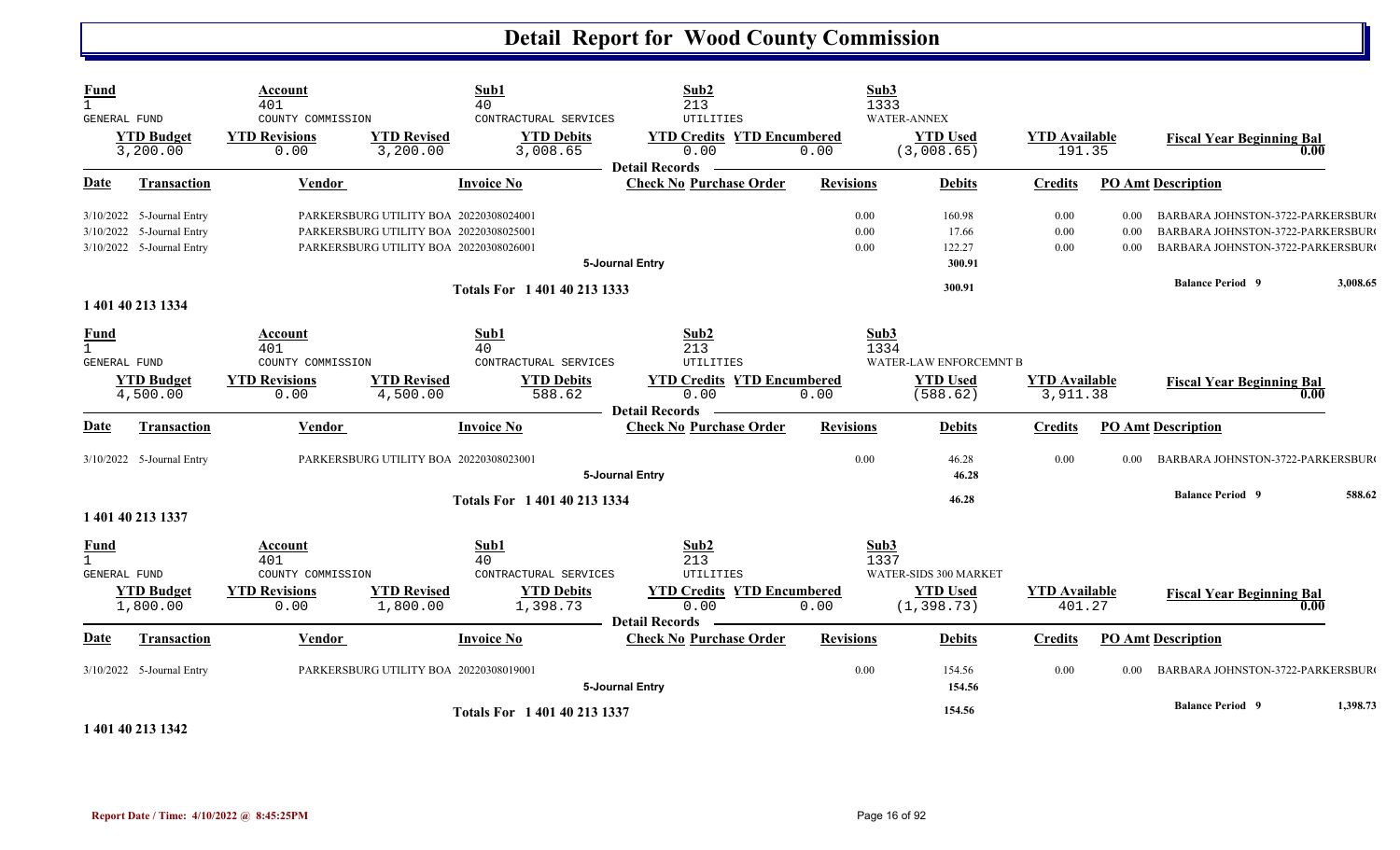| Fund<br>$\mathbf{1}$<br>GENERAL FUND        | <b>YTD Budget</b><br>2,300.00       | Account<br>401<br>COUNTY COMMISSION<br><b>YTD Revisions</b><br>0.00 | <b>YTD Revised</b><br>2,300.00         | Sub1<br>40<br>CONTRACTURAL SERVICES<br><b>YTD Debits</b><br>1,471.69             | Sub2<br>213<br>UTILITIES<br><b>YTD Credits YTD Encumbered</b><br>0.00<br><b>Detail Records</b>     | Sub3<br>1342<br>0.00         | <b>WATER-HINTGEN</b><br><b>YTD Used</b><br>(1, 471.69) | <b>YTD</b> Available<br>828.31       |          | <b>Fiscal Year Beginning Bal</b><br>0.00                                                   |           |
|---------------------------------------------|-------------------------------------|---------------------------------------------------------------------|----------------------------------------|----------------------------------------------------------------------------------|----------------------------------------------------------------------------------------------------|------------------------------|--------------------------------------------------------|--------------------------------------|----------|--------------------------------------------------------------------------------------------|-----------|
| Date                                        | <b>Transaction</b>                  | <b>Vendor</b>                                                       |                                        | <b>Invoice No</b>                                                                | <b>Check No Purchase Order</b>                                                                     | <b>Revisions</b>             | <b>Debits</b>                                          | <b>Credits</b>                       |          | <b>PO Amt Description</b>                                                                  |           |
|                                             | 3/10/2022 5-Journal Entry           |                                                                     | PARKERSBURG UTILITY BOA 20220308027001 |                                                                                  | 5-Journal Entry                                                                                    | 0.00                         | 175.07<br>175.07                                       | 0.00                                 | 0.00     | BARBARA JOHNSTON-3722-PARKERSBUR                                                           |           |
|                                             | 1 401 40 213 1343                   |                                                                     |                                        | Totals For 1 401 40 213 1342                                                     |                                                                                                    |                              | 175.07                                                 |                                      |          | <b>Balance Period 9</b>                                                                    | 1,471.69  |
| <b>Fund</b><br>$\mathbf{1}$<br>GENERAL FUND | <b>YTD Budget</b><br>3,000.00       | Account<br>401<br>COUNTY COMMISSION<br><b>YTD Revisions</b><br>0.00 | <b>YTD Revised</b><br>3,000.00         | Sub1<br>40<br>CONTRACTURAL SERVICES<br><b>YTD Debits</b><br>3,711.66             | Sub2<br>213<br>UTILITIES<br><b>YTD Credits YTD Encumbered</b><br>0.00<br>- Detail Records          | Sub3<br>1343<br>0.00         | <b>GAS-HINTGEN</b><br><b>YTD Used</b><br>(3, 711.66)   | <b>YTD Available</b><br>(711.66)     |          | <b>Fiscal Year Beginning Bal</b><br>0.00                                                   |           |
| Date                                        | <b>Transaction</b>                  | Vendor                                                              |                                        | <b>Invoice No</b>                                                                | <b>Check No Purchase Order</b>                                                                     | <b>Revisions</b>             | <b>Debits</b>                                          | <b>Credits</b>                       |          | <b>PO Amt Description</b>                                                                  |           |
|                                             | 3/8/2022 2-Invoice                  | <b>DOMINION HOPE</b>                                                |                                        | 03172022A<br>2-Invoice                                                           | 173298                                                                                             | 0.00                         | 916.31<br>916.31                                       | 0.00                                 |          | 0.00 ACCT NO 5 5000 4832 6846                                                              |           |
|                                             | 1 401 40 213 1344                   |                                                                     |                                        | Totals For 1 401 40 213 1343                                                     |                                                                                                    |                              | 916.31                                                 |                                      |          | <b>Balance Period 9</b>                                                                    | 3,711.66  |
| <b>Fund</b><br>$\mathbf{1}$<br>GENERAL FUND | <b>YTD Budget</b><br>4,000.00       | Account<br>401<br>COUNTY COMMISSION<br><b>YTD Revisions</b><br>0.00 | <b>YTD Revised</b><br>4,000.00         | Sub1<br>40<br>CONTRACTURAL SERVICES<br><b>YTD Debits</b><br>51,741.64            | Sub2<br>213<br><b>UTILITIES</b><br><b>YTD Credits YTD Encumbered</b><br>0.00<br>- Detail Records - | Sub3<br>1344<br>0.00         | ELECTRIC-HINTGEN<br><b>YTD Used</b><br>(51, 741.64)    | <b>YTD</b> Available<br>(47, 741.64) |          | <b>Fiscal Year Beginning Bal</b><br>0.00                                                   |           |
| <b>Date</b>                                 | <b>Transaction</b>                  | Vendor                                                              |                                        | <b>Invoice No</b>                                                                | <b>Check No Purchase Order</b>                                                                     | <b>Revisions</b>             | <b>Debits</b>                                          | <b>Credits</b>                       |          | <b>PO Amt Description</b>                                                                  |           |
| 3/3/2022<br>3/3/2022<br>3/3/2022            | 2-Invoice<br>2-Invoice<br>2-Invoice | <b>MON POWER</b><br><b>MON POWER</b><br><b>MON POWER</b>            |                                        | 03152022A<br>03152022A<br>03152022A<br>2-Invoice<br>Totals For 1 401 40 213 1344 | 3857<br>3857<br>3857                                                                               | $0.00\,$<br>$0.00\,$<br>0.00 | 5,802.06<br>77.33<br>27.91<br>5,907.30<br>5,907.30     | 0.00<br>0.00<br>0.00                 | $0.00\,$ | 110 082 832 707<br>0.00 110 094 777 098<br>0.00 110 095 877 012<br><b>Balance Period 9</b> | 51,741.64 |
| $-1.401.40.210$                             |                                     |                                                                     |                                        |                                                                                  |                                                                                                    |                              |                                                        |                                      |          |                                                                                            |           |

**1 401 40 218** 

 $\mathbf{C}$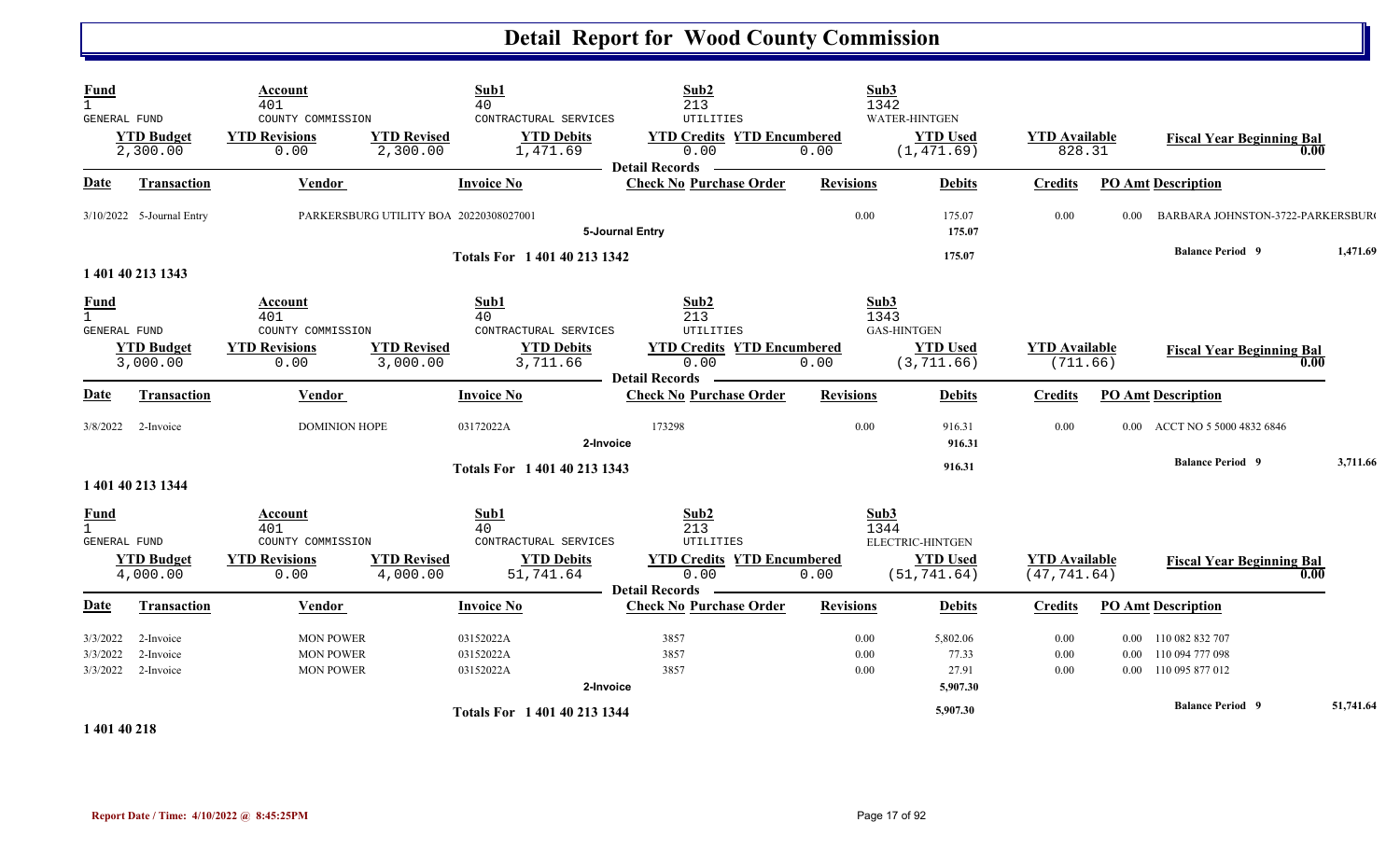| Fund<br>$\mathbf{1}$<br>GENERAL FUND        | <b>YTD Budget</b><br>85,000.00                      | Account<br>401<br>COUNTY COMMISSION<br><b>YTD Revisions</b><br>0.00 | <b>YTD Revised</b><br>85,000.00                                      | Sub1<br>40<br>CONTRACTURAL SERVICES<br><b>YTD Debits</b><br>69,846.37 | Sub2<br>218<br>POSTAGE<br><b>YTD Credits YTD Encumbered</b><br>0.00 | Sub3<br>0.00     | <b>YTD Used</b><br>(69, 846.37) | <b>YTD Available</b><br>15, 153.63   |                | <b>Fiscal Year Beginning Bal</b>                         | 0.00      |
|---------------------------------------------|-----------------------------------------------------|---------------------------------------------------------------------|----------------------------------------------------------------------|-----------------------------------------------------------------------|---------------------------------------------------------------------|------------------|---------------------------------|--------------------------------------|----------------|----------------------------------------------------------|-----------|
| Date                                        | Transaction                                         | <b>Vendor</b>                                                       |                                                                      | <b>Invoice No</b>                                                     | <b>Detail Records</b><br><b>Check No Purchase Order</b>             | <b>Revisions</b> | <b>Debits</b>                   | <b>Credits</b>                       |                | <b>PO Amt Description</b>                                |           |
|                                             | 3/10/2022 5-Journal Entry                           | S W RESOURCES                                                       |                                                                      | 20220308048001                                                        | 5-Journal Entry                                                     | 0.00             | 5,628.25<br>5,628.25            | 0.00                                 | $0.00^{\circ}$ | WOOD CO FINANCE-4019-SW RESOURCES                        |           |
| 1 401 40 220                                |                                                     |                                                                     |                                                                      | <b>Totals For 140140218</b>                                           |                                                                     |                  | 5,628.25                        |                                      |                | <b>Balance Period 9</b>                                  | 69,846.37 |
| <b>Fund</b><br>$\mathbf{1}$<br>GENERAL FUND |                                                     | Account<br>401<br>COUNTY COMMISSION                                 |                                                                      | Sub1<br>40<br>CONTRACTURAL SERVICES                                   | Sub2<br>220<br>ADVERTISING                                          | Sub3             |                                 |                                      |                |                                                          |           |
|                                             | <b>YTD Budget</b><br>4,000.00                       | <b>YTD Revisions</b><br>733.00                                      | <b>YTD Revised</b><br>4,733.00                                       | <b>YTD Debits</b><br>1,311.65                                         | <b>YTD Credits YTD Encumbered</b><br>0.00<br><b>Detail Records</b>  | 309.92           | <b>YTD Used</b><br>(1, 311.65)  | <b>YTD Available</b><br>3, 111.43    |                | <b>Fiscal Year Beginning Bal</b>                         | 0.00      |
| <b>Date</b>                                 | <b>Transaction</b>                                  | Vendor                                                              |                                                                      | <b>Invoice No</b>                                                     | <b>Check No Purchase Order</b>                                      | <b>Revisions</b> | <b>Debits</b>                   | <b>Credits</b>                       |                | <b>PO Amt Description</b>                                |           |
|                                             | $3/1/2022$ 2-Invoice<br>$3/10/2022$ 5-Journal Entry |                                                                     | <b>COLUMN SOFTWARE PBC</b><br>PARKERSBURG NEWS & SEN' 20220308060001 | 6EA52A99-0001<br>2-Invoice                                            | 173276                                                              | 0.00<br>0.00     | 13.77<br>13.77<br>238.60        | 0.00<br>0.00                         | 0.00           | 0.00 ORDER NO LC0021<br>WOOD CO FINANCE-4019-PARKERSBURG |           |
|                                             |                                                     |                                                                     |                                                                      |                                                                       | 5-Journal Entry                                                     |                  | 238.60                          |                                      |                |                                                          |           |
| 1 401 40 223                                |                                                     |                                                                     |                                                                      | <b>Totals For 140140220</b>                                           |                                                                     |                  | 252.37                          |                                      |                | <b>Balance Period 9</b>                                  | 1,311.65  |
| <b>Fund</b><br>$\mathbf{1}$<br>GENERAL FUND |                                                     | Account<br>401<br>COUNTY COMMISSION                                 |                                                                      | Sub1<br>40<br>CONTRACTURAL SERVICES                                   | Sub2<br>223<br>PROFESSIONAL SERVICES                                | Sub3             |                                 |                                      |                |                                                          |           |
|                                             | <b>YTD Budget</b><br>56,000.00                      | <b>YTD Revisions</b><br>0.00                                        | <b>YTD Revised</b><br>56,000.00                                      | <b>YTD Debits</b><br>91,131.24                                        | <b>YTD Credits YTD Encumbered</b><br>0.00<br><b>Detail Records</b>  | 0.00             | <b>YTD Used</b><br>(91, 131.24) | <b>YTD Available</b><br>(35, 131.24) |                | <b>Fiscal Year Beginning Bal</b>                         | 0.00      |
| D <u>ate</u>                                | <b>Transaction</b>                                  | Vendor                                                              |                                                                      | <b>Invoice No</b>                                                     | <b>Check No Purchase Order</b>                                      | <b>Revisions</b> | <b>Debits</b>                   | <b>Credits</b>                       |                | <b>PO</b> Amt Description                                |           |
| 3/8/2022                                    | 2-Invoice                                           |                                                                     | TIANO-KNOPP ASSOC., INC.                                             | 03042022<br>2-Invoice                                                 | 173330                                                              | 0.00             | 500.00<br>500.00                | 0.00                                 |                | 0.00 COVID GRANT                                         |           |
| 1.401.4002                                  |                                                     |                                                                     |                                                                      | <b>Totals For 1 401 40 223</b>                                        |                                                                     |                  | 500.00                          |                                      |                | <b>Balance Period 9</b>                                  | 91,131.24 |

**1 401 40 226**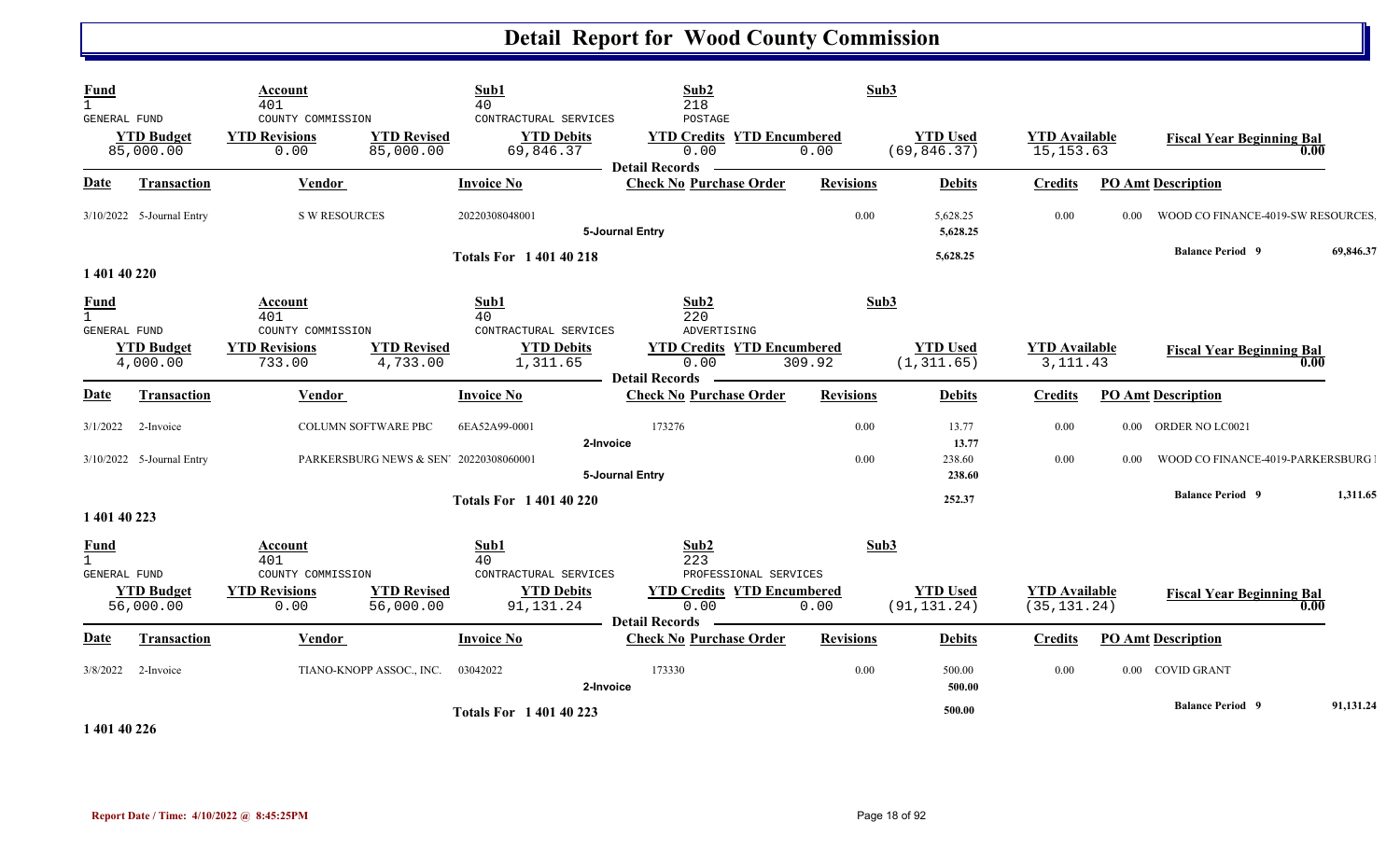| <b>Fund</b><br>$\mathbf{1}$ |                               | Account<br>401                                    | Sub1<br>40                                                                                | Sub2<br>226                                                    | Sub3             |                                 |                                      |                |                                  |            |
|-----------------------------|-------------------------------|---------------------------------------------------|-------------------------------------------------------------------------------------------|----------------------------------------------------------------|------------------|---------------------------------|--------------------------------------|----------------|----------------------------------|------------|
| GENERAL FUND                | <b>YTD Budget</b><br>1,108.00 | COUNTY COMMISSION<br><b>YTD Revisions</b><br>0.00 | CONTRACTURAL SERVICES<br><b>YTD Revised</b><br><b>YTD Debits</b><br>44,701.00<br>1,108.00 | INSURANCE & BONDS<br><b>YTD Credits YTD Encumbered</b><br>0.00 | 0.00             | <b>YTD Used</b><br>(44, 701.00) | <b>YTD</b> Available<br>(43, 593.00) |                | <b>Fiscal Year Beginning Bal</b> | 0.00       |
| Date                        | <b>Transaction</b>            | Vendor                                            | <b>Invoice No</b>                                                                         | <b>Detail Records</b><br><b>Check No Purchase Order</b>        | <b>Revisions</b> | <b>Debits</b>                   | <b>Credits</b>                       |                | <b>PO Amt Description</b>        |            |
|                             | 3/15/2022 2-Invoice           | <b>WVCORP</b>                                     | 79915                                                                                     | 173375                                                         | 0.00             | 34,526.00                       | 0.00                                 | $0.00^{\circ}$ | WORKERS COMP - WV-WO-054-22      |            |
|                             | 3/15/2022 2-Invoice           | <b>WVCORP</b>                                     | 91170                                                                                     | 173375                                                         | 0.00             | 9,125.00                        | 0.00                                 | 0.00           | WORKERS COMP - WV-WO-054-21      |            |
|                             |                               |                                                   |                                                                                           | 2-Invoice                                                      |                  | 43,651.00                       |                                      |                |                                  |            |
|                             | 3/15/2022 5-Journal Entry     | <b>WVCORP</b>                                     | 03152022                                                                                  |                                                                | 0.00             | 1,050.00                        | 0.00                                 |                | 0.00 WORKERS COMP                |            |
|                             |                               |                                                   |                                                                                           | 5-Journal Entry                                                |                  | 1,050.00                        |                                      |                |                                  |            |
|                             | 1 401 40 226 2602             |                                                   | <b>Totals For 140140226</b>                                                               |                                                                |                  | 44,701.00                       |                                      |                | <b>Balance Period 9</b>          | 44,701.00  |
|                             |                               |                                                   |                                                                                           |                                                                |                  |                                 |                                      |                |                                  |            |
| <u>Fund</u><br>$\mathbf{1}$ |                               | Account<br>401                                    | Sub1<br>40                                                                                | Sub2<br>226                                                    | Sub3<br>2602     |                                 |                                      |                |                                  |            |
| GENERAL FUND                |                               | COUNTY COMMISSION                                 | CONTRACTURAL SERVICES                                                                     | INSURANCE & BONDS                                              |                  | <b>LIABILITY INSURANCE</b>      |                                      |                |                                  |            |
|                             | <b>YTD Budget</b>             | <b>YTD Revisions</b>                              | <b>YTD Revised</b><br><b>YTD Debits</b>                                                   | <b>YTD Credits YTD Encumbered</b>                              |                  | <b>YTD</b> Used                 | <b>YTD</b> Available                 |                | <b>Fiscal Year Beginning Bal</b> |            |
|                             | 326,686.00                    | 0.00                                              | 326,686.00<br>470,239.81                                                                  | 131,765.00                                                     | 0.00             | (338, 474.81)                   | (11, 788.81)                         |                |                                  | 0.00       |
|                             |                               |                                                   |                                                                                           | <b>Detail Records</b>                                          |                  |                                 |                                      |                |                                  |            |
| Date                        | <b>Transaction</b>            | <b>Vendor</b>                                     | <b>Invoice No</b>                                                                         | <b>Check No Purchase Order</b>                                 | <b>Revisions</b> | <b>Debits</b>                   | <b>Credits</b>                       |                | <b>PO Amt Description</b>        |            |
|                             | 3/15/2022 5-Journal Entry     | <b>WVCORP</b>                                     | 03152022                                                                                  |                                                                | 0.00             | 0.00                            | 1,050.00                             | $0.00\,$       | <b>WORKERS COMP</b>              |            |
|                             | 3/15/2022 5-Journal Entry     | <b>WVCORP</b>                                     | 03152022                                                                                  |                                                                | 0.00             | 0.00                            | 1,425.00                             | $0.00\,$       | <b>WORKERS COMP</b>              |            |
|                             | 3/15/2022 5-Journal Entry     | <b>WVCORP</b>                                     | 03152022                                                                                  |                                                                | 0.00             | 0.00                            | 1,150.00                             | 0.00           | <b>WORKERS COMP</b>              |            |
|                             | 3/15/2022 5-Journal Entry     | <b>WVCORP</b>                                     | 03152022                                                                                  |                                                                | 0.00             | 0.00                            | 1,037.00                             | 0.00           | <b>WORKERS COMP</b>              |            |
|                             | 3/15/2022 5-Journal Entry     | <b>WVCORP</b>                                     | 03152022                                                                                  |                                                                | 0.00             | 0.00                            | 3,342.00                             | $0.00\,$       | <b>WORKERS COMP</b>              |            |
|                             | 3/15/2022 5-Journal Entry     | <b>WVCORP</b>                                     | 03152022                                                                                  |                                                                | 0.00             | 0.00                            | 625.00                               | 0.00           | <b>WORKERS COMP</b>              |            |
|                             | 3/15/2022 5-Journal Entry     | <b>WVCORP</b>                                     | 03152022                                                                                  |                                                                | 0.00             | 0.00                            | 12,500.00                            | 0.00           | <b>WORKERS COMP</b>              |            |
|                             | 3/15/2022 5-Journal Entry     | <b>WVCORP</b>                                     | 03152022                                                                                  |                                                                | 0.00             | 0.00                            | 135.00                               | 0.00           | <b>WORKERS COMP</b>              |            |
|                             | 3/15/2022 5-Journal Entry     | <b>WVCORP</b>                                     | 03152022                                                                                  |                                                                | 0.00             | 0.00                            | 175.00                               | 0.00           | <b>WORKERS COMP</b>              |            |
|                             | 3/15/2022 5-Journal Entry     | <b>WVCORP</b>                                     | 03152022                                                                                  |                                                                | 0.00             | 0.00                            | 5,686.00                             | 0.00           | <b>WORKERS COMP</b>              |            |
|                             | 3/15/2022 5-Journal Entry     | <b>WVCORP</b>                                     | 03152022                                                                                  |                                                                | 0.00             | 0.00                            | 86,500.00                            | $0.00\,$       | <b>WORKERS COMP</b>              |            |
|                             | 3/15/2022 5-Journal Entry     | <b>WVCORP</b>                                     | 03152022                                                                                  |                                                                | 0.00             | 0.00                            | 3,525.00                             | 0.00           | <b>WORKERS COMP</b>              |            |
|                             | 3/15/2022 5-Journal Entry     | <b>WVCORP</b>                                     | 03152022                                                                                  |                                                                | 0.00             | 0.00                            | 4,500.00                             | 0.00           | <b>WORKERS COMP</b>              |            |
|                             | 3/15/2022 5-Journal Entry     | <b>WVCORP</b>                                     | 03152022                                                                                  |                                                                | 0.00             | 0.00                            | 650.00                               | 0.00           | <b>WORKERS COMP</b>              |            |
|                             | 3/15/2022 5-Journal Entry     | <b>WVCORP</b>                                     | 03152020A                                                                                 |                                                                | 0.00             | 0.00                            | 115.00                               | 0.00           | <b>WORKERS COMP</b>              |            |
|                             | 3/15/2022 5-Journal Entry     | <b>WVCORP</b>                                     | 03152020A                                                                                 |                                                                | 0.00             | 0.00                            | 6,625.00                             | 0.00           | <b>WORKERS COMP</b>              |            |
|                             | 3/15/2022 5-Journal Entry     | <b>WVCORP</b>                                     | 03152020A                                                                                 |                                                                | 0.00             | 0.00                            | 1,400.00                             | 0.00           | <b>WORKERS COMP</b>              |            |
|                             | 3/15/2022 5-Journal Entry     | <b>WVCORP</b>                                     | 03152020A                                                                                 |                                                                | 0.00             | 0.00                            | 1,325.00                             | 0.00           | <b>WORKERS COMP</b>              |            |
|                             |                               |                                                   |                                                                                           | 5-Journal Entry                                                |                  |                                 | 131,765.00                           |                |                                  |            |
|                             |                               |                                                   | Totals For 1 401 40 226 2602                                                              |                                                                |                  |                                 | 131,765.00                           |                | <b>Balance Period 9</b>          | 338,474.81 |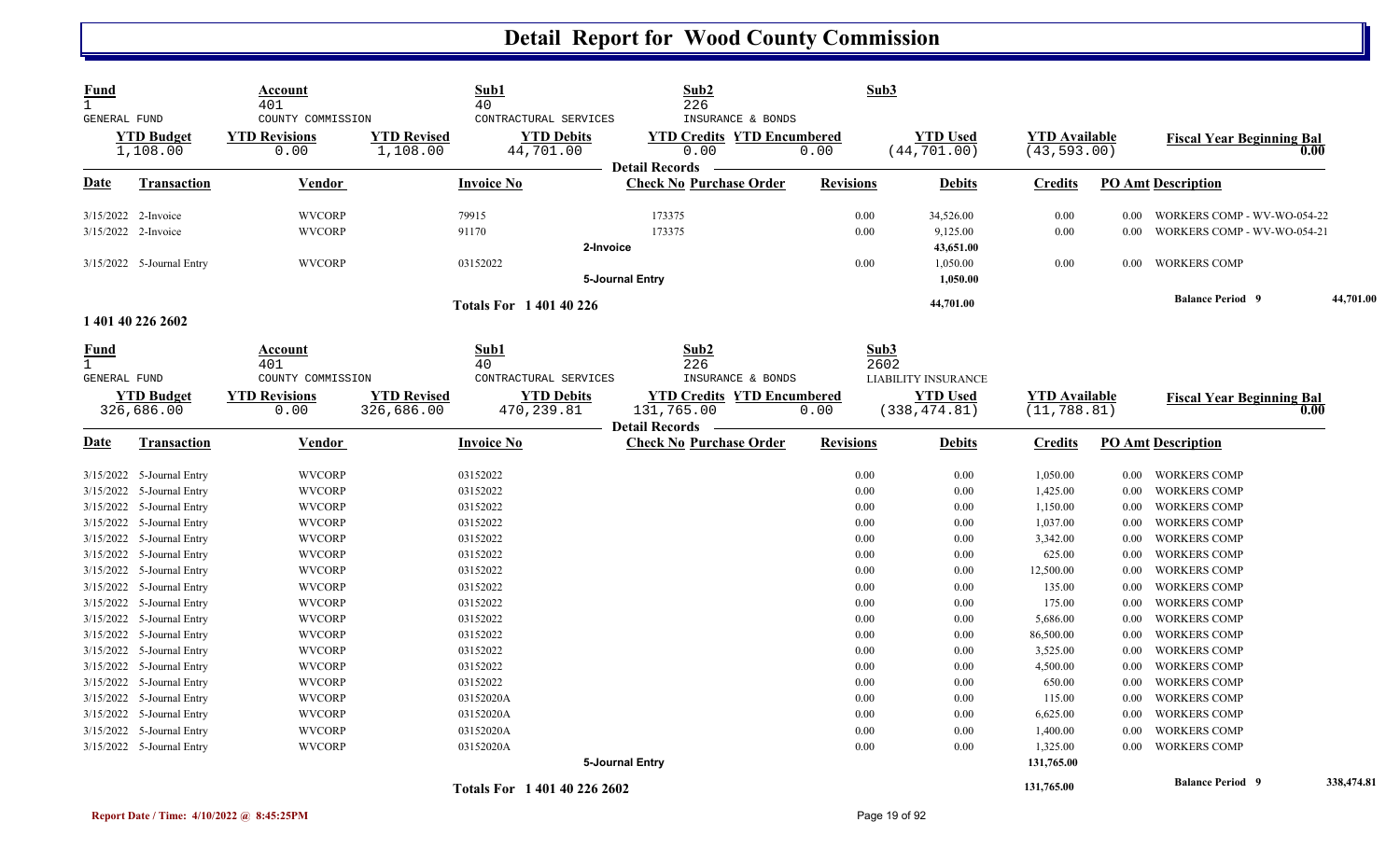#### **1 401 40 226 2620**

| <b>Fund</b><br>$\mathbf{1}$ |                                 | Account<br>401                                                 |                                  | Sub1<br>40                                           | Sub2<br>226                                                        |                  | Sub3<br>2620 |                                                      |                                     |                  |                                                     |
|-----------------------------|---------------------------------|----------------------------------------------------------------|----------------------------------|------------------------------------------------------|--------------------------------------------------------------------|------------------|--------------|------------------------------------------------------|-------------------------------------|------------------|-----------------------------------------------------|
| <b>GENERAL FUND</b>         | <b>YTD Budget</b><br>0.00       | COUNTY COMMISSION<br><b>YTD Revisions</b><br>0.00              | <b>YTD Revised</b><br>0.00       | CONTRACTURAL SERVICES<br><b>YTD Debits</b><br>451.75 | INSURANCE & BONDS<br><b>YTD Credits YTD Encumbered</b><br>0.00     | 3,184.62         |              | <b>INS-ACC-CLAIMS</b><br><b>YTD Used</b><br>(451.75) | <b>YTD Available</b><br>(3, 636.37) |                  | <b>Fiscal Year Beginning Bal</b><br>0.00            |
| Date                        | Transaction                     | Vendor                                                         |                                  | <b>Invoice No</b>                                    | <b>Detail Records</b><br><b>Check No Purchase Order</b>            | <b>Revisions</b> |              | <b>Debits</b>                                        | <b>Credits</b>                      |                  | <b>PO Amt Description</b>                           |
| 3/1/2022                    | 2-Invoice                       | CARWREX COLLISION CENTI 5006831                                |                                  | 2-Invoice                                            | 173275 85504                                                       |                  | 0.00         | 451.75<br>451.75                                     | 0.00                                |                  | (451.75) repair Shriver's vehicle accident 11.12.21 |
| 1 401 40 230                |                                 |                                                                |                                  | Totals For 1401402262620                             |                                                                    |                  |              | 451.75                                               |                                     | (451.75)         | <b>Balance Period 9</b><br>451.75                   |
| <u>Fund</u><br>GENERAL FUND |                                 | Account<br>401<br>COUNTY COMMISSION                            |                                  | Sub1<br>40<br>CONTRACTURAL SERVICES                  | Sub2<br>230<br>CONTRACTED SERVICES                                 |                  | Sub3         |                                                      |                                     |                  |                                                     |
|                             | <b>YTD Budget</b><br>250,000.00 | <b>YTD Revisions</b><br>0.00                                   | <b>YTD Revised</b><br>250,000.00 | <b>YTD Debits</b><br>197,334.71                      | <b>YTD Credits YTD Encumbered</b><br>0.00<br><b>Detail Records</b> | 11,450.00        |              | <b>YTD</b> Used<br>(197, 334.71)                     | <b>YTD</b> Available<br>41, 215.29  |                  | <b>Fiscal Year Beginning Bal</b><br>0.00            |
| Date                        | <b>Transaction</b>              | <b>Vendor</b>                                                  |                                  | <b>Invoice No</b>                                    | <b>Check No Purchase Order</b>                                     | <b>Revisions</b> |              | <b>Debits</b>                                        | <b>Credits</b>                      |                  | <b>PO Amt Description</b>                           |
|                             | 3/10/2022 1-Purchase Order      | BREWER & CO. OF WV, INC.                                       |                                  |                                                      | 85565                                                              |                  | 0.00         | 0.00                                                 | 0.00                                | 725.00           | annual sprinkler inspection Shaver building         |
|                             | 3/21/2022 1-Purchase Order      | <b>CCRC ACTUARIES, LLC</b>                                     |                                  |                                                      | 85604                                                              |                  | 0.00         | 0.00                                                 | 0.00                                | 6,400.00         | OPEB FYE 6.30.2021                                  |
|                             |                                 |                                                                |                                  |                                                      | 1-Purchase Order                                                   |                  |              |                                                      |                                     |                  |                                                     |
| 3/1/2022                    | 2-Invoice                       | <b>DISH NETWORK</b>                                            |                                  | 03052022                                             | 173277                                                             |                  | 0.00         | 122.07                                               | 0.00                                | 0.00             | 8255 7070 8148 7964                                 |
| 3/1/2022<br>3/1/2022        | 2-Invoice<br>2-Invoice          | DONNELLON MCCARTHY EN 465816858<br><b>NOLAN'S SERVICES LLC</b> |                                  | 6740                                                 | 173279<br>173283                                                   |                  | 0.00<br>0.00 | 185.78<br>7,121.67                                   | 0.00<br>0.00                        | 0.00<br>$0.00\,$ | 1640675<br>COVID DISINFECTING - FEB 2022            |
| 3/1/2022                    | 2-Invoice                       | <b>NOLAN'S SERVICES LLC</b>                                    |                                  | 6741                                                 | 173283                                                             |                  | 0.00         | 7,948.47                                             | 0.00                                | 0.00             | JANITORIAL CLEANING - FEB 2022                      |
| 3/1/2022                    | 2-Invoice                       | TAYLOR'S TRASH REMOVAL                                         |                                  | 022022                                               | 173286                                                             |                  | 0.00         | 138.36                                               | 0.00                                | $0.00\,$         | WC03                                                |
| 3/1/2022                    | 2-Invoice                       | TAYLOR'S TRASH REMOVAL 022022                                  |                                  |                                                      | 173286                                                             |                  | 0.00         | 138.36                                               | 0.00                                | $0.00\,$         | WC05                                                |
| 3/8/2022                    | 2-Invoice                       | <b>CWS</b>                                                     |                                  | 657757                                               | 173296                                                             |                  | 0.00         | 470.84                                               | 0.00                                | $0.00\,$         | <b>ACCT NO WCC36</b>                                |
| 3/8/2022                    | 2-Invoice                       | <b>RICOH USA INC</b>                                           |                                  | 5063996491                                           | 173324                                                             |                  | 0.00         | 237.56                                               | 0.00                                | 0.00             | 14886209                                            |
| 3/15/2022 2-Invoice         |                                 | BREWER & CO. OF WV, INC.                                       |                                  | 21852110                                             | 173348<br>85565                                                    |                  | 0.00         | 725.00                                               | 0.00                                | (725.00)         | annual sprinkler inspection Shaver building         |
| 3/15/2022 2-Invoice         |                                 | DONNELLON MCCARTHY EN 75613473                                 |                                  |                                                      | 173352                                                             |                  | 0.00         | 275.52                                               | 0.00                                |                  | 0.00 1197275                                        |
| 3/15/2022 2-Invoice         |                                 | DONNELLON MCCARTHY EN 467226320                                |                                  |                                                      | 173353                                                             |                  | 0.00         | 761.44                                               | 0.00                                | $0.00\,$         | 1306206                                             |
| 3/15/2022 2-Invoice         |                                 | <b>LAMP PESTPROOF</b>                                          |                                  | 419894                                               | 173360                                                             |                  | 0.00         | 175.00                                               | 0.00                                | $0.00\,$         | CUST #1112                                          |
| 3/15/2022 2-Invoice         |                                 | <b>LAMP PESTPROOF</b>                                          |                                  | 420183                                               | 173360                                                             |                  | 0.00         | 175.00                                               | 0.00                                | $0.00\,$         | CUST #1112                                          |
| 3/15/2022 2-Invoice         |                                 | RECORDS IMAGING & STORA 037176                                 |                                  |                                                      | 173363                                                             |                  | 0.00         | 943.13                                               | 0.00                                | $0.00\,$         | RECORD STORAGE                                      |
| 3/15/2022 2-Invoice         |                                 | SOFTWARE SYSTEMS INC                                           |                                  | 35928                                                | 173365                                                             |                  | 0.00         | 461.00                                               | 0.00                                | $0.00\,$         | <b>MAINT CHARGE</b>                                 |
| 3/15/2022 2-Invoice         |                                 | STONEWALL RETAIL MARKE 10568                                   |                                  |                                                      | 173367                                                             |                  | 0.00         | 22,187.50                                            | 0.00                                | 0.00             | <b>WEBSITE REFRESH</b>                              |
| 3/15/2022 2-Invoice         |                                 | US BANK EQUIPMENT FINAN 467108064                              |                                  |                                                      | 173371                                                             |                  | 0.00         | 2,524.33                                             | 0.00                                | $0.00\,$         | 1306206                                             |
|                             | $3/10/2022$ 5-Journal Entry     | <b>EMAR CORPORATION</b>                                        |                                  | 2-Invoice<br>20220308077001                          |                                                                    |                  | 0.00         | 44,591.03<br>300.00                                  | 0.00                                | 0.00             | WOOD CO FINANCE-4019-IN WOOD COUN                   |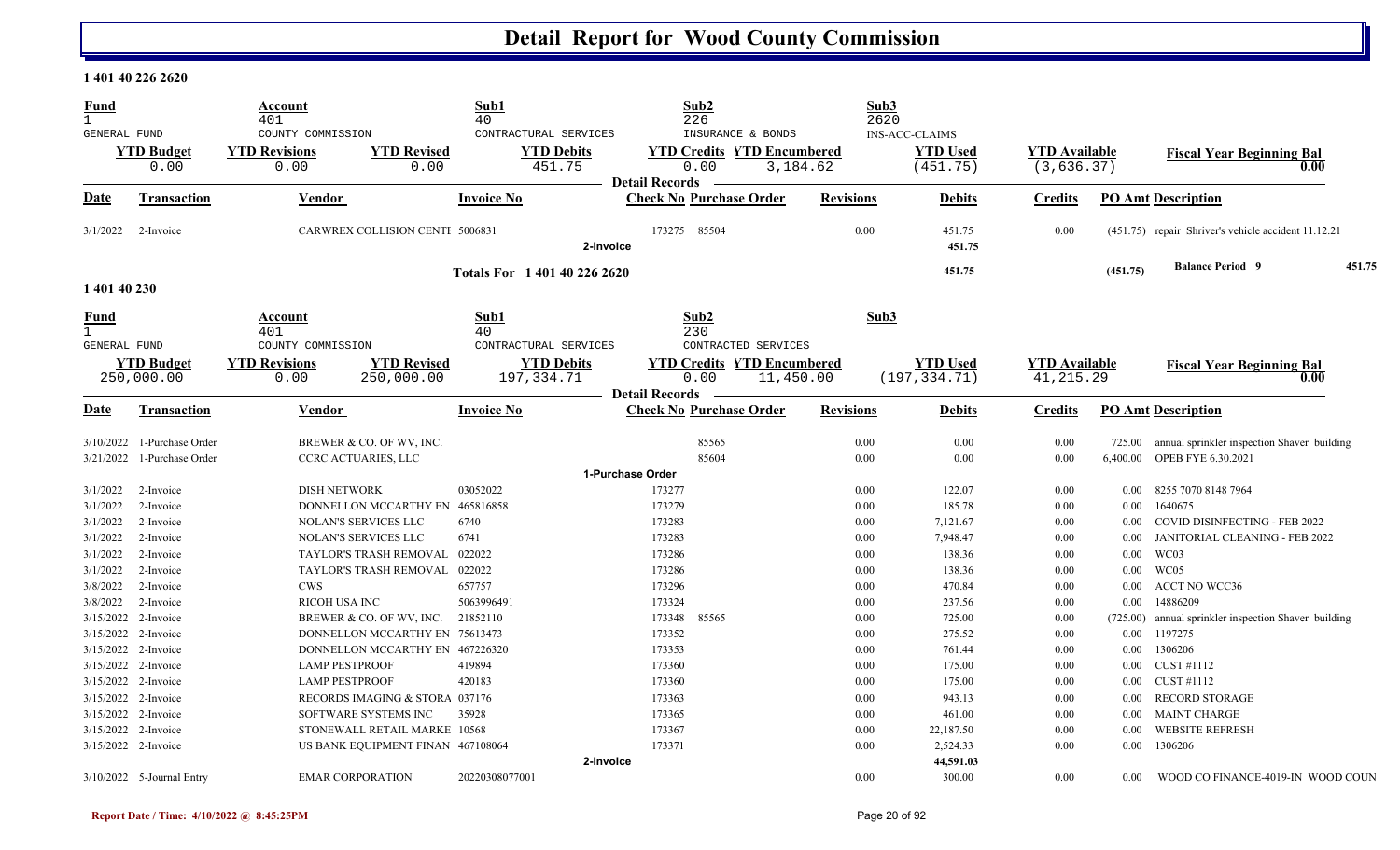|                                             |                                                        |                                                   |                                                                                              | <b>Detail Report for Wood County Commission</b>                                                |                  |                                  |                                   |              |                                                                        |            |
|---------------------------------------------|--------------------------------------------------------|---------------------------------------------------|----------------------------------------------------------------------------------------------|------------------------------------------------------------------------------------------------|------------------|----------------------------------|-----------------------------------|--------------|------------------------------------------------------------------------|------------|
|                                             | 3/10/2022 5-Journal Entry<br>3/10/2022 5-Journal Entry | <b>EMAR CORPORATION</b>                           | 20220308078001<br>WASTE MANAGEMENT OF W 20220308042001                                       | 5-Journal Entry                                                                                | 0.00<br>0.00     | 75.00<br>362.07<br>737.07        | 0.00<br>0.00                      | 0.00<br>0.00 | WOOD CO FINANCE-4019-IN MOVHD MON<br>WOOD CO FINANCE-4019-WASTE MGMT W |            |
| 1 401 40 231                                |                                                        |                                                   | <b>Totals For 1 401 40 230</b>                                                               |                                                                                                |                  | 45,328.10                        |                                   | 6,400.00     | <b>Balance Period 9</b>                                                | 197,334.71 |
| <b>Fund</b><br>$\mathbf{1}$                 |                                                        | Account<br>401                                    | Sub1<br>40                                                                                   | Sub2<br>231                                                                                    | Sub3             |                                  |                                   |              |                                                                        |            |
| <b>GENERAL FUND</b>                         | <b>YTD Budget</b><br>20,000.00                         | COUNTY COMMISSION<br><b>YTD Revisions</b><br>0.00 | CONTRACTURAL SERVICES<br><b>YTD Revised</b><br><b>YTD Debits</b><br>20,000.00<br>13,162.96   | FIRE SERVICE FEE<br><b>YTD Credits YTD Encumbered</b><br>0.00                                  | 0.00             | <b>YTD Used</b><br>(13, 162.96)  | <b>YTD Available</b><br>6,837.04  |              | <b>Fiscal Year Beginning Bal</b><br>0.00                               |            |
| <b>Date</b>                                 | Transaction                                            | Vendor                                            | <b>Invoice No</b>                                                                            | <b>Detail Records</b><br><b>Check No Purchase Order</b>                                        | <b>Revisions</b> | <b>Debits</b>                    | <b>Credits</b>                    |              | <b>PO Amt Description</b>                                              |            |
|                                             | 3/10/2022 5-Journal Entry                              | <b>CITY OF PARKERSBURG</b>                        | 20220308017001                                                                               | 5-Journal Entry                                                                                | 0.00             | 1,645.37<br>1,645.37             | 0.00                              | 0.00         | BARBARA JOHNSTON-3722-CITY OF PARK                                     |            |
|                                             |                                                        |                                                   | <b>Totals For 140140231</b>                                                                  |                                                                                                |                  | 1,645.37                         |                                   |              | <b>Balance Period 9</b>                                                | 13,162.96  |
| 1 401 40 232                                |                                                        |                                                   |                                                                                              |                                                                                                |                  |                                  |                                   |              |                                                                        |            |
| <b>Fund</b><br>$\mathbf{1}$<br>GENERAL FUND |                                                        | Account<br>401<br>COUNTY COMMISSION               | Sub1<br>40<br>CONTRACTURAL SERVICES                                                          | Sub2<br>232<br><b>BANK CHARGES</b>                                                             | Sub3             |                                  |                                   |              |                                                                        |            |
|                                             | <b>YTD Budget</b><br>0.00                              | <b>YTD Revisions</b><br>0.00                      | <b>YTD Revised</b><br><b>YTD Debits</b><br>19.34<br>0.00                                     | <b>YTD Credits YTD Encumbered</b><br>0.00<br><b>Detail Records</b>                             | 0.00             | <b>YTD Used</b><br>(19.34)       | <b>YTD Available</b><br>(19.34)   |              | <b>Fiscal Year Beginning Bal</b><br>0.00                               |            |
| <u>Date</u>                                 | Transaction                                            | Vendor                                            | <b>Invoice No</b>                                                                            | <b>Check No Purchase Order</b>                                                                 | <b>Revisions</b> | <b>Debits</b>                    | <b>Credits</b>                    |              | <b>PO Amt Description</b>                                              |            |
|                                             | 3/15/2022 2-Invoice                                    | CHILD SUPPORT ENF DIV                             | 20220315-CH09                                                                                | 3864<br>2-Invoice                                                                              | 0.00             | 1.00<br>1.00                     | 0.00                              | $0.00\,$     | PROCESSING FEE                                                         |            |
| 1 401 40 239                                |                                                        |                                                   | <b>Totals For 1 401 40 232</b>                                                               |                                                                                                |                  | 1.00                             |                                   |              | <b>Balance Period 9</b>                                                | 19.34      |
| <b>Fund</b>                                 |                                                        | <b>Account</b><br>401                             | Sub1<br>40                                                                                   | Sub2<br>239                                                                                    | Sub3             |                                  |                                   |              |                                                                        |            |
| GENERAL FUND                                | <b>YTD Budget</b><br>305,000.00                        | COUNTY COMMISSION<br><b>YTD Revisions</b><br>0.00 | CONTRACTURAL SERVICES<br><b>YTD Revised</b><br><b>YTD Debits</b><br>305,000.00<br>207,246.00 | INSURANCE PREM FOR RETIR<br><b>YTD Credits YTD Encumbered</b><br>0.00<br><b>Detail Records</b> | 0.00             | <b>YTD Used</b><br>(207, 246.00) | <b>YTD</b> Available<br>97,754.00 |              | <b>Fiscal Year Beginning Bal</b><br>0.00                               |            |
| <u>Date</u>                                 | Transaction                                            | <b>Vendor</b>                                     | <b>Invoice No</b>                                                                            | <b>Check No Purchase Order</b>                                                                 | <b>Revisions</b> | <b>Debits</b>                    | <b>Credits</b>                    |              | <b>PO Amt Description</b>                                              |            |
| 3/6/2022                                    | 2-Invoice                                              |                                                   | RETIREE HEALTH BENEFIT T. 032022                                                             | 3860<br>2-Invoice                                                                              | $0.00\,$         | 22,899.00<br>22,899.00           | 0.00                              |              | 0.00 MARCH CONTRIBUTIONS                                               |            |
|                                             |                                                        |                                                   | <b>Totals For 140140239</b>                                                                  |                                                                                                |                  | 22,899.00                        |                                   |              | <b>Balance Period 9</b>                                                | 207,246.00 |

#### **1 401 40 9999**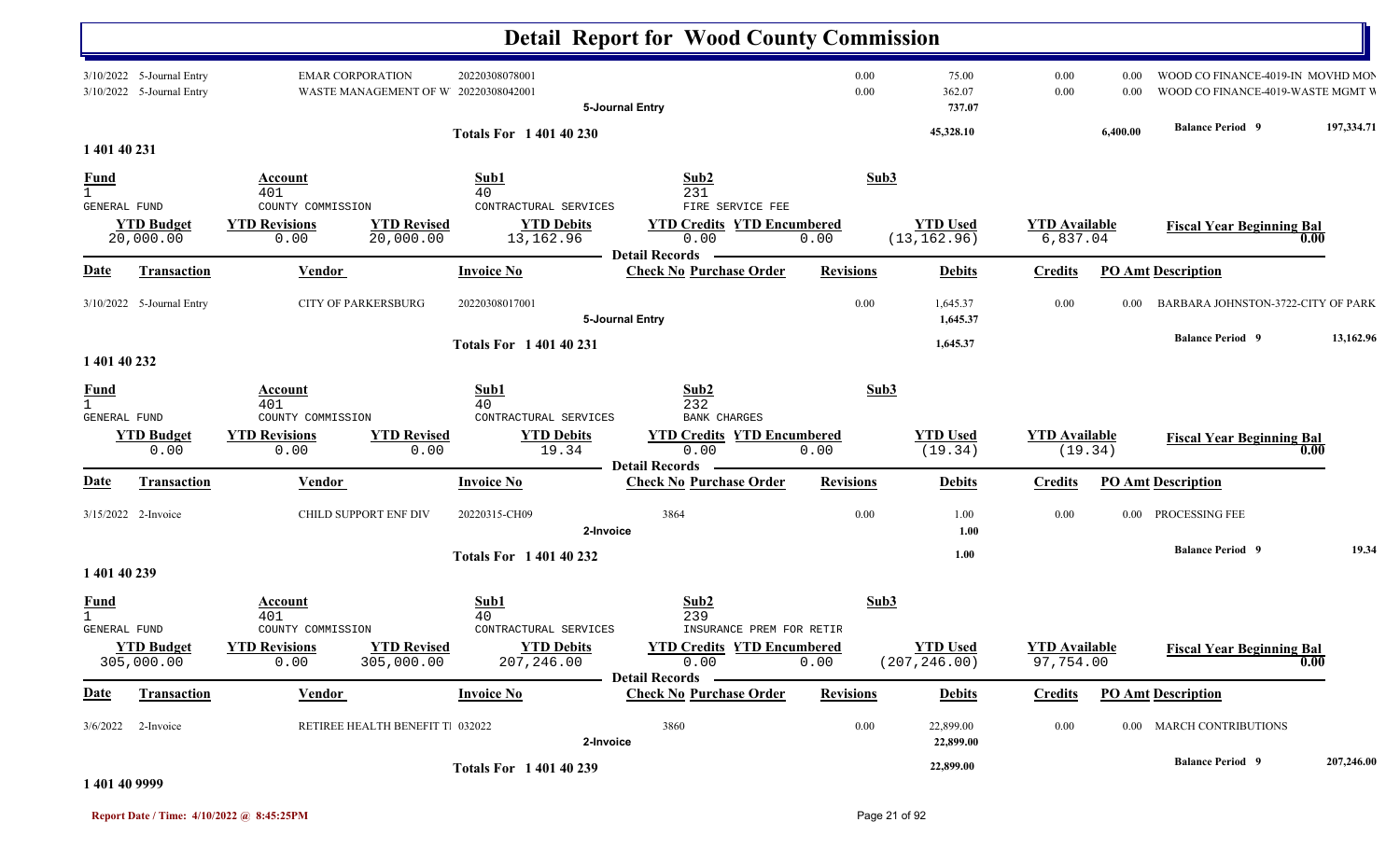| <b>Fund</b><br>GENERAL FUND |                             | Account<br>401<br>COUNTY COMMISSION                        | Sub1<br>40<br>CONTRACTURAL SERVICES | Sub2<br>9999<br>CREDIT CARD CLEARING                                     | Sub3             |                         |                      |          |                                                |
|-----------------------------|-----------------------------|------------------------------------------------------------|-------------------------------------|--------------------------------------------------------------------------|------------------|-------------------------|----------------------|----------|------------------------------------------------|
|                             | <b>YTD Budget</b><br>0.00   | <b>YTD Revised</b><br><b>YTD Revisions</b><br>0.00<br>0.00 | <b>YTD Debits</b><br>276,517.08     | <b>YTD Credits YTD Encumbered</b><br>276,517.08<br><b>Detail Records</b> | 0.00             | <b>YTD Used</b><br>0.00 | <b>YTD Available</b> | 0.00     | <b>Fiscal Year Beginning Bal</b><br>0.00       |
| <b>Date</b>                 | <b>Transaction</b>          | Vendor                                                     | <b>Invoice No</b>                   | <b>Check No Purchase Order</b>                                           | <b>Revisions</b> | <b>Debits</b>           | <b>Credits</b>       |          | <b>PO Amt Description</b>                      |
|                             | 3/10/2022 2-Invoice         | FIFTH THIRD BANK                                           | 202203081                           | 173344                                                                   | 0.00             | 16,110.96               | 0.00                 |          | 0.00 PURCHASE CARD                             |
|                             |                             |                                                            | 2-Invoice                           |                                                                          |                  | 16,110.96               |                      |          |                                                |
|                             | 3/10/2022 5-Journal Entry   | AIRGAS MID AMERICA                                         | 20220308044001                      |                                                                          | 0.00             | 0.00                    | 104.10               | $0.00\,$ | WOOD CO FINANCE-4019-AIRGAS USA, LL            |
|                             | 3/10/2022 5-Journal Entry   | AIRGAS MID AMERICA                                         | 20220308059001                      |                                                                          | 0.00             | 0.00                    | 302.35               | 0.00     | WOOD CO FINANCE-4019-AIRGAS USA, LL            |
|                             | 3/10/2022 5-Journal Entry   | <b>AMAZON</b>                                              | 20220308031001                      | 85387                                                                    | 0.00             | 0.00                    | 28.95                |          | (28.95) CHAIR/SHREDDER OIL/MOUSE RHEA HAM      |
|                             | 3/10/2022 5-Journal Entry   | <b>AMAZON</b>                                              | 20220308035001                      | 85387                                                                    | 0.00             | 0.00                    | 119.95               |          | (119.95) CHAIR/SHREDDER OIL/MOUSE RHEA HAM     |
| 3/10/2022                   | 5-Journal Entry             | <b>AMAZON</b>                                              | 20220308036001                      | 85426                                                                    | 0.00             | 0.00                    | 101.10               |          | (101.10) COLORED PAPER - MOUSE RHEA HAMMEF     |
|                             | 3/10/2022 5-Journal Entry   | <b>AMAZON</b>                                              | 20220308047001                      |                                                                          | 0.00             | 0.00                    | 36.49                | $0.00\,$ | RHEA HAMMER-3938-AMZN MKTP US T12              |
|                             | 3/10/2022 5-Journal Entry   | <b>AMAZON</b>                                              | 20220308049001                      |                                                                          | 0.00             | 0.00                    | 193.48               | 0.00     | RHEA HAMMER-3938-AMAZON.COM RM20               |
|                             | 3/10/2022 5-Journal Entry   | <b>AMAZON</b>                                              | 20220308053001                      |                                                                          | 0.00             | 0.00                    | 65.83                | 0.00     | RHEA HAMMER-3938-AMZN MKTP US D29              |
|                             | 3/10/2022 5-Journal Entry   | <b>AMAZON</b>                                              | 20220308064001                      | 85433                                                                    | 0.00             | 0.00                    | 159.84               | (159.84) | Unitek 10 port USB charging station TERESA W   |
|                             | 3/10/2022 5-Journal Entry   | <b>AMAZON</b>                                              | 20220308066001                      |                                                                          | 0.00             | 0.00                    | 189.60               | 0.00     | RHEA HAMMER-3938-AMAZON.COM M382               |
|                             | 3/10/2022 5-Journal Entry   | THE BLENNERHASSETT HOTI 20220308072001                     |                                     | 85517                                                                    | 0.00             | 0.00                    | 467.87               |          | (467.87) BLENN HOTEL FOR WITNESSES RHEA HAN    |
|                             | 3/10/2022 5-Journal Entry   | THE BLENNERHASSETT HOTI 20220308075001                     |                                     | 85517                                                                    | 0.00             | $0.00\,$                | 100.23               |          | (100.23) BLENN HOTEL FOR WITNESSES RHEA HAM    |
|                             | 3/10/2022 5-Journal Entry   | THE BLENNERHASSETT HOTI 20220308076001                     |                                     | 85517                                                                    | 0.00             | 0.00                    | (100.23)             | 100.23   | BLENN HOTEL FOR WITNESSES RHEA HAN             |
|                             | 3/10/2022 5-Journal Entry   | CHEWY.COM                                                  | 20220308081001                      |                                                                          | 0.00             | $0.00\,$                | 106.36               | 0.00     | JEFFREY KIDDER II-4586-CHEWY.COM               |
|                             | 3/10/2022 5-Journal Entry   | <b>CONTOUR AIRLINES</b>                                    | 20220308065001                      | 85529                                                                    | 0.00             | 0.00                    | 536.00               | (536.00) | Contour air fare for witnesses RHEA HAMMER-    |
|                             | 3/10/2022 5-Journal Entry   | <b>CONTOUR AIRLINES</b>                                    | 20220308071001                      | 85529                                                                    | 0.00             | 0.00                    | (278.00)             | 278.00   | Contour air fare for witnesses RHEA HAMMER-    |
| 3/10/2022                   | 5-Journal Entry             | <b>CITY OF PARKERSBURG</b>                                 | 20220308017001                      |                                                                          | 0.00             | 0.00                    | 1,645.37             | 0.00     | BARBARA JOHNSTON-3722-CITY OF PARK             |
|                             | 3/10/2022 5-Journal Entry   | <b>EMAR CORPORATION</b>                                    | 20220308077001                      |                                                                          | 0.00             | 0.00                    | 300.00               | 0.00     | WOOD CO FINANCE-4019-IN WOOD COUN              |
|                             | 3/10/2022 5-Journal Entry   | <b>EMAR CORPORATION</b>                                    | 20220308078001                      |                                                                          | 0.00             | 0.00                    | 75.00                | 0.00     | WOOD CO FINANCE-4019-IN MOVHD MON              |
|                             | 3/10/2022 5-Journal Entry   | <b>EVENTBRITE</b>                                          | 20220308070001                      | 85528                                                                    | 0.00             | 0.00                    | 86.08                | (86.08)  | Registration Jez & Kaylee RHEA HAMMER-393      |
|                             | 3/10/2022 5-Journal Entry   | <b>FRONTIER</b>                                            | 20220308039001                      |                                                                          | 0.00             | 0.00                    | 71.02                | 0.00     | WOOD CO FINANCE-4019-FRONTIER COMI             |
|                             | 3/10/2022 5-Journal Entry   | <b>FRONTIER</b>                                            | 20220308040001                      |                                                                          | 0.00             | 0.00                    | 299.70               | 0.00     | WOOD CO FINANCE-4019-FRONTIER COMI             |
|                             | 3/10/2022 5-Journal Entry   | <b>FRONTIER</b>                                            | 20220308056001                      |                                                                          | 0.00             | $0.00\,$                | 246.77               | 0.00     | WOOD CO FINANCE-4019-FRONTIER COMI             |
|                             | 3/10/2022 5-Journal Entry   | <b>FRONTIER</b>                                            | 20220308057001                      |                                                                          | 0.00             | $0.00\,$                | 212.60               | 0.00     | WOOD CO FINANCE-4019-FRONTIER COMI             |
|                             | 3/10/2022 5-Journal Entry   | <b>FRONTIER</b>                                            | 20220308058001                      |                                                                          | 0.00             | 0.00                    | 1,169.14             | 0.00     | WOOD CO FINANCE-4019-FRONTIER COMI             |
|                             | 3/10/2022 5-Journal Entry   | <b>FRONTIER</b>                                            | 20220308063001                      |                                                                          | 0.00             | $0.00\,$                | 574.46               | 0.00     | WOOD CO FINANCE-4019-FRONTIER COMI             |
|                             | 3/10/2022 5-Journal Entry   | <b>LEXIS NEXIS</b>                                         | 20220308074001                      |                                                                          | 0.00             | 0.00                    | 71.08                | 0.00     | WOOD CO FINANCE-4019-REI MATTHEW E             |
|                             | 3/10/2022 5-Journal Entry   | OFFICE DEPOT                                               | 20220308037001                      | 85416                                                                    | 0.00             | 0.00                    | 17.10                |          | (17.10) Desk calendars TERESA WADE-7222-OFFICE |
|                             | 3/10/2022 5-Journal Entry   | PARKERSBURG NEWS & SEN' 20220308034001                     |                                     |                                                                          | 0.00             | 0.00                    | 447.90               |          | 0.00 WOOD CO FINANCE-4019-PARKERSBURG          |
|                             | $3/10/2022$ 5-Journal Entry | PARKERSBURG NEWS & SEN' 20220308060001                     |                                     |                                                                          | 0.00             | 0.00                    | 238.60               | 0.00     | WOOD CO FINANCE-4019-PARKERSBURG               |
|                             | 3/10/2022 5-Journal Entry   | PARKERSBURG NEWS & SEN' 20220308069001                     |                                     |                                                                          | $0.00\,$         | 0.00                    | 488.85               | 0.00     | WOOD CO FINANCE-4019-PARKERSBURG               |
|                             | 3/10/2022 5-Journal Entry   | PARKERSBURG UTILITY BOA 20220308018001                     |                                     |                                                                          | 0.00             | $0.00\,$                | 78.91                | 0.00     | BARBARA JOHNSTON-3722-PARKERSBUR               |
|                             | 3/10/2022 5-Journal Entry   | PARKERSBURG UTILITY BOA 20220308019001                     |                                     |                                                                          | 0.00             | 0.00                    | 154.56               | 0.00     | BARBARA JOHNSTON-3722-PARKERSBUR               |
|                             | 3/10/2022 5-Journal Entry   | PARKERSBURG UTILITY BOA 20220308020001                     |                                     |                                                                          | 0.00             | $0.00\,$                | 10.50                | 0.00     | BARBARA JOHNSTON-3722-PARKERSBUR               |
|                             | 3/10/2022 5-Journal Entry   | PARKERSBURG UTILITY BOA 20220308023001                     |                                     |                                                                          | $0.00\,$         | 0.00                    | 46.28                | $0.00\,$ | BARBARA JOHNSTON-3722-PARKERSBUR               |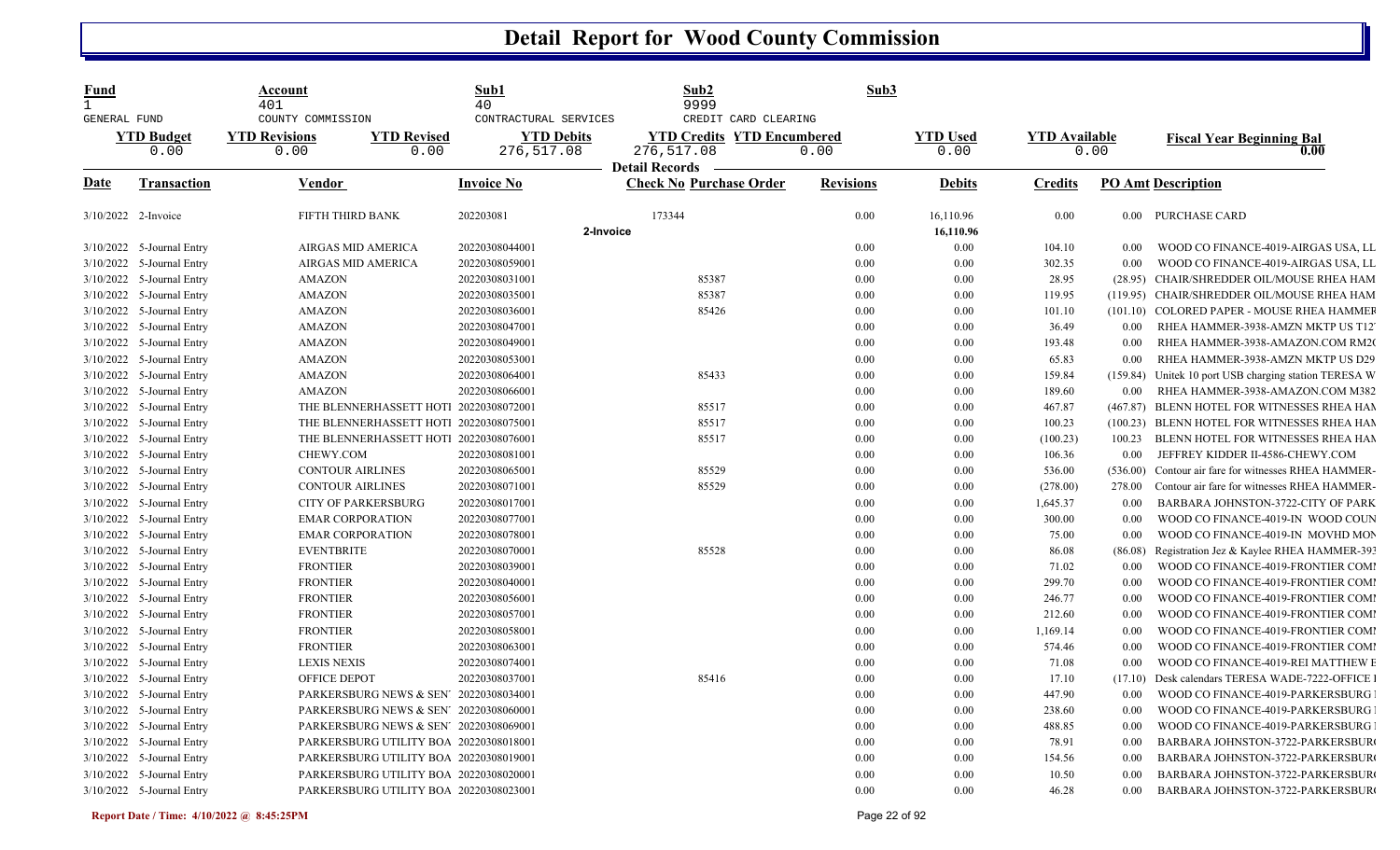|                             |                                        | Totals For 1401409999 |                 |       |      | 16,110.96 | 16,110.96 | (2,357.74) | <b>Balance Period 9</b>                                | 0.00 |
|-----------------------------|----------------------------------------|-----------------------|-----------------|-------|------|-----------|-----------|------------|--------------------------------------------------------|------|
|                             |                                        |                       | 5-Journal Entry |       |      |           | 16,110.96 |            |                                                        |      |
| 3/10/2022 5-Journal Entry   | WASTE MANAGEMENT OF W 20220308042001   |                       |                 |       | 0.00 | 0.00      | 362.07    | 0.00       | WOOD CO FINANCE-4019-WASTE MGMT V                      |      |
| $3/10/2022$ 5-Journal Entry | WASP BARCODE TECHNOLO(20220308079001   |                       |                 | 85481 | 0.00 | 0.00      | 119.83    | (119.83)   | Ribbon Supply Spindle assembly for evidence room       |      |
| $3/10/2022$ 5-Journal Entry | TENNESSEE DEPARTMENT O 20220308054001  |                       |                 |       | 0.00 | 0.00      | 5.00      | 0.00       | RHEA HAMMER-3938-L2G TN DEPT SAFET                     |      |
| 3/10/2022 5-Journal Entry   | STATIONERS INC                         | 20220308045001        |                 | 85300 | 0.00 | 0.00      | 700.50    |            | (700.50) Lorell Riser Desk Sit-to-Stand #81974 WOOD C  |      |
| $3/10/2022$ 5-Journal Entry | SAM'S CLUB                             | 20220308046001        |                 | 85376 | 0.00 | 0.00      | 71.54     |            | (71.54) Clorox Wipes, Paper Towels, Febreze, etc TERE. |      |
| $3/10/2022$ 5-Journal Entry | <b>SAM'S CLUB</b>                      | 20220308033001        |                 | 85409 | 0.00 | 0.00      | 73.81     |            | (73.81) Foil sheets 500 ct for evidence room TERESA W  |      |
| $3/10/2022$ 5-Journal Entry | <b>SAM'S CLUB</b>                      | 20220308032001        |                 | 85409 | 0.00 | 0.00      | (4.83)    | 4.83       | Foil sheets 500 ct for evidence room TERESA W          |      |
| $3/10/2022$ 5-Journal Entry | <b>SAFARILAND</b>                      | 20220308038001        |                 | 85221 | 0.00 | 0.00      | 108.00    |            | (108.00) BELT LOOP HOLSTER, MAGAZINE & HAND            |      |
| $3/10/2022$ 5-Journal Entry | S W RESOURCES                          | 20220308055001        |                 | 85354 | 0.00 | 0.00      | 50.00     | (50.00)    | Door plaques - Forensics and Evidence Room WC          |      |
| $3/10/2022$ 5-Journal Entry | S W RESOURCES                          | 20220308048001        |                 |       | 0.00 | 0.00      | 5,628.25  | 0.00       | WOOD CO FINANCE-4019-SW RESOURCES.                     |      |
| $3/10/2022$ 5-Journal Entry | PARKERSBURG UTILITY BOA 20220308029001 |                       |                 |       | 0.00 | 0.00      | 10.50     | 0.00       | BARBARA JOHNSTON-3722-PARKERSBUR                       |      |
| $3/10/2022$ 5-Journal Entry | PARKERSBURG UTILITY BOA 20220308028001 |                       |                 |       | 0.00 | 0.00      | 142.47    | 0.00       | BARBARA JOHNSTON-3722-PARKERSBUR                       |      |
| $3/10/2022$ 5-Journal Entry | PARKERSBURG UTILITY BOA 20220308027001 |                       |                 |       | 0.00 | 0.00      | 175.07    | 0.00       | BARBARA JOHNSTON-3722-PARKERSBURG                      |      |
| $3/10/2022$ 5-Journal Entry | PARKERSBURG UTILITY BOA 20220308026001 |                       |                 |       | 0.00 | 0.00      | 122.27    | 0.00       | BARBARA JOHNSTON-3722-PARKERSBURO                      |      |
| $3/10/2022$ 5-Journal Entry | PARKERSBURG UTILITY BOA 20220308025001 |                       |                 |       | 0.00 | 0.00      | 17.66     | 0.00       | BARBARA JOHNSTON-3722-PARKERSBURG                      |      |
| $3/10/2022$ 5-Journal Entry | PARKERSBURG UTILITY BOA 20220308024001 |                       |                 |       | 0.00 | 0.00      | 160.98    | 0.00       | BARBARA JOHNSTON-3722-PARKERSBURG                      |      |
|                             |                                        |                       |                 |       |      |           |           |            |                                                        |      |

#### **1 401 55 341**

| <b>Fund</b>         |                                | Account<br>401                 |                                 | Sub1<br>55                     |                       | Sub2<br>341                                             |                  | Sub3                            |                                  |         |                                                         |
|---------------------|--------------------------------|--------------------------------|---------------------------------|--------------------------------|-----------------------|---------------------------------------------------------|------------------|---------------------------------|----------------------------------|---------|---------------------------------------------------------|
| <b>GENERAL FUND</b> |                                | COUNTY COMMISSION              |                                 | COMMODITIES                    |                       | SUPPLIES/MATERIALS                                      |                  |                                 |                                  |         |                                                         |
|                     | <b>YTD Budget</b><br>42,000.00 | <b>YTD Revisions</b><br>367.00 | <b>YTD Revised</b><br>42,367.00 | <b>YTD Debits</b><br>32,477.81 | <b>Detail Records</b> | <b>YTD Credits YTD Encumbered</b><br>532.50<br>1,598.66 |                  | <b>YTD Used</b><br>(31, 945.31) | <b>YTD Available</b><br>8,823.03 |         | <b>Fiscal Year Beginning Bal</b><br>$\boldsymbol{0.00}$ |
| Date                | <b>Transaction</b>             | Vendor                         |                                 | <b>Invoice No</b>              |                       | <b>Check No Purchase Order</b>                          | <b>Revisions</b> | <b>Debits</b>                   | <b>Credits</b>                   |         | <b>PO Amt Description</b>                               |
| 3/14/2022           | 1-Purchase Order               |                                | UNITED ANESTHESIA INC           |                                |                       | 85570                                                   | 0.00             | 0.00                            | 0.00                             | 18.70   | Avery Address Labels 5260                               |
| 3/14/2022           | 1-Purchase Order               |                                | UNITED ANESTHESIA INC           |                                |                       | 85570                                                   | 0.00             | 0.00                            | 0.00                             | 17.00   | Bic Rnd Stk Pens blue @4.25                             |
| 3/14/2022           | 1-Purchase Order               |                                | UNITED ANESTHESIA INC           |                                |                       | 85570                                                   | 0.00             | 0.00                            | 0.00                             | 13.99   | CT-Energy Batteries (6) 2032                            |
| 3/14/2022           | 1-Purchase Order               |                                | UNITED ANESTHESIA INC           |                                |                       | 85570                                                   | 0.00             | 0.00                            | 0.00                             | 29.96   | Energizer AAA Batteries (24 pk)                         |
| 3/14/2022           | 1-Purchase Order               |                                | UNITED ANESTHESIA INC           |                                |                       | 85570                                                   | 0.00             | 0.00                            | 0.00                             | 34.96   | Energizer AA Batteries (24 pk)                          |
| 3/14/2022           | 1-Purchase Order               |                                | UNITED ANESTHESIA INC           |                                |                       | 85570                                                   | 0.00             | 0.00                            | 0.00                             | 34.16   | Pentel Energel Pens 0.7                                 |
| 3/14/2022           | 1-Purchase Order               |                                | UNITED BANKCARD CENTER          |                                |                       | 85581                                                   | 0.00             | 0.00                            | 0.00                             | 148.77  | <b>SEE ATTACHED</b>                                     |
|                     |                                |                                |                                 |                                | 1-Purchase Order      |                                                         |                  |                                 |                                  |         |                                                         |
| 3/8/2022            | 2-Invoice                      |                                | NOE OFFICE EQUIPMENT            | 70804                          | 173315                | 85448                                                   | 0.00             | 3,359.20                        | 0.00                             |         | $(3,279.50)$ 2 pallets copy paper 8 1/2 x 11            |
| 3/8/2022            | 2-Invoice                      |                                | NOE OFFICE EQUIPMENT            | 2949CM                         | 173315                | 85448                                                   | 0.00             | (70.20)                         | 0.00                             | 79.70   | 2 pallets copy paper $8 \frac{1}{2} \times 11$          |
| 3/8/2022            | 2-Invoice                      | OFFICE DEPOT                   |                                 | 228001270001                   | 173316                | 85467                                                   | 0.00             | 26.63                           | 0.00                             |         | (26.63) At-A-Glance Erasable Wall Calendar              |
| 3/8/2022            | 2-Invoice                      | <b>OFFICE DEPOT</b>            |                                 | 228001270001                   | 173316                | 85467                                                   | 0.00             | 8.19                            | 0.00                             |         | (8.19) Office Depot Brand Desk Pad                      |
| 3/8/2022            | 2-Invoice                      | <b>OFFICE DEPOT</b>            |                                 | 228001270001                   | 173316                | 85467                                                   | 0.00             | 6.14                            | 0.00                             |         | (6.14) Sharpie Accent Highlighters Asst Colors/12       |
| 3/8/2022            | 2-Invoice                      | <b>OFFICE DEPOT</b>            |                                 | 228001270001                   | 173316                | 85467                                                   | 0.00             | 23.21                           | 0.00                             | (23.21) | Post it Notes 3 x 3/24 pak                              |
| 3/8/2022            | 2-Invoice                      | <b>OFFICE DEPOT</b>            |                                 | 228001270001                   | 173316                | 85467                                                   | 0.00             | 7.42                            | 0.00                             |         | (7.42) Office Depot 9" x 12" Manila Envelopes/clasp     |
| 3/15/2022           | 2-Invoice                      | <b>ABBOTT</b>                  |                                 | 94260167                       | 173345                | 85318                                                   | 0.00             | 3,280.32                        | 0.00                             |         | $(3,280.32)$ covid tests - 2nd group                    |
| 3/15/2022 2-Invoice |                                | OFFICE DEPOT                   |                                 | 218303305001                   | 173361                | 85285                                                   | 0.00             | 86.75                           | 0.00                             |         | (86.75) tape, calendars, batteries, etc.                |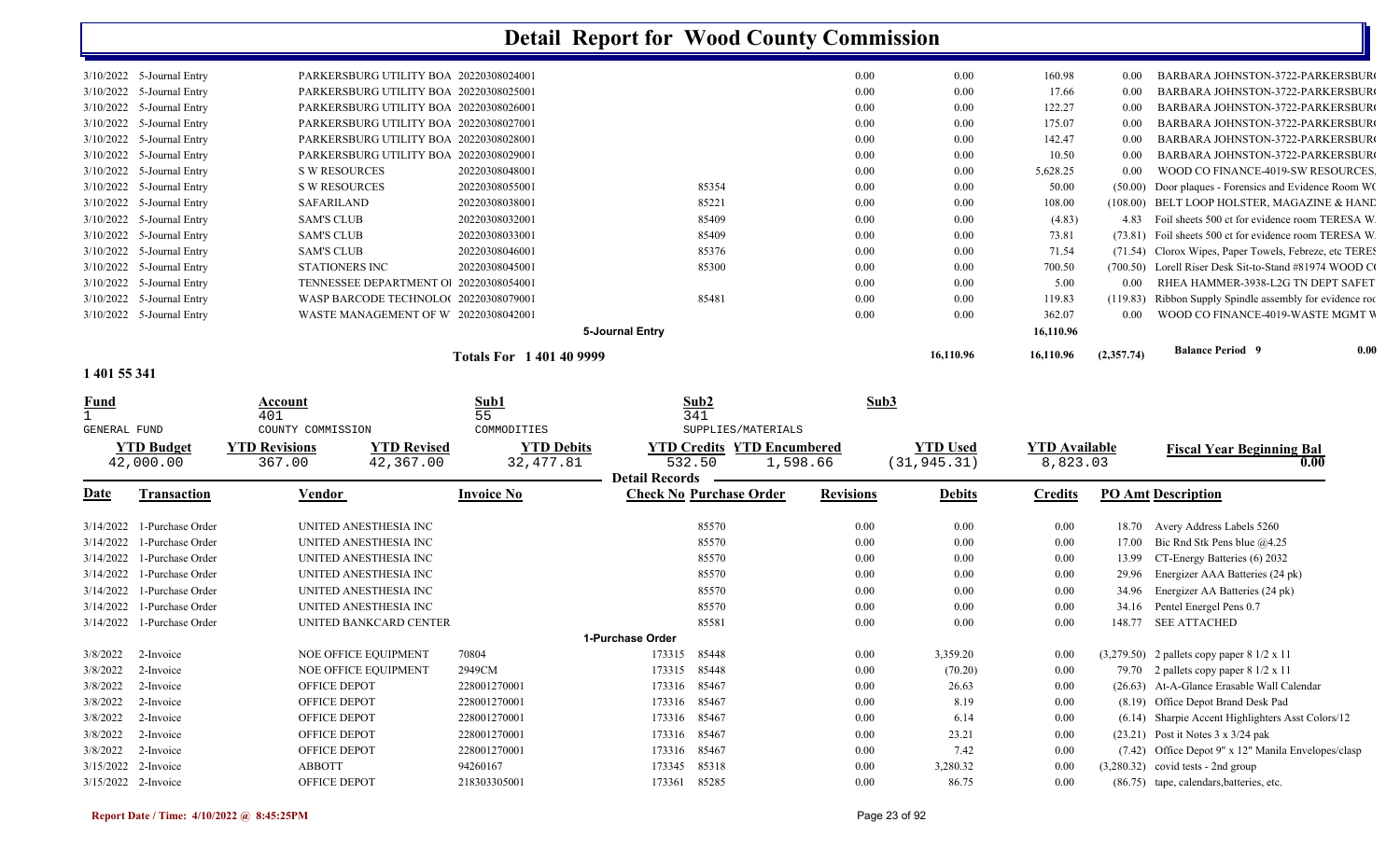|                                             |                                                         |                                                                                         |                                |                                                                | <b>Detail Report for Wood County Commission</b>                                                |                      |                                       |                                      |                  |                                                          |           |
|---------------------------------------------|---------------------------------------------------------|-----------------------------------------------------------------------------------------|--------------------------------|----------------------------------------------------------------|------------------------------------------------------------------------------------------------|----------------------|---------------------------------------|--------------------------------------|------------------|----------------------------------------------------------|-----------|
| 3/15/2022                                   | 3/15/2022 2-Invoice<br>2-Invoice<br>3/15/2022 2-Invoice | UNITED BANKCARD CENTER 6817438<br><b>WATERBOY LLC</b><br>WOOD COUNTY DEVELOPME 03082022 |                                | 045865                                                         | 173370 85581<br>173373<br>173374<br>2-Invoice                                                  | 0.00<br>0.00<br>0.00 | 139.32<br>22.00<br>250.00<br>7,138.98 | 0.00<br>0.00<br>0.00                 | $0.00\,$<br>0.00 | (139.32) SEE ATTACHED<br>WATER<br>REFUND RENTAL ROOM FEE |           |
| 1 401 55 343                                |                                                         |                                                                                         |                                | <b>Totals For 140155341</b>                                    |                                                                                                |                      | 7,138.98                              |                                      | (6,480.24)       | <b>Balance Period</b> 9                                  | 31,945.31 |
| <b>Fund</b><br>$\mathbf{1}$                 |                                                         | Account<br>401                                                                          |                                | Sub1<br>55                                                     | Sub2<br>343                                                                                    | Sub3                 |                                       |                                      |                  |                                                          |           |
| GENERAL FUND                                | <b>YTD Budget</b><br>5,500.00                           | COUNTY COMMISSION<br><b>YTD Revisions</b><br>0.00                                       | <b>YTD Revised</b><br>5,500.00 | COMMODITIES<br><b>YTD Debits</b><br>2,325.39                   | <b>AUTOMOBILE SUPPLIES</b><br><b>YTD Credits YTD Encumbered</b><br>0.00                        | 236.56               | <b>YTD Used</b><br>(2, 325.39)        | <b>YTD Available</b><br>2,938.05     |                  | <b>Fiscal Year Beginning Bal</b><br>0.00                 |           |
| <u>Date</u>                                 | <b>Transaction</b>                                      | <b>Vendor</b>                                                                           |                                | <b>Invoice No</b>                                              | <b>Detail Records</b><br><b>Check No Purchase Order</b>                                        | <b>Revisions</b>     | <b>Debits</b>                         | <b>Credits</b>                       |                  | <b>PO Amt Description</b>                                |           |
| 3/3/2022<br>3/3/2022                        | 1-Purchase Order<br>1-Purchase Order                    | <b>ENGLEFIELD OIL COMPANY</b><br><b>ENGLEFIELD OIL COMPANY</b>                          |                                |                                                                | 85535<br>85535<br>1-Purchase Order                                                             | 0.00<br>0.00         | 0.00<br>0.00                          | 0.00<br>0.00                         | 325.50<br>147.53 | 4000 gal Fuel 2.75 per unit                              |           |
| 1 401 65 459                                |                                                         |                                                                                         |                                | <b>Totals For 140155343</b>                                    |                                                                                                |                      |                                       |                                      | 473.03           | <b>Balance Period 9</b>                                  | 2,325.39  |
| <b>Fund</b><br>$\mathbf{1}$<br>GENERAL FUND | <b>YTD Budget</b><br>0.00                               | Account<br>401<br>COUNTY COMMISSION<br><b>YTD Revisions</b><br>0.00                     | <b>YTD Revised</b><br>0.00     | Sub1<br>65<br>CAPITAL OUTLAY<br><b>YTD Debits</b><br>15,903.00 | Sub2<br>459<br>EQUIPMENT<br><b>YTD Credits YTD Encumbered</b><br>0.00<br><b>Detail Records</b> | Sub3<br>0.00         | <b>YTD Used</b><br>(15, 903.00)       | <b>YTD Available</b><br>(15, 903.00) |                  | <b>Fiscal Year Beginning Bal</b><br>$\bf{0.00}$          |           |
| Date                                        | <b>Transaction</b>                                      | <b>Vendor</b>                                                                           |                                | <b>Invoice No</b>                                              | <b>Check No Purchase Order</b>                                                                 | <b>Revisions</b>     | <b>Debits</b>                         | <b>Credits</b>                       |                  | <b>PO Amt Description</b>                                |           |
| 3/8/2022                                    | 2-Invoice                                               | TRI-STATE ROOFING & SHEE' 157954                                                        |                                |                                                                | 173332 85057<br>2-Invoice                                                                      | 0.00                 | 15,903.00<br>15,903.00                | 0.00                                 |                  | (15,903.00) Day Report HVAC                              |           |
| 1 401 70 104                                |                                                         |                                                                                         |                                | <b>Totals For 140165459</b>                                    |                                                                                                |                      | 15,903.00                             |                                      | 15,903.00)       | <b>Balance Period 9</b>                                  | 15,903.00 |
| <b>Fund</b><br>$\mathbf{1}$<br>GENERAL FUND |                                                         | Account<br>401<br>COUNTY COMMISSION                                                     |                                | Sub1<br>70<br>CONTRIBUTIONS                                    | Sub2<br>104<br>SOCIAL SECURITY                                                                 | Sub3                 |                                       |                                      |                  |                                                          |           |
|                                             | <b>YTD Budget</b><br>0.00                               | <b>YTD Revisions</b><br>0.00                                                            | <b>YTD Revised</b><br>0.00     | <b>YTD Debits</b><br>205.29                                    | <b>YTD Credits YTD Encumbered</b><br>0.00<br><b>Detail Records</b>                             | 0.00                 | <b>YTD</b> Used<br>(205.29)           | <b>YTD Available</b><br>(205.29)     |                  | <b>Fiscal Year Beginning Bal</b><br>0.00                 |           |
| <b>Date</b>                                 | <b>Transaction</b>                                      | <b>Vendor</b>                                                                           |                                | <b>Invoice No</b>                                              | <b>Check No Purchase Order</b>                                                                 | <b>Revisions</b>     | <b>Debits</b>                         | <b>Credits</b>                       |                  | <b>PO Amt Description</b>                                |           |
|                                             | 3/15/2022 2-Invoice<br>3/15/2022 2-Invoice              | DEPARTMENT OF TREASURY 20220315-00<br>DEPARTMENT OF TREASURY 20220315-00                |                                |                                                                | 3866<br>3866<br>2-Invoice                                                                      | 0.00<br>0.00         | 15.01<br>3.50<br>18.51                | 0.00<br>0.00                         |                  | $0.00$ FICA<br>$0.00$ MED                                |           |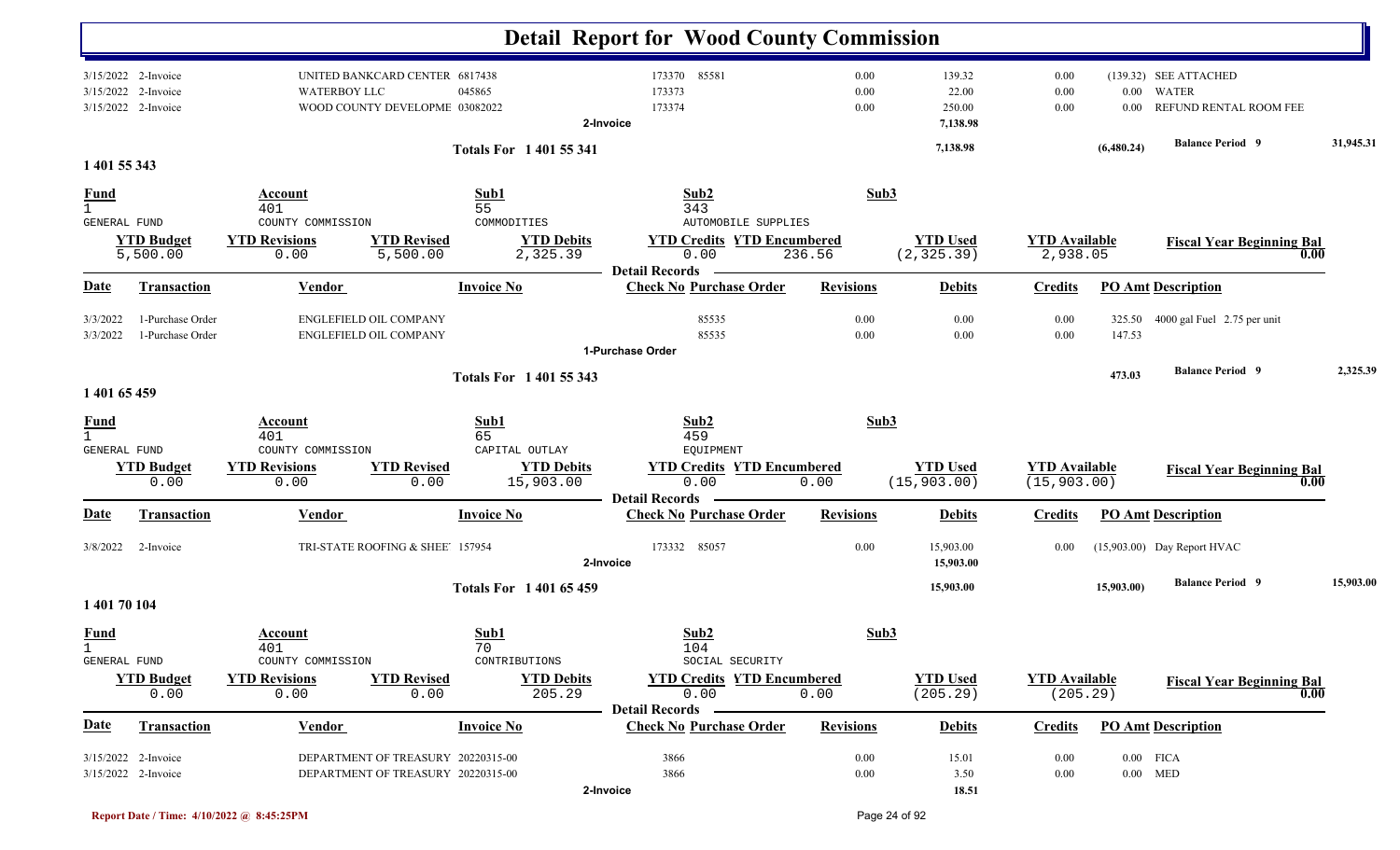|                                                                                                                 |                                                                                                  | <b>Totals For 140170104</b>                                                                                         |                                                                    |                                      | 18.51                                      |                                          |                                  | <b>Balance Period</b> 9                                                                                                                      | 205.29     |
|-----------------------------------------------------------------------------------------------------------------|--------------------------------------------------------------------------------------------------|---------------------------------------------------------------------------------------------------------------------|--------------------------------------------------------------------|--------------------------------------|--------------------------------------------|------------------------------------------|----------------------------------|----------------------------------------------------------------------------------------------------------------------------------------------|------------|
| 1 401 70 106                                                                                                    |                                                                                                  |                                                                                                                     |                                                                    |                                      |                                            |                                          |                                  |                                                                                                                                              |            |
| <b>Fund</b><br>$\mathbf{1}$<br>GENERAL FUND                                                                     | Account<br>401<br>COUNTY COMMISSION                                                              | Sub1<br>70<br>CONTRIBUTIONS                                                                                         | Sub2<br>106<br><b>RETIREMENT</b>                                   | Sub3                                 |                                            |                                          |                                  |                                                                                                                                              |            |
| <b>YTD Budget</b><br>0.00                                                                                       | <b>YTD Revisions</b><br><b>YTD Revised</b><br>0.00                                               | <b>YTD Debits</b><br>309.75<br>0.00                                                                                 | <b>YTD Credits YTD Encumbered</b><br>0.00<br><b>Detail Records</b> | 0.00                                 | <b>YTD Used</b><br>(309.75)                | <b>YTD Available</b><br>(309.75)         |                                  | <b>Fiscal Year Beginning Bal</b>                                                                                                             | 0.00       |
| <u>Date</u><br><b>Transaction</b>                                                                               | Vendor                                                                                           | <b>Invoice No</b>                                                                                                   | <b>Check No Purchase Order</b>                                     | <b>Revisions</b>                     | <b>Debits</b>                              | <b>Credits</b>                           |                                  | <b>PO Amt Description</b>                                                                                                                    |            |
| $3/15/2022$ 2-Invoice<br>3/15/2022 2-Invoice                                                                    | WV DEPUTY SHERIFF'S RETII 20220315-00<br>WV PUBLIC EMP RETIREMEN 20220315-00                     |                                                                                                                     | 2-Invoice                                                          | 0.00<br>0.00                         | 10.23<br>16.79<br>27.02                    | 0.00<br>0.00                             | 0.00                             | 0.00 DEP-RETIRE<br><b>RETIREMENT</b>                                                                                                         |            |
|                                                                                                                 |                                                                                                  | <b>Totals For 140170106</b>                                                                                         |                                                                    |                                      | 27.02                                      |                                          |                                  | <b>Balance Period 9</b>                                                                                                                      | 309.75     |
| 1 401 70 568                                                                                                    |                                                                                                  |                                                                                                                     |                                                                    |                                      |                                            |                                          |                                  |                                                                                                                                              |            |
| <b>Fund</b><br>$\mathbf{1}$<br>GENERAL FUND                                                                     | Account<br>401<br>COUNTY COMMISSION                                                              | Sub1<br>70<br>CONTRIBUTIONS                                                                                         | Sub2<br>568<br>OTHER CONTRIBUTIONS                                 | Sub3                                 |                                            |                                          |                                  |                                                                                                                                              |            |
| <b>YTD Budget</b><br>124,000.00                                                                                 | <b>YTD Revisions</b><br><b>YTD Revised</b><br>100,001.00<br>224,001.00                           | <b>YTD Debits</b><br>437,642.53                                                                                     | <b>YTD Credits YTD Encumbered</b><br>0.00<br><b>Detail Records</b> | 0.00                                 | <b>YTD Used</b><br>(437, 642.53)           | <b>YTD Available</b><br>(213, 641.53)    |                                  | <b>Fiscal Year Beginning Bal</b>                                                                                                             | 0.00       |
| Date<br><b>Transaction</b>                                                                                      | Vendor                                                                                           | <b>Invoice No</b>                                                                                                   | <b>Check No Purchase Order</b>                                     | <b>Revisions</b>                     | <b>Debits</b>                              | <b>Credits</b>                           |                                  | <b>PO Amt Description</b>                                                                                                                    |            |
| 3/8/2022<br>2-Invoice<br>2-Invoice<br>3/8/2022<br>3/15/2022 2-Invoice                                           | MOVRC SENIOR COMPANION 02242022<br><b>YMCA</b><br>AMERICAN RED CROSS                             | 02242022<br>03032022                                                                                                | 173314<br>173341<br>173346<br>2-Invoice                            | 0.00<br>0.00<br>0.00                 | 250.00<br>6,000.00<br>2,500.00<br>8,750.00 | 0.00<br>0.00<br>0.00                     | $0.00\,$<br>$0.00\,$<br>0.00     | 2021/2022<br>POOL LINER<br>CONTRIBUTION                                                                                                      |            |
| 1 401 70 568 3006                                                                                               |                                                                                                  | <b>Totals For 140170568</b>                                                                                         |                                                                    |                                      | 8,750.00                                   |                                          |                                  | <b>Balance Period 9</b>                                                                                                                      | 437,642.53 |
| <b>Fund</b><br><b>GENERAL FUND</b>                                                                              | Account<br>401<br>COUNTY COMMISSION                                                              | Sub1<br>70<br>CONTRIBUTIONS                                                                                         | Sub2<br>568<br>OTHER CONTRIBUTIONS                                 | Sub3<br>3006                         | HEALTH MEMBERSHIP REIMBUR!                 |                                          |                                  |                                                                                                                                              |            |
| <b>YTD Budget</b><br>6,000.00                                                                                   | <b>YTD Revisions</b><br><b>YTD Revised</b><br>0.00                                               | <b>YTD Debits</b><br>2,796.50<br>6,000.00                                                                           | <b>YTD Credits YTD Encumbered</b><br>0.00<br><b>Detail Records</b> | 0.00                                 | <b>YTD Used</b><br>(2, 796.50)             | <b>YTD Available</b><br>3,203.50         |                                  | <b>Fiscal Year Beginning Bal</b>                                                                                                             | 0.00       |
| <b>Date</b><br><b>Transaction</b>                                                                               | <b>Vendor</b>                                                                                    | <b>Invoice No</b>                                                                                                   | <b>Check No Purchase Order</b>                                     | <b>Revisions</b>                     | <b>Debits</b>                              | <b>Credits</b>                           |                                  | <b>PO Amt Description</b>                                                                                                                    |            |
| 3/15/2022 2-Invoice<br>3/15/2022 2-Invoice<br>3/15/2022 2-Invoice<br>3/15/2022 2-Invoice<br>3/15/2022 2-Invoice | BARKER CHELSEA N.<br><b>BLATT WILLIAM ANTHONY</b><br><b>BONNELL CRYSTAL</b><br>ESCANDON HERNANDO | 10-00276612-REG<br>10-00276553-REG<br>10-00276471-REG<br>10-00276649-REG<br>HOCKENBERRY CHRISTINA I 10-00276493-REG | 276612<br>276553<br>276471<br>276649<br>276493                     | 0.00<br>0.00<br>0.00<br>0.00<br>0.00 | 28.04<br>40.00<br>28.04<br>34.42<br>40.00  | 0.00<br>0.00<br>0.00<br>0.00<br>$0.00\,$ | $0.00\,$<br>$0.00\,$<br>$0.00\,$ | 0.00 BARKER CHELSEA N.<br><b>BLATT WILLIAM ANTHONY</b><br><b>BONNELL CRYSTAL</b><br><b>ESCANDON HERNANDO</b><br>0.00 HOCKENBERRY CHRISTINA L |            |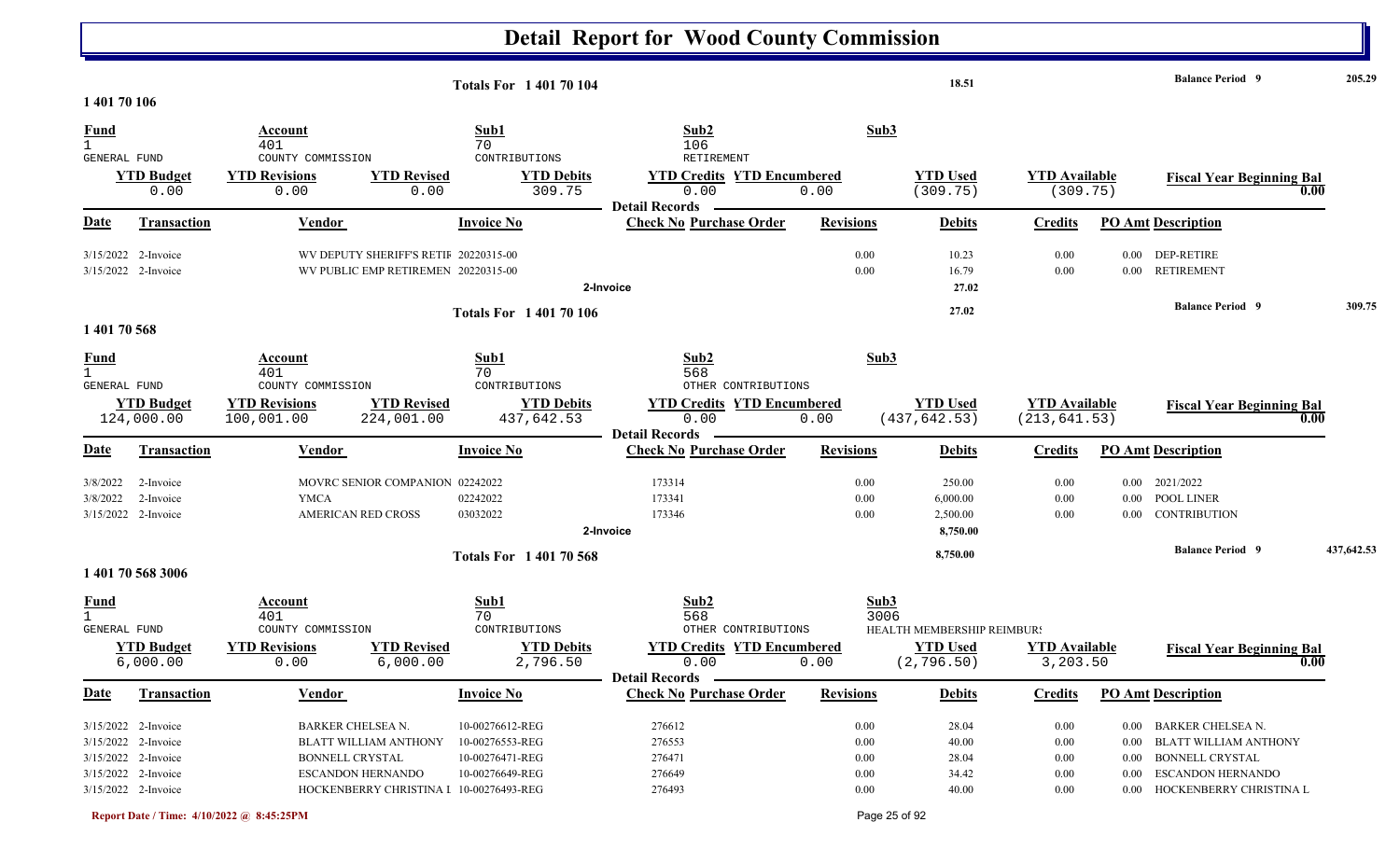|                                                    |                                              |                                              |                                  |                                                     | <b>Detail Report for Wood County Commission</b>                |                  |                                  |                                    |              |                                          |           |
|----------------------------------------------------|----------------------------------------------|----------------------------------------------|----------------------------------|-----------------------------------------------------|----------------------------------------------------------------|------------------|----------------------------------|------------------------------------|--------------|------------------------------------------|-----------|
|                                                    | $3/15/2022$ 2-Invoice<br>3/15/2022 2-Invoice | RITCHIE MICHAEL B<br>SINGER JANA L.          |                                  | 10-00276587-REG<br>10-00276658-REG                  | 276587<br>276658<br>2-Invoice                                  | 0.00<br>0.00     | 40.00<br>40.00<br>250.50         | 0.00<br>0.00                       | 0.00<br>0.00 | RITCHIE MICHAEL B<br>SINGER JANA L.      |           |
|                                                    |                                              |                                              |                                  | Totals For 1 401 70 568 3006                        |                                                                |                  | 250.50                           |                                    |              | <b>Balance Period</b> 9                  | 2,796.50  |
| 1 402 10 101                                       |                                              |                                              |                                  |                                                     |                                                                |                  |                                  |                                    |              |                                          |           |
| <b>Fund</b><br>$\mathbf{1}$                        |                                              | Account<br>402                               |                                  | Sub1<br>10                                          | Sub2<br>101                                                    | Sub3             |                                  |                                    |              |                                          |           |
| GENERAL FUND                                       | <b>YTD Budget</b><br>62,093.00               | COUNTY CLERK<br><b>YTD Revisions</b><br>0.00 | <b>YTD Revised</b><br>62,093.00  | PERSONAL SERVICES<br><b>YTD Debits</b><br>43,982.57 | ELECTED OFFICIALS<br><b>YTD Credits YTD Encumbered</b><br>0.00 | 0.00             | <b>YTD Used</b><br>(43, 982.57)  | <b>YTD</b> Available<br>18,110.43  |              | <b>Fiscal Year Beginning Bal</b><br>0.00 |           |
| Date                                               | <b>Transaction</b>                           | Vendor                                       |                                  | <b>Invoice No</b>                                   | <b>Detail Records</b><br><b>Check No Purchase Order</b>        | <b>Revisions</b> | <b>Debits</b>                    | <b>Credits</b>                     |              | <b>PO Amt Description</b>                |           |
|                                                    | 3/15/2022 2-Invoice                          | RHODES MARK D.                               |                                  | 10-00276465-REG                                     | 276465<br>2-Invoice                                            | 0.00             | 2,587.21<br>2,587.21             | 0.00                               | 0.00         | RHODES MARK D.                           |           |
|                                                    |                                              |                                              |                                  | <b>Totals For 140210101</b>                         |                                                                |                  | 2,587.21                         |                                    |              | <b>Balance Period</b> 9                  | 43,982.57 |
| 1 402 10 103                                       |                                              |                                              |                                  |                                                     |                                                                |                  |                                  |                                    |              |                                          |           |
| <u>Fund</u><br>$\mathbf{1}$<br><b>GENERAL FUND</b> |                                              | Account<br>402<br>COUNTY CLERK               |                                  | Sub1<br>10<br>PERSONAL SERVICES                     | Sub2<br>103<br>SALARIES-DEPUTIES                               | Sub3             |                                  |                                    |              |                                          |           |
|                                                    | <b>YTD Budget</b><br>601,083.00              | <b>YTD Revisions</b><br>0.00                 | <b>YTD Revised</b><br>601,083.00 | <b>YTD Debits</b><br>405,064.28                     | <b>YTD Credits YTD Encumbered</b><br>0.00                      | 0.00             | <b>YTD Used</b><br>(405, 064.28) | <b>YTD Available</b><br>196,018.72 |              | <b>Fiscal Year Beginning Bal</b><br>0.00 |           |
| <u>Date</u>                                        | Transaction                                  | Vendor                                       |                                  | <b>Invoice No</b>                                   | <b>Detail Records</b><br><b>Check No Purchase Order</b>        | <b>Revisions</b> | <b>Debits</b>                    | <b>Credits</b>                     |              | <b>PO</b> Amt Description                |           |
|                                                    | $3/15/2022$ 2-Invoice                        | <b>BEARY ELIZABETH</b>                       |                                  | 10-00276454-REG                                     | 276454                                                         | 0.00             | 1,550.00                         | 0.00                               | 0.00         | <b>BEARY ELIZABETH</b>                   |           |
|                                                    | 3/15/2022 2-Invoice                          | <b>BOWMAN DONNA M.</b>                       |                                  | 10-00276455-REG                                     | 276455                                                         | 0.00             | 1,550.00                         | 0.00                               | 0.00         | BOWMAN DONNA M.                          |           |
|                                                    | 3/15/2022 2-Invoice                          |                                              | <b>BRITTON MORGAN TAYLOR</b>     | 10-00276456-REG                                     | 276456                                                         | 0.00             | 1,400.00                         | 0.00                               | 0.00         | <b>BRITTON MORGAN TAYLOR</b>             |           |
|                                                    | 3/15/2022 2-Invoice                          | CROSS ALISHA D                               |                                  | 10-00276457-REG                                     | 276457                                                         | 0.00             | 1,450.00                         | 0.00                               | 0.00         | CROSS ALISHA D                           |           |
|                                                    | 3/15/2022 2-Invoice                          | DEVORE MARTHA JANE                           |                                  | 10-00276458-REG                                     | 276458                                                         | 0.00             | 1,600.00                         | 0.00                               | 0.00         | DEVORE MARTHA JANE                       |           |
|                                                    | 3/15/2022 2-Invoice                          | DOTSON LESLIE RENEE                          |                                  | 10-00276459-REG                                     | 276459                                                         | 0.00             | 1,600.00                         | 0.00                               | 0.00         | <b>DOTSON LESLIE RENEE</b>               |           |
|                                                    | 3/15/2022 2-Invoice                          | DYE BRENDA D.                                |                                  | 10-00276460-REG                                     | 276460                                                         | 0.00             | 1,550.00                         | 0.00                               | 0.00         | DYE BRENDA D.                            |           |
|                                                    | 3/15/2022 2-Invoice                          | <b>GARRETT DIANA KAY</b>                     |                                  | 10-00276461-REG                                     | 276461                                                         | 0.00             | 1,255.34                         | 0.00                               |              | 0.00 GARRETT DIANA KAY                   |           |
|                                                    | 3/15/2022 2-Invoice                          | JOHNSTON BARBARA A.                          |                                  | 10-00276462-REG                                     | 276462                                                         | $0.00\,$         | 1,830.00                         | $0.00\,$                           |              | 0.00 JOHNSTON BARBARA A.                 |           |
|                                                    | 3/15/2022 2-Invoice                          | <b>MOORE KRISTIN N</b>                       |                                  | 10-00276463-REG                                     | 276463                                                         | 0.00             | 1,550.00                         | 0.00                               |              | 0.00 MOORE KRISTIN N                     |           |
|                                                    | 3/15/2022 2-Invoice                          | <b>NUCKOLLS SHELBY</b>                       |                                  | 10-00276464-REG                                     | 276464                                                         | 0.00             | 1,400.00                         | $0.00\,$                           | $0.00\,$     | NUCKOLLS SHELBY                          |           |
|                                                    | 3/15/2022 2-Invoice                          | ROMINE DENNIS RYAN                           |                                  | 10-00276466-REG                                     | 276466                                                         | 0.00             | 1,400.00                         | 0.00                               | $0.00\,$     | <b>ROMINE DENNIS RYAN</b>                |           |
|                                                    | 3/15/2022 2-Invoice                          | <b>SMIRI SOUMIA</b>                          |                                  | 10-00276467-REG                                     | 276467                                                         | 0.00             | 1,400.00                         | 0.00                               | $0.00\,$     | SMIRI SOUMIA                             |           |
|                                                    | 3/15/2022 2-Invoice                          | SPRADLING HEATHER N                          |                                  | 10-00276468-REG                                     | 276468                                                         | 0.00             | 1,550.00                         | 0.00                               | $0.00\,$     | SPRADLING HEATHER N                      |           |
|                                                    | 3/15/2022 2-Invoice                          | <b>STEPHENS ALIKKA</b>                       |                                  | 10-00276469-REG                                     | 276469                                                         | 0.00             | 1,500.00                         | 0.00                               | 0.00         | STEPHENS ALIKKA                          |           |
|                                                    | 3/15/2022 2-Invoice                          | <b>WADE CYNDIE</b>                           |                                  | 10-00276470-REG                                     | 276470                                                         | 0.00             | 1,400.00                         | $0.00\,$                           | $0.00\,$     | <b>WADE CYNDIE</b>                       |           |
|                                                    |                                              |                                              |                                  |                                                     | 2-Invoice                                                      |                  | 23,985.34                        |                                    |              |                                          |           |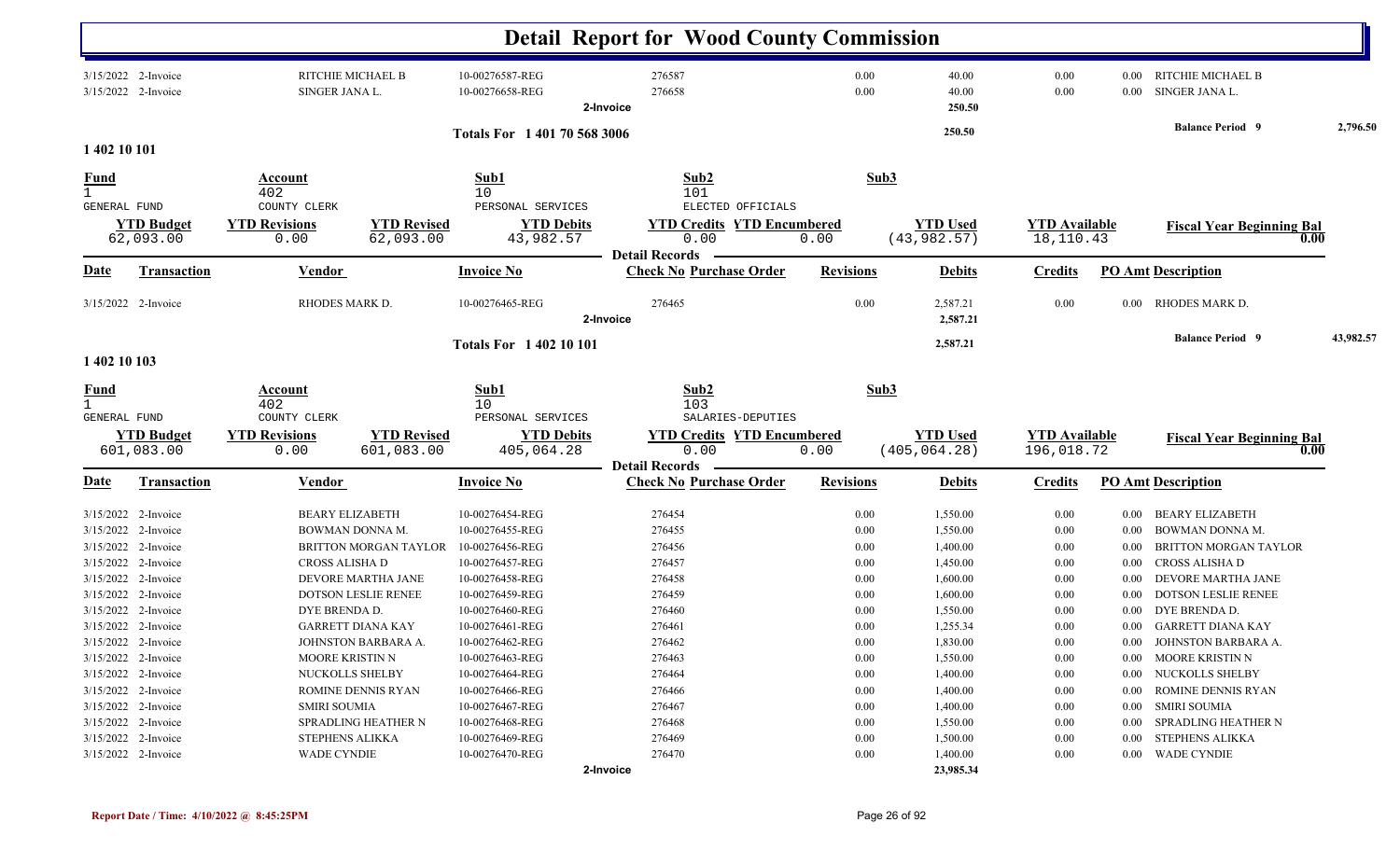|                                                                      |                                                                            |                                                                        |                                                                                | <b>Totals For 140210103</b>                                              |                                                                                         |                                              | 23,985.34                                                             |                                              |                                                                      | <b>Balance Period 9</b>                                                                                                         | 405,064.28 |
|----------------------------------------------------------------------|----------------------------------------------------------------------------|------------------------------------------------------------------------|--------------------------------------------------------------------------------|--------------------------------------------------------------------------|-----------------------------------------------------------------------------------------|----------------------------------------------|-----------------------------------------------------------------------|----------------------------------------------|----------------------------------------------------------------------|---------------------------------------------------------------------------------------------------------------------------------|------------|
| 1 402 10 104                                                         |                                                                            |                                                                        |                                                                                |                                                                          |                                                                                         |                                              |                                                                       |                                              |                                                                      |                                                                                                                                 |            |
| <b>Fund</b>                                                          |                                                                            | Account<br>402                                                         |                                                                                | Sub1<br>10                                                               | Sub2<br>104                                                                             |                                              | Sub3                                                                  |                                              |                                                                      |                                                                                                                                 |            |
| GENERAL FUND                                                         | <b>YTD Budget</b><br>50,848.00                                             | COUNTY CLERK<br><b>YTD Revisions</b><br>0.00                           | <b>YTD Revised</b><br>50,848.00                                                | PERSONAL SERVICES<br><b>YTD Debits</b><br>32,777.23                      | SOCIAL SECURITY<br><b>YTD Credits YTD Encumbered</b><br>0.00                            | 0.00                                         | <b>YTD Used</b><br>(32, 777.23)                                       | <b>YTD</b> Available<br>18,070.77            |                                                                      | <b>Fiscal Year Beginning Bal</b>                                                                                                | 0.00       |
| <b>Date</b>                                                          | Transaction                                                                | Vendor                                                                 |                                                                                | <b>Invoice No</b>                                                        | <b>Detail Records</b><br><b>Check No Purchase Order</b>                                 | <b>Revisions</b>                             | <b>Debits</b>                                                         | <b>Credits</b>                               |                                                                      | <b>PO</b> Amt Description                                                                                                       |            |
|                                                                      | 3/15/2022 2-Invoice<br>3/15/2022 2-Invoice                                 |                                                                        | DEPARTMENT OF TREASURY 20220315-00<br>DEPARTMENT OF TREASURY 20220315-00       |                                                                          | 3866<br>3866<br>2-Invoice                                                               | 0.00<br>0.00                                 | 1,558.25<br>364.43<br>1,922.68                                        | 0.00<br>0.00                                 |                                                                      | $0.00$ FICA<br>$0.00$ MED                                                                                                       |            |
| 1 402 10 105                                                         |                                                                            |                                                                        |                                                                                | <b>Totals For 140210104</b>                                              |                                                                                         |                                              | 1,922.68                                                              |                                              |                                                                      | <b>Balance Period 9</b>                                                                                                         | 32,777.23  |
| <u>Fund</u><br>$\mathbf{1}$                                          |                                                                            | <b>Account</b><br>402                                                  |                                                                                | Sub1<br>10                                                               | Sub2<br>105                                                                             |                                              | Sub3                                                                  |                                              |                                                                      |                                                                                                                                 |            |
| <b>GENERAL FUND</b>                                                  | <b>YTD Budget</b><br>236,910.00                                            | COUNTY CLERK<br><b>YTD Revisions</b><br>0.00                           | <b>YTD Revised</b><br>236,910.00                                               | PERSONAL SERVICES<br><b>YTD Debits</b><br>146,961.86                     | INSURANCE PREMIUM<br><b>YTD Credits YTD Encumbered</b><br>0.00<br><b>Detail Records</b> | 0.00                                         | <b>YTD Used</b><br>(146, 961.86)                                      | <b>YTD Available</b><br>89,948.14            |                                                                      | <b>Fiscal Year Beginning Bal</b>                                                                                                | 0.00       |
| <b>Date</b>                                                          | <b>Transaction</b>                                                         | Vendor                                                                 |                                                                                | <b>Invoice No</b>                                                        | <b>Check No Purchase Order</b>                                                          | <b>Revisions</b>                             | <b>Debits</b>                                                         | <b>Credits</b>                               |                                                                      | <b>PO Amt Description</b>                                                                                                       |            |
| 3/1/2022<br>3/8/2022<br>3/8/2022<br>3/8/2022<br>3/9/2022<br>3/9/2022 | 2-Invoice<br>2-Invoice<br>2-Invoice<br>2-Invoice<br>2-Invoice<br>2-Invoice | <b>RENAISSANCE</b><br><b>MUTUAL OF OMAHA</b><br><b>MUTUAL OF OMAHA</b> | HIGHMARK WEST VIRGINIA<br>VISION SERVICE PLAN (WV)<br>VISION SERVICE PLAN (WV) | 03012022<br>CNS000091182<br>1314828834<br>1314828834<br>032022<br>032022 | 3855<br>3861<br>173313<br>173313<br>173342<br>173342<br>2-Invoice                       | 0.00<br>0.00<br>0.00<br>0.00<br>0.00<br>0.00 | 14,519.83<br>80.73<br>32.28<br>122.34<br>43.16<br>134.40<br>14,932.74 | 0.00<br>0.00<br>0.00<br>0.00<br>0.00<br>0.00 | $0.00\,$<br>$0.00\,$<br>$0.00\,$<br>$0.00\,$<br>$0.00\,$<br>$0.00\,$ | <b>HEALTH PREMIUM</b><br><b>ADMIN FEE</b><br><b>BASIC LIFE</b><br>LT DISABILITY<br><b>SINGLE VISION</b><br><b>FAMILY VISION</b> |            |
| 1 402 10 106                                                         |                                                                            |                                                                        |                                                                                | <b>Totals For 140210105</b>                                              |                                                                                         |                                              | 14,932.74                                                             |                                              |                                                                      | <b>Balance Period 9</b>                                                                                                         | 146,961.86 |
| <b>Fund</b><br><b>GENERAL FUND</b>                                   |                                                                            | Account<br>402<br>COUNTY CLERK                                         |                                                                                | Sub1<br>10<br>PERSONAL SERVICES                                          | Sub2<br>106<br>RETIREMENT                                                               |                                              | Sub3                                                                  |                                              |                                                                      |                                                                                                                                 |            |
|                                                                      | <b>YTD Budget</b><br>66,468.00                                             | <b>YTD Revisions</b><br>0.00                                           | <b>YTD Revised</b><br>66,468.00                                                | <b>YTD Debits</b><br>44,657.17                                           | <b>YTD Credits YTD Encumbered</b><br>0.00<br><b>Detail Records</b>                      | 0.00                                         | <b>YTD Used</b><br>(44, 657.17)                                       | <b>YTD Available</b><br>21,810.83            |                                                                      | <b>Fiscal Year Beginning Bal</b>                                                                                                | 0.00       |
| <u>Date</u>                                                          | <b>Transaction</b>                                                         | <b>Vendor</b>                                                          |                                                                                | <b>Invoice No</b>                                                        | <b>Check No Purchase Order</b>                                                          | <b>Revisions</b>                             | <b>Debits</b>                                                         | <b>Credits</b>                               |                                                                      | <b>PO Amt Description</b>                                                                                                       |            |
|                                                                      | 3/15/2022 2-Invoice                                                        |                                                                        | WV PUBLIC EMP RETIREMEN 20220315-00                                            |                                                                          | 2-Invoice                                                                               | 0.00                                         | 2,657.25<br>2,657.25                                                  | 0.00                                         |                                                                      | 0.00 RETIREMENT                                                                                                                 |            |

**Report Date / Time: 4/10/2022 @ 8:45:25PM** Page 27 of 92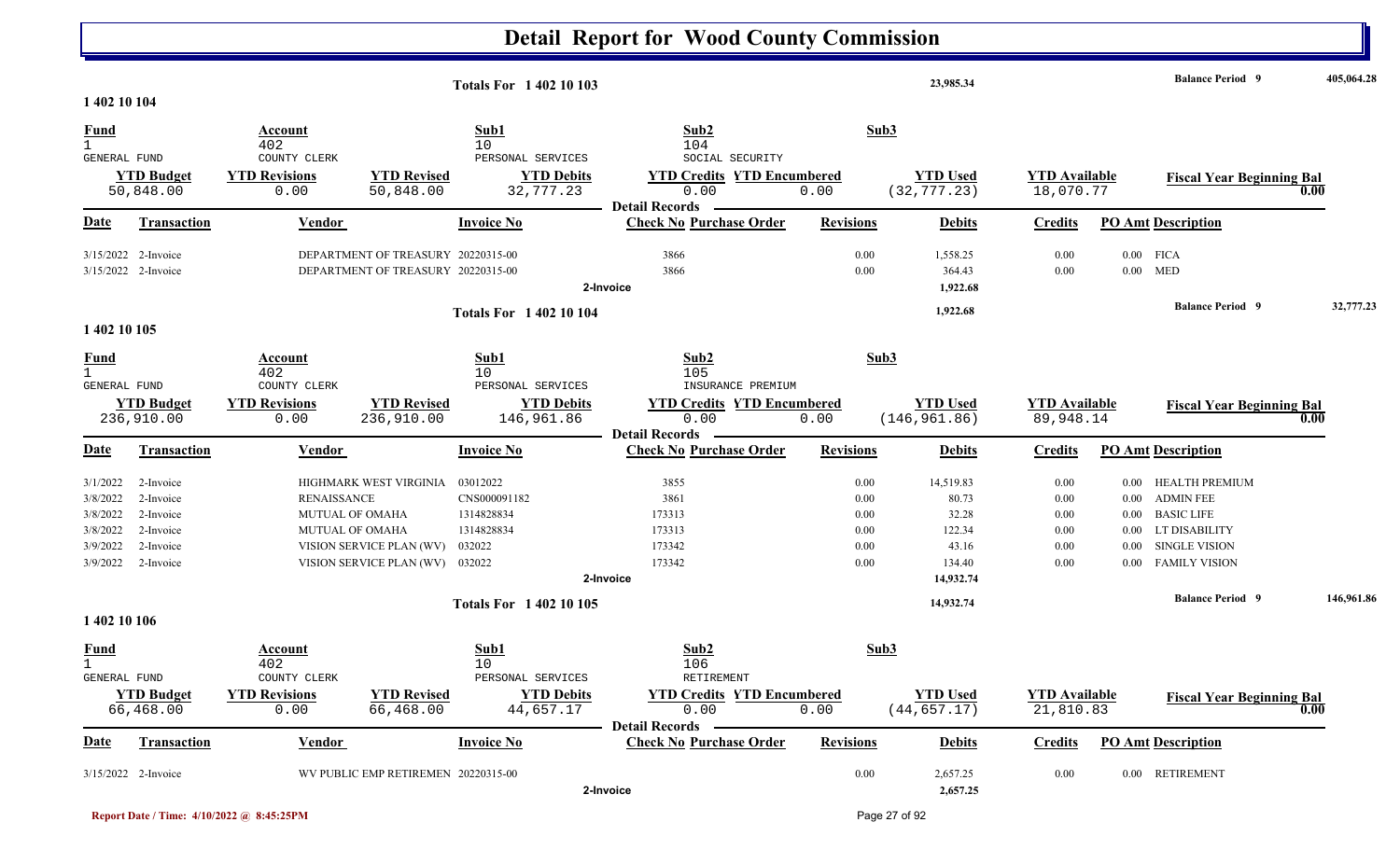|                                              |                                                                                                                                      |                                               |                                                                                                              | <b>Totals For 1 402 10 106</b>               |                                                                                          |                                      | 2,657.25                         |                                          |                               | <b>Balance Period</b> 9                                                                                                                  | 44,657.17 |
|----------------------------------------------|--------------------------------------------------------------------------------------------------------------------------------------|-----------------------------------------------|--------------------------------------------------------------------------------------------------------------|----------------------------------------------|------------------------------------------------------------------------------------------|--------------------------------------|----------------------------------|------------------------------------------|-------------------------------|------------------------------------------------------------------------------------------------------------------------------------------|-----------|
| 1 402 40 220                                 |                                                                                                                                      |                                               |                                                                                                              |                                              |                                                                                          |                                      |                                  |                                          |                               |                                                                                                                                          |           |
| <b>Fund</b><br>GENERAL FUND                  |                                                                                                                                      | Account<br>402<br>COUNTY CLERK                |                                                                                                              | Sub1<br>40<br>CONTRACTURAL SERVICES          | Sub2<br>220<br>ADVERTISING                                                               | Sub3                                 |                                  |                                          |                               |                                                                                                                                          |           |
|                                              | <b>YTD Budget</b><br>12,000.00                                                                                                       | <b>YTD Revisions</b><br>0.00                  | <b>YTD Revised</b><br>12,000.00                                                                              | <b>YTD Debits</b><br>11,101.90               | <b>YTD Credits YTD Encumbered</b><br>0.00                                                | 0.00                                 | <b>YTD</b> Used<br>(11, 101.90)  | <b>YTD</b> Available<br>898.10           |                               | <b>Fiscal Year Beginning Bal</b><br>0.00                                                                                                 |           |
| Date                                         | <b>Transaction</b>                                                                                                                   | Vendor                                        |                                                                                                              | <b>Invoice No</b>                            | <b>Detail Records</b><br><b>Check No Purchase Order</b>                                  | <b>Revisions</b>                     | <b>Debits</b>                    | <b>Credits</b>                           |                               | <b>PO Amt Description</b>                                                                                                                |           |
| 3/10/2022                                    | 5-Journal Entry<br>3/10/2022 5-Journal Entry                                                                                         |                                               | PARKERSBURG NEWS & SEN 20220308034001<br>PARKERSBURG NEWS & SEN' 20220308069001                              |                                              | 5-Journal Entry                                                                          | 0.00<br>0.00                         | 447.90<br>488.85<br>936.75       | 0.00<br>0.00                             | 0.00<br>0.00                  | WOOD CO FINANCE-4019-PARKERSBURG<br>WOOD CO FINANCE-4019-PARKERSBURG                                                                     |           |
| 1 402 40 226                                 |                                                                                                                                      |                                               |                                                                                                              | <b>Totals For 1 402 40 220</b>               |                                                                                          |                                      | 936.75                           |                                          |                               | <b>Balance Period 9</b>                                                                                                                  | 11,101.90 |
| $\frac{Fund}{1}$<br>GENERAL FUND             |                                                                                                                                      | Account<br>402<br>COUNTY CLERK                |                                                                                                              | Sub1<br>40<br>CONTRACTURAL SERVICES          | Sub2<br>226<br>INSURANCE & BONDS                                                         |                                      | Sub3                             |                                          |                               |                                                                                                                                          |           |
|                                              | <b>YTD Budget</b><br>1,478.00                                                                                                        | <b>YTD Revisions</b><br>0.00                  | <b>YTD Revised</b><br>1,478.00                                                                               | <b>YTD Debits</b><br>1,425.00                | <b>YTD Credits YTD Encumbered</b><br>0.00<br><b>Detail Records</b>                       | 0.00                                 | <b>YTD</b> Used<br>(1, 425.00)   | <b>YTD Available</b><br>53.00            |                               | <b>Fiscal Year Beginning Bal</b><br>0.00                                                                                                 |           |
| <b>Date</b>                                  | <b>Transaction</b>                                                                                                                   | Vendor                                        |                                                                                                              | <b>Invoice No</b>                            | <b>Check No Purchase Order</b>                                                           | <b>Revisions</b>                     | <b>Debits</b>                    | <b>Credits</b>                           |                               | PO Amt Description                                                                                                                       |           |
|                                              | 3/15/2022 5-Journal Entry                                                                                                            | <b>WVCORP</b>                                 |                                                                                                              | 03152022                                     | 5-Journal Entry                                                                          | 0.00                                 | 1,425.00<br>1,425.00             | 0.00                                     | 0.00                          | <b>WORKERS COMP</b>                                                                                                                      |           |
| 1 402 55 341                                 |                                                                                                                                      |                                               |                                                                                                              | <b>Totals For 1 402 40 226</b>               |                                                                                          |                                      | 1,425.00                         |                                          |                               | <b>Balance Period</b> 9                                                                                                                  | 1,425.00  |
| <b>Fund</b><br>$\mathbf{1}$                  |                                                                                                                                      | Account<br>402                                |                                                                                                              | Sub1<br>55                                   | Sub2<br>341                                                                              |                                      | Sub3                             |                                          |                               |                                                                                                                                          |           |
| GENERAL FUND                                 | <b>YTD Budget</b><br>10,000.00                                                                                                       | COUNTY CLERK<br><b>YTD Revisions</b><br>44.00 | <b>YTD Revised</b><br>10,044.00                                                                              | COMMODITIES<br><b>YTD Debits</b><br>5,781.16 | SUPPLIES/MATERIALS<br><b>YTD Credits YTD Encumbered</b><br>0.00<br><b>Detail Records</b> | 1,746.01                             | <b>YTD Used</b><br>(5, 781.16)   | <b>YTD Available</b><br>2,516.83         |                               | <b>Fiscal Year Beginning Bal</b><br>0.00                                                                                                 |           |
| <b>Date</b>                                  | <b>Transaction</b>                                                                                                                   | Vendor                                        |                                                                                                              | <b>Invoice No</b>                            | <b>Check No Purchase Order</b>                                                           | <b>Revisions</b>                     | <b>Debits</b>                    | <b>Credits</b>                           |                               | <b>PO Amt Description</b>                                                                                                                |           |
| 3/3/2022<br>3/3/2022<br>3/3/2022             | 1-Purchase Order Pending Pcard<br>1-Purchase Order Pending Pcard<br>1-Purchase Order Pending Pcard                                   |                                               | MY ORGANIZED LIFE BY SMI<br>MY ORGANIZED LIFE BY SMI<br>MY ORGANIZED LIFE BY SMI                             |                                              | 85536<br>85536<br>85536                                                                  | 0.00<br>0.00<br>0.00                 | 0.00<br>0.00<br>0.00             | 0.00<br>0.00<br>0.00                     | 5.05<br>4.62<br>5.05          | Smead NCC Style Labels #67154<br>Smead NCC Style Labels #67156<br>Smead NCC Style Labels #67157                                          |           |
| 3/3/2022<br>3/3/2022<br>3/3/2022<br>3/3/2022 | 1-Purchase Order Pending Pcard<br>1-Purchase Order Pending Pcard<br>1-Purchase Order Pending Pcard<br>1-Purchase Order Pending Peard |                                               | MY ORGANIZED LIFE BY SMI<br>MY ORGANIZED LIFE BY SMI<br>MY ORGANIZED LIFE BY SMI<br>MY ORGANIZED LIFE BY SMI |                                              | 85536<br>85536<br>85536<br>85536                                                         | 0.00<br>0.00<br>$0.00\,$<br>$0.00\,$ | 0.00<br>0.00<br>0.00<br>$0.00\,$ | $0.00\,$<br>$0.00\,$<br>0.00<br>$0.00\,$ | 4.62<br>4.62<br>42.37<br>4.64 | Smead NCC Style Labels #67159<br>Smead NCC Style Labels #67161<br>Smead AlphaZ Color-coded labels #67150<br>Taxes Non-Registered Account |           |

N N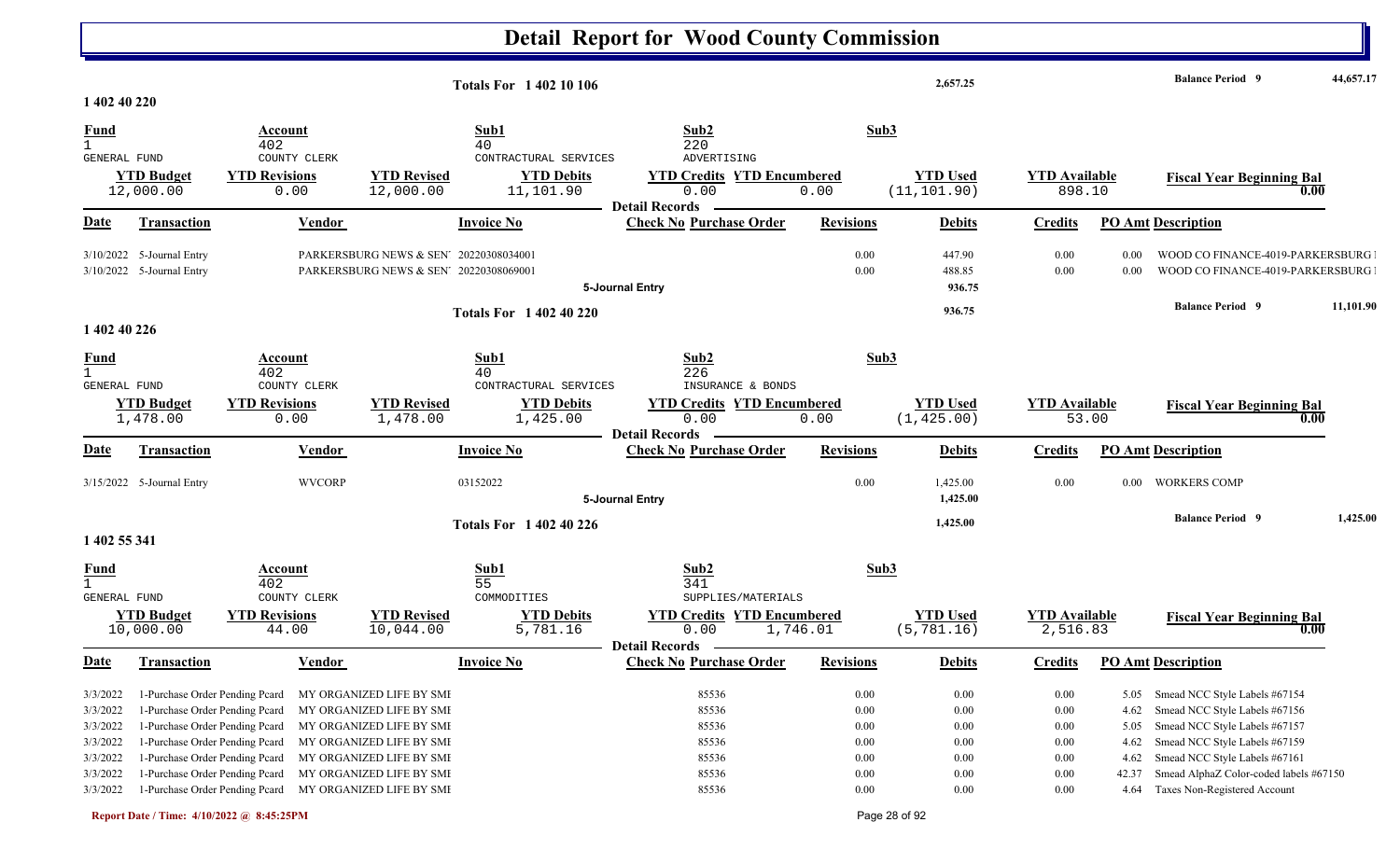|                              |                                          |                              |                                 |                                | <b>Detail Report for Wood County Commission</b> |                  |                                 |                                   |          |                                                       |           |
|------------------------------|------------------------------------------|------------------------------|---------------------------------|--------------------------------|-------------------------------------------------|------------------|---------------------------------|-----------------------------------|----------|-------------------------------------------------------|-----------|
| 3/7/2022                     | 1-Purchase Order Pending Pcard           | STATIONERS INC               |                                 |                                | 85546                                           | 0.00             | 0.00                            | 0.00                              | 22.69    | Notary Stamp Morgan Britton                           |           |
| 3/7/2022                     | 1-Purchase Order Pending Pcard           | STATIONERS INC               |                                 |                                | 85546                                           | 0.00             | 0.00                            | 0.00                              | 22.69    | Notary Stamp Shelby Nuckolls                          |           |
| 3/7/2022                     | 1-Purchase Order Pending Pcard           | <b>STATIONERS INC</b>        |                                 |                                | 85546                                           | $0.00\,$         | 0.00                            | 0.00                              | 22.69    | Notary Stamp Dennis Ryan Romine                       |           |
| 3/7/2022                     | 1-Purchase Order Pending Pcard           | STATIONERS INC               |                                 |                                | 85546                                           | $0.00\,$         | 0.00                            | 0.00                              | 22.69    | Notary Stamp Cyndie Wade                              |           |
| 3/11/2022                    | 1-Purchase Order Pending Pcard           |                              | CHAPMAN PRINTING CO. INC        |                                | 85571                                           | 0.00             | 0.00                            | 0.00                              | 150.00   | Cases of Legal Paper to be drilled                    |           |
| 3/21/2022                    | 1-Purchase Order Pending Pcard           | S W RESOURCES                |                                 |                                | 85598                                           | 0.00             | 0.00                            | 0.00                              | 46.62    | 2x8 nameplates for Shelby/Morgan/Ryan                 |           |
|                              |                                          |                              |                                 |                                | 1-Purchase Order Pe                             |                  |                                 |                                   |          |                                                       |           |
| 3/15/2022 2-Invoice          |                                          |                              | CRYSTAL SPRING WATER            | 0222613                        | 173350                                          | 0.00             | 16.00                           | 0.00                              | $0.00\,$ | WOOCLE - FEB COOLER RENT                              |           |
| 3/15/2022 2-Invoice          |                                          |                              | CRYSTAL SPRING WATER            | 669998                         | 173350                                          | 0.00             | 31.25                           | 0.00                              | 0.00     | WOOCLE - 5 GALLON BOTTLES                             |           |
|                              |                                          |                              |                                 |                                | 2-Invoice                                       |                  | 47.25                           |                                   |          |                                                       |           |
|                              | 3/10/2022 5-Journal Entry                | STATIONERS INC               |                                 | 20220308045001                 | 85300                                           | 0.00             | 700.50                          | 0.00                              |          | (700.50) Lorell Riser Desk Sit-to-Stand #81974 WOOD C |           |
|                              |                                          |                              |                                 |                                | 5-Journal Entry                                 |                  | 700.50                          |                                   |          |                                                       |           |
|                              |                                          |                              |                                 |                                |                                                 |                  |                                 |                                   |          | <b>Balance Period 9</b>                               | 5,781.16  |
| 1 402 55 342                 |                                          |                              |                                 | <b>Totals For 1402 55 341</b>  |                                                 |                  | 747.75                          |                                   | (342.15) |                                                       |           |
| <u>Fund</u>                  |                                          | Account                      |                                 | Sub1                           | Sub2                                            | Sub3             |                                 |                                   |          |                                                       |           |
| $\mathbf{1}$                 |                                          | 402                          |                                 | 55                             | 342                                             |                  |                                 |                                   |          |                                                       |           |
| GENERAL FUND                 |                                          | COUNTY CLERK                 |                                 | COMMODITIES                    | RECORD BOOKS                                    |                  |                                 |                                   |          |                                                       |           |
|                              | <b>YTD Budget</b>                        | <b>YTD Revisions</b>         | <b>YTD Revised</b>              | <b>YTD Debits</b>              | <b>YTD Credits YTD Encumbered</b>               |                  | <b>YTD Used</b>                 | <b>YTD</b> Available              |          | <b>Fiscal Year Beginning Bal</b>                      |           |
|                              | 10,000.00                                | 0.00                         | 10,000.00                       | 302.89                         | 0.00                                            | 5,408.00         | (302.89)                        | 4,289.11                          |          | 0.00                                                  |           |
|                              |                                          |                              |                                 |                                | <b>Detail Records</b>                           |                  |                                 |                                   |          |                                                       |           |
| <b>Date</b>                  | <b>Transaction</b>                       | <b>Vendor</b>                |                                 | <b>Invoice No</b>              | <b>Check No Purchase Order</b>                  | <b>Revisions</b> | <b>Debits</b>                   | <b>Credits</b>                    |          | <b>PO Amt Description</b>                             |           |
|                              | 3/17/2022 1-Purchase Order Pending Pcard | CASTO & HARRIS, INC.         |                                 |                                | 85582                                           | 0.00             | 0.00                            | 0.00                              |          | 3,637.00 Sheets recording paper                       |           |
|                              |                                          |                              |                                 |                                | 1-Purchase Order Pe                             |                  |                                 |                                   |          |                                                       |           |
|                              | 3/10/2022 5-Journal Entry                | <b>LEXIS NEXIS</b>           |                                 | 20220308074001                 |                                                 | 0.00             | 71.08                           | 0.00                              | 0.00     | WOOD CO FINANCE-4019-REI MATTHEW E                    |           |
|                              |                                          |                              |                                 |                                | 5-Journal Entry                                 |                  | 71.08                           |                                   |          |                                                       |           |
|                              |                                          |                              |                                 | <b>Totals For 1402 55 342</b>  |                                                 |                  | 71.08                           |                                   | 3,637.00 | <b>Balance Period 9</b>                               | 302.89    |
| 1 403 10 101                 |                                          |                              |                                 |                                |                                                 |                  |                                 |                                   |          |                                                       |           |
|                              |                                          |                              |                                 |                                |                                                 |                  |                                 |                                   |          |                                                       |           |
| <b>Fund</b>                  |                                          | <b>Account</b>               |                                 | Sub1                           | Sub2                                            | Sub3             |                                 |                                   |          |                                                       |           |
| $\mathbf{1}$<br>GENERAL FUND |                                          | 403<br>CIRCUIT CLERK         |                                 | 10<br>PERSONAL SERVICES        | 101<br>ELECTED OFFICIALS                        |                  |                                 |                                   |          |                                                       |           |
|                              |                                          |                              |                                 |                                |                                                 |                  |                                 |                                   |          |                                                       |           |
|                              | <b>YTD Budget</b><br>62,093.00           | <b>YTD Revisions</b><br>0.00 | <b>YTD Revised</b><br>62,093.00 | <b>YTD Debits</b><br>43,982.57 | <b>YTD Credits YTD Encumbered</b><br>0.00       | 0.00             | <b>YTD Used</b><br>(43, 982.57) | <b>YTD Available</b><br>18,110.43 |          | <b>Fiscal Year Beginning Bal</b><br>0.00              |           |
|                              |                                          |                              |                                 |                                | <b>Detail Records</b>                           |                  |                                 |                                   |          |                                                       |           |
| <u>Date</u>                  | <b>Transaction</b>                       | <b>Vendor</b>                |                                 | <b>Invoice No</b>              | <b>Check No Purchase Order</b>                  | <b>Revisions</b> | <b>Debits</b>                   | <b>Credits</b>                    |          | <b>PO Amt Description</b>                             |           |
| 3/15/2022 2-Invoice          |                                          |                              | RIDGWAY CELESTE A.              | 10-00276483-REG                | 276483                                          | $0.00\,$         | 2,587.21                        | $0.00\,$                          |          | 0.00 RIDGWAY CELESTE A.                               |           |
|                              |                                          |                              |                                 |                                | 2-Invoice                                       |                  | 2,587.21                        |                                   |          |                                                       |           |
|                              |                                          |                              |                                 | <b>Totals For 140310101</b>    |                                                 |                  | 2,587.21                        |                                   |          | <b>Balance Period 9</b>                               | 43,982.57 |
| 1 403 10 103                 |                                          |                              |                                 |                                |                                                 |                  |                                 |                                   |          |                                                       |           |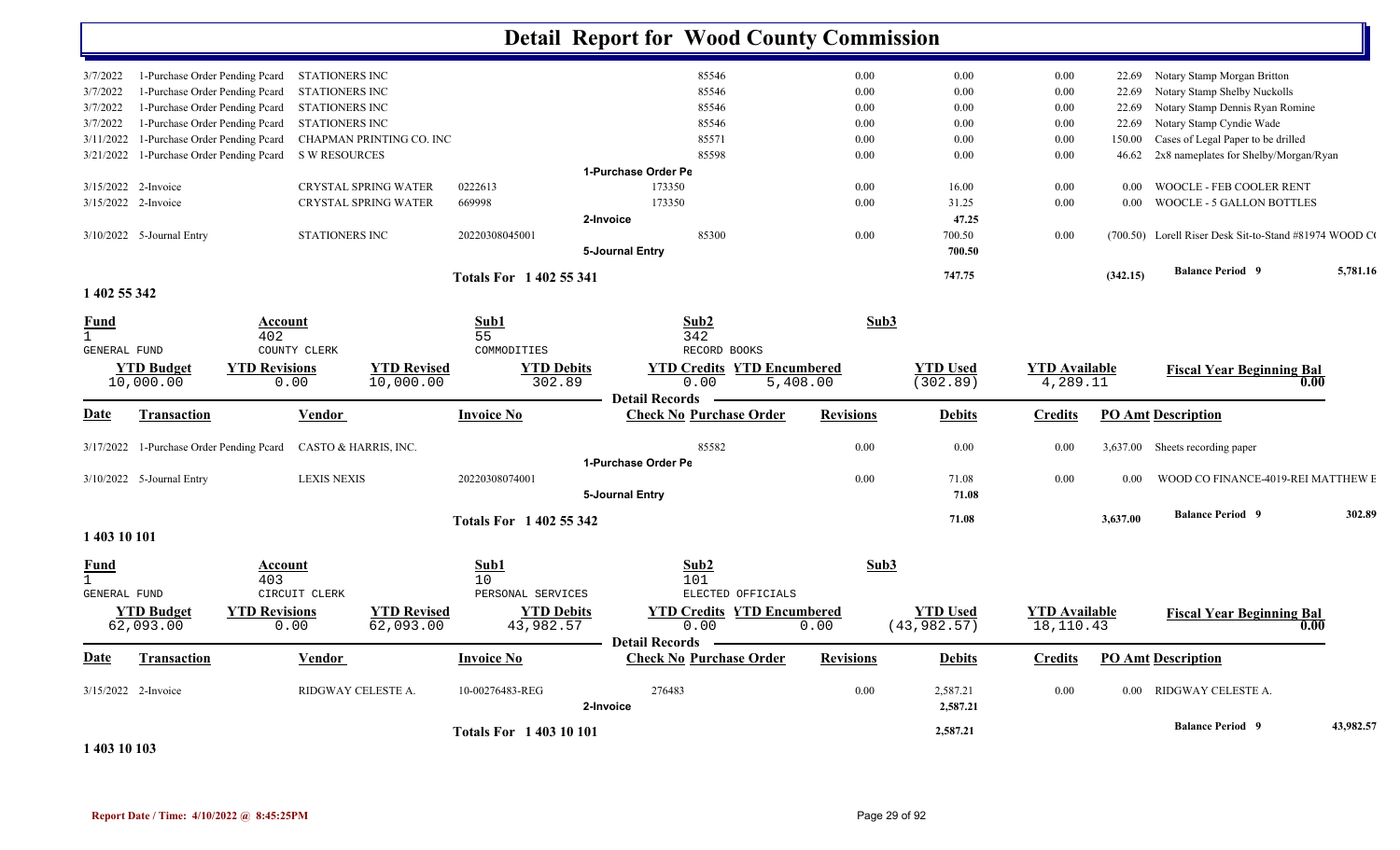| <b>Fund</b><br>$\mathbf{1}$<br>GENERAL FUND |                                 | Account<br>403<br>CIRCUIT CLERK |                                    | Sub1<br>10<br>PERSONAL SERVICES  | Sub2<br>103<br>SALARIES-DEPUTIES                                   | Sub3             |                                  |                                    |          |                                          |            |
|---------------------------------------------|---------------------------------|---------------------------------|------------------------------------|----------------------------------|--------------------------------------------------------------------|------------------|----------------------------------|------------------------------------|----------|------------------------------------------|------------|
|                                             | <b>YTD Budget</b><br>428,102.00 | <b>YTD Revisions</b><br>0.00    | <b>YTD Revised</b><br>428,102.00   | <b>YTD Debits</b><br>303, 238.19 | <b>YTD Credits YTD Encumbered</b><br>0.00<br><b>Detail Records</b> | 0.00             | <b>YTD</b> Used<br>(303, 238.19) | <b>YTD</b> Available<br>124,863.81 |          | <b>Fiscal Year Beginning Bal</b><br>0.00 |            |
| Date                                        | <b>Transaction</b>              | Vendor                          |                                    | <b>Invoice No</b>                | <b>Check No Purchase Order</b>                                     | <b>Revisions</b> | <b>Debits</b>                    | <b>Credits</b>                     |          | <b>PO Amt Description</b>                |            |
|                                             | 3/15/2022 2-Invoice             | <b>BONNELL CRYSTAL</b>          |                                    | 10-00276471-REG                  | 276471                                                             | 0.00             | 1,279.08                         | 0.00                               | $0.00\,$ | <b>BONNELL CRYSTAL</b>                   |            |
|                                             | 3/15/2022 2-Invoice             |                                 | DAUGHERTY ANDREA M                 | 10-00276472-REG                  | 276472                                                             | 0.00             | 1,279.08                         | 0.00                               | $0.00\,$ | DAUGHERTY ANDREA M                       |            |
|                                             | 3/15/2022 2-Invoice             |                                 | HENRIE MARGARET J                  | 10-00276474-REG                  | 276474                                                             | 0.00             | 1,276.25                         | 0.00                               | $0.00\,$ | HENRIE MARGARET J                        |            |
|                                             | 3/15/2022 2-Invoice             |                                 | <b>JACKS DEBORAH KAY</b>           | 10-00276475-REG                  | 276475                                                             | 0.00             | 1,482.79                         | 0.00                               | 0.00     | JACKS DEBORAH KAY                        |            |
|                                             | 3/15/2022 2-Invoice             |                                 | KAUFMAN DENISE A.                  | 10-00276476-REG                  | 276476                                                             | 0.00             | 1,566.26                         | 0.00                               | $0.00\,$ | KAUFMAN DENISE A.                        |            |
|                                             | 3/15/2022 2-Invoice             |                                 | <b>LALLATHIN DONNA M</b>           | 10-00276478-REG                  | 276478                                                             | 0.00             | 1,275.58                         | 0.00                               | 0.00     | LALLATHIN DONNA M                        |            |
|                                             | $3/15/2022$ 2-Invoice           | LEACH AMY S.                    |                                    | 10-00276479-REG                  | 276479                                                             | 0.00             | 1,368.00                         | 0.00                               | $0.00\,$ | LEACH AMY S.                             |            |
|                                             | 3/15/2022 2-Invoice             | <b>MILLER DAWN</b>              |                                    | 10-00276480-REG                  | 276480                                                             | 0.00             | 1,278.75                         | 0.00                               | $0.00\,$ | <b>MILLER DAWN</b>                       |            |
|                                             | 3/15/2022 2-Invoice             |                                 | PALMER ERICA NICOLE                | 10-00276482-REG                  | 276482                                                             | 0.00             | 1,266.58                         | 0.00                               | 0.00     | PALMER ERICA NICOLE                      |            |
|                                             | 3/15/2022 2-Invoice             |                                 | ROCKHOLD MICHELE LYNN              | 10-00276484-REG                  | 276484                                                             | 0.00             | 2,002.61                         | 0.00                               | $0.00\,$ | ROCKHOLD MICHELE LYNN                    |            |
|                                             | 3/15/2022 2-Invoice             |                                 | WALTERS TERESA G.                  | 10-00276485-REG                  | 276485                                                             | 0.00             | 1,760.12                         | 0.00                               | 0.00     | WALTERS TERESA G.                        |            |
|                                             | 3/15/2022 2-Invoice             | WILLIAMS TRACY A.               |                                    | 10-00276486-REG                  | 276486                                                             | 0.00             | 2,002.44                         | 0.00                               | 0.00     | WILLIAMS TRACY A.                        |            |
|                                             |                                 |                                 |                                    |                                  | 2-Invoice                                                          |                  | 17,837.54                        |                                    |          |                                          |            |
|                                             |                                 |                                 |                                    |                                  |                                                                    |                  |                                  |                                    |          | <b>Balance Period 9</b>                  | 303,238.19 |
| 1 403 10 104                                |                                 |                                 |                                    | <b>Totals For 140310103</b>      |                                                                    |                  | 17,837.54                        |                                    |          |                                          |            |
| <b>Fund</b>                                 |                                 | Account                         |                                    | Sub1                             | Sub2                                                               | Sub3             |                                  |                                    |          |                                          |            |
| $\overline{1}$                              |                                 | 403                             |                                    | 10                               | 104                                                                |                  |                                  |                                    |          |                                          |            |
| GENERAL FUND                                |                                 | CIRCUIT CLERK                   |                                    | PERSONAL SERVICES                | SOCIAL SECURITY                                                    |                  |                                  |                                    |          |                                          |            |
|                                             | <b>YTD Budget</b><br>39,412.00  | <b>YTD Revisions</b><br>0.00    | <b>YTD Revised</b><br>39, 412.00   | <b>YTD Debits</b><br>26,676.53   | <b>YTD Credits YTD Encumbered</b><br>0.00                          | 0.00             | <b>YTD Used</b><br>(26, 676.53)  | <b>YTD Available</b><br>12,735.47  |          | <b>Fiscal Year Beginning Bal</b><br>0.00 |            |
|                                             |                                 |                                 |                                    |                                  | <b>Detail Records</b>                                              |                  |                                  |                                    |          |                                          |            |
| Date                                        | <b>Transaction</b>              | Vendor                          |                                    | <b>Invoice No</b>                | <b>Check No Purchase Order</b>                                     | <b>Revisions</b> | <b>Debits</b>                    | <b>Credits</b>                     |          | <b>PO Amt Description</b>                |            |
|                                             | 3/15/2022 2-Invoice             |                                 | DEPARTMENT OF TREASURY 20220315-00 |                                  | 3866                                                               | 0.00             | 1,265.01                         | 0.00                               |          | $0.00$ FICA                              |            |
|                                             | 3/15/2022 2-Invoice             |                                 | DEPARTMENT OF TREASURY 20220315-00 |                                  | 3866                                                               | 0.00             | 295.87                           | 0.00                               |          | $0.00$ MED                               |            |
|                                             |                                 |                                 |                                    |                                  | 2-Invoice                                                          |                  | 1,560.88                         |                                    |          |                                          |            |
|                                             |                                 |                                 |                                    |                                  |                                                                    |                  |                                  |                                    |          | <b>Balance Period 9</b>                  | 26,676.53  |
| 1 403 10 105                                |                                 |                                 |                                    | <b>Totals For 140310104</b>      |                                                                    |                  | 1,560.88                         |                                    |          |                                          |            |
|                                             |                                 |                                 |                                    |                                  |                                                                    |                  |                                  |                                    |          |                                          |            |
| <b>Fund</b><br>$\mathbf{1}$                 |                                 | Account                         |                                    | Sub1                             | Sub2                                                               | Sub3             |                                  |                                    |          |                                          |            |
| <b>GENERAL FUND</b>                         |                                 | 403<br>CIRCUIT CLERK            |                                    | 10<br>PERSONAL SERVICES          | 105<br>INSURANCE PREMIUM                                           |                  |                                  |                                    |          |                                          |            |
|                                             | <b>YTD Budget</b>               | <b>YTD Revisions</b>            | <b>YTD Revised</b>                 |                                  | <b>YTD Credits YTD Encumbered</b>                                  |                  | <b>YTD</b> Used                  | <b>YTD Available</b>               |          |                                          |            |
|                                             | 167,491.00                      | 0.00                            | 167,491.00                         | <b>YTD Debits</b><br>117,622.30  | 0.00                                                               | 0.00             | (117, 622.30)                    | 49,868.70                          |          | <b>Fiscal Year Beginning Bal</b><br>0.00 |            |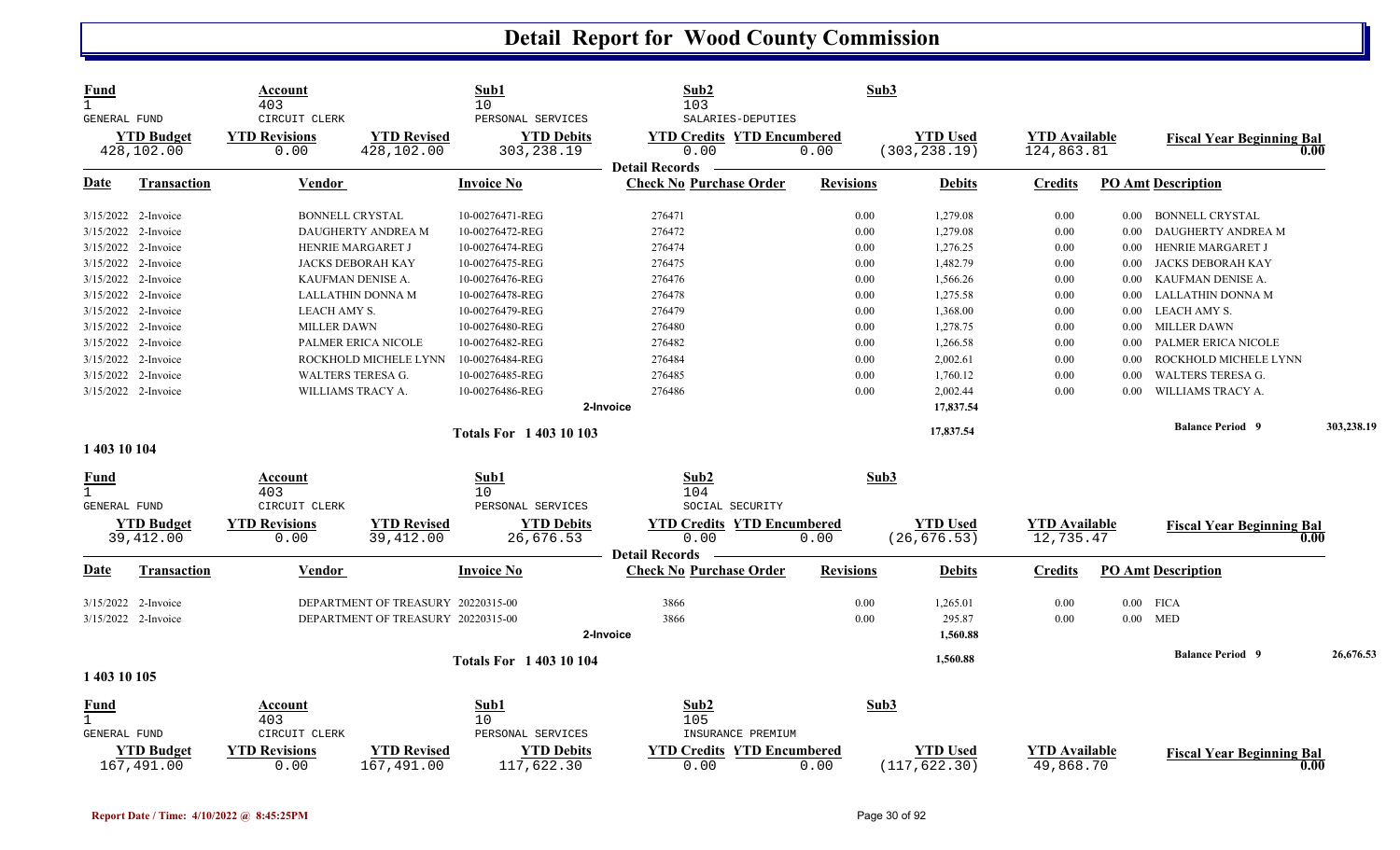|                              |                                |                              |                                     |                                      | <b>Detail Records</b>                     |                  |                                 |                                  |                   |                                  |            |
|------------------------------|--------------------------------|------------------------------|-------------------------------------|--------------------------------------|-------------------------------------------|------------------|---------------------------------|----------------------------------|-------------------|----------------------------------|------------|
| <b>Date</b>                  | <b>Transaction</b>             | Vendor                       |                                     | <b>Invoice No</b>                    | <b>Check No Purchase Order</b>            | <b>Revisions</b> | <b>Debits</b>                   | <b>Credits</b>                   |                   | <b>PO Amt Description</b>        |            |
| 3/1/2022                     | 2-Invoice                      |                              | HIGHMARK WEST VIRGINIA              | 03012022                             | 3855                                      | 0.00             | 13,460.47                       | 0.00                             |                   | 0.00 HEALTH PREMIUM              |            |
| 3/8/2022                     | 2-Invoice                      | <b>RENAISSANCE</b>           |                                     | CNS000091182                         | 3861                                      | 0.00             | 74.52                           | 0.00                             |                   | 0.00 ADMIN FEE                   |            |
| 3/8/2022                     | 2-Invoice                      | <b>MUTUAL OF OMAHA</b>       |                                     | 1314828834                           | 173313                                    | 0.00             | 28.34                           | 0.00                             |                   | 0.00 BASIC LIFE                  |            |
| 3/8/2022                     | 2-Invoice                      | MUTUAL OF OMAHA              |                                     | 1314828834                           | 173313                                    | 0.00             | 102.12                          | 0.00                             |                   | 0.00 LT DISABILITY               |            |
| 3/9/2022                     | 2-Invoice                      |                              | VISION SERVICE PLAN (WV)            | 032022                               | 173342                                    | 0.00             | 39.84                           | 0.00                             | $0.00\,$          | <b>SINGLE VISION</b>             |            |
| 3/9/2022                     | 2-Invoice                      |                              | VISION SERVICE PLAN (WV)            | 032022                               | 173342                                    | 0.00             | 96.00                           | 0.00                             | $0.00\,$          | <b>FAMILY VISION</b>             |            |
|                              | 3/15/2022 2-Invoice            | <b>RENAISSANCE</b>           |                                     | 02262022                             | 3870                                      | 0.00             | 120.00                          | 0.00                             | 0.00              | <b>WEEKLY CLAIMS 02/26</b>       |            |
|                              |                                |                              |                                     |                                      | 2-Invoice                                 |                  | 13,921.29                       |                                  |                   |                                  |            |
|                              |                                |                              |                                     | <b>Totals For 140310105</b>          |                                           |                  | 13,921.29                       |                                  |                   | <b>Balance Period 9</b>          | 117,622.30 |
| 1 403 10 106                 |                                |                              |                                     |                                      |                                           |                  |                                 |                                  |                   |                                  |            |
| <u>Fund</u>                  |                                | Account                      |                                     | Sub1                                 | Sub2                                      | Sub3             |                                 |                                  |                   |                                  |            |
| $\mathbf{1}$<br>GENERAL FUND |                                | 403<br>CIRCUIT CLERK         |                                     | 10 <sup>°</sup><br>PERSONAL SERVICES | 106<br>RETIREMENT                         |                  |                                 |                                  |                   |                                  |            |
|                              | <b>YTD Budget</b>              | <b>YTD Revisions</b>         | <b>YTD Revised</b>                  | <b>YTD Debits</b>                    | <b>YTD Credits YTD Encumbered</b>         |                  | <b>YTD Used</b>                 | <b>YTD</b> Available             |                   | <b>Fiscal Year Beginning Bal</b> |            |
|                              | 49,119.00                      | 0.00                         | 49,119.00                           | 34,716.51                            | 0.00                                      | 0.00             | (34, 716.51)                    | 14,402.49                        |                   |                                  | 0.00       |
|                              |                                |                              |                                     |                                      | <b>Detail Records</b>                     |                  |                                 |                                  |                   |                                  |            |
| Date                         | <b>Transaction</b>             | Vendor                       |                                     | <b>Invoice No</b>                    | <b>Check No Purchase Order</b>            | <b>Revisions</b> | <b>Debits</b>                   | <b>Credits</b>                   |                   | <b>PO Amt Description</b>        |            |
|                              | 3/15/2022 2-Invoice            |                              | WV PUBLIC EMP RETIREMEN 20220315-00 |                                      |                                           | 0.00             | 2,039.73                        | 0.00                             |                   | 0.00 RETIREMENT                  |            |
|                              |                                |                              |                                     |                                      | 2-Invoice                                 |                  | 2,039.73                        |                                  |                   |                                  |            |
|                              |                                |                              |                                     | <b>Totals For 1 403 10 106</b>       |                                           |                  | 2,039.73                        |                                  |                   | <b>Balance Period 9</b>          | 34,716.51  |
| 1 403 10 109                 |                                |                              |                                     |                                      |                                           |                  |                                 |                                  |                   |                                  |            |
| <b>Fund</b>                  |                                | Account                      |                                     | Sub1                                 | Sub2                                      | Sub3             |                                 |                                  |                   |                                  |            |
| $\mathbf{1}$                 |                                | 403<br>CIRCUIT CLERK         |                                     | 10 <sup>°</sup><br>PERSONAL SERVICES | 109<br>EXTRA HELP                         |                  |                                 |                                  |                   |                                  |            |
| <b>GENERAL FUND</b>          |                                |                              |                                     |                                      |                                           |                  |                                 |                                  |                   |                                  |            |
|                              | <b>YTD Budget</b><br>24,000.00 | <b>YTD Revisions</b><br>0.00 | <b>YTD Revised</b><br>24,000.00     | <b>YTD Debits</b><br>17,075.00       | <b>YTD Credits YTD Encumbered</b><br>0.00 | 0.00             | <b>YTD Used</b><br>(17, 075.00) | <b>YTD Available</b><br>6,925.00 |                   | <b>Fiscal Year Beginning Bal</b> | 0.00       |
|                              |                                |                              |                                     |                                      | <b>Detail Records</b>                     |                  |                                 |                                  |                   |                                  |            |
| Date                         | <b>Transaction</b>             | Vendor                       |                                     | <b>Invoice No</b>                    | <b>Check No Purchase Order</b>            | <b>Revisions</b> | <b>Debits</b>                   | <b>Credits</b>                   |                   | <b>PO Amt Description</b>        |            |
|                              | 3/15/2022 2-Invoice            |                              | FORSHEY BARBARA S.                  | 10-00276473-REG                      | 276473                                    | 0.00             | 200.00                          | $0.00\,$                         | $0.00\,$          | FORSHEY BARBARA S.               |            |
|                              | 3/15/2022 2-Invoice            | KUCZKO JULIE D               |                                     | 10-00276477-REG                      | 276477                                    | $0.00\,$         | 397.50                          | 0.00                             | $0.00\,$          | KUCZKO JULIE D                   |            |
|                              | 3/15/2022 2-Invoice            | <b>O'CONNOR MONAL</b>        |                                     | 10-00276481-REG                      | 276481                                    | 0.00             | 400.00                          | 0.00                             | 0.00 <sub>1</sub> | <b>O'CONNOR MONAL</b>            |            |
|                              |                                |                              |                                     |                                      | 2-Invoice                                 |                  | 997.50                          |                                  |                   |                                  |            |
|                              |                                |                              |                                     | <b>Totals For 140310109</b>          |                                           |                  | 997.50                          |                                  |                   | <b>Balance Period 9</b>          | 17,075.00  |
|                              |                                |                              |                                     |                                      |                                           |                  |                                 |                                  |                   |                                  |            |

**1 403 40 222**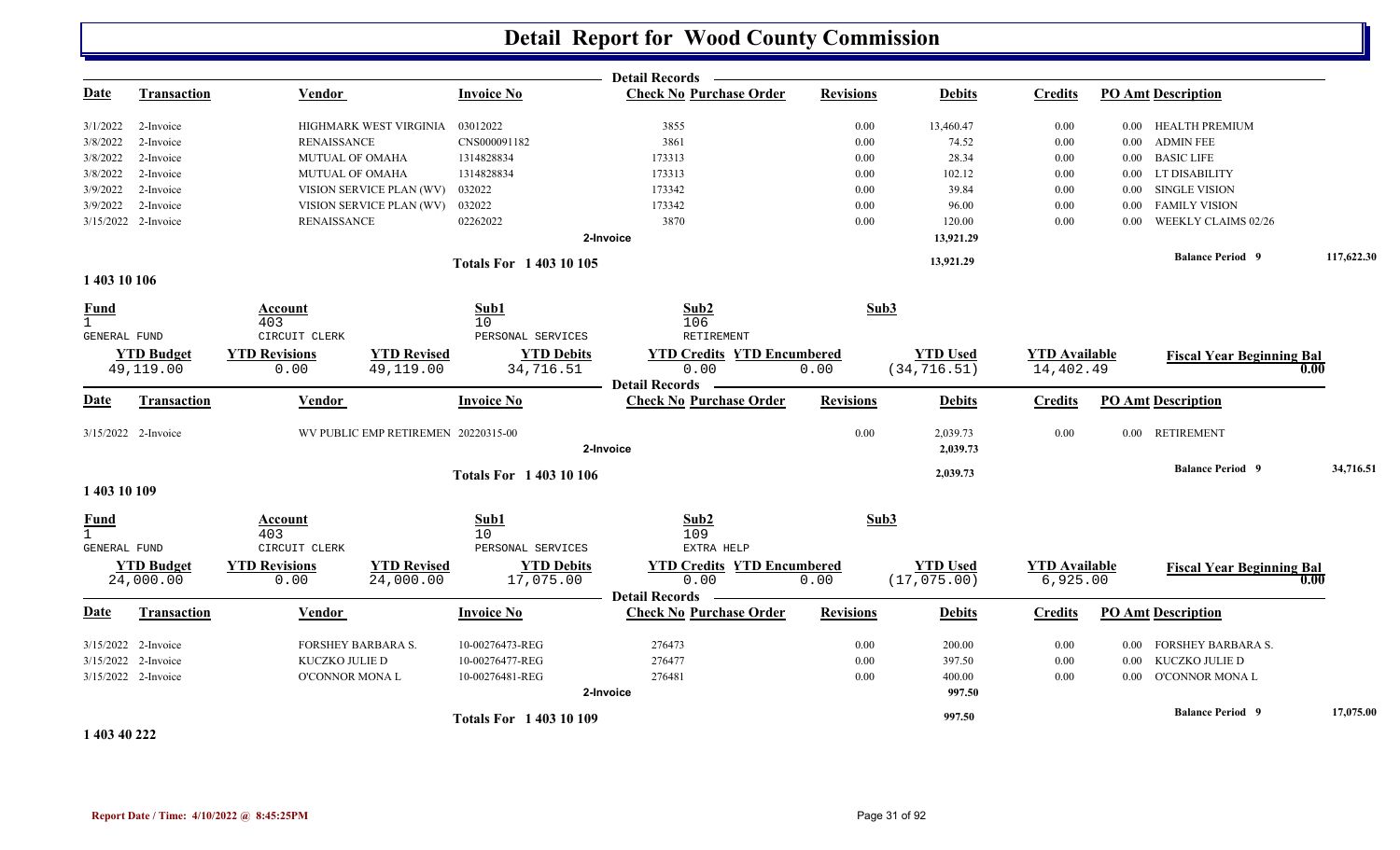| Fund<br>GENERAL FUND                        | <b>YTD Budget</b>             | Account<br>403<br>CIRCUIT CLERK<br><b>YTD Revisions</b> | Sub1<br>40<br><b>YTD Revised</b> | CONTRACTURAL SERVICES<br><b>YTD Debits</b> | Sub2<br>222<br>DUES & SUBSCRIPTIONS<br><b>YTD Credits YTD Encumbered</b> | Sub3             | <b>YTD Used</b>                | <b>YTD Available</b>             |          |                                  |          |
|---------------------------------------------|-------------------------------|---------------------------------------------------------|----------------------------------|--------------------------------------------|--------------------------------------------------------------------------|------------------|--------------------------------|----------------------------------|----------|----------------------------------|----------|
|                                             | 200.00                        | 0.00                                                    | 200.00                           | 200.00                                     | 0.00<br>Detail Records –                                                 | 0.00             | (200.00)                       |                                  | 0.00     | <b>Fiscal Year Beginning Bal</b> | 0.00     |
| <b>Date</b>                                 | <b>Transaction</b>            | Vendor                                                  | <b>Invoice No</b>                |                                            | <b>Check No Purchase Order</b>                                           | <b>Revisions</b> | <b>Debits</b>                  | <b>Credits</b>                   |          | <b>PO Amt Description</b>        |          |
| 3/8/2022                                    | 2-Invoice                     |                                                         | WV ASSOCIATION OF CIRCUI 1328    | 2-Invoice                                  | 173339                                                                   | 0.00             | 200.00<br>200.00               | 0.00                             |          | 0.00 2022 DUES                   |          |
| 1 403 40 226                                |                               |                                                         |                                  | <b>Totals For 1 403 40 222</b>             |                                                                          |                  | 200.00                         |                                  |          | <b>Balance Period 9</b>          | 200.00   |
| <b>Fund</b><br>GENERAL FUND                 |                               | Account<br>403<br>CIRCUIT CLERK                         | Sub1<br>40                       | CONTRACTURAL SERVICES                      | Sub2<br>226<br>INSURANCE & BONDS                                         | Sub3             |                                |                                  |          |                                  |          |
|                                             | <b>YTD Budget</b><br>1,170.00 | <b>YTD Revisions</b><br>0.00                            | <b>YTD Revised</b><br>1,170.00   | <b>YTD Debits</b><br>1,150.00              | <b>YTD Credits YTD Encumbered</b><br>0.00<br><b>Detail Records</b>       | 0.00             | <b>YTD Used</b><br>(1, 150.00) | <b>YTD</b> Available<br>20.00    |          | <b>Fiscal Year Beginning Bal</b> | 0.00     |
| <b>Date</b>                                 | <b>Transaction</b>            | Vendor                                                  | <b>Invoice No</b>                |                                            | <b>Check No Purchase Order</b>                                           | <b>Revisions</b> | <b>Debits</b>                  | <b>Credits</b>                   |          | <b>PO Amt Description</b>        |          |
|                                             | 3/15/2022 5-Journal Entry     | <b>WVCORP</b>                                           | 03152022                         |                                            | 5-Journal Entry                                                          | 0.00             | 1,150.00<br>1,150.00           | 0.00                             | $0.00\,$ | <b>WORKERS COMP</b>              |          |
| 1 403 40 230                                |                               |                                                         |                                  | <b>Totals For 1 403 40 226</b>             |                                                                          |                  | 1,150.00                       |                                  |          | <b>Balance Period 9</b>          | 1,150.00 |
| $\frac{Fund}{1}$<br><b>GENERAL FUND</b>     |                               | Account<br>403<br>CIRCUIT CLERK                         | Sub1<br>40                       | CONTRACTURAL SERVICES                      | Sub2<br>230<br>CONTRACTED SERVICES                                       | Sub3             |                                |                                  |          |                                  |          |
|                                             | <b>YTD Budget</b><br>350.00   | <b>YTD Revisions</b><br>0.00                            | <b>YTD Revised</b><br>350.00     | <b>YTD Debits</b><br>100.00                | <b>YTD Credits YTD Encumbered</b><br>0.00<br>Detail Records              | 0.00             | <b>YTD Used</b><br>(100.00)    | <b>YTD Available</b><br>250.00   |          | <b>Fiscal Year Beginning Bal</b> | 0.00     |
| <b>Date</b>                                 | <b>Transaction</b>            | Vendor                                                  | <b>Invoice No</b>                |                                            | <b>Check No Purchase Order</b>                                           | <b>Revisions</b> | <b>Debits</b>                  | <b>Credits</b>                   |          | <b>PO Amt Description</b>        |          |
|                                             | 3/8/2022 2-Invoice            |                                                         | WV ASSOCIATION OF CIRCUI 1328    | 2-Invoice                                  | 173339                                                                   | 0.00             | 100.00<br>100.00               | 0.00                             | $0.00\,$ | <b>2022 DUES</b>                 |          |
| 1 403 55 341                                |                               |                                                         |                                  | <b>Totals For 1 403 40 230</b>             |                                                                          |                  | 100.00                         |                                  |          | <b>Balance Period 9</b>          | 100.00   |
| <u>Fund</u><br>$\mathbf{1}$<br>GENERAL FUND |                               | Account<br>403<br>CIRCUIT CLERK                         | Sub1<br>55<br>COMMODITIES        |                                            | Sub2<br>341<br>SUPPLIES/MATERIALS                                        | Sub3             |                                |                                  |          |                                  |          |
|                                             | <b>YTD Budget</b><br>7,000.00 | <b>YTD Revisions</b><br>2,326.00                        | <b>YTD Revised</b><br>9,326.00   | <b>YTD Debits</b><br>3,811.25              | <b>YTD Credits YTD Encumbered</b><br>0.00                                | 2,444.43         | <b>YTD Used</b><br>(3, 811.25) | <b>YTD Available</b><br>3,070.32 |          | <b>Fiscal Year Beginning Bal</b> | 0.00     |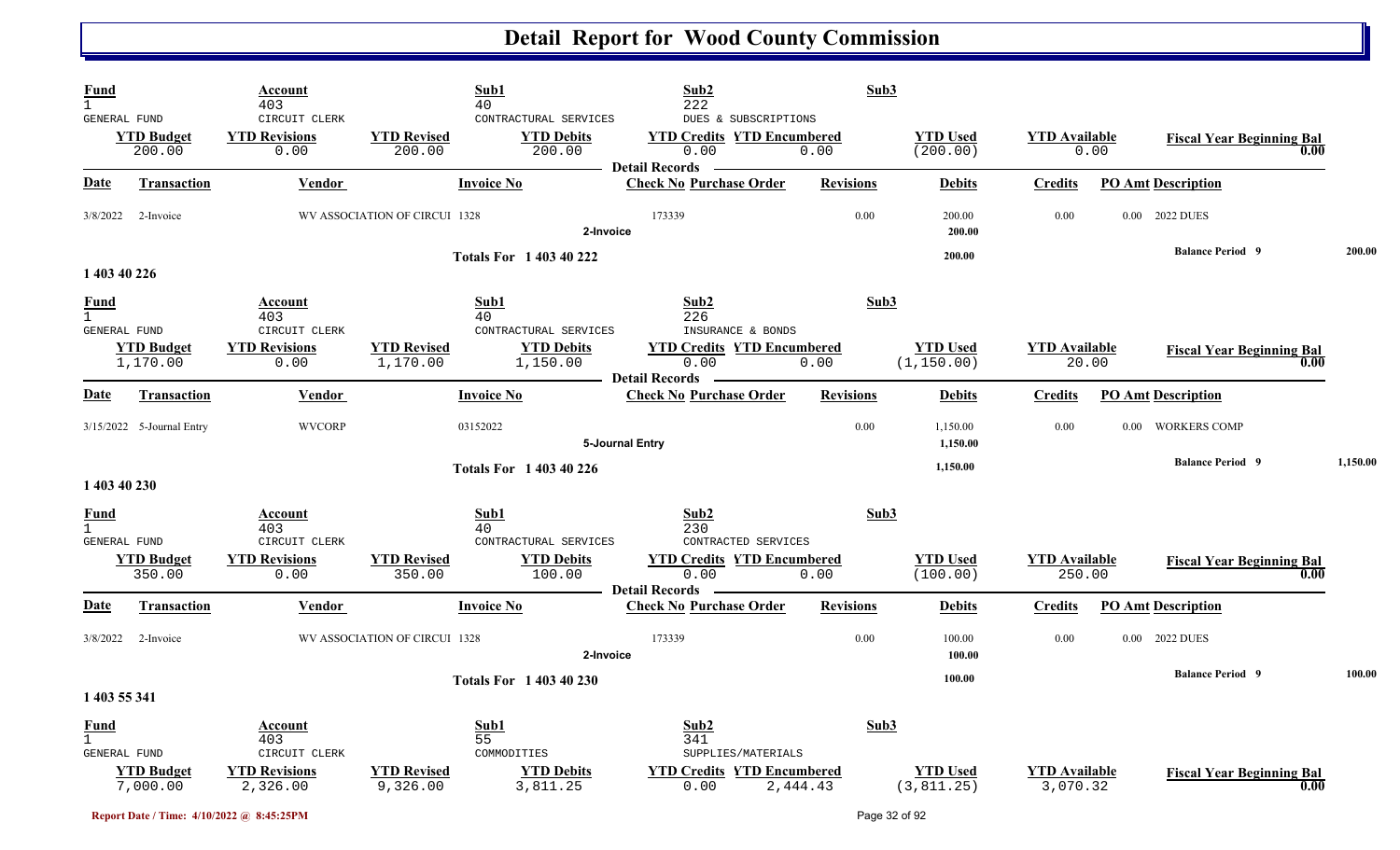|                     |                                            |                                                  |                            |                                    | <b>Detail Records</b>                                   |                  |                      |                      |                      |                                                       |           |
|---------------------|--------------------------------------------|--------------------------------------------------|----------------------------|------------------------------------|---------------------------------------------------------|------------------|----------------------|----------------------|----------------------|-------------------------------------------------------|-----------|
| Date                | <b>Transaction</b>                         | Vendor                                           |                            | <b>Invoice No</b>                  | <b>Check No Purchase Order</b>                          | <b>Revisions</b> | <b>Debits</b>        | <b>Credits</b>       |                      | <b>PO Amt Description</b>                             |           |
|                     | 3/10/2022 1-Purchase Order                 | <b>STATIONERS INC</b>                            |                            |                                    | 85551<br>1-Purchase Order                               | 0.00             | 0.00                 | 0.00                 | 962.00               | Various office supplies, laminator, labels, scan sta  |           |
|                     |                                            |                                                  |                            |                                    |                                                         |                  |                      |                      |                      |                                                       |           |
| 1 404 10 101        |                                            |                                                  |                            | <b>Totals For 1403 55 341</b>      |                                                         |                  |                      |                      | 962.00               | <b>Balance Period 9</b>                               | 3.811.25  |
| Fund                |                                            | Account                                          |                            | Sub1                               | Sub2                                                    | Sub3             |                      |                      |                      |                                                       |           |
|                     |                                            | 404                                              |                            | 10                                 | 101                                                     |                  |                      |                      |                      |                                                       |           |
| GENERAL FUND        |                                            | SHERIFF'S TAX                                    |                            | PERSONAL SERVICES                  | ELECTED OFFICIALS                                       |                  |                      |                      |                      |                                                       |           |
|                     | <b>YTD Budget</b>                          | <b>YTD Revisions</b>                             | <b>YTD Revised</b>         | <b>YTD Debits</b>                  | <b>YTD Credits YTD Encumbered</b>                       |                  | <b>YTD Used</b>      | <b>YTD</b> Available |                      | <b>Fiscal Year Beginning Bal</b>                      |           |
|                     | 50,266.00                                  | 0.00                                             | 50,266.00                  | 35,605.14                          | 0.00                                                    | 0.00             | (35, 605.14)         | 14,660.86            |                      |                                                       | 0.00      |
|                     |                                            |                                                  |                            |                                    | <b>Detail Records</b>                                   |                  |                      |                      |                      |                                                       |           |
| Date                | Transaction                                | Vendor                                           |                            | <b>Invoice No</b>                  | <b>Check No Purchase Order</b>                          | <b>Revisions</b> | <b>Debits</b>        | <b>Credits</b>       |                      | <b>PO Amt Description</b>                             |           |
|                     | 3/15/2022 2-Invoice                        |                                                  | WOODYARD RICKEY L.         | 10-00276500-REG                    | 276500<br>2-Invoice                                     | 0.00             | 2,094.42<br>2,094.42 | 0.00                 | $0.00\,$             | WOODYARD RICKEY L.                                    |           |
|                     |                                            |                                                  |                            |                                    |                                                         |                  | 2,094.42             |                      |                      | <b>Balance Period 9</b>                               | 35,605.14 |
| 1 404 10 103        |                                            |                                                  |                            | <b>Totals For 140410101</b>        |                                                         |                  |                      |                      |                      |                                                       |           |
| Fund                |                                            | Account                                          |                            | Sub1                               | Sub2                                                    | Sub3             |                      |                      |                      |                                                       |           |
| $\mathbf{1}$        |                                            | 404                                              |                            | 10                                 | 103                                                     |                  |                      |                      |                      |                                                       |           |
| <b>GENERAL FUND</b> |                                            | SHERIFF'S TAX                                    |                            | PERSONAL SERVICES                  | SALARIES-DEPUTIES                                       |                  |                      |                      |                      |                                                       |           |
|                     | <b>YTD Budget</b>                          | <b>YTD Revisions</b>                             | <b>YTD Revised</b>         | <b>YTD Debits</b>                  | <b>YTD Credits YTD Encumbered</b>                       |                  | <b>YTD</b> Used      | <b>YTD</b> Available |                      | <b>Fiscal Year Beginning Bal</b>                      |           |
|                     | 422,949.00                                 | 23,050.00                                        | 445,999.00                 | 314, 172.04                        | 0.00                                                    | 0.00             | (314, 172.04)        | 131,826.96           |                      |                                                       | 0.00      |
| <b>Date</b>         | <b>Transaction</b>                         | Vendor                                           |                            | <b>Invoice No</b>                  | <b>Detail Records</b><br><b>Check No Purchase Order</b> | <b>Revisions</b> | Debits               | Credits              |                      | <b>PO Amt Description</b>                             |           |
|                     |                                            |                                                  |                            |                                    |                                                         |                  |                      |                      |                      |                                                       |           |
|                     | 3/15/2022 2-Invoice                        |                                                  | RABER-ABLES AMANDA         | 10-00276495-REG                    | 276495                                                  | 0.00             | 1,312.50             | 0.00                 | 0.00                 | RABER-ABLES AMANDA                                    |           |
|                     | 3/15/2022 2-Invoice<br>3/15/2022 2-Invoice |                                                  | <b>BARGELOH REGINA KAY</b> | 10-00276487-REG<br>10-00276488-REG | 276487<br>276488                                        | 0.00<br>0.00     | 2,468.48             | 0.00                 | $0.00\,$             | <b>BARGELOH REGINA KAY</b><br><b>BENSON REBECCA J</b> |           |
|                     | 3/15/2022 2-Invoice                        | <b>BENSON REBECCA J</b><br><b>BRADEN ANGELAK</b> |                            | 10-00276489-REG                    | 276489                                                  | 0.00             | 1,376.27             | 0.00<br>0.00         | $0.00\,$             | <b>BRADEN ANGELAK</b>                                 |           |
|                     | 3/15/2022 2-Invoice                        | <b>BURDETTE APRIL D.</b>                         |                            | 10-00276490-REG                    | 276490                                                  | 0.00             | 1,312.50             | 0.00                 | $0.00\,$<br>$0.00\,$ | <b>BURDETTE APRIL D.</b>                              |           |
|                     | 3/15/2022 2-Invoice                        | COOK KAYLA                                       |                            | 10-00276491-REG                    | 276491                                                  | 0.00             | 1,401.04<br>1,312.50 | 0.00                 | $0.00\,$             | COOK KAYLA                                            |           |
|                     | 3/15/2022 2-Invoice                        | <b>DAVIES KYLE</b>                               |                            | 10-00276492-REG                    | 276492                                                  | 0.00             | 1,312.50             | 0.00                 | $0.00\,$             | <b>DAVIES KYLE</b>                                    |           |
|                     | 3/15/2022 2-Invoice                        |                                                  | HOCKENBERRY CHRISTINA I    | 10-00276493-REG                    | 276493                                                  | 0.00             | 1,895.84             | 0.00                 | $0.00\,$             | HOCKENBERRY CHRISTINA L                               |           |
|                     | 3/15/2022 2-Invoice                        | <b>JOHNSON BRANDI</b>                            |                            | 10-00276494-REG                    | 276494                                                  | 0.00             | 1,356.25             | 0.00                 | $0.00\,$             | <b>JOHNSON BRANDI</b>                                 |           |
|                     | 3/15/2022 2-Invoice                        | <b>SCHUCK DENISE E.</b>                          |                            | 10-00276496-REG                    | 276496                                                  | 0.00             | 2,887.48             | 0.00                 | $0.00\,$             | <b>SCHUCK DENISE E.</b>                               |           |
|                     | 3/15/2022 2-Invoice                        | SOVEL TONYA M.                                   |                            | 10-00276497-REG                    | 276497                                                  | 0.00             | 1,465.63             | 0.00                 | $0.00\,$             | SOVEL TONYA M.                                        |           |
|                     | 3/15/2022 2-Invoice                        | <b>TRIBETT JOHN</b>                              |                            | 10-00276498-REG                    | 276498                                                  | 0.00             | 1,312.50             | 0.00                 | $0.00\,$             | <b>TRIBETT JOHN</b>                                   |           |
|                     | 3/15/2022 2-Invoice                        |                                                  | <b>WALDRON CAMILLE S.</b>  | 10-00276499-REG                    | 276499                                                  | 0.00             | 2,625.00             | 0.00                 | $0.00\,$             | <b>WALDRON CAMILLE S.</b>                             |           |
|                     | 3/15/2022 2-Invoice                        | YOUNG VICTORIA                                   |                            | 10-00276501-REG                    | 276501                                                  | 0.00             | 726.90               | 0.00                 | $0.00\,$             | YOUNG VICTORIA                                        |           |
|                     |                                            |                                                  |                            |                                    | 2-Invoice                                               |                  | 22,765.39            |                      |                      |                                                       |           |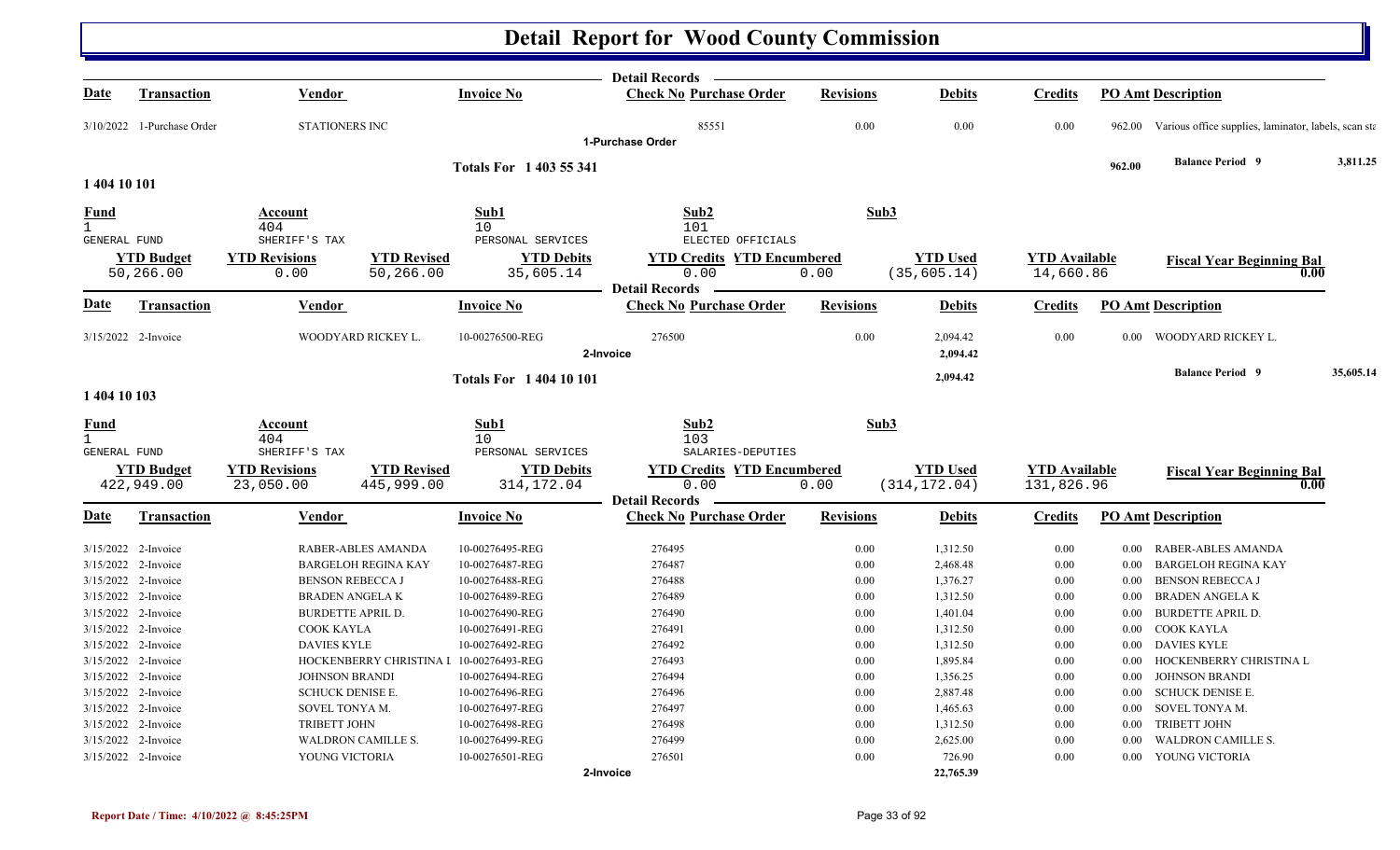|                                                          |                                                               |                                                                                                                              |                                    | <b>Totals For 140410103</b>                                       |                                                                                                 |                                      | 22,765.39                                     |                                          |                                                      | <b>Balance Period 9</b>                                                                          | 314,172.04 |
|----------------------------------------------------------|---------------------------------------------------------------|------------------------------------------------------------------------------------------------------------------------------|------------------------------------|-------------------------------------------------------------------|-------------------------------------------------------------------------------------------------|--------------------------------------|-----------------------------------------------|------------------------------------------|------------------------------------------------------|--------------------------------------------------------------------------------------------------|------------|
| 1 404 10 104                                             |                                                               |                                                                                                                              |                                    |                                                                   |                                                                                                 |                                      |                                               |                                          |                                                      |                                                                                                  |            |
| <b>Fund</b><br>$\mathbf{1}$<br>GENERAL FUND              |                                                               | Account<br>404<br>SHERIFF'S TAX                                                                                              |                                    | Sub1<br>10<br>PERSONAL SERVICES                                   | Sub2<br>104<br>SOCIAL SECURITY                                                                  |                                      | Sub3                                          |                                          |                                                      |                                                                                                  |            |
|                                                          | <b>YTD Budget</b><br>37,922.00                                | <b>YTD Revisions</b><br>1,764.00                                                                                             | <b>YTD Revised</b><br>39,686.00    | <b>YTD Debits</b><br>27,308.37                                    | <b>YTD Credits YTD Encumbered</b><br>0.00                                                       | 0.00                                 | <b>YTD</b> Used<br>(27, 308.37)               | <b>YTD</b> Available<br>12,377.63        |                                                      | <b>Fiscal Year Beginning Bal</b>                                                                 | 0.00       |
| Date                                                     | <b>Transaction</b>                                            | <b>Vendor</b>                                                                                                                |                                    | <b>Invoice No</b>                                                 | <b>Detail Records</b><br><b>Check No Purchase Order</b>                                         | <b>Revisions</b>                     | <b>Debits</b>                                 | <b>Credits</b>                           |                                                      | <b>PO Amt Description</b>                                                                        |            |
|                                                          | $3/15/2022$ 2-Invoice<br>3/15/2022 2-Invoice                  | DEPARTMENT OF TREASURY 20220315-00                                                                                           | DEPARTMENT OF TREASURY 20220315-00 |                                                                   | 3866<br>3866<br>2-Invoice                                                                       | 0.00<br>0.00                         | 1,912.55<br>447.26<br>2,359.81                | 0.00<br>0.00                             |                                                      | $0.00$ FICA<br>$0.00$ MED                                                                        |            |
| 1 404 10 105                                             |                                                               |                                                                                                                              |                                    | <b>Totals For 1 404 10 104</b>                                    |                                                                                                 |                                      | 2,359.81                                      |                                          |                                                      | <b>Balance Period 9</b>                                                                          | 27,308.37  |
| <u>Fund</u><br>$\mathbf{1}$<br><b>GENERAL FUND</b>       |                                                               | Account<br>404<br>SHERIFF'S TAX                                                                                              |                                    | Sub1<br>10<br>PERSONAL SERVICES                                   | Sub2<br>105<br>INSURANCE PREMIUM                                                                |                                      | Sub3                                          |                                          |                                                      |                                                                                                  |            |
|                                                          | <b>YTD Budget</b><br>199,197.00                               | <b>YTD Revisions</b><br>0.00                                                                                                 | <b>YTD Revised</b><br>199,197.00   | <b>YTD Debits</b><br>118,511.90                                   | <b>YTD Credits YTD Encumbered</b><br>0.00<br><b>Detail Records</b>                              | 0.00                                 | <b>YTD Used</b><br>(118, 511.90)              | <b>YTD</b> Available<br>80,685.10        |                                                      | <b>Fiscal Year Beginning Bal</b>                                                                 | 0.00       |
| <b>Date</b>                                              | Transaction                                                   | Vendor                                                                                                                       |                                    | <b>Invoice No</b>                                                 | <b>Check No Purchase Order</b>                                                                  | <b>Revisions</b>                     | <b>Debits</b>                                 | <b>Credits</b>                           |                                                      | <b>PO Amt Description</b>                                                                        |            |
| 3/1/2022<br>3/8/2022<br>3/8/2022<br>3/8/2022<br>3/9/2022 | 2-Invoice<br>2-Invoice<br>2-Invoice<br>2-Invoice<br>2-Invoice | HIGHMARK WEST VIRGINIA<br><b>RENAISSANCE</b><br><b>MUTUAL OF OMAHA</b><br><b>MUTUAL OF OMAHA</b><br>VISION SERVICE PLAN (WV) |                                    | 03012022<br>CNS000091182<br>1314828834<br>1314828834<br>032022    | 3855<br>3861<br>173313<br>173313<br>173342                                                      | 0.00<br>0.00<br>0.00<br>0.00<br>0.00 | 11,029.92<br>62.10<br>21.95<br>76.62<br>33.20 | 0.00<br>$0.00\,$<br>0.00<br>0.00<br>0.00 | $0.00\,$<br>0.00<br>$0.00\,$<br>$0.00\,$<br>$0.00\,$ | HEALTH PREMIUM<br><b>ADMIN FEE</b><br><b>BASIC LIFE</b><br>LT DISABILITY<br><b>SINGLE VISION</b> |            |
| 3/9/2022                                                 | 2-Invoice<br>3/15/2022 2-Invoice                              | VISION SERVICE PLAN (WV)<br><b>RENAISSANCE</b>                                                                               |                                    | 032022<br>02262022                                                | 173342<br>3870<br>2-Invoice                                                                     | 0.00<br>0.00                         | 96.00<br>85.00<br>11,404.79                   | 0.00<br>0.00                             | 0.00<br>0.00                                         | <b>FAMILY VISION</b><br>WEEKLY CLAIMS 02/26                                                      |            |
|                                                          |                                                               |                                                                                                                              |                                    | <b>Totals For 1 404 10 105</b>                                    |                                                                                                 |                                      | 11,404.79                                     |                                          |                                                      | <b>Balance Period 9</b>                                                                          | 118,511.90 |
| 1 404 10 106                                             |                                                               |                                                                                                                              |                                    |                                                                   |                                                                                                 |                                      |                                               |                                          |                                                      |                                                                                                  |            |
| <u>Fund</u><br>$\mathbf{1}$<br><b>GENERAL FUND</b>       | <b>YTD Budget</b><br>49,421.00                                | Account<br>404<br>SHERIFF'S TAX<br><b>YTD Revisions</b><br>2,305.00                                                          | <b>YTD Revised</b><br>51,726.00    | Sub1<br>10<br>PERSONAL SERVICES<br><b>YTD Debits</b><br>36,006.71 | Sub2<br>106<br>RETIREMENT<br><b>YTD Credits YTD Encumbered</b><br>0.00<br><b>Detail Records</b> | 0.00                                 | Sub3<br><b>YTD Used</b><br>(36,006.71)        | <b>YTD</b> Available<br>15,719.29        |                                                      | <b>Fiscal Year Beginning Bal</b>                                                                 | 0.00       |
| <u>Date</u>                                              | Transaction                                                   | Vendor                                                                                                                       |                                    | <b>Invoice No</b>                                                 | <b>Check No Purchase Order</b>                                                                  | <b>Revisions</b>                     | <b>Debits</b>                                 | <b>Credits</b>                           |                                                      | <b>PO Amt Description</b>                                                                        |            |
|                                                          | 3/15/2022 2-Invoice                                           | WV PUBLIC EMP RETIREMEN 20220315-00                                                                                          |                                    |                                                                   |                                                                                                 | $0.00\,$                             | 2,738.38                                      | 0.00                                     |                                                      | 0.00 RETIREMENT                                                                                  |            |

**Report Date / Time: 4/10/2022 @ 8:45:25PM** Page 34 of 92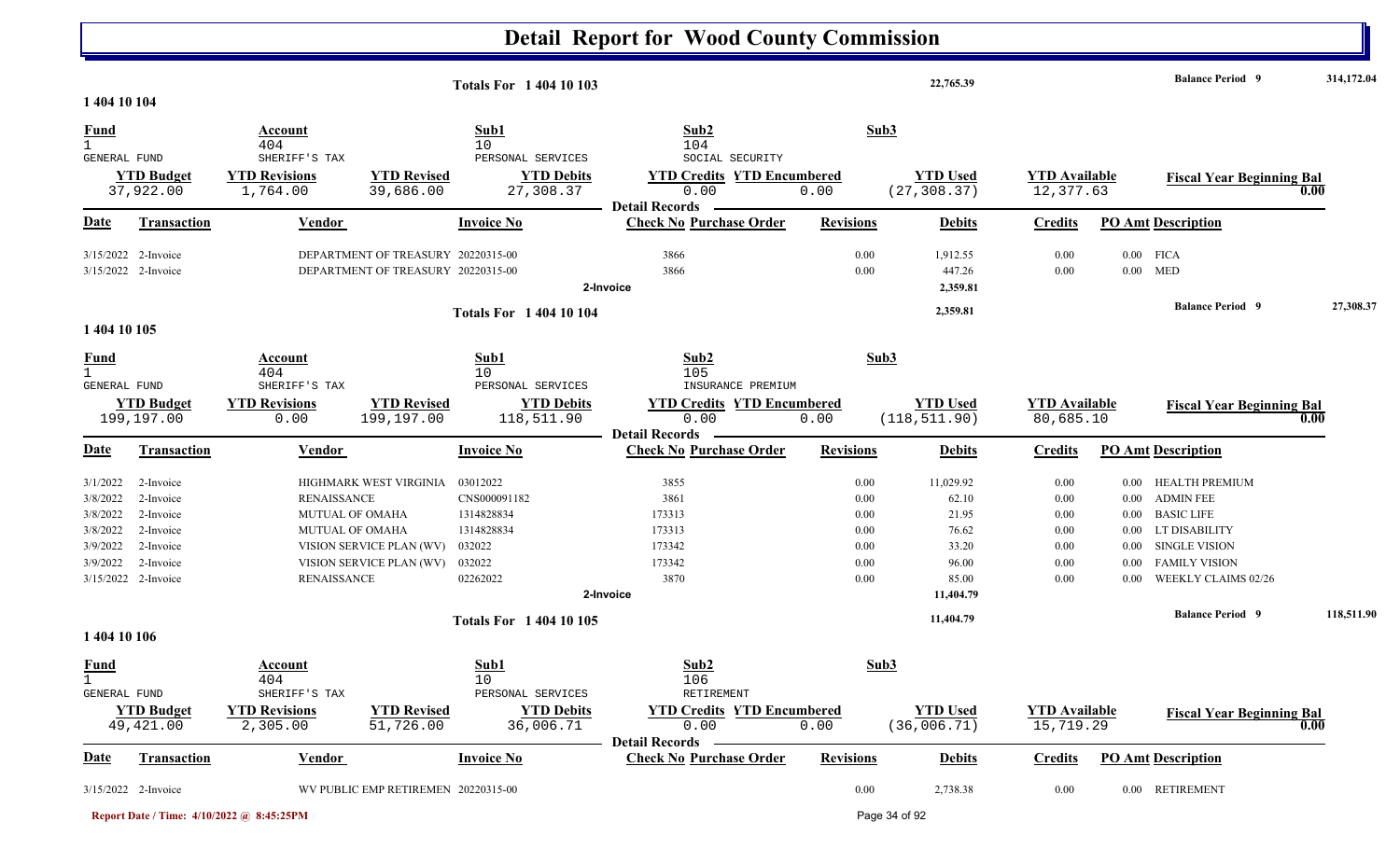|                                             |                                                                                                                                                                                                                                                           |                                                                                                                                                                          |                                                                                             |                                                                                                                                                                                                                                           | <b>Detail Report for Wood County Commission</b>                                                            |                                                                                      |                                                                                                                                       |                                                                                              |                                                                                                                                  |                                                                                                                                                                                                                                                                              |           |
|---------------------------------------------|-----------------------------------------------------------------------------------------------------------------------------------------------------------------------------------------------------------------------------------------------------------|--------------------------------------------------------------------------------------------------------------------------------------------------------------------------|---------------------------------------------------------------------------------------------|-------------------------------------------------------------------------------------------------------------------------------------------------------------------------------------------------------------------------------------------|------------------------------------------------------------------------------------------------------------|--------------------------------------------------------------------------------------|---------------------------------------------------------------------------------------------------------------------------------------|----------------------------------------------------------------------------------------------|----------------------------------------------------------------------------------------------------------------------------------|------------------------------------------------------------------------------------------------------------------------------------------------------------------------------------------------------------------------------------------------------------------------------|-----------|
|                                             |                                                                                                                                                                                                                                                           |                                                                                                                                                                          |                                                                                             | 2-Invoice                                                                                                                                                                                                                                 |                                                                                                            |                                                                                      | 2,738.38                                                                                                                              |                                                                                              |                                                                                                                                  |                                                                                                                                                                                                                                                                              |           |
| 1 404 10 108                                |                                                                                                                                                                                                                                                           |                                                                                                                                                                          |                                                                                             | <b>Totals For 1 404 10 106</b>                                                                                                                                                                                                            |                                                                                                            |                                                                                      | 2,738.38                                                                                                                              |                                                                                              |                                                                                                                                  | <b>Balance Period 9</b>                                                                                                                                                                                                                                                      | 36,006.71 |
| Fund                                        |                                                                                                                                                                                                                                                           | Account<br>404                                                                                                                                                           |                                                                                             | Sub1<br>10                                                                                                                                                                                                                                | Sub2<br>108                                                                                                | Sub3                                                                                 |                                                                                                                                       |                                                                                              |                                                                                                                                  |                                                                                                                                                                                                                                                                              |           |
| <b>GENERAL FUND</b>                         | <b>YTD Budget</b><br>6,000.00                                                                                                                                                                                                                             | SHERIFF'S TAX<br><b>YTD Revisions</b><br>0.00                                                                                                                            | <b>YTD Revised</b><br>6,000.00                                                              | PERSONAL SERVICES<br><b>YTD Debits</b><br>9,437.40                                                                                                                                                                                        | OVERTIME<br><b>YTD Credits YTD Encumbered</b><br>0.00                                                      | 0.00                                                                                 | <b>YTD Used</b><br>(9, 437.40)                                                                                                        | <b>YTD Available</b><br>(3, 437.40)                                                          |                                                                                                                                  | <b>Fiscal Year Beginning Bal</b><br>0.00                                                                                                                                                                                                                                     |           |
| <u>Date</u>                                 | <b>Transaction</b>                                                                                                                                                                                                                                        | <b>Vendor</b>                                                                                                                                                            |                                                                                             | <b>Invoice No</b>                                                                                                                                                                                                                         | <b>Detail Records</b><br><b>Check No Purchase Order</b>                                                    | <b>Revisions</b>                                                                     | <b>Debits</b>                                                                                                                         | <b>Credits</b>                                                                               |                                                                                                                                  | <b>PO Amt Description</b>                                                                                                                                                                                                                                                    |           |
| 1 404 40 226                                | 3/15/2022 2-Invoice<br>3/15/2022 2-Invoice<br>3/15/2022 2-Invoice<br>3/15/2022 2-Invoice<br>3/15/2022 2-Invoice<br>3/15/2022 2-Invoice<br>3/15/2022 2-Invoice<br>3/15/2022 2-Invoice<br>3/15/2022 2-Invoice<br>3/15/2022 2-Invoice<br>3/15/2022 2-Invoice | <b>BENSON REBECCA J</b><br><b>BRADEN ANGELAK</b><br>COOK KAYLA<br><b>DAVIES KYLE</b><br><b>JOHNSON BRANDI</b><br>SOVEL TONYA M.<br><b>TRIBETT JOHN</b><br>YOUNG VICTORIA | RABER-ABLES AMANDA<br><b>BARGELOH REGINA KAY</b><br>HOCKENBERRY CHRISTINA I 10-00276493-REG | 10-00276495-REG<br>10-00276487-REG<br>10-00276488-REG<br>10-00276489-REG<br>10-00276491-REG<br>10-00276492-REG<br>10-00276494-REG<br>10-00276497-REG<br>10-00276498-REG<br>10-00276501-REG<br>2-Invoice<br><b>Totals For 1 404 10 108</b> | 276495<br>276487<br>276488<br>276489<br>276491<br>276492<br>276493<br>276494<br>276497<br>276498<br>276501 | 0.00<br>0.00<br>0.00<br>0.00<br>0.00<br>0.00<br>0.00<br>0.00<br>0.00<br>0.00<br>0.00 | 1,692.30<br>137.15<br>464.47<br>448.63<br>249.87<br>28.39<br>762.86<br>880.22<br>2,022.91<br>227.15<br>232.83<br>7,146.78<br>7,146.78 | 0.00<br>0.00<br>0.00<br>$0.00\,$<br>0.00<br>$0.00\,$<br>0.00<br>0.00<br>0.00<br>0.00<br>0.00 | $0.00\,$<br>$0.00\,$<br>$0.00\,$<br>$0.00\,$<br>$0.00\,$<br>$0.00\,$<br>$0.00\,$<br>$0.00\,$<br>$0.00\,$<br>$0.00\,$<br>$0.00\,$ | RABER-ABLES AMANDA<br><b>BARGELOH REGINA KAY</b><br><b>BENSON REBECCA J</b><br><b>BRADEN ANGELA K</b><br>COOK KAYLA<br>DAVIES KYLE<br>HOCKENBERRY CHRISTINA L<br><b>JOHNSON BRANDI</b><br>SOVEL TONYA M.<br><b>TRIBETT JOHN</b><br>YOUNG VICTORIA<br><b>Balance Period 9</b> | 9,437.40  |
| <u>Fund</u><br>$\mathbf{1}$<br>GENERAL FUND | <b>YTD Budget</b><br>1,037.00                                                                                                                                                                                                                             | Account<br>404<br>SHERIFF'S TAX<br><b>YTD Revisions</b><br>0.00                                                                                                          | <b>YTD Revised</b><br>1,037.00                                                              | Sub1<br>40<br>CONTRACTURAL SERVICES<br><b>YTD Debits</b><br>1,037.00                                                                                                                                                                      | Sub2<br>226<br>INSURANCE & BONDS<br><b>YTD Credits YTD Encumbered</b><br>0.00                              | Sub3<br>0.00                                                                         | <b>YTD Used</b><br>(1,037.00)                                                                                                         | <b>YTD</b> Available                                                                         | 0.00                                                                                                                             | <b>Fiscal Year Beginning Bal</b><br>0.00                                                                                                                                                                                                                                     |           |
| Date                                        | <b>Transaction</b>                                                                                                                                                                                                                                        | <b>Vendor</b>                                                                                                                                                            |                                                                                             | <b>Invoice No</b>                                                                                                                                                                                                                         | <b>Detail Records</b><br><b>Check No Purchase Order</b>                                                    | <b>Revisions</b>                                                                     | <b>Debits</b>                                                                                                                         | <b>Credits</b>                                                                               |                                                                                                                                  | <b>PO Amt Description</b>                                                                                                                                                                                                                                                    |           |
|                                             | 3/15/2022 5-Journal Entry                                                                                                                                                                                                                                 | <b>WVCORP</b>                                                                                                                                                            |                                                                                             | 03152022                                                                                                                                                                                                                                  | 5-Journal Entry                                                                                            | $0.00\,$                                                                             | 1,037.00<br>1,037.00                                                                                                                  | 0.00                                                                                         |                                                                                                                                  | 0.00 WORKERS COMP                                                                                                                                                                                                                                                            |           |
| 1 404 55 341                                |                                                                                                                                                                                                                                                           |                                                                                                                                                                          |                                                                                             | <b>Totals For 1 404 40 226</b>                                                                                                                                                                                                            |                                                                                                            |                                                                                      | 1,037.00                                                                                                                              |                                                                                              |                                                                                                                                  | <b>Balance Period</b> 9                                                                                                                                                                                                                                                      | 1,037.00  |
| <b>Fund</b><br>$\mathbf{1}$<br>GENERAL FUND | <b>YTD Budget</b><br>16,819.00                                                                                                                                                                                                                            | Account<br>404<br>SHERIFF'S TAX<br><b>YTD Revisions</b><br>0.00                                                                                                          | <b>YTD Revised</b><br>16,819.00                                                             | Sub1<br>55<br>COMMODITIES<br><b>YTD Debits</b><br>3,600.49                                                                                                                                                                                | Sub2<br>341<br>SUPPLIES/MATERIALS<br><b>YTD Credits YTD Encumbered</b><br>0.00                             | Sub3<br>3,037.85                                                                     | <b>YTD Used</b><br>(3,600.49)                                                                                                         | <b>YTD Available</b><br>10,180.66                                                            |                                                                                                                                  | <b>Fiscal Year Beginning Bal</b><br>0.00                                                                                                                                                                                                                                     |           |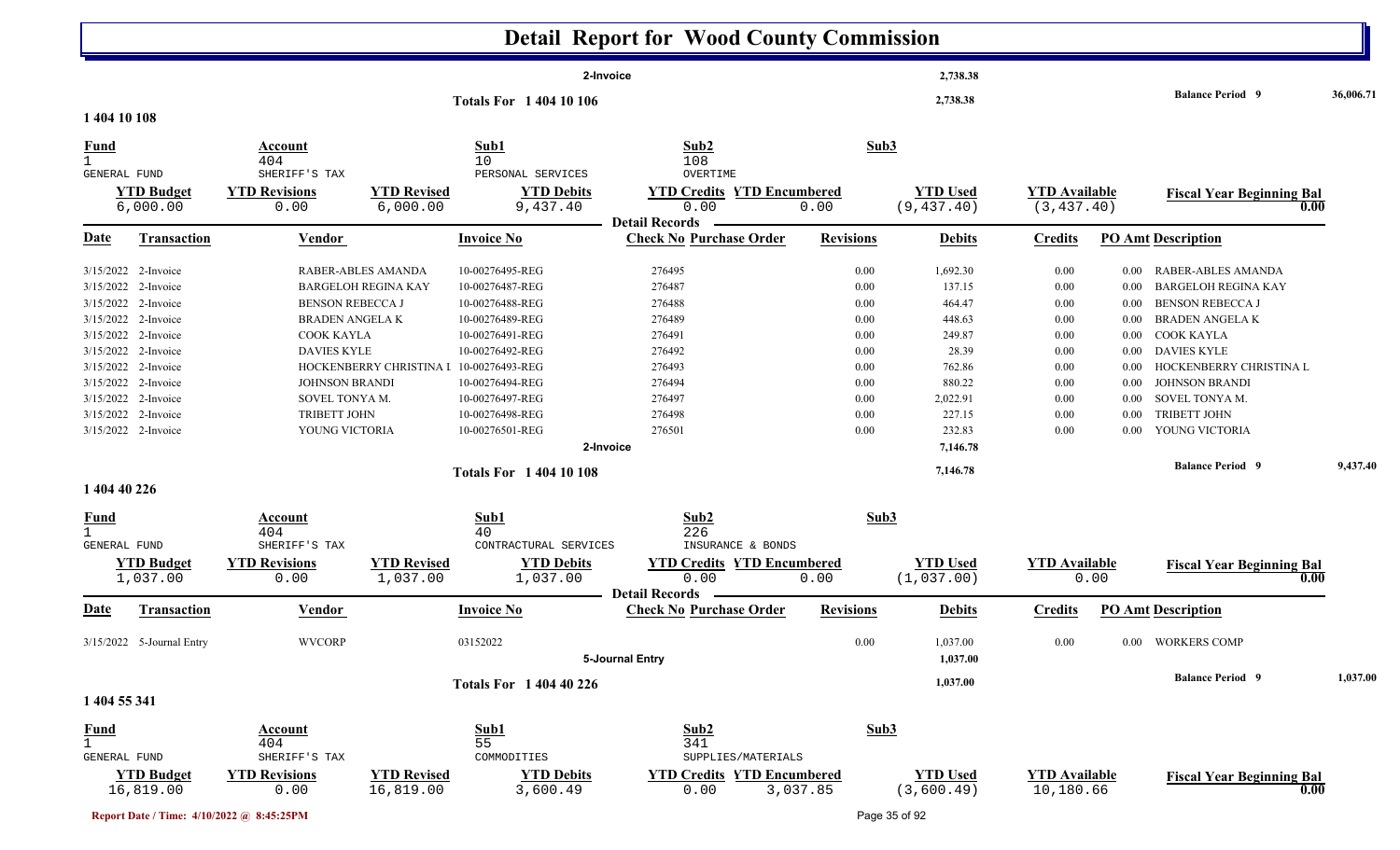|                     |                                 |                                           |                                       |                                | <b>Detail Records</b>                                   |                  |                                 |                                   |          |                                          |           |
|---------------------|---------------------------------|-------------------------------------------|---------------------------------------|--------------------------------|---------------------------------------------------------|------------------|---------------------------------|-----------------------------------|----------|------------------------------------------|-----------|
| <u>Date</u>         | <b>Transaction</b>              | <b>Vendor</b>                             |                                       | <b>Invoice No</b>              | <b>Check No Purchase Order</b>                          | <b>Revisions</b> | <b>Debits</b>                   | <b>Credits</b>                    |          | <b>PO Amt Description</b>                |           |
| 3/3/2022            | 1-Purchase Order                | SIR SPEEDY PRINTING                       |                                       |                                | 85531                                                   | 0.00             | 0.00                            | 0.00                              |          | 200.00 5500 Overtime Cards               |           |
|                     |                                 |                                           |                                       |                                | 1-Purchase Order                                        |                  |                                 |                                   |          |                                          |           |
| 3/1/2022            | 2-Invoice                       |                                           | <b>GLACIER MOUNTAIN BOTTLI 012009</b> |                                | 173280                                                  | 0.00             | 6.50                            | 0.00                              |          | 0.00 012353                              |           |
|                     | 3/15/2022 2-Invoice             |                                           | <b>GLACIER MOUNTAIN BOTTL1 012560</b> |                                | 173357                                                  | 0.00             | 19.50                           | 0.00                              |          | 0.00 ACCT NO 012353                      |           |
|                     |                                 |                                           |                                       |                                | 2-Invoice                                               |                  | 26.00                           |                                   |          |                                          |           |
|                     |                                 |                                           |                                       | <b>Totals For 1404 55 341</b>  |                                                         |                  | 26.00                           |                                   | 200.00   | <b>Balance Period 9</b>                  | 3,600.49  |
| 1 405 10 101        |                                 |                                           |                                       |                                |                                                         |                  |                                 |                                   |          |                                          |           |
| <b>Fund</b>         |                                 | Account                                   |                                       | Sub1                           | Sub2                                                    | Sub3             |                                 |                                   |          |                                          |           |
| $\mathbf{1}$        |                                 | 405                                       |                                       | 10                             | 101                                                     |                  |                                 |                                   |          |                                          |           |
| <b>GENERAL FUND</b> |                                 | PROSECUTING ATTORNEY                      |                                       | PERSONAL SERVICES              | ELECTED OFFICIALS                                       |                  |                                 |                                   |          |                                          |           |
|                     | <b>YTD Budget</b><br>108,192.00 | <b>YTD Revisions</b><br>0.00              | <b>YTD Revised</b><br>108,192.00      | <b>YTD Debits</b><br>76,636.00 | <b>YTD Credits YTD Encumbered</b><br>0.00               | 0.00             | <b>YTD Used</b><br>(76, 636.00) | <b>YTD Available</b><br>31,556.00 |          | <b>Fiscal Year Beginning Bal</b><br>0.00 |           |
| Date                | Transaction                     | Vendor                                    |                                       | <b>Invoice No</b>              | <b>Detail Records</b><br><b>Check No Purchase Order</b> | <b>Revisions</b> | <b>Debits</b>                   | <b>Credits</b>                    |          | <b>PO Amt Description</b>                |           |
|                     | 3/15/2022 2-Invoice             | PATRICK LEFEBURE                          |                                       | 10-00276507-REG                | 276507                                                  | 0.00             | 4,508.00                        | 0.00                              | $0.00\,$ | LEFEBURE PATRICK O.                      |           |
|                     |                                 |                                           |                                       |                                | 2-Invoice                                               |                  | 4,508.00                        |                                   |          |                                          |           |
|                     |                                 |                                           |                                       | <b>Totals For 140510101</b>    |                                                         |                  | 4,508.00                        |                                   |          | <b>Balance Period 9</b>                  | 76,636.00 |
| 1 405 10 104        |                                 |                                           |                                       |                                |                                                         |                  |                                 |                                   |          |                                          |           |
| <u>Fund</u>         |                                 | Account                                   |                                       | Sub1                           | Sub2                                                    |                  | Sub3                            |                                   |          |                                          |           |
| $\mathbf{1}$        |                                 | 405                                       |                                       | 10 <sup>°</sup>                | 104                                                     |                  |                                 |                                   |          |                                          |           |
| <b>GENERAL FUND</b> |                                 | PROSECUTING ATTORNEY                      |                                       | PERSONAL SERVICES              | SOCIAL SECURITY                                         |                  |                                 |                                   |          |                                          |           |
|                     | <b>YTD Budget</b>               | <b>YTD Revisions</b>                      | <b>YTD Revised</b>                    | <b>YTD Debits</b>              | <b>YTD Credits YTD Encumbered</b>                       |                  | <b>YTD Used</b>                 | <b>YTD Available</b>              |          | <b>Fiscal Year Beginning Bal</b>         |           |
|                     | 78,979.00                       | 765.00                                    | 79,744.00                             | 51,156.47                      | 0.00                                                    | 0.00             | (51, 156.47)                    | 28,587.53                         |          | 0.00                                     |           |
|                     |                                 |                                           |                                       |                                | <b>Detail Records</b>                                   |                  |                                 |                                   |          |                                          |           |
| Date                | <b>Transaction</b>              | Vendor                                    |                                       | <b>Invoice No</b>              | <b>Check No Purchase Order</b>                          | <b>Revisions</b> | <b>Debits</b>                   | <b>Credits</b>                    |          | <b>PO Amt Description</b>                |           |
|                     | 3/15/2022 2-Invoice             |                                           | DEPARTMENT OF TREASURY 20220315-00    |                                | 3866                                                    | 0.00             | 2,590.56                        | 0.00                              |          | $0.00$ FICA                              |           |
|                     | 3/15/2022 2-Invoice             |                                           | DEPARTMENT OF TREASURY 20220315-00    |                                | 3866                                                    | 0.00             | 605.85                          | 0.00                              |          | $0.00$ MED                               |           |
|                     |                                 |                                           |                                       |                                | 2-Invoice                                               |                  | 3,196.41                        |                                   |          |                                          |           |
|                     |                                 |                                           |                                       | <b>Totals For 1 405 10 104</b> |                                                         |                  | 3,196.41                        |                                   |          | <b>Balance Period 9</b>                  | 51,156.47 |
| 1 405 10 105        |                                 |                                           |                                       |                                |                                                         |                  |                                 |                                   |          |                                          |           |
| <b>Fund</b>         |                                 | Account                                   |                                       | Sub1                           | Sub2                                                    |                  | Sub3                            |                                   |          |                                          |           |
|                     |                                 | 405                                       |                                       | 10                             | 105                                                     |                  |                                 |                                   |          |                                          |           |
| <b>GENERAL FUND</b> |                                 | PROSECUTING ATTORNEY                      |                                       | PERSONAL SERVICES              | INSURANCE PREMIUM                                       |                  |                                 |                                   |          |                                          |           |
|                     | <b>YTD Budget</b>               | <b>YTD Revisions</b>                      | <b>YTD Revised</b>                    | <b>YTD Debits</b>              | <b>YTD Credits YTD Encumbered</b>                       |                  | <b>YTD Used</b>                 | <b>YTD</b> Available              |          | <b>Fiscal Year Beginning Bal</b>         |           |
|                     | 287, 272.00                     | 0.00                                      | 287, 272.00                           | 199,366.65                     | 0.00                                                    | 0.00             | (199, 366.65)                   | 87,905.35                         |          | 0.00                                     |           |
| <u>Date</u>         | Transaction                     | <b>Vendor</b>                             |                                       | <b>Invoice No</b>              | <b>Detail Records</b><br><b>Check No Purchase Order</b> | <b>Revisions</b> | <b>Debits</b>                   | <b>Credits</b>                    |          | <b>PO Amt Description</b>                |           |
|                     |                                 |                                           |                                       |                                |                                                         |                  |                                 |                                   |          |                                          |           |
|                     |                                 | Report Date / Time: 4/10/2022 @ 8:45:25PM |                                       |                                |                                                         |                  | Page 36 of 92                   |                                   |          |                                          |           |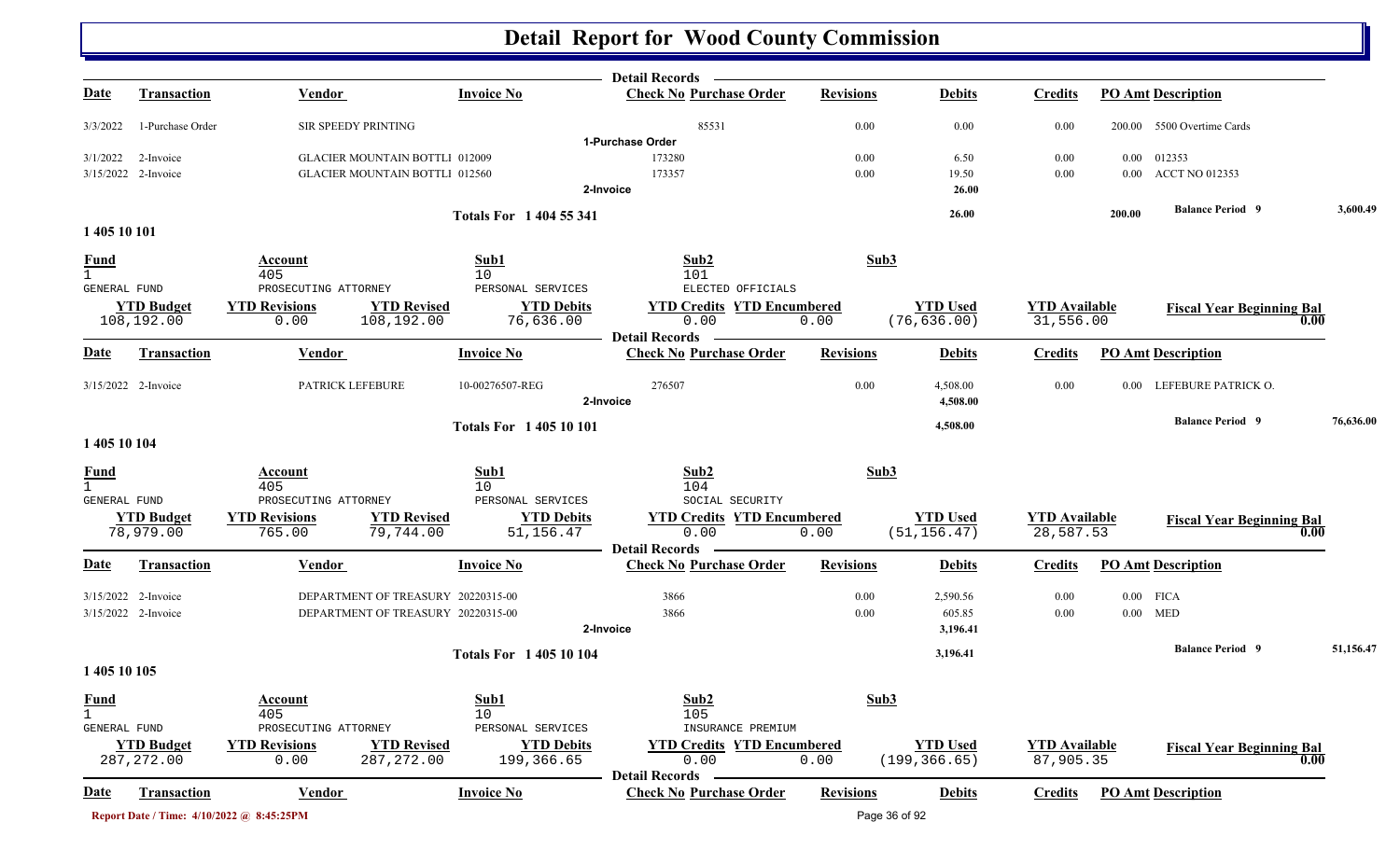|                                                                                                                                                                                                     |                                                                                                                                                                                               |                                                                                                  | <b>Detail Report for Wood County Commission</b>                                                                                   |                                                                          |                                                                                           |                                                                                                                              |                                                                                                                                                                        |            |
|-----------------------------------------------------------------------------------------------------------------------------------------------------------------------------------------------------|-----------------------------------------------------------------------------------------------------------------------------------------------------------------------------------------------|--------------------------------------------------------------------------------------------------|-----------------------------------------------------------------------------------------------------------------------------------|--------------------------------------------------------------------------|-------------------------------------------------------------------------------------------|------------------------------------------------------------------------------------------------------------------------------|------------------------------------------------------------------------------------------------------------------------------------------------------------------------|------------|
| 3/1/2022<br>2-Invoice<br>3/8/2022<br>2-Invoice<br>2-Invoice<br>3/8/2022<br>3/8/2022<br>2-Invoice<br>3/9/2022<br>2-Invoice<br>2-Invoice<br>3/9/2022<br>3/15/2022<br>2-Invoice<br>3/15/2022 2-Invoice | HIGHMARK WEST VIRGINIA<br><b>RENAISSANCE</b><br><b>MUTUAL OF OMAHA</b><br>MUTUAL OF OMAHA<br>VISION SERVICE PLAN (WV)<br>VISION SERVICE PLAN (WV)<br><b>RENAISSANCE</b><br><b>RENAISSANCE</b> | 03012022<br>CNS000091182<br>1314828834<br>1314828834<br>032022<br>032022<br>02192022<br>02262022 | 3855<br>3861<br>173313<br>173313<br>173342<br>173342<br>3869<br>3870<br>2-Invoice                                                 | $0.00\,$<br>0.00<br>$0.00\,$<br>$0.00\,$<br>0.00<br>0.00<br>0.00<br>0.00 | 19,360.47<br>99.36<br>36.21<br>218.11<br>53.12<br>211.20<br>270.20<br>146.21<br>20,394.88 | 0.00<br>0.00<br>0.00<br>0.00<br>0.00<br>0.00<br>0.00<br>0.00<br>0.00<br>0.00<br>0.00<br>0.00<br>0.00<br>0.00<br>0.00<br>0.00 | HEALTH PREMIUM<br><b>ADMIN FEE</b><br><b>BASIC LIFE</b><br>LT DISABILITY<br><b>SINGLE VISION</b><br><b>FAMILY VISION</b><br>WEEKLY CLAIMS 02/19<br>WEEKLY CLAIMS 02/26 |            |
| 1 405 10 106                                                                                                                                                                                        |                                                                                                                                                                                               | <b>Totals For 140510105</b>                                                                      |                                                                                                                                   |                                                                          | 20,394.88                                                                                 |                                                                                                                              | <b>Balance Period 9</b>                                                                                                                                                | 199,366.65 |
| <u>Fund</u><br>$\mathbf{1}$<br>GENERAL FUND<br><b>YTD Budget</b><br>103,240.00<br><u>Date</u><br><b>Transaction</b>                                                                                 | Account<br>405<br>PROSECUTING ATTORNEY<br><b>YTD Revised</b><br><b>YTD Revisions</b><br>1,000.00<br>104,240.00<br><b>Vendor</b>                                                               | Sub1<br>10<br>PERSONAL SERVICES<br><b>YTD Debits</b><br>69,682.31<br><b>Invoice No</b>           | Sub2<br>106<br>RETIREMENT<br><b>YTD Credits YTD Encumbered</b><br>0.00<br><b>Detail Records</b><br><b>Check No Purchase Order</b> | Sub3<br>0.00<br><b>Revisions</b>                                         | <b>YTD Used</b><br>(69, 682.31)<br><b>Debits</b>                                          | <b>YTD Available</b><br>34,557.69<br><b>Credits</b>                                                                          | <b>Fiscal Year Beginning Bal</b><br>0.00<br><b>PO Amt Description</b>                                                                                                  |            |
| 3/15/2022 2-Invoice                                                                                                                                                                                 | WV PUBLIC EMP RETIREMEN 20220315-00                                                                                                                                                           |                                                                                                  |                                                                                                                                   | 0.00                                                                     | 4,361.76                                                                                  | 0.00<br>$0.00\,$                                                                                                             | <b>RETIREMENT</b>                                                                                                                                                      |            |
|                                                                                                                                                                                                     |                                                                                                                                                                                               | <b>Totals For 140510106</b>                                                                      | 2-Invoice                                                                                                                         |                                                                          | 4,361.76<br>4,361.76                                                                      |                                                                                                                              | <b>Balance Period 9</b>                                                                                                                                                | 69,682.31  |
| 1 405 10 108                                                                                                                                                                                        |                                                                                                                                                                                               |                                                                                                  |                                                                                                                                   |                                                                          |                                                                                           |                                                                                                                              |                                                                                                                                                                        |            |
| <u>Fund</u><br>$\mathbf{1}$<br>GENERAL FUND<br><b>YTD Budget</b><br>0.00                                                                                                                            | Account<br>405<br>PROSECUTING ATTORNEY<br><b>YTD Revised</b><br><b>YTD Revisions</b><br>0.00                                                                                                  | Sub1<br>10<br>PERSONAL SERVICES<br><b>YTD Debits</b><br>1,766.14<br>0.00                         | Sub2<br>108<br>OVERTIME<br><b>YTD Credits YTD Encumbered</b><br>1,766.14                                                          | Sub3<br>0.00                                                             | <b>YTD Used</b><br>0.00                                                                   | <b>YTD Available</b><br>0.00                                                                                                 | <b>Fiscal Year Beginning Bal</b><br>0.00                                                                                                                               |            |
| Date<br><b>Transaction</b>                                                                                                                                                                          | <b>Vendor</b>                                                                                                                                                                                 | <b>Invoice No</b>                                                                                | <b>Detail Records</b><br><b>Check No Purchase Order</b>                                                                           | <b>Revisions</b>                                                         | <b>Debits</b>                                                                             | <b>Credits</b>                                                                                                               | <b>PO Amt Description</b>                                                                                                                                              |            |
| 3/11/2022 5-Journal Entry                                                                                                                                                                           |                                                                                                                                                                                               | 03112022                                                                                         | 5-Journal Entry                                                                                                                   | 0.00                                                                     | 0.00                                                                                      | 1,766.14<br>1,766.14                                                                                                         | 0.00 CORRECTION FOR OT PAY                                                                                                                                             |            |
| 1 405 10 181                                                                                                                                                                                        |                                                                                                                                                                                               | <b>Totals For 140510108</b>                                                                      |                                                                                                                                   |                                                                          |                                                                                           | 1,766.14                                                                                                                     | <b>Balance Period 9</b>                                                                                                                                                | 0.00       |
| <b>Fund</b><br>$\mathbf{1}$<br>GENERAL FUND<br><b>YTD Budget</b><br>612,218.00                                                                                                                      | Account<br>405<br>PROSECUTING ATTORNEY<br><b>YTD Revised</b><br><b>YTD Revisions</b><br>9,907.00<br>622,125.00                                                                                | Sub1<br>10<br>PERSONAL SERVICES<br><b>YTD Debits</b><br>404,990.90                               | Sub2<br>181<br>ASST PROSECUTOR<br><b>YTD Credits YTD Encumbered</b><br>0.00                                                       | Sub3<br>0.00                                                             | <b>YTD Used</b><br>(404, 990.90)                                                          | <b>YTD</b> Available<br>217, 134. 10                                                                                         | <b>Fiscal Year Beginning Bal</b><br>0.00                                                                                                                               |            |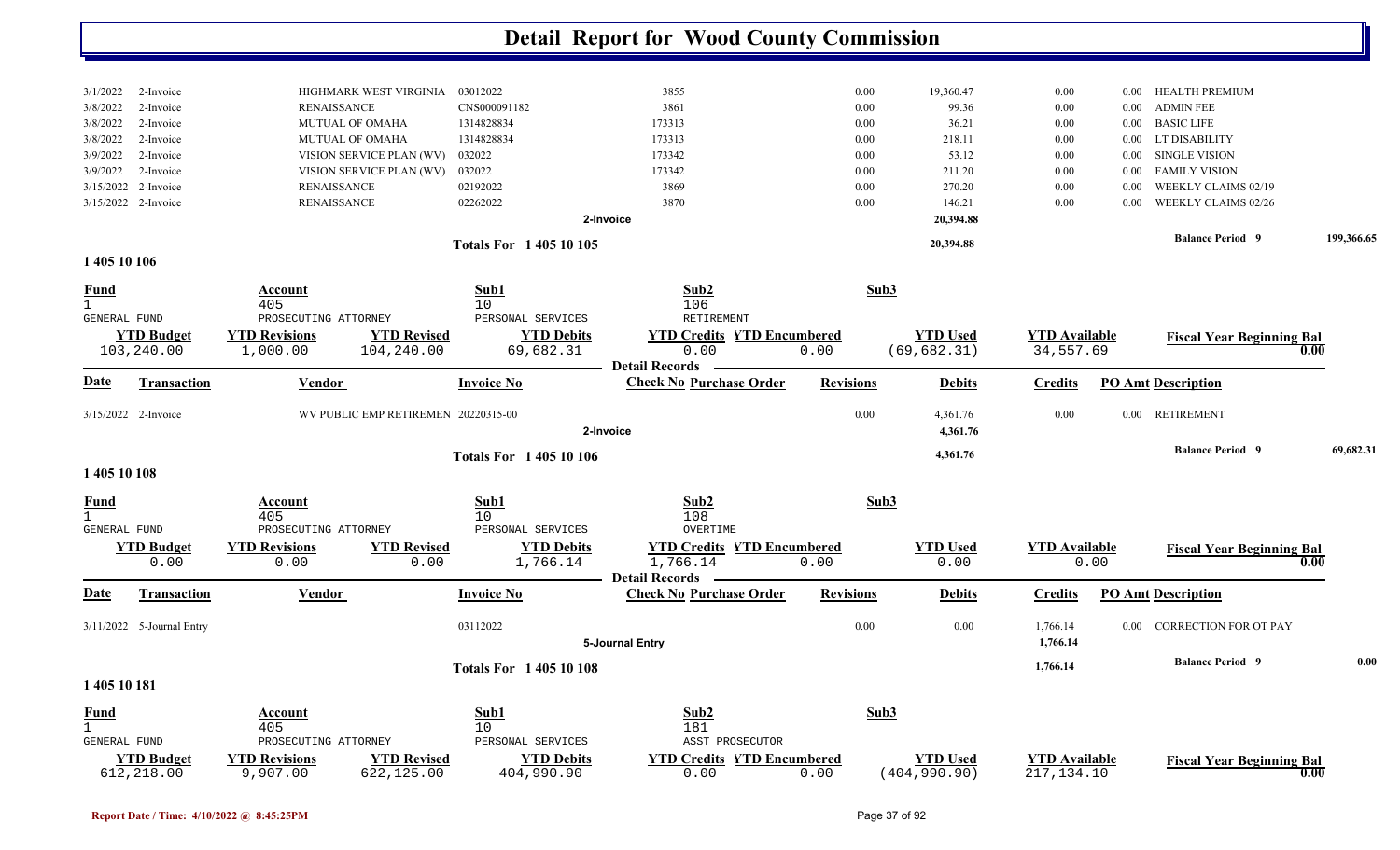|                                     |                                |                                                                 |                               | Detail Records —                                        |                  |                                |                                  |          |                                          |            |
|-------------------------------------|--------------------------------|-----------------------------------------------------------------|-------------------------------|---------------------------------------------------------|------------------|--------------------------------|----------------------------------|----------|------------------------------------------|------------|
| <u>Date</u>                         | <b>Transaction</b>             | <b>Vendor</b>                                                   | <b>Invoice No</b>             | <b>Check No Purchase Order</b>                          | <b>Revisions</b> | <b>Debits</b>                  | <b>Credits</b>                   |          | <b>PO Amt Description</b>                |            |
|                                     | 3/15/2022 2-Invoice            | DAUPHIN CHARLOTTE A                                             | 10-00276502-REG               | 276502                                                  | 0.00             | 2,395.83                       | 0.00                             | $0.00\,$ | DAUPHIN CHARLOTTE A                      |            |
|                                     | 3/15/2022 2-Invoice            | CATHERINE BLAIRE HUDSON 10-00276505-REG                         |                               | 276505                                                  | 0.00             | 3,166.67                       | $0.00\,$                         | $0.00\,$ | HUDSON CATHERINE BLAIRE                  |            |
|                                     | 3/15/2022 2-Invoice            | MARTIN EMILY M.                                                 | 10-00276508-REG               | 276508                                                  | 0.00             | 2,770.83                       | 0.00                             | $0.00\,$ | MARTIN EMILY M.                          |            |
|                                     | 3/15/2022 2-Invoice            | MCCULLOUGH DAVID SHANI 10-00276509-REG                          |                               | 276509                                                  | 0.00             | 3,250.00                       | 0.00                             | $0.00\,$ | MCCULLOUGH DAVID SHANE                   |            |
|                                     | 3/15/2022 2-Invoice            | NICHOLSON HEATHER D                                             | 10-00276511-REG               | 276511                                                  | 0.00             | 2,874.99                       | 0.00                             | $0.00\,$ | NICHOLSON HEATHER D                      |            |
|                                     | 3/15/2022 2-Invoice            | SKOGSTAD RUSSELL J.                                             | 10-00276514-REG               | 276514                                                  | 0.00             | 3,294.67                       | 0.00                             | $0.00\,$ | SKOGSTAD RUSSELL J.                      |            |
|                                     | 3/15/2022 2-Invoice            | SNODGRASS LORA B.                                               | 10-00276515-REG               | 276515                                                  | 0.00             | 3,104.16                       | 0.00                             | $0.00\,$ | SNODGRASS LORA B.                        |            |
|                                     | 3/15/2022 2-Invoice            | UNDERWOOD MEGAN E.                                              | 10-00276517-REG               | 276517                                                  | 0.00             | 2,999.99                       | $0.00\,$                         | $0.00\,$ | UNDERWOOD MEGAN E.                       |            |
|                                     | 3/15/2022 2-Invoice            | <b>VILLERS GARRETT</b>                                          | 10-00276518-REG               | 276518                                                  | 0.00             | 2,208.34                       | $0.00\,$                         | $0.00\,$ | <b>VILLERS GARRETT</b>                   |            |
|                                     |                                |                                                                 |                               | 2-Invoice                                               |                  | 26,065.48                      |                                  |          |                                          |            |
| 1 405 10 182                        |                                |                                                                 | <b>Totals For 140510181</b>   |                                                         |                  | 26,065.48                      |                                  |          | <b>Balance Period 9</b>                  | 404,990.90 |
| <u>Fund</u>                         |                                | Account                                                         | Sub1                          | Sub2                                                    |                  | Sub3                           |                                  |          |                                          |            |
| $\mathbf{1}$<br><b>GENERAL FUND</b> |                                | 405<br>PROSECUTING ATTORNEY                                     | 10<br>PERSONAL SERVICES       | 182<br>SECRETARIES                                      |                  |                                |                                  |          |                                          |            |
|                                     | <b>YTD Budget</b>              | <b>YTD Revised</b><br><b>YTD Revisions</b>                      | <b>YTD Debits</b>             | <b>YTD Credits YTD Encumbered</b>                       |                  | <b>YTD</b> Used                | <b>YTD Available</b>             |          |                                          |            |
|                                     | 311,991.00                     | 312,084.00<br>93.00                                             | 215,876.34                    | 0.00                                                    | 0.00             | (215, 876.34)                  | 96,207.66                        |          | <b>Fiscal Year Beginning Bal</b><br>0.00 |            |
|                                     |                                |                                                                 |                               | <b>Detail Records</b>                                   |                  |                                |                                  |          |                                          |            |
| Date                                | <b>Transaction</b>             | Vendor                                                          | <b>Invoice No</b>             | <b>Check No Purchase Order</b>                          | <b>Revisions</b> | <b>Debits</b>                  | <b>Credits</b>                   |          | <b>PO Amt Description</b>                |            |
|                                     | 3/15/2022 2-Invoice            | <b>HALL KAYLEE N</b>                                            | 10-00276503-REG               | 276503                                                  | 0.00             | 1,395.84                       | 0.00                             |          | 0.00 HALL KAYLEE N                       |            |
|                                     | 3/15/2022 2-Invoice            | HAMMER RHEA LYNN                                                | 10-00276504-REG               | 276504                                                  | 0.00             | 2,095.79                       | 0.00                             | $0.00\,$ | HAMMER RHEA LYNN                         |            |
|                                     | 3/15/2022 2-Invoice            | <b>JACKSON SHENNAY</b>                                          | 10-00276506-REG               | 276506                                                  | 0.00             | 1,395.84                       | 0.00                             | $0.00\,$ | <b>JACKSON SHENNAY</b>                   |            |
|                                     | 3/15/2022 2-Invoice            | MEEKS KAYLA B.                                                  | 10-00276510-REG               | 276510                                                  | 0.00             | 1,566.66                       | 0.00                             | $0.00\,$ | MEEKS KAYLA B.                           |            |
|                                     | 3/15/2022 2-Invoice            | PADDEN KANDY A                                                  | 10-00276512-REG               | 276512                                                  | 0.00             | 1,478.33                       | $0.00\,$                         | $0.00\,$ | PADDEN KANDY A                           |            |
|                                     | 3/15/2022 2-Invoice            | RYDER-GEORGE DEBRA K.                                           | 10-00276513-REG               | 276513                                                  | 0.00             | 1,757.56                       | $0.00\,$                         | $0.00\,$ | RYDER DEBRA K.                           |            |
|                                     | 3/15/2022 2-Invoice            | <b>STURM DOUGLAS</b>                                            | 10-00276516-REG               | 276516                                                  | 0.00             | 1,875.00                       | $0.00\,$                         | $0.00\,$ | <b>STURM DOUGLAS</b>                     |            |
|                                     | 3/15/2022 2-Invoice            | WILLIAMS JEZIRAE L                                              | 10-00276519-REG               | 276519                                                  | 0.00             | 1,479.17                       | $0.00\,$                         | $0.00\,$ | WILLIAMS JEZIRAE L                       |            |
|                                     |                                |                                                                 |                               | 2-Invoice                                               |                  | 13,044.19                      |                                  |          |                                          |            |
|                                     | 3/11/2022 5-Journal Entry      |                                                                 | 03112022                      | 5-Journal Entry                                         | 0.00             | 1,766.14<br>1,766.14           | $0.00\,$                         | 0.00     | <b>CORRECTION FOR OT PAY</b>             |            |
|                                     |                                |                                                                 | <b>Totals For 140510182</b>   |                                                         |                  | 14,810.33                      |                                  |          | <b>Balance Period 9</b>                  | 215,876.34 |
|                                     | 1 405 40 212 1201              |                                                                 |                               |                                                         |                  |                                |                                  |          |                                          |            |
| <b>Fund</b>                         |                                | <b>Account</b>                                                  | Sub1                          | Sub2                                                    |                  | Sub3                           |                                  |          |                                          |            |
| $\mathbf 1$                         |                                | 405                                                             | 40                            | 212                                                     |                  | 1201                           |                                  |          |                                          |            |
| <b>GENERAL FUND</b>                 |                                | PROSECUTING ATTORNEY                                            | CONTRACTURAL SERVICES         | PRINTING                                                |                  | <b>DATA PROCESSING</b>         |                                  |          |                                          |            |
|                                     | <b>YTD Budget</b><br>12,476.00 | <b>YTD Revised</b><br><b>YTD Revisions</b><br>12,476.00<br>0.00 | <b>YTD Debits</b><br>9,867.07 | <b>YTD Credits YTD Encumbered</b><br>0.00               | 200.02           | <b>YTD Used</b><br>(9, 867.07) | <b>YTD Available</b><br>2,408.91 |          | <b>Fiscal Year Beginning Bal</b><br>0.00 |            |
| <u>Date</u>                         |                                |                                                                 |                               | <b>Detail Records</b><br><b>Check No Purchase Order</b> |                  |                                |                                  |          |                                          |            |
|                                     | <b>Transaction</b>             | <b>Vendor</b>                                                   | <b>Invoice No</b>             |                                                         | <b>Revisions</b> | <b>Debits</b>                  | <b>Credits</b>                   |          | <b>PO Amt Description</b>                |            |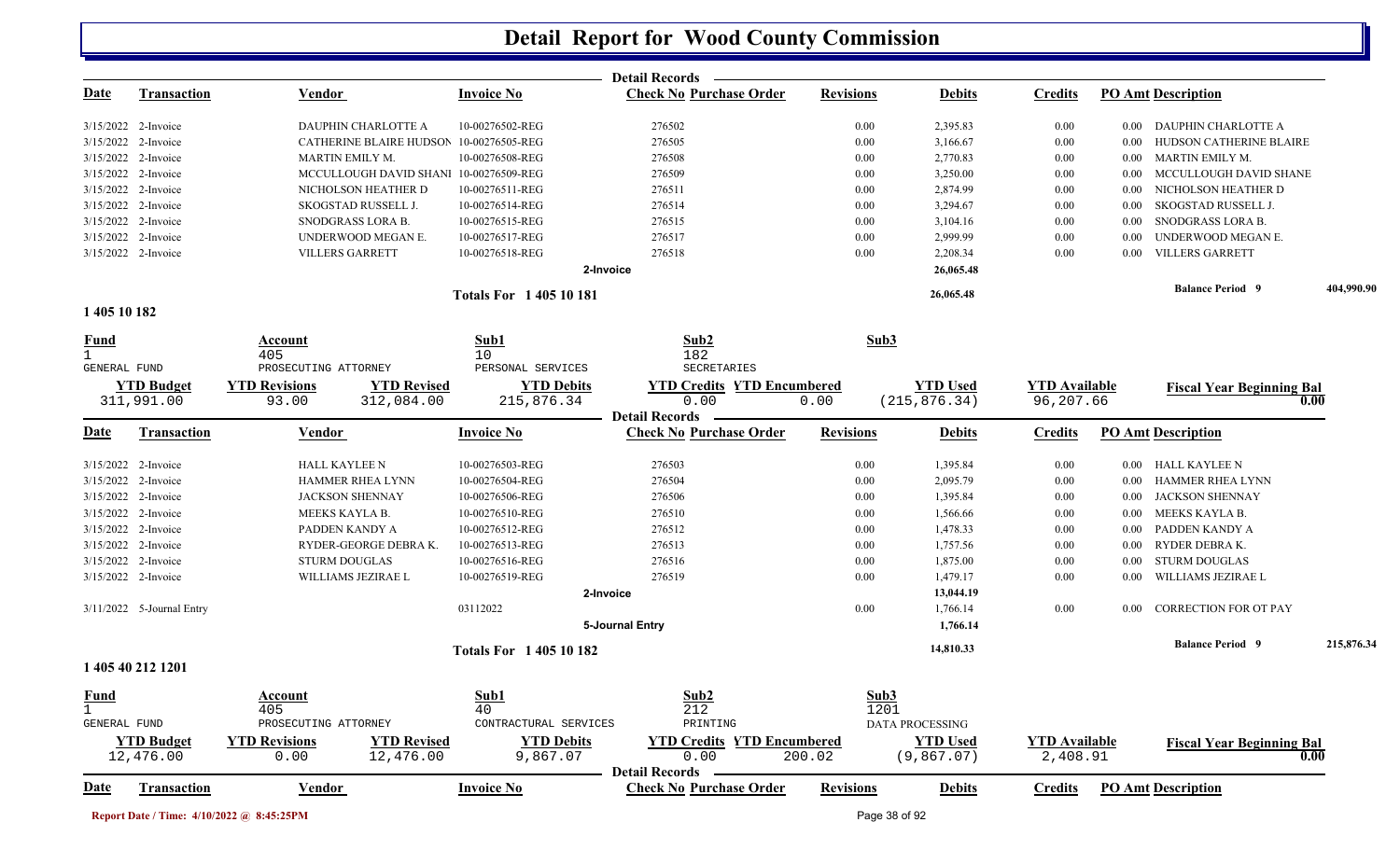|                                                                                      |                                                                                                           |                                                                      | <b>Detail Report for Wood County Commission</b>                                                           |                      |                                    |                                   |                                 |                                                                                               |          |
|--------------------------------------------------------------------------------------|-----------------------------------------------------------------------------------------------------------|----------------------------------------------------------------------|-----------------------------------------------------------------------------------------------------------|----------------------|------------------------------------|-----------------------------------|---------------------------------|-----------------------------------------------------------------------------------------------|----------|
| 3/8/2022<br>2-Invoice<br>2-Invoice<br>3/8/2022<br>3/8/2022<br>2-Invoice              | <b>LEXIS NEXIS</b><br>NOE OFFICE EQUIPMENT<br>NOE OFFICE EQUIPMENT                                        | 3093753931<br>67482<br>67482<br>2-Invoice                            | 173309<br>173315<br>85401<br>173315                                                                       | 0.00<br>0.00<br>0.00 | 525.37<br>79.98<br>79.98<br>685.33 | 0.00<br>0.00<br>0.00              | $0.00\,$<br>(79.98)<br>$0.00\,$ | 424VBTHXJ<br>notary stamps - Ryder and Hall<br><b>NOE-RED-5818</b><br><b>Balance Period 9</b> | 9,867.07 |
| 1 405 40 221                                                                         |                                                                                                           | Totals For 1 405 40 212 1201                                         |                                                                                                           |                      | 685.33                             |                                   | (79.98)                         |                                                                                               |          |
| <b>Fund</b><br>$\mathbf{1}$<br>GENERAL FUND<br><b>YTD Budget</b><br>17,250.00        | Account<br>405<br>PROSECUTING ATTORNEY<br><b>YTD Revisions</b><br><b>YTD Revised</b><br>17,250.00<br>0.00 | Sub1<br>40<br>CONTRACTURAL SERVICES<br><b>YTD Debits</b><br>501.08   | Sub2<br>221<br>TRAINING & EDUCATION<br><b>YTD Credits YTD Encumbered</b><br>0.00<br><b>Detail Records</b> | Sub3<br>7,873.65     | <b>YTD Used</b><br>(501.08)        | <b>YTD Available</b><br>8,875.27  |                                 | <b>Fiscal Year Beginning Bal</b><br>0.00                                                      |          |
| Transaction<br>Date                                                                  | Vendor                                                                                                    | <b>Invoice No</b>                                                    | <b>Check No Purchase Order</b>                                                                            | <b>Revisions</b>     | <b>Debits</b>                      | <b>Credits</b>                    |                                 | <b>PO Amt Description</b>                                                                     |          |
| 1-Purchase Order<br>3/3/2022                                                         | <b>EVENTBRITE</b>                                                                                         |                                                                      | 85528<br>1-Purchase Order                                                                                 | 0.00                 | 0.00                               | 0.00                              | 86.08                           | Registration Jez & Kaylee                                                                     |          |
| 3/10/2022 5-Journal Entry                                                            | <b>EVENTBRITE</b>                                                                                         | 20220308070001                                                       | 85528<br>5-Journal Entry                                                                                  | 0.00                 | 86.08<br>86.08                     | 0.00                              |                                 | (86.08) Registration Jez & Kaylee RHEA HAMMER-393                                             |          |
|                                                                                      |                                                                                                           | <b>Totals For 1 405 40 221</b>                                       |                                                                                                           |                      | 86.08                              |                                   |                                 | <b>Balance Period 9</b>                                                                       | 501.08   |
| 1 405 40 222<br><b>Fund</b><br>GENERAL FUND<br><b>YTD Budget</b><br>5,500.00         | Account<br>405<br>PROSECUTING ATTORNEY<br><b>YTD Revisions</b><br><b>YTD Revised</b><br>5,500.00<br>0.00  | Sub1<br>40<br>CONTRACTURAL SERVICES<br><b>YTD Debits</b><br>500.00   | Sub2<br>222<br>DUES & SUBSCRIPTIONS<br><b>YTD Credits YTD Encumbered</b><br>0.00                          | Sub3<br>855.00       | <b>YTD Used</b><br>(500.00)        | <b>YTD</b> Available<br>4,145.00  |                                 | <b>Fiscal Year Beginning Bal</b><br>0.00                                                      |          |
| Date<br><b>Transaction</b>                                                           | Vendor                                                                                                    | <b>Invoice No</b>                                                    | <b>Detail Records</b><br><b>Check No Purchase Order</b>                                                   | <b>Revisions</b>     | <b>Debits</b>                      | <b>Credits</b>                    |                                 | <b>PO Amt Description</b>                                                                     |          |
| 3/10/2022 1-Purchase Order                                                           | <b>NDAA</b>                                                                                               |                                                                      | 85563<br>1-Purchase Order                                                                                 | 0.00                 | 0.00                               | 0.00                              | 855.00                          | NDAA dues for all attornies                                                                   |          |
| 1 405 40 223                                                                         |                                                                                                           | <b>Totals For 140540222</b>                                          |                                                                                                           |                      |                                    |                                   | 855.00                          | <b>Balance Period 9</b>                                                                       | 500.00   |
| <b>Fund</b><br>$\mathbf{1}$<br><b>GENERAL FUND</b><br><b>YTD Budget</b><br>13,500.00 | Account<br>405<br>PROSECUTING ATTORNEY<br><b>YTD Revisions</b><br><b>YTD Revised</b><br>13,500.00<br>0.00 | Sub1<br>40<br>CONTRACTURAL SERVICES<br><b>YTD Debits</b><br>2,400.63 | Sub2<br>223<br>PROFESSIONAL SERVICES<br><b>YTD Credits YTD Encumbered</b><br>0.00                         | Sub3<br>0.00         | <b>YTD Used</b><br>(2, 400.63)     | <b>YTD</b> Available<br>11,099.37 |                                 | <b>Fiscal Year Beginning Bal</b><br>0.00                                                      |          |
| Transaction<br><u>Date</u>                                                           | <b>Vendor</b>                                                                                             | <b>Invoice No</b>                                                    | <b>Detail Records</b><br><b>Check No Purchase Order</b>                                                   | <b>Revisions</b>     | <b>Debits</b>                      | <b>Credits</b>                    |                                 | <b>PO Amt Description</b>                                                                     |          |
| 3/1/2022<br>2-Invoice                                                                | <b>WENDY BAILEY</b>                                                                                       | 1002-22                                                              | 173274                                                                                                    | 0.00                 | 669.90                             | 0.00                              |                                 | 0.00 TRANSCRIPTS                                                                              |          |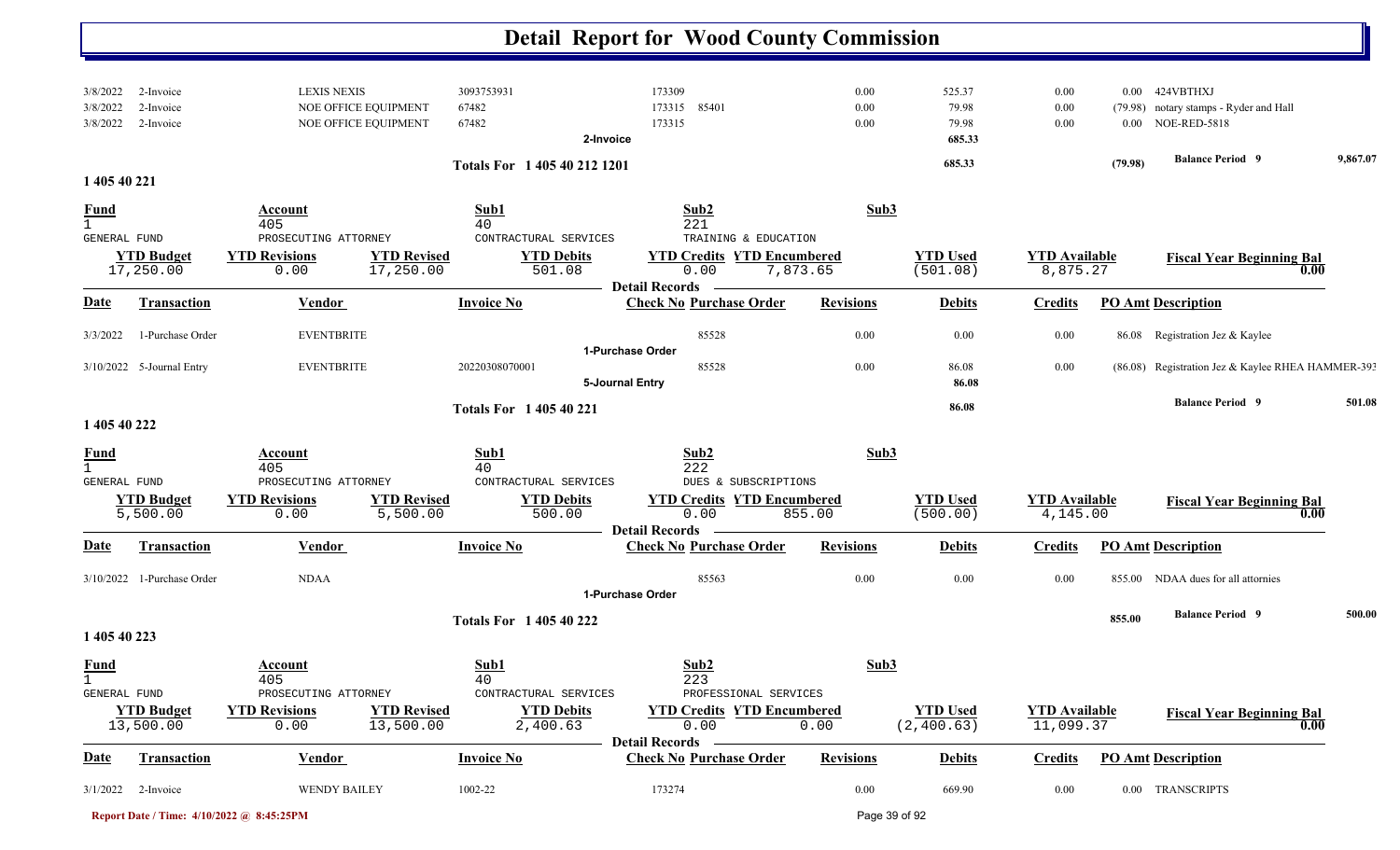|                                     |                               |                                                                 |                                         | <b>Detail Report for Wood County Commission</b>                    |                  |                                |                                  |          |                                                      |          |
|-------------------------------------|-------------------------------|-----------------------------------------------------------------|-----------------------------------------|--------------------------------------------------------------------|------------------|--------------------------------|----------------------------------|----------|------------------------------------------------------|----------|
| 3/8/2022<br>3/8/2022                | 2-Invoice<br>2-Invoice        | NANCY S. JARRELL, CCR<br>NANCY S. JARRELL, CCR                  | NJ2022-0214<br>NJ2022-0214<br>2-Invoice | 173304<br>173304                                                   | 0.00<br>0.00     | 336.00<br>288.75<br>1,294.65   | 0.00<br>0.00                     | $0.00\,$ | 0.00 EMMA FEIGHT<br><b>KENNEDY HUGHES</b>            |          |
| 1 405 40 226                        |                               |                                                                 | <b>Totals For 140540223</b>             |                                                                    |                  | 1,294.65                       |                                  |          | <b>Balance Period</b> 9                              | 2,400.63 |
|                                     |                               | Account                                                         | Sub1                                    | Sub2                                                               | Sub3             |                                |                                  |          |                                                      |          |
| $\frac{Fund}{1}$                    |                               | 405                                                             | 40                                      | 226                                                                |                  |                                |                                  |          |                                                      |          |
| GENERAL FUND                        |                               | PROSECUTING ATTORNEY                                            | CONTRACTURAL SERVICES                   | INSURANCE & BONDS                                                  |                  |                                |                                  |          |                                                      |          |
|                                     | <b>YTD Budget</b><br>3,342.00 | <b>YTD Revisions</b><br><b>YTD Revised</b><br>3,436.00<br>94.00 | <b>YTD Debits</b><br>3,342.00           | <b>YTD Credits YTD Encumbered</b><br>0.00<br><b>Detail Records</b> | 0.00             | <b>YTD Used</b><br>(3, 342.00) | <b>YTD</b> Available<br>94.00    |          | <b>Fiscal Year Beginning Bal</b>                     | 0.00     |
| <u>Date</u>                         | <b>Transaction</b>            | Vendor                                                          | <b>Invoice No</b>                       | <b>Check No Purchase Order</b>                                     | <b>Revisions</b> | <b>Debits</b>                  | <b>Credits</b>                   |          | <b>PO Amt Description</b>                            |          |
|                                     | 3/15/2022 5-Journal Entry     | <b>WVCORP</b>                                                   | 03152022                                | 5-Journal Entry                                                    | 0.00             | 3,342.00<br>3,342.00           | 0.00                             | $0.00\,$ | <b>WORKERS COMP</b>                                  |          |
|                                     |                               |                                                                 | <b>Totals For 140540226</b>             |                                                                    |                  | 3,342.00                       |                                  |          | <b>Balance Period 9</b>                              | 3,342.00 |
| 1 405 40 233                        |                               |                                                                 |                                         |                                                                    |                  |                                |                                  |          |                                                      |          |
| <u>Fund</u><br>$\mathbf{1}$         |                               | Account<br>405                                                  | Sub1<br>40                              | Sub2<br>233                                                        | Sub3             |                                |                                  |          |                                                      |          |
| GENERAL FUND                        |                               | PROSECUTING ATTORNEY                                            | CONTRACTURAL SERVICES                   | INVESTIGATION EXPENSE                                              |                  |                                |                                  |          |                                                      |          |
|                                     | <b>YTD Budget</b><br>5,500.00 | <b>YTD Revisions</b><br><b>YTD Revised</b><br>5,500.00<br>0.00  | <b>YTD Debits</b><br>2,460.77           | <b>YTD Credits YTD Encumbered</b><br>0.00                          | 0.00             | <b>YTD Used</b><br>(2, 460.77) | <b>YTD Available</b><br>3,039.23 |          | <b>Fiscal Year Beginning Bal</b>                     | 0.00     |
| <u>Date</u>                         | Transaction                   | Vendor                                                          | <b>Invoice No</b>                       | <b>Detail Records</b><br><b>Check No Purchase Order</b>            | <b>Revisions</b> | <b>Debits</b>                  | <b>Credits</b>                   |          | <b>PO</b> Amt Description                            |          |
| 3/3/2022                            | 1-Purchase Order              | THE BLENNERHASSETT HOT                                          |                                         | 85517                                                              | 0.00             | 0.00                           | 0.00                             | 467.87   | <b>BLENN HOTEL FOR WITNESSES</b>                     |          |
| 3/3/2022                            | 1-Purchase Order              | <b>CONTOUR AIRLINES</b>                                         |                                         | 85529                                                              | 0.00             | 0.00                           | 0.00                             | 536.00   | Contour air fare for witnesses                       |          |
|                                     |                               |                                                                 |                                         | 1-Purchase Order                                                   |                  |                                |                                  |          |                                                      |          |
|                                     | 3/10/2022 5-Journal Entry     | THE BLENNERHASSETT HOT! 20220308072001                          |                                         | 85517                                                              | 0.00             | 467.87                         | 0.00                             |          | (467.87) BLENN HOTEL FOR WITNESSES RHEA HAN          |          |
|                                     | 3/10/2022 5-Journal Entry     | THE BLENNERHASSETT HOT! 20220308075001                          |                                         | 85517                                                              | 0.00             | 100.23                         | 0.00                             |          | (100.23) BLENN HOTEL FOR WITNESSES RHEA HAM          |          |
|                                     | 3/10/2022 5-Journal Entry     | THE BLENNERHASSETT HOT! 20220308076001                          |                                         | 85517                                                              | 0.00             | (100.23)                       | $0.00\,$                         |          | 100.23 BLENN HOTEL FOR WITNESSES RHEA HAM            |          |
|                                     | 3/10/2022 5-Journal Entry     | CONTOUR AIRLINES                                                | 20220308065001                          | 85529                                                              | 0.00             | 536.00                         | 0.00                             |          | (536.00) Contour air fare for witnesses RHEA HAMMER- |          |
|                                     | 3/10/2022 5-Journal Entry     | <b>CONTOUR AIRLINES</b>                                         | 20220308071001                          | 85529                                                              | 0.00             | (278.00)                       | 0.00                             |          | 278.00 Contour air fare for witnesses RHEA HAMMER-   |          |
|                                     | 3/10/2022 5-Journal Entry     | TENNESSEE DEPARTMENT O 20220308054001                           |                                         |                                                                    | $0.00\,$         | 5.00                           | 0.00                             |          | 0.00 RHEA HAMMER-3938-L2G TN DEPT SAFET              |          |
|                                     |                               |                                                                 |                                         | 5-Journal Entry                                                    |                  | 730.87                         |                                  |          |                                                      |          |
| 1 405 55 341                        |                               |                                                                 | Totals For 1 405 40 233                 |                                                                    |                  | 730.87                         |                                  | 278.00   | <b>Balance Period 9</b>                              | 2,460.77 |
|                                     |                               |                                                                 |                                         |                                                                    |                  |                                |                                  |          |                                                      |          |
| <b>Fund</b>                         |                               | Account                                                         | Sub1                                    | Sub2                                                               | Sub3             |                                |                                  |          |                                                      |          |
| $\mathbf{1}$<br><b>GENERAL FUND</b> |                               | 405<br>PROSECUTING ATTORNEY                                     | 55<br>COMMODITIES                       | 341<br>SUPPLIES/MATERIALS                                          |                  |                                |                                  |          |                                                      |          |
|                                     | <b>YTD Budget</b>             | <b>YTD Revised</b><br><b>YTD Revisions</b>                      | <b>YTD Debits</b>                       | <b>YTD Credits YTD Encumbered</b>                                  |                  | <b>YTD Used</b>                | <b>YTD Available</b>             |          |                                                      |          |
|                                     | 14,736.00                     | 126.00<br>14,862.00                                             | 13,188.55                               | 0.00                                                               | 5,705.14         | (13, 188.55)                   | (4,031.69)                       |          | <b>Fiscal Year Beginning Bal</b>                     | 0.00     |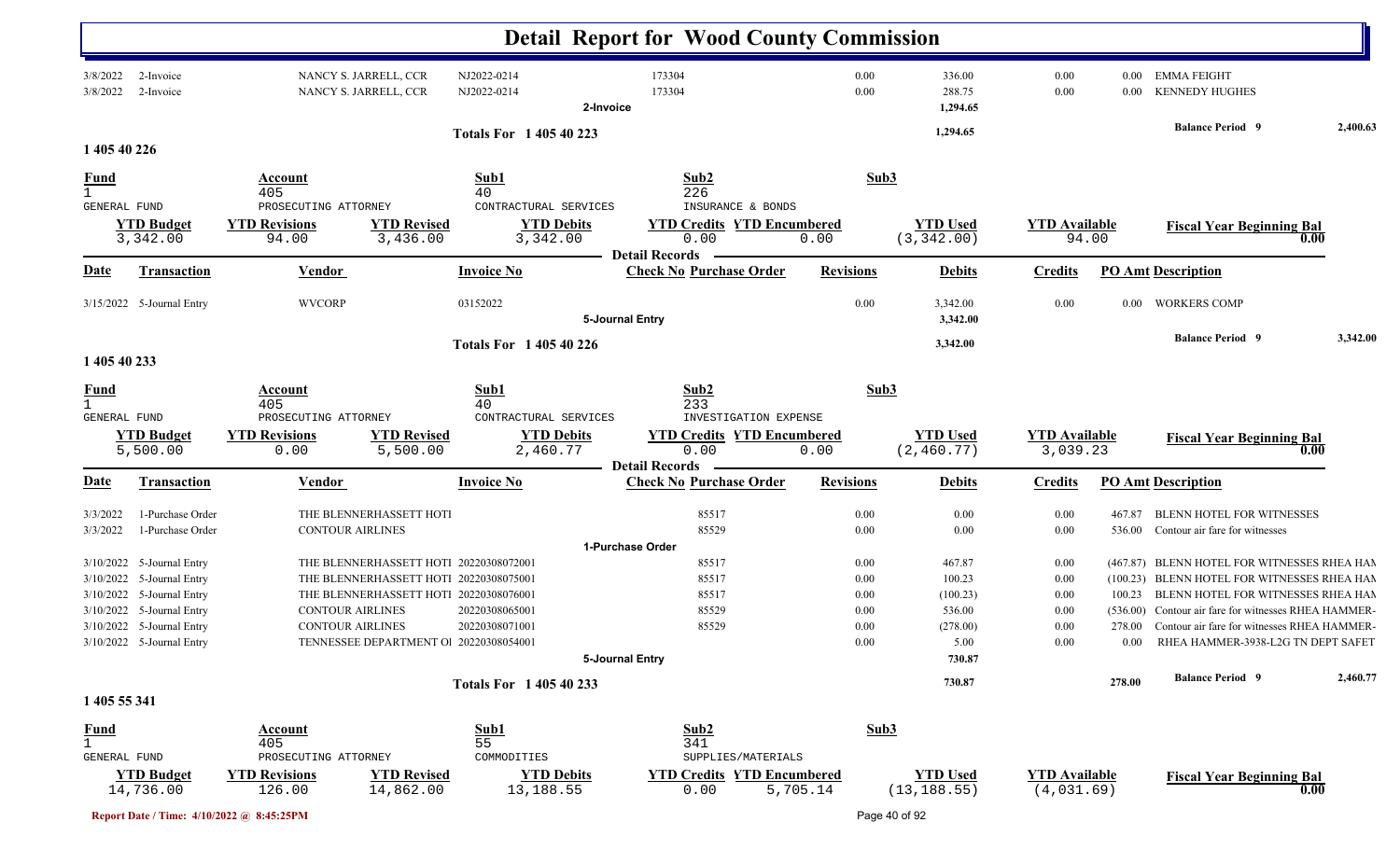|                              |                                |                                           |                                 |                                | <b>Detail Records</b>                                   |                  |                                 |                                   |          |                                            |      |           |
|------------------------------|--------------------------------|-------------------------------------------|---------------------------------|--------------------------------|---------------------------------------------------------|------------------|---------------------------------|-----------------------------------|----------|--------------------------------------------|------|-----------|
| <u>Date</u>                  | <b>Transaction</b>             | <b>Vendor</b>                             |                                 | <b>Invoice No</b>              | <b>Check No Purchase Order</b>                          | <b>Revisions</b> | <b>Debits</b>                   | <b>Credits</b>                    |          | <b>PO Amt Description</b>                  |      |           |
|                              | 3/10/2022 5-Journal Entry      | <b>AMAZON</b>                             |                                 | 20220308031001                 | 85387                                                   | 0.00             | 28.95                           | 0.00                              |          | (28.95) CHAIR/SHREDDER OIL/MOUSE RHEA HAM  |      |           |
|                              | 3/10/2022 5-Journal Entry      | <b>AMAZON</b>                             |                                 | 20220308035001                 | 85387                                                   | $0.00\,$         | 119.95                          | 0.00                              |          | (119.95) CHAIR/SHREDDER OIL/MOUSE RHEA HAM |      |           |
|                              | 3/10/2022 5-Journal Entry      | <b>AMAZON</b>                             |                                 | 20220308036001                 | 85426                                                   | 0.00             | 101.10                          | 0.00                              |          | (101.10) COLORED PAPER - MOUSE RHEA HAMMER |      |           |
|                              | 3/10/2022 5-Journal Entry      | <b>AMAZON</b>                             |                                 | 20220308047001                 |                                                         | 0.00             | 36.49                           | 0.00                              | 0.00     | RHEA HAMMER-3938-AMZN MKTP US T12          |      |           |
|                              | 3/10/2022 5-Journal Entry      | <b>AMAZON</b>                             |                                 | 20220308049001                 |                                                         | 0.00             | 193.48                          | 0.00                              | 0.00     | RHEA HAMMER-3938-AMAZON.COM RM20           |      |           |
|                              | 3/10/2022 5-Journal Entry      | <b>AMAZON</b>                             |                                 | 20220308053001                 |                                                         | 0.00             | 65.83                           | 0.00                              | 0.00     | RHEA HAMMER-3938-AMZN MKTP US D29          |      |           |
|                              |                                | <b>AMAZON</b>                             |                                 |                                |                                                         | 0.00             | 189.60                          | 0.00                              | 0.00     | RHEA HAMMER-3938-AMAZON.COM M382           |      |           |
|                              | 3/10/2022 5-Journal Entry      |                                           |                                 | 20220308066001                 | 5-Journal Entry                                         |                  | 735.40                          |                                   |          |                                            |      |           |
|                              |                                |                                           |                                 | <b>Totals For 1405 55 341</b>  |                                                         |                  | 735.40                          |                                   | (250.00) | <b>Balance Period 9</b>                    |      | 13,188.55 |
| 1 405 65 459                 |                                |                                           |                                 |                                |                                                         |                  |                                 |                                   |          |                                            |      |           |
| <b>Fund</b>                  |                                | <b>Account</b>                            |                                 | Sub1                           | Sub2                                                    | Sub3             |                                 |                                   |          |                                            |      |           |
| $\mathbf{1}$                 |                                | 405                                       |                                 | 65                             | 459                                                     |                  |                                 |                                   |          |                                            |      |           |
| GENERAL FUND                 |                                | PROSECUTING ATTORNEY                      |                                 | CAPITAL OUTLAY                 | EQUIPMENT                                               |                  |                                 |                                   |          |                                            |      |           |
|                              | <b>YTD Budget</b>              | <b>YTD Revisions</b>                      | <b>YTD Revised</b>              | <b>YTD Debits</b>              | <b>YTD Credits YTD Encumbered</b>                       |                  | <b>YTD</b> Used                 | <b>YTD</b> Available              |          | <b>Fiscal Year Beginning Bal</b>           |      |           |
|                              | 1,000.00                       | 0.00                                      | 1,000.00                        | 540.00                         | 0.00                                                    | 0.00             | (540.00)                        | 460.00                            |          |                                            | 0.00 |           |
| <b>Date</b>                  | <b>Transaction</b>             | Vendor                                    |                                 | <b>Invoice No</b>              | <b>Detail Records</b><br><b>Check No Purchase Order</b> | <b>Revisions</b> | <b>Debits</b>                   | <b>Credits</b>                    |          | <b>PO Amt Description</b>                  |      |           |
| 3/8/2022                     | 2-Invoice                      |                                           | PURE WATER PARTNERS             | 887765                         | 173323                                                  | 0.00             | 85.00                           | 0.00                              |          | 0.00 17844                                 |      |           |
|                              |                                |                                           |                                 |                                | 2-Invoice                                               |                  | 85.00                           |                                   |          |                                            |      |           |
|                              |                                |                                           |                                 | <b>Totals For 140565459</b>    |                                                         |                  | 85.00                           |                                   |          | <b>Balance Period 9</b>                    |      | 540.00    |
| 1 406 10 101                 |                                |                                           |                                 |                                |                                                         |                  |                                 |                                   |          |                                            |      |           |
| <b>Fund</b>                  |                                | Account                                   |                                 | Sub1                           | Sub2                                                    | Sub3             |                                 |                                   |          |                                            |      |           |
| $\mathbf{1}$<br>GENERAL FUND |                                | 406<br>ASSESSOR                           |                                 | 10<br>PERSONAL SERVICES        | 101<br>ELECTED OFFICIALS                                |                  |                                 |                                   |          |                                            |      |           |
|                              |                                |                                           |                                 |                                |                                                         |                  |                                 |                                   |          |                                            |      |           |
|                              | <b>YTD Budget</b><br>50,266.00 | <b>YTD Revisions</b>                      | <b>YTD Revised</b><br>50,266.00 | <b>YTD Debits</b><br>35,605.14 | <b>YTD Credits YTD Encumbered</b><br>0.00               |                  | <b>YTD Used</b><br>(35, 605.14) | <b>YTD Available</b><br>14,660.86 |          | <b>Fiscal Year Beginning Bal</b>           | 0.00 |           |
|                              |                                | 0.00                                      |                                 |                                | <b>Detail Records</b>                                   | 0.00             |                                 |                                   |          |                                            |      |           |
| <u>Date</u>                  | Transaction                    | Vendor                                    |                                 | <b>Invoice No</b>              | <b>Check No Purchase Order</b>                          | <b>Revisions</b> | <b>Debits</b>                   | <b>Credits</b>                    |          | <b>PO Amt Description</b>                  |      |           |
|                              | 3/15/2022 2-Invoice            | NOHE DAVID C.                             |                                 | 10-00276525-REG                | 276525                                                  | 0.00             | 2,094.42                        | 0.00                              |          | 0.00 NOHE DAVID C.                         |      |           |
|                              |                                |                                           |                                 |                                | 2-Invoice                                               |                  | 2,094.42                        |                                   |          |                                            |      |           |
|                              |                                |                                           |                                 | <b>Totals For 140610101</b>    |                                                         |                  | 2,094.42                        |                                   |          | <b>Balance Period 9</b>                    |      | 35,605.14 |
| 1 406 10 102                 |                                |                                           |                                 |                                |                                                         |                  |                                 |                                   |          |                                            |      |           |
| <b>Fund</b>                  |                                | Account                                   |                                 | Sub1                           | Sub2                                                    | Sub3             |                                 |                                   |          |                                            |      |           |
| $\mathbf{1}$                 |                                | 406                                       |                                 | 10                             | 102                                                     |                  |                                 |                                   |          |                                            |      |           |
| GENERAL FUND                 |                                | ASSESSOR                                  |                                 | PERSONAL SERVICES              | SUPPLEMENTAL                                            |                  |                                 |                                   |          |                                            |      |           |
|                              | <b>YTD Budget</b><br>25,027.00 | <b>YTD Revisions</b>                      | <b>YTD Revised</b>              | <b>YTD Debits</b>              | <b>YTD Credits YTD Encumbered</b>                       |                  | <b>YTD</b> Used                 | <b>YTD Available</b>              |          | <b>Fiscal Year Beginning Bal</b>           | 0.00 |           |
|                              |                                | 0.00                                      | 25,027.00                       | 23, 201.91                     | 0.00                                                    | 0.00             | (23, 201.91)                    | 1,825.09                          |          |                                            |      |           |
|                              |                                | Report Date / Time: 4/10/2022 @ 8:45:25PM |                                 |                                |                                                         | Page 41 of 92    |                                 |                                   |          |                                            |      |           |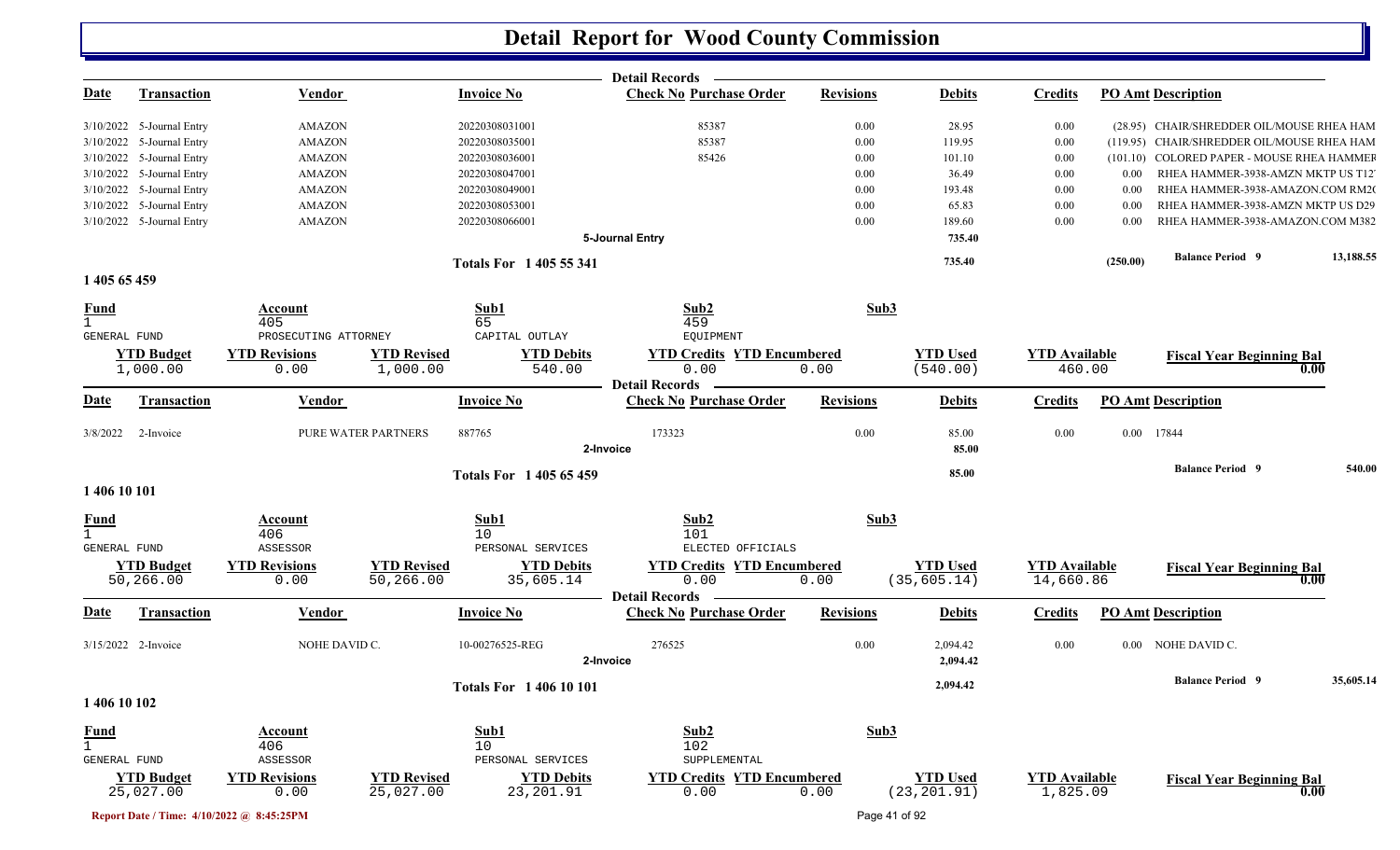|                                                    |                                                                                                                                        |                                                    |                                                                                                                               |                                                                                                                | Detail Records —                                                      |                                              |                                                                                  |                                              |                                                              |                                                                                                                            |            |
|----------------------------------------------------|----------------------------------------------------------------------------------------------------------------------------------------|----------------------------------------------------|-------------------------------------------------------------------------------------------------------------------------------|----------------------------------------------------------------------------------------------------------------|-----------------------------------------------------------------------|----------------------------------------------|----------------------------------------------------------------------------------|----------------------------------------------|--------------------------------------------------------------|----------------------------------------------------------------------------------------------------------------------------|------------|
| <u>Date</u>                                        | <b>Transaction</b>                                                                                                                     | <b>Vendor</b>                                      |                                                                                                                               | <b>Invoice No</b>                                                                                              | <b>Check No Purchase Order</b>                                        | <b>Revisions</b>                             | <b>Debits</b>                                                                    | <b>Credits</b>                               |                                                              | <b>PO Amt Description</b>                                                                                                  |            |
|                                                    | 3/15/2022 2-Invoice                                                                                                                    | NOHE DAVID C.                                      |                                                                                                                               | 10-00276525-REG                                                                                                | 276525<br>2-Invoice                                                   | 0.00                                         | 43.50<br>43.50                                                                   | 0.00                                         |                                                              | 0.00 NOHE DAVID C.                                                                                                         |            |
|                                                    |                                                                                                                                        |                                                    |                                                                                                                               | <b>Totals For 140610102</b>                                                                                    |                                                                       |                                              | 43.50                                                                            |                                              |                                                              | <b>Balance Period 9</b>                                                                                                    | 23,201.91  |
| 1 406 10 103                                       |                                                                                                                                        |                                                    |                                                                                                                               |                                                                                                                |                                                                       |                                              |                                                                                  |                                              |                                                              |                                                                                                                            |            |
| <b>Fund</b><br>$\mathbf{1}$<br><b>GENERAL FUND</b> |                                                                                                                                        | Account<br>406<br>ASSESSOR                         |                                                                                                                               | Sub1<br>10<br>PERSONAL SERVICES                                                                                | Sub2<br>103<br>SALARIES-DEPUTIES                                      | Sub3                                         |                                                                                  |                                              |                                                              |                                                                                                                            |            |
|                                                    | <b>YTD Budget</b><br>243,079.00                                                                                                        | <b>YTD Revisions</b><br>0.00                       | <b>YTD Revised</b><br>243,079.00                                                                                              | <b>YTD Debits</b><br>166,812.67                                                                                | <b>YTD Credits YTD Encumbered</b><br>0.00                             | 0.00                                         | <b>YTD Used</b><br>(166, 812.67)                                                 | <b>YTD</b> Available<br>76,266.33            |                                                              | <b>Fiscal Year Beginning Bal</b>                                                                                           | 0.00       |
| <b>Date</b>                                        | <b>Transaction</b>                                                                                                                     | Vendor                                             |                                                                                                                               | <b>Invoice No</b>                                                                                              | <b>Detail Records</b><br><b>Check No Purchase Order</b>               | <b>Revisions</b>                             | <b>Debits</b>                                                                    | <b>Credits</b>                               |                                                              | <b>PO Amt Description</b>                                                                                                  |            |
|                                                    | 3/15/2022 2-Invoice<br>3/15/2022 2-Invoice<br>3/15/2022 2-Invoice<br>3/15/2022 2-Invoice<br>3/15/2022 2-Invoice<br>3/15/2022 2-Invoice |                                                    | COLE G. MICHELL<br><b>EDELEN SARAH J</b><br><b>GRIMM DONALD M.</b><br>JOY MELINDA R.<br>MERCER ERICA L.<br>STEPHENS SANDRA K. | 10-00276520-REG<br>10-00276521-REG<br>10-00276522-REG<br>10-00276523-REG<br>10-00276524-REG<br>10-00276526-REG | 276520<br>276521<br>276522<br>276523<br>276524<br>276526<br>2-Invoice | 0.00<br>0.00<br>0.00<br>0.00<br>0.00<br>0.00 | 2,000.00<br>1,666.67<br>2,229.17<br>1,291.67<br>1,333.33<br>1,291.67<br>9,812.51 | 0.00<br>0.00<br>0.00<br>0.00<br>0.00<br>0.00 | $0.00\,$<br>$0.00\,$<br>0.00<br>$0.00\,$<br>$0.00\,$<br>0.00 | COLE GAYLEN MICHELL<br>EDELEN SARAH J<br><b>GRIMM DONALD M.</b><br>JOY MELINDA R.<br>MERCER ERICA L.<br>STEPHENS SANDRA K. |            |
|                                                    |                                                                                                                                        |                                                    |                                                                                                                               | <b>Totals For 140610103</b>                                                                                    |                                                                       |                                              | 9,812.51                                                                         |                                              |                                                              | <b>Balance Period</b> 9                                                                                                    | 166,812.67 |
| 1 406 10 104                                       |                                                                                                                                        |                                                    |                                                                                                                               |                                                                                                                |                                                                       |                                              |                                                                                  |                                              |                                                              |                                                                                                                            |            |
| <b>Fund</b><br>$\mathbf{1}$<br>GENERAL FUND        | <b>YTD Budget</b>                                                                                                                      | Account<br>406<br>ASSESSOR<br><b>YTD Revisions</b> | <b>YTD Revised</b>                                                                                                            | Sub1<br>10<br>PERSONAL SERVICES<br><b>YTD Debits</b>                                                           | Sub2<br>104<br>SOCIAL SECURITY<br><b>YTD Credits YTD Encumbered</b>   | Sub3                                         | <b>YTD Used</b>                                                                  | <b>YTD Available</b>                         |                                                              | <b>Fiscal Year Beginning Bal</b>                                                                                           |            |
|                                                    | 25,120.00                                                                                                                              | 0.00                                               | 25,120.00                                                                                                                     | 16,795.82                                                                                                      | 0.00<br><b>Detail Records</b>                                         | 0.00                                         | (16, 795.82)                                                                     | 8,324.18                                     |                                                              |                                                                                                                            | 0.00       |
| <u>Date</u>                                        | <b>Transaction</b>                                                                                                                     | <b>Vendor</b>                                      |                                                                                                                               | <b>Invoice No</b>                                                                                              | <b>Check No Purchase Order</b>                                        | <b>Revisions</b>                             | <b>Debits</b>                                                                    | <b>Credits</b>                               |                                                              | <b>PO Amt Description</b>                                                                                                  |            |
|                                                    | 3/15/2022 2-Invoice<br>3/15/2022 2-Invoice                                                                                             |                                                    | DEPARTMENT OF TREASURY 20220315-00<br>DEPARTMENT OF TREASURY 20220315-00                                                      |                                                                                                                | 3866<br>3866<br>2-Invoice                                             | 0.00<br>0.00                                 | 683.56<br>159.87<br>843.43                                                       | 0.00<br>0.00                                 |                                                              | $0.00$ FICA<br>$0.00$ MED                                                                                                  |            |
| 1 406 10 105                                       |                                                                                                                                        |                                                    |                                                                                                                               | <b>Totals For 1 406 10 104</b>                                                                                 |                                                                       |                                              | 843.43                                                                           |                                              |                                                              | <b>Balance Period 9</b>                                                                                                    | 16,795.82  |
| <b>Fund</b><br>$\mathbf{1}$<br>GENERAL FUND        |                                                                                                                                        | <b>Account</b><br>406<br>ASSESSOR                  |                                                                                                                               | Sub1<br>10<br>PERSONAL SERVICES                                                                                | Sub2<br>105<br>INSURANCE PREMIUM                                      | Sub3                                         |                                                                                  |                                              |                                                              |                                                                                                                            |            |
|                                                    | <b>YTD Budget</b><br>94,796.00                                                                                                         | <b>YTD Revisions</b><br>0.00                       | <b>YTD Revised</b><br>94,796.00                                                                                               | <b>YTD Debits</b><br>84,633.44                                                                                 | <b>YTD Credits YTD Encumbered</b><br>0.00                             | 0.00                                         | <b>YTD Used</b><br>(84, 633.44)                                                  | <b>YTD Available</b><br>10,162.56            |                                                              | <b>Fiscal Year Beginning Bal</b>                                                                                           | 0.00       |
|                                                    |                                                                                                                                        | Report Date / Time: 4/10/2022 @ 8:45:25PM          |                                                                                                                               |                                                                                                                |                                                                       |                                              | Page 42 of 92                                                                    |                                              |                                                              |                                                                                                                            |            |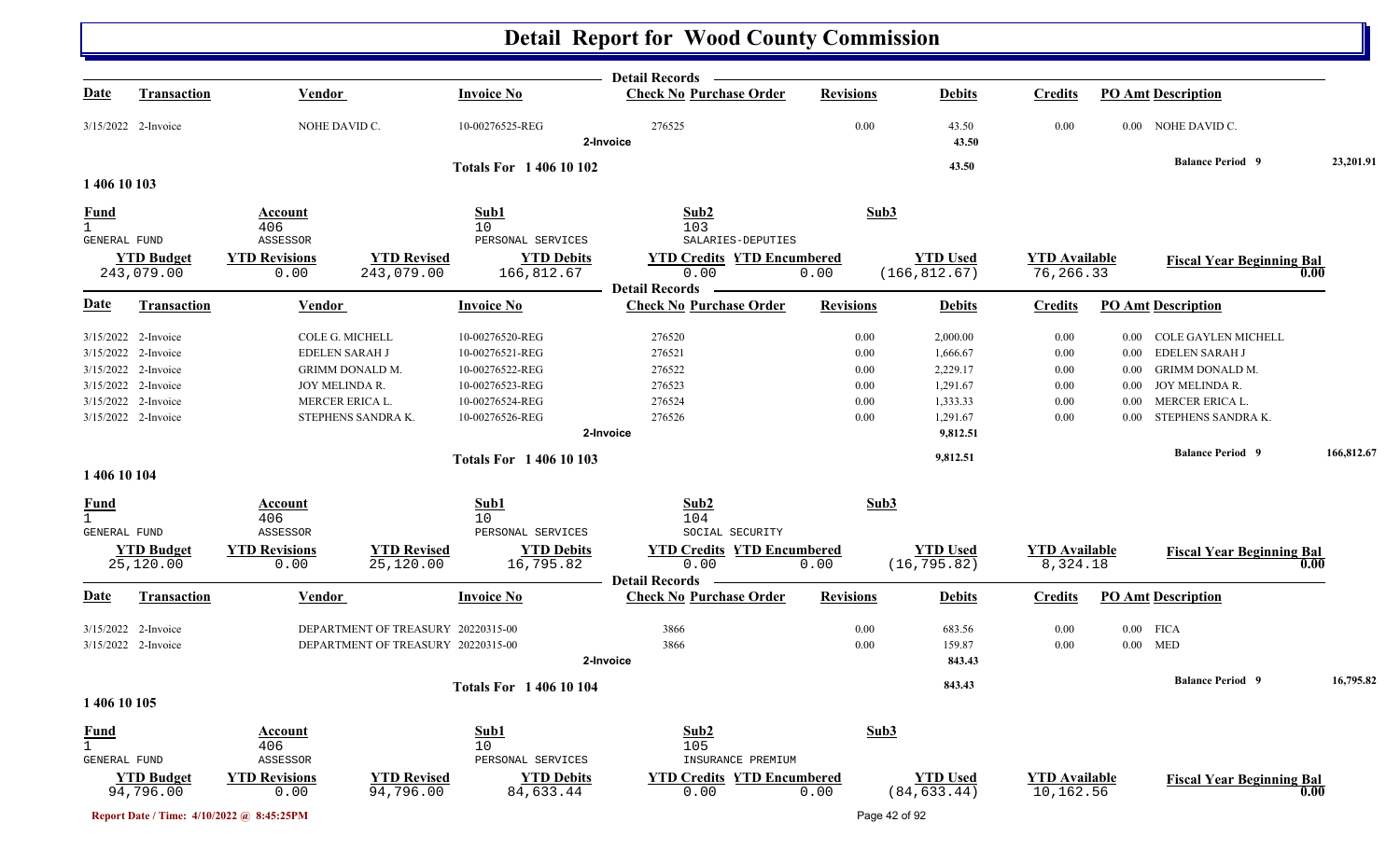|                                     |                                 |                                           |                                     |                                 | <b>Detail Records</b>                                   |                  |                                  |                                    |          |                                  |           |
|-------------------------------------|---------------------------------|-------------------------------------------|-------------------------------------|---------------------------------|---------------------------------------------------------|------------------|----------------------------------|------------------------------------|----------|----------------------------------|-----------|
| <u>Date</u>                         | <b>Transaction</b>              | <b>Vendor</b>                             |                                     | <b>Invoice No</b>               | <b>Check No Purchase Order</b>                          | <b>Revisions</b> | <b>Debits</b>                    | <b>Credits</b>                     |          | <b>PO Amt Description</b>        |           |
| 3/1/2022                            | 2-Invoice                       |                                           | HIGHMARK WEST VIRGINIA              | 03012022                        | 3855                                                    | 0.00             | 8,735.14                         | $0.00\,$                           | $0.00\,$ | HEALTH PREMIUM                   |           |
| 3/8/2022                            | 2-Invoice                       | <b>RENAISSANCE</b>                        |                                     | CNS000091182                    | 3861                                                    | 0.00             | 43.47                            | 0.00                               | $0.00\,$ | <b>ADMIN FEE</b>                 |           |
| 3/8/2022                            | 2-Invoice                       | MUTUAL OF OMAHA                           |                                     | 1314828834                      | 173313                                                  | 0.00             | 13.43                            | 0.00                               | $0.00\,$ | <b>BASIC LIFE</b>                |           |
| 3/8/2022                            | 2-Invoice                       | MUTUAL OF OMAHA                           |                                     | 1314828834                      | 173313                                                  | 0.00             | 59.53                            | 0.00                               | $0.00\,$ | LT DISABILITY                    |           |
| 3/9/2022                            | 2-Invoice                       |                                           | VISION SERVICE PLAN (WV)            | 032022                          | 173342                                                  | 0.00             | 23.24                            | 0.00                               | $0.00\,$ | <b>SINGLE VISION</b>             |           |
| 3/9/2022                            | 2-Invoice                       |                                           | VISION SERVICE PLAN (WV)            | 032022                          | 173342                                                  | 0.00             | 115.20                           | 0.00                               | 0.00     | <b>FAMILY VISION</b>             |           |
|                                     | 3/15/2022 2-Invoice             | <b>RENAISSANCE</b>                        |                                     | 02262022                        | 3870                                                    | 0.00             | 183.20                           | 0.00                               | 0.00     | WEEKLY CLAIMS 02/26              |           |
|                                     |                                 |                                           |                                     | 2-Invoice                       |                                                         |                  | 9,173.21                         |                                    |          |                                  |           |
|                                     |                                 |                                           |                                     | <b>Totals For 140610105</b>     |                                                         |                  | 9,173.21                         |                                    |          | <b>Balance Period 9</b>          | 84,633.44 |
| 1 406 10 106                        |                                 |                                           |                                     |                                 |                                                         |                  |                                  |                                    |          |                                  |           |
| <u>Fund</u>                         |                                 | Account                                   |                                     | Sub1                            | Sub2                                                    |                  | Sub3                             |                                    |          |                                  |           |
| $\mathbf{1}$                        |                                 | 406                                       |                                     | 10                              | 106                                                     |                  |                                  |                                    |          |                                  |           |
| <b>GENERAL FUND</b>                 |                                 | ASSESSOR                                  |                                     | PERSONAL SERVICES               | RETIREMENT                                              |                  |                                  |                                    |          |                                  |           |
|                                     | <b>YTD Budget</b>               | <b>YTD Revisions</b>                      | <b>YTD Revised</b>                  | <b>YTD Debits</b>               | <b>YTD Credits YTD Encumbered</b>                       |                  | <b>YTD Used</b>                  | <b>YTD</b> Available               |          | <b>Fiscal Year Beginning Bal</b> |           |
|                                     | 31,837.00                       | 0.00                                      | 31,837.00                           | 22,562.13                       | 0.00<br><b>Detail Records</b>                           | 0.00             | (22, 562.13)                     | 9,274.87                           |          |                                  | 0.00      |
| Date                                | <b>Transaction</b>              | <b>Vendor</b>                             |                                     | <b>Invoice No</b>               | <b>Check No Purchase Order</b>                          | <b>Revisions</b> | <b>Debits</b>                    | <b>Credits</b>                     |          | <b>PO Amt Description</b>        |           |
|                                     | 3/15/2022 2-Invoice             |                                           | WV PUBLIC EMP RETIREMEN 20220315-00 |                                 |                                                         | 0.00             | 1,195.06                         | 0.00                               |          | 0.00 RETIREMENT                  |           |
|                                     |                                 |                                           |                                     | 2-Invoice                       |                                                         |                  | 1,195.06                         |                                    |          |                                  |           |
|                                     |                                 |                                           |                                     | <b>Totals For 1 406 10 106</b>  |                                                         |                  | 1,195.06                         |                                    |          | <b>Balance Period</b> 9          | 22,562.13 |
| 1 406 40 226                        |                                 |                                           |                                     |                                 |                                                         |                  |                                  |                                    |          |                                  |           |
| <b>Fund</b>                         |                                 | Account                                   |                                     | Sub1                            | Sub2                                                    | Sub3             |                                  |                                    |          |                                  |           |
| $\mathbf{1}$<br><b>GENERAL FUND</b> |                                 | 406<br>ASSESSOR                           |                                     | 40<br>CONTRACTURAL SERVICES     | 226<br>INSURANCE & BONDS                                |                  |                                  |                                    |          |                                  |           |
|                                     |                                 |                                           |                                     |                                 |                                                         |                  | <b>YTD Used</b>                  |                                    |          |                                  |           |
|                                     | <b>YTD Budget</b><br>628.00     | <b>YTD Revisions</b><br>0.00              | <b>YTD Revised</b><br>628.00        | <b>YTD Debits</b><br>625.00     | <b>YTD Credits YTD Encumbered</b><br>0.00               | 0.00             | (625.00)                         | <b>YTD Available</b>               | 3.00     | <b>Fiscal Year Beginning Bal</b> | 0.00      |
| Date                                | <b>Transaction</b>              | <b>Vendor</b>                             |                                     | <b>Invoice No</b>               | <b>Detail Records</b><br><b>Check No Purchase Order</b> | <b>Revisions</b> | <b>Debits</b>                    | <b>Credits</b>                     |          | <b>PO Amt Description</b>        |           |
|                                     | 3/15/2022 5-Journal Entry       | <b>WVCORP</b>                             |                                     | 03152022                        |                                                         | 0.00             | 625.00                           | 0.00                               | $0.00\,$ | <b>WORKERS COMP</b>              |           |
|                                     |                                 |                                           |                                     |                                 | 5-Journal Entry                                         |                  | 625.00                           |                                    |          |                                  |           |
|                                     |                                 |                                           |                                     | <b>Totals For 1 406 40 226</b>  |                                                         |                  | 625.00                           |                                    |          | <b>Balance Period 9</b>          | 625.00    |
| 1 407 10 103                        |                                 |                                           |                                     |                                 |                                                         |                  |                                  |                                    |          |                                  |           |
| <b>Fund</b>                         |                                 | Account                                   |                                     | Sub1                            | Sub2                                                    |                  | Sub3                             |                                    |          |                                  |           |
| $\mathbf{1}$                        |                                 | 407                                       |                                     | 10                              | 103                                                     |                  |                                  |                                    |          |                                  |           |
| GENERAL FUND                        |                                 | ASSESSOR'S VALUATION                      |                                     | PERSONAL SERVICES               | SALARIES-DEPUTIES                                       |                  |                                  |                                    |          |                                  |           |
|                                     | <b>YTD Budget</b><br>475,650.00 | <b>YTD Revisions</b><br>0.00              | <b>YTD Revised</b><br>475,650.00    | <b>YTD Debits</b><br>350,053.43 | <b>YTD Credits YTD Encumbered</b><br>0.00               | 0.00             | <b>YTD Used</b><br>(350, 053.43) | <b>YTD Available</b><br>125,596.57 |          | <b>Fiscal Year Beginning Bal</b> | 0.00      |
|                                     |                                 | Report Date / Time: 4/10/2022 @ 8:45:25PM |                                     |                                 |                                                         |                  | Page 43 of 92                    |                                    |          |                                  |           |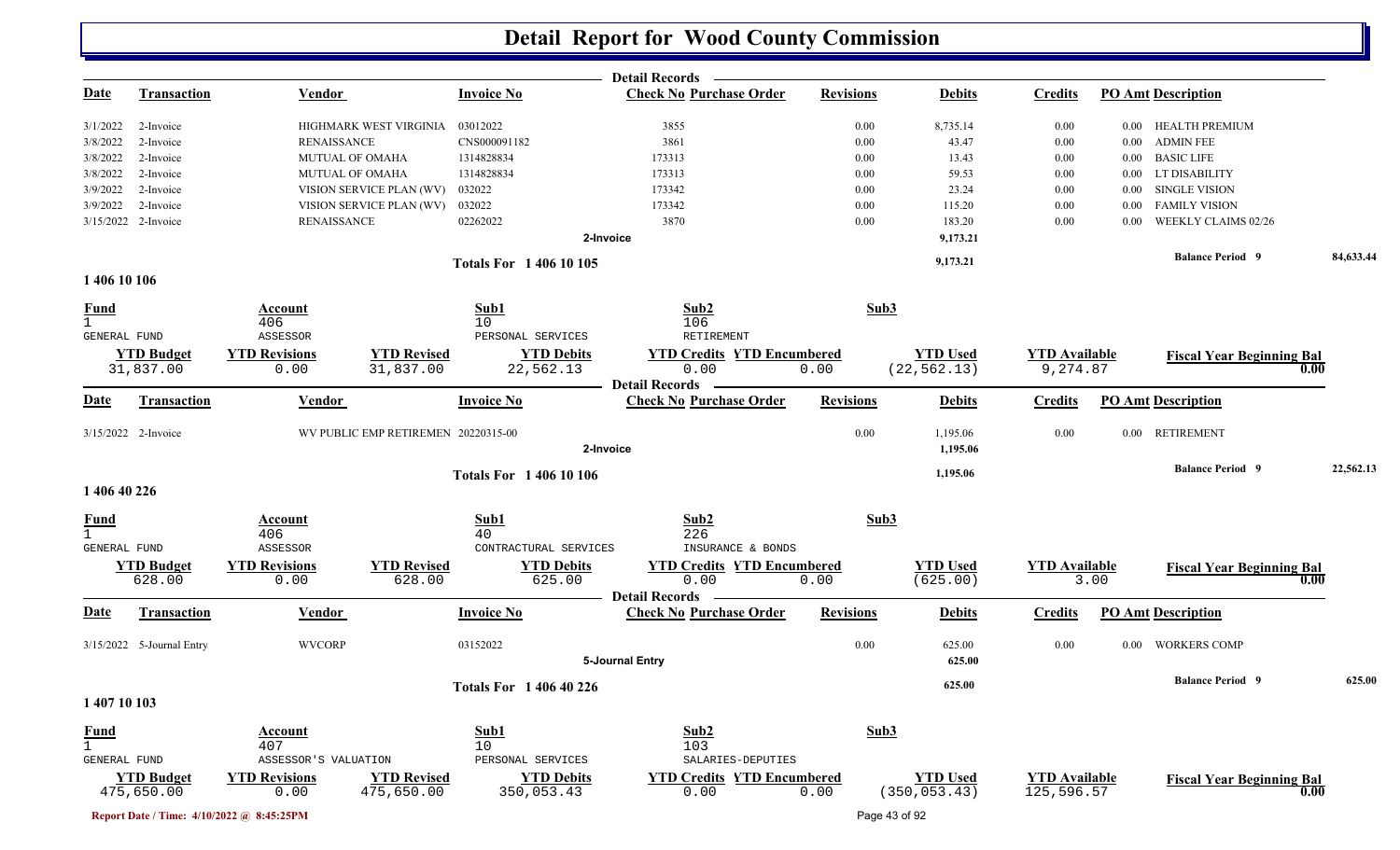|                       |                                |                              |                                       |                                 | <b>Detail Records</b>                                             |                  |                                 |                                   |          |                                          |            |
|-----------------------|--------------------------------|------------------------------|---------------------------------------|---------------------------------|-------------------------------------------------------------------|------------------|---------------------------------|-----------------------------------|----------|------------------------------------------|------------|
| <u>Date</u>           | <b>Transaction</b>             | <b>Vendor</b>                |                                       | <b>Invoice No</b>               | <b>Check No Purchase Order</b>                                    | <b>Revisions</b> | <b>Debits</b>                   | <b>Credits</b>                    |          | <b>PO Amt Description</b>                |            |
| $3/15/2022$ 2-Invoice |                                | <b>ATKINSON CARA</b>         |                                       | 10-00276527-REG                 | 276527                                                            | 0.00             | 1,666.67                        | 0.00                              | $0.00\,$ | ATKINSON CARA                            |            |
| 3/15/2022 2-Invoice   |                                |                              | <b>COTTRELL LARRY DEAN</b>            | 10-00276528-REG                 | 276528                                                            | 0.00             | 2,291.67                        | 0.00                              | 0.00     | COTTRELL LARRY DEAN                      |            |
| 3/15/2022 2-Invoice   |                                |                              | DAWKINS KENNETH PAUL                  | 10-00276529-REG                 | 276529                                                            | 0.00             | 1,916.67                        | 0.00                              | 0.00     | DAWKINS KENNETH PAUL                     |            |
| 3/15/2022 2-Invoice   |                                |                              | DEGRAEF KAREN SUE                     | 10-00276530-REG                 | 276530                                                            | 0.00             | 2,125.00                        | 0.00                              | $0.00\,$ | DEGRAEF KAREN SUE                        |            |
| 3/15/2022 2-Invoice   |                                |                              | FLEAK STACEY LYNN                     | 10-00276531-REG                 | 276531                                                            | 0.00             | 1,854.17                        | 0.00                              | $0.00\,$ | FLEAK STACEY LYNN                        |            |
| 3/15/2022 2-Invoice   |                                |                              | <b>GILCHRIST COREY THOMAS</b>         | 10-00276532-REG                 | 276532                                                            | 0.00             | 1,563.00                        | 0.00                              | 0.00     | <b>GILCHRIST COREY THOMAS</b>            |            |
| 3/15/2022 2-Invoice   |                                |                              | MCATEE CONNIE L                       | 10-00276533-REG                 | 276533                                                            | 0.00             | 2,500.00                        | 0.00                              | $0.00\,$ | MCATEE CONNIE L                          |            |
| 3/15/2022 2-Invoice   |                                |                              | MCINTYRE TERESA A.                    | 10-00276534-REG                 | 276534                                                            | 0.00             | 1,583.33                        | 0.00                              | $0.00\,$ | MCINTYRE TERESA A.                       |            |
| 3/15/2022 2-Invoice   |                                |                              | MONTGOMERY JEREMY SHA 10-00276535-REG |                                 | 276535                                                            | 0.00             | 1,563.00                        | 0.00                              | $0.00\,$ | MONTGOMERY JEREMY SHANE                  |            |
| 3/15/2022 2-Invoice   |                                | PARSONS TOM F                |                                       | 10-00276536-REG                 | 276536                                                            | 0.00             | 1,750.00                        | 0.00                              | 0.00     | PARSONS TOM F                            |            |
| 3/15/2022 2-Invoice   |                                | <b>RADER STEVE E</b>         |                                       | 10-00276537-REG                 | 276537<br>2-Invoice                                               | 0.00             | 2,125.76<br>20,939.27           | 0.00                              | $0.00\,$ | RADER STEVE E.                           |            |
|                       |                                |                              |                                       |                                 |                                                                   |                  |                                 |                                   |          | <b>Balance Period 9</b>                  | 350,053.43 |
| 1 407 10 104          |                                |                              |                                       | <b>Totals For 140710103</b>     |                                                                   |                  | 20,939.27                       |                                   |          |                                          |            |
| <b>Fund</b>           |                                | Account                      |                                       | Sub1                            | Sub2                                                              | Sub3             |                                 |                                   |          |                                          |            |
| $\mathbf{1}$          |                                | 407                          |                                       | 10                              | 104                                                               |                  |                                 |                                   |          |                                          |            |
| GENERAL FUND          |                                | ASSESSOR'S VALUATION         |                                       | PERSONAL SERVICES               | SOCIAL SECURITY                                                   |                  |                                 |                                   |          |                                          |            |
|                       | <b>YTD Budget</b><br>36,387.00 | <b>YTD Revisions</b><br>0.00 | <b>YTD Revised</b><br>36,387.00       | <b>YTD Debits</b><br>25, 283.63 | <b>YTD Credits YTD Encumbered</b><br>0.00                         | 0.00             | <b>YTD</b> Used<br>(25, 283.63) | <b>YTD Available</b><br>11,103.37 |          | <b>Fiscal Year Beginning Bal</b><br>0.00 |            |
|                       |                                |                              |                                       |                                 | <b>Detail Records</b>                                             |                  |                                 |                                   |          |                                          |            |
| <u>Date</u>           | <b>Transaction</b>             | Vendor                       |                                       | <b>Invoice No</b>               | <b>Check No Purchase Order</b>                                    | <b>Revisions</b> | <b>Debits</b>                   | <b>Credits</b>                    |          | <b>PO Amt Description</b>                |            |
|                       | 3/15/2022 2-Invoice            |                              | DEPARTMENT OF TREASURY 20220315-00    |                                 | 3866                                                              | 0.00             | 1,203.45                        | 0.00                              |          | $0.00$ FICA                              |            |
|                       | 3/15/2022 2-Invoice            |                              | DEPARTMENT OF TREASURY 20220315-00    |                                 | 3866                                                              | 0.00             | 281.44                          | 0.00                              |          | $0.00$ MED                               |            |
|                       |                                |                              |                                       |                                 | 2-Invoice                                                         |                  | 1,484.89                        |                                   |          |                                          |            |
|                       |                                |                              |                                       | <b>Totals For 140710104</b>     |                                                                   |                  | 1,484.89                        |                                   |          | <b>Balance Period 9</b>                  | 25,283.63  |
| 1 407 10 105          |                                |                              |                                       |                                 |                                                                   |                  |                                 |                                   |          |                                          |            |
| <u>Fund</u>           |                                | Account<br>407               |                                       | Sub1<br>10                      | Sub2<br>105                                                       | Sub3             |                                 |                                   |          |                                          |            |
| GENERAL FUND          |                                | ASSESSOR'S VALUATION         |                                       | PERSONAL SERVICES               | INSURANCE PREMIUM                                                 |                  |                                 |                                   |          |                                          |            |
|                       | <b>YTD Budget</b>              | <b>YTD Revisions</b>         | <b>YTD Revised</b>                    | <b>YTD Debits</b>               | <b>YTD Credits YTD Encumbered</b>                                 |                  | <b>YTD</b> Used                 | <b>YTD Available</b>              |          | <b>Fiscal Year Beginning Bal</b>         |            |
|                       | 184,872.00                     | 0.00                         | 184,872.00                            | 144,836.39                      | 0.00                                                              | 0.00             | (144, 836.39)                   | 40,035.61                         |          | 0.00                                     |            |
|                       | Date Transaction               | <b>Vendor</b>                |                                       | <b>Invoice No</b>               | <b>Detail Records</b><br><b>Check No Purchase Order Revisions</b> |                  | <b>Debits</b>                   |                                   |          | <b>Credits</b> PO Amt Description        |            |
| 3/1/2022              | 2-Invoice                      |                              | HIGHMARK WEST VIRGINIA                | 03012022                        | 3855                                                              | 0.00             | 16,017.15                       | $0.00\,$                          |          | 0.00 HEALTH PREMIUM                      |            |
| 3/8/2022              | 2-Invoice                      | <b>RENAISSANCE</b>           |                                       | CNS000091182                    | 3861                                                              | 0.00             | 68.31                           | 0.00                              | $0.00\,$ | <b>ADMIN FEE</b>                         |            |
|                       | $3/8/2022$ 2-Invoice           |                              | <b>MUTUAL OF OMAHA</b>                | 1314828834                      | 173313                                                            | 0.00             | 23.43                           | 0.00                              |          | 0.00 BASIC LIFE                          |            |
|                       | $3/8/2022$ 2-Invoice           |                              | <b>MUTUAL OF OMAHA</b>                | 1314828834                      | 173313                                                            | 0.00             | 102.92                          | 0.00                              |          | 0.00 LT DISABILITY                       |            |
| 3/9/2022 2-Invoice    |                                |                              | VISION SERVICE PLAN (WV)              | 032022                          | 173342                                                            | 0.00             | 36.52                           | 0.00                              |          | 0.00 SINGLE VISION                       |            |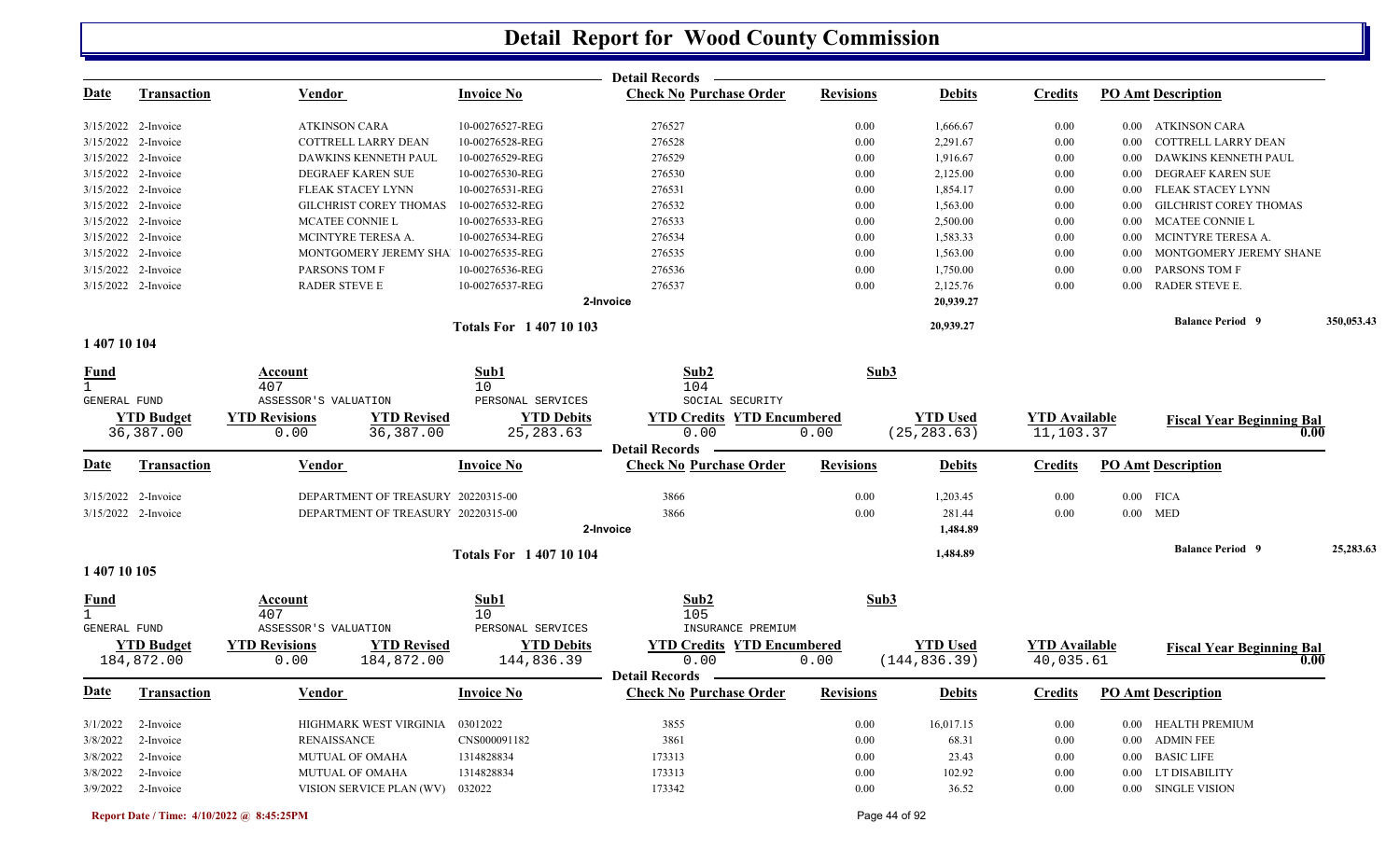|                                             |                                                        |                                                                      |                                                                  | <b>Detail Report for Wood County Commission</b>                    |                      |                                                     |                                   |                      |                                                                                               |            |
|---------------------------------------------|--------------------------------------------------------|----------------------------------------------------------------------|------------------------------------------------------------------|--------------------------------------------------------------------|----------------------|-----------------------------------------------------|-----------------------------------|----------------------|-----------------------------------------------------------------------------------------------|------------|
| 3/15/2022                                   | 3/9/2022 2-Invoice<br>2-Invoice<br>3/15/2022 2-Invoice | VISION SERVICE PLAN (WV)<br><b>RENAISSANCE</b><br><b>RENAISSANCE</b> | 032022<br>02192022<br>02262022<br><b>Totals For 1 407 10 105</b> | 173342<br>3869<br>3870<br>2-Invoice                                | 0.00<br>0.00<br>0.00 | 153.60<br>306.33<br>58.04<br>16,766.30<br>16,766.30 | 0.00<br>0.00<br>0.00              | 0.00<br>0.00<br>0.00 | <b>FAMILY VISION</b><br>WEEKLY CLAIMS 02/19<br>WEEKLY CLAIMS 02/26<br><b>Balance Period 9</b> | 144,836.39 |
| 1 407 10 106                                |                                                        |                                                                      |                                                                  |                                                                    |                      |                                                     |                                   |                      |                                                                                               |            |
| <b>Fund</b><br>$\mathbf{1}$<br>GENERAL FUND |                                                        | <b>Account</b><br>407<br>ASSESSOR'S VALUATION                        | Sub1<br>10<br>PERSONAL SERVICES                                  | Sub2<br>106<br>RETIREMENT                                          | Sub3                 |                                                     |                                   |                      |                                                                                               |            |
|                                             | <b>YTD Budget</b><br>47,565.00                         | <b>YTD Revised</b><br><b>YTD Revisions</b><br>47,565.00<br>0.00      | <b>YTD Debits</b><br>34,793.14                                   | <b>YTD Credits YTD Encumbered</b><br>0.00<br><b>Detail Records</b> | 0.00                 | <b>YTD Used</b><br>(34, 793.14)                     | <b>YTD Available</b><br>12,771.86 |                      | <b>Fiscal Year Beginning Bal</b>                                                              | 0.00       |
| <b>Date</b>                                 | <b>Transaction</b>                                     | <b>Vendor</b>                                                        | <b>Invoice No</b>                                                | <b>Check No Purchase Order</b>                                     | <b>Revisions</b>     | <b>Debits</b>                                       | <b>Credits</b>                    |                      | <b>PO Amt Description</b>                                                                     |            |
|                                             | 3/15/2022 2-Invoice                                    | WV PUBLIC EMP RETIREMEN 20220315-00                                  |                                                                  | 2-Invoice                                                          | 0.00                 | 1,881.38<br>1,881.38                                | 0.00                              | $0.00\,$             | <b>RETIREMENT</b>                                                                             |            |
|                                             |                                                        |                                                                      | <b>Totals For 140710106</b>                                      |                                                                    |                      | 1,881.38                                            |                                   |                      | <b>Balance Period 9</b>                                                                       | 34,793.14  |
| 1 407 40 226                                |                                                        |                                                                      |                                                                  |                                                                    |                      |                                                     |                                   |                      |                                                                                               |            |
| $\frac{Fund}{1}$<br>GENERAL FUND            |                                                        | Account<br>407<br>ASSESSOR'S VALUATION                               | Sub1<br>40<br>CONTRACTURAL SERVICES                              | Sub2<br>226<br>INSURANCE & BONDS                                   | Sub3                 |                                                     |                                   |                      |                                                                                               |            |
|                                             | <b>YTD Budget</b><br>12,676.00                         | <b>YTD Revisions</b><br><b>YTD Revised</b><br>12,676.00<br>0.00      | <b>YTD Debits</b><br>12,500.00                                   | <b>YTD Credits YTD Encumbered</b><br>0.00<br><b>Detail Records</b> | 0.00                 | <b>YTD Used</b><br>(12, 500.00)                     | <b>YTD Available</b><br>176.00    |                      | <b>Fiscal Year Beginning Bal</b>                                                              | 0.00       |
| Date                                        | <b>Transaction</b>                                     | <b>Vendor</b>                                                        | <b>Invoice No</b>                                                | <b>Check No Purchase Order</b>                                     | <b>Revisions</b>     | <b>Debits</b>                                       | <b>Credits</b>                    |                      | <b>PO Amt Description</b>                                                                     |            |
|                                             | 3/15/2022 5-Journal Entry                              | <b>WVCORP</b>                                                        | 03152022                                                         | 5-Journal Entry                                                    | 0.00                 | 12,500.00<br>12,500.00                              | 0.00                              | $0.00\,$             | <b>WORKERS COMP</b>                                                                           |            |
| 1 412 10 103                                |                                                        |                                                                      | <b>Totals For 1 407 40 226</b>                                   |                                                                    |                      | 12,500.00                                           |                                   |                      | <b>Balance Period 9</b>                                                                       | 12,500.00  |
| <u>Fund</u><br>$\mathbf{1}$<br>GENERAL FUND |                                                        | Account<br>412<br>EXTENSION OFFICE                                   | Sub1<br>10<br>PERSONAL SERVICES                                  | Sub2<br>103<br>SALARIES-DEPUTIES                                   | Sub3                 |                                                     |                                   |                      |                                                                                               |            |
|                                             | <b>YTD Budget</b><br>60,564.00                         | <b>YTD Revisions</b><br><b>YTD Revised</b><br>0.00<br>60,564.00      | <b>YTD Debits</b><br>42,899.50                                   | <b>YTD Credits YTD Encumbered</b><br>0.00<br><b>Detail Records</b> | 0.00                 | <b>YTD Used</b><br>(42, 899.50)                     | <b>YTD Available</b><br>17,664.50 |                      | <b>Fiscal Year Beginning Bal</b>                                                              | 0.00       |
| <b>Date</b>                                 | Transaction                                            | <b>Vendor</b>                                                        | <b>Invoice No</b>                                                | <b>Check No Purchase Order</b>                                     | <b>Revisions</b>     | <b>Debits</b>                                       | <b>Credits</b>                    |                      | <b>PO Amt Description</b>                                                                     |            |
|                                             | 3/15/2022 2-Invoice<br>3/15/2022 2-Invoice             | <b>BOSO LINDSEY A</b><br><b>BRADFORD RISHA LYNN</b>                  | 10-00276538-REG<br>10-00276539-REG                               | 276538<br>276539<br>2-Invoice                                      | 0.00<br>0.00         | 1,246.88<br>1,276.62<br>2,523.50                    | 0.00<br>0.00                      | $0.00\,$<br>$0.00\,$ | <b>BOSO LINDSEY A</b><br>BRADFORD RISHA LYNN                                                  |            |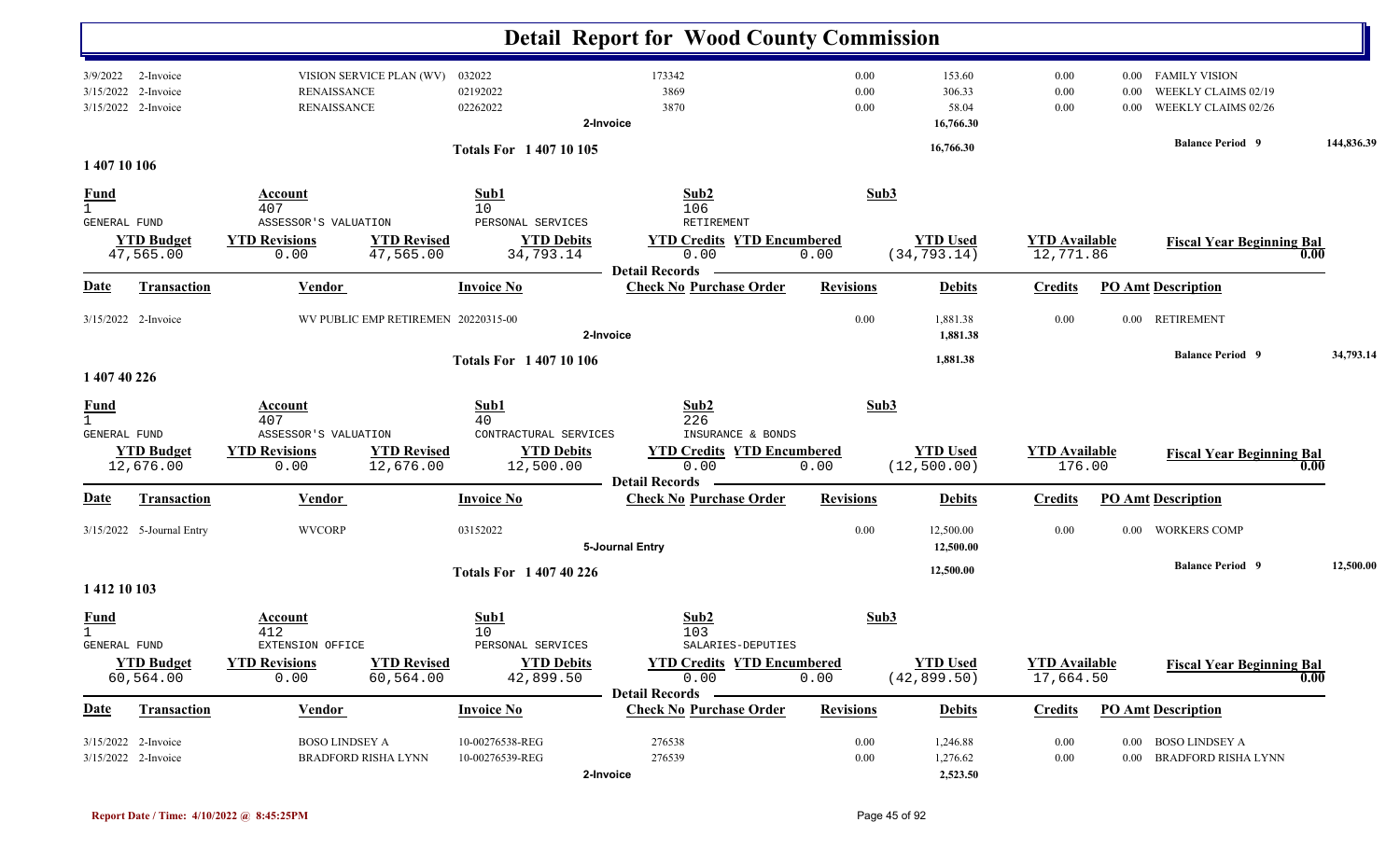|                                                                      |                                                                            |                                                                                                                                                            |                                                              | <b>Detail Report for Wood County Commission</b>                                         |                                                  |                                                                 |                                              |                                          |                                                                                                                               |           |
|----------------------------------------------------------------------|----------------------------------------------------------------------------|------------------------------------------------------------------------------------------------------------------------------------------------------------|--------------------------------------------------------------|-----------------------------------------------------------------------------------------|--------------------------------------------------|-----------------------------------------------------------------|----------------------------------------------|------------------------------------------|-------------------------------------------------------------------------------------------------------------------------------|-----------|
|                                                                      |                                                                            |                                                                                                                                                            | <b>Totals For 141210103</b>                                  |                                                                                         |                                                  | 2,523.50                                                        |                                              |                                          | <b>Balance Period 9</b>                                                                                                       | 42,899.50 |
| 1 412 10 104<br><b>Fund</b><br>$\mathbf 1$<br>GENERAL FUND           |                                                                            | Account<br>412<br>EXTENSION OFFICE                                                                                                                         | Sub1<br>10<br>PERSONAL SERVICES                              | Sub2<br>104<br>SOCIAL SECURITY                                                          | Sub3                                             |                                                                 |                                              |                                          |                                                                                                                               |           |
|                                                                      | <b>YTD Budget</b><br>5,398.00                                              | <b>YTD Revisions</b><br><b>YTD Revised</b><br>5,398.00<br>0.00                                                                                             | <b>YTD Debits</b><br>3,169.32                                | <b>YTD Credits YTD Encumbered</b><br>0.00<br><b>Detail Records</b>                      | 0.00                                             | <b>YTD Used</b><br>(3, 169.32)                                  | <b>YTD Available</b><br>2,228.68             |                                          | <b>Fiscal Year Beginning Bal</b>                                                                                              | 0.00      |
| <b>Date</b>                                                          | <b>Transaction</b>                                                         | <b>Vendor</b>                                                                                                                                              | <b>Invoice No</b>                                            | <b>Check No Purchase Order</b>                                                          | <b>Revisions</b>                                 | <b>Debits</b>                                                   | <b>Credits</b>                               |                                          | <b>PO</b> Amt Description                                                                                                     |           |
|                                                                      | 3/15/2022 2-Invoice<br>3/15/2022 2-Invoice                                 | DEPARTMENT OF TREASURY 20220315-00<br>DEPARTMENT OF TREASURY 20220315-00                                                                                   |                                                              | 3866<br>3866<br>2-Invoice                                                               | 0.00<br>0.00                                     | 149.75<br>35.02<br>184.77                                       | 0.00<br>0.00                                 | 0.00                                     | $0.00$ FICA<br><b>MED</b><br><b>Balance Period 9</b>                                                                          | 3,169.32  |
| 1 412 10 105                                                         |                                                                            |                                                                                                                                                            | <b>Totals For 141210104</b>                                  |                                                                                         |                                                  | 184.77                                                          |                                              |                                          |                                                                                                                               |           |
| <u>Fund</u><br>$\mathbf{1}$                                          |                                                                            | <b>Account</b><br>412                                                                                                                                      | Sub1<br>10                                                   | Sub2<br>105                                                                             | Sub3                                             |                                                                 |                                              |                                          |                                                                                                                               |           |
| GENERAL FUND                                                         | <b>YTD Budget</b><br>21,568.00                                             | EXTENSION OFFICE<br><b>YTD Revisions</b><br><b>YTD Revised</b><br>21,568.00<br>0.00                                                                        | PERSONAL SERVICES<br><b>YTD Debits</b><br>13,853.86          | INSURANCE PREMIUM<br><b>YTD Credits YTD Encumbered</b><br>0.00<br><b>Detail Records</b> | 0.00                                             | <b>YTD Used</b><br>(13, 853.86)                                 | <b>YTD Available</b><br>7,714.14             |                                          | <b>Fiscal Year Beginning Bal</b>                                                                                              | 0.00      |
| <b>Date</b>                                                          | <b>Transaction</b>                                                         | <b>Vendor</b>                                                                                                                                              | <b>Invoice No</b>                                            | <b>Check No Purchase Order</b>                                                          | <b>Revisions</b>                                 | <b>Debits</b>                                                   | <b>Credits</b>                               |                                          | <b>PO Amt Description</b>                                                                                                     |           |
| 3/1/2022<br>3/8/2022<br>3/8/2022<br>3/8/2022<br>3/9/2022<br>3/9/2022 | 2-Invoice<br>2-Invoice<br>2-Invoice<br>2-Invoice<br>2-Invoice<br>2-Invoice | HIGHMARK WEST VIRGINIA 03012022<br><b>RENAISSANCE</b><br><b>MUTUAL OF OMAHA</b><br>MUTUAL OF OMAHA<br>VISION SERVICE PLAN (WV)<br>VISION SERVICE PLAN (WV) | CNS000091182<br>1314828834<br>1314828834<br>032022<br>032022 | 3855<br>3861<br>173313<br>173313<br>173342<br>173342<br>2-Invoice                       | 0.00<br>0.00<br>0.00<br>$0.00\,$<br>0.00<br>0.00 | 1,557.62<br>12.42<br>4.26<br>12.62<br>6.64<br>38.40<br>1,631.96 | 0.00<br>0.00<br>0.00<br>0.00<br>0.00<br>0.00 | $0.00\,$<br>0.00<br>0.00<br>0.00<br>0.00 | 0.00 HEALTH PREMIUM<br><b>ADMIN FEE</b><br><b>BASIC LIFE</b><br>LT DISABILITY<br><b>SINGLE VISION</b><br><b>FAMILY VISION</b> |           |
|                                                                      |                                                                            |                                                                                                                                                            | <b>Totals For 141210105</b>                                  |                                                                                         |                                                  | 1,631.96                                                        |                                              |                                          | <b>Balance Period</b> 9                                                                                                       | 13,853.86 |
| 1 412 10 106<br><b>Fund</b><br>$\mathbf{1}$<br>GENERAL FUND          |                                                                            | <b>Account</b><br>412<br>EXTENSION OFFICE                                                                                                                  | Sub1<br>10<br>PERSONAL SERVICES                              | Sub2<br>106<br>RETIREMENT                                                               | Sub3                                             |                                                                 |                                              |                                          |                                                                                                                               |           |
|                                                                      | <b>YTD Budget</b><br>6,056.00                                              | <b>YTD Revised</b><br><b>YTD Revisions</b><br>6,056.00<br>0.00                                                                                             | <b>YTD Debits</b><br>4,300.92                                | <b>YTD Credits YTD Encumbered</b><br>0.00<br><b>Detail Records</b>                      | 0.00                                             | <b>YTD Used</b><br>(4, 300.92)                                  | <b>YTD Available</b><br>1,755.08             |                                          | <b>Fiscal Year Beginning Bal</b>                                                                                              | 0.00      |
| Date                                                                 | <b>Transaction</b>                                                         | <b>Vendor</b>                                                                                                                                              | <b>Invoice No</b>                                            | <b>Check No Purchase Order</b>                                                          | <b>Revisions</b>                                 | <b>Debits</b>                                                   | <b>Credits</b>                               |                                          | <b>PO Amt Description</b>                                                                                                     |           |
|                                                                      | 3/15/2022 2-Invoice                                                        | WV PUBLIC EMP RETIREMEN 20220315-00                                                                                                                        |                                                              | 2-Invoice                                                                               | $0.00\,$                                         | 252.36<br>252.36                                                | $0.00\,$                                     |                                          | 0.00 RETIREMENT                                                                                                               |           |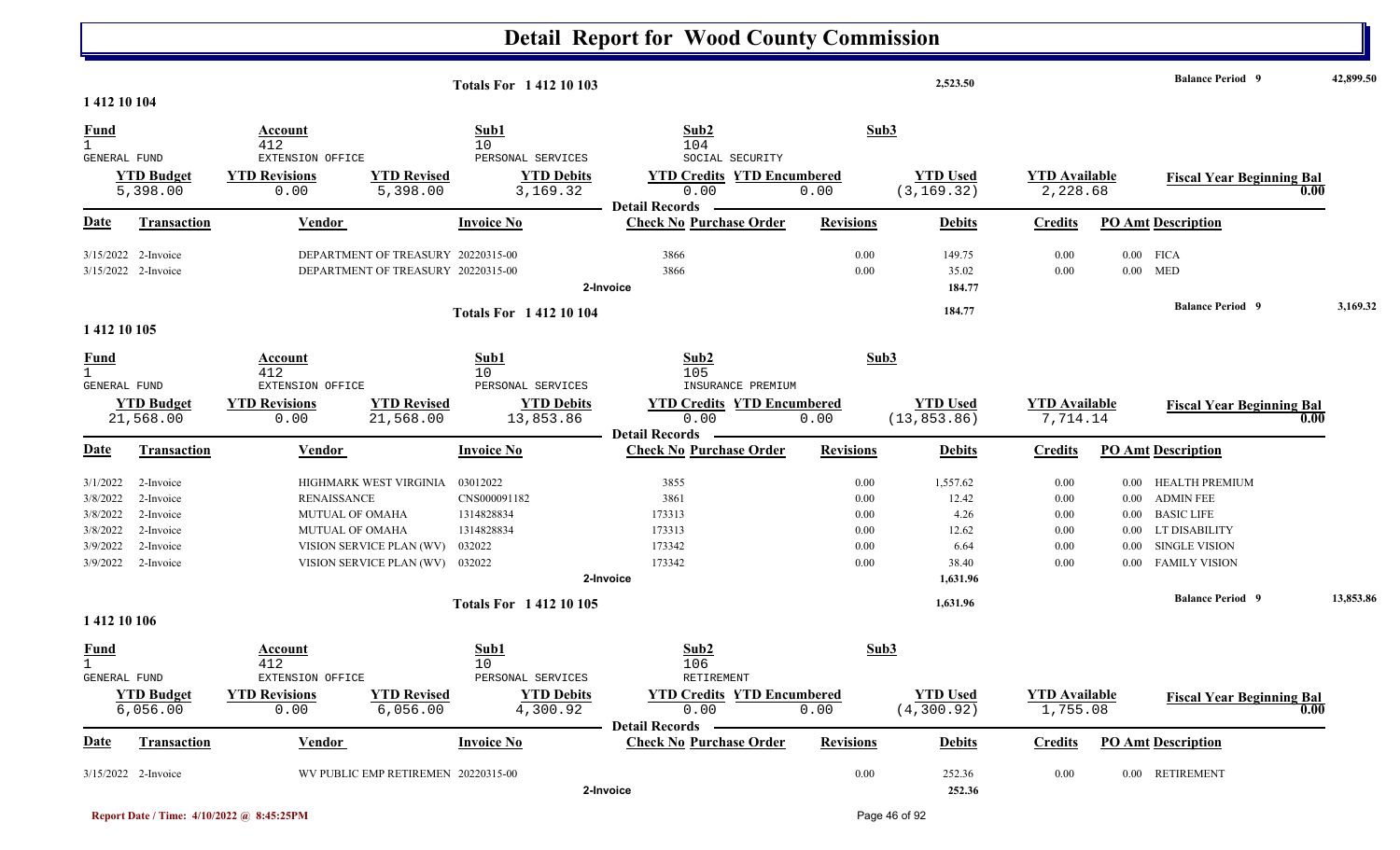| 1 412 40 214<br>Sub2<br>Sub3<br>Sub1<br>Account<br>Fund<br>214<br>412<br>40<br>$\mathbf{1}$<br><b>GENERAL FUND</b><br>EXTENSION OFFICE<br>CONTRACTURAL SERVICES<br>TRAVEL<br><b>YTD</b> Budget<br><b>YTD Revised</b><br><b>YTD Debits</b><br><b>YTD Encumbered</b><br><b>YTD</b> Used<br><b>YTD</b> Available<br><b>YTD Revisions</b><br><b>YTD Credits</b><br><b>Fiscal Year Beginning Bal</b><br>12,268.00<br>3,257.62<br>0.00<br>2,090.74<br>(3, 257.62)<br>6,919.64<br>12,000.00<br>268.00<br>0.00<br><b>Detail Records</b><br>Date<br><b>Invoice No</b><br><b>Check No Purchase Order</b><br><b>Revisions</b><br><b>Credits</b><br><b>PO Amt Description</b><br><b>Transaction</b><br><u>Vendor</u><br><b>Debits</b><br>3/3/2022<br><b>GWEN CRUM</b><br>85518<br>0.00<br>214.00 Family and Community Development for FCD -C<br>1-Purchase Order<br>0.00<br>0.00<br>3/3/2022<br>1-Purchase Order<br><b>GWEN CRUM</b><br>85520<br>0.00<br>0.00<br>0.00<br>Family and community Development for FCD Tr<br>112.35<br>26.00<br>Dinner<br>3/3/2022<br>1-Purchase Order<br><b>GWEN CRUM</b><br>85520<br>0.00<br>0.00<br>0.00<br>3/3/2022<br>1-Purchase Order<br><b>JODI SMITH</b><br>Mileage reimbursement for Jodi Smith/Month of<br>85512<br>0.00<br>0.00<br>0.00<br>267.50<br>1-Purchase Order<br>Travel Reim. Apr 5-7, 2022 mileage 400 mi/0.53:<br>3/7/2022<br><b>BOSO LINDSEY A</b><br>85539<br>0.00<br>0.00<br>0.00<br>214.00<br>3/7/2022<br>1-Purchase Order<br>85539<br>0.00<br>0.00<br>0.00<br>177.00<br>Meals/Incidentals per Diem 3/days (\$59/day)<br><b>BOSO LINDSEY A</b><br>3/7/2022<br>1-Purchase Order<br><b>BOSO LINDSEY A</b><br>85539<br>0.00<br>0.00<br>0.00<br>200.00<br>Lodging<br>3/7/2022<br>1-Purchase Order<br><b>BOSO LINDSEY A</b><br>85542<br>0.00<br>0.00<br>0.00<br>133.75<br>Mileage Reim for Extension Programming in Mai<br>3/10/2022<br><b>JODI SMITH</b><br>85567<br>0.00<br>mileage reimb. JJ Barrett/March<br>1-Purchase Order<br>0.00<br>0.00<br>267.50<br>1-Purchase Order<br><b>GWEN CRUM</b><br>03012022<br>173295<br>85407<br>0.00<br>65.81<br>0.00<br>(65.81) Family and Community Development for FCD<br>3/8/2022<br>2-Invoice<br>03012022<br>3/8/2022<br><b>JODI SMITH</b><br>173327<br>85420<br>0.00<br>74.90<br>0.00<br>(74.90) Mileage reimbursement for Feb. 500 x .535<br>2-Invoice<br>$0.00$ WVU<br>3/8/2022<br>2-Invoice<br><b>VERIZON WIRELESS</b><br>9900399494<br>173335<br>0.00<br>29.58<br>0.00<br>03072022<br>173347<br>84955<br>42.80<br>(42.80) mileage reimbursement for 4H Fam & Health & $\mu$<br>3/15/2022 2-Invoice<br><b>BOSO LINDSEY A</b><br>0.00<br>0.00<br>3/15/2022<br>03072022A<br>85232<br>0.00<br>0.00<br>(131.61) BLANKET TRAVEL<br>2-Invoice<br><b>BOSO LINDSEY A</b><br>173347<br>131.61<br>85344<br>3/15/2022 2-Invoice<br><b>BOSO LINDSEY A</b><br>03072022B<br>0.00<br>52.43<br>0.00<br>$(52.43)$ Mileage Reim for \$H, F&H, Ag events $@0.535$ (<br>173347<br>03072022<br>85520<br>(110.21) Family and community Development for FCD Tr.<br>3/15/2022 2-Invoice<br><b>GWEN CRUM</b><br>173349<br>0.00<br>110.21<br>0.00<br>03072022<br>85520<br>0.00<br>3/15/2022 2-Invoice<br><b>GWEN CRUM</b><br>173349<br>20.51<br>0.00<br>$(20.51)$ Dinner<br>527.85<br>2-Invoice<br><b>Balance Period</b> 9<br>3,257.62<br>527.85<br>1,113.83<br><b>Totals For 141240214</b><br>1 412 40 226<br>Sub1<br>Sub2<br>Sub3<br>Fund<br>Account<br>226<br>$\mathbf{1}$<br>412<br>40<br><b>GENERAL FUND</b><br>EXTENSION OFFICE<br>CONTRACTURAL SERVICES<br>INSURANCE & BONDS<br><b>YTD Debits</b><br><b>YTD Used</b><br><b>YTD Budget</b><br><b>YTD Revisions</b><br><b>YTD Revised</b><br><b>YTD Credits YTD Encumbered</b><br><b>YTD Available</b><br><b>Fiscal Year Beginning Bal</b><br>0.00<br>136.00<br>0.00<br>136.00<br>135.00<br>0.00<br>(135.00)<br>1.00<br>0.00<br><b>Detail Records</b><br><b>Invoice No</b><br><b>PO Amt Description</b><br>Date<br><b>Transaction</b><br><b>Vendor</b><br><b>Check No Purchase Order</b><br><b>Revisions</b><br><b>Debits</b><br><b>Credits</b><br><b>WVCORP</b><br>03152022<br>0.00<br>3/15/2022 5-Journal Entry<br>135.00<br>0.00<br>0.00 WORKERS COMP<br>135.00<br>5-Journal Entry<br>135.00<br><b>Balance Period 9</b> |  | <b>Totals For 141210106</b> |  | 252.36 |  | <b>Balance Period 9</b> | 4,300.92 |
|-----------------------------------------------------------------------------------------------------------------------------------------------------------------------------------------------------------------------------------------------------------------------------------------------------------------------------------------------------------------------------------------------------------------------------------------------------------------------------------------------------------------------------------------------------------------------------------------------------------------------------------------------------------------------------------------------------------------------------------------------------------------------------------------------------------------------------------------------------------------------------------------------------------------------------------------------------------------------------------------------------------------------------------------------------------------------------------------------------------------------------------------------------------------------------------------------------------------------------------------------------------------------------------------------------------------------------------------------------------------------------------------------------------------------------------------------------------------------------------------------------------------------------------------------------------------------------------------------------------------------------------------------------------------------------------------------------------------------------------------------------------------------------------------------------------------------------------------------------------------------------------------------------------------------------------------------------------------------------------------------------------------------------------------------------------------------------------------------------------------------------------------------------------------------------------------------------------------------------------------------------------------------------------------------------------------------------------------------------------------------------------------------------------------------------------------------------------------------------------------------------------------------------------------------------------------------------------------------------------------------------------------------------------------------------------------------------------------------------------------------------------------------------------------------------------------------------------------------------------------------------------------------------------------------------------------------------------------------------------------------------------------------------------------------------------------------------------------------------------------------------------------------------------------------------------------------------------------------------------------------------------------------------------------------------------------------------------------------------------------------------------------------------------------------------------------------------------------------------------------------------------------------------------------------------------------------------------------------------------------------------------------------------------------------------------------------------------------------------------------------------------------------------------------------------------------------------------------------------------------------------------------------------------------------------------------------------------------------------------------------------------------------------------------------------------------------------------------------------------------------------------------------------------------------------------------------------------------------------------------|--|-----------------------------|--|--------|--|-------------------------|----------|
|                                                                                                                                                                                                                                                                                                                                                                                                                                                                                                                                                                                                                                                                                                                                                                                                                                                                                                                                                                                                                                                                                                                                                                                                                                                                                                                                                                                                                                                                                                                                                                                                                                                                                                                                                                                                                                                                                                                                                                                                                                                                                                                                                                                                                                                                                                                                                                                                                                                                                                                                                                                                                                                                                                                                                                                                                                                                                                                                                                                                                                                                                                                                                                                                                                                                                                                                                                                                                                                                                                                                                                                                                                                                                                                                                                                                                                                                                                                                                                                                                                                                                                                                                                                                                                         |  |                             |  |        |  |                         |          |
|                                                                                                                                                                                                                                                                                                                                                                                                                                                                                                                                                                                                                                                                                                                                                                                                                                                                                                                                                                                                                                                                                                                                                                                                                                                                                                                                                                                                                                                                                                                                                                                                                                                                                                                                                                                                                                                                                                                                                                                                                                                                                                                                                                                                                                                                                                                                                                                                                                                                                                                                                                                                                                                                                                                                                                                                                                                                                                                                                                                                                                                                                                                                                                                                                                                                                                                                                                                                                                                                                                                                                                                                                                                                                                                                                                                                                                                                                                                                                                                                                                                                                                                                                                                                                                         |  |                             |  |        |  |                         |          |
|                                                                                                                                                                                                                                                                                                                                                                                                                                                                                                                                                                                                                                                                                                                                                                                                                                                                                                                                                                                                                                                                                                                                                                                                                                                                                                                                                                                                                                                                                                                                                                                                                                                                                                                                                                                                                                                                                                                                                                                                                                                                                                                                                                                                                                                                                                                                                                                                                                                                                                                                                                                                                                                                                                                                                                                                                                                                                                                                                                                                                                                                                                                                                                                                                                                                                                                                                                                                                                                                                                                                                                                                                                                                                                                                                                                                                                                                                                                                                                                                                                                                                                                                                                                                                                         |  |                             |  |        |  |                         |          |
|                                                                                                                                                                                                                                                                                                                                                                                                                                                                                                                                                                                                                                                                                                                                                                                                                                                                                                                                                                                                                                                                                                                                                                                                                                                                                                                                                                                                                                                                                                                                                                                                                                                                                                                                                                                                                                                                                                                                                                                                                                                                                                                                                                                                                                                                                                                                                                                                                                                                                                                                                                                                                                                                                                                                                                                                                                                                                                                                                                                                                                                                                                                                                                                                                                                                                                                                                                                                                                                                                                                                                                                                                                                                                                                                                                                                                                                                                                                                                                                                                                                                                                                                                                                                                                         |  |                             |  |        |  |                         |          |
|                                                                                                                                                                                                                                                                                                                                                                                                                                                                                                                                                                                                                                                                                                                                                                                                                                                                                                                                                                                                                                                                                                                                                                                                                                                                                                                                                                                                                                                                                                                                                                                                                                                                                                                                                                                                                                                                                                                                                                                                                                                                                                                                                                                                                                                                                                                                                                                                                                                                                                                                                                                                                                                                                                                                                                                                                                                                                                                                                                                                                                                                                                                                                                                                                                                                                                                                                                                                                                                                                                                                                                                                                                                                                                                                                                                                                                                                                                                                                                                                                                                                                                                                                                                                                                         |  |                             |  |        |  |                         |          |
|                                                                                                                                                                                                                                                                                                                                                                                                                                                                                                                                                                                                                                                                                                                                                                                                                                                                                                                                                                                                                                                                                                                                                                                                                                                                                                                                                                                                                                                                                                                                                                                                                                                                                                                                                                                                                                                                                                                                                                                                                                                                                                                                                                                                                                                                                                                                                                                                                                                                                                                                                                                                                                                                                                                                                                                                                                                                                                                                                                                                                                                                                                                                                                                                                                                                                                                                                                                                                                                                                                                                                                                                                                                                                                                                                                                                                                                                                                                                                                                                                                                                                                                                                                                                                                         |  |                             |  |        |  |                         |          |
|                                                                                                                                                                                                                                                                                                                                                                                                                                                                                                                                                                                                                                                                                                                                                                                                                                                                                                                                                                                                                                                                                                                                                                                                                                                                                                                                                                                                                                                                                                                                                                                                                                                                                                                                                                                                                                                                                                                                                                                                                                                                                                                                                                                                                                                                                                                                                                                                                                                                                                                                                                                                                                                                                                                                                                                                                                                                                                                                                                                                                                                                                                                                                                                                                                                                                                                                                                                                                                                                                                                                                                                                                                                                                                                                                                                                                                                                                                                                                                                                                                                                                                                                                                                                                                         |  |                             |  |        |  |                         |          |
|                                                                                                                                                                                                                                                                                                                                                                                                                                                                                                                                                                                                                                                                                                                                                                                                                                                                                                                                                                                                                                                                                                                                                                                                                                                                                                                                                                                                                                                                                                                                                                                                                                                                                                                                                                                                                                                                                                                                                                                                                                                                                                                                                                                                                                                                                                                                                                                                                                                                                                                                                                                                                                                                                                                                                                                                                                                                                                                                                                                                                                                                                                                                                                                                                                                                                                                                                                                                                                                                                                                                                                                                                                                                                                                                                                                                                                                                                                                                                                                                                                                                                                                                                                                                                                         |  |                             |  |        |  |                         |          |
|                                                                                                                                                                                                                                                                                                                                                                                                                                                                                                                                                                                                                                                                                                                                                                                                                                                                                                                                                                                                                                                                                                                                                                                                                                                                                                                                                                                                                                                                                                                                                                                                                                                                                                                                                                                                                                                                                                                                                                                                                                                                                                                                                                                                                                                                                                                                                                                                                                                                                                                                                                                                                                                                                                                                                                                                                                                                                                                                                                                                                                                                                                                                                                                                                                                                                                                                                                                                                                                                                                                                                                                                                                                                                                                                                                                                                                                                                                                                                                                                                                                                                                                                                                                                                                         |  |                             |  |        |  |                         |          |
|                                                                                                                                                                                                                                                                                                                                                                                                                                                                                                                                                                                                                                                                                                                                                                                                                                                                                                                                                                                                                                                                                                                                                                                                                                                                                                                                                                                                                                                                                                                                                                                                                                                                                                                                                                                                                                                                                                                                                                                                                                                                                                                                                                                                                                                                                                                                                                                                                                                                                                                                                                                                                                                                                                                                                                                                                                                                                                                                                                                                                                                                                                                                                                                                                                                                                                                                                                                                                                                                                                                                                                                                                                                                                                                                                                                                                                                                                                                                                                                                                                                                                                                                                                                                                                         |  |                             |  |        |  |                         |          |
|                                                                                                                                                                                                                                                                                                                                                                                                                                                                                                                                                                                                                                                                                                                                                                                                                                                                                                                                                                                                                                                                                                                                                                                                                                                                                                                                                                                                                                                                                                                                                                                                                                                                                                                                                                                                                                                                                                                                                                                                                                                                                                                                                                                                                                                                                                                                                                                                                                                                                                                                                                                                                                                                                                                                                                                                                                                                                                                                                                                                                                                                                                                                                                                                                                                                                                                                                                                                                                                                                                                                                                                                                                                                                                                                                                                                                                                                                                                                                                                                                                                                                                                                                                                                                                         |  |                             |  |        |  |                         |          |
|                                                                                                                                                                                                                                                                                                                                                                                                                                                                                                                                                                                                                                                                                                                                                                                                                                                                                                                                                                                                                                                                                                                                                                                                                                                                                                                                                                                                                                                                                                                                                                                                                                                                                                                                                                                                                                                                                                                                                                                                                                                                                                                                                                                                                                                                                                                                                                                                                                                                                                                                                                                                                                                                                                                                                                                                                                                                                                                                                                                                                                                                                                                                                                                                                                                                                                                                                                                                                                                                                                                                                                                                                                                                                                                                                                                                                                                                                                                                                                                                                                                                                                                                                                                                                                         |  |                             |  |        |  |                         |          |
|                                                                                                                                                                                                                                                                                                                                                                                                                                                                                                                                                                                                                                                                                                                                                                                                                                                                                                                                                                                                                                                                                                                                                                                                                                                                                                                                                                                                                                                                                                                                                                                                                                                                                                                                                                                                                                                                                                                                                                                                                                                                                                                                                                                                                                                                                                                                                                                                                                                                                                                                                                                                                                                                                                                                                                                                                                                                                                                                                                                                                                                                                                                                                                                                                                                                                                                                                                                                                                                                                                                                                                                                                                                                                                                                                                                                                                                                                                                                                                                                                                                                                                                                                                                                                                         |  |                             |  |        |  |                         |          |
|                                                                                                                                                                                                                                                                                                                                                                                                                                                                                                                                                                                                                                                                                                                                                                                                                                                                                                                                                                                                                                                                                                                                                                                                                                                                                                                                                                                                                                                                                                                                                                                                                                                                                                                                                                                                                                                                                                                                                                                                                                                                                                                                                                                                                                                                                                                                                                                                                                                                                                                                                                                                                                                                                                                                                                                                                                                                                                                                                                                                                                                                                                                                                                                                                                                                                                                                                                                                                                                                                                                                                                                                                                                                                                                                                                                                                                                                                                                                                                                                                                                                                                                                                                                                                                         |  |                             |  |        |  |                         |          |
|                                                                                                                                                                                                                                                                                                                                                                                                                                                                                                                                                                                                                                                                                                                                                                                                                                                                                                                                                                                                                                                                                                                                                                                                                                                                                                                                                                                                                                                                                                                                                                                                                                                                                                                                                                                                                                                                                                                                                                                                                                                                                                                                                                                                                                                                                                                                                                                                                                                                                                                                                                                                                                                                                                                                                                                                                                                                                                                                                                                                                                                                                                                                                                                                                                                                                                                                                                                                                                                                                                                                                                                                                                                                                                                                                                                                                                                                                                                                                                                                                                                                                                                                                                                                                                         |  |                             |  |        |  |                         |          |
|                                                                                                                                                                                                                                                                                                                                                                                                                                                                                                                                                                                                                                                                                                                                                                                                                                                                                                                                                                                                                                                                                                                                                                                                                                                                                                                                                                                                                                                                                                                                                                                                                                                                                                                                                                                                                                                                                                                                                                                                                                                                                                                                                                                                                                                                                                                                                                                                                                                                                                                                                                                                                                                                                                                                                                                                                                                                                                                                                                                                                                                                                                                                                                                                                                                                                                                                                                                                                                                                                                                                                                                                                                                                                                                                                                                                                                                                                                                                                                                                                                                                                                                                                                                                                                         |  |                             |  |        |  |                         |          |
|                                                                                                                                                                                                                                                                                                                                                                                                                                                                                                                                                                                                                                                                                                                                                                                                                                                                                                                                                                                                                                                                                                                                                                                                                                                                                                                                                                                                                                                                                                                                                                                                                                                                                                                                                                                                                                                                                                                                                                                                                                                                                                                                                                                                                                                                                                                                                                                                                                                                                                                                                                                                                                                                                                                                                                                                                                                                                                                                                                                                                                                                                                                                                                                                                                                                                                                                                                                                                                                                                                                                                                                                                                                                                                                                                                                                                                                                                                                                                                                                                                                                                                                                                                                                                                         |  |                             |  |        |  |                         |          |
|                                                                                                                                                                                                                                                                                                                                                                                                                                                                                                                                                                                                                                                                                                                                                                                                                                                                                                                                                                                                                                                                                                                                                                                                                                                                                                                                                                                                                                                                                                                                                                                                                                                                                                                                                                                                                                                                                                                                                                                                                                                                                                                                                                                                                                                                                                                                                                                                                                                                                                                                                                                                                                                                                                                                                                                                                                                                                                                                                                                                                                                                                                                                                                                                                                                                                                                                                                                                                                                                                                                                                                                                                                                                                                                                                                                                                                                                                                                                                                                                                                                                                                                                                                                                                                         |  |                             |  |        |  |                         |          |
|                                                                                                                                                                                                                                                                                                                                                                                                                                                                                                                                                                                                                                                                                                                                                                                                                                                                                                                                                                                                                                                                                                                                                                                                                                                                                                                                                                                                                                                                                                                                                                                                                                                                                                                                                                                                                                                                                                                                                                                                                                                                                                                                                                                                                                                                                                                                                                                                                                                                                                                                                                                                                                                                                                                                                                                                                                                                                                                                                                                                                                                                                                                                                                                                                                                                                                                                                                                                                                                                                                                                                                                                                                                                                                                                                                                                                                                                                                                                                                                                                                                                                                                                                                                                                                         |  |                             |  |        |  |                         |          |
|                                                                                                                                                                                                                                                                                                                                                                                                                                                                                                                                                                                                                                                                                                                                                                                                                                                                                                                                                                                                                                                                                                                                                                                                                                                                                                                                                                                                                                                                                                                                                                                                                                                                                                                                                                                                                                                                                                                                                                                                                                                                                                                                                                                                                                                                                                                                                                                                                                                                                                                                                                                                                                                                                                                                                                                                                                                                                                                                                                                                                                                                                                                                                                                                                                                                                                                                                                                                                                                                                                                                                                                                                                                                                                                                                                                                                                                                                                                                                                                                                                                                                                                                                                                                                                         |  |                             |  |        |  |                         |          |
|                                                                                                                                                                                                                                                                                                                                                                                                                                                                                                                                                                                                                                                                                                                                                                                                                                                                                                                                                                                                                                                                                                                                                                                                                                                                                                                                                                                                                                                                                                                                                                                                                                                                                                                                                                                                                                                                                                                                                                                                                                                                                                                                                                                                                                                                                                                                                                                                                                                                                                                                                                                                                                                                                                                                                                                                                                                                                                                                                                                                                                                                                                                                                                                                                                                                                                                                                                                                                                                                                                                                                                                                                                                                                                                                                                                                                                                                                                                                                                                                                                                                                                                                                                                                                                         |  |                             |  |        |  |                         |          |
|                                                                                                                                                                                                                                                                                                                                                                                                                                                                                                                                                                                                                                                                                                                                                                                                                                                                                                                                                                                                                                                                                                                                                                                                                                                                                                                                                                                                                                                                                                                                                                                                                                                                                                                                                                                                                                                                                                                                                                                                                                                                                                                                                                                                                                                                                                                                                                                                                                                                                                                                                                                                                                                                                                                                                                                                                                                                                                                                                                                                                                                                                                                                                                                                                                                                                                                                                                                                                                                                                                                                                                                                                                                                                                                                                                                                                                                                                                                                                                                                                                                                                                                                                                                                                                         |  |                             |  |        |  |                         |          |
|                                                                                                                                                                                                                                                                                                                                                                                                                                                                                                                                                                                                                                                                                                                                                                                                                                                                                                                                                                                                                                                                                                                                                                                                                                                                                                                                                                                                                                                                                                                                                                                                                                                                                                                                                                                                                                                                                                                                                                                                                                                                                                                                                                                                                                                                                                                                                                                                                                                                                                                                                                                                                                                                                                                                                                                                                                                                                                                                                                                                                                                                                                                                                                                                                                                                                                                                                                                                                                                                                                                                                                                                                                                                                                                                                                                                                                                                                                                                                                                                                                                                                                                                                                                                                                         |  |                             |  |        |  |                         |          |
|                                                                                                                                                                                                                                                                                                                                                                                                                                                                                                                                                                                                                                                                                                                                                                                                                                                                                                                                                                                                                                                                                                                                                                                                                                                                                                                                                                                                                                                                                                                                                                                                                                                                                                                                                                                                                                                                                                                                                                                                                                                                                                                                                                                                                                                                                                                                                                                                                                                                                                                                                                                                                                                                                                                                                                                                                                                                                                                                                                                                                                                                                                                                                                                                                                                                                                                                                                                                                                                                                                                                                                                                                                                                                                                                                                                                                                                                                                                                                                                                                                                                                                                                                                                                                                         |  |                             |  |        |  |                         |          |
|                                                                                                                                                                                                                                                                                                                                                                                                                                                                                                                                                                                                                                                                                                                                                                                                                                                                                                                                                                                                                                                                                                                                                                                                                                                                                                                                                                                                                                                                                                                                                                                                                                                                                                                                                                                                                                                                                                                                                                                                                                                                                                                                                                                                                                                                                                                                                                                                                                                                                                                                                                                                                                                                                                                                                                                                                                                                                                                                                                                                                                                                                                                                                                                                                                                                                                                                                                                                                                                                                                                                                                                                                                                                                                                                                                                                                                                                                                                                                                                                                                                                                                                                                                                                                                         |  |                             |  |        |  |                         |          |
|                                                                                                                                                                                                                                                                                                                                                                                                                                                                                                                                                                                                                                                                                                                                                                                                                                                                                                                                                                                                                                                                                                                                                                                                                                                                                                                                                                                                                                                                                                                                                                                                                                                                                                                                                                                                                                                                                                                                                                                                                                                                                                                                                                                                                                                                                                                                                                                                                                                                                                                                                                                                                                                                                                                                                                                                                                                                                                                                                                                                                                                                                                                                                                                                                                                                                                                                                                                                                                                                                                                                                                                                                                                                                                                                                                                                                                                                                                                                                                                                                                                                                                                                                                                                                                         |  |                             |  |        |  |                         |          |
|                                                                                                                                                                                                                                                                                                                                                                                                                                                                                                                                                                                                                                                                                                                                                                                                                                                                                                                                                                                                                                                                                                                                                                                                                                                                                                                                                                                                                                                                                                                                                                                                                                                                                                                                                                                                                                                                                                                                                                                                                                                                                                                                                                                                                                                                                                                                                                                                                                                                                                                                                                                                                                                                                                                                                                                                                                                                                                                                                                                                                                                                                                                                                                                                                                                                                                                                                                                                                                                                                                                                                                                                                                                                                                                                                                                                                                                                                                                                                                                                                                                                                                                                                                                                                                         |  |                             |  |        |  |                         |          |
|                                                                                                                                                                                                                                                                                                                                                                                                                                                                                                                                                                                                                                                                                                                                                                                                                                                                                                                                                                                                                                                                                                                                                                                                                                                                                                                                                                                                                                                                                                                                                                                                                                                                                                                                                                                                                                                                                                                                                                                                                                                                                                                                                                                                                                                                                                                                                                                                                                                                                                                                                                                                                                                                                                                                                                                                                                                                                                                                                                                                                                                                                                                                                                                                                                                                                                                                                                                                                                                                                                                                                                                                                                                                                                                                                                                                                                                                                                                                                                                                                                                                                                                                                                                                                                         |  |                             |  |        |  |                         |          |
|                                                                                                                                                                                                                                                                                                                                                                                                                                                                                                                                                                                                                                                                                                                                                                                                                                                                                                                                                                                                                                                                                                                                                                                                                                                                                                                                                                                                                                                                                                                                                                                                                                                                                                                                                                                                                                                                                                                                                                                                                                                                                                                                                                                                                                                                                                                                                                                                                                                                                                                                                                                                                                                                                                                                                                                                                                                                                                                                                                                                                                                                                                                                                                                                                                                                                                                                                                                                                                                                                                                                                                                                                                                                                                                                                                                                                                                                                                                                                                                                                                                                                                                                                                                                                                         |  |                             |  |        |  |                         |          |
|                                                                                                                                                                                                                                                                                                                                                                                                                                                                                                                                                                                                                                                                                                                                                                                                                                                                                                                                                                                                                                                                                                                                                                                                                                                                                                                                                                                                                                                                                                                                                                                                                                                                                                                                                                                                                                                                                                                                                                                                                                                                                                                                                                                                                                                                                                                                                                                                                                                                                                                                                                                                                                                                                                                                                                                                                                                                                                                                                                                                                                                                                                                                                                                                                                                                                                                                                                                                                                                                                                                                                                                                                                                                                                                                                                                                                                                                                                                                                                                                                                                                                                                                                                                                                                         |  |                             |  |        |  |                         |          |
|                                                                                                                                                                                                                                                                                                                                                                                                                                                                                                                                                                                                                                                                                                                                                                                                                                                                                                                                                                                                                                                                                                                                                                                                                                                                                                                                                                                                                                                                                                                                                                                                                                                                                                                                                                                                                                                                                                                                                                                                                                                                                                                                                                                                                                                                                                                                                                                                                                                                                                                                                                                                                                                                                                                                                                                                                                                                                                                                                                                                                                                                                                                                                                                                                                                                                                                                                                                                                                                                                                                                                                                                                                                                                                                                                                                                                                                                                                                                                                                                                                                                                                                                                                                                                                         |  |                             |  |        |  |                         |          |
|                                                                                                                                                                                                                                                                                                                                                                                                                                                                                                                                                                                                                                                                                                                                                                                                                                                                                                                                                                                                                                                                                                                                                                                                                                                                                                                                                                                                                                                                                                                                                                                                                                                                                                                                                                                                                                                                                                                                                                                                                                                                                                                                                                                                                                                                                                                                                                                                                                                                                                                                                                                                                                                                                                                                                                                                                                                                                                                                                                                                                                                                                                                                                                                                                                                                                                                                                                                                                                                                                                                                                                                                                                                                                                                                                                                                                                                                                                                                                                                                                                                                                                                                                                                                                                         |  |                             |  |        |  |                         |          |
|                                                                                                                                                                                                                                                                                                                                                                                                                                                                                                                                                                                                                                                                                                                                                                                                                                                                                                                                                                                                                                                                                                                                                                                                                                                                                                                                                                                                                                                                                                                                                                                                                                                                                                                                                                                                                                                                                                                                                                                                                                                                                                                                                                                                                                                                                                                                                                                                                                                                                                                                                                                                                                                                                                                                                                                                                                                                                                                                                                                                                                                                                                                                                                                                                                                                                                                                                                                                                                                                                                                                                                                                                                                                                                                                                                                                                                                                                                                                                                                                                                                                                                                                                                                                                                         |  |                             |  |        |  |                         |          |
|                                                                                                                                                                                                                                                                                                                                                                                                                                                                                                                                                                                                                                                                                                                                                                                                                                                                                                                                                                                                                                                                                                                                                                                                                                                                                                                                                                                                                                                                                                                                                                                                                                                                                                                                                                                                                                                                                                                                                                                                                                                                                                                                                                                                                                                                                                                                                                                                                                                                                                                                                                                                                                                                                                                                                                                                                                                                                                                                                                                                                                                                                                                                                                                                                                                                                                                                                                                                                                                                                                                                                                                                                                                                                                                                                                                                                                                                                                                                                                                                                                                                                                                                                                                                                                         |  |                             |  |        |  |                         |          |
|                                                                                                                                                                                                                                                                                                                                                                                                                                                                                                                                                                                                                                                                                                                                                                                                                                                                                                                                                                                                                                                                                                                                                                                                                                                                                                                                                                                                                                                                                                                                                                                                                                                                                                                                                                                                                                                                                                                                                                                                                                                                                                                                                                                                                                                                                                                                                                                                                                                                                                                                                                                                                                                                                                                                                                                                                                                                                                                                                                                                                                                                                                                                                                                                                                                                                                                                                                                                                                                                                                                                                                                                                                                                                                                                                                                                                                                                                                                                                                                                                                                                                                                                                                                                                                         |  |                             |  |        |  |                         |          |
|                                                                                                                                                                                                                                                                                                                                                                                                                                                                                                                                                                                                                                                                                                                                                                                                                                                                                                                                                                                                                                                                                                                                                                                                                                                                                                                                                                                                                                                                                                                                                                                                                                                                                                                                                                                                                                                                                                                                                                                                                                                                                                                                                                                                                                                                                                                                                                                                                                                                                                                                                                                                                                                                                                                                                                                                                                                                                                                                                                                                                                                                                                                                                                                                                                                                                                                                                                                                                                                                                                                                                                                                                                                                                                                                                                                                                                                                                                                                                                                                                                                                                                                                                                                                                                         |  |                             |  |        |  |                         |          |
|                                                                                                                                                                                                                                                                                                                                                                                                                                                                                                                                                                                                                                                                                                                                                                                                                                                                                                                                                                                                                                                                                                                                                                                                                                                                                                                                                                                                                                                                                                                                                                                                                                                                                                                                                                                                                                                                                                                                                                                                                                                                                                                                                                                                                                                                                                                                                                                                                                                                                                                                                                                                                                                                                                                                                                                                                                                                                                                                                                                                                                                                                                                                                                                                                                                                                                                                                                                                                                                                                                                                                                                                                                                                                                                                                                                                                                                                                                                                                                                                                                                                                                                                                                                                                                         |  | <b>Totals For 141240226</b> |  | 135.00 |  |                         |          |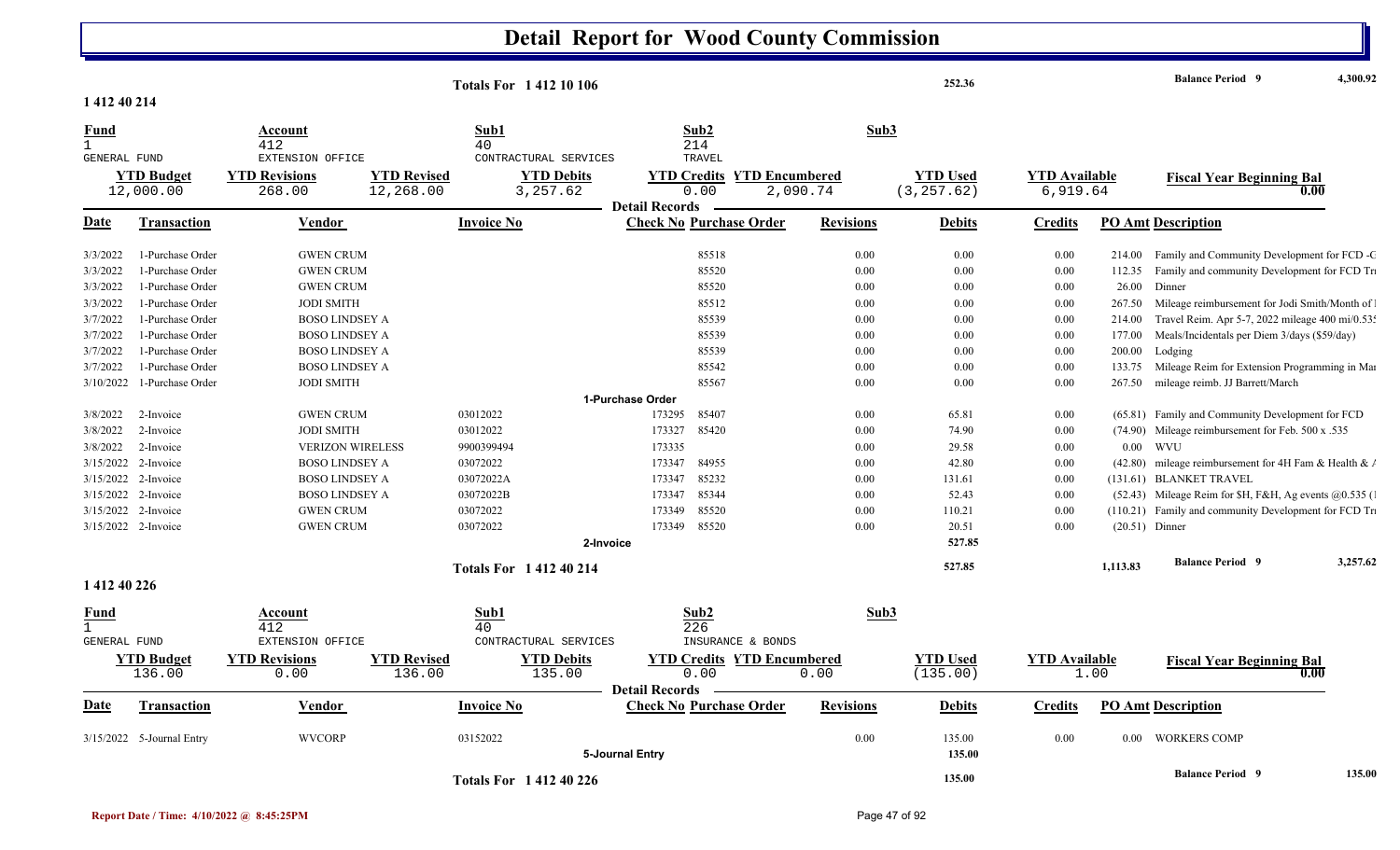#### **1 412 55 341**

| <b>Fund</b><br>$\mathbf{1}$<br><b>GENERAL FUND</b> |                               | Account<br>412<br>EXTENSION OFFICE |                                     | Sub1<br>55<br>COMMODITIES   |                             | Sub2<br>341<br>SUPPLIES/MATERIALS                                  | Sub3             |                             |                                  |          |                                                         |        |
|----------------------------------------------------|-------------------------------|------------------------------------|-------------------------------------|-----------------------------|-----------------------------|--------------------------------------------------------------------|------------------|-----------------------------|----------------------------------|----------|---------------------------------------------------------|--------|
|                                                    | <b>YTD Budget</b><br>2,500.00 | <b>YTD Revisions</b><br>0.00       | <b>YTD Revised</b><br>2,500.00      |                             | <b>YTD Debits</b><br>985.42 | <b>YTD Credits YTD Encumbered</b><br>0.00<br><b>Detail Records</b> | 921.52           | <b>YTD Used</b><br>(985.42) | <b>YTD Available</b><br>593.06   |          | <b>Fiscal Year Beginning Bal</b>                        | 0.00   |
| Date                                               | <b>Transaction</b>            | Vendor                             |                                     | <b>Invoice No</b>           |                             | <b>Check No Purchase Order</b>                                     | <b>Revisions</b> | <b>Debits</b>               | <b>Credits</b>                   |          | <b>PO Amt Description</b>                               |        |
| 3/3/2022                                           | 1-Purchase Order              | <b>GWEN CRUM</b>                   |                                     |                             |                             | 85519                                                              | 0.00             | 0.00                        | 0.00                             | 50.00    | Family and Community Development for March              |        |
| 3/3/2022                                           | 1-Purchase Order              | <b>JODI SMITH</b>                  |                                     |                             |                             | 85513                                                              | 0.00             | 0.00                        | 0.00                             | 100.00   | Blanket Supplies for 4-H & youth programs/Marc          |        |
| 3/7/2022                                           | 1-Purchase Order              | <b>BOSO LINDSEY A</b>              |                                     |                             |                             | 85541                                                              | 0.00             | 0.00                        | 0.00                             | 150.00   | Misc supplies for Extension Programs in March           |        |
|                                                    |                               |                                    |                                     |                             |                             | 1-Purchase Order                                                   |                  |                             |                                  |          |                                                         |        |
| 3/8/2022                                           | 2-Invoice                     | <b>GWEN CRUM</b>                   |                                     | 03012022                    |                             | 173295<br>85406                                                    | 0.00             | 30.16                       | 0.00                             |          | (30.16) Family and Community Development for Februar    |        |
| 3/8/2022                                           | 2-Invoice                     | <b>JODI SMITH</b>                  |                                     | 03012022A                   |                             | 85419<br>173327                                                    | 0.00             | 74.43                       | 0.00                             |          | (74.43) Blanket Supplies for 4-H and youth programs Feb |        |
|                                                    | 3/15/2022 2-Invoice           | <b>BOSO LINDSEY A</b>              |                                     | 03042022                    |                             | 85231<br>173347                                                    | 0.00             | 155.23                      | 0.00                             |          | (155.23) BLANKET SUPPLIES FOR DECEMBER                  |        |
|                                                    |                               |                                    |                                     |                             |                             | 2-Invoice                                                          |                  | 259.82                      |                                  |          |                                                         |        |
|                                                    |                               |                                    |                                     | <b>Totals For 141255341</b> |                             |                                                                    |                  | 259.82                      |                                  | 40.18    | <b>Balance Period 9</b>                                 | 985.42 |
| 1 413 10 104                                       |                               |                                    |                                     |                             |                             |                                                                    |                  |                             |                                  |          |                                                         |        |
| <b>Fund</b>                                        |                               | Account                            |                                     | Sub1                        |                             | Sub2                                                               | Sub3             |                             |                                  |          |                                                         |        |
| $\mathbf{1}$                                       |                               | 413                                |                                     | 10                          |                             | 104                                                                |                  |                             |                                  |          |                                                         |        |
| <b>GENERAL FUND</b>                                |                               | ELECTIONS-CTY CLERK                |                                     | PERSONAL SERVICES           |                             | SOCIAL SECURITY                                                    |                  |                             |                                  |          |                                                         |        |
|                                                    | <b>YTD Budget</b><br>9,532.00 | <b>YTD Revisions</b><br>0.00       | <b>YTD Revised</b><br>9,532.00      |                             | <b>YTD Debits</b><br>375.56 | <b>YTD Credits YTD Encumbered</b><br>0.00                          | 0.00             | <b>YTD</b> Used<br>(375.56) | <b>YTD Available</b><br>9,156.44 |          | <b>Fiscal Year Beginning Bal</b>                        | 0.00   |
|                                                    |                               |                                    |                                     |                             |                             | <b>Detail Records</b>                                              |                  |                             |                                  |          |                                                         |        |
| Date                                               | Transaction                   | Vendor                             |                                     | <b>Invoice No</b>           |                             | <b>Check No Purchase Order</b>                                     | <b>Revisions</b> | <b>Debits</b>               | Credits                          |          | <b>PO Amt Description</b>                               |        |
|                                                    | 3/15/2022 2-Invoice           |                                    | DEPARTMENT OF TREASURY 20220315-00  |                             |                             | 3866                                                               | 0.00             | 73.27                       | 0.00                             | $0.00\,$ | <b>FICA</b>                                             |        |
|                                                    | 3/15/2022 2-Invoice           |                                    | DEPARTMENT OF TREASURY 20220315-00  |                             |                             | 3866                                                               | 0.00             | 17.13                       | 0.00                             | $0.00\,$ | MED                                                     |        |
|                                                    |                               |                                    |                                     |                             |                             | 2-Invoice                                                          |                  | 90.40                       |                                  |          |                                                         |        |
|                                                    |                               |                                    |                                     | <b>Totals For 141310104</b> |                             |                                                                    |                  | 90.40                       |                                  |          | <b>Balance Period 9</b>                                 | 375.56 |
| 1 413 10 106                                       |                               |                                    |                                     |                             |                             |                                                                    |                  |                             |                                  |          |                                                         |        |
| <b>Fund</b>                                        |                               | Account                            |                                     | Sub1                        |                             | Sub2                                                               | Sub3             |                             |                                  |          |                                                         |        |
| $\mathbf{1}$                                       |                               | 413                                |                                     | 10                          |                             | 106                                                                |                  |                             |                                  |          |                                                         |        |
| GENERAL FUND                                       |                               | ELECTIONS-CTY CLERK                |                                     | PERSONAL SERVICES           |                             | RETIREMENT                                                         |                  |                             |                                  |          |                                                         |        |
|                                                    | <b>YTD Budget</b>             | <b>YTD Revisions</b>               | <b>YTD Revised</b>                  |                             | <b>YTD Debits</b>           | <b>YTD Credits YTD Encumbered</b>                                  |                  | <b>YTD Used</b>             | <b>YTD Available</b>             |          | <b>Fiscal Year Beginning Bal</b>                        |        |
|                                                    | 2,800.00                      | 0.00                               | 2,800.00                            |                             | 23.21                       | 0.00                                                               | 0.00             | (23.21)                     | 2,776.79                         |          |                                                         | 0.00   |
| Date                                               | <b>Transaction</b>            | <b>Vendor</b>                      |                                     | <b>Invoice No</b>           |                             | <b>Detail Records</b><br><b>Check No Purchase Order</b>            | <b>Revisions</b> | <b>Debits</b>               | <b>Credits</b>                   |          | <b>PO Amt Description</b>                               |        |
|                                                    |                               |                                    |                                     |                             |                             |                                                                    |                  |                             |                                  |          |                                                         |        |
|                                                    | $3/15/2022$ 2-Invoice         |                                    | WV PUBLIC EMP RETIREMEN 20220315-00 |                             |                             |                                                                    | 0.00             | 23.21                       | 0.00                             |          | 0.00 RETIREMENT                                         |        |
|                                                    |                               |                                    |                                     |                             |                             | 2-Invoice                                                          |                  | 23.21                       |                                  |          |                                                         |        |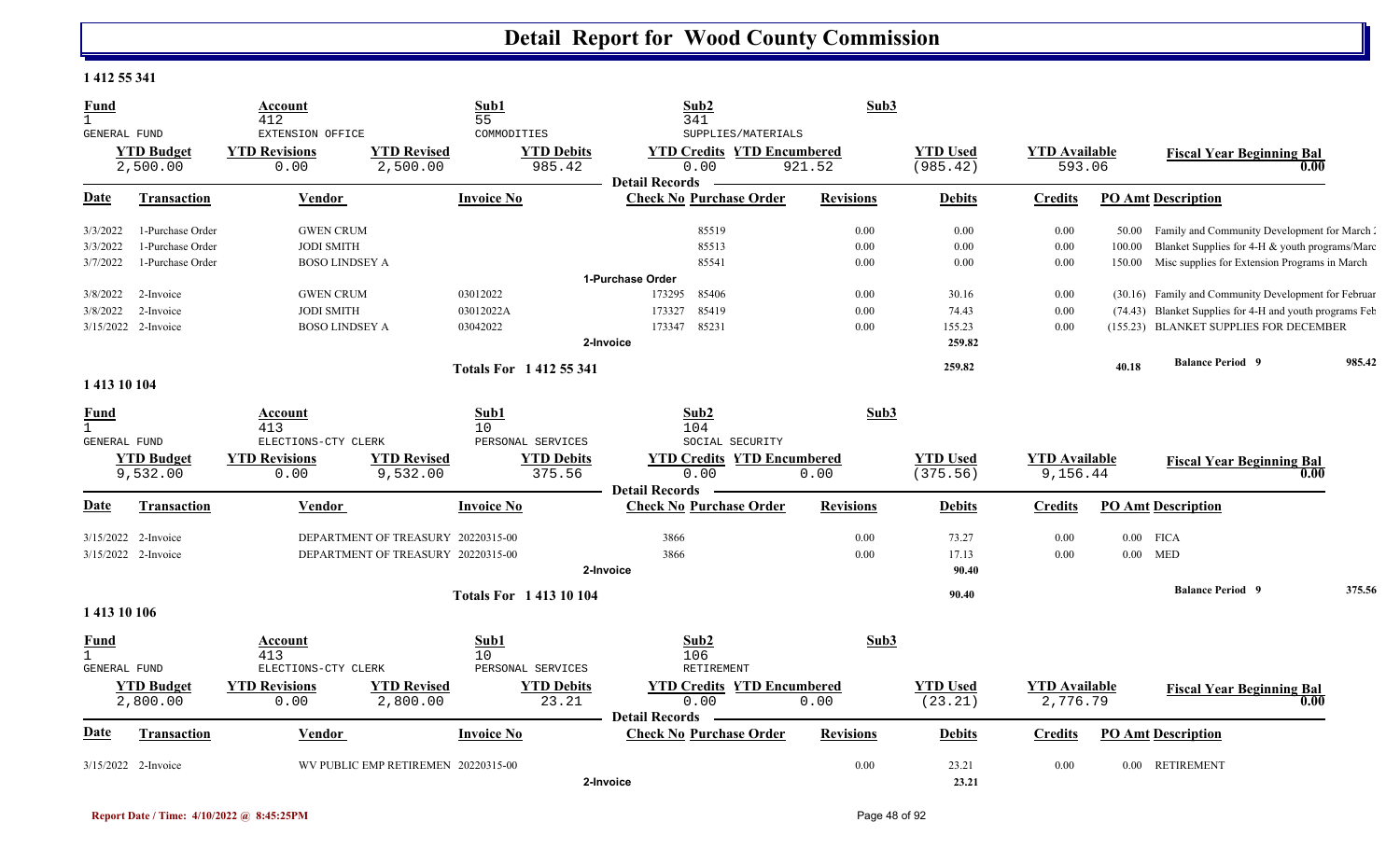|                                                    |                                |                                              |                                                                  | <b>Detail Report for Wood County Commission</b>                    |                  |                                |                                    |          |                                          |          |
|----------------------------------------------------|--------------------------------|----------------------------------------------|------------------------------------------------------------------|--------------------------------------------------------------------|------------------|--------------------------------|------------------------------------|----------|------------------------------------------|----------|
| 1413 10 108                                        |                                |                                              | <b>Totals For 141310106</b>                                      |                                                                    |                  | 23.21                          |                                    |          | <b>Balance Period 9</b>                  | 23.21    |
| <b>Fund</b><br>$\mathbf{1}$<br>GENERAL FUND        |                                | Account<br>413<br>ELECTIONS-CTY CLERK        | Sub1<br>10<br>PERSONAL SERVICES                                  | Sub2<br>108<br>OVERTIME                                            | Sub3             |                                |                                    |          |                                          |          |
|                                                    | <b>YTD Budget</b><br>28,000.00 | <b>YTD Revisions</b><br>0.00                 | <b>YTD Revised</b><br><b>YTD Debits</b><br>28,000.00<br>232.13   | <b>YTD Credits YTD Encumbered</b><br>0.00<br><b>Detail Records</b> | 0.00             | <b>YTD Used</b><br>(232.13)    | <b>YTD Available</b><br>27,767.87  |          | <b>Fiscal Year Beginning Bal</b><br>0.00 |          |
| Date                                               | Transaction                    | Vendor                                       | <b>Invoice No</b>                                                | <b>Check No Purchase Order</b>                                     | <b>Revisions</b> | <b>Debits</b>                  | <b>Credits</b>                     |          | <b>PO Amt Description</b>                |          |
|                                                    | 3/15/2022 2-Invoice            | CROSS ALISHA D                               | 10-00276457-REG                                                  | 276457<br>2-Invoice                                                | 0.00             | 232.13<br>232.13               | 0.00                               |          | 0.00 CROSS ALISHA D                      |          |
|                                                    |                                |                                              | <b>Totals For 141310108</b>                                      |                                                                    |                  | 232.13                         |                                    |          | <b>Balance Period 9</b>                  | 232.13   |
| 1413 10 109                                        |                                |                                              |                                                                  |                                                                    |                  |                                |                                    |          |                                          |          |
| <b>Fund</b><br>$\mathbf{1}$<br><b>GENERAL FUND</b> |                                | <u>Account</u><br>413<br>ELECTIONS-CTY CLERK | Sub1<br>10<br>PERSONAL SERVICES                                  | Sub2<br>109<br>EXTRA HELP                                          | Sub3             |                                |                                    |          |                                          |          |
|                                                    | <b>YTD Budget</b><br>25,000.00 | <b>YTD Revisions</b><br>0.00                 | <b>YTD Revised</b><br><b>YTD Debits</b><br>4,678.08<br>25,000.00 | <b>YTD Credits YTD Encumbered</b><br>0.00<br><b>Detail Records</b> | 0.00             | <b>YTD Used</b><br>(4, 678.08) | <b>YTD Available</b><br>20, 321.92 |          | <b>Fiscal Year Beginning Bal</b><br>0.00 |          |
| Date                                               | Transaction                    | <b>Vendor</b>                                | <b>Invoice No</b>                                                | <b>Check No Purchase Order</b>                                     | <b>Revisions</b> | <b>Debits</b>                  | <b>Credits</b>                     |          | <b>PO Amt Description</b>                |          |
|                                                    | 3/15/2022 2-Invoice            | ROSS MELODY L.                               | 10-00276540-REG                                                  | 276540<br>2-Invoice                                                | 0.00             | 950.40<br>950.40               | 0.00                               | $0.00 -$ | ROSS MELODY L.                           |          |
| 1 413 40 226                                       |                                |                                              | <b>Totals For 141310109</b>                                      |                                                                    |                  | 950.40                         |                                    |          | <b>Balance Period 9</b>                  | 4,678.08 |
| <b>Fund</b><br>$\mathbf{1}$<br><b>GENERAL FUND</b> |                                | <b>Account</b><br>413<br>ELECTIONS-CTY CLERK | Sub1<br>40<br>CONTRACTURAL SERVICES                              | Sub2<br>226<br>INSURANCE & BONDS                                   | Sub3             |                                |                                    |          |                                          |          |
|                                                    | <b>YTD Budget</b><br>175.00    | <b>YTD Revisions</b><br>0.00                 | <b>YTD Revised</b><br><b>YTD Debits</b><br>175.00<br>175.00      | <b>YTD Credits YTD Encumbered</b><br>0.00<br><b>Detail Records</b> | 0.00             | <b>YTD Used</b><br>(175.00)    | <b>YTD</b> Available               | 0.00     | <b>Fiscal Year Beginning Bal</b><br>0.00 |          |
| <b>Date</b>                                        | <b>Transaction</b>             | <b>Vendor</b>                                | <b>Invoice No</b>                                                | <b>Check No Purchase Order</b>                                     | <b>Revisions</b> | <b>Debits</b>                  | <b>Credits</b>                     |          | <b>PO Amt Description</b>                |          |
|                                                    | 3/15/2022 5-Journal Entry      | <b>WVCORP</b>                                | 03152022                                                         | 5-Journal Entry                                                    | 0.00             | 175.00<br>175.00               | 0.00                               |          | 0.00 WORKERS COMP                        |          |
|                                                    |                                |                                              | <b>Totals For 141340226</b>                                      |                                                                    |                  | 175.00                         |                                    |          | <b>Balance Period 9</b>                  | 175.00   |

**1 413 55 341**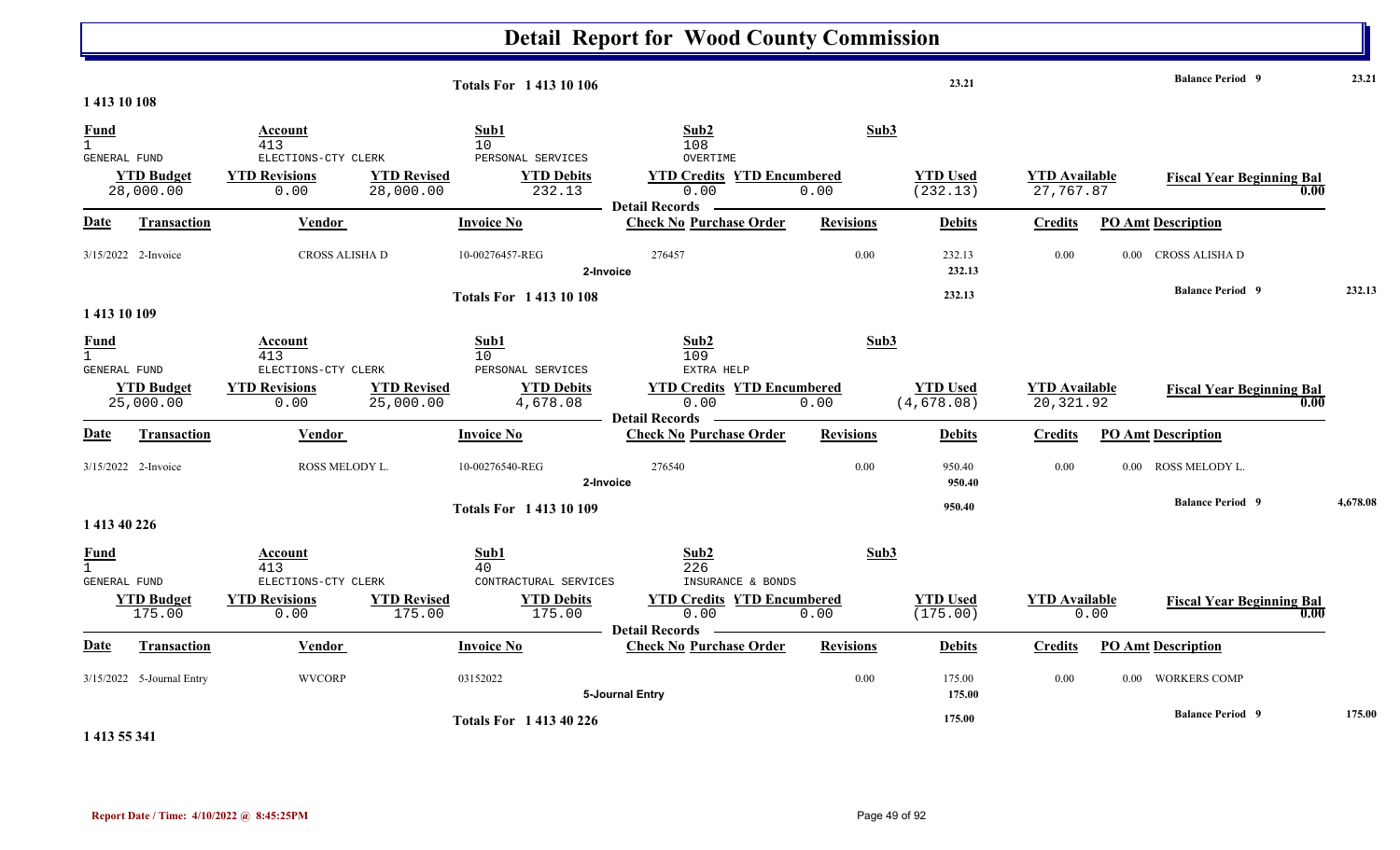| Fund<br>$\mathbf{1}$                |                                 | Account<br>413                                      |                                 | Sub1<br>55                                   | Sub2<br>341                                                                              |                  | Sub3                             |                                   |          |                                                      |          |
|-------------------------------------|---------------------------------|-----------------------------------------------------|---------------------------------|----------------------------------------------|------------------------------------------------------------------------------------------|------------------|----------------------------------|-----------------------------------|----------|------------------------------------------------------|----------|
| <b>GENERAL FUND</b>                 | <b>YTD Budget</b><br>36,000.00  | ELECTIONS-CTY CLERK<br><b>YTD Revisions</b><br>0.00 | <b>YTD Revised</b><br>36,000.00 | COMMODITIES<br><b>YTD Debits</b><br>9,438.06 | SUPPLIES/MATERIALS<br><b>YTD Credits YTD Encumbered</b><br>0.00<br><b>Detail Records</b> | 5,276.44         | <b>YTD Used</b><br>(9, 438.06)   | <b>YTD</b> Available<br>21,285.50 |          | <b>Fiscal Year Beginning Bal</b>                     | 0.00     |
| Date                                | <b>Transaction</b>              | Vendor                                              |                                 | <b>Invoice No</b>                            | <b>Check No Purchase Order</b>                                                           | <b>Revisions</b> | <b>Debits</b>                    | <b>Credits</b>                    |          | <b>PO Amt Description</b>                            |          |
| 3/17/2022                           | 1-Purchase Order                | <b>OFFICE DEPOT</b>                                 |                                 |                                              | 85596                                                                                    | 0.00             | 0.00                             | 0.00                              | 192.70   | Avery Laser Labels 5160 #364364                      |          |
| 3/17/2022                           | 1-Purchase Order                | OFFICE DEPOT                                        |                                 |                                              | 85596                                                                                    | 0.00             | $0.00\,$                         | 0.00                              | 4.19     | Stanle Bostitch Staple Remover                       |          |
| 3/21/2022                           | 1-Purchase Order                | ES&S                                                |                                 |                                              | 85605                                                                                    | 0.00             | 0.00                             | 0.00                              | 4,000.00 | electronic pollbook license maint. support fees      |          |
|                                     |                                 |                                                     |                                 |                                              | 1-Purchase Order                                                                         |                  |                                  |                                   |          |                                                      |          |
|                                     | 3/15/2022 2-Invoice             | <b>OFFICE DEPOT</b>                                 |                                 | 230461257001                                 | 173361<br>85488                                                                          | 0.00             | 16.28                            | 0.00                              |          | (16.28) Astrobrights Paper Solar Yellow #420935      |          |
| 3/15/2022                           | 2-Invoice                       | OFFICE DEPOT                                        |                                 | 230461257001                                 | 85488<br>173361                                                                          | 0.00             | 16.84                            | 0.00                              |          | (16.84) Astrobrights Paper Fireball Fuscia #458121   |          |
| 3/15/2022                           | 2-Invoice                       | OFFICE DEPOT                                        |                                 | 230461257001                                 | 85488<br>173361                                                                          | 0.00             | 16.28                            | 0.00                              |          | (16.28) Astrobrights Paper Gamma Green #515403       |          |
|                                     | 3/15/2022 2-Invoice             | OFFICE DEPOT                                        |                                 | 230461257001                                 | 173361<br>85488                                                                          | 0.00             | 16.28                            | 0.00                              |          | (16.28) Astrobrights Paper Planetary Purple #6968815 |          |
|                                     | 3/15/2022 2-Invoice             | <b>OFFICE DEPOT</b>                                 |                                 | 230461257001                                 | 173361<br>85488                                                                          | 0.00             | 16.28                            | 0.00                              |          | (16.28) Astrobrights Paper Celestial Blue #379595    |          |
|                                     |                                 |                                                     |                                 |                                              | 2-Invoice                                                                                |                  | 81.96                            |                                   |          |                                                      |          |
|                                     |                                 |                                                     |                                 | <b>Totals For 141355341</b>                  |                                                                                          |                  | 81.96                            |                                   | 4,114.93 | <b>Balance Period 9</b>                              | 9,438.06 |
| 1 415 40 211                        |                                 |                                                     |                                 |                                              |                                                                                          |                  |                                  |                                   |          |                                                      |          |
| Fund                                |                                 | Account                                             |                                 | Sub1                                         | Sub2                                                                                     |                  | Sub3                             |                                   |          |                                                      |          |
| $\mathbf{1}$                        |                                 | 415                                                 |                                 | 40                                           | 211                                                                                      |                  |                                  |                                   |          |                                                      |          |
| <b>GENERAL FUND</b>                 |                                 | MAGISTRATE COURT                                    |                                 | CONTRACTURAL SERVICES                        | <b>TELEPHONES</b>                                                                        |                  |                                  |                                   |          |                                                      |          |
|                                     | <b>YTD Budget</b><br>5,500.00   | <b>YTD Revisions</b><br>0.00                        | <b>YTD Revised</b><br>5,500.00  | <b>YTD Debits</b><br>4,965.69                | <b>YTD Credits YTD Encumbered</b><br>0.00                                                | 0.00             | <b>YTD Used</b><br>(4, 965.69)   | <b>YTD</b> Available<br>534.31    |          | <b>Fiscal Year Beginning Bal</b>                     | 0.00     |
|                                     |                                 |                                                     |                                 |                                              | <b>Detail Records</b>                                                                    |                  |                                  |                                   |          |                                                      |          |
| Date                                | Transaction                     | Vendor                                              |                                 | <b>Invoice No</b>                            | <b>Check No Purchase Order</b>                                                           | <b>Revisions</b> | <b>Debits</b>                    | Credits                           |          | <b>PO Amt Description</b>                            |          |
| 3/8/2022                            | 2-Invoice                       | <b>VERIZON WIRELESS</b>                             |                                 | 9900399494                                   | 173335                                                                                   | 0.00             | 30.94                            | 0.00                              | $0.00\,$ | <b>ERNIE</b>                                         |          |
|                                     |                                 |                                                     |                                 |                                              | 2-Invoice                                                                                |                  | 30.94                            |                                   |          |                                                      |          |
|                                     | 3/10/2022 5-Journal Entry       | <b>FRONTIER</b>                                     |                                 | 20220308063001                               |                                                                                          | 0.00             | 574.46                           | 0.00                              | 0.00     | WOOD CO FINANCE-4019-FRONTIER COMI                   |          |
|                                     |                                 |                                                     |                                 |                                              | 5-Journal Entry                                                                          |                  | 574.46                           |                                   |          |                                                      |          |
|                                     |                                 |                                                     |                                 | <b>Totals For 141540211</b>                  |                                                                                          |                  | 605.40                           |                                   |          | <b>Balance Period 9</b>                              | 4,965.69 |
| 1 424 10 103                        |                                 |                                                     |                                 |                                              |                                                                                          |                  |                                  |                                   |          |                                                      |          |
| <u>Fund</u>                         |                                 | Account                                             |                                 | Sub1                                         | Sub2                                                                                     |                  | Sub3                             |                                   |          |                                                      |          |
| $\mathbf{1}$<br><b>GENERAL FUND</b> |                                 | 424<br>MAINTENANCE                                  |                                 | 10<br>PERSONAL SERVICES                      | 103<br>SALARIES-DEPUTIES                                                                 |                  |                                  |                                   |          |                                                      |          |
|                                     |                                 |                                                     |                                 |                                              |                                                                                          |                  |                                  |                                   |          |                                                      |          |
|                                     | <b>YTD Budget</b><br>231,058.00 | <b>YTD Revisions</b><br>0.00                        | <b>YTD Revised</b>              | <b>YTD Debits</b>                            | <b>YTD Credits YTD Encumbered</b><br>0.00                                                | 0.00             | <b>YTD Used</b><br>(159, 838.94) | <b>YTD</b> Available<br>71,219.06 |          | <b>Fiscal Year Beginning Bal</b>                     | 0.00     |
|                                     |                                 |                                                     | 231,058.00                      | 159,838.94                                   | <b>Detail Records</b>                                                                    |                  |                                  |                                   |          |                                                      |          |
| Date                                | Transaction                     | Vendor                                              |                                 | <b>Invoice No</b>                            | <b>Check No Purchase Order</b>                                                           | <b>Revisions</b> | <b>Debits</b>                    | <b>Credits</b>                    |          | <b>PO Amt Description</b>                            |          |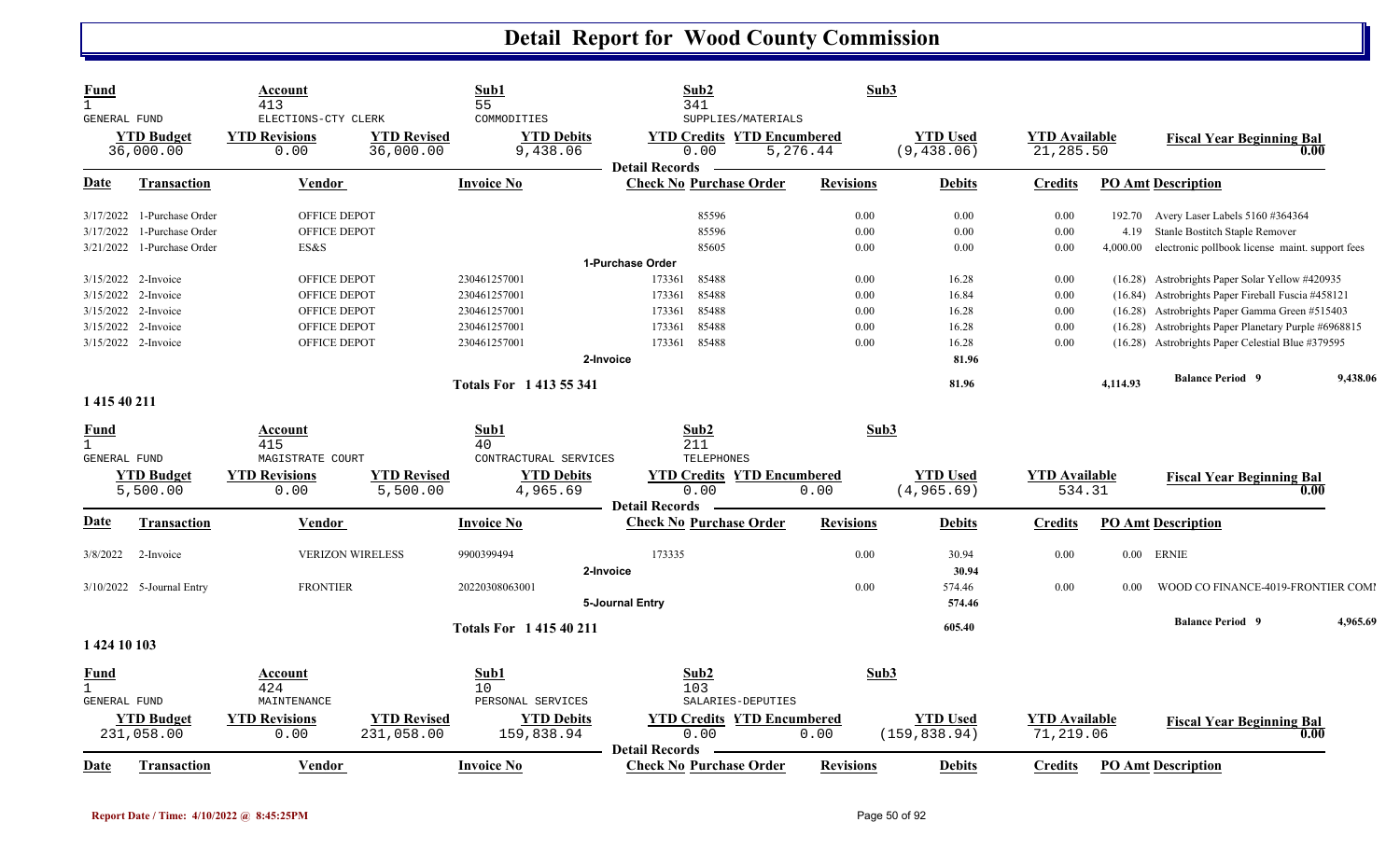|                         |                      |                      |                                    |                             | <b>Detail Report for Wood County Commission</b>         |                  |                 |                      |          |                                  |            |
|-------------------------|----------------------|----------------------|------------------------------------|-----------------------------|---------------------------------------------------------|------------------|-----------------|----------------------|----------|----------------------------------|------------|
|                         |                      |                      |                                    |                             |                                                         |                  |                 |                      |          |                                  |            |
|                         | 3/15/2022 2-Invoice  |                      | BENNETT JR STEPHEN R               | 10-00276541-REG             | 276541                                                  | 0.00             | 1,246.88        | 0.00                 | $0.00\,$ | BENNETT JR STEPHEN R             |            |
| 3/15/2022               | 2-Invoice            |                      | <b>BUNNER RUSSELL W.</b>           | 10-00276542-REG             | 276542                                                  | 0.00             | 1,290.63        | 0.00                 | 0.00     | <b>BUNNER RUSSELL W.</b>         |            |
| 3/15/2022               | 2-Invoice            |                      | KUCZKO THOMAS M.                   | 10-00276543-REG             | 276543                                                  | 0.00             | 1,400.00        | 0.00                 | 0.00     | KUCZKO THOMAS M.                 |            |
| 3/15/2022               | 2-Invoice            | MILLER MICHAEL       |                                    | 10-00276544-REG             | 276544                                                  | 0.00             | 1,229.17        | 0.00                 | 0.00     | <b>MILLER MICHAEL</b>            |            |
|                         | 3/15/2022 2-Invoice  |                      | NONAMAKER TODD A                   | 10-00276545-REG             | 276545                                                  | 0.00             | 2,291.67        | 0.00                 | 0.00     | NONAMAKER TODD A                 |            |
|                         | 3/15/2022 2-Invoice  | TRAVIS STEVEN W.     |                                    | 10-00276546-REG             | 276546                                                  | 0.00             | 1,465.52        | 0.00                 | 0.00     | TRAVIS STEVEN W.                 |            |
|                         | 3/15/2022 2-Invoice  | WICKHAM CHAD M       |                                    | 10-00276547-REG             | 276547                                                  | 0.00             | 1,246.88        | 0.00                 | 0.00     | WICKHAM CHAD M                   |            |
|                         |                      |                      |                                    |                             | 2-Invoice                                               |                  | 10,170.75       |                      |          |                                  |            |
|                         |                      |                      |                                    | <b>Totals For 142410103</b> |                                                         |                  | 10,170.75       |                      |          | <b>Balance Period 9</b>          | 159,838.94 |
| 1 424 10 104            |                      |                      |                                    |                             |                                                         |                  |                 |                      |          |                                  |            |
| <u>Fund</u>             |                      | Account              |                                    | Sub1                        | Sub2                                                    | Sub3             |                 |                      |          |                                  |            |
| $\mathbf{1}$            |                      | 424                  |                                    | 10                          | 104                                                     |                  |                 |                      |          |                                  |            |
| GENERAL FUND            |                      | MAINTENANCE          |                                    | PERSONAL SERVICES           | SOCIAL SECURITY                                         |                  |                 |                      |          |                                  |            |
|                         | <b>YTD Budget</b>    | <b>YTD Revisions</b> | <b>YTD Revised</b>                 | <b>YTD Debits</b>           | <b>YTD Credits YTD Encumbered</b>                       |                  | <b>YTD</b> Used | <b>YTD Available</b> |          | <b>Fiscal Year Beginning Bal</b> |            |
|                         | 18,288.00            | 0.00                 | 18,288.00                          | 11,939.42                   | 0.00                                                    | 0.00             | (11, 939.42)    | 6,348.58             |          |                                  | 0.00       |
| Date                    | <b>Transaction</b>   | <u>Vendor</u>        |                                    | <b>Invoice No</b>           | <b>Detail Records</b><br><b>Check No Purchase Order</b> | <b>Revisions</b> | <b>Debits</b>   | <b>Credits</b>       |          | <b>PO Amt Description</b>        |            |
| 3/15/2022               | 2-Invoice            |                      | DEPARTMENT OF TREASURY 20220315-00 |                             | 3866                                                    | 0.00             | 610.16          | 0.00                 | $0.00\,$ | <b>FICA</b>                      |            |
|                         | 3/15/2022 2-Invoice  |                      | DEPARTMENT OF TREASURY 20220315-00 |                             | 3866                                                    | 0.00             | 142.70          | 0.00                 | $0.00\,$ | MED                              |            |
|                         |                      |                      |                                    |                             | 2-Invoice                                               |                  | 752.86          |                      |          |                                  |            |
|                         |                      |                      |                                    | <b>Totals For 142410104</b> |                                                         |                  | 752.86          |                      |          | <b>Balance Period 9</b>          | 11,939.42  |
| 1 424 10 105            |                      |                      |                                    |                             |                                                         |                  |                 |                      |          |                                  |            |
|                         |                      | <b>Account</b>       |                                    | Sub1                        | Sub2                                                    | Sub3             |                 |                      |          |                                  |            |
| $\frac{\text{Fund}}{1}$ |                      | 424                  |                                    | 10                          | 105                                                     |                  |                 |                      |          |                                  |            |
| GENERAL FUND            |                      | MAINTENANCE          |                                    | PERSONAL SERVICES           | INSURANCE PREMIUM                                       |                  |                 |                      |          |                                  |            |
|                         | <b>YTD Budget</b>    | <b>YTD Revisions</b> | <b>YTD Revised</b>                 | <b>YTD Debits</b>           | <b>YTD Credits YTD Encumbered</b>                       |                  | <b>YTD Used</b> | <b>YTD</b> Available |          | <b>Fiscal Year Beginning Bal</b> |            |
|                         | 76,477.00            | 0.00                 | 76,477.00                          | 68, 452.45                  | 0.00                                                    | 0.00             | (68, 452.45)    | 8,024.55             |          |                                  | 0.00       |
| <u>Date</u>             | <b>Transaction</b>   | <b>Vendor</b>        |                                    | <b>Invoice No</b>           | <b>Detail Records</b><br><b>Check No Purchase Order</b> | <b>Revisions</b> | <b>Debits</b>   | <b>Credits</b>       |          | <b>PO Amt Description</b>        |            |
| 3/1/2022                | 2-Invoice            |                      | HIGHMARK WEST VIRGINIA             | 03012022                    | 3855                                                    | 0.00             | 6,626.79        | 0.00                 |          | 0.00 HEALTH PREMIUM              |            |
|                         | 3/8/2022 2-Invoice   | <b>RENAISSANCE</b>   |                                    | CNS000091182                | 3861                                                    | 0.00             | 31.05           | 0.00                 |          | 0.00 ADMIN FEE                   |            |
|                         | 3/8/2022 2-Invoice   |                      | MUTUAL OF OMAHA                    | 1314828834                  | 173313                                                  | $0.00\,$         | 12.78           | 0.00                 |          | 0.00 BASIC LIFE                  |            |
|                         | $3/8/2022$ 2-Invoice | MUTUAL OF OMAHA      |                                    | 1314828834                  | 173313                                                  | 0.00             | 38.47           | 0.00                 |          | 0.00 LT DISABILITY               |            |
|                         | 3/9/2022 2-Invoice   |                      | VISION SERVICE PLAN (WV)           | 032022                      | 173342                                                  | $0.00\,$         | 16.60           | 0.00                 |          | 0.00 SINGLE VISION               |            |
|                         | 3/9/2022 2-Invoice   |                      | VISION SERVICE PLAN (WV) 032022    |                             | 173342                                                  | $0.00\,$         | 57.60           | 0.00                 |          | 0.00 FAMILY VISION               |            |
|                         | 3/15/2022 2-Invoice  | <b>RENAISSANCE</b>   |                                    | 02192022                    | 3869                                                    | $0.00\,$         | 152.00          | 0.00                 |          | 0.00 WEEKLY CLAIMS 02/19         |            |
|                         |                      |                      |                                    |                             | 2-Invoice                                               |                  | 6,935.29        |                      |          |                                  |            |
|                         |                      |                      |                                    | <b>Totals For 142410105</b> |                                                         |                  | 6,935.29        |                      |          | <b>Balance Period 9</b>          | 68,452.45  |

**1 424 10 106**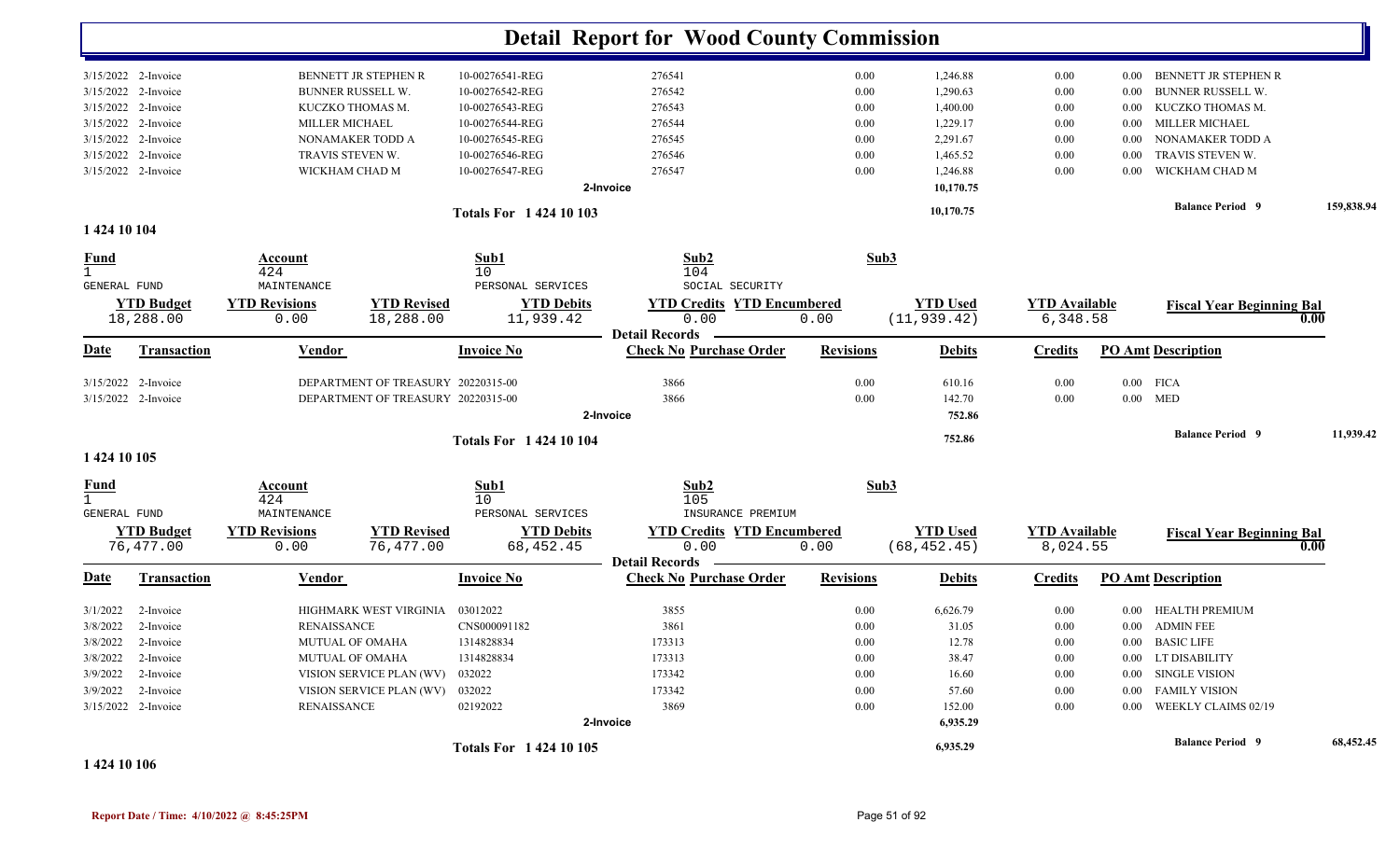| <b>Fund</b><br>$\mathbf{1}$<br>GENERAL FUND        | <b>YTD Budget</b><br>23,906.00             | Account<br>424<br>MAINTENANCE<br><b>YTD Revisions</b><br>0.00        | <b>YTD Revised</b><br>23,906.00     | Sub1<br>10<br>PERSONAL SERVICES<br><b>YTD Debits</b><br>15,945.44  | Sub2<br>106<br>RETIREMENT<br><b>YTD Credits YTD Encumbered</b><br>0.00<br><b>Detail Records</b> | Sub3<br>0.00     | <b>YTD Used</b><br>(15, 945.44) | <b>YTD</b> Available<br>7,960.56 |                      | <b>Fiscal Year Beginning Bal</b><br>0.00    |           |
|----------------------------------------------------|--------------------------------------------|----------------------------------------------------------------------|-------------------------------------|--------------------------------------------------------------------|-------------------------------------------------------------------------------------------------|------------------|---------------------------------|----------------------------------|----------------------|---------------------------------------------|-----------|
| Date                                               | <b>Transaction</b>                         | <b>Vendor</b>                                                        |                                     | <b>Invoice No</b>                                                  | <b>Check No Purchase Order</b>                                                                  | <b>Revisions</b> | <b>Debits</b>                   | <b>Credits</b>                   |                      | <b>PO Amt Description</b>                   |           |
|                                                    | 3/15/2022 2-Invoice                        |                                                                      | WV PUBLIC EMP RETIREMEN 20220315-00 |                                                                    | 2-Invoice                                                                                       | 0.00             | 1,040.26<br>1,040.26            | 0.00                             |                      | 0.00 RETIREMENT                             |           |
| 1 424 10 108                                       |                                            |                                                                      |                                     | <b>Totals For 1 424 10 106</b>                                     |                                                                                                 |                  | 1,040.26                        |                                  |                      | <b>Balance Period 9</b>                     | 15,945.44 |
| <u>Fund</u><br>$\mathbf{1}$<br>GENERAL FUND        |                                            | Account<br>424<br>MAINTENANCE                                        |                                     | Sub1<br>10 <sup>°</sup><br>PERSONAL SERVICES                       | Sub2<br>108<br>OVERTIME                                                                         | Sub3             |                                 |                                  |                      |                                             |           |
|                                                    | <b>YTD Budget</b><br>8,000.00              | <b>YTD Revisions</b><br>0.00                                         | <b>YTD Revised</b><br>8,000.00      | <b>YTD Debits</b><br>4,248.15                                      | <b>YTD Credits YTD Encumbered</b><br>0.00<br><b>Detail Records</b>                              | 0.00             | <b>YTD Used</b><br>(4, 248.15)  | <b>YTD Available</b><br>3,751.85 |                      | <b>Fiscal Year Beginning Bal</b><br>0.00    |           |
| Date                                               | Transaction                                | Vendor                                                               |                                     | <b>Invoice No</b>                                                  | <b>Check No Purchase Order</b>                                                                  | <b>Revisions</b> | <b>Debits</b>                   | <b>Credits</b>                   |                      | <b>PO Amt Description</b>                   |           |
|                                                    | 3/15/2022 2-Invoice<br>3/15/2022 2-Invoice | KUCZKO THOMAS M.<br>WICKHAM CHAD M                                   |                                     | 10-00276543-REG<br>10-00276547-REG                                 | 276543<br>276547<br>2-Invoice                                                                   | 0.00<br>0.00     | 145.38<br>86.32<br>231.70       | 0.00<br>0.00                     | $0.00\,$<br>$0.00\,$ | KUCZKO THOMAS M.<br>WICKHAM CHAD M          |           |
| 1 424 40 211                                       |                                            |                                                                      |                                     | <b>Totals For 1 424 10 108</b>                                     |                                                                                                 |                  | 231.70                          |                                  |                      | <b>Balance Period 9</b>                     | 4,248.15  |
| <b>Fund</b><br>$\mathbf{1}$<br><b>GENERAL FUND</b> | <b>YTD Budget</b><br>1,200.00              | <b>Account</b><br>424<br>MAINTENANCE<br><b>YTD Revisions</b><br>0.00 | <b>YTD Revised</b><br>1,200.00      | Sub1<br>40<br>CONTRACTURAL SERVICES<br><b>YTD Debits</b><br>414.88 | Sub2<br>211<br>TELEPHONES<br><b>YTD Credits YTD Encumbered</b><br>0.00                          | Sub3<br>0.00     | <b>YTD Used</b><br>(414.88)     | <b>YTD Available</b><br>785.12   |                      | <b>Fiscal Year Beginning Bal</b><br>0.00    |           |
| Date                                               | Transaction                                | Vendor                                                               |                                     | <b>Invoice No</b>                                                  | <b>Detail Records</b><br><b>Check No Purchase Order</b>                                         | <b>Revisions</b> | <b>Debits</b>                   | <b>Credits</b>                   |                      | <b>PO Amt Description</b>                   |           |
| 3/8/2022<br>3/8/2022                               | 2-Invoice<br>2-Invoice                     | <b>VERIZON WIRELESS</b><br><b>VERIZON WIRELESS</b>                   |                                     | 9900399494<br>9900399494                                           | 173335<br>173335<br>2-Invoice                                                                   | 0.00<br>0.00     | 29.59<br>29.59<br>59.18         | 0.00<br>0.00                     |                      | 0.00 DRIVE THRU - VIRUS CELL<br>$0.00$ TODD |           |
| 1 424 40 216                                       |                                            |                                                                      |                                     | <b>Totals For 142440211</b>                                        |                                                                                                 |                  | 59.18                           |                                  |                      | <b>Balance Period 9</b>                     | 414.88    |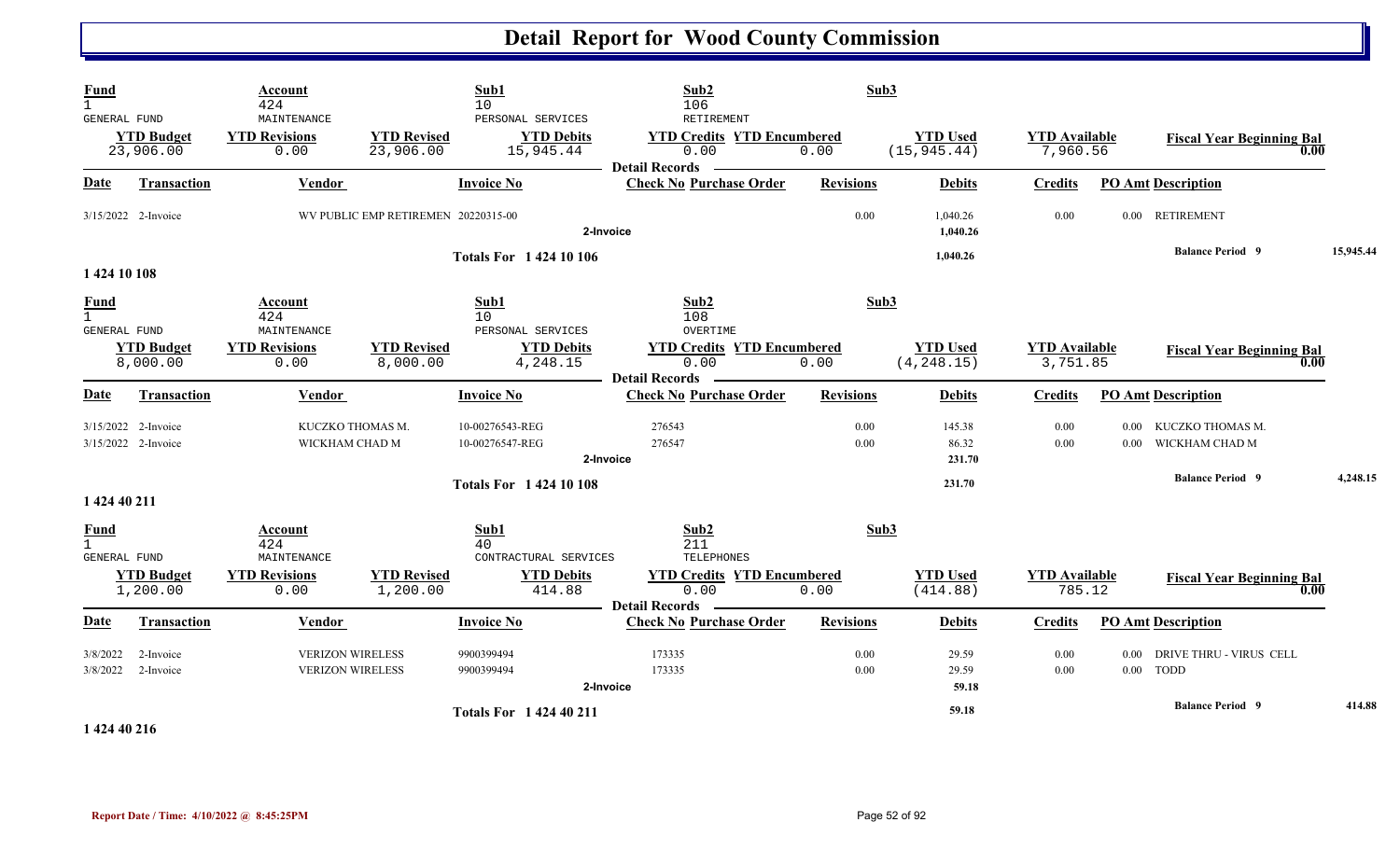| Fund<br>$\mathbf{1}$        | GENERAL FUND<br><b>YTD Budget</b><br>20,000.00 | Account<br>424<br>MAINTENANCE<br><b>YTD Revisions</b><br>12,671.00 | <b>YTD Revised</b><br>32,671.00 | Sub1<br>40<br>CONTRACTURAL SERVICES<br><b>YTD Debits</b><br>30,185.64 | Sub2<br>216<br>M&R -EQUIPMENT<br><b>YTD Credits YTD Encumbered</b><br>0.00 | 2,972.48         | Sub3<br><b>YTD Used</b><br>(30, 185.64) | <b>YTD</b> Available<br>(487.12)    |          | <b>Fiscal Year Beginning Bal</b><br>0.00                |           |
|-----------------------------|------------------------------------------------|--------------------------------------------------------------------|---------------------------------|-----------------------------------------------------------------------|----------------------------------------------------------------------------|------------------|-----------------------------------------|-------------------------------------|----------|---------------------------------------------------------|-----------|
| Date                        | <b>Transaction</b>                             | <b>Vendor</b>                                                      |                                 | <b>Invoice No</b>                                                     | <b>Detail Records</b><br><b>Check No Purchase Order</b>                    | <b>Revisions</b> | Debits                                  | <b>Credits</b>                      |          | <b>PO Amt Description</b>                               |           |
| 3/7/2022                    | 1-Purchase Order                               |                                                                    | JOHNSON CONTROLS, INC.          |                                                                       | 85538                                                                      |                  | $0.00\,$<br>0.00                        | 0.00                                |          | 514.00 HVAC repair at Courthouse 5th FL                 |           |
| 3/10/2022                   | 1-Purchase Order                               |                                                                    | BREWER & CO. OF WV, INC.        |                                                                       | 85564                                                                      |                  | 0.00<br>0.00                            | 0.00                                | 440.00   | sprinkler dry stystem repair at the Courthouse          |           |
| 3/17/2022                   | 1-Purchase Order                               |                                                                    | JOHNSON CONTROLS, INC.          |                                                                       | 85592                                                                      |                  | 0.00<br>0.00                            | 0.00                                | 1,153.00 | accuator valve repaper, vav repair                      |           |
| 3/21/2022                   | 1-Purchase Order                               |                                                                    | <b>ADVANCE AUTO PARTS</b>       |                                                                       | 85599                                                                      |                  | 0.00<br>0.00                            | 0.00                                | 32.32    | mower parts                                             |           |
| 3/21/2022                   | 1-Purchase Order                               |                                                                    | FORE TIMBER COMPANY INC         |                                                                       | 85600                                                                      |                  | 0.00<br>0.00                            | 0.00                                |          | 126.65 mower parts                                      |           |
|                             |                                                |                                                                    |                                 |                                                                       | 1-Purchase Order                                                           |                  |                                         |                                     |          |                                                         |           |
| 3/8/2022                    | 2-Invoice                                      |                                                                    | BREWER & CO. OF WV, INC.        | 24813                                                                 | 173294<br>85475                                                            |                  | 0.00<br>658.00                          | 0.00                                |          | (658.00) Sprinkler raiser repair WORK ORDER NO 76046    |           |
| 3/8/2022                    | 2-Invoice                                      |                                                                    | JOHNSON CONTROLS, INC.          | 1-115224884955                                                        | 85538<br>173305                                                            |                  | $0.00\,$<br>514.00                      | 0.00                                |          | (514.00) HVAC repair at Courthouse 5th FL               |           |
| 3/8/2022                    | 2-Invoice                                      |                                                                    | LOWE'S COMPANIES, INC.          | 912905                                                                | 85375<br>173310                                                            |                  | 0.00<br>163.18                          | 0.00                                |          | $(163.18)$ Toilet at Shop                               |           |
|                             | 3/15/2022 2-Invoice                            |                                                                    | BREWER & CO. OF WV, INC.        | 76186-IN                                                              | 173348<br>85564                                                            |                  | 0.00<br>440.00                          | 0.00                                |          | (440.00) sprinkler dry stystem repair at the Courthouse |           |
|                             |                                                |                                                                    |                                 | 2-Invoice                                                             |                                                                            |                  | 1,775.18                                |                                     |          |                                                         |           |
|                             |                                                |                                                                    |                                 | <b>Totals For 142440216</b>                                           |                                                                            |                  | 1,775.18                                |                                     | 490.79   | <b>Balance Period 9</b>                                 | 30,185.64 |
|                             | 1 424 40 216 1602                              |                                                                    |                                 |                                                                       |                                                                            |                  |                                         |                                     |          |                                                         |           |
|                             |                                                |                                                                    |                                 |                                                                       |                                                                            |                  |                                         |                                     |          |                                                         |           |
| <u>Fund</u><br>$\mathbf{1}$ |                                                | <b>Account</b>                                                     |                                 | Sub1                                                                  | Sub2                                                                       |                  | Sub3                                    |                                     |          |                                                         |           |
|                             | GENERAL FUND                                   | 424<br>MAINTENANCE                                                 |                                 | 40<br>CONTRACTURAL SERVICES                                           | 216<br>M&R -EQUIPMENT                                                      |                  | 1602<br>REPAIRS EQUIP. ANNEX            |                                     |          |                                                         |           |
|                             | <b>YTD Budget</b>                              | <b>YTD Revisions</b>                                               | <b>YTD Revised</b>              | <b>YTD Debits</b>                                                     | <b>YTD Credits YTD Encumbered</b>                                          |                  | <b>YTD</b> Used                         | <b>YTD Available</b>                |          |                                                         |           |
|                             | 7,500.00                                       | 0.00                                                               | 7,500.00                        | 4,979.41                                                              | 0.00                                                                       | 245.20           | (4, 979.41)                             | 2,275.39                            |          | <b>Fiscal Year Beginning Bal</b><br>0.00                |           |
|                             |                                                |                                                                    |                                 |                                                                       | <b>Detail Records</b>                                                      |                  |                                         |                                     |          |                                                         |           |
| Date                        | <b>Transaction</b>                             | <b>Vendor</b>                                                      |                                 | <b>Invoice No</b>                                                     | <b>Check No Purchase Order</b>                                             | <b>Revisions</b> | <b>Debits</b>                           | <b>Credits</b>                      |          | <b>PO Amt Description</b>                               |           |
|                             |                                                |                                                                    |                                 |                                                                       |                                                                            |                  |                                         |                                     |          |                                                         |           |
| 3/21/2022                   | 1-Purchase Order                               |                                                                    | <b>ADVANCE AUTO PARTS</b>       |                                                                       | 85599<br>85600                                                             |                  | $0.00\,$<br>0.00                        | 0.00                                |          | 32.34 mower parts                                       |           |
| 3/21/2022                   | 1-Purchase Order                               |                                                                    | FORE TIMBER COMPANY INC         |                                                                       |                                                                            |                  | 0.00<br>0.00                            | 0.00                                |          | 126.67 mower parts                                      |           |
|                             |                                                |                                                                    |                                 |                                                                       | 1-Purchase Order                                                           |                  |                                         |                                     |          |                                                         |           |
| 3/8/2022                    | 2-Invoice                                      |                                                                    | LOWE'S COMPANIES, INC.          | 913873                                                                | 85385<br>173310                                                            |                  | 0.00<br>7.59                            | 0.00                                |          | (7.59) heating element for hot water tank Shaver        |           |
|                             |                                                |                                                                    |                                 | 2-Invoice                                                             |                                                                            |                  | 7.59                                    |                                     |          |                                                         |           |
|                             |                                                |                                                                    |                                 | Totals For 1 424 40 216 1602                                          |                                                                            |                  | 7.59                                    |                                     | 151.42   | <b>Balance Period 9</b>                                 | 4,979.41  |
|                             | 1 424 40 216 1604                              |                                                                    |                                 |                                                                       |                                                                            |                  |                                         |                                     |          |                                                         |           |
| Fund                        |                                                | Account                                                            |                                 | Sub1                                                                  | Sub2                                                                       |                  | Sub3                                    |                                     |          |                                                         |           |
|                             |                                                | 424                                                                |                                 | 40                                                                    | 216                                                                        |                  | 1604                                    |                                     |          |                                                         |           |
|                             | <b>GENERAL FUND</b>                            | MAINTENANCE                                                        |                                 | CONTRACTURAL SERVICES                                                 | M&R -EQUIPMENT                                                             |                  | REPAIRS EQUIP OTHER BLDG                |                                     |          |                                                         |           |
|                             | <b>YTD Budget</b><br>6,000.00                  | <b>YTD Revisions</b><br>0.00                                       | <b>YTD Revised</b><br>6,000.00  | <b>YTD Debits</b><br>11, 212.44                                       | <b>YTD Credits YTD Encumbered</b><br>0.00                                  | 1,891.86         | <b>YTD</b> Used<br>(11, 212.44)         | <b>YTD Available</b><br>(7, 104.30) |          | <b>Fiscal Year Beginning Bal</b><br>0.00                |           |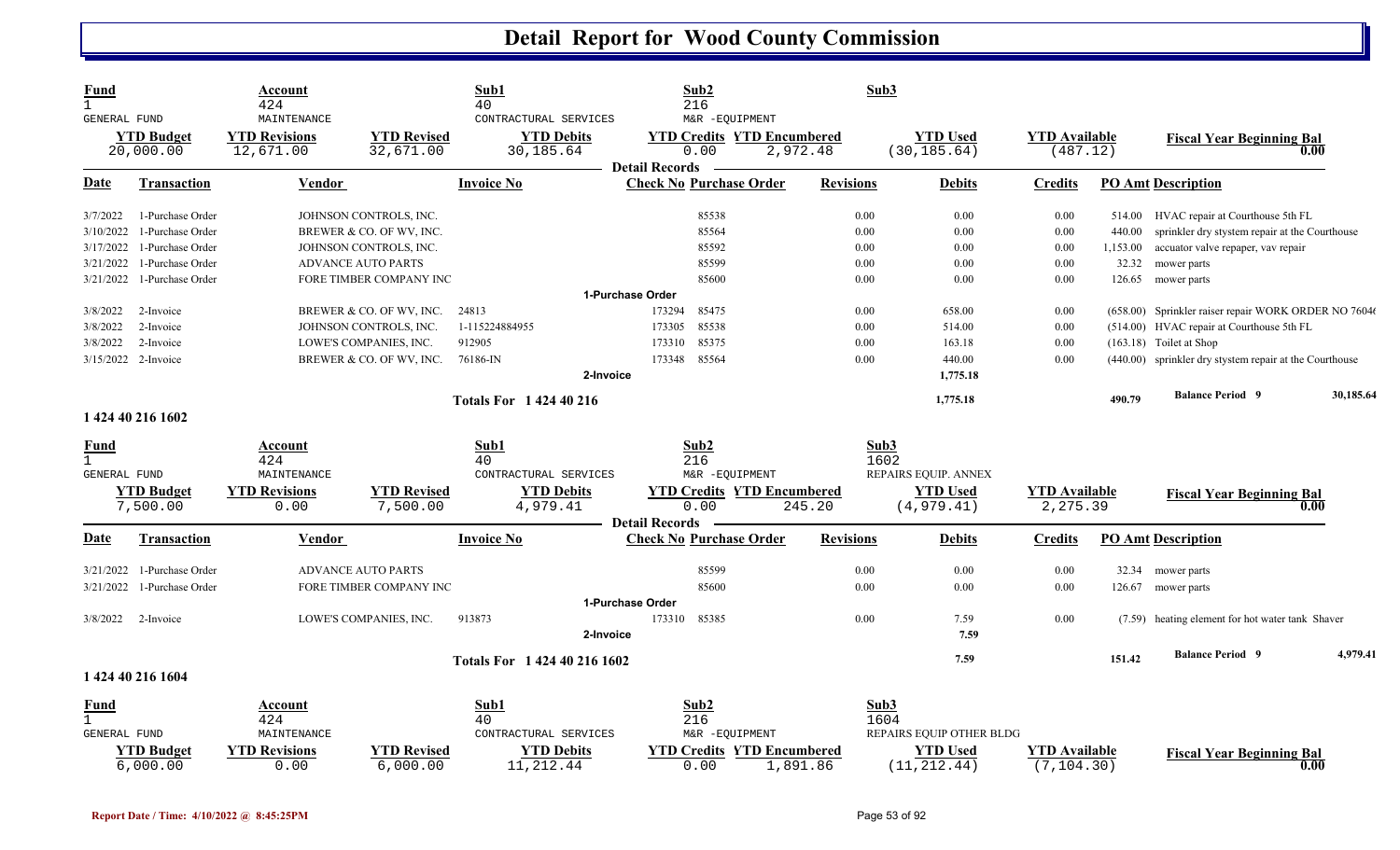|              |                     |                      |                                      |                              | Detail Records —                                        |                                   |                       |                |                      |                                                 |           |
|--------------|---------------------|----------------------|--------------------------------------|------------------------------|---------------------------------------------------------|-----------------------------------|-----------------------|----------------|----------------------|-------------------------------------------------|-----------|
| <u>Date</u>  | <b>Transaction</b>  | <b>Vendor</b>        |                                      | <b>Invoice No</b>            | <b>Check No Purchase Order</b>                          | <b>Revisions</b>                  | <b>Debits</b>         | <b>Credits</b> |                      | <b>PO Amt Description</b>                       |           |
| 3/7/2022     | 1-Purchase Order    |                      | JOHNSON CONTROLS, INC.               |                              | 85537                                                   | 0.00                              | 0.00                  |                | 0.00                 | 735.00 HVAC RTU VAV repair at Shaver            |           |
| 3/21/2022    | 1-Purchase Order    |                      | <b>ADVANCE AUTO PARTS</b>            |                              | 85599                                                   | 0.00                              | $0.00\,$              |                | 0.00<br>32.32        | mower parts                                     |           |
| 3/21/2022    | 1-Purchase Order    |                      | FORE TIMBER COMPANY INC              |                              | 85600                                                   | 0.00                              | 0.00                  |                | 0.00                 | 126.67 mower parts                              |           |
|              |                     |                      |                                      |                              | 1-Purchase Order                                        |                                   |                       |                |                      |                                                 |           |
| 3/1/2022     | 2-Invoice           |                      | <b>RUNYON LOCK SERVICE</b>           | JAN 40851 PD                 | 173285<br>85430                                         | 0.00                              | 170.00                |                | 0.00                 | (170.00) Lever passage handle for Shaver x2     |           |
| 3/8/2022     | 2-Invoice           |                      | JOHNSON CONTROLS, INC.               | 1-115257074281               | 85537<br>173305                                         | 0.00                              | 735.00                |                | 0.00                 | (735.00) HVAC RTU VAV repair at Shaver          |           |
| 3/8/2022     | 2-Invoice           |                      | LOWE'S COMPANIES, INC.               | 902822                       | 85465<br>173310                                         | 0.00                              | 10.53                 |                | 0.00                 | (10.53) parts for gas leak at DRC               |           |
| 3/8/2022     | 2-Invoice           |                      | UNITED REFRIGERATION INC 83061331-00 |                              | 85438<br>173334                                         | 0.00                              | 408.00                |                | 0.00                 | (408.00) Circulating Water Pump CUST NO 1042078 |           |
| 3/15/2022    | 2-Invoice           |                      | STATE ELECTRIC SUPPLY CO 15869113-00 |                              | 85473<br>173366                                         | 0.00                              | 5.95                  |                | 0.00                 | (5.95) Elec Service to new HVAC at DRC          |           |
|              | 3/15/2022 2-Invoice |                      | STATE ELECTRIC SUPPLY CO 15864305-00 |                              | 85473<br>173366                                         | 0.00                              | 227.89                |                | 0.00                 | (227.89) Elec Service to new HVAC at DRC        |           |
|              |                     |                      |                                      |                              | 2-Invoice                                               |                                   | 1,557.37              |                |                      |                                                 |           |
|              |                     |                      |                                      | Totals For 1 424 40 216 1604 |                                                         |                                   | 1,557.37              |                | (663.38)             | <b>Balance Period 9</b>                         | 11,212.44 |
|              | 1 424 40 216 1606   |                      |                                      |                              |                                                         |                                   |                       |                |                      |                                                 |           |
| Fund         |                     | Account              |                                      | Sub1                         | Sub2                                                    |                                   | Sub3                  |                |                      |                                                 |           |
|              |                     | 424                  |                                      | 40                           | 216                                                     |                                   | 1606                  |                |                      |                                                 |           |
| GENERAL FUND |                     | MAINTENANCE          |                                      | CONTRACTURAL SERVICES        |                                                         | M&R -EQUIPMENT                    | SUPPLIES/MECHANIC     |                |                      |                                                 |           |
|              | <b>YTD Budget</b>   | <b>YTD Revisions</b> | <b>YTD Revised</b>                   | <b>YTD Debits</b>            |                                                         | <b>YTD Credits YTD Encumbered</b> | <b>YTD Used</b>       |                | <b>YTD</b> Available | <b>Fiscal Year Beginning Bal</b>                |           |
|              | 1,500.00            | 0.00                 | 1,500.00                             | 1,075.75                     | 0.00                                                    | 191.25                            | (1,075.75)            |                | 233.00               | 0.00                                            |           |
|              |                     |                      |                                      |                              | <b>Detail Records</b>                                   |                                   |                       |                |                      |                                                 |           |
| <u>Date</u>  | Transaction         | Vendor               |                                      | <b>Invoice No</b>            | <b>Check No Purchase Order</b>                          | <b>Revisions</b>                  | <b>Debits</b>         | <b>Credits</b> |                      | <b>PO Amt Description</b>                       |           |
| 3/3/2022     | 1-Purchase Order    |                      | <b>ADVANCE AUTO PARTS</b>            |                              | 85525                                                   | 0.00                              | 0.00                  |                | 0.00                 | 126.00 Air Ratchet                              |           |
|              |                     |                      |                                      |                              | 1-Purchase Order                                        |                                   |                       |                |                      |                                                 |           |
|              |                     |                      |                                      | Totals For 1 424 40 216 1606 |                                                         |                                   |                       |                | 126.00               | <b>Balance Period</b> 9                         | 1,075.75  |
|              | 1 424 40 216 1607   |                      |                                      |                              |                                                         |                                   |                       |                |                      |                                                 |           |
| Fund         |                     | Account              |                                      | Sub1                         | Sub2                                                    |                                   | Sub3                  |                |                      |                                                 |           |
|              |                     | 424                  |                                      | 40                           | 216                                                     |                                   | 1607                  |                |                      |                                                 |           |
| GENERAL FUND |                     | MAINTENANCE          |                                      | CONTRACTURAL SERVICES        |                                                         | M&R -EQUIPMENT                    | EQUIPMENT MAINTENANCE |                |                      |                                                 |           |
|              | <b>YTD Budget</b>   | <b>YTD Revisions</b> | <b>YTD Revised</b>                   | <b>YTD Debits</b>            |                                                         | <b>YTD Credits YTD Encumbered</b> | <b>YTD Used</b>       |                | <b>YTD</b> Available | <b>Fiscal Year Beginning Bal</b>                |           |
|              | 4,800.00            | 0.00                 | 4,800.00                             | 892.79                       | 0.00                                                    | 85.54                             | (892.79)              |                | 3,821.67             | 0.00                                            |           |
| <b>Date</b>  | <b>Transaction</b>  | Vendor               |                                      | <b>Invoice No</b>            | <b>Detail Records</b><br><b>Check No Purchase Order</b> | <b>Revisions</b>                  | <b>Debits</b>         | <b>Credits</b> |                      | <b>PO Amt Description</b>                       |           |
|              |                     |                      |                                      |                              |                                                         |                                   |                       |                |                      |                                                 |           |
| 3/3/2022     | 1-Purchase Order    | ROBERTSON HVAC       |                                      |                              | 85533<br>1-Purchase Order                               | 0.00                              | 0.00                  |                | 0.00                 | 60.00 Spindle bearings for drain snake          |           |
|              |                     |                      |                                      |                              |                                                         |                                   |                       |                |                      |                                                 |           |
| 3/8/2022     | 2-Invoice           | <b>GRAINGER</b>      |                                      | 9217309567                   | 173300<br>85470                                         | 0.00                              | 78.60                 |                | 0.00                 | (78.60) Drain snake cable feed bearings         |           |
|              |                     |                      |                                      |                              | 2-Invoice                                               |                                   |                       | 78.60          |                      |                                                 |           |
|              |                     |                      |                                      | Totals For 1 424 40 216 1607 |                                                         |                                   | 78.60                 |                | (18.60)              | <b>Balance Period</b> 9                         | 892.79    |

#### **1 424 40 216 1610**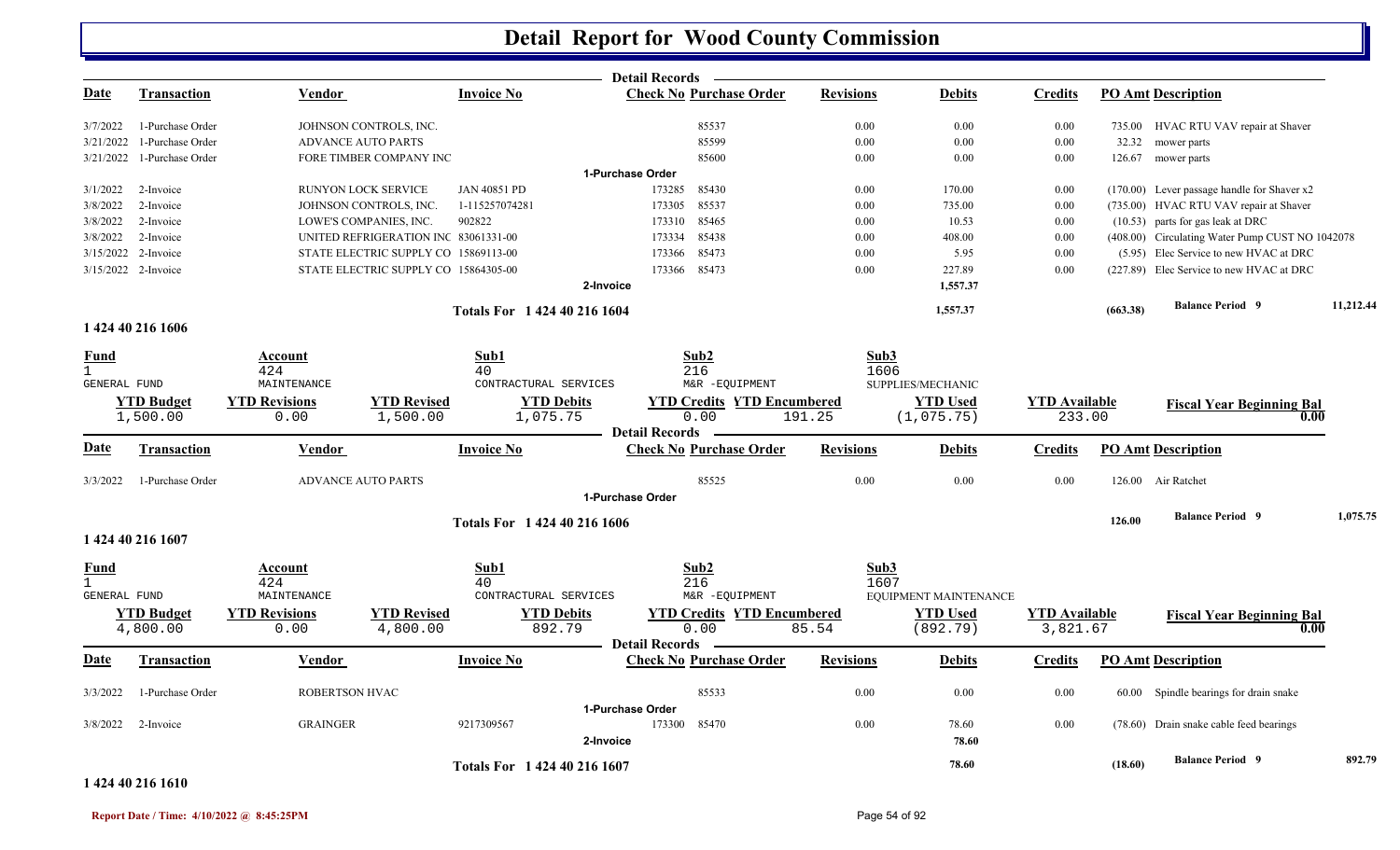| <b>Fund</b><br>$\mathbf{1}$                 |                                                                                | Account<br>424                              |                                                        | Sub1<br>40                                             | Sub2<br>216                                                                          | Sub3<br>1610         |                                                     |                                  |                           |                                                                    |          |
|---------------------------------------------|--------------------------------------------------------------------------------|---------------------------------------------|--------------------------------------------------------|--------------------------------------------------------|--------------------------------------------------------------------------------------|----------------------|-----------------------------------------------------|----------------------------------|---------------------------|--------------------------------------------------------------------|----------|
| GENERAL FUND                                | <b>YTD Budget</b><br>10,000.00                                                 | MAINTENANCE<br><b>YTD Revisions</b><br>0.00 | <b>YTD Revised</b><br>10,000.00                        | CONTRACTURAL SERVICES<br><b>YTD Debits</b><br>4,214.16 | M&R -EQUIPMENT<br><b>YTD Credits YTD Encumbered</b><br>0.00<br><b>Detail Records</b> | 525.59               | JUDGE BLACK ANNEX<br><b>YTD Used</b><br>(4, 214.16) | <b>YTD Available</b><br>5,260.25 |                           | <b>Fiscal Year Beginning Bal</b><br>0.00                           |          |
| Date                                        | <b>Transaction</b>                                                             | <b>Vendor</b>                               |                                                        | <b>Invoice No</b>                                      | <b>Check No Purchase Order</b>                                                       | <b>Revisions</b>     | <b>Debits</b>                                       | <b>Credits</b>                   |                           | <b>PO Amt Description</b>                                          |          |
|                                             | $3/10/2022$ 1-Purchase Order                                                   |                                             | UNITED REFRIGERATION INC                               |                                                        | 85561<br>1-Purchase Order                                                            | 0.00                 | 0.00                                                | 0.00                             |                           | 215.00 HVAC REPAIR BLACK ANNEX                                     |          |
|                                             | 1 424 40 216 1611                                                              |                                             |                                                        | Totals For 1 424 40 216 1610                           |                                                                                      |                      |                                                     |                                  | 215.00                    | <b>Balance Period 9</b>                                            | 4,214.16 |
| <b>Fund</b><br>$\mathbf{1}$<br>GENERAL FUND |                                                                                | Account<br>424<br>MAINTENANCE               |                                                        | Sub1<br>40<br>CONTRACTURAL SERVICES                    | Sub2<br>216<br>M&R -EQUIPMENT                                                        | Sub3<br>1611         | <b>HINTGEN BUILDING</b>                             |                                  |                           |                                                                    |          |
|                                             | <b>YTD Budget</b><br>7,500.00                                                  | <b>YTD Revisions</b><br>0.00                | <b>YTD Revised</b><br>7,500.00                         | <b>YTD Debits</b><br>2,026.81                          | <b>YTD Credits YTD Encumbered</b><br>0.00<br><b>Detail Records</b>                   | 1,092.09             | <b>YTD Used</b><br>(2,026.81)                       | <b>YTD Available</b><br>4,381.10 |                           | <b>Fiscal Year Beginning Bal</b><br>0.00                           |          |
| <b>Date</b>                                 | Transaction                                                                    | Vendor                                      |                                                        | Invoice No                                             | <b>Check No Purchase Order</b>                                                       | <b>Revisions</b>     | <b>Debits</b>                                       | <b>Credits</b>                   |                           | <b>PO Amt Description</b>                                          |          |
| 3/21/2022                                   | $3/17/2022$ 1-Purchase Order<br>1-Purchase Order<br>3/21/2022 1-Purchase Order | <b>ROBERTSON HVAC</b>                       | <b>ADVANCE AUTO PARTS</b><br>FORE TIMBER COMPANY INC   |                                                        | 85589<br>85599<br>85600<br>1-Purchase Order                                          | 0.00<br>0.00<br>0.00 | 0.00<br>0.00<br>0.00                                | 0.00<br>0.00<br>0.00             | 420.00<br>32.34<br>126.67 | repair Justice center<br>mower parts<br>mower parts                |          |
| 1 424 40 217                                |                                                                                |                                             |                                                        | Totals For 1 424 40 216 1611                           |                                                                                      |                      |                                                     |                                  | 579.01                    | <b>Balance Period 9</b>                                            | 2,026.81 |
| <b>Fund</b><br>$\mathbf{1}$<br>GENERAL FUND |                                                                                | Account<br>424<br>MAINTENANCE               |                                                        | Sub1<br>40<br>CONTRACTURAL SERVICES                    | Sub2<br>217<br>M&R-AUTOS & TRUCKS                                                    | Sub3                 |                                                     |                                  |                           |                                                                    |          |
|                                             | <b>YTD Budget</b><br>3,000.00                                                  | <b>YTD Revisions</b><br>875.00              | <b>YTD Revised</b><br>3,875.00                         | <b>YTD Debits</b><br>2,562.64                          | <b>YTD Credits YTD Encumbered</b><br>0.00<br><b>Detail Records</b>                   | 405.79               | <b>YTD Used</b><br>(2, 562.64)                      | <b>YTD Available</b><br>906.57   |                           | <b>Fiscal Year Beginning Bal</b><br>0.00                           |          |
| <b>Date</b>                                 | Transaction                                                                    | Vendor                                      |                                                        | <b>Invoice No</b>                                      | <b>Check No Purchase Order</b>                                                       | <b>Revisions</b>     | <b>Debits</b>                                       | <b>Credits</b>                   |                           | <b>PO Amt Description</b>                                          |          |
| 3/17/2022                                   | 1-Purchase Order<br>3/17/2022 1-Purchase Order                                 |                                             | <b>ADVANCE AUTO PARTS</b><br><b>ADVANCE AUTO PARTS</b> |                                                        | 85590<br>85591<br>1-Purchase Order                                                   | 0.00<br>0.00         | 0.00<br>0.00                                        | 0.00<br>0.00                     |                           | 95.00 power steering pump, fluid for shop truck<br>$9.00$ 3a fuses |          |
| 1 424 40 226                                |                                                                                |                                             |                                                        | <b>Totals For 1 424 40 217</b>                         |                                                                                      |                      |                                                     |                                  | 104.00                    | <b>Balance Period 9</b>                                            | 2,562.64 |

**Report Date / Time: 4/10/2022 @ 8:45:25PM** Page 55 of 92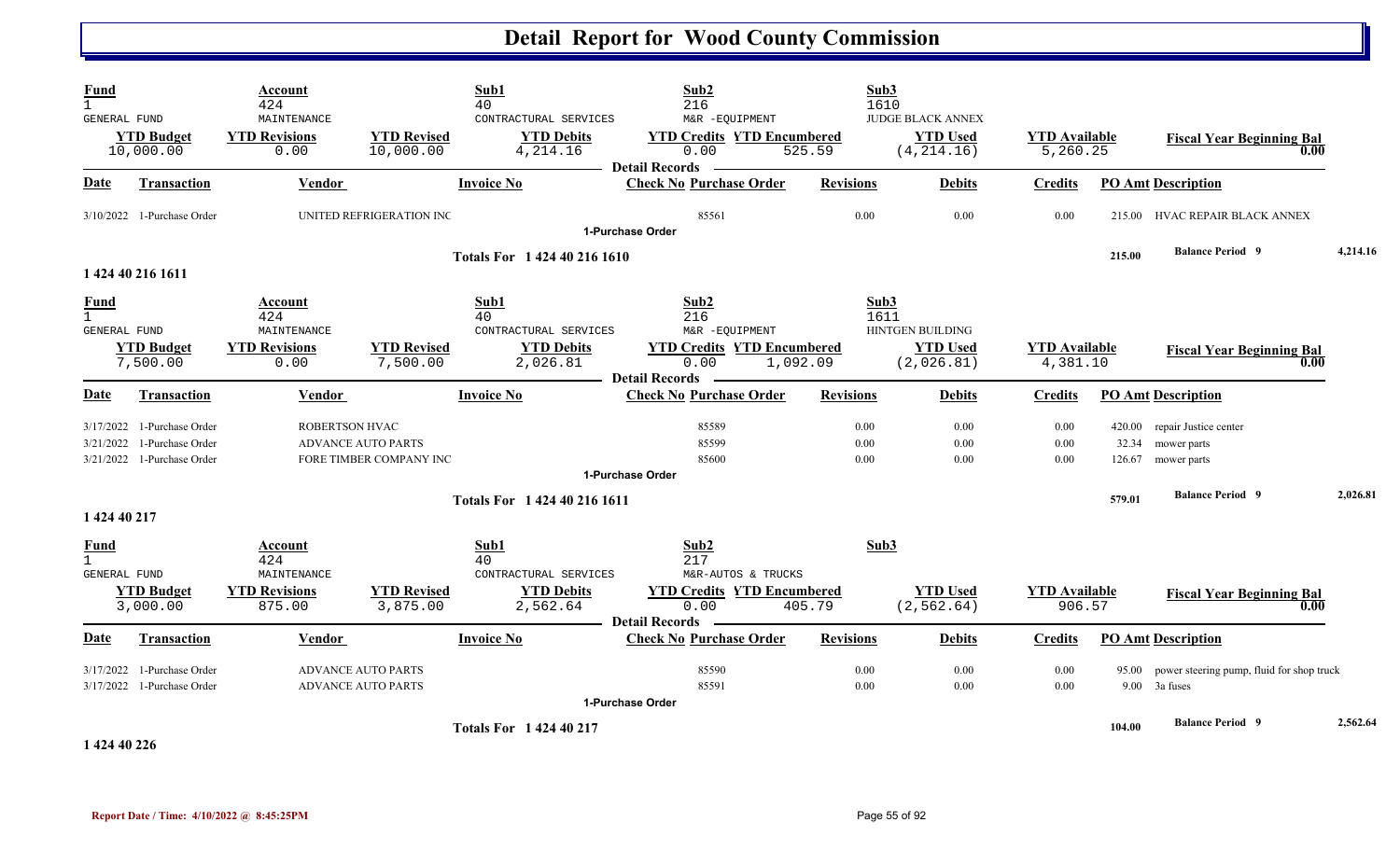| Fund<br>$\mathbf{1}$                        | GENERAL FUND                                             | Account<br>424<br>MAINTENANCE                |                                 | Sub1<br>40<br>CONTRACTURAL SERVICES | Sub2<br>226<br>INSURANCE & BONDS                                   | Sub3                        |                                |                                     |                          |                                                                                       |          |
|---------------------------------------------|----------------------------------------------------------|----------------------------------------------|---------------------------------|-------------------------------------|--------------------------------------------------------------------|-----------------------------|--------------------------------|-------------------------------------|--------------------------|---------------------------------------------------------------------------------------|----------|
|                                             | <b>YTD Budget</b><br>5,686.00                            | <b>YTD Revisions</b><br>0.00                 | <b>YTD Revised</b><br>5,686.00  | <b>YTD Debits</b><br>5,686.00       | <b>YTD Credits YTD Encumbered</b><br>0.00<br><b>Detail Records</b> | 0.00                        | <b>YTD Used</b><br>(5,686.00)  | <b>YTD</b> Available                | 0.00                     | <b>Fiscal Year Beginning Bal</b><br>0.00                                              |          |
| Date                                        | <b>Transaction</b>                                       | Vendor                                       |                                 | <b>Invoice No</b>                   | <b>Check No Purchase Order</b>                                     | <b>Revisions</b>            | <b>Debits</b>                  | <b>Credits</b>                      |                          | <b>PO Amt Description</b>                                                             |          |
|                                             | 3/15/2022 5-Journal Entry                                | <b>WVCORP</b>                                |                                 | 03152022                            | 5-Journal Entry                                                    | 0.00                        | 5,686.00<br>5,686.00           | 0.00                                | $0.00\,$                 | <b>WORKERS COMP</b>                                                                   |          |
| 1 424 55 341                                |                                                          |                                              |                                 | <b>Totals For 1 424 40 226</b>      |                                                                    |                             | 5,686.00                       |                                     |                          | <b>Balance Period 9</b>                                                               | 5,686.00 |
| <u>Fund</u><br>$\mathbf{1}$                 | GENERAL FUND                                             | Account<br>424<br>MAINTENANCE                |                                 | Sub1<br>55<br>COMMODITIES           | Sub2<br>341<br>SUPPLIES/MATERIALS                                  | Sub3                        |                                |                                     |                          |                                                                                       |          |
|                                             | <b>YTD Budget</b><br>11,000.00                           | <b>YTD Revisions</b><br>234.00               | <b>YTD Revised</b><br>11,234.00 | <b>YTD Debits</b><br>9,896.57       | <b>YTD Credits YTD Encumbered</b><br>0.00<br><b>Detail Records</b> | 425.85                      | <b>YTD Used</b><br>(9,896.57)  | <b>YTD</b> Available<br>911.58      |                          | <b>Fiscal Year Beginning Bal</b><br>0.00                                              |          |
| Date                                        | Transaction                                              | Vendor                                       |                                 | <b>Invoice No</b>                   | <b>Check No Purchase Order</b>                                     | <b>Revisions</b>            | <b>Debits</b>                  | <b>Credits</b>                      |                          | <b>PO Amt Description</b>                                                             |          |
| 3/3/2022<br>3/3/2022                        | 1-Purchase Order<br>1-Purchase Order                     | <b>ROBERTSON HVAC</b>                        | STUART OIL COMPANY              |                                     | 85527<br>85526                                                     | 0.00<br>0.00                | 0.00<br>0.00                   | 0.00<br>0.00                        | 28.58                    | 13.00 Toilet parts<br>Non Ethanol Fuel                                                |          |
| 3/10/2022<br>3/14/2022<br>3/17/2022         | 1-Purchase Order<br>1-Purchase Order<br>1-Purchase Order | JOHNSTONE SUPPLY                             | RUNYON LOCK SERVICE             |                                     | 85566<br>85568<br>85593                                            | 0.00<br>0.00<br>0.00        | 0.00<br>0.00<br>0.00           | 0.00<br>0.00<br>0.00                | 27.00<br>153.00<br>60.00 | parts<br>filters for Courthouse<br>contact cement                                     |          |
|                                             |                                                          |                                              | LOWE'S COMPANIES, INC.          |                                     | 1-Purchase Order                                                   |                             |                                |                                     |                          |                                                                                       |          |
| 3/15/2022                                   | 3/15/2022 2-Invoice<br>2-Invoice<br>3/15/2022 2-Invoice  | <b>GENERAL SALES CO.</b><br>JOHNSTONE SUPPLY | STUART OIL COMPANY              | 697982<br>1071393<br>00031947       | 85499<br>173356<br>85568<br>173359<br>85526<br>173368              | 0.00<br>0.00<br>0.00        | 490.62<br>152.76<br>28.58      | 0.00<br>0.00<br>0.00                |                          | $(485.80)$ Paper goods<br>(152.76) filters for Courthouse<br>(28.58) Non Ethanol Fuel |          |
|                                             |                                                          |                                              |                                 |                                     | 2-Invoice                                                          |                             | 671.96                         |                                     |                          |                                                                                       |          |
|                                             | 1 424 55 341 4101                                        |                                              |                                 | Totals For 1 424 55 341             |                                                                    |                             | 671.96                         |                                     | (385.56)                 | <b>Balance Period 9</b>                                                               | 9,896.57 |
| Fund<br>$\mathbf{1}$<br><b>GENERAL FUND</b> |                                                          | Account<br>424<br>MAINTENANCE                |                                 | Sub1<br>55<br>COMMODITIES           | Sub2<br>341<br>SUPPLIES/MATERIALS                                  | Sub3<br>4101<br><b>WCCC</b> |                                |                                     |                          |                                                                                       |          |
|                                             | <b>YTD Budget</b><br>0.00                                | <b>YTD Revisions</b><br>0.00                 | <b>YTD Revised</b><br>0.00      | <b>YTD Debits</b><br>3,400.97       | <b>YTD Credits YTD Encumbered</b><br>0.00                          | 25.17                       | <b>YTD Used</b><br>(3, 400.97) | <b>YTD Available</b><br>(3, 426.14) |                          | <b>Fiscal Year Beginning Bal</b><br>0.00                                              |          |
| Date                                        | <b>Transaction</b>                                       | Vendor                                       |                                 | <b>Invoice No</b>                   | <b>Detail Records</b><br><b>Check No Purchase Order</b>            | <b>Revisions</b>            | <b>Debits</b>                  | <b>Credits</b>                      |                          | <b>PO Amt Description</b>                                                             |          |
| 3/3/2022                                    | 1-Purchase Order                                         | <b>ROBERTSON HVAC</b>                        |                                 |                                     | 85527<br>1-Purchase Order                                          | 0.00                        | 0.00                           | 0.00                                |                          | 13.00 Toilet parts                                                                    |          |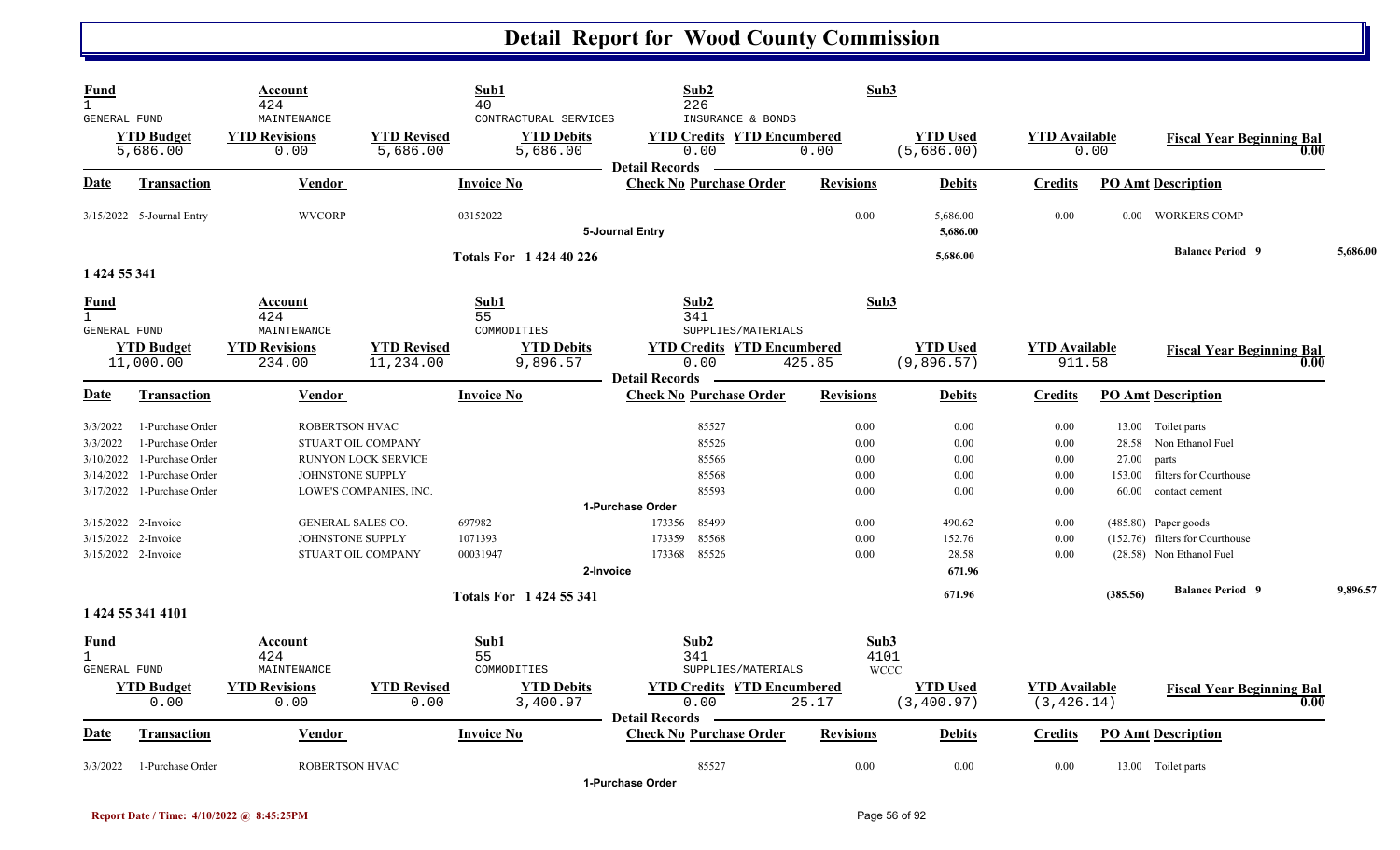|                                                    |                                            |                                                               |                                |                                                            | <b>Detail Report for Wood County Commission</b>                                                         |                                        |                                |                                     |          |                                                    |          |
|----------------------------------------------------|--------------------------------------------|---------------------------------------------------------------|--------------------------------|------------------------------------------------------------|---------------------------------------------------------------------------------------------------------|----------------------------------------|--------------------------------|-------------------------------------|----------|----------------------------------------------------|----------|
|                                                    | 3/15/2022 2-Invoice                        | <b>GENERAL SALES CO.</b>                                      |                                | 697982                                                     | 173356 85499<br>2-Invoice                                                                               | 0.00                                   | 485.80<br>485.80               | 0.00                                |          | (485.80) Paper goods                               |          |
|                                                    | 1 424 55 341 4102                          |                                                               |                                | Totals For 1 424 55 341 4101                               |                                                                                                         |                                        | 485.80                         |                                     | (472.80) | <b>Balance Period 9</b>                            | 3,400.97 |
| <b>Fund</b><br>$\mathbf{1}$<br>GENERAL FUND        | <b>YTD Budget</b><br>6,500.00              | Account<br>424<br>MAINTENANCE<br><b>YTD Revisions</b><br>0.00 | <b>YTD Revised</b><br>6,500.00 | Sub1<br>55<br>COMMODITIES<br><b>YTD Debits</b><br>2,035.59 | Sub2<br>341<br>SUPPLIES/MATERIALS<br><b>YTD Credits YTD Encumbered</b><br>0.00<br><b>Detail Records</b> | Sub3<br>4102<br><b>ANNEX</b><br>253.91 | <b>YTD Used</b><br>(2,035.59)  | <b>YTD Available</b><br>4,210.50    |          | <b>Fiscal Year Beginning Bal</b>                   | 0.00     |
| <b>Date</b>                                        | <b>Transaction</b>                         | <b>Vendor</b>                                                 |                                | <b>Invoice No</b>                                          | <b>Check No Purchase Order</b>                                                                          | <b>Revisions</b>                       | <b>Debits</b>                  | <b>Credits</b>                      |          | <b>PO Amt Description</b>                          |          |
| 3/3/2022                                           | 1-Purchase Order                           |                                                               | STUART OIL COMPANY             |                                                            | 85526                                                                                                   | 0.00                                   | 0.00                           | 0.00                                |          | 28.57 Non Ethanol Fuel                             |          |
|                                                    | 3/15/2022 2-Invoice                        | STUART OIL COMPANY                                            |                                | 00031947                                                   | 1-Purchase Order<br>173368<br>85526<br>2-Invoice                                                        | 0.00                                   | 28.57<br>28.57                 | 0.00                                |          | (28.57) Non Ethanol Fuel                           |          |
|                                                    |                                            |                                                               |                                | Totals For 1 424 55 341 4102                               |                                                                                                         |                                        | 28.57                          |                                     |          | <b>Balance Period 9</b>                            | 2,035.59 |
|                                                    | 1 424 55 341 4104                          |                                                               |                                |                                                            |                                                                                                         |                                        |                                |                                     |          |                                                    |          |
| $\frac{Fund}{1}$<br>GENERAL FUND                   |                                            | Account<br>424<br>MAINTENANCE                                 |                                | Sub1<br>55<br>COMMODITIES                                  | Sub2<br>341<br>SUPPLIES/MATERIALS                                                                       | Sub3<br>4104<br>OTHER BLDG             |                                |                                     |          |                                                    |          |
|                                                    | <b>YTD Budget</b><br>5,500.00              | <b>YTD Revisions</b><br>0.00                                  | <b>YTD Revised</b><br>5,500.00 | <b>YTD Debits</b><br>7,140.01                              | <b>YTD Credits YTD Encumbered</b><br>0.00<br>2,237.88<br>Detail Records —                               |                                        | <b>YTD Used</b><br>(7, 140.01) | <b>YTD Available</b><br>(3, 877.89) |          | <b>Fiscal Year Beginning Bal</b>                   | 0.00     |
| <b>Date</b>                                        | Transaction                                | Vendor                                                        |                                | <b>Invoice No</b>                                          | <b>Check No Purchase Order</b>                                                                          | <b>Revisions</b>                       | <b>Debits</b>                  | <b>Credits</b>                      |          | <b>PO Amt Description</b>                          |          |
| 3/3/2022<br>3/3/2022                               | 1-Purchase Order<br>1-Purchase Order       | ROBERTSON HVAC                                                | STUART OIL COMPANY             |                                                            | 85527<br>85526<br>1-Purchase Order                                                                      | 0.00<br>0.00                           | $0.00\,$<br>0.00               | 0.00<br>0.00                        |          | 13.00 Toilet parts<br>28.57 Non Ethanol Fuel       |          |
|                                                    | 3/15/2022 2-Invoice<br>3/15/2022 2-Invoice | <b>GENERAL SALES CO.</b>                                      | STUART OIL COMPANY             | 697982<br>00031947                                         | 85499<br>173356<br>173368 85526<br>2-Invoice                                                            | 0.00<br>0.00                           | 485.80<br>28.57<br>514.37      | 0.00<br>0.00                        |          | $(485.80)$ Paper goods<br>(28.57) Non Ethanol Fuel |          |
|                                                    | 1 424 55 341 4105                          |                                                               |                                | Totals For 1 424 55 341 4104                               |                                                                                                         |                                        | 514.37                         |                                     | (472.80) | <b>Balance Period</b> 9                            | 7,140.01 |
| <u>Fund</u><br>$\mathbf{1}$<br><b>GENERAL FUND</b> |                                            | <b>Account</b><br>424<br>MAINTENANCE                          |                                | Sub1<br>55<br>COMMODITIES                                  | Sub2<br>341<br>SUPPLIES/MATERIALS                                                                       | Sub3<br>4105<br><b>MAIN BLDG</b>       |                                |                                     |          |                                                    |          |
|                                                    | <b>YTD Budget</b><br>0.00                  | <b>YTD Revisions</b><br>0.00                                  | <b>YTD Revised</b><br>0.00     | <b>YTD Debits</b><br>104.10                                | <b>YTD Credits YTD Encumbered</b><br>0.00<br><b>Detail Records</b>                                      | 0.00                                   | <b>YTD Used</b><br>(104.10)    | <b>YTD Available</b><br>(104.10)    |          | <b>Fiscal Year Beginning Bal</b>                   | 0.00     |
| <b>Date</b>                                        | Transaction                                | Vendor                                                        |                                | <b>Invoice No</b>                                          | <b>Check No Purchase Order</b>                                                                          | <b>Revisions</b>                       | <b>Debits</b>                  | <b>Credits</b>                      |          | <b>PO Amt Description</b>                          |          |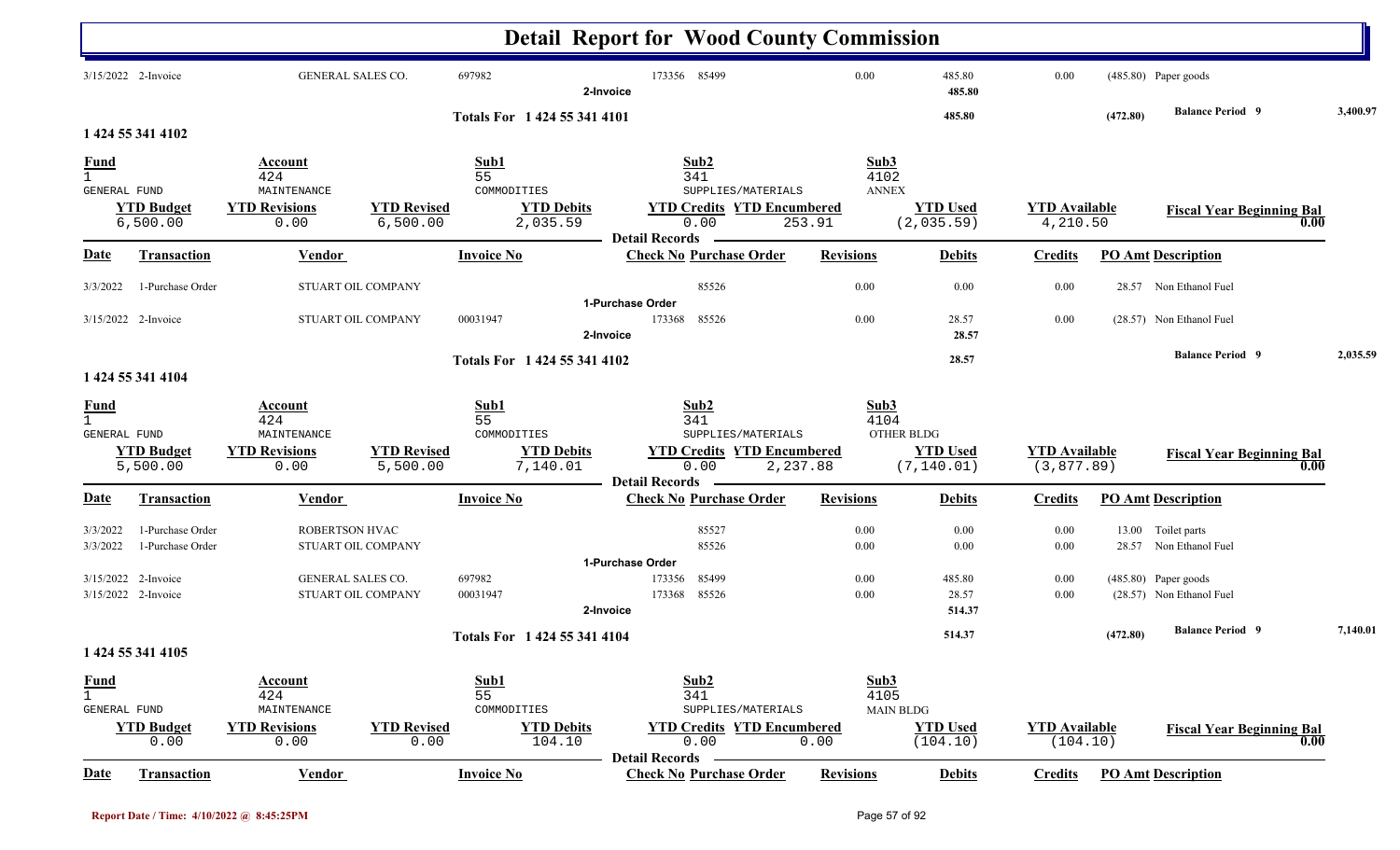|                                  |                                      |                                |                                | <b>Detail Report for Wood County Commission</b> |                       |                                           |          |                  |                                |                                  |             |                                                           |          |
|----------------------------------|--------------------------------------|--------------------------------|--------------------------------|-------------------------------------------------|-----------------------|-------------------------------------------|----------|------------------|--------------------------------|----------------------------------|-------------|-----------------------------------------------------------|----------|
|                                  | 3/10/2022 5-Journal Entry            |                                | AIRGAS MID AMERICA             | 20220308044001                                  | 5-Journal Entry       |                                           |          | 0.00             | 104.10<br>104.10               | 0.00                             | 0.00        | WOOD CO FINANCE-4019-AIRGAS USA, LL                       |          |
|                                  |                                      |                                |                                | Totals For 1 424 55 341 4105                    |                       |                                           |          |                  | 104.10                         |                                  |             | <b>Balance Period 9</b>                                   | 104.10   |
|                                  | 1 424 55 341 4106                    |                                |                                |                                                 |                       |                                           |          |                  |                                |                                  |             |                                                           |          |
| $\frac{Fund}{1}$<br>GENERAL FUND |                                      | Account<br>424<br>MAINTENANCE  |                                | Sub1<br>55<br>COMMODITIES                       |                       | Sub2<br>341<br>SUPPLIES/MATERIALS         |          | Sub3<br>4106     | <b>MAINTENANCE</b>             |                                  |             |                                                           |          |
|                                  | <b>YTD Budget</b><br>5,500.00        | <b>YTD Revisions</b><br>0.00   | <b>YTD Revised</b><br>5,500.00 | <b>YTD Debits</b><br>1,404.22                   |                       | <b>YTD Credits YTD Encumbered</b><br>0.00 | 755.23   |                  | <b>YTD Used</b><br>(1, 404.22) | <b>YTD</b> Available<br>3,340.55 |             | <b>Fiscal Year Beginning Bal</b><br>0.00                  |          |
|                                  |                                      |                                |                                |                                                 | <b>Detail Records</b> |                                           |          |                  |                                |                                  |             |                                                           |          |
| <b>Date</b>                      | Transaction                          | Vendor                         |                                | <b>Invoice No</b>                               |                       | <b>Check No Purchase Order</b>            |          | <b>Revisions</b> | <b>Debits</b>                  | <b>Credits</b>                   |             | <b>PO Amt Description</b>                                 |          |
|                                  | 3/10/2022 5-Journal Entry            |                                | AIRGAS MID AMERICA             | 20220308059001                                  | 5-Journal Entry       |                                           |          | 0.00             | 302.35<br>302.35               | 0.00                             | 0.00        | WOOD CO FINANCE-4019-AIRGAS USA, LL                       |          |
|                                  | 1 424 55 341 4109                    |                                |                                | Totals For 1 424 55 341 4106                    |                       |                                           |          |                  | 302.35                         |                                  |             | <b>Balance Period 9</b>                                   | 1,404.22 |
| <u>Fund</u>                      |                                      | Account                        |                                | Sub1                                            |                       | Sub2                                      |          | Sub3             |                                |                                  |             |                                                           |          |
| $\mathbf{1}$                     |                                      | 424                            |                                | 55                                              |                       | 341                                       |          | 4109             |                                |                                  |             |                                                           |          |
| GENERAL FUND                     |                                      | MAINTENANCE                    |                                | COMMODITIES                                     |                       | SUPPLIES/MATERIALS                        |          |                  | <b>JUDGE BLACK ANNEX</b>       |                                  |             |                                                           |          |
|                                  | <b>YTD Budget</b><br>6,000.00        | <b>YTD Revisions</b><br>107.00 | <b>YTD Revised</b><br>6,107.00 | <b>YTD Debits</b><br>5,812.39                   |                       | <b>YTD Credits YTD Encumbered</b><br>0.00 | 1,152.55 |                  | <b>YTD Used</b><br>(5, 812.39) | <b>YTD Available</b><br>(857.94) |             | <b>Fiscal Year Beginning Bal</b><br>0.00                  |          |
| <b>Date</b>                      | <b>Transaction</b>                   | <b>Vendor</b>                  |                                | <b>Invoice No</b>                               | <b>Detail Records</b> | <b>Check No Purchase Order</b>            |          | <b>Revisions</b> | <b>Debits</b>                  | <b>Credits</b>                   |             | <b>PO Amt Description</b>                                 |          |
|                                  |                                      |                                | LOWE'S COMPANIES, INC.         |                                                 |                       | 85524                                     |          |                  |                                |                                  |             |                                                           |          |
| 3/3/2022<br>3/3/2022             | 1-Purchase Order<br>1-Purchase Order | ROBERTSON HVAC                 |                                |                                                 |                       | 85527                                     |          | 0.00<br>0.00     | 0.00<br>0.00                   | 0.00<br>0.00                     |             | 175.00 Plywood Tax Office Stairwell<br>13.00 Toilet parts |          |
| 3/3/2022                         | 1-Purchase Order                     |                                | STUART OIL COMPANY             |                                                 |                       | 85526                                     |          | 0.00             | 0.00                           | 0.00                             |             | 28.57 Non Ethanol Fuel                                    |          |
| 3/10/2022                        | 1-Purchase Order                     |                                | RUNYON LOCK SERVICE            |                                                 |                       | 85566                                     |          | 0.00             | 0.00                           | 0.00                             | 28.00 parts |                                                           |          |
|                                  |                                      |                                |                                |                                                 | 1-Purchase Order      |                                           |          |                  |                                |                                  |             |                                                           |          |
| 3/8/2022                         | 2-Invoice                            | JOHNSTONE SUPPLY               |                                | 1070710                                         | 173306                | 85437                                     |          | 0.00             | 364.66                         | 0.00                             |             | (364.66) HVAC filters                                     |          |
|                                  | 3/15/2022 2-Invoice                  | GENERAL SALES CO.              |                                | 697982                                          | 173356                | 85499                                     |          | 0.00             | 485.80                         | 0.00                             |             | (485.80) Paper goods                                      |          |
|                                  | 3/15/2022 2-Invoice                  |                                | RUNYON LOCK SERVICE            | <b>JAN 40907PD</b>                              | 173364                | 85491                                     |          | 0.00             | 44.00                          | 0.00                             |             | (44.00) Lock rekeyed for tax office                       |          |
|                                  | 3/15/2022 2-Invoice                  |                                | RUNYON LOCK SERVICE            | <b>JAN 40908PD</b>                              | 173364                | 85492                                     |          | 0.00             | 15.00                          | 0.00                             |             | (15.00) Keys made for Tax Office                          |          |
|                                  | 3/15/2022 2-Invoice                  |                                | STUART OIL COMPANY             | 00031947                                        |                       | 173368 85526                              |          | $0.00\,$         | 28.57                          | 0.00                             |             | (28.57) Non Ethanol Fuel                                  |          |
|                                  |                                      |                                |                                |                                                 | 2-Invoice             |                                           |          |                  | 938.03                         |                                  |             |                                                           |          |
|                                  |                                      |                                |                                | Totals For 1 424 55 341 4109                    |                       |                                           |          |                  | 938.03                         |                                  | (693.46)    | <b>Balance Period 9</b>                                   | 5,812.39 |
|                                  | 1 424 55 341 4110                    |                                |                                |                                                 |                       |                                           |          |                  |                                |                                  |             |                                                           |          |
| <u>Fund</u>                      |                                      | <b>Account</b>                 |                                | Sub1                                            |                       | Sub2                                      |          | Sub3             |                                |                                  |             |                                                           |          |
| $\mathbf{1}$                     |                                      | 424                            |                                | 55                                              |                       | 341                                       |          | 4110             |                                |                                  |             |                                                           |          |
| GENERAL FUND                     |                                      | MAINTENANCE                    |                                | COMMODITIES                                     |                       | SUPPLIES/MATERIALS                        |          |                  | HINTGEN BUILDING               |                                  |             |                                                           |          |
|                                  | <b>YTD Budget</b><br>7,500.00        | <b>YTD Revisions</b><br>0.00   | <b>YTD Revised</b><br>7,500.00 | <b>YTD Debits</b><br>4,697.09                   |                       | <b>YTD Credits YTD Encumbered</b><br>0.00 | 102.24   |                  | <b>YTD Used</b><br>(4,697.09)  | <b>YTD Available</b><br>2,700.67 |             | <b>Fiscal Year Beginning Bal</b><br>0.00                  |          |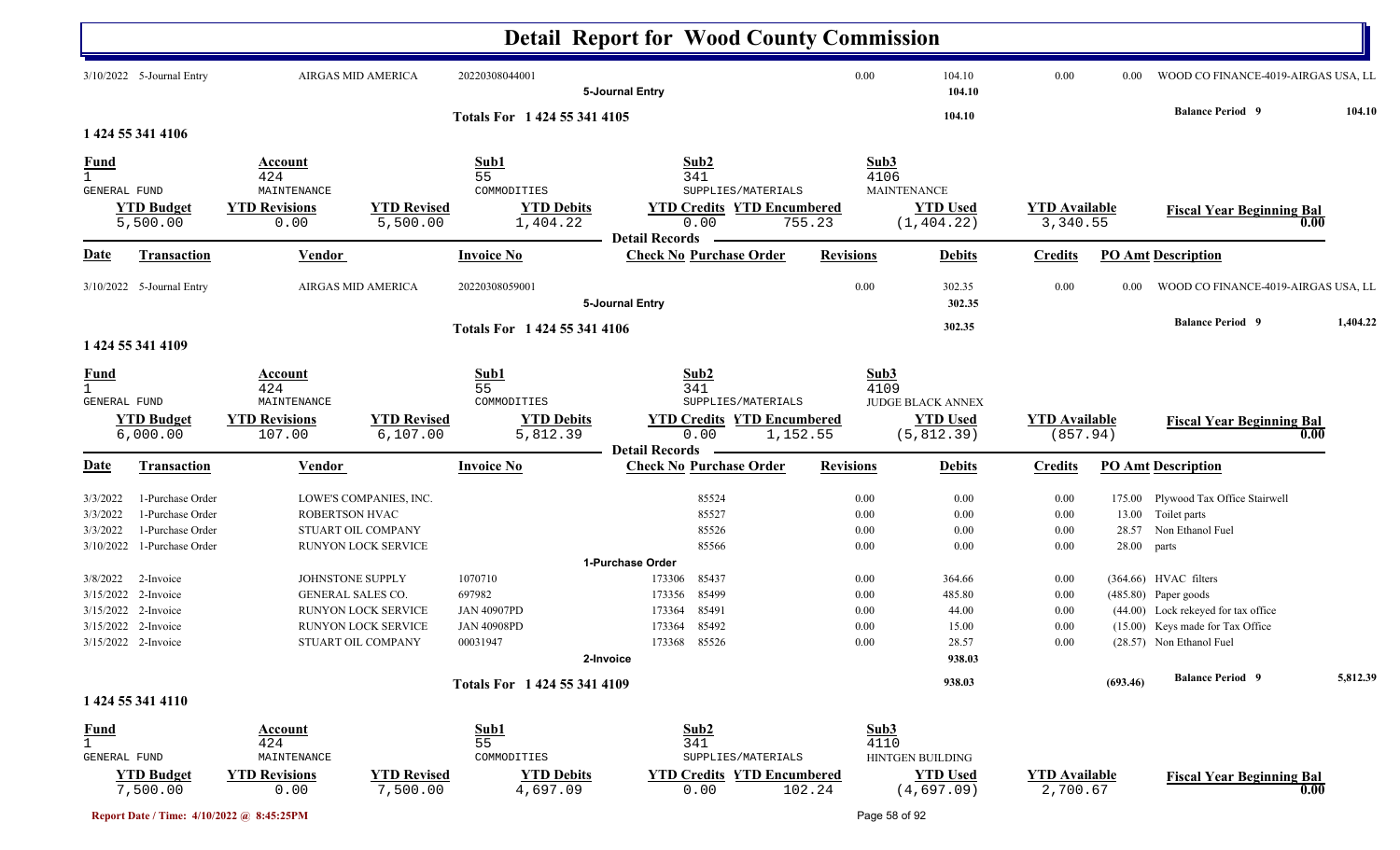|                      |                                |                                |                                 |                                 | Detail Records —                                        |                  |                                 |                                      |          |                                                  |           |
|----------------------|--------------------------------|--------------------------------|---------------------------------|---------------------------------|---------------------------------------------------------|------------------|---------------------------------|--------------------------------------|----------|--------------------------------------------------|-----------|
| <b>Date</b>          | <b>Transaction</b>             | <b>Vendor</b>                  |                                 | <b>Invoice No</b>               | <b>Check No Purchase Order</b>                          | <b>Revisions</b> | <b>Debits</b>                   | <b>Credits</b>                       |          | <b>PO Amt Description</b>                        |           |
| 3/3/2022             | 1-Purchase Order               | ROBERTSON HVAC                 |                                 |                                 | 85527                                                   | 0.00             | 0.00                            | 0.00                                 |          | 13.00 Toilet parts                               |           |
| 3/3/2022             | 1-Purchase Order               | STUART OIL COMPANY             |                                 |                                 | 85526                                                   | $0.00\,$         | 0.00                            | $0.00\,$                             |          | 28.57 Non Ethanol Fuel                           |           |
| 3/8/2022             | 2-Invoice                      | JOHNSTONE SUPPLY               |                                 | 1070712                         | 1-Purchase Order<br>173306<br>85439                     | 0.00             | 132.78                          | $0.00\,$                             |          | $(132.78)$ HVAC filters                          |           |
| 3/15/2022            | 2-Invoice                      | GENERAL SALES CO.              |                                 | 697982                          | 85499<br>173356                                         | 0.00             | 485.80                          | 0.00                                 |          | $(485.80)$ Paper goods                           |           |
|                      | 3/15/2022 2-Invoice            | STUART OIL COMPANY             |                                 | 00031947                        | 85526<br>173368                                         | 0.00             | 28.57                           | 0.00                                 |          | (28.57) Non Ethanol Fuel                         |           |
|                      |                                |                                |                                 |                                 | 2-Invoice                                               |                  | 647.15                          |                                      |          |                                                  |           |
|                      |                                |                                |                                 | Totals For 1424 55 341 4110     |                                                         |                  | 647.15                          |                                      | (605.58) | <b>Balance Period 9</b>                          | 4,697.09  |
| 1 424 55 343         |                                |                                |                                 |                                 |                                                         |                  |                                 |                                      |          |                                                  |           |
| Fund<br>$\mathbf{1}$ |                                | Account<br>424                 |                                 | Sub1<br>55                      | Sub2<br>343                                             | Sub3             |                                 |                                      |          |                                                  |           |
| <b>GENERAL FUND</b>  |                                | MAINTENANCE                    |                                 | COMMODITIES                     | <b>AUTOMOBILE SUPPLIES</b>                              |                  |                                 |                                      |          |                                                  |           |
|                      | <b>YTD Budget</b><br>7,000.00  | <b>YTD Revisions</b><br>0.00   | <b>YTD Revised</b><br>7,000.00  | <b>YTD</b> Debits<br>4,371.55   | <b>YTD Credits YTD Encumbered</b><br>0.00               | 564.13           | <b>YTD Used</b><br>(4, 371.55)  | <b>YTD Available</b><br>2,064.32     |          | <b>Fiscal Year Beginning Bal</b><br>0.00         |           |
| <u>Date</u>          | Transaction                    | Vendor                         |                                 | <b>Invoice No</b>               | <b>Detail Records</b><br><b>Check No Purchase Order</b> | <b>Revisions</b> | <b>Debits</b>                   | <b>Credits</b>                       |          | <b>PO Amt Description</b>                        |           |
|                      |                                |                                |                                 |                                 |                                                         |                  |                                 |                                      |          |                                                  |           |
| 3/3/2022             | 1-Purchase Order               |                                | ENGLEFIELD OIL COMPANY          |                                 | 85535<br>1-Purchase Order                               | 0.00             | 0.00                            | 0.00                                 | 553.13   |                                                  |           |
|                      |                                |                                |                                 |                                 |                                                         |                  |                                 |                                      |          | <b>Balance Period 9</b>                          | 4,371.55  |
| 1 428 40 230         |                                |                                |                                 | <b>Totals For 1424 55 343</b>   |                                                         |                  |                                 |                                      | 553.13   |                                                  |           |
| Fund                 |                                | Account                        |                                 | Sub1                            | Sub2                                                    | Sub3             |                                 |                                      |          |                                                  |           |
| GENERAL FUND         |                                | 428<br>DATA PROCESSING         |                                 | 40<br>CONTRACTURAL SERVICES     | 230<br>CONTRACTED SERVICES                              |                  |                                 |                                      |          |                                                  |           |
|                      | <b>YTD Budget</b><br>90,000.00 | <b>YTD Revisions</b><br>472.00 | <b>YTD Revised</b><br>90,472.00 | <b>YTD Debits</b><br>73,858.42  | <b>YTD Credits YTD Encumbered</b><br>0.00<br>6,078.04   |                  | <b>YTD Used</b><br>(73, 858.42) | <b>YTD Available</b><br>10,535.54    |          | <b>Fiscal Year Beginning Bal</b><br>0.00         |           |
| <u>Date</u>          | <b>Transaction</b>             | <b>Vendor</b>                  |                                 | <b>Invoice No</b>               | <b>Detail Records</b><br><b>Check No Purchase Order</b> | <b>Revisions</b> | <b>Debits</b>                   | <b>Credits</b>                       |          | <b>PO Amt Description</b>                        |           |
|                      |                                |                                |                                 |                                 |                                                         |                  |                                 |                                      |          |                                                  |           |
| 3/8/2022             | 2-Invoice                      |                                | PLANET TECHNOLOGIES             | 1005112                         | 173321 85463<br>2-Invoice                               | 0.00             | 70.40<br>70.40                  | 0.00                                 |          | (70.40) Email subscription renewal per agreement |           |
|                      |                                |                                |                                 | <b>Totals For 1 428 40 230</b>  |                                                         |                  | 70.40                           |                                      | (70.40)  | <b>Balance Period 9</b>                          | 73,858.42 |
| 1 428 55 341         |                                |                                |                                 |                                 |                                                         |                  |                                 |                                      |          |                                                  |           |
| <u>Fund</u>          |                                | Account                        |                                 | Sub1                            | Sub2                                                    | Sub3             |                                 |                                      |          |                                                  |           |
| $\mathbf{1}$         |                                | 428                            |                                 | 55                              | 341                                                     |                  |                                 |                                      |          |                                                  |           |
| GENERAL FUND         |                                | DATA PROCESSING                |                                 | COMMODITIES                     | SUPPLIES/MATERIALS                                      |                  |                                 |                                      |          |                                                  |           |
|                      | <b>YTD Budget</b><br>25,000.00 | <b>YTD Revisions</b><br>899.00 | <b>YTD Revised</b><br>25,899.00 | <b>YTD Debits</b><br>22, 178.34 | <b>YTD Credits YTD Encumbered</b><br>0.00<br>18,072.27  |                  | <b>YTD Used</b><br>(22, 178.34) | <b>YTD</b> Available<br>(14, 351.61) |          | <b>Fiscal Year Beginning Bal</b><br>0.00         |           |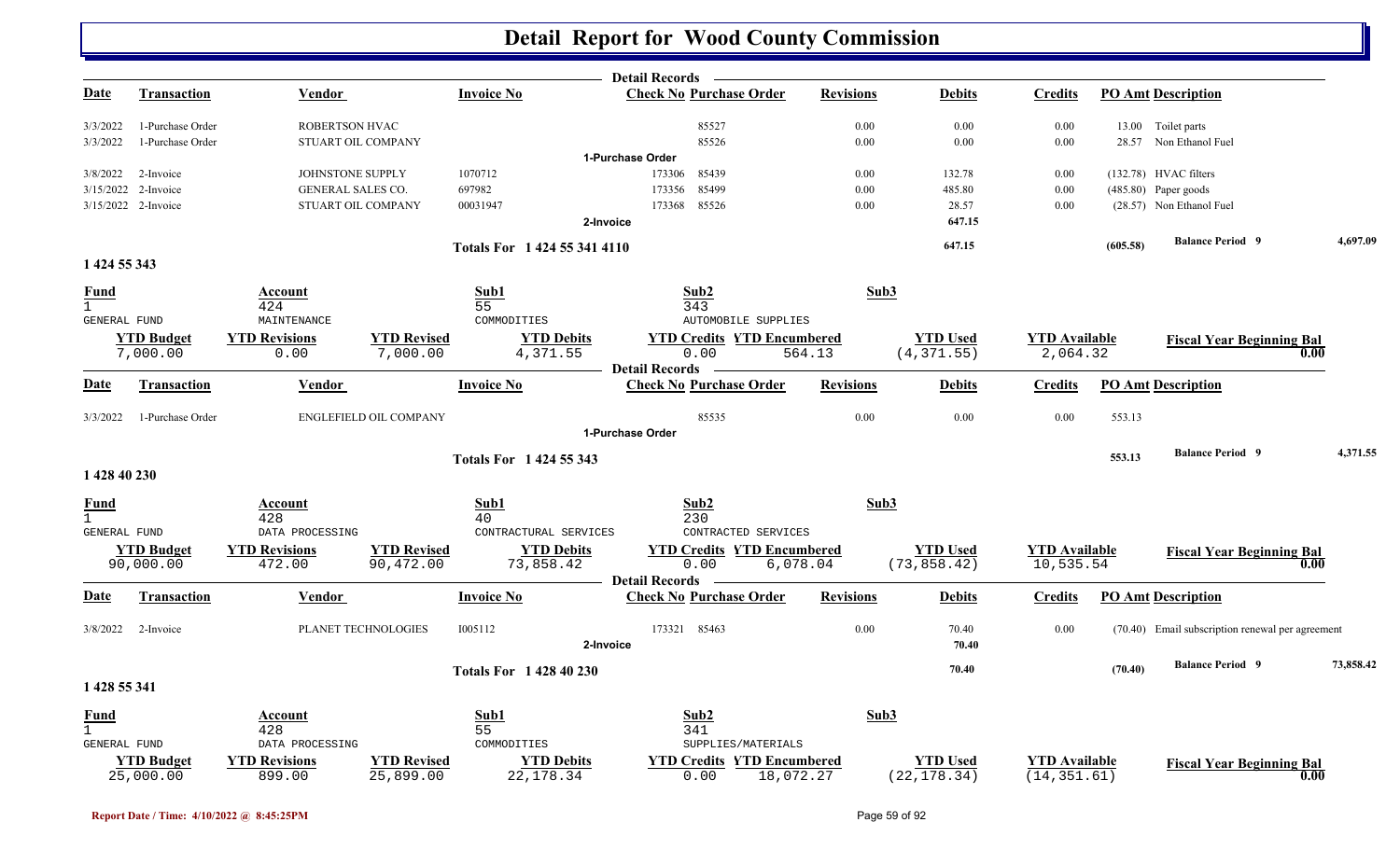| <b>Invoice No</b><br><b>Check No Purchase Order</b><br><b>Revisions</b><br><b>PO Amt Description</b><br><u>Date</u><br><b>Transaction</b><br><b>Vendor</b><br><b>Debits</b><br><b>Credits</b><br><b>INSIGHT</b><br>85507<br>0.00<br>0.00<br>3/3/2022<br>1-Purchase Order<br>0.00<br>HP 64A black laser jet toner cartridge<br>539.97<br><b>INSIGHT</b><br>3/3/2022<br>1-Purchase Order<br>85508<br>0.00<br>0.00<br>0.00<br>StarTech.com 1000 ft Rol Gray Bulk Cable<br>1,599.96<br>1-Purchase Order<br>SONICWALL SERVICES<br>85579<br>0.00<br>0.00<br>0.00<br>Adv Gateway Security Ste Bundle for TZ600 Seri<br>3/17/2022<br>3,261.72<br>1-Purchase Order<br>UNITED ANESTHESIA INC<br>85577<br>0.00<br>0.00<br>0.00<br>Ubiquiti Networks in/out dual-band access point<br>3/17/2022<br>393.60<br>Ubiquiti Networks Wide-area In/Out Dual Band<br>3/17/2022<br>1-Purchase Order<br>UNITED BANKCARD CENTER<br>85578<br>0.00<br>0.00<br>0.00<br>393.60<br>HP 37A black toner<br>3/21/2022<br>1-Purchase Order<br><b>INSIGHT</b><br>85603<br>0.00<br>0.00<br>0.00<br>1,064.70<br>3/21/2022 1-Purchase Order<br><b>INSIGHT</b><br>85603<br>0.00<br>0.00<br>0.00<br>988.92<br>HP05A w pack black toner<br>1-Purchase Order<br>(396.00) AC Mesh Wide-Area in/out Dual-Band Access Po<br>3/15/2022 2-Invoice<br>UNITED BANKCARD CENTER 114-4377749-078<br>173370<br>85413<br>0.00<br>396.00<br>0.00<br>85458<br>3/15/2022 2-Invoice<br>UNITED BANKCARD CENTER 114-5448210-236<br>173370<br>0.00<br>0.00<br>(98.01) Plugable usb 3.0 laptop docking station<br>98.01<br>85461<br>(394.00) Ubiquiti Networks In/Out Dual Band access Point<br>3/15/2022 2-Invoice<br>UNITED BANKCARD CENTER 114-1361079-761<br>173370<br>0.00<br>396.00<br>0.00<br>2-Invoice<br>890.01<br><b>Balance Period 9</b><br>22,178.34<br>890.01<br>7,354.46<br><b>Totals For 1428 55 341</b><br>1 428 65 459<br>Sub1<br>Sub2<br>Sub3<br><b>Fund</b><br>Account<br>65<br>459<br>$\mathbf{1}$<br>428<br>CAPITAL OUTLAY<br>EQUIPMENT<br>GENERAL FUND<br>DATA PROCESSING<br><b>YTD Revisions</b><br><b>YTD Revised</b><br><b>YTD Budget</b><br><b>YTD Debits</b><br><b>YTD Encumbered</b><br><b>YTD Used</b><br><b>YTD Available</b><br><b>YTD Credits</b><br><b>Fiscal Year Beginning Bal</b><br>0.00<br>(17, 912.05)<br>45,000.00<br>3,031.00<br>48,031.00<br>17,912.05<br>3,337.73<br>26,781.22<br>0.00<br><b>Detail Records</b><br><b>Check No Purchase Order</b><br><b>Revisions</b><br><b>Debits</b><br><b>PO Amt Description</b><br><u>Date</u><br><b>Transaction</b><br><b>Vendor</b><br><b>Invoice No</b><br><b>Credits</b><br>85569<br>(179.00) audio tech tabletop wireless receiver<br>3/15/2022 2-Invoice<br>UNITED BANKCARD CENTER 1079980163<br>173370<br>0.00<br>179.00<br>0.00<br>85569<br>0.00<br>(449.00) audio tech tabletop cardiod transmitter<br>3/15/2022 2-Invoice<br>UNITED BANKCARD CENTER 1079980163<br>0.00<br>449.00<br>173370<br>173370 85569<br>(9.95) Kopul Premium Performance Male Inst. cable 10<br>3/15/2022 2-Invoice<br>UNITED BANKCARD CENTER 1079980163<br>0.00<br>9.95<br>0.00<br>2-Invoice<br>637.95<br><b>Balance Period 9</b><br>17,912.05<br>637.95<br>(637.95)<br><b>Totals For 1428 65 459</b><br>1700 10 103<br>Sub1<br>Sub2<br>Sub3<br><u>Fund</u><br>Account<br>700<br>103<br>10<br>PERSONAL SERVICES<br>SALARIES-DEPUTIES<br>GENERAL FUND<br>SHERIFF-LAW ENFORCE<br><b>YTD Credits YTD Encumbered</b><br><b>YTD Budget</b><br><b>YTD Revisions</b><br><b>YTD Revised</b><br><b>YTD Debits</b><br><b>YTD Used</b><br><b>YTD Available</b><br><b>Fiscal Year Beginning Bal</b><br>3,000.00<br>(1, 273, 191.62)<br>657,498.38<br>1,930,690.00<br>0.00<br>1,930,690.00<br>1,276,191.62<br>0.00<br>0.00<br>Detail Records -<br><b>Invoice No</b><br><b>Check No Purchase Order</b><br><b>Revisions</b><br><b>Debits</b><br><b>Credits</b><br><b>PO Amt Description</b><br><b>Date</b><br>Transaction<br><b>Vendor</b><br>3/15/2022 2-Invoice<br>ALLEN JASON WAYNE<br>10-00100051-REG<br>100051<br>2,311.13<br>0.00<br>0.00<br>0.00 ALLEN JASON WAYNE<br>1,917.75<br>3/15/2022 2-Invoice<br>ALLEN TASHA L<br>10-00276549-REG<br>276549<br>0.00<br>0.00<br>ALLEN TASHA L<br>$0.00\,$<br>3/15/2022 2-Invoice<br>ALLEN TIMOTHY L.<br>10-00276550-REG<br>2,169.54<br>ALLEN TIMOTHY L.<br>276550<br>0.00<br>$0.00\,$<br>$0.00\,$<br>3/15/2022 2-Invoice<br>ALLTOP DAMIAN A<br>10-00276551-REG<br>276551<br>1,917.75<br>0.00<br>0.00 ALLTOP DAMIAN A<br>0.00 |  |  | <b>Detail Records</b> |  |  |  |
|-----------------------------------------------------------------------------------------------------------------------------------------------------------------------------------------------------------------------------------------------------------------------------------------------------------------------------------------------------------------------------------------------------------------------------------------------------------------------------------------------------------------------------------------------------------------------------------------------------------------------------------------------------------------------------------------------------------------------------------------------------------------------------------------------------------------------------------------------------------------------------------------------------------------------------------------------------------------------------------------------------------------------------------------------------------------------------------------------------------------------------------------------------------------------------------------------------------------------------------------------------------------------------------------------------------------------------------------------------------------------------------------------------------------------------------------------------------------------------------------------------------------------------------------------------------------------------------------------------------------------------------------------------------------------------------------------------------------------------------------------------------------------------------------------------------------------------------------------------------------------------------------------------------------------------------------------------------------------------------------------------------------------------------------------------------------------------------------------------------------------------------------------------------------------------------------------------------------------------------------------------------------------------------------------------------------------------------------------------------------------------------------------------------------------------------------------------------------------------------------------------------------------------------------------------------------------------------------------------------------------------------------------------------------------------------------------------------------------------------------------------------------------------------------------------------------------------------------------------------------------------------------------------------------------------------------------------------------------------------------------------------------------------------------------------------------------------------------------------------------------------------------------------------------------------------------------------------------------------------------------------------------------------------------------------------------------------------------------------------------------------------------------------------------------------------------------------------------------------------------------------------------------------------------------------------------------------------------------------------------------------------------------------------------------------------------------------------------------------------------------------------------------------------------------------------------------------------------------------------------------------------------------------------------------------------------------------------------------------------------------------------------------------------------------------------------------------------------------------------------------------------------------------------------------------------------------------------------------------------------------------------------------------------------------------------------------------------------------------------------------------------------------------------------------------------------------------------------|--|--|-----------------------|--|--|--|
|                                                                                                                                                                                                                                                                                                                                                                                                                                                                                                                                                                                                                                                                                                                                                                                                                                                                                                                                                                                                                                                                                                                                                                                                                                                                                                                                                                                                                                                                                                                                                                                                                                                                                                                                                                                                                                                                                                                                                                                                                                                                                                                                                                                                                                                                                                                                                                                                                                                                                                                                                                                                                                                                                                                                                                                                                                                                                                                                                                                                                                                                                                                                                                                                                                                                                                                                                                                                                                                                                                                                                                                                                                                                                                                                                                                                                                                                                                                                                                                                                                                                                                                                                                                                                                                                                                                                                                                                                                                                 |  |  |                       |  |  |  |
|                                                                                                                                                                                                                                                                                                                                                                                                                                                                                                                                                                                                                                                                                                                                                                                                                                                                                                                                                                                                                                                                                                                                                                                                                                                                                                                                                                                                                                                                                                                                                                                                                                                                                                                                                                                                                                                                                                                                                                                                                                                                                                                                                                                                                                                                                                                                                                                                                                                                                                                                                                                                                                                                                                                                                                                                                                                                                                                                                                                                                                                                                                                                                                                                                                                                                                                                                                                                                                                                                                                                                                                                                                                                                                                                                                                                                                                                                                                                                                                                                                                                                                                                                                                                                                                                                                                                                                                                                                                                 |  |  |                       |  |  |  |
|                                                                                                                                                                                                                                                                                                                                                                                                                                                                                                                                                                                                                                                                                                                                                                                                                                                                                                                                                                                                                                                                                                                                                                                                                                                                                                                                                                                                                                                                                                                                                                                                                                                                                                                                                                                                                                                                                                                                                                                                                                                                                                                                                                                                                                                                                                                                                                                                                                                                                                                                                                                                                                                                                                                                                                                                                                                                                                                                                                                                                                                                                                                                                                                                                                                                                                                                                                                                                                                                                                                                                                                                                                                                                                                                                                                                                                                                                                                                                                                                                                                                                                                                                                                                                                                                                                                                                                                                                                                                 |  |  |                       |  |  |  |
|                                                                                                                                                                                                                                                                                                                                                                                                                                                                                                                                                                                                                                                                                                                                                                                                                                                                                                                                                                                                                                                                                                                                                                                                                                                                                                                                                                                                                                                                                                                                                                                                                                                                                                                                                                                                                                                                                                                                                                                                                                                                                                                                                                                                                                                                                                                                                                                                                                                                                                                                                                                                                                                                                                                                                                                                                                                                                                                                                                                                                                                                                                                                                                                                                                                                                                                                                                                                                                                                                                                                                                                                                                                                                                                                                                                                                                                                                                                                                                                                                                                                                                                                                                                                                                                                                                                                                                                                                                                                 |  |  |                       |  |  |  |
|                                                                                                                                                                                                                                                                                                                                                                                                                                                                                                                                                                                                                                                                                                                                                                                                                                                                                                                                                                                                                                                                                                                                                                                                                                                                                                                                                                                                                                                                                                                                                                                                                                                                                                                                                                                                                                                                                                                                                                                                                                                                                                                                                                                                                                                                                                                                                                                                                                                                                                                                                                                                                                                                                                                                                                                                                                                                                                                                                                                                                                                                                                                                                                                                                                                                                                                                                                                                                                                                                                                                                                                                                                                                                                                                                                                                                                                                                                                                                                                                                                                                                                                                                                                                                                                                                                                                                                                                                                                                 |  |  |                       |  |  |  |
|                                                                                                                                                                                                                                                                                                                                                                                                                                                                                                                                                                                                                                                                                                                                                                                                                                                                                                                                                                                                                                                                                                                                                                                                                                                                                                                                                                                                                                                                                                                                                                                                                                                                                                                                                                                                                                                                                                                                                                                                                                                                                                                                                                                                                                                                                                                                                                                                                                                                                                                                                                                                                                                                                                                                                                                                                                                                                                                                                                                                                                                                                                                                                                                                                                                                                                                                                                                                                                                                                                                                                                                                                                                                                                                                                                                                                                                                                                                                                                                                                                                                                                                                                                                                                                                                                                                                                                                                                                                                 |  |  |                       |  |  |  |
|                                                                                                                                                                                                                                                                                                                                                                                                                                                                                                                                                                                                                                                                                                                                                                                                                                                                                                                                                                                                                                                                                                                                                                                                                                                                                                                                                                                                                                                                                                                                                                                                                                                                                                                                                                                                                                                                                                                                                                                                                                                                                                                                                                                                                                                                                                                                                                                                                                                                                                                                                                                                                                                                                                                                                                                                                                                                                                                                                                                                                                                                                                                                                                                                                                                                                                                                                                                                                                                                                                                                                                                                                                                                                                                                                                                                                                                                                                                                                                                                                                                                                                                                                                                                                                                                                                                                                                                                                                                                 |  |  |                       |  |  |  |
|                                                                                                                                                                                                                                                                                                                                                                                                                                                                                                                                                                                                                                                                                                                                                                                                                                                                                                                                                                                                                                                                                                                                                                                                                                                                                                                                                                                                                                                                                                                                                                                                                                                                                                                                                                                                                                                                                                                                                                                                                                                                                                                                                                                                                                                                                                                                                                                                                                                                                                                                                                                                                                                                                                                                                                                                                                                                                                                                                                                                                                                                                                                                                                                                                                                                                                                                                                                                                                                                                                                                                                                                                                                                                                                                                                                                                                                                                                                                                                                                                                                                                                                                                                                                                                                                                                                                                                                                                                                                 |  |  |                       |  |  |  |
|                                                                                                                                                                                                                                                                                                                                                                                                                                                                                                                                                                                                                                                                                                                                                                                                                                                                                                                                                                                                                                                                                                                                                                                                                                                                                                                                                                                                                                                                                                                                                                                                                                                                                                                                                                                                                                                                                                                                                                                                                                                                                                                                                                                                                                                                                                                                                                                                                                                                                                                                                                                                                                                                                                                                                                                                                                                                                                                                                                                                                                                                                                                                                                                                                                                                                                                                                                                                                                                                                                                                                                                                                                                                                                                                                                                                                                                                                                                                                                                                                                                                                                                                                                                                                                                                                                                                                                                                                                                                 |  |  |                       |  |  |  |
|                                                                                                                                                                                                                                                                                                                                                                                                                                                                                                                                                                                                                                                                                                                                                                                                                                                                                                                                                                                                                                                                                                                                                                                                                                                                                                                                                                                                                                                                                                                                                                                                                                                                                                                                                                                                                                                                                                                                                                                                                                                                                                                                                                                                                                                                                                                                                                                                                                                                                                                                                                                                                                                                                                                                                                                                                                                                                                                                                                                                                                                                                                                                                                                                                                                                                                                                                                                                                                                                                                                                                                                                                                                                                                                                                                                                                                                                                                                                                                                                                                                                                                                                                                                                                                                                                                                                                                                                                                                                 |  |  |                       |  |  |  |
|                                                                                                                                                                                                                                                                                                                                                                                                                                                                                                                                                                                                                                                                                                                                                                                                                                                                                                                                                                                                                                                                                                                                                                                                                                                                                                                                                                                                                                                                                                                                                                                                                                                                                                                                                                                                                                                                                                                                                                                                                                                                                                                                                                                                                                                                                                                                                                                                                                                                                                                                                                                                                                                                                                                                                                                                                                                                                                                                                                                                                                                                                                                                                                                                                                                                                                                                                                                                                                                                                                                                                                                                                                                                                                                                                                                                                                                                                                                                                                                                                                                                                                                                                                                                                                                                                                                                                                                                                                                                 |  |  |                       |  |  |  |
|                                                                                                                                                                                                                                                                                                                                                                                                                                                                                                                                                                                                                                                                                                                                                                                                                                                                                                                                                                                                                                                                                                                                                                                                                                                                                                                                                                                                                                                                                                                                                                                                                                                                                                                                                                                                                                                                                                                                                                                                                                                                                                                                                                                                                                                                                                                                                                                                                                                                                                                                                                                                                                                                                                                                                                                                                                                                                                                                                                                                                                                                                                                                                                                                                                                                                                                                                                                                                                                                                                                                                                                                                                                                                                                                                                                                                                                                                                                                                                                                                                                                                                                                                                                                                                                                                                                                                                                                                                                                 |  |  |                       |  |  |  |
|                                                                                                                                                                                                                                                                                                                                                                                                                                                                                                                                                                                                                                                                                                                                                                                                                                                                                                                                                                                                                                                                                                                                                                                                                                                                                                                                                                                                                                                                                                                                                                                                                                                                                                                                                                                                                                                                                                                                                                                                                                                                                                                                                                                                                                                                                                                                                                                                                                                                                                                                                                                                                                                                                                                                                                                                                                                                                                                                                                                                                                                                                                                                                                                                                                                                                                                                                                                                                                                                                                                                                                                                                                                                                                                                                                                                                                                                                                                                                                                                                                                                                                                                                                                                                                                                                                                                                                                                                                                                 |  |  |                       |  |  |  |
|                                                                                                                                                                                                                                                                                                                                                                                                                                                                                                                                                                                                                                                                                                                                                                                                                                                                                                                                                                                                                                                                                                                                                                                                                                                                                                                                                                                                                                                                                                                                                                                                                                                                                                                                                                                                                                                                                                                                                                                                                                                                                                                                                                                                                                                                                                                                                                                                                                                                                                                                                                                                                                                                                                                                                                                                                                                                                                                                                                                                                                                                                                                                                                                                                                                                                                                                                                                                                                                                                                                                                                                                                                                                                                                                                                                                                                                                                                                                                                                                                                                                                                                                                                                                                                                                                                                                                                                                                                                                 |  |  |                       |  |  |  |
|                                                                                                                                                                                                                                                                                                                                                                                                                                                                                                                                                                                                                                                                                                                                                                                                                                                                                                                                                                                                                                                                                                                                                                                                                                                                                                                                                                                                                                                                                                                                                                                                                                                                                                                                                                                                                                                                                                                                                                                                                                                                                                                                                                                                                                                                                                                                                                                                                                                                                                                                                                                                                                                                                                                                                                                                                                                                                                                                                                                                                                                                                                                                                                                                                                                                                                                                                                                                                                                                                                                                                                                                                                                                                                                                                                                                                                                                                                                                                                                                                                                                                                                                                                                                                                                                                                                                                                                                                                                                 |  |  |                       |  |  |  |
|                                                                                                                                                                                                                                                                                                                                                                                                                                                                                                                                                                                                                                                                                                                                                                                                                                                                                                                                                                                                                                                                                                                                                                                                                                                                                                                                                                                                                                                                                                                                                                                                                                                                                                                                                                                                                                                                                                                                                                                                                                                                                                                                                                                                                                                                                                                                                                                                                                                                                                                                                                                                                                                                                                                                                                                                                                                                                                                                                                                                                                                                                                                                                                                                                                                                                                                                                                                                                                                                                                                                                                                                                                                                                                                                                                                                                                                                                                                                                                                                                                                                                                                                                                                                                                                                                                                                                                                                                                                                 |  |  |                       |  |  |  |
|                                                                                                                                                                                                                                                                                                                                                                                                                                                                                                                                                                                                                                                                                                                                                                                                                                                                                                                                                                                                                                                                                                                                                                                                                                                                                                                                                                                                                                                                                                                                                                                                                                                                                                                                                                                                                                                                                                                                                                                                                                                                                                                                                                                                                                                                                                                                                                                                                                                                                                                                                                                                                                                                                                                                                                                                                                                                                                                                                                                                                                                                                                                                                                                                                                                                                                                                                                                                                                                                                                                                                                                                                                                                                                                                                                                                                                                                                                                                                                                                                                                                                                                                                                                                                                                                                                                                                                                                                                                                 |  |  |                       |  |  |  |
|                                                                                                                                                                                                                                                                                                                                                                                                                                                                                                                                                                                                                                                                                                                                                                                                                                                                                                                                                                                                                                                                                                                                                                                                                                                                                                                                                                                                                                                                                                                                                                                                                                                                                                                                                                                                                                                                                                                                                                                                                                                                                                                                                                                                                                                                                                                                                                                                                                                                                                                                                                                                                                                                                                                                                                                                                                                                                                                                                                                                                                                                                                                                                                                                                                                                                                                                                                                                                                                                                                                                                                                                                                                                                                                                                                                                                                                                                                                                                                                                                                                                                                                                                                                                                                                                                                                                                                                                                                                                 |  |  |                       |  |  |  |
|                                                                                                                                                                                                                                                                                                                                                                                                                                                                                                                                                                                                                                                                                                                                                                                                                                                                                                                                                                                                                                                                                                                                                                                                                                                                                                                                                                                                                                                                                                                                                                                                                                                                                                                                                                                                                                                                                                                                                                                                                                                                                                                                                                                                                                                                                                                                                                                                                                                                                                                                                                                                                                                                                                                                                                                                                                                                                                                                                                                                                                                                                                                                                                                                                                                                                                                                                                                                                                                                                                                                                                                                                                                                                                                                                                                                                                                                                                                                                                                                                                                                                                                                                                                                                                                                                                                                                                                                                                                                 |  |  |                       |  |  |  |
|                                                                                                                                                                                                                                                                                                                                                                                                                                                                                                                                                                                                                                                                                                                                                                                                                                                                                                                                                                                                                                                                                                                                                                                                                                                                                                                                                                                                                                                                                                                                                                                                                                                                                                                                                                                                                                                                                                                                                                                                                                                                                                                                                                                                                                                                                                                                                                                                                                                                                                                                                                                                                                                                                                                                                                                                                                                                                                                                                                                                                                                                                                                                                                                                                                                                                                                                                                                                                                                                                                                                                                                                                                                                                                                                                                                                                                                                                                                                                                                                                                                                                                                                                                                                                                                                                                                                                                                                                                                                 |  |  |                       |  |  |  |
|                                                                                                                                                                                                                                                                                                                                                                                                                                                                                                                                                                                                                                                                                                                                                                                                                                                                                                                                                                                                                                                                                                                                                                                                                                                                                                                                                                                                                                                                                                                                                                                                                                                                                                                                                                                                                                                                                                                                                                                                                                                                                                                                                                                                                                                                                                                                                                                                                                                                                                                                                                                                                                                                                                                                                                                                                                                                                                                                                                                                                                                                                                                                                                                                                                                                                                                                                                                                                                                                                                                                                                                                                                                                                                                                                                                                                                                                                                                                                                                                                                                                                                                                                                                                                                                                                                                                                                                                                                                                 |  |  |                       |  |  |  |
|                                                                                                                                                                                                                                                                                                                                                                                                                                                                                                                                                                                                                                                                                                                                                                                                                                                                                                                                                                                                                                                                                                                                                                                                                                                                                                                                                                                                                                                                                                                                                                                                                                                                                                                                                                                                                                                                                                                                                                                                                                                                                                                                                                                                                                                                                                                                                                                                                                                                                                                                                                                                                                                                                                                                                                                                                                                                                                                                                                                                                                                                                                                                                                                                                                                                                                                                                                                                                                                                                                                                                                                                                                                                                                                                                                                                                                                                                                                                                                                                                                                                                                                                                                                                                                                                                                                                                                                                                                                                 |  |  |                       |  |  |  |
|                                                                                                                                                                                                                                                                                                                                                                                                                                                                                                                                                                                                                                                                                                                                                                                                                                                                                                                                                                                                                                                                                                                                                                                                                                                                                                                                                                                                                                                                                                                                                                                                                                                                                                                                                                                                                                                                                                                                                                                                                                                                                                                                                                                                                                                                                                                                                                                                                                                                                                                                                                                                                                                                                                                                                                                                                                                                                                                                                                                                                                                                                                                                                                                                                                                                                                                                                                                                                                                                                                                                                                                                                                                                                                                                                                                                                                                                                                                                                                                                                                                                                                                                                                                                                                                                                                                                                                                                                                                                 |  |  |                       |  |  |  |
|                                                                                                                                                                                                                                                                                                                                                                                                                                                                                                                                                                                                                                                                                                                                                                                                                                                                                                                                                                                                                                                                                                                                                                                                                                                                                                                                                                                                                                                                                                                                                                                                                                                                                                                                                                                                                                                                                                                                                                                                                                                                                                                                                                                                                                                                                                                                                                                                                                                                                                                                                                                                                                                                                                                                                                                                                                                                                                                                                                                                                                                                                                                                                                                                                                                                                                                                                                                                                                                                                                                                                                                                                                                                                                                                                                                                                                                                                                                                                                                                                                                                                                                                                                                                                                                                                                                                                                                                                                                                 |  |  |                       |  |  |  |
|                                                                                                                                                                                                                                                                                                                                                                                                                                                                                                                                                                                                                                                                                                                                                                                                                                                                                                                                                                                                                                                                                                                                                                                                                                                                                                                                                                                                                                                                                                                                                                                                                                                                                                                                                                                                                                                                                                                                                                                                                                                                                                                                                                                                                                                                                                                                                                                                                                                                                                                                                                                                                                                                                                                                                                                                                                                                                                                                                                                                                                                                                                                                                                                                                                                                                                                                                                                                                                                                                                                                                                                                                                                                                                                                                                                                                                                                                                                                                                                                                                                                                                                                                                                                                                                                                                                                                                                                                                                                 |  |  |                       |  |  |  |
|                                                                                                                                                                                                                                                                                                                                                                                                                                                                                                                                                                                                                                                                                                                                                                                                                                                                                                                                                                                                                                                                                                                                                                                                                                                                                                                                                                                                                                                                                                                                                                                                                                                                                                                                                                                                                                                                                                                                                                                                                                                                                                                                                                                                                                                                                                                                                                                                                                                                                                                                                                                                                                                                                                                                                                                                                                                                                                                                                                                                                                                                                                                                                                                                                                                                                                                                                                                                                                                                                                                                                                                                                                                                                                                                                                                                                                                                                                                                                                                                                                                                                                                                                                                                                                                                                                                                                                                                                                                                 |  |  |                       |  |  |  |
|                                                                                                                                                                                                                                                                                                                                                                                                                                                                                                                                                                                                                                                                                                                                                                                                                                                                                                                                                                                                                                                                                                                                                                                                                                                                                                                                                                                                                                                                                                                                                                                                                                                                                                                                                                                                                                                                                                                                                                                                                                                                                                                                                                                                                                                                                                                                                                                                                                                                                                                                                                                                                                                                                                                                                                                                                                                                                                                                                                                                                                                                                                                                                                                                                                                                                                                                                                                                                                                                                                                                                                                                                                                                                                                                                                                                                                                                                                                                                                                                                                                                                                                                                                                                                                                                                                                                                                                                                                                                 |  |  |                       |  |  |  |
|                                                                                                                                                                                                                                                                                                                                                                                                                                                                                                                                                                                                                                                                                                                                                                                                                                                                                                                                                                                                                                                                                                                                                                                                                                                                                                                                                                                                                                                                                                                                                                                                                                                                                                                                                                                                                                                                                                                                                                                                                                                                                                                                                                                                                                                                                                                                                                                                                                                                                                                                                                                                                                                                                                                                                                                                                                                                                                                                                                                                                                                                                                                                                                                                                                                                                                                                                                                                                                                                                                                                                                                                                                                                                                                                                                                                                                                                                                                                                                                                                                                                                                                                                                                                                                                                                                                                                                                                                                                                 |  |  |                       |  |  |  |
|                                                                                                                                                                                                                                                                                                                                                                                                                                                                                                                                                                                                                                                                                                                                                                                                                                                                                                                                                                                                                                                                                                                                                                                                                                                                                                                                                                                                                                                                                                                                                                                                                                                                                                                                                                                                                                                                                                                                                                                                                                                                                                                                                                                                                                                                                                                                                                                                                                                                                                                                                                                                                                                                                                                                                                                                                                                                                                                                                                                                                                                                                                                                                                                                                                                                                                                                                                                                                                                                                                                                                                                                                                                                                                                                                                                                                                                                                                                                                                                                                                                                                                                                                                                                                                                                                                                                                                                                                                                                 |  |  |                       |  |  |  |
|                                                                                                                                                                                                                                                                                                                                                                                                                                                                                                                                                                                                                                                                                                                                                                                                                                                                                                                                                                                                                                                                                                                                                                                                                                                                                                                                                                                                                                                                                                                                                                                                                                                                                                                                                                                                                                                                                                                                                                                                                                                                                                                                                                                                                                                                                                                                                                                                                                                                                                                                                                                                                                                                                                                                                                                                                                                                                                                                                                                                                                                                                                                                                                                                                                                                                                                                                                                                                                                                                                                                                                                                                                                                                                                                                                                                                                                                                                                                                                                                                                                                                                                                                                                                                                                                                                                                                                                                                                                                 |  |  |                       |  |  |  |
|                                                                                                                                                                                                                                                                                                                                                                                                                                                                                                                                                                                                                                                                                                                                                                                                                                                                                                                                                                                                                                                                                                                                                                                                                                                                                                                                                                                                                                                                                                                                                                                                                                                                                                                                                                                                                                                                                                                                                                                                                                                                                                                                                                                                                                                                                                                                                                                                                                                                                                                                                                                                                                                                                                                                                                                                                                                                                                                                                                                                                                                                                                                                                                                                                                                                                                                                                                                                                                                                                                                                                                                                                                                                                                                                                                                                                                                                                                                                                                                                                                                                                                                                                                                                                                                                                                                                                                                                                                                                 |  |  |                       |  |  |  |
|                                                                                                                                                                                                                                                                                                                                                                                                                                                                                                                                                                                                                                                                                                                                                                                                                                                                                                                                                                                                                                                                                                                                                                                                                                                                                                                                                                                                                                                                                                                                                                                                                                                                                                                                                                                                                                                                                                                                                                                                                                                                                                                                                                                                                                                                                                                                                                                                                                                                                                                                                                                                                                                                                                                                                                                                                                                                                                                                                                                                                                                                                                                                                                                                                                                                                                                                                                                                                                                                                                                                                                                                                                                                                                                                                                                                                                                                                                                                                                                                                                                                                                                                                                                                                                                                                                                                                                                                                                                                 |  |  |                       |  |  |  |
|                                                                                                                                                                                                                                                                                                                                                                                                                                                                                                                                                                                                                                                                                                                                                                                                                                                                                                                                                                                                                                                                                                                                                                                                                                                                                                                                                                                                                                                                                                                                                                                                                                                                                                                                                                                                                                                                                                                                                                                                                                                                                                                                                                                                                                                                                                                                                                                                                                                                                                                                                                                                                                                                                                                                                                                                                                                                                                                                                                                                                                                                                                                                                                                                                                                                                                                                                                                                                                                                                                                                                                                                                                                                                                                                                                                                                                                                                                                                                                                                                                                                                                                                                                                                                                                                                                                                                                                                                                                                 |  |  |                       |  |  |  |
|                                                                                                                                                                                                                                                                                                                                                                                                                                                                                                                                                                                                                                                                                                                                                                                                                                                                                                                                                                                                                                                                                                                                                                                                                                                                                                                                                                                                                                                                                                                                                                                                                                                                                                                                                                                                                                                                                                                                                                                                                                                                                                                                                                                                                                                                                                                                                                                                                                                                                                                                                                                                                                                                                                                                                                                                                                                                                                                                                                                                                                                                                                                                                                                                                                                                                                                                                                                                                                                                                                                                                                                                                                                                                                                                                                                                                                                                                                                                                                                                                                                                                                                                                                                                                                                                                                                                                                                                                                                                 |  |  |                       |  |  |  |
|                                                                                                                                                                                                                                                                                                                                                                                                                                                                                                                                                                                                                                                                                                                                                                                                                                                                                                                                                                                                                                                                                                                                                                                                                                                                                                                                                                                                                                                                                                                                                                                                                                                                                                                                                                                                                                                                                                                                                                                                                                                                                                                                                                                                                                                                                                                                                                                                                                                                                                                                                                                                                                                                                                                                                                                                                                                                                                                                                                                                                                                                                                                                                                                                                                                                                                                                                                                                                                                                                                                                                                                                                                                                                                                                                                                                                                                                                                                                                                                                                                                                                                                                                                                                                                                                                                                                                                                                                                                                 |  |  |                       |  |  |  |
|                                                                                                                                                                                                                                                                                                                                                                                                                                                                                                                                                                                                                                                                                                                                                                                                                                                                                                                                                                                                                                                                                                                                                                                                                                                                                                                                                                                                                                                                                                                                                                                                                                                                                                                                                                                                                                                                                                                                                                                                                                                                                                                                                                                                                                                                                                                                                                                                                                                                                                                                                                                                                                                                                                                                                                                                                                                                                                                                                                                                                                                                                                                                                                                                                                                                                                                                                                                                                                                                                                                                                                                                                                                                                                                                                                                                                                                                                                                                                                                                                                                                                                                                                                                                                                                                                                                                                                                                                                                                 |  |  |                       |  |  |  |
|                                                                                                                                                                                                                                                                                                                                                                                                                                                                                                                                                                                                                                                                                                                                                                                                                                                                                                                                                                                                                                                                                                                                                                                                                                                                                                                                                                                                                                                                                                                                                                                                                                                                                                                                                                                                                                                                                                                                                                                                                                                                                                                                                                                                                                                                                                                                                                                                                                                                                                                                                                                                                                                                                                                                                                                                                                                                                                                                                                                                                                                                                                                                                                                                                                                                                                                                                                                                                                                                                                                                                                                                                                                                                                                                                                                                                                                                                                                                                                                                                                                                                                                                                                                                                                                                                                                                                                                                                                                                 |  |  |                       |  |  |  |
|                                                                                                                                                                                                                                                                                                                                                                                                                                                                                                                                                                                                                                                                                                                                                                                                                                                                                                                                                                                                                                                                                                                                                                                                                                                                                                                                                                                                                                                                                                                                                                                                                                                                                                                                                                                                                                                                                                                                                                                                                                                                                                                                                                                                                                                                                                                                                                                                                                                                                                                                                                                                                                                                                                                                                                                                                                                                                                                                                                                                                                                                                                                                                                                                                                                                                                                                                                                                                                                                                                                                                                                                                                                                                                                                                                                                                                                                                                                                                                                                                                                                                                                                                                                                                                                                                                                                                                                                                                                                 |  |  |                       |  |  |  |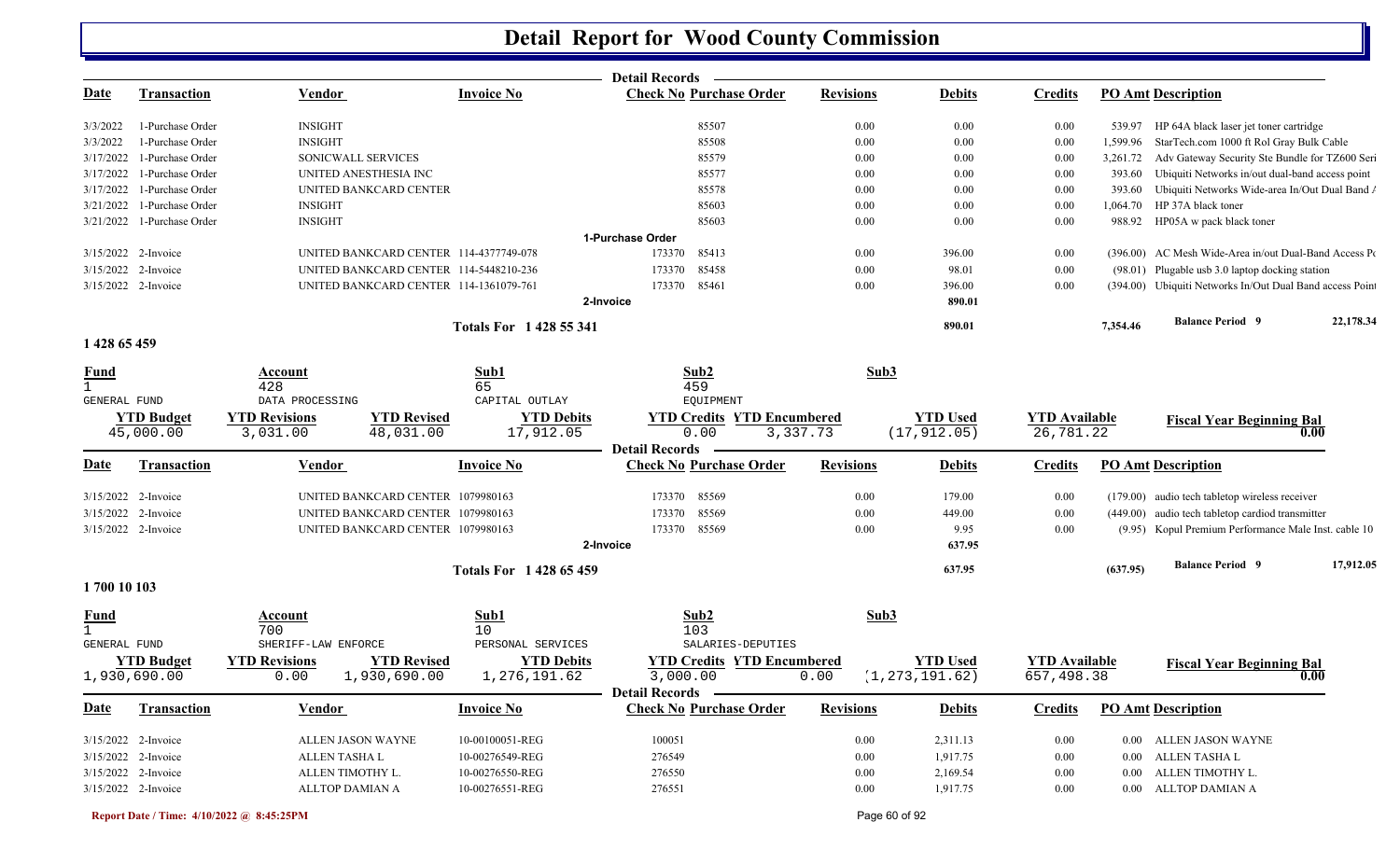|                              | 3/15/2022 2-Invoice                        |                            | DEPARTMENT OF TREASURY 20220315-00     |                               | 3866                                                    | 0.00             | 6,298.98             | 0.00                 |                      | $0.00$ FICA                                     |              |
|------------------------------|--------------------------------------------|----------------------------|----------------------------------------|-------------------------------|---------------------------------------------------------|------------------|----------------------|----------------------|----------------------|-------------------------------------------------|--------------|
| Date                         | Transaction                                | Vendor                     |                                        | <b>Invoice No</b>             | <b>Detail Records</b><br><b>Check No Purchase Order</b> | <b>Revisions</b> | <b>Debits</b>        | <b>Credits</b>       |                      | <b>PO Amt Description</b>                       |              |
|                              | 217,991.00                                 | 367.00                     | 218,358.00                             | 141,907.56                    | 0.00                                                    | 0.00             | (141, 907.56)        | 76,450.44            |                      | <b>Fiscal Year Beginning Bal</b>                | 0.00         |
|                              | <b>YTD Budget</b>                          | <b>YTD Revisions</b>       | <b>YTD Revised</b>                     | <b>YTD Debits</b>             | <b>YTD Credits YTD Encumbered</b>                       |                  | <b>YTD Used</b>      | <b>YTD</b> Available |                      |                                                 |              |
| $\mathbf{1}$<br>GENERAL FUND |                                            | 700<br>SHERIFF-LAW ENFORCE |                                        | 10<br>PERSONAL SERVICES       | 104<br>SOCIAL SECURITY                                  |                  |                      |                      |                      |                                                 |              |
| Fund                         |                                            | Account                    |                                        | <u>Sub1</u>                   | Sub2                                                    | Sub3             |                      |                      |                      |                                                 |              |
| 1700 10 104                  |                                            |                            |                                        |                               |                                                         |                  |                      |                      |                      |                                                 |              |
|                              |                                            |                            |                                        | <b>Totals For 1700 10 103</b> |                                                         |                  | 73,780.36            |                      |                      | <b>Balance Period 9</b>                         | 1,273,191.62 |
|                              |                                            |                            |                                        |                               | 2-Invoice                                               |                  | 73,780.36            |                      |                      |                                                 |              |
|                              | 3/15/2022 2-Invoice                        | WOOD ADAM N                |                                        | 10-00276598-REG               | 276598                                                  | 0.00             | 1,917.75             | 0.00                 | $0.00\,$             | WOOD ADAM N                                     |              |
|                              | 3/15/2022 2-Invoice                        | WINDLAND RYAN D.           |                                        | 10-00276597-REG               | 276597                                                  | 0.00             | 2,286.13             | 0.00                 | 0.00                 | WINDLAND RYAN D.                                |              |
|                              | 3/15/2022 2-Invoice                        |                            | WETZEL JOHN CALEB                      | 10-00276595-REG               | 276595                                                  | 0.00             | 2,150.88             | 0.00                 | $0.00\,$             | WETZEL JOHN CALEB                               |              |
|                              | 3/15/2022 2-Invoice                        |                            | <b>WATERS ROBERT ANDREW</b>            | 10-00276594-REG               | 276594                                                  | 0.00             | 1,920.25             | 0.00                 | 0.00                 | <b>WATERS ROBERT ANDREW</b>                     |              |
|                              | 3/15/2022 2-Invoice                        |                            | TURNER JR BRANNON GENE                 | 10-00276592-REG               | 276592                                                  | 0.00             | 1,915.25             | 0.00                 | 0.00                 | TURNER JR BRANNON GENE                          |              |
|                              | 3/15/2022 2-Invoice                        | <b>SWIGER BRIAN A.</b>     |                                        | 10-00276591-REG               | 276591                                                  | 0.00             | 2,060.50             | 0.00                 | $0.00\,$             | SWIGER BRIAN A.                                 |              |
|                              | 3/15/2022 2-Invoice                        |                            | STEPHENS KENT MICHAEL                  | 10-00100052-REG               | 100052                                                  | 0.00             | 2,441.12             | 0.00                 | 0.00                 | STEPHENS KENT MICHAEL                           |              |
|                              | 3/15/2022 2-Invoice                        | <b>SIMS ROBERT GENE</b>    |                                        | 10-00276589-REG               | 276589                                                  | 0.00             | 2,438.63             | 0.00                 | $0.00\,$             | SIMS ROBERT GENE                                |              |
|                              | 3/15/2022 2-Invoice                        | SHRIVER ANDREW C.          |                                        | 10-00276588-REG               | 276588                                                  | 0.00             | 2,169.54             | 0.00                 | $0.00\,$             | SHRIVER ANDREW C.                               |              |
|                              | 3/15/2022 2-Invoice                        | RITCHIE MICHAEL B          |                                        | 10-00276587-REG               | 276587                                                  | 0.00             | 2,150.88             | 0.00                 | 0.00                 | RITCHIE MICHAEL B                               |              |
|                              | 3/15/2022 2-Invoice                        |                            | PHILLIPS TAYLOR KELLYN                 | 10-00276585-REG               | 276585                                                  | 0.00             | 2,143.38             | 0.00                 | $0.00\,$             | PHILLIPS TAYLOR KELLYN                          |              |
|                              | 3/15/2022 2-Invoice                        |                            | NICHOLS CLAYTON PAUL                   | 10-00276582-REG               | 276582                                                  | 0.00             | 1,920.25             | 0.00                 | $0.00\,$             | NICHOLS CLAYTON PAUL                            |              |
|                              | 3/15/2022 2-Invoice                        | MURPHY JAMES T.            |                                        | 10-00276581-REG               | 276581                                                  | 0.00             | 2,306.13             | 0.00                 | $0.00\,$             | MURPHY JAMES T.                                 |              |
|                              | 3/15/2022 2-Invoice                        | <b>MILLS JAMES</b>         |                                        | 10-00276580-REG               | 276580                                                  | 0.00             | 1,541.67             | 0.00                 | $0.00\,$             | MILLS JAMES                                     |              |
|                              | 3/15/2022 2-Invoice                        | MICHAEL EVAN G.            |                                        | 10-00276579-REG               | 276579                                                  | 0.00             | 1,922.75             | 0.00                 | $0.00\,$             | MICHAEL EVAN G.                                 |              |
|                              | 3/15/2022 2-Invoice                        |                            | MCLAUGHLIN JOSHUA DONA 10-00276578-REG |                               | 276578                                                  | 0.00             | 1,920.25             | 0.00                 | 0.00                 | MCLAUGHLIN JOSHUA DONALD                        |              |
|                              | 3/15/2022 2-Invoice                        | MCCLUNG CODY L.            |                                        | 10-00276577-REG               | 276577                                                  | 0.00             | 1,925.25             | 0.00                 |                      | 0.00 MCCLUNG CODY L.                            |              |
|                              | 3/15/2022 2-Invoice<br>3/15/2022 2-Invoice | <b>LOWE DYLAN</b>          | KOCHERSPERGER HANS RAN 10-00276573-REG | 10-00276576-REG               | 276576                                                  | 0.00             | 1,932.75<br>1,776.38 | 0.00<br>0.00         | $0.00\,$<br>$0.00\,$ | KOCHERSPERGER HANS RANDALL<br><b>LOWE DYLAN</b> |              |
|                              | 3/15/2022 2-Invoice                        | KIDDER II JEFFREY S.       |                                        | 10-00276572-REG               | 276572<br>276573                                        | 0.00<br>0.00     | 1,925.25             | 0.00                 | $0.00\,$             | KIDDER II JEFFREY S.                            |              |
|                              | 3/15/2022 2-Invoice                        | HUPP MATTHEW C.            |                                        | 10-00276569-REG               | 276569                                                  | 0.00             | 2,169.54             | 0.00                 | 0.00                 | HUPP MATTHEW C.                                 |              |
|                              | 3/15/2022 2-Invoice                        | <b>GEORGE RICHARD A.</b>   |                                        | 10-00276565-REG               | 276565                                                  | 0.00             | 2,283.62             | 0.00                 | $0.00\,$             | <b>GEORGE RICHARD A.</b>                        |              |
|                              | 3/15/2022 2-Invoice                        |                            | FRIDENSTINE TRAVIS LEE                 | 10-00276564-REG               | 276564                                                  | 0.00             | 1,915.25             | 0.00                 | $0.00\,$             | FRIDENSTINE TRAVIS LEE                          |              |
|                              | 3/15/2022 2-Invoice                        |                            | <b>FRAZIER RONALD CHARLES</b>          | 10-00276563-REG               | 276563                                                  | 0.00             | 2,090.50             | 0.00                 | 0.00                 | FRAZIER RONALD CHARLES                          |              |
|                              | 3/15/2022 2-Invoice                        | FORSHEY NATHAN C           |                                        | 10-00276562-REG               | 276562                                                  | 0.00             | 1,915.25             | 0.00                 | $0.00\,$             | FORSHEY NATHAN C                                |              |
|                              | 3/15/2022 2-Invoice                        | <b>EDWARDS JACOB</b>       |                                        | 10-00276561-REG               | 276561                                                  | 0.00             | 1,915.25             | 0.00                 | $0.00\,$             | <b>EDWARDS JACOB</b>                            |              |
|                              | 3/15/2022 2-Invoice                        | <b>CROSS DEREK B.</b>      |                                        | 10-00276559-REG               | 276559                                                  | 0.00             | 2,150.87             | 0.00                 | 0.00                 | CROSS DEREK B.                                  |              |
|                              | 3/15/2022 2-Invoice                        |                            | COCHRAN MICHAEL L.                     | 10-00276558-REG               | 276558                                                  | 0.00             | 2,179.54             | 0.00                 | 0.00                 | COCHRAN MICHAEL L.                              |              |
|                              | 3/15/2022 2-Invoice                        | <b>BUSSEY DAVID</b>        |                                        | 10-00276557-REG               | 276557                                                  | 0.00             | 2,323.63             | 0.00                 | $0.00\,$             | <b>BUSSEY DAVID</b>                             |              |
|                              | 3/15/2022 2-Invoice                        |                            | <b>BURNS JOSEPH TYLER</b>              | 10-00276556-REG               | 276556                                                  | 0.00             | 1,917.75             | 0.00                 | 0.00                 | <b>BURNS JOSEPH TYLER</b>                       |              |
|                              | 3/15/2022 2-Invoice                        | <b>BROWNING EMILY G</b>    |                                        | 10-00276555-REG               | 276555                                                  | 0.00             | 1,910.25             | 0.00                 | $0.00\,$             | BROWNING EMILY G                                |              |
|                              |                                            |                            |                                        |                               |                                                         |                  |                      |                      |                      |                                                 |              |

**Report Date / Time: 4/10/2022 @ 8:45:25PM** Page 61 of 92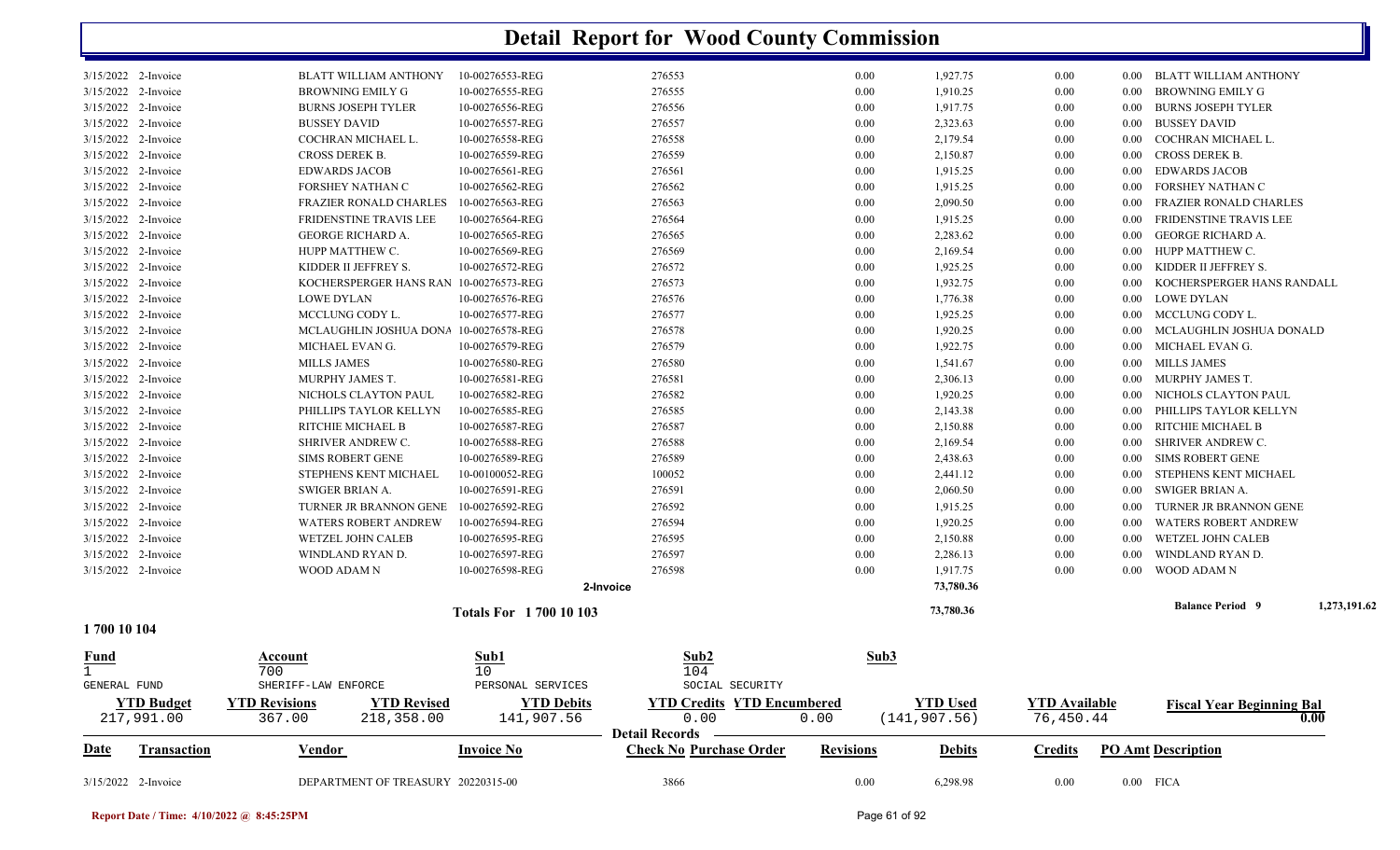|                                                                      |                                                                                                   |                                                                                                                                                                                |                                                                                      | <b>Detail Report for Wood County Commission</b>                        |                                                      |                                                                       |                                                      |                                                                          |                                                                                                                                                 |            |
|----------------------------------------------------------------------|---------------------------------------------------------------------------------------------------|--------------------------------------------------------------------------------------------------------------------------------------------------------------------------------|--------------------------------------------------------------------------------------|------------------------------------------------------------------------|------------------------------------------------------|-----------------------------------------------------------------------|------------------------------------------------------|--------------------------------------------------------------------------|-------------------------------------------------------------------------------------------------------------------------------------------------|------------|
|                                                                      | $3/15/2022$ 2-Invoice                                                                             | DEPARTMENT OF TREASURY 20220315-00                                                                                                                                             |                                                                                      | 3866<br>2-Invoice                                                      | 0.00                                                 | 1,473.15<br>7,772.13                                                  | 0.00                                                 | $0.00$ MED                                                               |                                                                                                                                                 |            |
| 1700 10 105                                                          |                                                                                                   |                                                                                                                                                                                | <b>Totals For 170010104</b>                                                          |                                                                        |                                                      | 7,772.13                                                              |                                                      |                                                                          | <b>Balance Period 9</b>                                                                                                                         | 141,907.56 |
| <b>Fund</b><br><b>GENERAL FUND</b>                                   |                                                                                                   | Account<br>700<br>SHERIFF-LAW ENFORCE                                                                                                                                          | Sub1<br>10<br>PERSONAL SERVICES                                                      | Sub2<br>105<br>INSURANCE PREMIUM                                       | Sub3                                                 |                                                                       |                                                      |                                                                          |                                                                                                                                                 |            |
|                                                                      | <b>YTD Budget</b><br>783,519.00                                                                   | <b>YTD Revisions</b><br><b>YTD Revised</b><br>783,519.00<br>0.00                                                                                                               | <b>YTD Debits</b><br>563,085.54                                                      | <b>YTD Credits YTD Encumbered</b><br>0.00                              | 0.00                                                 | <b>YTD Used</b><br>(563, 085.54)                                      | <b>YTD Available</b><br>220, 433.46                  |                                                                          | <b>Fiscal Year Beginning Bal</b>                                                                                                                | 0.00       |
| Date                                                                 | <b>Transaction</b>                                                                                | <b>Vendor</b>                                                                                                                                                                  | <b>Invoice No</b>                                                                    | <b>Detail Records</b><br><b>Check No Purchase Order</b>                | <b>Revisions</b>                                     | <b>Debits</b>                                                         | <b>Credits</b>                                       |                                                                          | <b>PO Amt Description</b>                                                                                                                       |            |
| 3/1/2022<br>3/8/2022<br>3/8/2022<br>3/8/2022<br>3/9/2022<br>3/9/2022 | 2-Invoice<br>2-Invoice<br>2-Invoice<br>2-Invoice<br>2-Invoice<br>2-Invoice<br>3/15/2022 2-Invoice | HIGHMARK WEST VIRGINIA<br><b>RENAISSANCE</b><br><b>MUTUAL OF OMAHA</b><br><b>MUTUAL OF OMAHA</b><br>VISION SERVICE PLAN (WV)<br>VISION SERVICE PLAN (WV)<br><b>RENAISSANCE</b> | 03012022<br>CNS000091182<br>1314828834<br>1314828834<br>032022<br>032022<br>02262022 | 3855<br>3861<br>173313<br>173313<br>173342<br>173342<br>3870           | 0.00<br>0.00<br>0.00<br>0.00<br>0.00<br>0.00<br>0.00 | 56,400.20<br>273.24<br>102.26<br>477.80<br>146.08<br>480.00<br>152.00 | 0.00<br>0.00<br>0.00<br>0.00<br>0.00<br>0.00<br>0.00 | $0.00\,$<br>$0.00\,$<br>$0.00\,$<br>$0.00\,$<br>$0.00\,$<br>0.00<br>0.00 | HEALTH PREMIUM<br><b>ADMIN FEE</b><br><b>BASIC LIFE</b><br>LT DISABILITY<br><b>SINGLE VISION</b><br><b>FAMILY VISION</b><br>WEEKLY CLAIMS 02/26 |            |
|                                                                      |                                                                                                   |                                                                                                                                                                                | <b>Totals For 1700 10 105</b>                                                        | 2-Invoice                                                              |                                                      | 58,031.58<br>58,031.58                                                |                                                      |                                                                          | <b>Balance Period 9</b>                                                                                                                         | 563,085.54 |
| 1700 10 106<br><b>Fund</b><br><b>GENERAL FUND</b>                    | <b>YTD Budget</b><br>343, 373.00                                                                  | Account<br>700<br>SHERIFF-LAW ENFORCE<br><b>YTD Revisions</b><br><b>YTD Revised</b><br>343,984.00<br>611.00                                                                    | Sub1<br>10<br>PERSONAL SERVICES<br><b>YTD Debits</b><br>232,999.39                   | Sub2<br>106<br>RETIREMENT<br><b>YTD Credits YTD Encumbered</b><br>0.00 | Sub3<br>0.00                                         | <b>YTD Used</b><br>(232, 999.39)                                      | <b>YTD Available</b><br>110,984.61                   |                                                                          | <b>Fiscal Year Beginning Bal</b>                                                                                                                | 0.00       |
| Date                                                                 | <b>Transaction</b>                                                                                | <b>Vendor</b>                                                                                                                                                                  | <b>Invoice No</b>                                                                    | <b>Detail Records</b><br><b>Check No Purchase Order</b>                | <b>Revisions</b>                                     | <b>Debits</b>                                                         | <b>Credits</b>                                       |                                                                          | <b>PO Amt Description</b>                                                                                                                       |            |
| 3/15/2022                                                            | 2-Invoice<br>3/15/2022 2-Invoice                                                                  | WV DEPUTY SHERIFF'S RETIF 20220315-00<br>WV PUBLIC EMP RETIREMEN 20220315-00                                                                                                   |                                                                                      | 2-Invoice                                                              | 0.00<br>0.00                                         | 10,894.66<br>1,903.74<br>12,798.40                                    | 0.00<br>0.00                                         |                                                                          | 0.00 DEP-RETIRE<br>0.00 RETIREMENT                                                                                                              |            |
| 1700 10 108                                                          |                                                                                                   |                                                                                                                                                                                | <b>Totals For 1700 10 106</b>                                                        |                                                                        |                                                      | 12,798.40                                                             |                                                      |                                                                          | <b>Balance Period</b> 9                                                                                                                         | 232,999.39 |
| <u>Fund</u><br>$\mathbf{1}$<br>GENERAL FUND                          | <b>YTD Budget</b><br>220,000.00                                                                   | <b>Account</b><br>700<br>SHERIFF-LAW ENFORCE<br><b>YTD Revisions</b><br><b>YTD Revised</b><br>220,000.00<br>0.00                                                               | Sub1<br>10<br>PERSONAL SERVICES<br><b>YTD Debits</b><br>191,242.42                   | Sub2<br>108<br>OVERTIME<br><b>YTD Credits YTD Encumbered</b><br>0.00   | Sub3<br>0.00                                         | <b>YTD Used</b><br>(191, 242.42)                                      | <b>YTD Available</b><br>28,757.58                    |                                                                          | <b>Fiscal Year Beginning Bal</b>                                                                                                                | 0.00       |
| <u>Date</u>                                                          | <b>Transaction</b>                                                                                | <b>Vendor</b>                                                                                                                                                                  | <b>Invoice No</b>                                                                    | <b>Detail Records</b><br><b>Check No Purchase Order</b>                | <b>Revisions</b>                                     | <b>Debits</b>                                                         | <b>Credits</b>                                       |                                                                          | <b>PO Amt Description</b>                                                                                                                       |            |
|                                                                      |                                                                                                   | Report Date / Time: 4/10/2022 @ 8:45:25PM                                                                                                                                      |                                                                                      |                                                                        |                                                      | Page 62 of 92                                                         |                                                      |                                                                          |                                                                                                                                                 |            |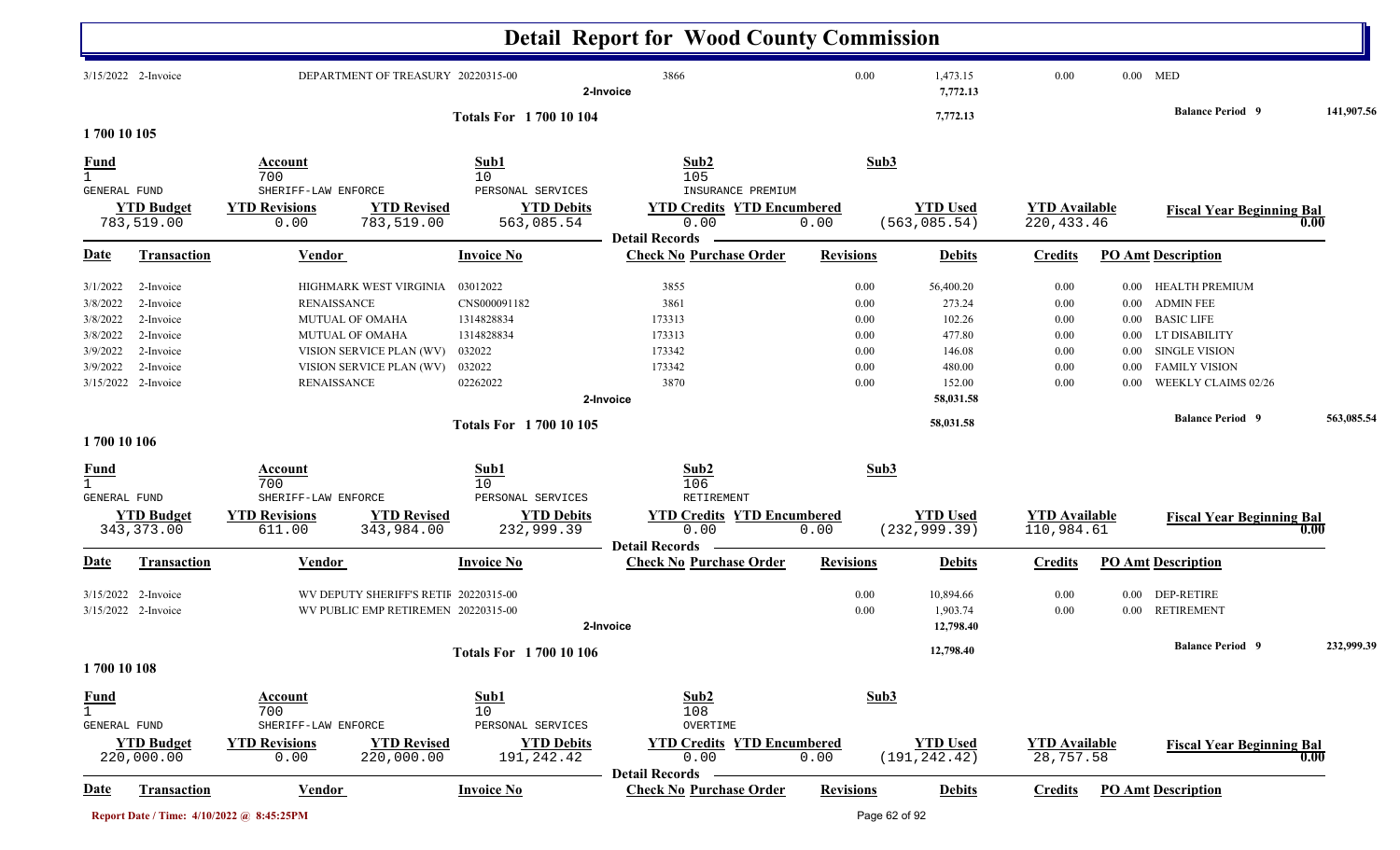|                      | 3/15/2022 2-Invoice<br>3/15/2022 2-Invoice | LANG JEFFREY M<br>PLUM STEVEN M.                                        | 10-00276575-REG<br>10-00276586-REG | 276575<br>276586                                        | 0.00<br>0.00     | 226.49<br>575.20                | 0.00<br>0.00                      |                   | 0.00 LANG JEFFREY M<br>0.00 PLUM STEVEN M. |            |
|----------------------|--------------------------------------------|-------------------------------------------------------------------------|------------------------------------|---------------------------------------------------------|------------------|---------------------------------|-----------------------------------|-------------------|--------------------------------------------|------------|
|                      | 3/15/2022 2-Invoice                        | HOFMANN WALTER E.                                                       | 10-00276567-REG                    | 276567                                                  | 0.00             | 61.12                           | 0.00                              |                   | 0.00 HOFMANN WALTER E.                     |            |
| Date                 | <b>Transaction</b>                         | <b>Vendor</b>                                                           | <b>Invoice No</b>                  | <b>Detail Records</b><br><b>Check No Purchase Order</b> | <b>Revisions</b> | <b>Debits</b>                   | <b>Credits</b>                    |                   | <b>PO Amt Description</b>                  |            |
|                      | <b>YTD Budget</b><br>92,080.00             | <b>YTD Revised</b><br><b>YTD Revisions</b><br>79,186.00<br>(12, 894.00) | <b>YTD Debits</b><br>47,803.11     | <b>YTD Credits YTD Encumbered</b><br>0.00               | 0.00             | <b>YTD Used</b><br>(47, 803.11) | <b>YTD</b> Available<br>31,382.89 |                   | <b>Fiscal Year Beginning Bal</b><br>0.00   |            |
| GENERAL FUND         |                                            | SHERIFF-LAW ENFORCE                                                     | PERSONAL SERVICES                  | EXTRA HELP                                              |                  |                                 |                                   |                   |                                            |            |
| Fund<br>$\mathbf{1}$ |                                            | Account<br>700                                                          | Sub1<br>10                         | Sub2<br>109                                             | Sub3             |                                 |                                   |                   |                                            |            |
| 1700 10 109          |                                            |                                                                         |                                    |                                                         |                  |                                 |                                   |                   |                                            |            |
|                      |                                            |                                                                         | <b>Totals For 170010108</b>        |                                                         |                  | 9,476.88                        |                                   |                   | <b>Balance Period 9</b>                    | 191,242.42 |
|                      |                                            |                                                                         |                                    | 2-Invoice                                               |                  | 9,476.88                        |                                   |                   |                                            |            |
|                      | 3/15/2022 2-Invoice                        | WOOD ADAM N                                                             | 10-00276598-REG                    | 276598                                                  | 0.00             | 157.66                          | 0.00                              | 0.00              | WOOD ADAM N                                |            |
|                      | 3/15/2022 2-Invoice                        | WINDLAND RYAN D.                                                        | 10-00276597-REG                    | 276597                                                  | 0.00             | 514.36                          | 0.00                              | $0.00\,$          | WINDLAND RYAN D.                           |            |
|                      | 3/15/2022 2-Invoice                        | <b>WATERS ROBERT ANDREW</b>                                             | 10-00276594-REG                    | 276594                                                  | 0.00             | 282.49                          | 0.00                              | $0.00\,$          | <b>WATERS ROBERT ANDREW</b>                |            |
|                      | 3/15/2022 2-Invoice                        | TURNER JR BRANNON GENE                                                  | 10-00276592-REG                    | 276592                                                  | 0.00             | 430.91                          | 0.00                              | $0.00\,$          | TURNER JR BRANNON GENE                     |            |
|                      | 3/15/2022 2-Invoice                        | SWIGER BRIAN A.                                                         | 10-00276591-REG                    | 276591                                                  | 0.00             | 320.95                          | 0.00                              | $0.00\,$          | SWIGER BRIAN A.                            |            |
|                      | 3/15/2022 2-Invoice                        | SHRIVER ANDREW C.                                                       | 10-00276588-REG                    | 276588                                                  | 0.00             | 234.68                          | 0.00                              | $0.00\,$          | SHRIVER ANDREW C.                          |            |
|                      | 3/15/2022 2-Invoice                        | PHILLIPS TAYLOR KELLYN                                                  | 10-00276585-REG                    | 276585                                                  | 0.00             | 148.38                          | 0.00                              | $0.00\,$          | PHILLIPS TAYLOR KELLYN                     |            |
|                      | 3/15/2022 2-Invoice                        | PHILLIPS TAYLOR KELLYN                                                  | 10-00276585-REG                    | 276585                                                  | 0.00             | 278.22                          | 0.00                              | $0.00\,$          | PHILLIPS TAYLOR KELLYN                     |            |
|                      | 3/15/2022 2-Invoice                        | PARKS DANIEL S                                                          | 10-00276584-REG                    | 276584                                                  | 0.00             | 26.97                           | 0.00                              | $0.00\,$          | PARKS DANIEL S                             |            |
|                      | 3/15/2022 2-Invoice                        | MICHAEL EVAN G.                                                         | 10-00276579-REG                    | 276579                                                  | 0.00             | 166.39                          | 0.00                              | 0.00              | MICHAEL EVAN G.                            |            |
|                      | 3/15/2022 2-Invoice                        | MCLAUGHLIN JOSHUA DONA 10-00276578-REG                                  |                                    | 276578                                                  | 0.00             | 66.47                           | 0.00                              | 0.00 <sub>1</sub> | MCLAUGHLIN JOSHUA DONALD                   |            |
|                      | 3/15/2022 2-Invoice                        | <b>LOWE DYLAN</b><br>MCCLUNG CODY L.                                    | 10-00276576-REG<br>10-00276577-REG | 276577                                                  | 0.00<br>0.00     | 30.74<br>833.01                 | 0.00<br>0.00                      | $0.00\,$          | 0.00 LOWE DYLAN<br>MCCLUNG CODY L.         |            |
|                      | 3/15/2022 2-Invoice<br>3/15/2022 2-Invoice | KOCHERSPERGER HANS RAN 10-00276573-REG                                  |                                    | 276573<br>276576                                        | 0.00             | 451.58                          | 0.00                              | $0.00\,$          | KOCHERSPERGER HANS RANDALL                 |            |
|                      | 3/15/2022 2-Invoice                        | KIDDER II JEFFREY S.                                                    | 10-00276572-REG                    | 276572                                                  | 0.00             | 216.58                          | 0.00                              | 0.00              | KIDDER II JEFFREY S.                       |            |
|                      | 3/15/2022 2-Invoice                        | KIDDER II JEFFREY S.                                                    | 10-00276572-REG                    | 276572                                                  | 0.00             | 249.90                          | 0.00                              | $0.00\,$          | KIDDER II JEFFREY S.                       |            |
|                      | 3/15/2022 2-Invoice                        | HUPP MATTHEW C.                                                         | 10-00276569-REG                    | 276569                                                  | 0.00             | 244.06                          | 0.00                              |                   | 0.00 HUPP MATTHEW C.                       |            |
|                      | 3/15/2022 2-Invoice                        | <b>GEORGE RICHARD A.</b>                                                | 10-00276565-REG                    | 276565                                                  | 0.00             | 494.03                          | 0.00                              | 0.00              | GEORGE RICHARD A.                          |            |
|                      | 3/15/2022 2-Invoice                        | <b>FRAZIER RONALD CHARLES</b>                                           | 10-00276563-REG                    | 276563                                                  | 0.00             | 958.78                          | 0.00                              | 0.00              | FRAZIER RONALD CHARLES                     |            |
|                      | 3/15/2022 2-Invoice                        | FORSHEY NATHAN C                                                        | 10-00276562-REG                    | 276562                                                  | 0.00             | 165.74                          | 0.00                              | $0.00\,$          | FORSHEY NATHAN C                           |            |
|                      | 3/15/2022 2-Invoice                        | <b>EDWARDS JACOB</b>                                                    | 10-00276561-REG                    | 276561                                                  | 0.00             | 497.21                          | 0.00                              | $0.00\,$          | <b>EDWARDS JACOB</b>                       |            |
|                      | 3/15/2022 2-Invoice                        | <b>NICK DEEM</b>                                                        | 10-00276560-REG                    | 276560                                                  | 0.00             | 86.32                           | 0.00                              | $0.00\,$          | <b>DEEM NICKY THOMAS</b>                   |            |
|                      | 3/15/2022 2-Invoice                        | CROSS DEREK B.                                                          | 10-00276559-REG                    | 276559                                                  | 0.00             | 111.68                          | 0.00                              | $0.00\,$          | CROSS DEREK B.                             |            |
|                      | 3/15/2022 2-Invoice                        | COCHRAN MICHAEL L.                                                      | 10-00276558-REG                    | 276558                                                  | 0.00             | 678.98                          | 0.00                              | 0.00              | COCHRAN MICHAEL L.                         |            |
|                      | 3/15/2022 2-Invoice                        | <b>BURNS JOSEPH TYLER</b>                                               | 10-00276556-REG                    | 276556                                                  | 0.00             | 132.76                          | 0.00                              | $0.00\,$          | <b>BURNS JOSEPH TYLER</b>                  |            |
|                      | 3/15/2022 2-Invoice                        | BROWNING EMILY G                                                        | 10-00276555-REG                    | 276555                                                  | 0.00             | 388.46                          | 0.00                              | $0.00\,$          | BROWNING EMILY G                           |            |
|                      | 3/15/2022 2-Invoice                        | <b>BLATT WILLIAM ANTHONY</b>                                            | 10-00276553-REG                    | 276553                                                  | 0.00             | 867.45                          | 0.00                              | $0.00\,$          | BLATT WILLIAM ANTHONY                      |            |
|                      | 3/15/2022 2-Invoice                        | <b>ALLTOP DAMIAN A</b>                                                  | 10-00276551-REG                    | 276551                                                  | 0.00             | 282.12                          | 0.00                              | 0.00              | ALLTOP DAMIAN A                            |            |
|                      | 3/15/2022 2-Invoice                        | ALLEN JASON WAYNE                                                       | 10-00100051-REG                    | 100051                                                  | 0.00             | 160.00                          | 0.00                              |                   | 0.00 ALLEN JASON WAYNE                     |            |
|                      |                                            |                                                                         |                                    |                                                         |                  |                                 |                                   |                   |                                            |            |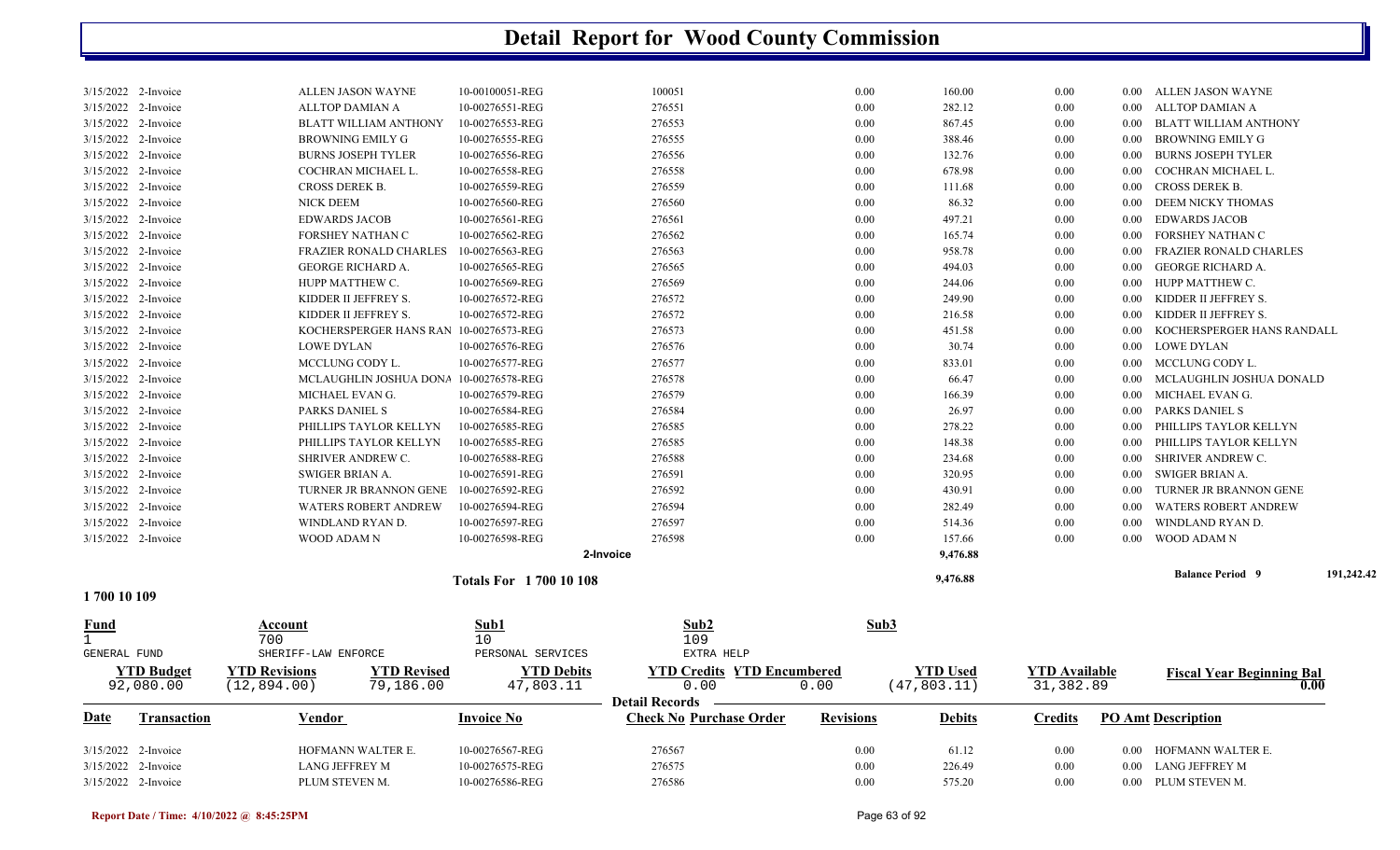|                                            |                                                                                                                                                                                      |                                                                                                                                                                                                                                      |                                                                                                                                                                                            | <b>Detail Report for Wood County Commission</b>                                                               |                                                                              |                                                                                                              |                                                                                  |                                                                                                  |                                                                                                                                                                                                                                             |           |
|--------------------------------------------|--------------------------------------------------------------------------------------------------------------------------------------------------------------------------------------|--------------------------------------------------------------------------------------------------------------------------------------------------------------------------------------------------------------------------------------|--------------------------------------------------------------------------------------------------------------------------------------------------------------------------------------------|---------------------------------------------------------------------------------------------------------------|------------------------------------------------------------------------------|--------------------------------------------------------------------------------------------------------------|----------------------------------------------------------------------------------|--------------------------------------------------------------------------------------------------|---------------------------------------------------------------------------------------------------------------------------------------------------------------------------------------------------------------------------------------------|-----------|
|                                            | 3/15/2022 2-Invoice<br>3/15/2022 2-Invoice                                                                                                                                           | STEPHENS BRADY D.<br>WILLIAMS STEVEN W                                                                                                                                                                                               | 10-00276590-REG<br>10-00276596-REG                                                                                                                                                         | 276590<br>276596<br>2-Invoice                                                                                 | 0.00<br>0.00                                                                 | 402.64<br>618.34<br>1,883.79                                                                                 | 0.00<br>0.00                                                                     | 0.00                                                                                             | 0.00 STEPHENS BRADY D.<br>WILLIAMS STEVEN W                                                                                                                                                                                                 |           |
|                                            |                                                                                                                                                                                      |                                                                                                                                                                                                                                      | <b>Totals For 1700 10 109</b>                                                                                                                                                              |                                                                                                               |                                                                              | 1,883.79                                                                                                     |                                                                                  |                                                                                                  | <b>Balance Period 9</b>                                                                                                                                                                                                                     | 47,803.11 |
| 1700 10 182                                |                                                                                                                                                                                      |                                                                                                                                                                                                                                      |                                                                                                                                                                                            |                                                                                                               |                                                                              |                                                                                                              |                                                                                  |                                                                                                  |                                                                                                                                                                                                                                             |           |
| <u>Fund</u><br>$\mathbf{1}$                |                                                                                                                                                                                      | Account<br>700                                                                                                                                                                                                                       | Sub1<br>10                                                                                                                                                                                 | Sub2<br>182<br>SECRETARIES                                                                                    | Sub3                                                                         |                                                                                                              |                                                                                  |                                                                                                  |                                                                                                                                                                                                                                             |           |
| GENERAL FUND                               | <b>YTD Budget</b><br>119,937.00                                                                                                                                                      | SHERIFF-LAW ENFORCE<br><b>YTD Revisions</b><br>5,250.00                                                                                                                                                                              | PERSONAL SERVICES<br><b>YTD Revised</b><br><b>YTD Debits</b><br>125,187.00<br>88,442.50                                                                                                    | <b>YTD Credits YTD Encumbered</b><br>0.00                                                                     | 0.00                                                                         | <b>YTD Used</b><br>(88, 442.50)                                                                              | <b>YTD</b> Available<br>36,744.50                                                |                                                                                                  | <b>Fiscal Year Beginning Bal</b><br>0.00                                                                                                                                                                                                    |           |
| Date                                       | <b>Transaction</b>                                                                                                                                                                   | <u>Vendor</u>                                                                                                                                                                                                                        | <b>Invoice No</b>                                                                                                                                                                          | <b>Detail Records</b><br><b>Check No Purchase Order</b>                                                       | <b>Revisions</b>                                                             | <b>Debits</b>                                                                                                | <b>Credits</b>                                                                   |                                                                                                  | <b>PO Amt Description</b>                                                                                                                                                                                                                   |           |
|                                            | $3/15/2022$ 2-Invoice<br>3/15/2022 2-Invoice<br>3/15/2022 2-Invoice                                                                                                                  | <b>ALLEN PEGGY SUE</b><br><b>BROGDON GREGORY SCOTT</b><br><b>WADE TERESA JEAN</b>                                                                                                                                                    | 10-00276548-REG<br>10-00276554-REG<br>10-00276593-REG                                                                                                                                      | 276548<br>276554<br>276593<br>2-Invoice                                                                       | 0.00<br>0.00<br>0.00                                                         | 1,463.02<br>2,012.51<br>1,726.97<br>5,202.50                                                                 | 0.00<br>0.00<br>0.00                                                             | $0.00\,$<br>$0.00\,$<br>0.00                                                                     | ALLEN PEGGY SUE<br><b>BROGDON GREGORY SCOTT</b><br><b>WADE TERESA JEAN</b>                                                                                                                                                                  |           |
|                                            |                                                                                                                                                                                      |                                                                                                                                                                                                                                      | <b>Totals For 1700 10 182</b>                                                                                                                                                              |                                                                                                               |                                                                              | 5,202.50                                                                                                     |                                                                                  |                                                                                                  | <b>Balance Period 9</b>                                                                                                                                                                                                                     | 88,442.50 |
| 1700 10 185                                |                                                                                                                                                                                      |                                                                                                                                                                                                                                      |                                                                                                                                                                                            |                                                                                                               |                                                                              |                                                                                                              |                                                                                  |                                                                                                  |                                                                                                                                                                                                                                             |           |
| Fund<br>$\mathbf{1}$                       |                                                                                                                                                                                      | Account<br>700                                                                                                                                                                                                                       | Sub1<br>10                                                                                                                                                                                 | Sub2<br>185                                                                                                   | Sub3                                                                         |                                                                                                              |                                                                                  |                                                                                                  |                                                                                                                                                                                                                                             |           |
| <b>GENERAL FUND</b>                        | <b>YTD Budget</b>                                                                                                                                                                    | SHERIFF-LAW ENFORCE<br><b>YTD Revisions</b>                                                                                                                                                                                          | PERSONAL SERVICES<br><b>YTD Revised</b><br><b>YTD Debits</b>                                                                                                                               | HOLIDAY PAY<br><b>YTD Credits YTD Encumbered</b>                                                              |                                                                              | <b>YTD Used</b>                                                                                              | <b>YTD</b> Available                                                             |                                                                                                  | <b>Fiscal Year Beginning Bal</b>                                                                                                                                                                                                            |           |
|                                            | 101,000.00                                                                                                                                                                           | 0.00                                                                                                                                                                                                                                 | 101,000.00<br>80,491.71                                                                                                                                                                    | 0.00<br><b>Detail Records</b>                                                                                 | 0.00                                                                         | (80, 491.71)                                                                                                 | 20,508.29                                                                        |                                                                                                  | 0.00                                                                                                                                                                                                                                        |           |
| <b>Date</b>                                | <b>Transaction</b>                                                                                                                                                                   | Vendor                                                                                                                                                                                                                               | <b>Invoice No</b>                                                                                                                                                                          | <b>Check No Purchase Order</b>                                                                                | <b>Revisions</b>                                                             | <b>Debits</b>                                                                                                | <b>Credits</b>                                                                   |                                                                                                  | <b>PO Amt Description</b>                                                                                                                                                                                                                   |           |
| 3/15/2022 2-Invoice<br>3/15/2022 2-Invoice | 3/15/2022 2-Invoice<br>3/15/2022 2-Invoice<br>3/15/2022 2-Invoice<br>3/15/2022 2-Invoice<br>3/15/2022 2-Invoice<br>3/15/2022 2-Invoice<br>3/15/2022 2-Invoice<br>3/15/2022 2-Invoice | ALLEN TIMOTHY L.<br>ALLTOP DAMIAN A<br>ALLTOP DAMIAN A<br><b>BURNS JOSEPH TYLER</b><br>KIDDER II JEFFREY S.<br>MICHAEL EVAN G.<br>SWIGER BRIAN A.<br>TURNER JR BRANNON GENE<br>TURNER JR BRANNON GENE<br><b>WATERS ROBERT ANDREW</b> | 10-00276550-REG<br>10-00276551-REG<br>10-00276551-REG<br>10-00276556-REG<br>10-00276572-REG<br>10-00276579-REG<br>10-00276591-REG<br>10-00276592-REG<br>10-00276592-REG<br>10-00276594-REG | 276550<br>276551<br>276551<br>276556<br>276572<br>276579<br>276591<br>276592<br>276592<br>276594<br>2-Invoice | 0.00<br>0.00<br>0.00<br>0.00<br>0.00<br>0.00<br>0.00<br>0.00<br>0.00<br>0.00 | 250.32<br>177.02<br>331.91<br>221.27<br>222.14<br>221.85<br>237.74<br>176.79<br>220.98<br>221.56<br>2,281.58 | 0.00<br>0.00<br>0.00<br>0.00<br>$0.00\,$<br>0.00<br>0.00<br>0.00<br>0.00<br>0.00 | $0.00\,$<br>$0.00\,$<br>0.00<br>$0.00\,$<br>0.00<br>0.00<br>$0.00\,$<br>$0.00\,$<br>0.00<br>0.00 | ALLEN TIMOTHY L.<br>ALLTOP DAMIAN A<br><b>ALLTOP DAMIAN A</b><br><b>BURNS JOSEPH TYLER</b><br>KIDDER II JEFFREY S.<br>MICHAEL EVAN G.<br>SWIGER BRIAN A.<br>TURNER JR BRANNON GENE<br>TURNER JR BRANNON GENE<br><b>WATERS ROBERT ANDREW</b> |           |
|                                            |                                                                                                                                                                                      |                                                                                                                                                                                                                                      | <b>Totals For 1700 10 185</b>                                                                                                                                                              |                                                                                                               |                                                                              | 2,281.58                                                                                                     |                                                                                  |                                                                                                  | <b>Balance Period 9</b>                                                                                                                                                                                                                     | 80,491.71 |

**1 700 10 187**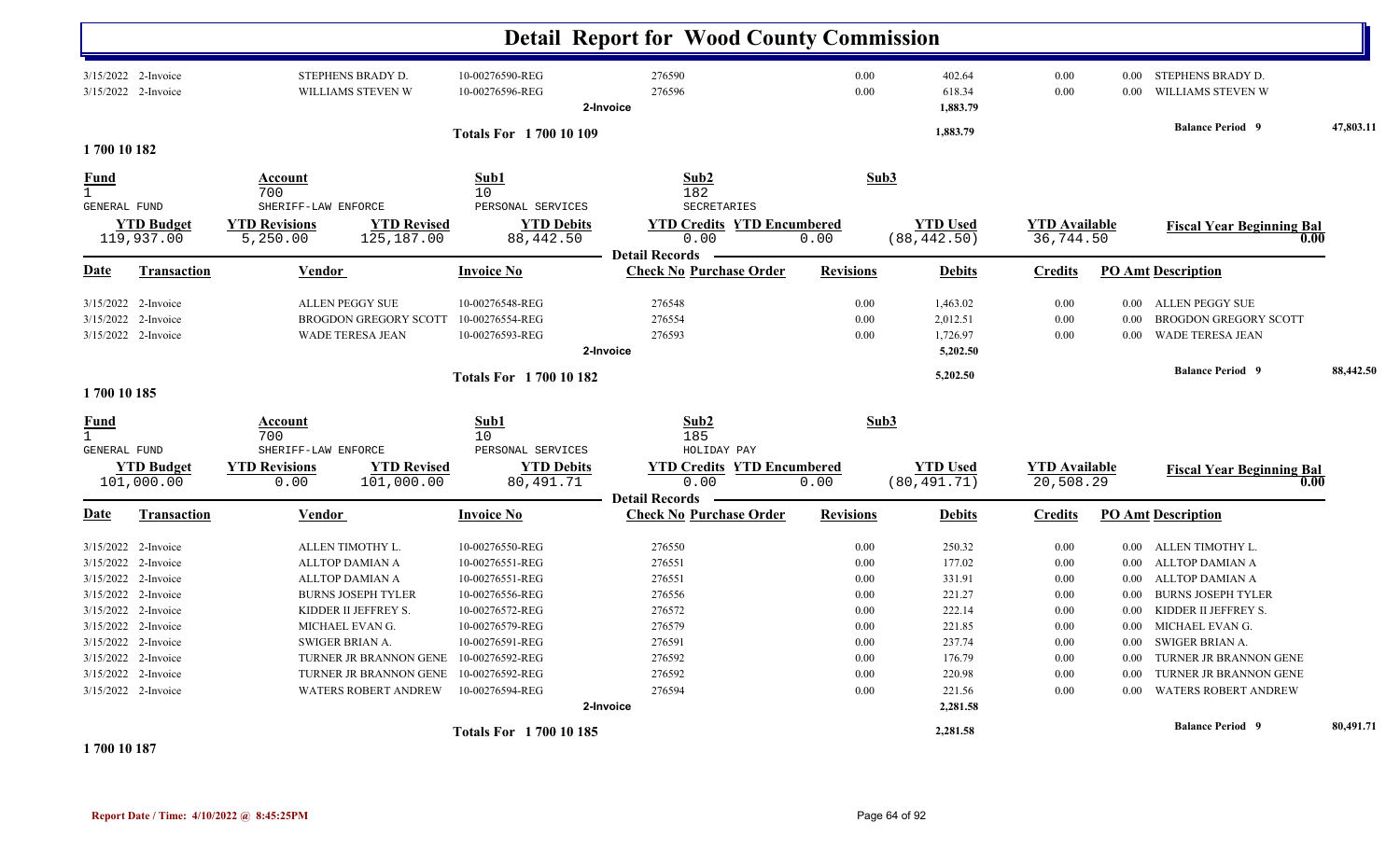| Fund<br>$\mathbf{1}$<br>GENERAL FUND                |                                                                                                                                        | Account<br>700<br>SHERIFF-LAW ENFORCE                                          |                                                                                                      | Sub1<br>10<br>PERSONAL SERVICES                                                                                | Sub2<br>187<br>HOLDING CENTER                                              | Sub3                                         |                                                                                  |                                              |                                                      |                                                                                                                     |            |
|-----------------------------------------------------|----------------------------------------------------------------------------------------------------------------------------------------|--------------------------------------------------------------------------------|------------------------------------------------------------------------------------------------------|----------------------------------------------------------------------------------------------------------------|----------------------------------------------------------------------------|----------------------------------------------|----------------------------------------------------------------------------------|----------------------------------------------|------------------------------------------------------|---------------------------------------------------------------------------------------------------------------------|------------|
|                                                     | <b>YTD Budget</b><br>202,550.00                                                                                                        | <b>YTD Revisions</b><br>0.00                                                   | <b>YTD Revised</b><br>202,550.00                                                                     | <b>YTD Debits</b><br>106,392.06                                                                                | <b>YTD Credits YTD Encumbered</b><br>0.00<br><b>Detail Records</b>         | 0.00                                         | <b>YTD</b> Used<br>(106, 392.06)                                                 | <b>YTD Available</b><br>96,157.94            |                                                      | <b>Fiscal Year Beginning Bal</b>                                                                                    | 0.00       |
| Date                                                | <b>Transaction</b>                                                                                                                     | <b>Vendor</b>                                                                  |                                                                                                      | <b>Invoice No</b>                                                                                              | <b>Check No Purchase Order</b>                                             | <b>Revisions</b>                             | <b>Debits</b>                                                                    | <b>Credits</b>                               |                                                      | <b>PO Amt Description</b>                                                                                           |            |
| 3/15/2022                                           | 3/15/2022 2-Invoice<br>3/15/2022 2-Invoice<br>2-Invoice<br>3/15/2022 2-Invoice<br>3/15/2022 2-Invoice                                  | STAATS CHELCIE S.                                                              | <b>HOLBERT ANDREW SCOTT</b><br><b>JACKSON FREDERICK L.</b><br>JOHNSON CHARLES J.<br>NORTUM WILLIAM E | 10-00276568-REG<br>10-00276570-REG<br>10-00276571-REG<br>10-00276583-REG<br>10-00276606-REG                    | 276568<br>276570<br>276571<br>276583<br>276606<br>2-Invoice                | 0.00<br>0.00<br>0.00<br>0.00<br>0.00         | 1,246.87<br>1,246.87<br>1,541.67<br>1,246.87<br>421.10<br>5,703.38               | 0.00<br>0.00<br>0.00<br>0.00<br>0.00         | $0.00\,$<br>0.00<br>0.00<br>0.00<br>0.00             | HOLBERT ANDREW SCOTT<br>JACKSON FREDERICK L.<br>JOHNSON CHARLES J.<br>NORTUM WILLIAM E<br><b>STAATS CHELCIE S.</b>  |            |
|                                                     |                                                                                                                                        |                                                                                |                                                                                                      | <b>Totals For 1700 10 187</b>                                                                                  |                                                                            |                                              | 5,703.38                                                                         |                                              |                                                      | <b>Balance Period 9</b>                                                                                             | 106,392.06 |
| 1700 10 198<br>Fund<br>$\mathbf{1}$<br>GENERAL FUND | <b>YTD Budget</b><br>180,792.00                                                                                                        | Account<br>700<br>SHERIFF-LAW ENFORCE<br><b>YTD Revisions</b><br>13,754.00     | <b>YTD Revised</b><br>194,546.00                                                                     | Sub1<br>10<br>PERSONAL SERVICES<br><b>YTD Debits</b><br>137,365.69                                             | Sub2<br>198<br>COURT SECURITY<br><b>YTD Credits YTD Encumbered</b><br>0.00 | Sub3<br>0.00                                 | <b>YTD Used</b><br>(137, 365.69)                                                 | <b>YTD</b> Available<br>57,180.31            |                                                      | <b>Fiscal Year Beginning Bal</b>                                                                                    | 0.00       |
| Date                                                | Transaction                                                                                                                            | <b>Vendor</b>                                                                  |                                                                                                      | <b>Invoice No</b>                                                                                              | <b>Detail Records</b><br><b>Check No Purchase Order</b>                    | <b>Revisions</b>                             | <b>Debits</b>                                                                    | <b>Credits</b>                               |                                                      | <b>PO Amt Description</b>                                                                                           |            |
|                                                     | 3/15/2022 2-Invoice<br>3/15/2022 2-Invoice<br>3/15/2022 2-Invoice<br>3/15/2022 2-Invoice<br>3/15/2022 2-Invoice<br>3/15/2022 2-Invoice | <b>BEATY PATRICK A</b><br><b>NICK DEEM</b><br>HARRIS MARK C.<br>PARKS DANIEL S | LANDERS WILLIAM M.<br>YONALEY RONALD L.                                                              | 10-00276552-REG<br>10-00276560-REG<br>10-00276566-REG<br>10-00276574-REG<br>10-00276584-REG<br>10-00276599-REG | 276552<br>276560<br>276566<br>276574<br>276584<br>276599<br>2-Invoice      | 0.00<br>0.00<br>0.00<br>0.00<br>0.00<br>0.00 | 1,246.87<br>1,246.87<br>1,784.22<br>1,246.87<br>1,246.87<br>1,246.87<br>8,018.57 | 0.00<br>0.00<br>0.00<br>0.00<br>0.00<br>0.00 | $0.00\,$<br>0.00<br>$0.00\,$<br>0.00<br>0.00<br>0.00 | BEATY PATRICK A<br>DEEM NICKY THOMAS<br>HARRIS MARK C.<br>LANDERS WILLIAM M.<br>PARKS DANIEL S<br>YONALEY RONALD L. |            |
|                                                     |                                                                                                                                        |                                                                                |                                                                                                      | <b>Totals For 1700 10 198</b>                                                                                  |                                                                            |                                              | 8,018.57                                                                         |                                              |                                                      | <b>Balance Period 9</b>                                                                                             | 137,365.69 |
| 1700 40 211                                         |                                                                                                                                        |                                                                                |                                                                                                      |                                                                                                                |                                                                            |                                              |                                                                                  |                                              |                                                      |                                                                                                                     |            |
| Fund                                                |                                                                                                                                        |                                                                                |                                                                                                      |                                                                                                                |                                                                            |                                              |                                                                                  |                                              |                                                      |                                                                                                                     |            |
| $\mathbf{1}$<br><b>GENERAL FUND</b>                 | <b>YTD Budget</b>                                                                                                                      | Account<br>700<br>SHERIFF-LAW ENFORCE<br><b>YTD Revisions</b>                  | <b>YTD Revised</b>                                                                                   | Sub1<br>40<br>CONTRACTURAL SERVICES<br><b>YTD Debits</b>                                                       | Sub2<br>211<br>TELEPHONES<br><b>YTD Credits YTD Encumbered</b>             | Sub3                                         | <b>YTD</b> Used                                                                  | <b>YTD Available</b>                         |                                                      | <b>Fiscal Year Beginning Bal</b>                                                                                    |            |
| <u>Date</u>                                         | 35,000.00<br><b>Transaction</b>                                                                                                        | 0.00<br><b>Vendor</b>                                                          | 35,000.00                                                                                            | 31,749.38<br><b>Invoice No</b>                                                                                 | 0.00<br><b>Detail Records</b><br><b>Check No Purchase Order</b>            | 0.00<br><b>Revisions</b>                     | (31, 749.38)<br><b>Debits</b>                                                    | 3,250.62<br><b>Credits</b>                   |                                                      | <b>PO Amt Description</b>                                                                                           | 0.00       |

**Report Date / Time: 4/10/2022 @ 8:45:25PM** Page 65 of 92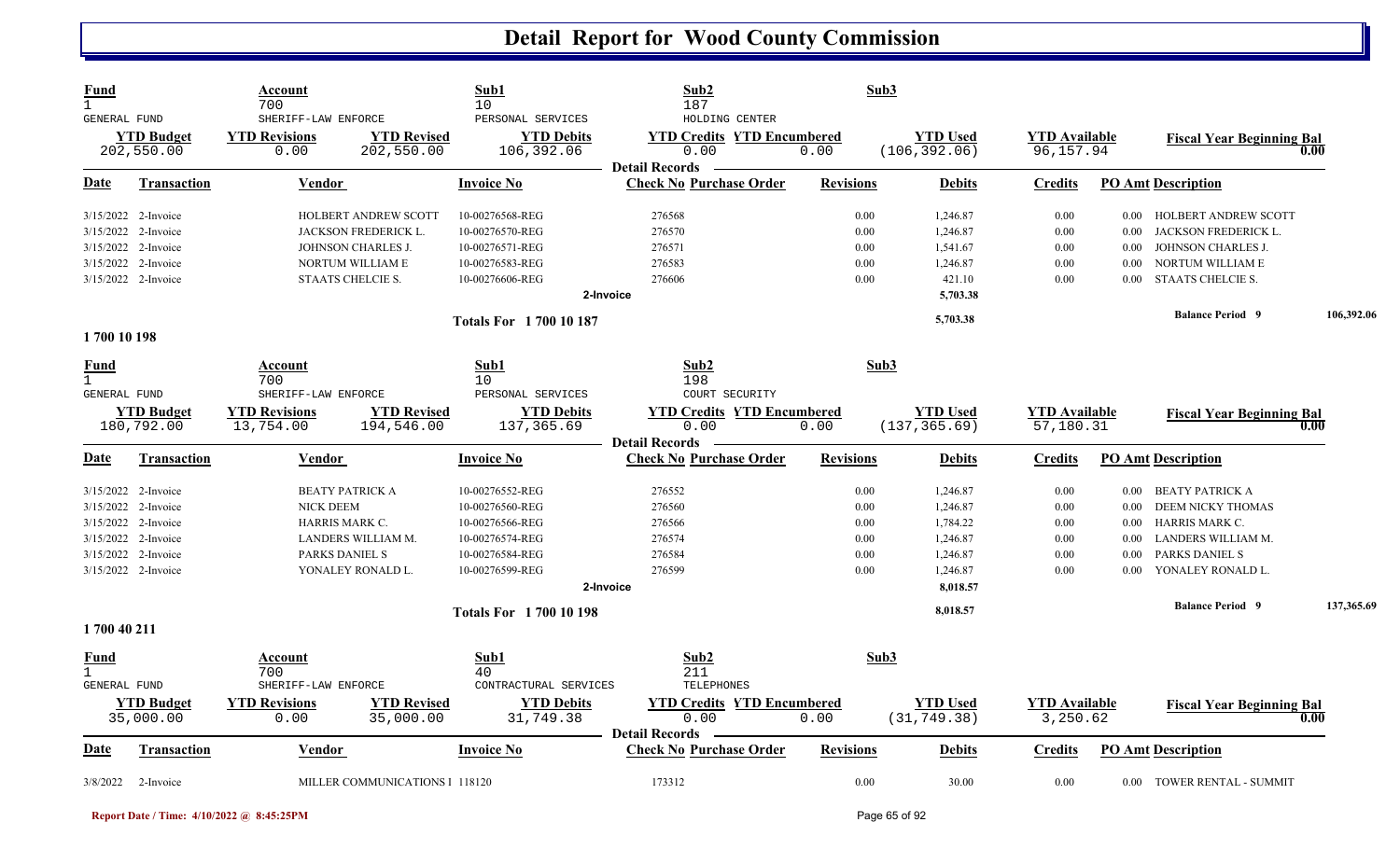|                      |                                |                                                                                            |                               | <b>Detail Report for Wood County Commission</b>          |                                                                              |                  |                                 |                                  |            |                                                           |
|----------------------|--------------------------------|--------------------------------------------------------------------------------------------|-------------------------------|----------------------------------------------------------|------------------------------------------------------------------------------|------------------|---------------------------------|----------------------------------|------------|-----------------------------------------------------------|
|                      | 3/15/2022 2-Invoice            | <b>VERIZON WIRELESS</b>                                                                    | 9900571778                    | 173372<br>2-Invoice                                      |                                                                              | 0.00             | 2,458.73<br>2,488.73            | 0.00                             |            | 0.00 242426894-00001                                      |
|                      | 3/10/2022 5-Journal Entry      | <b>FRONTIER</b>                                                                            | 20220308039001                | 5-Journal Entry                                          |                                                                              | 0.00             | 71.02<br>71.02                  | 0.00                             | 0.00       | WOOD CO FINANCE-4019-FRONTIER COMI                        |
|                      |                                |                                                                                            | <b>Totals For 1700 40 211</b> |                                                          |                                                                              |                  | 2,559.75                        |                                  |            | <b>Balance Period 9</b><br>31,749.38                      |
| 1700 40 217          |                                |                                                                                            |                               |                                                          |                                                                              |                  |                                 |                                  |            |                                                           |
| Fund<br>$\mathbf{1}$ |                                | Account<br>700                                                                             | Sub1<br>40                    |                                                          | Sub2<br>217                                                                  | Sub3             |                                 |                                  |            |                                                           |
| <b>GENERAL FUND</b>  | <b>YTD Budget</b><br>55,000.00 | SHERIFF-LAW ENFORCE<br><b>YTD Revised</b><br><b>YTD Revisions</b><br>1,122.00<br>56,122.00 |                               | CONTRACTURAL SERVICES<br><b>YTD Debits</b><br>33, 447.94 | M&R-AUTOS & TRUCKS<br><b>YTD Credits YTD Encumbered</b><br>14,828.45<br>0.00 |                  | <b>YTD Used</b><br>(33, 447.94) | <b>YTD Available</b><br>7,845.61 |            | <b>Fiscal Year Beginning Bal</b><br>0.00                  |
| <u>Date</u>          | <b>Transaction</b>             | Vendor                                                                                     | <b>Invoice No</b>             | <b>Detail Records</b>                                    | <b>Check No Purchase Order</b>                                               | <b>Revisions</b> | <b>Debits</b>                   | <b>Credits</b>                   |            | <b>PO Amt Description</b>                                 |
| 3/3/2022             | 1-Purchase Order               | <b>ADVANCE AUTO PARTS</b>                                                                  |                               |                                                          | 85510                                                                        | 0.00             | 0.00                            | 0.00                             | 440.31     | Drive shaft for Durango                                   |
| 3/3/2022             | 1-Purchase Order               | <b>GOODYEAR AUTO SERVICE (</b>                                                             |                               |                                                          | 85514                                                                        | $0.00\,$         | 0.00                            | $0.00\,$                         | 118.00     | Front End Alignments for 59.00 each                       |
| 3/3/2022             | 1-Purchase Order               | MARY'S TOWING SERVICE IN                                                                   |                               |                                                          | 85511                                                                        | 0.00             | 0.00                            | $0.00\,$                         | 45.00      | Tow Bill for Impala Civil Process                         |
| 3/3/2022             | 1-Purchase Order               | ROCKYS TOWING                                                                              |                               |                                                          | 85532                                                                        | $0.00\,$         | 0.00                            | $0.00\,$                         | 70.00      | Towing for Dodge Durango                                  |
| 3/7/2022             | 1-Purchase Order               | <b>ADVANCE AUTO PARTS</b>                                                                  |                               |                                                          | 85544                                                                        | $0.00\,$         | 0.00                            | $0.00\,$                         | 151.75     | 5 sets floor mats for cruisers                            |
| 3/7/2022             | 1-Purchase Order               | <b>ADVANCE AUTO PARTS</b>                                                                  |                               |                                                          | 85547                                                                        | 0.00             | 0.00                            | 0.00                             | 194.09     | Lower ball joints set for Dodge Charger                   |
| 3/7/2022             | 1-Purchase Order               | <b>GOODYEAR AUTO SERVICE (</b>                                                             |                               |                                                          | 85548                                                                        | 0.00             | 0.00                            | $0.00\,$                         | 618.88     | Tires for F150                                            |
| 3/7/2022             | 1-Purchase Order               | <b>GOODYEAR AUTO SERVICE (</b>                                                             |                               |                                                          | 85548                                                                        | 0.00             | 0.00                            | $0.00\,$                         | 456.00     | Tires for Dodge Charger                                   |
| 3/10/2022            | 1-Purchase Order               | <b>ADVANCE AUTO PARTS</b>                                                                  |                               |                                                          | 85557                                                                        | 0.00             | 0.00                            | 0.00                             | 500.00     | March Blanket Order                                       |
| 3/10/2022            | 1-Purchase Order               | <b>GOODYEAR AUTO SERVICE (</b>                                                             |                               |                                                          | 85556                                                                        | $0.00\,$         | 0.00                            | $0.00\,$                         | 59.00      | Ford Taurus Alignment SO3884                              |
|                      |                                |                                                                                            |                               | 1-Purchase Order                                         |                                                                              |                  |                                 |                                  |            |                                                           |
| 3/1/2022             | 2-Invoice                      | <b>ADVANCE AUTO PARTS</b>                                                                  | 12560-326393                  | 173273                                                   | 85412                                                                        | 0.00             | 150.74                          | 0.00                             |            | (150.74) Battery SO3725                                   |
| 3/1/2022             | 2-Invoice                      | CARWREX COLLISION CENTI 5006831                                                            |                               | 173275                                                   | 85504                                                                        | 0.00             | 2,500.00                        | 0.00                             |            | $(2,500.00)$ vehicle repair deductible                    |
| 3/1/2022             | 2-Invoice                      | ROCKYS TOWING                                                                              | 34970                         | 173284                                                   | 85501                                                                        | 0.00             | 164.25                          | 0.00                             |            | (164.25) Towing of Deputy Frazier's Ford Explorer Feb. 20 |
| 3/8/2022             | 2-Invoice                      | <b>ADVANCE AUTO PARTS</b>                                                                  | 12560-327138                  | 173289                                                   | 85500                                                                        | 0.00             | 146.19                          | 0.00                             |            | (146.19) Water pump 2011 Durango CUSTOMER NO 479          |
| 3/8/2022             | 2-Invoice                      | <b>ADVANCE AUTO PARTS</b>                                                                  | 12560-327135                  | 173289                                                   | 85489                                                                        | $0.00\,$         | 349.73                          | 0.00                             |            | (349.73) Bearing /Knuckle for Ford SUV CUSTOMER NO        |
| 3/8/2022             | 2-Invoice                      | <b>ADVANCE AUTO PARTS</b>                                                                  | 12560-326341                  | 173289                                                   | 85402                                                                        | $0.00\,$         | 115.22                          | 0.00                             |            | (115.22) February Blanket PO CUSTOMER NO 479793           |
| 3/8/2022             | 2-Invoice                      | <b>ADVANCE AUTO PARTS</b>                                                                  | 12560-326200                  | 173289                                                   | 85402                                                                        | 0.00             | 159.08                          | 0.00                             |            | (159.08) February Blanket PO CUSTOMER NO 479793           |
| 3/8/2022             | 2-Invoice                      | <b>ADVANCE AUTO PARTS</b>                                                                  | 12560-326737                  | 173289                                                   | 85402                                                                        | $0.00\,$         | 13.22                           | $0.00\,$                         |            | (13.22) February Blanket PO CUSTOMER NO 479793            |
| 3/8/2022             | 2-Invoice                      | <b>ADVANCE AUTO PARTS</b>                                                                  | 12560-326340                  | 173289                                                   | 85402                                                                        | 0.00             | 75.67                           | 0.00                             |            | (75.67) February Blanket PO CUSTOMER NO 479793            |
| 3/8/2022             | 2-Invoice                      | ADVANCE AUTO PARTS                                                                         | 12560-327142                  |                                                          | 173289 85402                                                                 | $0.00\,$         | 151.46                          | $0.00\,$                         |            | (136.81) February Blanket PO CUSTOMER NO 479793           |
|                      | $3/8/2022$ 2-Invoice           | <b>ADVANCE AUTO PARTS</b>                                                                  | 12560-325948                  |                                                          | 173289 85402                                                                 | $0.00\,$         | 17.41                           | $0.00\,$                         |            | 14.65 February Blanket PO CUSTOMER NO 479793              |
| 3/8/2022             | 2-Invoice                      | <b>ADVANCE AUTO PARTS</b>                                                                  | 12560-326028                  |                                                          | 173289 85402                                                                 | $0.00\,$         | 4.01                            | $0.00\,$                         |            | 32.06 February Blanket PO CUSTOMER NO 479793              |
| 3/8/2022             | 2-Invoice                      | <b>GOODYEAR AUTO SERVICE (31507</b>                                                        |                               |                                                          | 173299 85411                                                                 | $0.00\,$         | 59.00                           | $0.00\,$                         |            | (59.00) Wheel alignment SO3725                            |
| 3/8/2022             | 2-Invoice                      | MARY'S TOWING SERVICE IN 36140                                                             |                               |                                                          | 173311 85511                                                                 | $0.00\,$         | 45.00                           | $0.00\,$                         |            | (45.00) Tow Bill for Impala Civil Process                 |
| 3/8/2022             | 2-Invoice                      | ROCKYS TOWING                                                                              | 39014                         | 2-Invoice                                                | 173325 85532                                                                 | $0.00\,$         | 70.00<br>4,020.98               | $0.00\,$                         |            | (70.00) Towing for Dodge Durango                          |
|                      |                                |                                                                                            | <b>Totals For 1700 40 217</b> |                                                          |                                                                              |                  | 4,020.98                        |                                  | (1,285.17) | <b>Balance Period 9</b><br>33,447.94                      |

**1 700 40 221**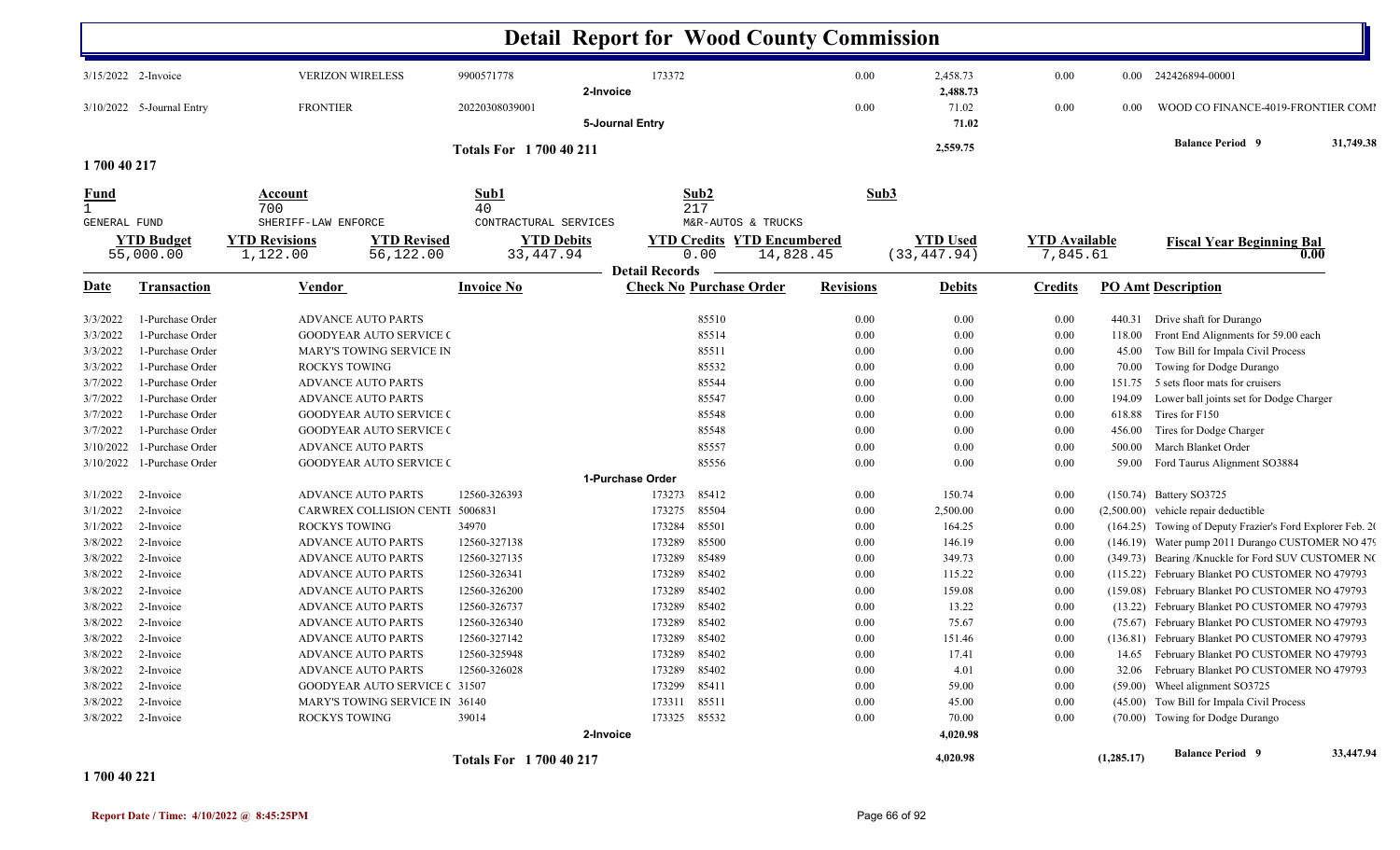| <b>Fund</b><br>$\mathbf{1}$<br>GENERAL FUND |                                | Account<br>700<br>SHERIFF-LAW ENFORCE |                                 | Sub1<br>40<br>CONTRACTURAL SERVICES | Sub2<br>221<br>TRAINING & EDUCATION                                | Sub3             |                                |                                  |          |                                                        |           |
|---------------------------------------------|--------------------------------|---------------------------------------|---------------------------------|-------------------------------------|--------------------------------------------------------------------|------------------|--------------------------------|----------------------------------|----------|--------------------------------------------------------|-----------|
|                                             | <b>YTD Budget</b><br>20,000.00 | <b>YTD Revisions</b><br>1,457.00      | <b>YTD Revised</b><br>21,457.00 | <b>YTD Debits</b><br>9,579.81       | <b>YTD Credits YTD Encumbered</b><br>0.00<br><b>Detail Records</b> | 7,582.95         | <b>YTD Used</b><br>(9, 579.81) | <b>YTD</b> Available<br>4,294.24 |          | <b>Fiscal Year Beginning Bal</b><br>0.00               |           |
| Date                                        | Transaction                    | Vendor                                |                                 | Invoice No                          | <b>Check No Purchase Order</b>                                     | <b>Revisions</b> | <b>Debits</b>                  | <b>Credits</b>                   |          | <b>PO Amt Description</b>                              |           |
| 3/3/2022                                    | 1-Purchase Order               | <b>KALAHARI</b>                       |                                 |                                     | 85523                                                              | 0.00             | 0.00                           | 0.00                             |          | 541.46 4 Nights stay for Edwards and Fridenstine - OTO |           |
| 3/17/2022                                   | 1-Purchase Order               | <b>HAMPTON INN</b>                    |                                 |                                     | 85587                                                              | 0.00             | 0.00                           | 0.00                             | 415.00   | McClung and Forshey Drone training May 1-6             |           |
| 3/17/2022                                   | 1-Purchase Order               |                                       | OHIO TACTICAL OFFICERS A        |                                     | 85594                                                              | 0.00             | 0.00                           | 0.00                             | 30.00    | standard membership for OHio Tactical Officers         |           |
| 3/17/2022                                   | 1-Purchase Order               |                                       | OHIO TACTICAL OFFICERS A        |                                     | 85595                                                              | 0.00             | 0.00                           | 0.00                             | 30.00    | standard membership for Ohio Tactical Officers /       |           |
| 3/17/2022                                   | 1-Purchase Order               |                                       | PUBLIC SAFETY UAS LLC           |                                     | 85580                                                              | 0.00             | 0.00                           | 0.00                             | 800.00   | UAS FOR FIRST RESPONDER (MCCLUNG A                     |           |
| 3/17/2022                                   | 1-Purchase Order               | RELENTLESS LLC                        |                                 |                                     | 85588                                                              | 0.00             | 0.00                           | 0.00                             | 649.00   | 3 day Criminal Interdiction Workshop - Turner          |           |
|                                             |                                |                                       |                                 |                                     | 1-Purchase Order                                                   |                  |                                |                                  |          |                                                        |           |
| 3/3/2022                                    | 1-Purchase Order Pending Pcard | <b>KALAHARI RESORT</b>                |                                 |                                     | 85516                                                              | 0.00             | 0.00                           | 0.00                             | 541.46   | 4 Nights stay for George and Cochran to attend O       |           |
| 3/7/2022                                    | 1-Purchase Order Pending Pcard | <b>KALAHARI</b>                       |                                 |                                     | 85545                                                              | 0.00             | 0.00                           | 0.00                             | 541.46   | 4 night stay for George and Cochran - attend OTC       |           |
| 3/21/2022                                   | 1-Purchase Order Pending Pcard | <b>HAMPTON INN</b>                    |                                 |                                     | 85601                                                              | 0.00             | 0.00                           | 0.00                             | 500.00   | Hotel during training - Deputy Turner                  |           |
| 3/22/2022                                   | 1-Purchase Order Pending Pcard |                                       | OHIO TACTICAL OFFICERS A        |                                     | 85611                                                              | 0.00             | 0.00                           | 0.00                             | 30.00    | Membership registration to OTOA for Cochran            |           |
|                                             |                                |                                       |                                 |                                     | 1-Purchase Order Pe                                                |                  |                                |                                  |          |                                                        |           |
|                                             |                                |                                       |                                 | <b>Totals For 1 700 40 221</b>      |                                                                    |                  |                                |                                  | 4,078.38 | <b>Balance Period 9</b>                                | 9,579.81  |
| 1700 40 226                                 |                                |                                       |                                 |                                     |                                                                    |                  |                                |                                  |          |                                                        |           |
| Fund                                        |                                | Account                               |                                 | Sub1                                | Sub2                                                               | Sub3             |                                |                                  |          |                                                        |           |
|                                             |                                | 700                                   |                                 | 40                                  | 226                                                                |                  |                                |                                  |          |                                                        |           |
| <b>GENERAL FUND</b>                         |                                | SHERIFF-LAW ENFORCE                   |                                 | CONTRACTURAL SERVICES               | INSURANCE & BONDS                                                  |                  |                                |                                  |          |                                                        |           |
|                                             | <b>YTD Budget</b>              | <b>YTD Revisions</b>                  | <b>YTD Revised</b>              | <b>YTD Debits</b>                   | <b>YTD Credits YTD Encumbered</b>                                  |                  | <b>YTD Used</b>                | <b>YTD Available</b>             |          | <b>Fiscal Year Beginning Bal</b>                       |           |
|                                             | 88,014.00                      | 180.00                                | 88,194.00                       | 86,500.00                           | 0.00<br><b>Detail Records</b>                                      | 0.00             | (86, 500.00)                   | 1,694.00                         |          | 0.00                                                   |           |
| Date                                        | <b>Transaction</b>             | <b>Vendor</b>                         |                                 | <b>Invoice No</b>                   | <b>Check No Purchase Order</b>                                     | <b>Revisions</b> | <b>Debits</b>                  | <b>Credits</b>                   |          | <b>PO Amt Description</b>                              |           |
|                                             | 3/15/2022 5-Journal Entry      | <b>WVCORP</b>                         |                                 | 03152022                            |                                                                    | 0.00             | 86,500.00                      | 0.00                             | $0.00\,$ | <b>WORKERS COMP</b>                                    |           |
|                                             |                                |                                       |                                 |                                     | 5-Journal Entry                                                    |                  | 86,500.00                      |                                  |          |                                                        |           |
|                                             |                                |                                       |                                 | <b>Totals For 1 700 40 226</b>      |                                                                    |                  | 86,500.00                      |                                  |          | <b>Balance Period 9</b>                                | 86,500.00 |
| 1700 40 233                                 |                                |                                       |                                 |                                     |                                                                    |                  |                                |                                  |          |                                                        |           |
| <u>Fund</u>                                 |                                | <u>Account</u>                        |                                 | Sub1                                | Sub2                                                               | Sub3             |                                |                                  |          |                                                        |           |
| $\mathbf{1}$<br><b>GENERAL FUND</b>         |                                | 700<br>SHERIFF-LAW ENFORCE            |                                 | 40<br>CONTRACTURAL SERVICES         | 233<br>INVESTIGATION EXPENSE                                       |                  |                                |                                  |          |                                                        |           |
|                                             |                                |                                       |                                 |                                     |                                                                    |                  |                                |                                  |          |                                                        |           |
|                                             | <b>YTD Budget</b><br>7,000.00  | <b>YTD Revisions</b>                  | <b>YTD Revised</b>              | <b>YTD Debits</b>                   | <b>YTD Credits YTD Encumbered</b>                                  |                  | <b>YTD Used</b><br>(7, 410.24) | <b>YTD Available</b>             |          | <b>Fiscal Year Beginning Bal</b>                       |           |
|                                             |                                | 0.00                                  | 7,000.00                        | 7,410.24                            | 0.00<br><b>Detail Records</b>                                      | 88.52            |                                | (498.76)                         |          | 0.00                                                   |           |
| Date                                        | <b>Transaction</b>             | Vendor                                |                                 | Invoice No                          | <b>Check No Purchase Order</b>                                     | <b>Revisions</b> | <b>Debits</b>                  | <b>Credits</b>                   |          | <b>PO Amt Description</b>                              |           |

A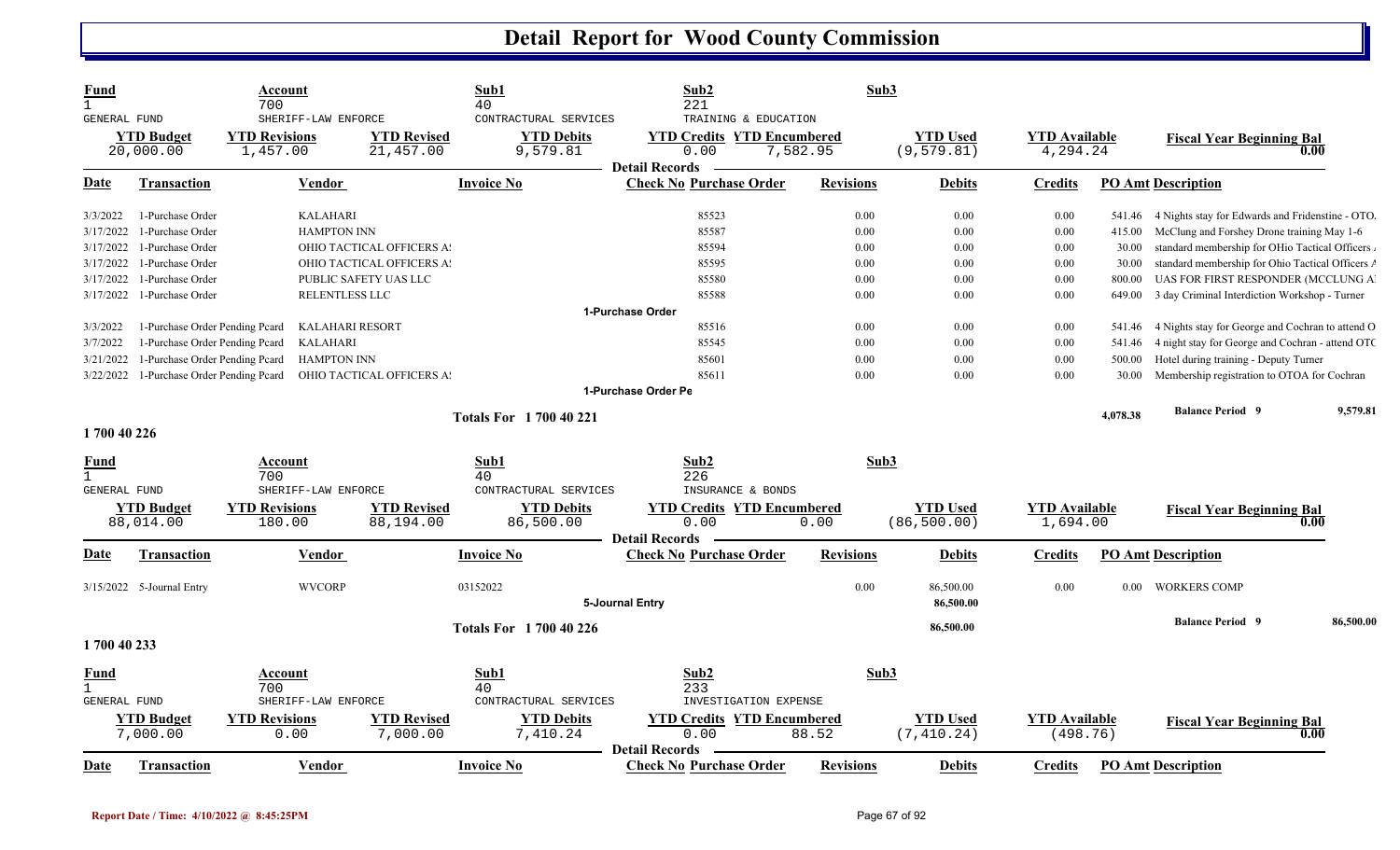|                                     |                                  |                                              |                                        |                               | <b>Detail Report for Wood County Commission</b> |                          |                            |                      |          |                                                       |          |
|-------------------------------------|----------------------------------|----------------------------------------------|----------------------------------------|-------------------------------|-------------------------------------------------|--------------------------|----------------------------|----------------------|----------|-------------------------------------------------------|----------|
| 3/8/2022                            | 2-Invoice<br>3/15/2022 2-Invoice | <b>GRAINGER</b>                              | TRANSUNION RISK AND ALT 61171-202202-1 | 9224458985                    | 173331<br>173358<br>85478<br>2-Invoice          | $0.00\,$<br>0.00         | 130.60<br>317.97<br>448.57 | 0.00<br>0.00         |          | 0.00 61171<br>(297.97) Dry erase/magnetic board 36x48 |          |
| 1700 55 341                         |                                  |                                              |                                        | <b>Totals For 1700 40 233</b> |                                                 |                          | 448.57                     |                      | (297.97) | <b>Balance Period 9</b>                               | 7,410.24 |
| <u>Fund</u>                         |                                  | Account                                      |                                        | Sub1                          | Sub2                                            | Sub3                     |                            |                      |          |                                                       |          |
| $\mathbf{1}$<br><b>GENERAL FUND</b> |                                  | 700<br>SHERIFF-LAW ENFORCE                   |                                        | 55<br>COMMODITIES             | 341<br>SUPPLIES/MATERIALS                       |                          |                            |                      |          |                                                       |          |
|                                     | <b>YTD Budget</b>                | <b>YTD Revisions</b>                         | <b>YTD Revised</b>                     | <b>YTD Debits</b>             | <b>YTD Credits YTD Encumbered</b>               |                          | <b>YTD Used</b>            | <b>YTD Available</b> |          |                                                       |          |
|                                     | 6,500.00                         | 445.00                                       | 6,945.00                               | 5,955.69                      | 0.00                                            | 572.88                   | (5, 955.69)                | 416.43               |          | <b>Fiscal Year Beginning Bal</b><br>0.00              |          |
|                                     |                                  |                                              |                                        |                               | <b>Detail Records</b>                           |                          |                            |                      |          |                                                       |          |
| <b>Date</b>                         | <b>Transaction</b>               | <b>Vendor</b>                                |                                        | <b>Invoice No</b>             | <b>Check No Purchase Order</b>                  | <b>Revisions</b>         | <b>Debits</b>              | <b>Credits</b>       |          | <b>PO Amt Description</b>                             |          |
| 3/10/2022                           | 1-Purchase Order                 | OFFICE DEPOT                                 |                                        |                               | 85553                                           | 0.00                     | 0.00                       | 0.00                 |          | 17.99 2pk scissors                                    |          |
| 3/10/2022                           | 1-Purchase Order                 | OFFICE DEPOT                                 |                                        |                               | 85553                                           | 0.00                     | 0.00                       | 0.00                 | 26.58    | pk of 100 plastibands                                 |          |
| 3/10/2022                           | 1-Purchase Order                 | OFFICE DEPOT                                 |                                        |                               | 85553                                           | 0.00                     | 0.00                       | 0.00                 | 10.87    | 2 pk 8" scissors                                      |          |
| 3/10/2022                           | 1-Purchase Order                 | OFFICE DEPOT                                 |                                        |                               | 85553                                           | 0.00                     | 0.00                       | 0.00                 | 9.26     | 1 lb box rubber bands                                 |          |
|                                     |                                  |                                              |                                        |                               | 1-Purchase Order                                |                          |                            |                      |          |                                                       |          |
| 3/8/2022                            | 2-Invoice                        | OFFICE DEPOT                                 |                                        | 224847949001                  | 85451                                           | 0.00                     | 0.00                       | 0.00                 |          | 0.00 Case paper CD sleeves                            |          |
| 3/8/2022                            | 2-Invoice                        | OFFICE DEPOT                                 |                                        | 224847949001                  | 85451<br>173316                                 | 0.00                     | 11.99                      | 0.00                 |          | (11.99) Desk Calendar                                 |          |
| 3/8/2022                            | 2-Invoice                        | OFFICE DEPOT                                 |                                        | 224860184001                  | 85451<br>173316                                 | $0.00\,$                 | 90.89                      | 0.00                 |          | (90.89) Case paper CD sleeves                         |          |
| 3/8/2022                            | 2-Invoice                        | OFFICE DEPOT                                 |                                        | 224472923001                  | 85356<br>173316                                 | $0.00\,$                 | 9.19                       | 0.00                 |          | 7.99 3 Ring Binders various sizes                     |          |
|                                     | 3/15/2022 2-Invoice              | OFFICE DEPOT                                 |                                        | 216688845002                  | 85252<br>173361                                 | 0.00                     | 21.92                      | 0.00                 |          | (21.92) MISC SUPPLIES - BINDERS, STAPLE REMOV         |          |
|                                     |                                  |                                              |                                        |                               | 2-Invoice                                       |                          | 133.99                     |                      |          |                                                       |          |
|                                     | 3/10/2022 5-Journal Entry        | <b>S W RESOURCES</b>                         |                                        | 20220308055001                | 85354<br>5-Journal Entry                        | 0.00                     | 50.00<br>50.00             | 0.00                 |          | (50.00) Door plaques - Forensics and Evidence Room W( |          |
|                                     |                                  |                                              |                                        | <b>Totals For 1700 55 341</b> |                                                 |                          | 183.99                     |                      | (102.11) | <b>Balance Period 9</b>                               | 5,955.69 |
|                                     | 1700 55 341 2902                 |                                              |                                        |                               |                                                 |                          |                            |                      |          |                                                       |          |
| <b>Fund</b><br><b>GENERAL FUND</b>  |                                  | <b>Account</b><br>700<br>SHERIFF-LAW ENFORCE |                                        | Sub1<br>55<br>COMMODITIES     | Sub2<br>341<br>SUPPLIES/MATERIALS               | Sub <sub>3</sub><br>2902 | K-9 EXPENSES               |                      |          |                                                       |          |
|                                     | <b>YTD Budget</b>                | <b>YTD Revisions</b>                         | <b>YTD Revised</b>                     | <b>YTD Debits</b>             | <b>YTD Credits YTD Encumbered</b>               |                          | <b>YTD Used</b>            | <b>YTD Available</b> |          | <b>Fiscal Year Beginning Bal</b>                      |          |
|                                     | 4,000.00                         | 0.00                                         | 4,000.00                               | 3,005.39                      | 0.00<br><b>Detail Records</b>                   | 441.84                   | (3,005.39)                 | 552.77               |          | 0.00                                                  |          |
| <b>Date</b>                         | Transaction                      | <b>Vendor</b>                                |                                        | <b>Invoice No</b>             | <b>Check No Purchase Order</b>                  | <b>Revisions</b>         | <b>Debits</b>              | <b>Credits</b>       |          | <b>PO Amt Description</b>                             |          |
| 3/2/2022                            | 1-Purchase Order                 | CHEWY.COM                                    |                                        |                               | 85534                                           | $0.00\,$                 | 0.00                       | $0.00\,$             |          | 113.98 25 lb bag dog food for K-9 Drago               |          |
|                                     | 3/14/2022 1-Purchase Order       | VCA DUDLEY AVENUE ANIM                       |                                        |                               | 85575                                           | $0.00\,$                 | 0.00                       | $0.00\,$             | 430.44   | Exam, 1 yr vaccines, flea meds, heartworm test        |          |
|                                     |                                  |                                              |                                        |                               | 1-Purchase Order                                |                          |                            |                      |          |                                                       |          |
|                                     | 3/10/2022 5-Journal Entry        | CHEWY.COM                                    |                                        | 20220308081001                | 5-Journal Entry                                 | 0.00                     | 106.36<br>106.36           | $0.00\,$             | $0.00\,$ | JEFFREY KIDDER II-4586-CHEWY.COM                      |          |
|                                     |                                  |                                              |                                        | Totals For 1700 55 341 2902   |                                                 |                          | 106.36                     |                      | 544.42   | <b>Balance Period 9</b>                               | 3,005.39 |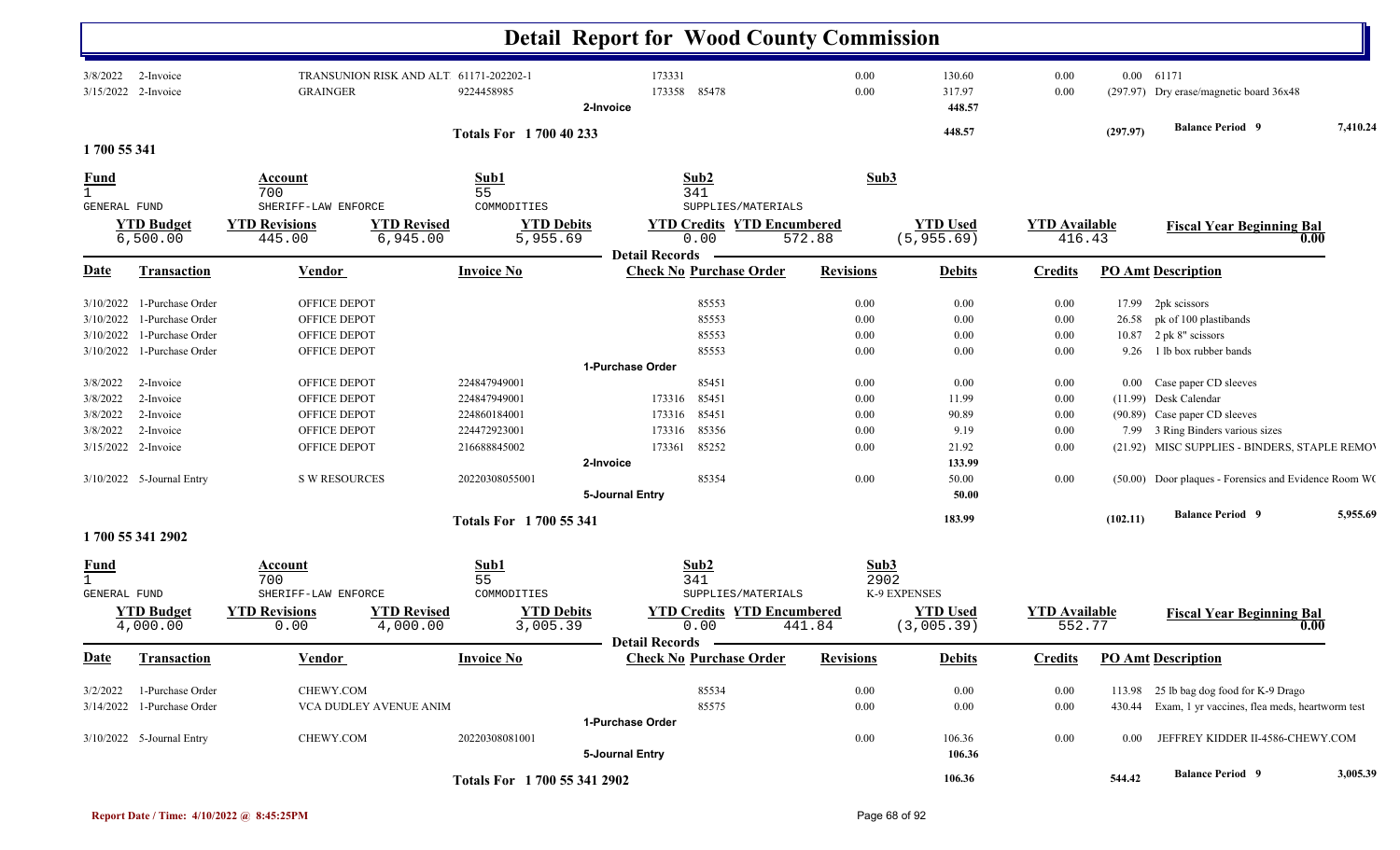#### **1 700 55 343**

| <b>Fund</b><br>$\mathbf{1}$ |                                      | Account<br>700                                          |                                                            | Sub1<br>55                                     |                       | Sub2<br>343                                                                          | Sub3             |                                 |                                   |                    |                                                                       |           |
|-----------------------------|--------------------------------------|---------------------------------------------------------|------------------------------------------------------------|------------------------------------------------|-----------------------|--------------------------------------------------------------------------------------|------------------|---------------------------------|-----------------------------------|--------------------|-----------------------------------------------------------------------|-----------|
| <b>GENERAL FUND</b>         | <b>YTD Budget</b><br>130,000.00      | SHERIFF-LAW ENFORCE<br><b>YTD Revisions</b><br>0.00     | <b>YTD Revised</b><br>130,000.00                           | COMMODITIES<br><b>YTD Debits</b><br>90, 317.76 | <b>Detail Records</b> | <b>AUTOMOBILE SUPPLIES</b><br><b>YTD Credits YTD Encumbered</b><br>0.00<br>25,870.20 |                  | <b>YTD Used</b><br>(90, 317.76) | <b>YTD Available</b><br>13,812.04 |                    | <b>Fiscal Year Beginning Bal</b><br>0.00                              |           |
| Date                        | Transaction                          | Vendor                                                  |                                                            | <b>Invoice No</b>                              |                       | <b>Check No Purchase Order</b>                                                       | <b>Revisions</b> | <b>Debits</b>                   | <b>Credits</b>                    |                    | <b>PO Amt Description</b>                                             |           |
| 3/3/2022<br>3/7/2022        | 1-Purchase Order<br>1-Purchase Order |                                                         | <b>ENGLEFIELD OIL COMPANY</b><br><b>ADVANCE AUTO PARTS</b> |                                                |                       | 85535<br>85549                                                                       | 0.00<br>0.00     | 0.00<br>0.00                    | 0.00<br>0.00                      | 9,792.01<br>564.00 | 55 gal. 5w/20 syn blend oil                                           |           |
|                             |                                      |                                                         |                                                            |                                                | 1-Purchase Order      |                                                                                      |                  |                                 |                                   |                    |                                                                       |           |
|                             |                                      |                                                         |                                                            | <b>Totals For 1700 55 343</b>                  |                       |                                                                                      |                  |                                 |                                   | 10,356.01          | <b>Balance Period 9</b>                                               | 90,317.76 |
| 1700 55 345                 |                                      |                                                         |                                                            |                                                |                       |                                                                                      |                  |                                 |                                   |                    |                                                                       |           |
| <u>Fund</u><br>$\mathbf{1}$ |                                      | Account<br>700                                          |                                                            | Sub1<br>55                                     |                       | Sub2<br>345                                                                          | Sub3             |                                 |                                   |                    |                                                                       |           |
| GENERAL FUND                | <b>YTD Budget</b><br>44,500.00       | SHERIFF-LAW ENFORCE<br><b>YTD Revisions</b><br>1,416.00 | <b>YTD Revised</b><br>45,916.00                            | COMMODITIES<br><b>YTD Debits</b><br>20,584.09  | <b>Detail Records</b> | UNIFORMS<br><b>YTD Credits YTD Encumbered</b><br>0.00<br>3,392.18                    |                  | <b>YTD Used</b><br>(20, 584.09) | <b>YTD</b> Available<br>21,939.73 |                    | <b>Fiscal Year Beginning Bal</b><br>0.00                              |           |
| Date                        | Transaction                          | Vendor                                                  |                                                            | <b>Invoice No</b>                              |                       | <b>Check No Purchase Order</b>                                                       | <b>Revisions</b> | <b>Debits</b>                   | <b>Credits</b>                    |                    | <b>PO Amt Description</b>                                             |           |
| 3/3/2022                    | 1-Purchase Order                     | DIGITAL ALLY, INC.                                      |                                                            |                                                |                       | 85509                                                                                | 0.00             | 0.00                            | 0.00                              | 75.00              | 5 pack Camera heads w/shipping                                        |           |
| 3/3/2022                    | 1-Purchase Order                     | <b>SHIRT FACTORY</b>                                    |                                                            |                                                |                       | 85521                                                                                | 0.00             | 0.00                            | 0.00                              | 200.00             | Detective bureau Jackets \$50.00 each                                 |           |
| 3/17/2022                   | 1-Purchase Order                     | WALMART                                                 |                                                            |                                                |                       | 85586                                                                                | 0.00             | 0.00                            | 0.00                              | 71.88              | Folgers coffee                                                        |           |
| 3/17/2022                   | 1-Purchase Order                     | WALMART                                                 |                                                            |                                                |                       | 85586                                                                                | 0.00             | 0.00                            | 0.00                              | 28.96              | 16 pack AAA Batteries                                                 |           |
| 3/17/2022                   | 1-Purchase Order                     | <b>WALMART</b>                                          |                                                            |                                                |                       | 85586                                                                                | 0.00             | 0.00                            | 0.00                              | 29.85              | 6 pack 2032 batteries                                                 |           |
|                             |                                      |                                                         |                                                            |                                                | 1-Purchase Order      |                                                                                      |                  |                                 |                                   |                    |                                                                       |           |
| 3/1/2022                    | 2-Invoice                            |                                                         | MOUNTAINEER CUSTOM CAI 8221                                |                                                | 173282                | 85486                                                                                | 0.00             | 900.00                          | 0.00                              |                    | $(900.00)$ Ammo                                                       |           |
| 3/1/2022<br>3/1/2022        | 2-Invoice<br>2-Invoice               |                                                         | <b>WORKINGMAN'S STORE</b>                                  | 26807<br>26807B                                | 173287<br>173287      | 85483<br>85228                                                                       | 0.00<br>0.00     | 174.00<br>363.00                | 0.00<br>0.00                      |                    | (174.00) BDU pants for Forensic Tech Mills<br>(300.00) SHERIFF BADGES |           |
| 3/1/2022                    | 2-Invoice                            |                                                         | <b>WORKINGMAN'S STORE</b><br><b>WORKINGMAN'S STORE</b>     | 26807C                                         |                       | 85464                                                                                | 0.00             | 0.00                            | 0.00                              | $0.00\,$           | Long sleeve duty shirts 62.00 ea                                      |           |
| 3/1/2022                    | 2-Invoice                            |                                                         | <b>WORKINGMAN'S STORE</b>                                  | 26807C                                         |                       | 85464                                                                                | 0.00             | 0.00                            | 0.00                              | $0.00\,$           | Short sleeve shirts 59.00 ea                                          |           |
| 3/1/2022                    | 2-Invoice                            |                                                         | <b>WORKINGMAN'S STORE</b>                                  | 26807C                                         |                       | 85464                                                                                | 0.00             | 0.00                            | 0.00                              | $0.00\,$           | Trousers 64.00 ea                                                     |           |
| 3/1/2022                    | 2-Invoice                            |                                                         | <b>WORKINGMAN'S STORE</b>                                  | 26807C                                         |                       | 85464                                                                                | 0.00             | 0.00                            | 0.00                              | $0.00\,$           | Straw hat 109.00 felt hat 159.00                                      |           |
| 3/1/2022                    | 2-Invoice                            |                                                         | <b>WORKINGMAN'S STORE</b>                                  | 26807C                                         | 173287                | 85464                                                                                | 0.00             | 46.50                           | 0.00                              | (15.50)            | Name Bar D R Lowe                                                     |           |
| 3/1/2022                    | 2-Invoice                            |                                                         | <b>WORKINGMAN'S STORE</b>                                  | 26807C                                         |                       | 85464                                                                                | 0.00             | 0.00                            | 0.00                              | $0.00\,$           | Shirt Badge                                                           |           |
| 3/1/2022                    | 2-Invoice                            |                                                         | <b>WORKINGMAN'S STORE</b>                                  | 26807C                                         |                       | 85464                                                                                | 0.00             | 0.00                            | 0.00                              | $0.00\,$           | Hat Badge                                                             |           |
| 3/1/2022                    | 2-Invoice                            |                                                         | <b>WORKINGMAN'S STORE</b>                                  | 26807C                                         | 173287                | 85341                                                                                | 0.00             | 128.00                          | 0.00                              | (128.00)           | <b>Black Flying Cross Trousers</b>                                    |           |
| 3/1/2022                    | 2-Invoice                            |                                                         | <b>WORKINGMAN'S STORE</b>                                  | 26807D                                         | 173287                | 85160                                                                                | 0.00             | 757.50                          | 0.00                              |                    | (615.00) GOLD BADGES FOR CLASS A; NAME BAR                            |           |
| 3/1/2022                    | 2-Invoice                            |                                                         | RONALD L. YONALEY                                          | 02182022                                       | 173288                |                                                                                      | 0.00             | 128.65                          | 0.00                              |                    | 0.00 SAFETY BOOT                                                      |           |
| 3/8/2022                    | 2-Invoice                            | DIGITAL ALLY, INC.                                      |                                                            | 1119798                                        | 173297                | 85509                                                                                | 0.00             | 75.00                           | 0.00                              |                    | (75.00) 5 pack Camera heads w/shipping CUSTOMER II                    |           |
| 3/8/2022                    | 2-Invoice                            |                                                         | <b>KESTERSON CLEANERS</b>                                  | 22822WCSD                                      | 173308                |                                                                                      | 0.00             | 252.95                          | 0.00                              | $0.00\,$           | <b>UNIFORM CLEANING - FEB 2022</b>                                    |           |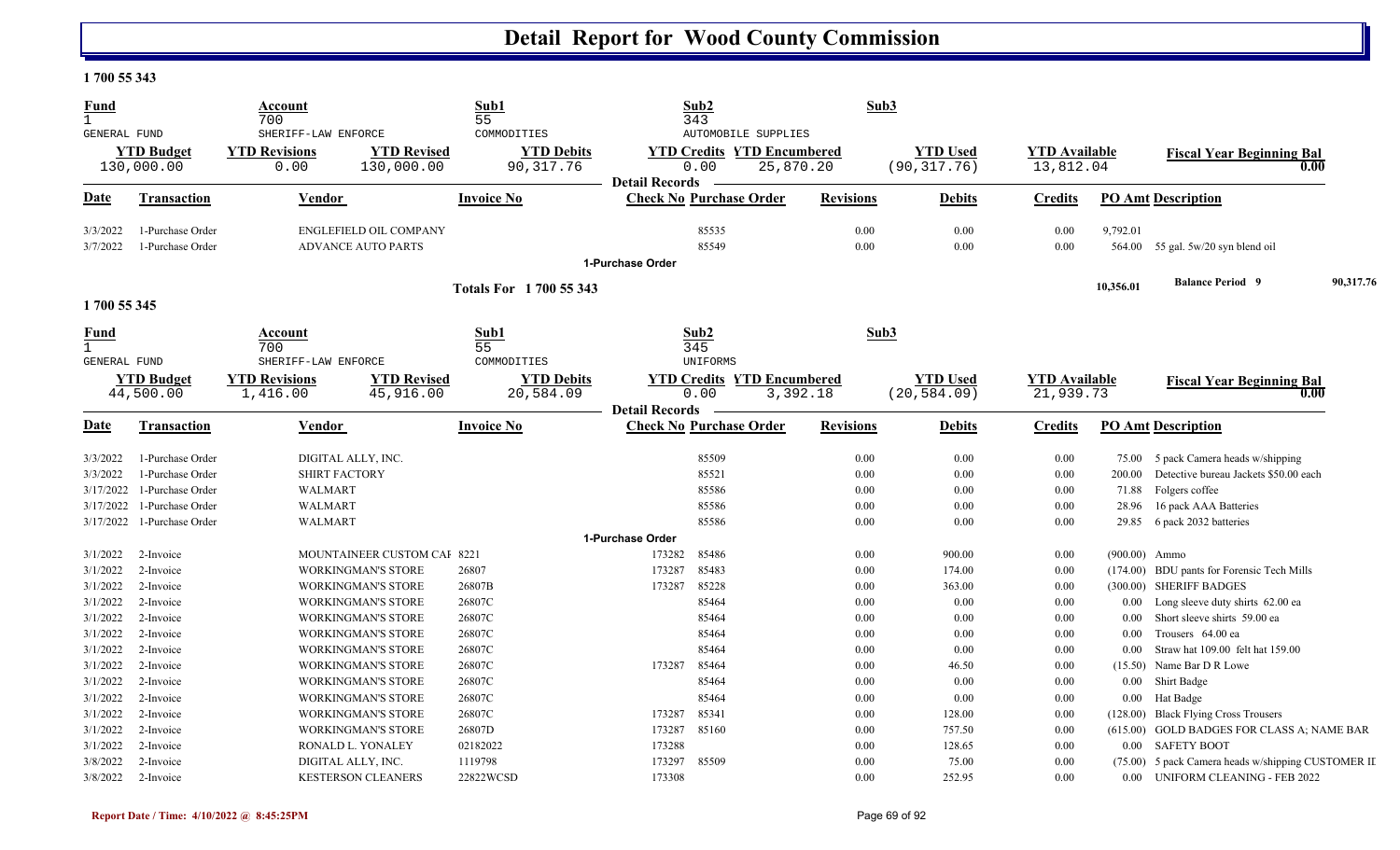|                     |                           |                                            |                               | <b>Detail Report for Wood County Commission</b> |                  |                 |                      |            |                                                             |           |
|---------------------|---------------------------|--------------------------------------------|-------------------------------|-------------------------------------------------|------------------|-----------------|----------------------|------------|-------------------------------------------------------------|-----------|
|                     | $3/8/2022$ 2-Invoice      | <b>SHIRT FACTORY</b>                       | 25657                         | 173326 85472                                    | $0.00\,$         | 56.00           | 0.00                 |            | (50.00) Zip up jacket for Jim Mills - Detective Bureau      |           |
|                     | 3/15/2022 2-Invoice       | <b>GALLS</b>                               | 020536835                     | 85456<br>173354                                 | $0.00\,$         | 88.00           | 0.00                 |            | (88.00) 5.11 Tactical Pro Short Sleeve Shirts for Sheriff S |           |
|                     | 3/15/2022 2-Invoice       | <b>GALLS</b>                               | 020536835                     | 85456<br>173354                                 | $0.00\,$         | 10.66           | 0.00                 |            | $(10.66)$ Shipping                                          |           |
|                     | 3/15/2022 2-Invoice       | <b>GALLS</b>                               | 020506464                     | 85456<br>173354                                 | 0.00             | 44.00           | 0.00                 |            | (44.00) 5.11 Tactical Pro Short Sleeve Shirts for Sheriff S |           |
| 3/15/2022 2-Invoice |                           | <b>GALLS</b>                               | 020506464                     | 85456<br>173354                                 | $0.00\,$         | 5.33            | 0.00                 |            | $(5.33)$ Shipping                                           |           |
|                     |                           |                                            |                               | 2-Invoice                                       |                  | 3,029.59        |                      |            |                                                             |           |
|                     | 3/10/2022 5-Journal Entry | AMAZON                                     | 20220308064001                | 85433                                           | 0.00             | 159.84          | 0.00                 |            | (159.84) Unitek 10 port USB charging station TERESA W       |           |
|                     | 3/10/2022 5-Journal Entry | OFFICE DEPOT                               | 20220308037001                | 85416                                           | $0.00\,$         | 17.10           | 0.00                 |            | (17.10) Desk calendars TERESA WADE-7222-OFFICE              |           |
|                     | 3/10/2022 5-Journal Entry | SAFARILAND                                 | 20220308038001                | 85221                                           | 0.00             | 108.00          | 0.00                 |            | (108.00) BELT LOOP HOLSTER, MAGAZINE & HAND                 |           |
|                     | 3/10/2022 5-Journal Entry | <b>SAM'S CLUB</b>                          | 20220308032001                | 85409                                           | 0.00             | (4.83)          | 0.00                 |            | 4.83 Foil sheets 500 ct for evidence room TERESA W.         |           |
|                     | 3/10/2022 5-Journal Entry | <b>SAM'S CLUB</b>                          | 20220308033001                | 85409                                           | 0.00             | 73.81           | 0.00                 |            | (73.81) Foil sheets 500 ct for evidence room TERESA W.      |           |
|                     | 3/10/2022 5-Journal Entry | <b>SAM'S CLUB</b>                          | 20220308046001                | 85376                                           | 0.00             | 71.54           | 0.00                 |            | (71.54) Clorox Wipes, Paper Towels, Febreze, etc TERE!      |           |
|                     | 3/10/2022 5-Journal Entry | WASP BARCODE TECHNOLO(20220308079001       |                               | 85481                                           | 0.00             | 119.83          | 0.00                 |            | (119.83) Ribbon Supply Spindle assembly for evidence root   |           |
|                     |                           |                                            |                               | 5-Journal Entry                                 |                  | 545.29          |                      |            |                                                             |           |
|                     |                           |                                            | <b>Totals For 1700 55 345</b> |                                                 |                  | 3,574.88        |                      | (2,545.09) | <b>Balance Period 9</b>                                     | 20,584.09 |
| 170110104           |                           |                                            |                               |                                                 |                  |                 |                      |            |                                                             |           |
| <u>Fund</u>         |                           | <b>Account</b>                             | Sub1                          | Sub2                                            | Sub3             |                 |                      |            |                                                             |           |
| $\mathbf{1}$        |                           | 701                                        | 10                            | 104                                             |                  |                 |                      |            |                                                             |           |
| <b>GENERAL FUND</b> |                           | CIVIL PROCESS SERVER                       | PERSONAL SERVICES             | SOCIAL SECURITY                                 |                  |                 |                      |            |                                                             |           |
|                     | <b>YTD Budget</b>         | <b>YTD Revisions</b><br><b>YTD Revised</b> | <b>YTD Debits</b>             | <b>YTD Credits YTD Encumbered</b>               |                  | <b>YTD Used</b> | <b>YTD Available</b> |            | <b>Fiscal Year Beginning Bal</b>                            |           |
|                     | 7,679.00                  | 7,679.00<br>0.00                           | 3,334.56                      | 0.00                                            | 0.00             | (3, 334.56)     | 4,344.44             |            |                                                             | 0.00      |
|                     |                           |                                            |                               | <b>Detail Records</b>                           |                  |                 |                      |            |                                                             |           |
| Date                | <b>Transaction</b>        |                                            |                               |                                                 |                  | <b>Debits</b>   |                      |            | <b>PO Amt Description</b>                                   |           |
|                     |                           | <b>Vendor</b>                              | <b>Invoice No</b>             | <b>Check No Purchase Order</b>                  | <b>Revisions</b> |                 | <b>Credits</b>       |            |                                                             |           |
|                     | 3/15/2022 2-Invoice       | DEPARTMENT OF TREASURY 20220315-00         |                               | 3866                                            | 0.00             |                 | 0.00                 |            | $0.00$ FICA                                                 |           |
|                     |                           |                                            |                               | 3866                                            |                  | 148.09          |                      |            |                                                             |           |
| 3/15/2022 2-Invoice |                           | DEPARTMENT OF TREASURY 20220315-00         |                               | 2-Invoice                                       | 0.00             | 34.64<br>182.73 | 0.00                 |            | $0.00$ MED                                                  |           |
|                     |                           |                                            | <b>Totals For 170110104</b>   |                                                 |                  | 182.73          |                      |            | <b>Balance Period 9</b>                                     | 3,334.56  |
| 1701 10 105         |                           |                                            |                               |                                                 |                  |                 |                      |            |                                                             |           |
| <u>Fund</u>         |                           | Account                                    | Sub1                          | Sub <sub>2</sub>                                | Sub3             |                 |                      |            |                                                             |           |
|                     |                           | 701                                        | 10                            | 105                                             |                  |                 |                      |            |                                                             |           |
| GENERAL FUND        |                           | CIVIL PROCESS SERVER                       | PERSONAL SERVICES             | INSURANCE PREMIUM                               |                  |                 |                      |            |                                                             |           |
|                     | <b>YTD Budget</b>         | <b>YTD Revisions</b><br><b>YTD Revised</b> | <b>YTD Debits</b>             | <b>YTD Credits YTD Encumbered</b>               |                  | <b>YTD Used</b> | <b>YTD Available</b> |            | <b>Fiscal Year Beginning Bal</b>                            |           |
|                     | 45,677.00                 | 45,677.00<br>0.00                          | 37,003.27                     | 0.00                                            | 0.00             | (37,003.27)     | 8,673.73             |            |                                                             | 0.00      |
|                     |                           |                                            |                               | Detail Records —————                            |                  |                 |                      |            |                                                             |           |
| <u>Date</u>         | <b>Transaction</b>        | Vendor                                     | <b>Invoice No</b>             | <b>Check No Purchase Order</b>                  | <b>Revisions</b> | <b>Debits</b>   | <b>Credits</b>       |            | <b>PO Amt Description</b>                                   |           |
|                     | $3/1/2022$ 2-Invoice      | HIGHMARK WEST VIRGINIA 03012022            |                               | 3855                                            | $0.00\,$         | 4,788.62        | $0.00\,$             |            | 0.00 HEALTH PREMIUM                                         |           |
| 3/8/2022            | 2-Invoice                 | <b>RENAISSANCE</b>                         | CNS000091182                  | 3861                                            | $0.00\,$         | 18.63           | $0.00\,$             |            | 0.00 ADMIN FEE                                              |           |
|                     | 3/8/2022 2-Invoice        | MUTUAL OF OMAHA                            | 1314828834                    | 173313                                          | $0.00\,$         | 6.39            | $0.00\,$             |            | 0.00 BASIC LIFE                                             |           |
|                     | 3/8/2022 2-Invoice        | <b>MUTUAL OF OMAHA</b>                     | 1314828834                    | 173313                                          | $0.00\,$         | 20.58           | $0.00\,$             |            | 0.00 LT DISABILITY                                          |           |
|                     | 3/9/2022 2-Invoice        | VISION SERVICE PLAN (WV) 032022            |                               | 173342                                          | $0.00\,$         | 9.96            | $0.00\,$             |            | 0.00 SINGLE VISION                                          |           |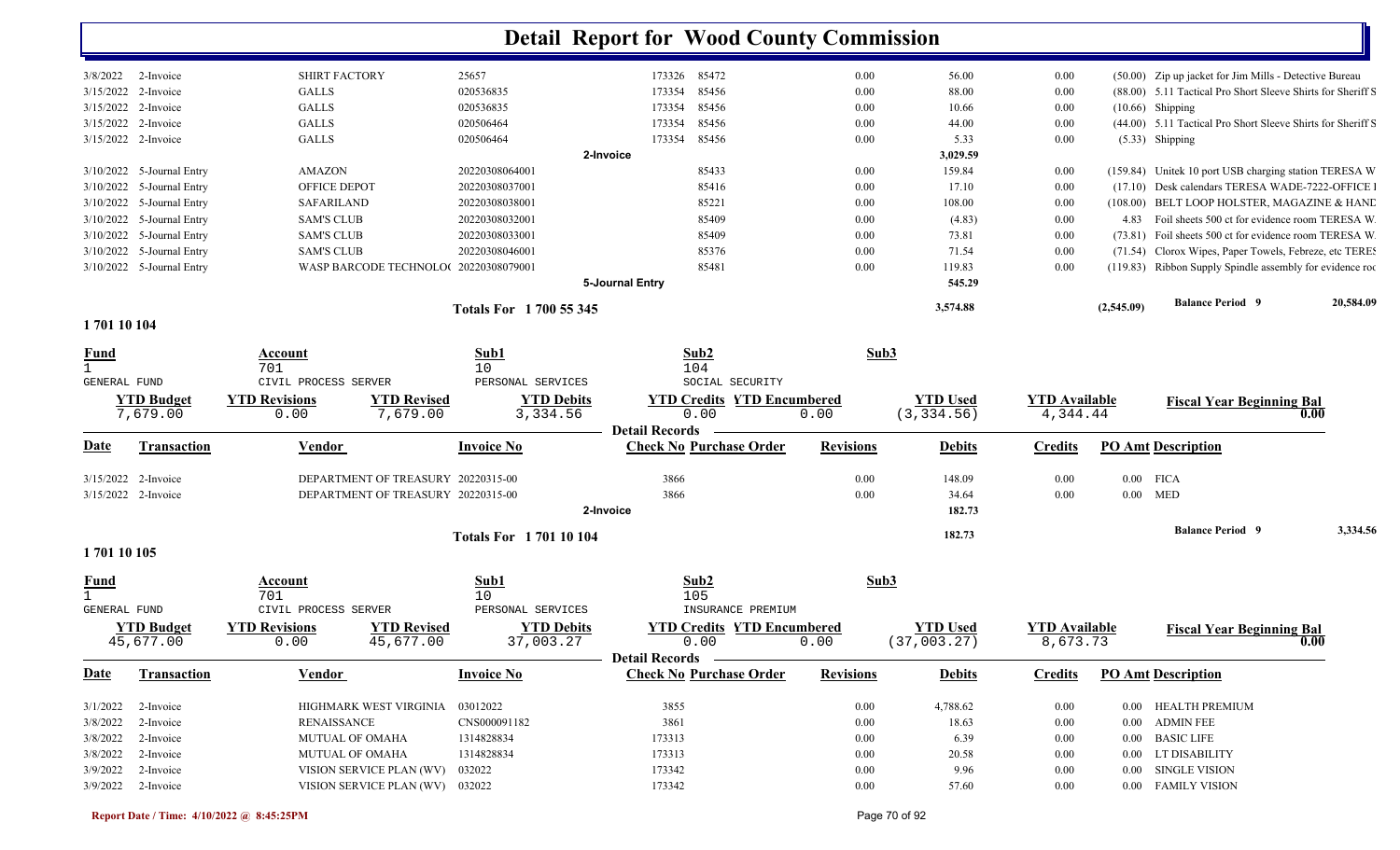|                                                    |                                            |                                                                           |                                                                                 | <b>Detail Report for Wood County Commission</b>                                              |                  |                                  |                                   |                           |                                             |                   |
|----------------------------------------------------|--------------------------------------------|---------------------------------------------------------------------------|---------------------------------------------------------------------------------|----------------------------------------------------------------------------------------------|------------------|----------------------------------|-----------------------------------|---------------------------|---------------------------------------------|-------------------|
|                                                    |                                            |                                                                           | <b>Totals For 170110105</b>                                                     | 2-Invoice                                                                                    |                  | 4,901.78<br>4,901.78             |                                   |                           | <b>Balance Period 9</b>                     | 37,003.27         |
| 170110106                                          |                                            |                                                                           |                                                                                 |                                                                                              |                  |                                  |                                   |                           |                                             |                   |
| <u>Fund</u><br>$\mathbf{1}$<br>GENERAL FUND        |                                            | Account<br>701<br>CIVIL PROCESS SERVER                                    | Sub1<br>10<br>PERSONAL SERVICES                                                 | Sub2<br>106<br>RETIREMENT                                                                    | Sub3             |                                  |                                   |                           |                                             |                   |
|                                                    | <b>YTD Budget</b><br>10,038.00             | <b>YTD Revisions</b><br>0.00                                              | <b>YTD Revised</b><br><b>YTD Debits</b><br>10,038.00<br>4,746.16                | <b>YTD Credits YTD Encumbered</b><br>0.00<br><b>Detail Records</b>                           | 0.00             | <b>YTD Used</b><br>(4, 746.16)   | <b>YTD Available</b><br>5,291.84  |                           | <b>Fiscal Year Beginning Bal</b>            | 0.00              |
| <b>Date</b>                                        | <b>Transaction</b>                         | <b>Vendor</b>                                                             | <b>Invoice No</b>                                                               | <b>Check No Purchase Order</b>                                                               | <b>Revisions</b> | <b>Debits</b>                    | <b>Credits</b>                    | <b>PO Amt Description</b> |                                             |                   |
|                                                    | 3/15/2022 2-Invoice                        |                                                                           | WV PUBLIC EMP RETIREMEN 20220315-00                                             | 2-Invoice                                                                                    | 0.00             | 268.76<br>268.76                 | 0.00                              | $0.00\,$                  | <b>RETIREMENT</b>                           |                   |
| 170110186                                          |                                            |                                                                           | <b>Totals For 170110106</b>                                                     |                                                                                              |                  | 268.76                           |                                   |                           | <b>Balance Period 9</b>                     | 4,746.16          |
| <u>Fund</u>                                        |                                            | Account                                                                   | Sub1                                                                            | Sub2                                                                                         | Sub3             |                                  |                                   |                           |                                             |                   |
| $\mathbf{1}$<br><b>GENERAL FUND</b>                | <b>YTD Budget</b><br>100,383.00            | 701<br>CIVIL PROCESS SERVER<br><b>YTD Revisions</b><br>100,383.00<br>0.00 | 10<br>PERSONAL SERVICES<br><b>YTD Revised</b><br><b>YTD Debits</b><br>47,459.42 | 186<br>PROCESS SERVERS<br><b>YTD Credits YTD Encumbered</b><br>0.00<br><b>Detail Records</b> | 0.00             | <b>YTD Used</b><br>(47, 459.42)  | <b>YTD Available</b><br>52,923.58 |                           | <b>Fiscal Year Beginning Bal</b>            | 0.00              |
| <u>Date</u>                                        | <b>Transaction</b>                         | <b>Vendor</b>                                                             | <b>Invoice No</b>                                                               | <b>Check No Purchase Order</b>                                                               | <b>Revisions</b> | <b>Debits</b>                    | <b>Credits</b>                    | <b>PO Amt Description</b> |                                             |                   |
|                                                    | 3/15/2022 2-Invoice<br>3/15/2022 2-Invoice | <b>GIFFIN TALEENA P</b><br>MERCER STEVEN E.                               | 10-00276600-REG<br>10-00276601-REG                                              | 276600<br>276601<br>2-Invoice                                                                | 0.00<br>0.00     | 1,312.50<br>1,375.00<br>2,687.50 | 0.00<br>0.00                      | 0.00<br>0.00              | <b>GIFFIN TALEENA P</b><br>MERCER STEVEN E. |                   |
|                                                    |                                            |                                                                           | <b>Totals For 170110186</b>                                                     |                                                                                              |                  | 2,687.50                         |                                   |                           | <b>Balance Period 9</b>                     | 47,459.42         |
| 1701 40 226                                        |                                            |                                                                           |                                                                                 |                                                                                              |                  |                                  |                                   |                           |                                             |                   |
| <b>Fund</b><br>$\mathbf{1}$<br><b>GENERAL FUND</b> |                                            | <b>Account</b><br>701<br>CIVIL PROCESS SERVER                             | Sub1<br>40<br>CONTRACTURAL SERVICES                                             | Sub2<br>226<br>INSURANCE & BONDS                                                             | Sub3             |                                  |                                   |                           |                                             |                   |
|                                                    | <b>YTD Budget</b><br>3,577.00              | <b>YTD Revisions</b><br>0.00                                              | <b>YTD Revised</b><br><b>YTD Debits</b><br>3,577.00<br>3,525.00                 | <b>YTD Credits YTD Encumbered</b><br>0.00<br><b>Detail Records</b> -                         | 0.00             | <b>YTD Used</b><br>(3, 525.00)   | <b>YTD</b> Available<br>52.00     |                           | <b>Fiscal Year Beginning Bal</b>            | $\overline{0.00}$ |
| <u>Date</u>                                        | <b>Transaction</b>                         | <b>Vendor</b>                                                             | <b>Invoice No</b>                                                               | <b>Check No Purchase Order</b>                                                               | <b>Revisions</b> | <b>Debits</b>                    | <b>Credits</b>                    | <b>PO Amt Description</b> |                                             |                   |
|                                                    | 3/15/2022 5-Journal Entry                  | <b>WVCORP</b>                                                             | 03152022                                                                        | 5-Journal Entry                                                                              | $0.00\,$         | 3,525.00<br>3,525.00             | 0.00                              |                           | 0.00 WORKERS COMP                           |                   |
| 1.701.7731                                         |                                            |                                                                           | <b>Totals For 170140226</b>                                                     |                                                                                              |                  | 3,525.00                         |                                   |                           | <b>Balance Period</b> 9                     | 3,525.00          |

**1 704 55 344**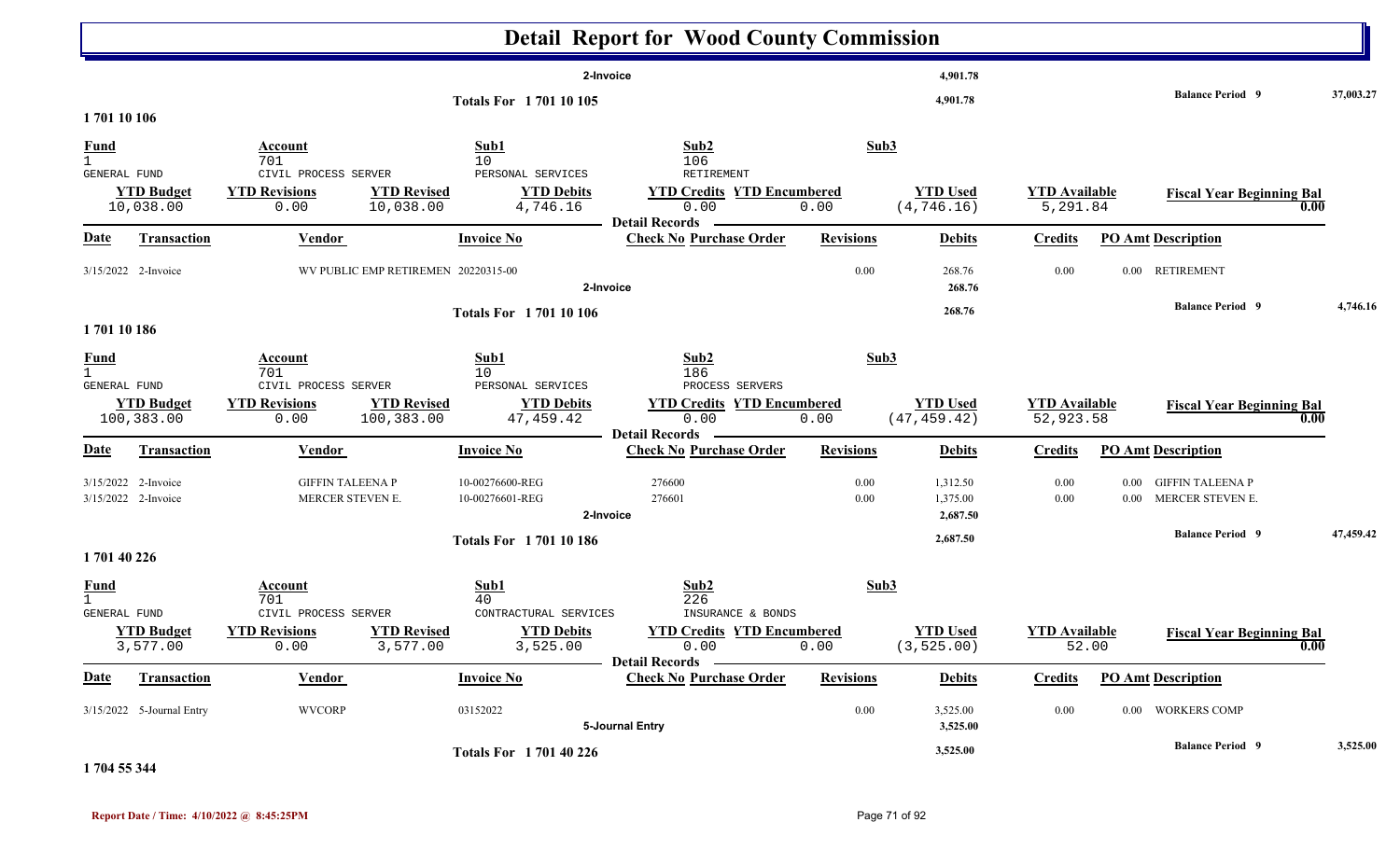| Fund<br>$\mathbf{1}$<br>GENERAL FUND |                                   | Account<br>704<br>REGIONAL JAIL  |                                    | Sub1<br>55<br>COMMODITIES         | Sub2<br>344<br>FOOD & DRUGS-FEEDING PRI                            | Sub3             |                                     |                                    |          |                                  |              |
|--------------------------------------|-----------------------------------|----------------------------------|------------------------------------|-----------------------------------|--------------------------------------------------------------------|------------------|-------------------------------------|------------------------------------|----------|----------------------------------|--------------|
|                                      | <b>YTD Budget</b><br>2,160,000.00 | <b>YTD Revisions</b><br>0.00     | <b>YTD Revised</b><br>2,160,000.00 | <b>YTD Debits</b><br>1,519,778.50 | <b>YTD Credits YTD Encumbered</b><br>0.00<br><b>Detail Records</b> | 0.00             | <b>YTD</b> Used<br>(1, 519, 778.50) | <b>YTD Available</b><br>640,221.50 |          | <b>Fiscal Year Beginning Bal</b> | 0.00         |
| Date                                 | Transaction                       | Vendor                           |                                    | Invoice No                        | <b>Check No Purchase Order</b>                                     | <b>Revisions</b> | <b>Debits</b>                       | Credits                            |          | <b>PO Amt Description</b>        |              |
|                                      | 3/15/2022 2-Invoice               |                                  | WV REGIONAL JAIL & CORRI 21224b8e  |                                   | 173362                                                             | 0.00             | 176,498.50                          | 0.00                               |          | 0.00 FEB 2022                    |              |
|                                      | 3/15/2022 2-Invoice               |                                  | WV REGIONAL JAIL & CORRI 21224b8e  |                                   | 173362                                                             | 0.00             | (3,377.50)                          | 0.00                               | 0.00     | FEB 2022 - CORRECTION            |              |
|                                      | 3/15/2022 2-Invoice               |                                  | WV REGIONAL JAIL & CORRI 21224b8e  |                                   | 173362                                                             | 0.00             | (1,206.25)                          | 0.00                               | 0.00     | <b>M GONZALES - CREDIT</b>       |              |
|                                      | 3/15/2022 2-Invoice               |                                  | WV REGIONAL JAIL & CORRI 21224b8e  |                                   | 173362                                                             | 0.00             | (482.50)                            | 0.00                               | 0.00     | P WALKER - CREDIT                |              |
|                                      | 3/15/2022 2-Invoice               |                                  | WV REGIONAL JAIL & CORRI 21224b8e  |                                   | 173362                                                             | 0.00             | (289.50)                            | 0.00                               | 0.00     | <b>M SATOW - CREDIT</b>          |              |
|                                      | 3/15/2022 2-Invoice               |                                  | WV REGIONAL JAIL & CORRI 21224b8e  |                                   | 173362                                                             | 0.00             | (337.75)                            | 0.00                               | 0.00     | R NOLAN - CREDIT                 |              |
|                                      | 3/15/2022 2-Invoice               |                                  | WV REGIONAL JAIL & CORRI 21224b8e  |                                   | 173362                                                             | 0.00             | (1,061.50)                          | 0.00                               | 0.00     | <b>M BROWN - CREDIT</b>          |              |
|                                      | 3/15/2022 2-Invoice               |                                  | WV REGIONAL JAIL & CORRI 21224b8e  |                                   | 173362                                                             | 0.00             | (4,487.25)                          | 0.00                               | 0.00     | C MORNINGSTAR - CREDIT           |              |
|                                      | 3/15/2022 2-Invoice               |                                  | WV REGIONAL JAIL & CORRI 21224b8e  |                                   | 173362                                                             | 0.00             | (916.75)                            | 0.00                               | 0.00     | J COTTRELL - CREDIT              |              |
|                                      | 3/15/2022 2-Invoice               |                                  | WV REGIONAL JAIL & CORRI 21224b8e  |                                   | 173362                                                             | 0.00             | (530.75)                            | 0.00                               | 0.00     | <b>D MCNEILL - CREDIT</b>        |              |
|                                      | 3/15/2022 2-Invoice               |                                  | WV REGIONAL JAIL & CORRI 21224b8e  |                                   | 173362                                                             | 0.00             | (1,302.75)                          | 0.00                               | $0.00\,$ | <b>T ARCHER - CREDIT</b>         |              |
|                                      | 3/15/2022 2-Invoice               |                                  | WV REGIONAL JAIL & CORRI 21224b8e  |                                   | 173362                                                             | 0.00             | (241.25)                            | 0.00                               | 0.00     | <b>B LEAK - CREDIT</b>           |              |
|                                      | 3/15/2022 2-Invoice               |                                  | WV REGIONAL JAIL & CORRI 21224b8e  |                                   | 173362                                                             | 0.00             | (1,013.25)                          | 0.00                               | 0.00     | J DEEMS - CREDIT                 |              |
|                                      |                                   |                                  |                                    |                                   | 2-Invoice                                                          |                  | 161,251.50                          |                                    |          |                                  |              |
|                                      |                                   |                                  |                                    |                                   |                                                                    |                  |                                     |                                    |          |                                  |              |
| 1705 10 104                          |                                   |                                  |                                    | <b>Totals For 1704 55 344</b>     |                                                                    |                  | 161,251.50                          |                                    |          | <b>Balance Period</b> 9          | 1,519,778.50 |
|                                      |                                   |                                  |                                    |                                   |                                                                    |                  |                                     |                                    |          |                                  |              |
| <u>Fund</u>                          |                                   | Account<br>705                   |                                    | Sub1<br>10                        | Sub <sub>2</sub><br>104                                            | Sub3             |                                     |                                    |          |                                  |              |
| <b>GENERAL FUND</b>                  |                                   | HOME CONFINEMENT                 |                                    | PERSONAL SERVICES                 | SOCIAL SECURITY                                                    |                  |                                     |                                    |          |                                  |              |
|                                      | <b>YTD Budget</b><br>11,521.00    | <b>YTD Revisions</b><br>2,181.00 | <b>YTD Revised</b><br>13,702.00    | <b>YTD Debits</b><br>6,399.46     | <b>YTD Credits YTD Encumbered</b><br>0.00                          | 0.00             | <b>YTD Used</b><br>(6, 399.46)      | <b>YTD Available</b><br>7,302.54   |          | <b>Fiscal Year Beginning Bal</b> | 0.00         |
|                                      |                                   |                                  |                                    |                                   | <b>Detail Records</b>                                              |                  |                                     |                                    |          |                                  |              |
| Date                                 | <b>Transaction</b>                | <b>Vendor</b>                    |                                    | <b>Invoice No</b>                 | <b>Check No Purchase Order</b>                                     | <b>Revisions</b> | <b>Debits</b>                       | <b>Credits</b>                     |          | <b>PO Amt Description</b>        |              |
|                                      | 3/15/2022 2-Invoice               |                                  | DEPARTMENT OF TREASURY 20220315-00 |                                   | 3866                                                               | 0.00             | 350.72                              | 0.00                               |          | $0.00$ FICA                      |              |
|                                      | 3/15/2022 2-Invoice               |                                  | DEPARTMENT OF TREASURY 20220315-00 |                                   | 3866                                                               | 0.00             | 82.01                               | 0.00                               | $0.00\,$ | <b>MED</b>                       |              |
|                                      |                                   |                                  |                                    |                                   | 2-Invoice                                                          |                  | 432.73                              |                                    |          |                                  |              |
|                                      |                                   |                                  |                                    | <b>Totals For 170510104</b>       |                                                                    |                  | 432.73                              |                                    |          | <b>Balance Period 9</b>          | 6,399.46     |
| 1705 10 105                          |                                   |                                  |                                    |                                   |                                                                    |                  |                                     |                                    |          |                                  |              |
| Fund                                 |                                   | Account                          |                                    | Sub1                              | Sub2                                                               | Sub3             |                                     |                                    |          |                                  |              |
|                                      |                                   | 705                              |                                    | 10                                | 105                                                                |                  |                                     |                                    |          |                                  |              |
| GENERAL FUND                         |                                   | HOME CONFINEMENT                 |                                    | PERSONAL SERVICES                 | INSURANCE PREMIUM                                                  |                  |                                     |                                    |          |                                  |              |
|                                      | <b>YTD Budget</b>                 | <b>YTD Revisions</b>             | <b>YTD Revised</b>                 | <b>YTD Debits</b>                 | <b>YTD Credits</b><br><b>YTD Encumbered</b>                        |                  | <b>YTD</b> Used                     | <b>YTD Available</b>               |          | <b>Fiscal Year Beginning Bal</b> |              |
|                                      | 62,181.00                         | 0.00                             | 62,181.00                          | 45,670.68                         | 0.00                                                               | 0.00             | (45, 670.68)                        | 16,510.32                          |          |                                  | 0.00         |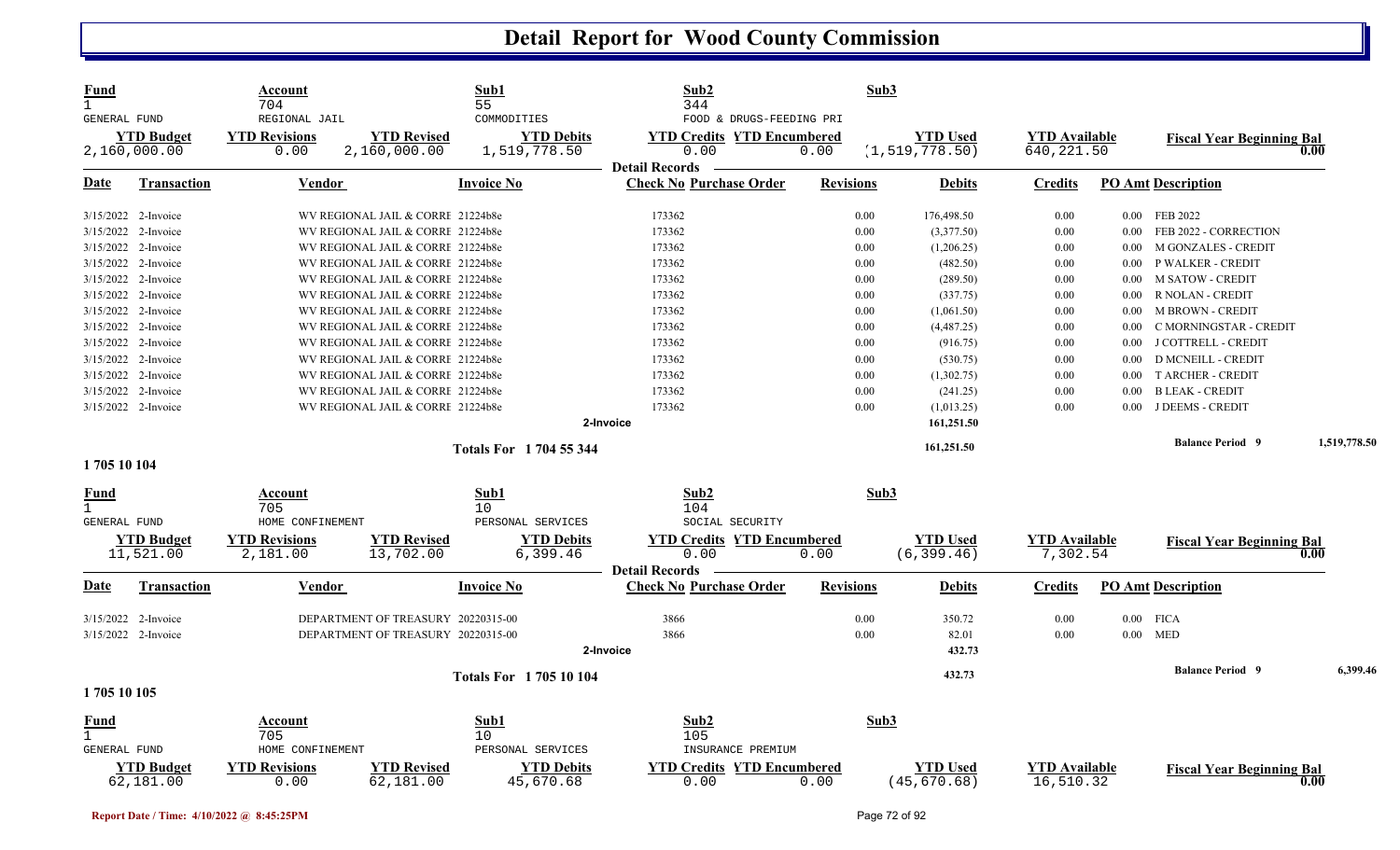|              |                                 |                                    |                                     |                                 | <b>Detail Records</b>                                              |                  |                                 |                                   |          |                                          |           |
|--------------|---------------------------------|------------------------------------|-------------------------------------|---------------------------------|--------------------------------------------------------------------|------------------|---------------------------------|-----------------------------------|----------|------------------------------------------|-----------|
| <u>Date</u>  | <b>Transaction</b>              | Vendor                             |                                     | <b>Invoice No</b>               | <b>Check No Purchase Order</b>                                     | <b>Revisions</b> | <b>Debits</b>                   | <b>Credits</b>                    |          | <b>PO Amt Description</b>                |           |
| 3/1/2022     | 2-Invoice                       |                                    | HIGHMARK WEST VIRGINIA 03012022     |                                 | 3855                                                               | 0.00             | 5,567.43                        | 0.00                              |          | 0.00 HEALTH PREMIUM                      |           |
| 3/8/2022     | 2-Invoice                       | <b>RENAISSANCE</b>                 |                                     | CNS000091182                    | 3861                                                               | 0.00             | 24.84                           | 0.00                              | $0.00\,$ | <b>ADMIN FEE</b>                         |           |
| 3/8/2022     | 2-Invoice                       | MUTUAL OF OMAHA                    |                                     | 1314828834                      | 173313                                                             | 0.00             | 8.52                            | 0.00                              | $0.00\,$ | <b>BASIC LIFE</b>                        |           |
| 3/8/2022     | 2-Invoice                       | <b>MUTUAL OF OMAHA</b>             |                                     | 1314828834                      | 173313                                                             | 0.00             | 34.26                           | 0.00                              | $0.00\,$ | LT DISABILITY                            |           |
| 3/9/2022     | 2-Invoice                       |                                    | VISION SERVICE PLAN (WV)            | 032022                          | 173342                                                             | 0.00             | 13.28                           | 0.00                              | 0.00     | <b>SINGLE VISION</b>                     |           |
| 3/9/2022     | 2-Invoice                       |                                    | VISION SERVICE PLAN (WV)            | 032022                          | 173342                                                             | 0.00             | 57.60                           | 0.00                              | 0.00     | <b>FAMILY VISION</b>                     |           |
|              |                                 |                                    |                                     |                                 | 2-Invoice                                                          |                  | 5,705.93                        |                                   |          |                                          |           |
|              |                                 |                                    |                                     | <b>Totals For 170510105</b>     |                                                                    |                  | 5,705.93                        |                                   |          | <b>Balance Period</b> 9                  | 45,670.68 |
| 1705 10 106  |                                 |                                    |                                     |                                 |                                                                    |                  |                                 |                                   |          |                                          |           |
| <u>Fund</u>  |                                 | <u>Account</u><br>705              |                                     | Sub1<br>10                      | Sub2<br>106                                                        | Sub3             |                                 |                                   |          |                                          |           |
| GENERAL FUND |                                 | HOME CONFINEMENT                   |                                     | PERSONAL SERVICES               | RETIREMENT                                                         |                  |                                 |                                   |          |                                          |           |
|              | <b>YTD Budget</b><br>15,061.00  | <b>YTD Revisions</b><br>2,850.00   | <b>YTD Revised</b><br>17,911.00     | <b>YTD Debits</b><br>9,108.69   | <b>YTD Credits YTD Encumbered</b><br>0.00                          | 0.00             | <b>YTD Used</b><br>(9, 108.69)  | <b>YTD</b> Available<br>8,802.31  |          | <b>Fiscal Year Beginning Bal</b><br>0.00 |           |
| <u>Date</u>  | <b>Transaction</b>              | Vendor                             |                                     | <b>Invoice No</b>               | <b>Detail Records</b><br><b>Check No Purchase Order</b>            | <b>Revisions</b> | <b>Debits</b>                   | <b>Credits</b>                    |          | <b>PO Amt Description</b>                |           |
|              | 3/15/2022 2-Invoice             |                                    | WV PUBLIC EMP RETIREMEN 20220315-00 |                                 | 2-Invoice                                                          | 0.00             | 618.87<br>618.87                | 0.00                              |          | 0.00 RETIREMENT                          |           |
|              |                                 |                                    |                                     |                                 |                                                                    |                  |                                 |                                   |          |                                          |           |
| 1705 10 108  |                                 |                                    |                                     | <b>Totals For 170510106</b>     |                                                                    |                  | 618.87                          |                                   |          | <b>Balance Period 9</b>                  | 9,108.69  |
| <u>Fund</u>  |                                 | Account<br>705<br>HOME CONFINEMENT |                                     | Sub1<br>10<br>PERSONAL SERVICES | Sub2<br>108<br>OVERTIME                                            | Sub3             |                                 |                                   |          |                                          |           |
| GENERAL FUND | <b>YTD Budget</b><br>8,000.00   | <b>YTD Revisions</b><br>0.00       | <b>YTD Revised</b><br>8,000.00      | <b>YTD Debits</b><br>1,608.64   | <b>YTD Credits YTD Encumbered</b><br>0.00<br><b>Detail Records</b> | 0.00             | <b>YTD Used</b><br>(1,608.64)   | <b>YTD Available</b><br>6,391.36  |          | <b>Fiscal Year Beginning Bal</b><br>0.00 |           |
| <b>Date</b>  | <u>Transaction</u>              | <b>Vendor</b>                      |                                     | <b>Invoice No</b>               | <b>Check No Purchase Order</b>                                     | <b>Revisions</b> | <b>Debits</b>                   | <b>Credits</b>                    |          | <b>PO Amt Description</b>                |           |
|              | 3/15/2022 2-Invoice             |                                    | HEWITT TABITHA NICOLE               | 10-00276605-REG                 | 276605<br>2-Invoice                                                | 0.00             | 48.01<br>48.01                  | 0.00                              | 0.00     | HEWITT TABITHA NICOLE                    |           |
|              |                                 |                                    |                                     |                                 |                                                                    |                  |                                 |                                   |          | <b>Balance Period 9</b>                  | 1,608.64  |
| 1705 10 187  |                                 |                                    |                                     | <b>Totals For 170510108</b>     |                                                                    |                  | 48.01                           |                                   |          |                                          |           |
| <b>Fund</b>  |                                 | Account                            |                                     | Sub1                            | Sub2                                                               | Sub3             |                                 |                                   |          |                                          |           |
| $\mathbf{1}$ |                                 | 705                                |                                     | 10                              | 187                                                                |                  |                                 |                                   |          |                                          |           |
| GENERAL FUND |                                 | HOME CONFINEMENT                   |                                     | PERSONAL SERVICES               | HOLDING CENTER                                                     |                  |                                 |                                   |          |                                          |           |
|              | <b>YTD Budget</b><br>136,605.00 | <b>YTD Revisions</b><br>28,500.00  | <b>YTD Revised</b><br>165,105.00    | <b>YTD Debits</b><br>87,542.81  | <b>YTD Credits YTD Encumbered</b><br>0.00                          | 0.00             | <b>YTD Used</b><br>(87, 542.81) | <b>YTD Available</b><br>77,562.19 |          | <b>Fiscal Year Beginning Bal</b><br>0.00 |           |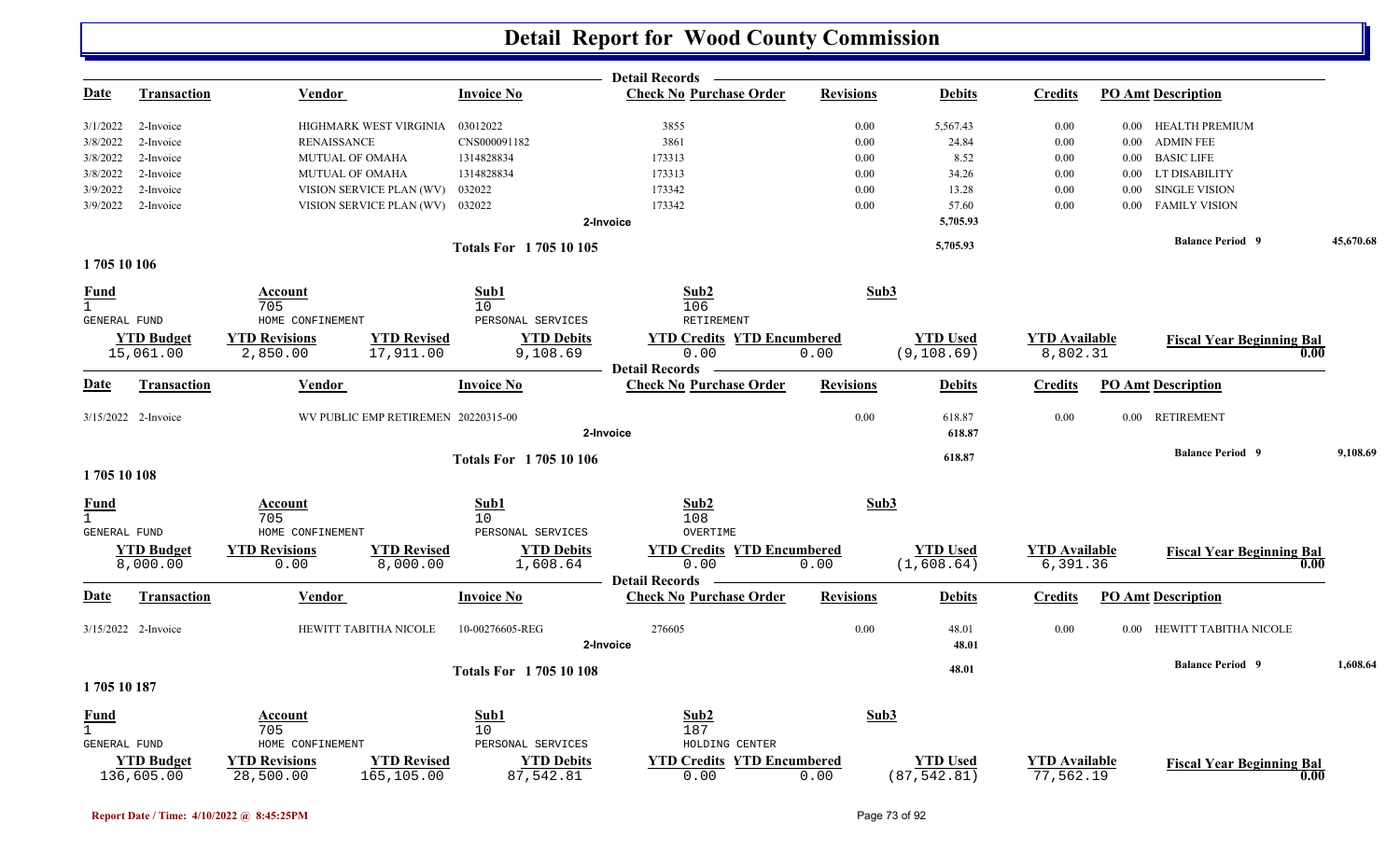|              |                               |                              |                                    |                               |                             | Detail Records -                          |                  |                             |                                |          |                                          |           |
|--------------|-------------------------------|------------------------------|------------------------------------|-------------------------------|-----------------------------|-------------------------------------------|------------------|-----------------------------|--------------------------------|----------|------------------------------------------|-----------|
| <u>Date</u>  | <b>Transaction</b>            | <b>Vendor</b>                |                                    | <b>Invoice No</b>             |                             | <b>Check No Purchase Order</b>            | <b>Revisions</b> | <b>Debits</b>               | <b>Credits</b>                 |          | <b>PO Amt Description</b>                |           |
|              | 3/15/2022 2-Invoice           | ALLEN JR. THOMAS L.          |                                    | 10-00276602-REG               |                             | 276602                                    | 0.00             | 759.32                      | 0.00                           | $0.00\,$ | ALLEN JR THOMAS L.                       |           |
| 3/15/2022    | 2-Invoice                     | <b>BOLEY JR DONALD</b>       |                                    | 10-00276603-REG               |                             | 276603                                    | $0.00\,$         | 1,386.87                    | 0.00                           | 0.00     | <b>BOLEY JR DONALD</b>                   |           |
|              | 3/15/2022 2-Invoice           | <b>BOLEY JR DONALD</b>       |                                    | 10-00276603-REG               |                             | 276603                                    | 0.00             | 50.00                       | 0.00                           | 0.00     | <b>BOLEY JR DONALD</b>                   |           |
|              | 3/15/2022 2-Invoice           | DEEM GARY MICHAEL            |                                    | 10-00276604-REG               |                             | 276604                                    | 0.00             | 1,541.67                    | 0.00                           | 0.00     | <b>DEEM GARY MICHAEL</b>                 |           |
|              | 3/15/2022 2-Invoice           |                              | <b>HEWITT TABITHA NICOLE</b>       | 10-00276605-REG               |                             | 276605                                    | 0.00             | 1,386.87                    | 0.00                           | 0.00     | HEWITT TABITHA NICOLE                    |           |
|              | 3/15/2022 2-Invoice           |                              | HEWITT TABITHA NICOLE              | 10-00276605-REG               |                             | 276605                                    | 0.00             | 50.00                       | 0.00                           | 0.00     | HEWITT TABITHA NICOLE                    |           |
|              | 3/15/2022 2-Invoice           | STAATS CHELCIE S.            |                                    | 10-00276606-REG               |                             | 276606                                    | 0.00             | 965.77                      | 0.00                           | 0.00     | STAATS CHELCIE S.                        |           |
|              |                               |                              |                                    |                               | 2-Invoice                   |                                           |                  | 6,140.50                    |                                |          |                                          |           |
|              |                               |                              |                                    | <b>Totals For 170510187</b>   |                             |                                           |                  | 6,140.50                    |                                |          | <b>Balance Period 9</b>                  | 87,542.81 |
| 1705 40 226  |                               |                              |                                    |                               |                             |                                           |                  |                             |                                |          |                                          |           |
| <b>Fund</b>  |                               | <b>Account</b>               |                                    | Sub1                          |                             | Sub2                                      | Sub3             |                             |                                |          |                                          |           |
| $\mathbf{1}$ |                               | 705                          |                                    | 40                            |                             | 226                                       |                  |                             |                                |          |                                          |           |
| GENERAL FUND |                               | HOME CONFINEMENT             |                                    | CONTRACTURAL SERVICES         |                             | INSURANCE & BONDS                         |                  |                             |                                |          |                                          |           |
|              | <b>YTD Budget</b>             | <b>YTD Revisions</b>         | <b>YTD Revised</b>                 |                               | <b>YTD Debits</b>           | <b>YTD Credits YTD Encumbered</b>         |                  | <b>YTD Used</b>             | <b>YTD Available</b>           |          | <b>Fiscal Year Beginning Bal</b>         |           |
|              | 4,580.00                      | 1,031.00                     | 5,611.00                           |                               | 4,500.00                    | 0.00<br><b>Detail Records</b>             | 0.00             | (4,500.00)                  | 1,111.00                       |          | 0.00                                     |           |
| <b>Date</b>  | Transaction                   | Vendor                       |                                    | <b>Invoice No</b>             |                             | <b>Check No Purchase Order</b>            | <b>Revisions</b> | <b>Debits</b>               | <b>Credits</b>                 |          | <b>PO Amt Description</b>                |           |
|              | 3/15/2022 5-Journal Entry     | <b>WVCORP</b>                |                                    | 03152022                      |                             |                                           | 0.00             | 4,500.00                    | 0.00                           | 0.00     | <b>WORKERS COMP</b>                      |           |
|              |                               |                              |                                    |                               |                             | 5-Journal Entry                           |                  | 4,500.00                    |                                |          |                                          |           |
|              |                               |                              |                                    | <b>Totals For 170540226</b>   |                             |                                           |                  | 4,500.00                    |                                |          | <b>Balance Period 9</b>                  | 4,500.00  |
| 1708 10 104  |                               |                              |                                    |                               |                             |                                           |                  |                             |                                |          |                                          |           |
| <b>Fund</b>  |                               | Account                      |                                    | Sub1                          |                             | Sub2                                      | Sub3             |                             |                                |          |                                          |           |
| $\mathbf{1}$ |                               | 708                          |                                    | 10                            |                             | 104                                       |                  |                             |                                |          |                                          |           |
| GENERAL FUND |                               | CROSSING GUARDS              |                                    | PERSONAL SERVICES             |                             | SOCIAL SECURITY                           |                  |                             |                                |          |                                          |           |
|              | <b>YTD Budget</b><br>1,517.00 | <b>YTD Revisions</b><br>0.00 | <b>YTD Revised</b><br>1,517.00     |                               | <b>YTD Debits</b><br>806.51 | <b>YTD Credits YTD Encumbered</b><br>0.00 | 0.00             | <b>YTD Used</b><br>(806.51) | <b>YTD</b> Available<br>710.49 |          | <b>Fiscal Year Beginning Bal</b><br>0.00 |           |
|              |                               |                              |                                    |                               |                             | Detail Records —                          |                  |                             |                                |          |                                          |           |
| <b>Date</b>  | <b>Transaction</b>            | Vendor                       |                                    | <b>Invoice No</b>             |                             | <b>Check No Purchase Order</b>            | <b>Revisions</b> | <b>Debits</b>               | <b>Credits</b>                 |          | <b>PO Amt Description</b>                |           |
|              | 3/15/2022 2-Invoice           |                              | DEPARTMENT OF TREASURY 20220315-00 |                               |                             | 3866                                      | 0.00             | 97.80                       | 0.00                           |          | $0.00$ FICA                              |           |
|              | 3/15/2022 2-Invoice           |                              | DEPARTMENT OF TREASURY 20220315-00 |                               |                             | 3866                                      | 0.00             | 22.87                       | 0.00                           |          | $0.00$ MED                               |           |
|              |                               |                              |                                    |                               | 2-Invoice                   |                                           |                  | 120.67                      |                                |          |                                          |           |
|              |                               |                              |                                    |                               |                             |                                           |                  | 120.67                      |                                |          | <b>Balance Period 9</b>                  | 806.51    |
|              |                               |                              |                                    | <b>Totals For 1708 10 104</b> |                             |                                           |                  |                             |                                |          |                                          |           |

**1 708 10 190**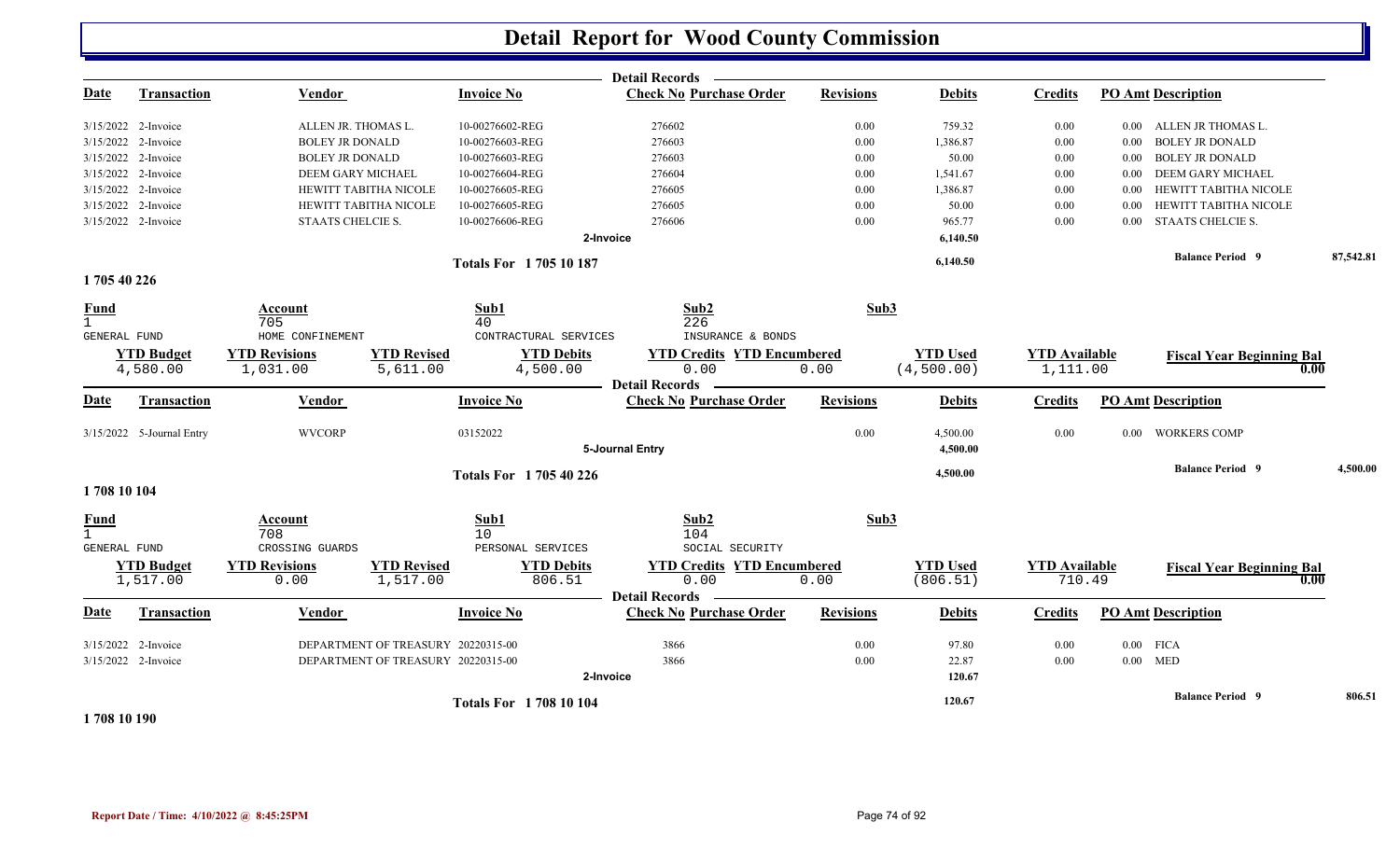| <b>Fund</b><br>$\mathbf{1}$                        |                                                                                          | Account<br>708                                                                     |                                 | Sub1<br>10                                                               | Sub2<br>190                                                                               | Sub3                         |                                                 |                                   |                                  |                                                                                           |      |           |
|----------------------------------------------------|------------------------------------------------------------------------------------------|------------------------------------------------------------------------------------|---------------------------------|--------------------------------------------------------------------------|-------------------------------------------------------------------------------------------|------------------------------|-------------------------------------------------|-----------------------------------|----------------------------------|-------------------------------------------------------------------------------------------|------|-----------|
| GENERAL FUND                                       | <b>YTD Budget</b><br>19,840.00                                                           | CROSSING GUARDS<br><b>YTD Revisions</b><br>0.00                                    | <b>YTD Revised</b><br>19,840.00 | PERSONAL SERVICES<br><b>YTD Debits</b><br>10,542.50                      | CROSSING GUARDS<br><b>YTD Credits YTD Encumbered</b><br>0.00<br><b>Detail Records</b>     | 0.00                         | <b>YTD Used</b><br>(10, 542.50)                 | <b>YTD Available</b><br>9,297.50  |                                  | <b>Fiscal Year Beginning Bal</b>                                                          | 0.00 |           |
| <b>Date</b>                                        | <b>Transaction</b>                                                                       | <b>Vendor</b>                                                                      |                                 | <b>Invoice No</b>                                                        | <b>Check No Purchase Order</b>                                                            | <b>Revisions</b>             | <b>Debits</b>                                   | <b>Credits</b>                    |                                  | <b>PO Amt Description</b>                                                                 |      |           |
|                                                    | 3/15/2022 2-Invoice<br>3/15/2022 2-Invoice<br>3/15/2022 2-Invoice<br>3/15/2022 2-Invoice | <b>CRAMLET BARBARA S.</b><br>MAHONEY BRIAN G.<br>PAHL TRACY M<br>SAMPSON PONNIE J. |                                 | 10-00276607-REG<br>10-00276608-REG<br>10-00276609-REG<br>10-00276610-REG | 276607<br>276608<br>276609<br>276610<br>2-Invoice                                         | 0.00<br>0.00<br>0.00<br>0.00 | 510.00<br>597.50<br>80.00<br>390.00<br>1,577.50 | 0.00<br>0.00<br>0.00<br>0.00      | $0.00\,$<br>0.00<br>0.00<br>0.00 | CRAMLET BARBARA S.<br><b>MAHONEY BRIAN G.</b><br>PAHL TRACY M<br><b>SAMPSON PONNIE J.</b> |      |           |
|                                                    |                                                                                          |                                                                                    |                                 | <b>Totals For 1708 10 190</b>                                            |                                                                                           |                              | 1,577.50                                        |                                   |                                  | <b>Balance Period 9</b>                                                                   |      | 10,542.50 |
| 1708 40 226                                        |                                                                                          |                                                                                    |                                 |                                                                          |                                                                                           |                              |                                                 |                                   |                                  |                                                                                           |      |           |
| <b>Fund</b><br>$\mathbf{1}$<br>GENERAL FUND        | <b>YTD Budget</b><br>658.00                                                              | Account<br>708<br>CROSSING GUARDS<br><b>YTD Revisions</b><br>0.00                  | <b>YTD Revised</b><br>658.00    | Sub1<br>40<br>CONTRACTURAL SERVICES<br><b>YTD Debits</b><br>650.00       | Sub <sub>2</sub><br>226<br>INSURANCE & BONDS<br><b>YTD Credits YTD Encumbered</b><br>0.00 | Sub3<br>0.00                 | <b>YTD Used</b><br>(650.00)                     | <b>YTD Available</b>              | 8.00                             | <b>Fiscal Year Beginning Bal</b>                                                          | 0.00 |           |
| <b>Date</b>                                        | <b>Transaction</b>                                                                       | Vendor                                                                             |                                 | <b>Invoice No</b>                                                        | <b>Detail Records</b><br><b>Check No Purchase Order</b>                                   | <b>Revisions</b>             | <b>Debits</b>                                   | <b>Credits</b>                    |                                  | <b>PO Amt Description</b>                                                                 |      |           |
|                                                    | 3/15/2022 5-Journal Entry                                                                | <b>WVCORP</b>                                                                      |                                 | 03152022                                                                 | 5-Journal Entry                                                                           | 0.00                         | 650.00<br>650.00                                | 0.00                              | 0.00 <sub>1</sub>                | <b>WORKERS COMP</b>                                                                       |      |           |
| 1711 10 103                                        |                                                                                          |                                                                                    |                                 | <b>Totals For 1708 40 226</b>                                            |                                                                                           |                              | 650.00                                          |                                   |                                  | <b>Balance Period 9</b>                                                                   |      | 650.00    |
| <b>Fund</b><br>$\mathbf{1}$<br><b>GENERAL FUND</b> |                                                                                          | Account<br>711<br>EMERGENCY SERVICES                                               |                                 | Sub1<br>10<br>PERSONAL SERVICES                                          | Sub2<br>103<br>SALARIES-DEPUTIES                                                          | Sub3                         |                                                 |                                   |                                  |                                                                                           |      |           |
|                                                    | <b>YTD Budget</b><br>55,650.00                                                           | <b>YTD Revisions</b><br>0.00                                                       | <b>YTD Revised</b><br>55,650.00 | <b>YTD Debits</b><br>39,675.90                                           | <b>YTD Credits YTD Encumbered</b><br>0.00<br><b>Detail Records</b>                        | 0.00                         | <b>YTD Used</b><br>(39, 675.90)                 | <b>YTD</b> Available<br>15,974.10 |                                  | <b>Fiscal Year Beginning Bal</b>                                                          | 0.00 |           |
| <u>Date</u>                                        | <b>Transaction</b>                                                                       | Vendor                                                                             |                                 | <b>Invoice No</b>                                                        | <b>Check No Purchase Order</b>                                                            | <b>Revisions</b>             | <b>Debits</b>                                   | <b>Credits</b>                    |                                  | <b>PO Amt Description</b>                                                                 |      |           |
|                                                    | 3/15/2022 2-Invoice                                                                      | SHOOK WILLIAM M.                                                                   |                                 | 10-00276611-REG                                                          | 276611<br>2-Invoice                                                                       | 0.00                         | 2,392.70<br>2,392.70                            | 0.00                              | $0.00 -$                         | SHOOK WILLIAM M.                                                                          |      |           |
| _________                                          |                                                                                          |                                                                                    |                                 | <b>Totals For 171110103</b>                                              |                                                                                           |                              | 2,392.70                                        |                                   |                                  | <b>Balance Period 9</b>                                                                   |      | 39,675.90 |

**1 711 10 104**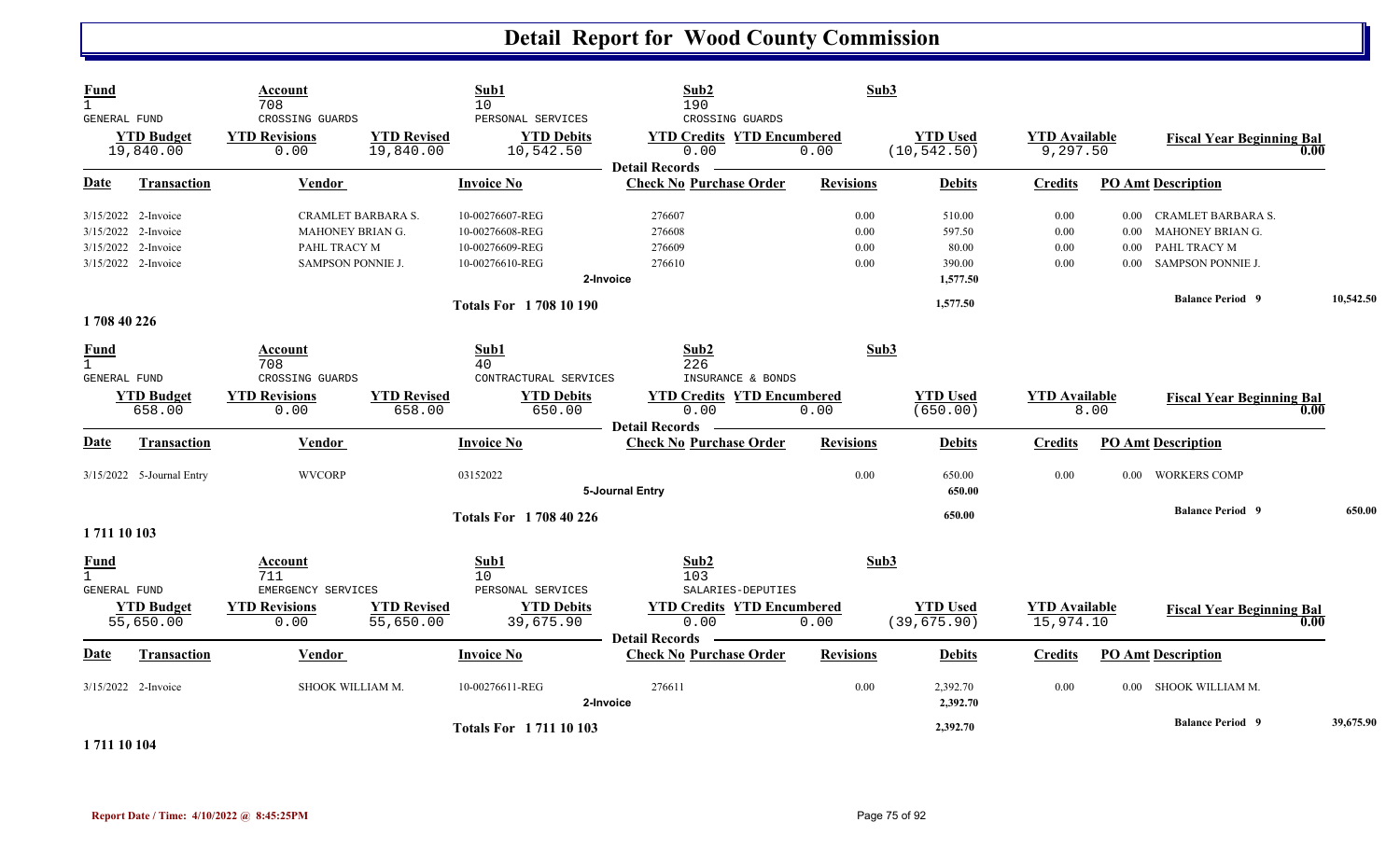| <b>Fund</b><br>$\mathbf{1}$<br>GENERAL FUND                          |                                                                            | Account<br>711<br>EMERGENCY SERVICES                                 |                                                                                       | Sub1<br>10<br>PERSONAL SERVICES                                  | Sub2<br>104<br>SOCIAL SECURITY                                         | Sub3                                         |                                                                |                                                  |                      |                                                                                                                                |           |
|----------------------------------------------------------------------|----------------------------------------------------------------------------|----------------------------------------------------------------------|---------------------------------------------------------------------------------------|------------------------------------------------------------------|------------------------------------------------------------------------|----------------------------------------------|----------------------------------------------------------------|--------------------------------------------------|----------------------|--------------------------------------------------------------------------------------------------------------------------------|-----------|
|                                                                      | <b>YTD Budget</b><br>4,257.00                                              | <b>YTD Revisions</b><br>0.00                                         | <b>YTD Revised</b><br>4,257.00                                                        | <b>YTD Debits</b><br>2,826.25                                    | <b>YTD Credits YTD Encumbered</b><br>0.00<br><b>Detail Records</b>     | 0.00                                         | <b>YTD Used</b><br>(2,826.25)                                  | <b>YTD Available</b><br>1,430.75                 |                      | <b>Fiscal Year Beginning Bal</b><br>0.00                                                                                       |           |
| Date                                                                 | <b>Transaction</b>                                                         | <b>Vendor</b>                                                        |                                                                                       | <b>Invoice No</b>                                                | <b>Check No Purchase Order</b>                                         | <b>Revisions</b>                             | <b>Debits</b>                                                  | <b>Credits</b>                                   |                      | <b>PO Amt Description</b>                                                                                                      |           |
|                                                                      | 3/15/2022 2-Invoice<br>3/15/2022 2-Invoice                                 |                                                                      | DEPARTMENT OF TREASURY 20220315-00<br>DEPARTMENT OF TREASURY 20220315-00              |                                                                  | 3866<br>3866<br>2-Invoice                                              | 0.00<br>0.00                                 | 136.84<br>32.00<br>168.84                                      | 0.00<br>0.00                                     |                      | $0.00$ FICA<br>$0.00$ MED                                                                                                      |           |
| 1711 10 105                                                          |                                                                            |                                                                      |                                                                                       | <b>Totals For 171110104</b>                                      |                                                                        |                                              | 168.84                                                         |                                                  |                      | <b>Balance Period</b> 9                                                                                                        | 2,826.25  |
| Fund<br>$\mathbf{1}$<br>GENERAL FUND                                 |                                                                            | Account<br>711<br>EMERGENCY SERVICES                                 |                                                                                       | Sub1<br>10<br>PERSONAL SERVICES                                  | Sub2<br>105<br>INSURANCE PREMIUM                                       | Sub3                                         |                                                                |                                                  |                      |                                                                                                                                |           |
|                                                                      | <b>YTD Budget</b><br>24,842.00                                             | <b>YTD Revisions</b><br>0.00                                         | <b>YTD Revised</b><br>24,842.00                                                       | <b>YTD Debits</b><br>22, 349.36                                  | <b>YTD Credits YTD Encumbered</b><br>0.00<br><b>Detail Records</b>     | 0.00                                         | <b>YTD</b> Used<br>(22, 349.36)                                | <b>YTD</b> Available<br>2,492.64                 |                      | <b>Fiscal Year Beginning Bal</b><br>0.00                                                                                       |           |
| Date                                                                 | <b>Transaction</b>                                                         | <b>Vendor</b>                                                        |                                                                                       | <b>Invoice No</b>                                                | <b>Check No Purchase Order</b>                                         | <b>Revisions</b>                             | <b>Debits</b>                                                  | <b>Credits</b>                                   |                      | <b>PO Amt Description</b>                                                                                                      |           |
| 3/1/2022<br>3/8/2022<br>3/8/2022<br>3/8/2022<br>3/9/2022<br>3/9/2022 | 2-Invoice<br>2-Invoice<br>2-Invoice<br>2-Invoice<br>2-Invoice<br>2-Invoice | <b>RENAISSANCE</b><br><b>MUTUAL OF OMAHA</b><br>MUTUAL OF OMAHA      | HIGHMARK WEST VIRGINIA<br>VISION SERVICE PLAN (WV)<br>VISION SERVICE PLAN (WV) 032022 | 03012022<br>CNS000091182<br>1314828834<br>1314828834<br>032022   | 3855<br>3861<br>173313<br>173313<br>173342<br>173342<br>2-Invoice      | 0.00<br>0.00<br>0.00<br>0.00<br>0.00<br>0.00 | 1,890.64<br>6.21<br>2.13<br>11.46<br>3.32<br>19.20<br>1,932.96 | 0.00<br>0.00<br>$0.00\,$<br>0.00<br>0.00<br>0.00 | $0.00\,$<br>$0.00\,$ | 0.00 HEALTH PREMIUM<br><b>ADMIN FEE</b><br>0.00 BASIC LIFE<br>0.00 LT DISABILITY<br><b>SINGLE VISION</b><br>0.00 FAMILY VISION |           |
|                                                                      |                                                                            |                                                                      |                                                                                       | <b>Totals For 171110105</b>                                      |                                                                        |                                              | 1,932.96                                                       |                                                  |                      | <b>Balance Period</b> 9                                                                                                        | 22,349.36 |
| 1711 10 106<br>Fund<br>$\mathbf{1}$<br>GENERAL FUND                  | <b>YTD Budget</b><br>5,565.00                                              | Account<br>711<br>EMERGENCY SERVICES<br><b>YTD Revisions</b><br>0.00 | <b>YTD Revised</b><br>5,565.00                                                        | Sub1<br>10<br>PERSONAL SERVICES<br><b>YTD Debits</b><br>3,967.59 | Sub2<br>106<br>RETIREMENT<br><b>YTD Credits YTD Encumbered</b><br>0.00 | Sub3<br>0.00                                 | <b>YTD</b> Used<br>(3, 967.59)                                 | <b>YTD</b> Available<br>1,597.41                 |                      | <b>Fiscal Year Beginning Bal</b><br>0.00                                                                                       |           |
| Date                                                                 | <b>Transaction</b>                                                         | Vendor                                                               |                                                                                       | <b>Invoice No</b>                                                | <b>Detail Records</b><br><b>Check No Purchase Order</b>                | <b>Revisions</b>                             | <b>Debits</b>                                                  | <b>Credits</b>                                   |                      | <b>PO Amt Description</b>                                                                                                      |           |
|                                                                      | 3/15/2022 2-Invoice                                                        |                                                                      | WV PUBLIC EMP RETIREMEN 20220315-00                                                   |                                                                  | 2-Invoice                                                              | 0.00                                         | 239.27<br>239.27                                               | 0.00                                             |                      | 0.00 RETIREMENT                                                                                                                |           |
| 1 711 40 226                                                         |                                                                            |                                                                      |                                                                                       | <b>Totals For 171110106</b>                                      |                                                                        |                                              | 239.27                                                         |                                                  |                      | <b>Balance Period 9</b>                                                                                                        | 3,967.59  |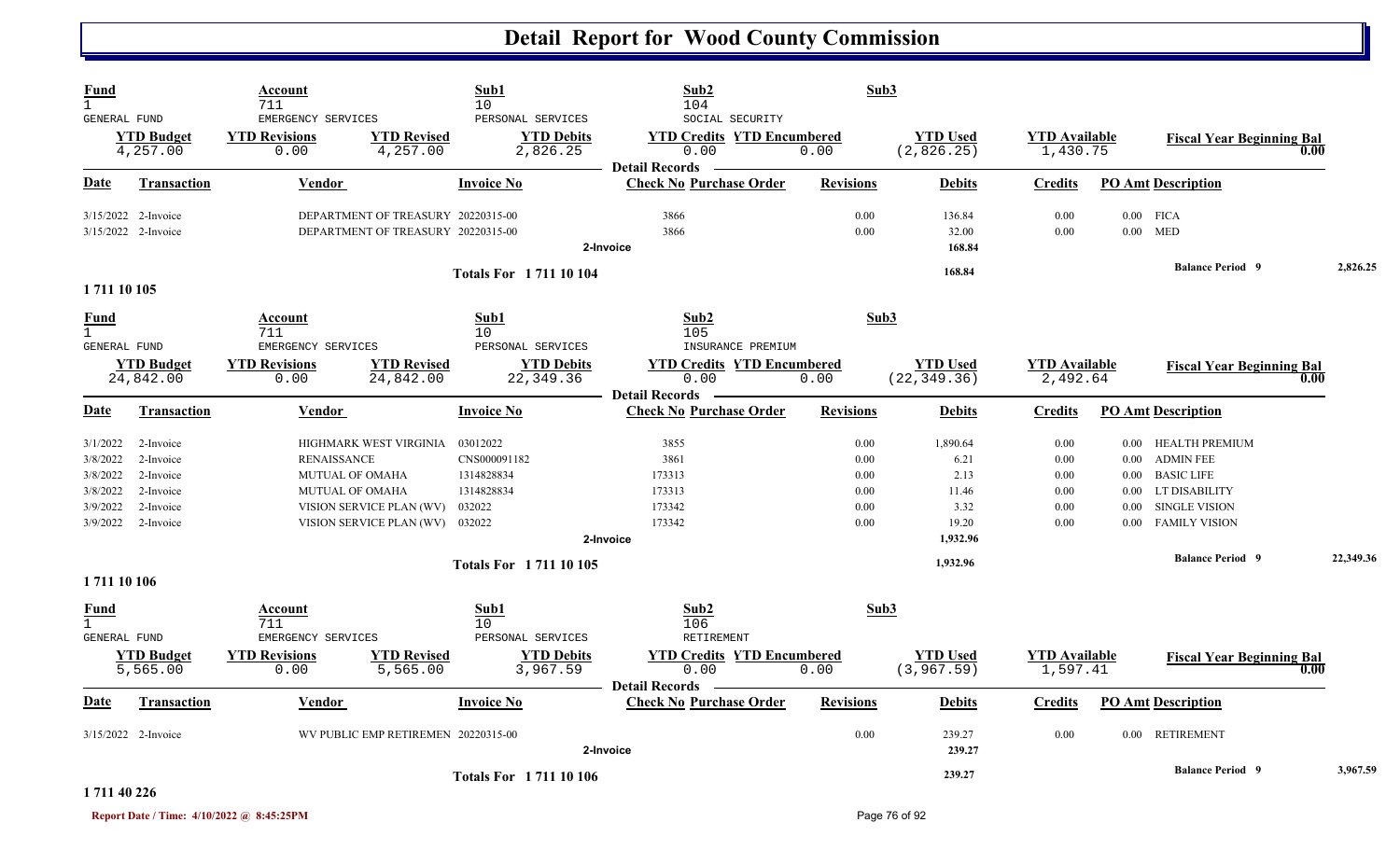| <b>Fund</b><br>$\mathbf{1}$<br>GENERAL FUND        |                                                                   | Account<br>711<br>EMERGENCY SERVICES |                                                                          | $\mathbf{Sub1}$<br>40<br>CONTRACTURAL SERVICES | Sub2<br>226<br>INSURANCE & BONDS                                   | Sub3                 |                                            |                                   |                  |                                                                            |           |
|----------------------------------------------------|-------------------------------------------------------------------|--------------------------------------|--------------------------------------------------------------------------|------------------------------------------------|--------------------------------------------------------------------|----------------------|--------------------------------------------|-----------------------------------|------------------|----------------------------------------------------------------------------|-----------|
|                                                    | <b>YTD Budget</b><br>119.00                                       | <b>YTD Revisions</b><br>0.00         | <b>YTD Revised</b><br>119.00                                             | <b>YTD Debits</b><br>115.00                    | <b>YTD Credits YTD Encumbered</b><br>0.00<br><b>Detail Records</b> | 0.00                 | <b>YTD</b> Used<br>(115.00)                | <b>YTD</b> Available              | 4.00             | <b>Fiscal Year Beginning Bal</b><br>0.00                                   |           |
| Date                                               | <b>Transaction</b>                                                | <b>Vendor</b>                        |                                                                          | <b>Invoice No</b>                              | <b>Check No Purchase Order</b>                                     | <b>Revisions</b>     | <b>Debits</b>                              | <b>Credits</b>                    |                  | <b>PO Amt Description</b>                                                  |           |
|                                                    | 3/15/2022 5-Journal Entry                                         | <b>WVCORP</b>                        |                                                                          | 03152020A                                      | 5-Journal Entry                                                    | 0.00                 | 115.00<br>115.00                           | 0.00                              | 0.00             | <b>WORKERS COMP</b>                                                        |           |
| 1712 10 103                                        |                                                                   |                                      |                                                                          | <b>Totals For 171140226</b>                    |                                                                    |                      | 115.00                                     |                                   |                  | <b>Balance Period 9</b>                                                    | 115.00    |
| <b>Fund</b><br>$\mathbf{1}$<br><b>GENERAL FUND</b> |                                                                   | Account<br>712<br>COMM CTR/E 9-1-1   |                                                                          | Sub1<br>10<br>PERSONAL SERVICES                | Sub2<br>103<br>SALARIES-DEPUTIES                                   | Sub3                 |                                            |                                   |                  |                                                                            |           |
|                                                    | <b>YTD Budget</b><br>152,586.00                                   | <b>YTD Revisions</b><br>0.00         | <b>YTD Revised</b><br>152,586.00                                         | <b>YTD Debits</b><br>99,783.82                 | <b>YTD Credits YTD Encumbered</b><br>0.00<br><b>Detail Records</b> | 0.00                 | <b>YTD</b> Used<br>(99, 783.82)            | <b>YTD</b> Available<br>52,802.18 |                  | <b>Fiscal Year Beginning Bal</b><br>0.00                                   |           |
| <b>Date</b>                                        | <b>Transaction</b>                                                | Vendor                               |                                                                          | <b>Invoice No</b>                              | <b>Check No Purchase Order</b>                                     | <b>Revisions</b>     | <b>Debits</b>                              | <b>Credits</b>                    |                  | <b>PO Amt Description</b>                                                  |           |
|                                                    | 3/15/2022 2-Invoice<br>3/15/2022 2-Invoice<br>3/15/2022 2-Invoice | WALDRON CAMILLE S.<br>YOUNG VICTORIA | HOCKENBERRY RUSSELL W. 10-00276620-REG                                   | 10-00276499-REG<br>10-00276501-REG             | 276620<br>276499<br>276501<br>2-Invoice                            | 0.00<br>0.00<br>0.00 | 2,228.16<br>5,793.74<br>454.31<br>8,476.21 | 0.00<br>0.00<br>0.00              | 0.00<br>$0.00 -$ | 0.00 HOCKENBERRY RUSSELL W.<br><b>WALDRON CAMILLE S.</b><br>YOUNG VICTORIA |           |
| 1712 10 104                                        |                                                                   |                                      |                                                                          | <b>Totals For 171210103</b>                    |                                                                    |                      | 8,476.21                                   |                                   |                  | <b>Balance Period 9</b>                                                    | 99,783.82 |
| <b>Fund</b><br>$\mathbf{1}$<br>GENERAL FUND        |                                                                   | Account<br>712<br>COMM CTR/E 9-1-1   |                                                                          | Sub1<br>10<br>PERSONAL SERVICES                | Sub2<br>104<br>SOCIAL SECURITY                                     | Sub3                 |                                            |                                   |                  |                                                                            |           |
|                                                    | <b>YTD Budget</b><br>102,136.00                                   | <b>YTD Revisions</b><br>0.00         | <b>YTD Revised</b><br>102,136.00                                         | <b>YTD Debits</b><br>64,578.95                 | <b>YTD Credits YTD Encumbered</b><br>0.00                          | 0.00                 | <b>YTD Used</b><br>(64, 578.95)            | <b>YTD</b> Available<br>37,557.05 |                  | <b>Fiscal Year Beginning Bal</b><br>0.00                                   |           |
| Date                                               | Transaction                                                       | Vendor                               |                                                                          | <b>Invoice No</b>                              | <b>Detail Records</b><br><b>Check No Purchase Order</b>            | <b>Revisions</b>     | <b>Debits</b>                              | <b>Credits</b>                    |                  | <b>PO Amt Description</b>                                                  |           |
| 3/15/2022                                          | 2-Invoice<br>3/15/2022 2-Invoice                                  |                                      | DEPARTMENT OF TREASURY 20220315-00<br>DEPARTMENT OF TREASURY 20220315-00 |                                                | 3866<br>3866<br>2-Invoice                                          | 0.00<br>0.00         | 2,988.48<br>698.91<br>3,687.39             | 0.00<br>0.00                      | $0.00$ MED       | $0.00$ FICA                                                                |           |
| $     -$                                           |                                                                   |                                      |                                                                          | <b>Totals For 171210104</b>                    |                                                                    |                      | 3,687.39                                   |                                   |                  | <b>Balance Period 9</b>                                                    | 64,578.95 |

**1 712 10 105**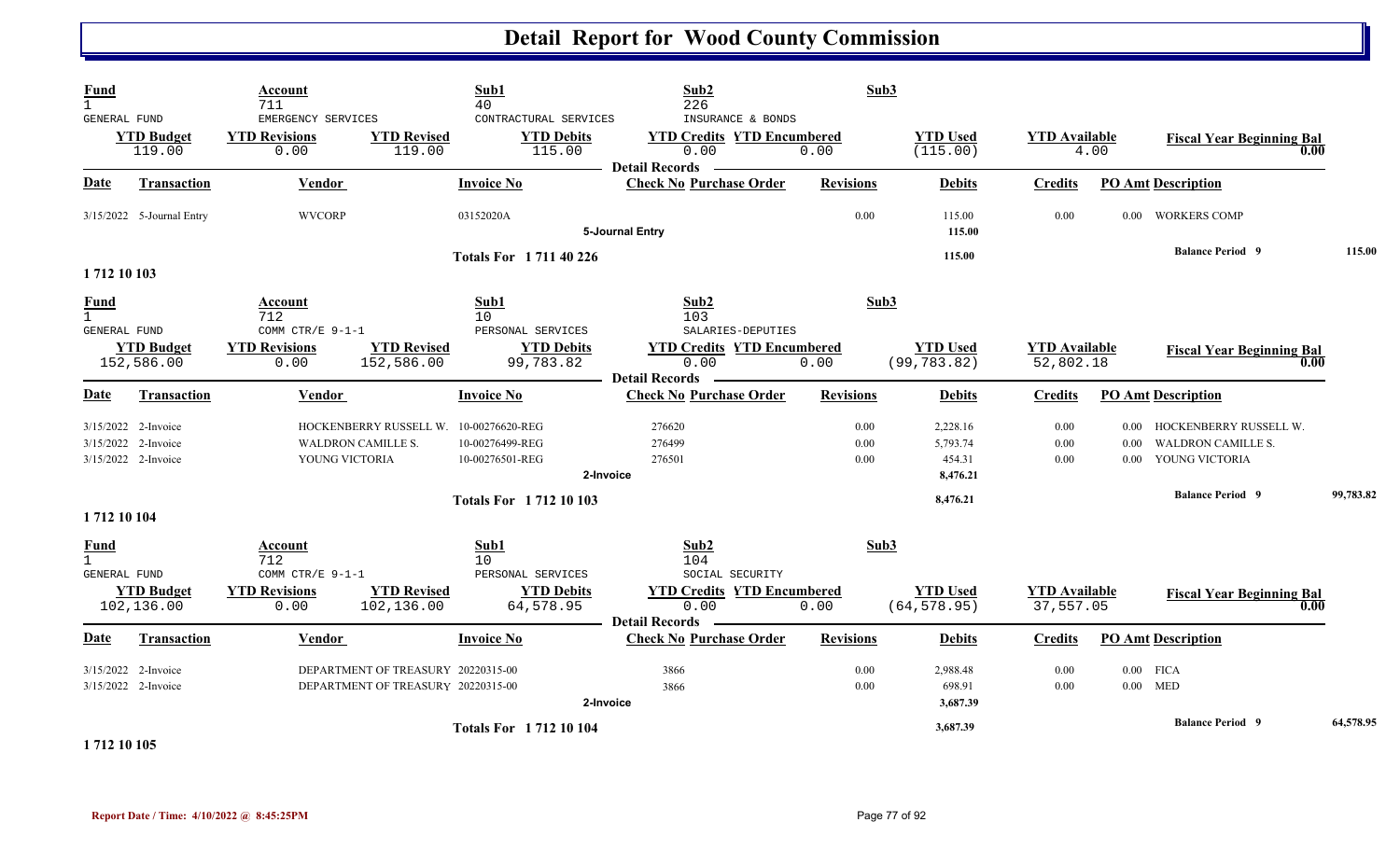| Sub1<br>Sub2<br>Sub3<br><b>Fund</b><br>Account<br>$\mathbf{1}$<br>712<br>105<br>10<br>COMM CTR/E 9-1-1<br>PERSONAL SERVICES<br>INSURANCE PREMIUM<br>GENERAL FUND                                                                                             |                                    |                                                         |
|--------------------------------------------------------------------------------------------------------------------------------------------------------------------------------------------------------------------------------------------------------------|------------------------------------|---------------------------------------------------------|
| <b>YTD Used</b><br><b>YTD Budget</b><br><b>YTD Revisions</b><br><b>YTD Revised</b><br><b>YTD Debits</b><br><b>YTD Credits YTD Encumbered</b><br>0.00<br>445, 337.00<br>445, 337.00<br>281, 467.69<br>0.00<br>(281, 467, 69)<br>0.00<br><b>Detail Records</b> | <b>YTD Available</b><br>163,869.31 | <b>Fiscal Year Beginning Bal</b><br>0.00                |
| <b>Check No Purchase Order</b><br><b>Revisions</b><br>Date<br><b>Transaction</b><br>Vendor<br><b>Invoice No</b><br><b>Debits</b>                                                                                                                             | <b>Credits</b>                     | <b>PO Amt Description</b>                               |
| 03012022<br>0.00<br>29,102.95<br>3/1/2022<br>2-Invoice<br>HIGHMARK WEST VIRGINIA<br>3855                                                                                                                                                                     | 0.00                               | 0.00 HEALTH PREMIUM                                     |
| 3861<br>0.00<br>149.04<br>3/8/2022<br>2-Invoice<br><b>RENAISSANCE</b><br>CNS000091182                                                                                                                                                                        | 0.00                               | <b>ADMIN FEE</b><br>$0.00\,$                            |
| 1314828834<br>173313<br>0.00<br>51.77<br>3/8/2022<br>2-Invoice<br><b>MUTUAL OF OMAHA</b>                                                                                                                                                                     | 0.00                               | <b>BASIC LIFE</b><br>$0.00\,$                           |
| 192.42<br>3/8/2022<br>2-Invoice<br>1314828834<br>173313<br>0.00<br><b>MUTUAL OF OMAHA</b>                                                                                                                                                                    | 0.00                               | 0.00 LT DISABILITY                                      |
| 032022<br>173342<br>79.68<br>3/9/2022<br>0.00<br>2-Invoice<br>VISION SERVICE PLAN (WV)                                                                                                                                                                       | 0.00                               | <b>SINGLE VISION</b><br>$0.00\,$                        |
| 032022<br>173342<br>3/9/2022<br>2-Invoice<br>VISION SERVICE PLAN (WV)<br>0.00<br>268.80                                                                                                                                                                      | 0.00                               | <b>FAMILY VISION</b><br>$0.00\,$                        |
| 3/15/2022 2-Invoice<br><b>RENAISSANCE</b><br>02192022<br>3869<br>0.00<br>62.41                                                                                                                                                                               | 0.00                               | WEEKLY CLAIMS 02/19<br>0.00                             |
| 02262022<br>3870<br>3/15/2022 2-Invoice<br><b>RENAISSANCE</b><br>0.00<br>493.08                                                                                                                                                                              | 0.00                               | WEEKLY CLAIMS 02/26<br>0.00                             |
| 2-Invoice<br>30,400.15                                                                                                                                                                                                                                       |                                    |                                                         |
| 30,400.15<br><b>Totals For 171210105</b>                                                                                                                                                                                                                     |                                    | <b>Balance Period 9</b><br>281,467.69                   |
| 1 712 10 106                                                                                                                                                                                                                                                 |                                    |                                                         |
| Sub2<br>Sub1<br>Sub3<br>Fund<br>Account<br>$\mathbf{1}$<br>10<br>106<br>712                                                                                                                                                                                  |                                    |                                                         |
| PERSONAL SERVICES<br>COMM CTR/E 9-1-1<br>RETIREMENT<br><b>GENERAL FUND</b>                                                                                                                                                                                   |                                    |                                                         |
| <b>YTD Revisions</b><br><b>YTD Revised</b><br><b>YTD Debits</b><br><b>YTD Credits YTD Encumbered</b><br><b>YTD Used</b><br><b>YTD Budget</b>                                                                                                                 | <b>YTD Available</b>               | <b>Fiscal Year Beginning Bal</b>                        |
| 126,800.00<br>0.00<br>126,800.00<br>86, 311.24<br>0.00<br>0.00<br>(86, 311, 24)<br><b>Detail Records</b>                                                                                                                                                     | 40,488.76                          | 0.00                                                    |
| <b>Check No Purchase Order</b><br>Date<br><b>Transaction</b><br><b>Invoice No</b><br><b>Revisions</b><br>Vendor<br><b>Debits</b>                                                                                                                             | <b>Credits</b>                     | <b>PO Amt Description</b>                               |
| 0.00<br>3/15/2022 2-Invoice<br>WV PUBLIC EMP RETIREMEN 20220315-00<br>4,640.33                                                                                                                                                                               | 0.00                               | 0.00 RETIREMENT                                         |
| 4,640.33<br>2-Invoice                                                                                                                                                                                                                                        |                                    |                                                         |
| <b>Totals For 171210106</b><br>4,640.33                                                                                                                                                                                                                      |                                    | <b>Balance Period 9</b><br>86,311.24                    |
| 1712 10 108                                                                                                                                                                                                                                                  |                                    |                                                         |
| Sub2<br>Sub3<br>Sub1<br><u>Fund</u><br><u>Account</u><br>$\mathbf{1}$                                                                                                                                                                                        |                                    |                                                         |
| 712<br>108<br>10<br>GENERAL FUND<br>COMM CTR/E 9-1-1<br>PERSONAL SERVICES<br>OVERTIME                                                                                                                                                                        |                                    |                                                         |
| <b>YTD Budget</b><br><b>YTD Revisions</b><br><b>YTD Revised</b><br><b>YTD Debits</b><br><b>YTD Credits YTD Encumbered</b><br><b>YTD Used</b>                                                                                                                 | <b>YTD Available</b>               |                                                         |
| 0.00<br>(64, 637.15)<br>90,000.00<br>90,000.00<br>64,637.15<br>0.00<br>0.00                                                                                                                                                                                  | 25, 362.85                         | <b>Fiscal Year Beginning Bal</b><br>0.00                |
| <b>Detail Records</b>                                                                                                                                                                                                                                        |                                    |                                                         |
| <b>Check No Purchase Order</b><br>Date<br><b>Transaction</b><br>Vendor<br><b>Invoice No</b><br><b>Revisions</b><br><b>Debits</b>                                                                                                                             | <b>Credits</b>                     | <b>PO Amt Description</b>                               |
| 276548<br>0.00<br>3/15/2022 2-Invoice<br><b>ALLEN PEGGY SUE</b><br>10-00276548-REG<br>303.85                                                                                                                                                                 |                                    |                                                         |
|                                                                                                                                                                                                                                                              | 0.00                               |                                                         |
| 276613<br>3/15/2022 2-Invoice<br><b>BARKLEY ASHLEY N</b><br>10-00276613-REG<br>0.00<br>399.71                                                                                                                                                                | 0.00                               | 0.00 ALLEN PEGGY SUE<br><b>BARKLEY ASHLEY N</b><br>0.00 |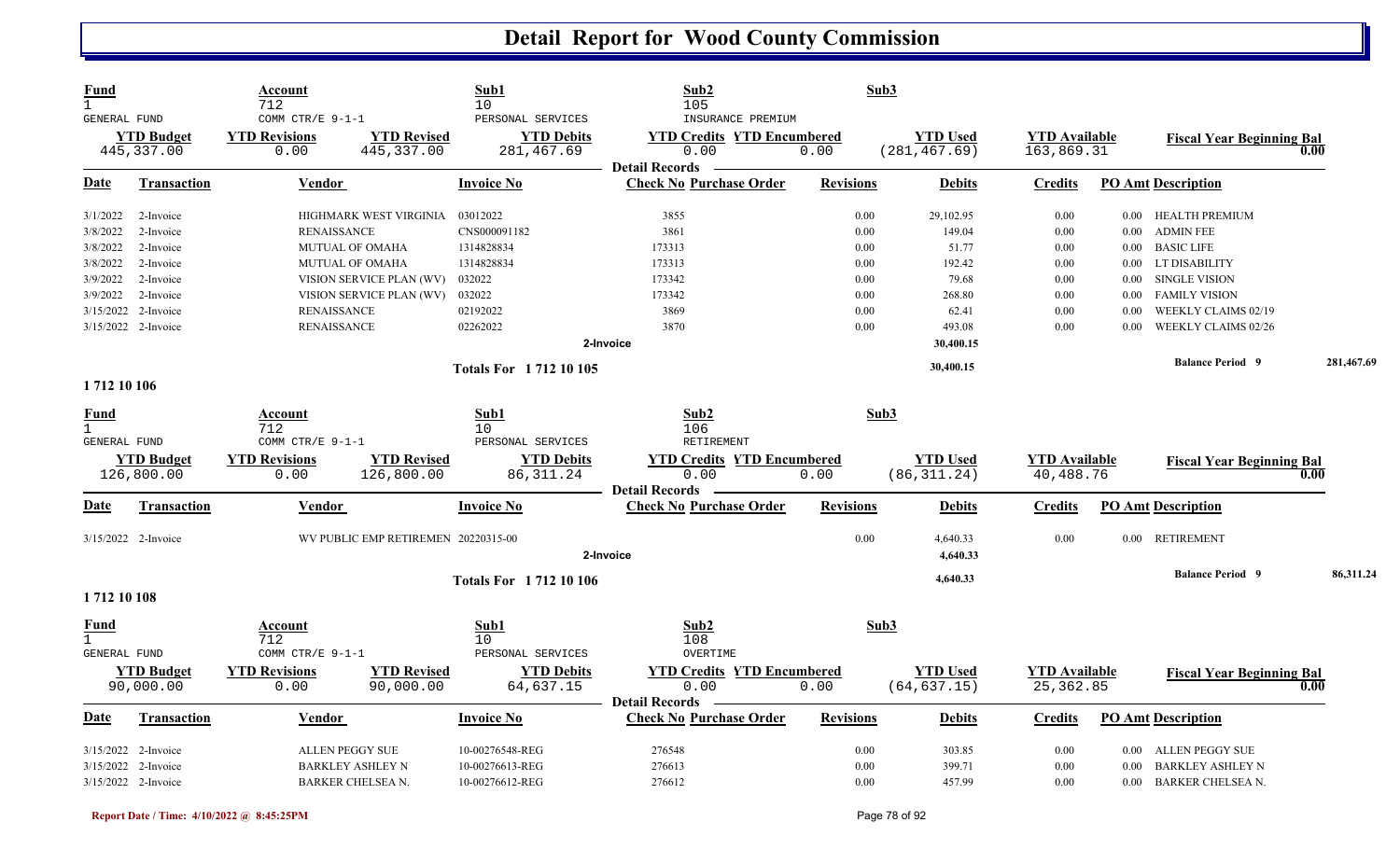|                                     |                                                                                            |                                                                                                    |                                                                          | <b>Detail Report for Wood County Commission</b>                    |                                          |                                                  |                                      |                                      |                                                                                                      |           |
|-------------------------------------|--------------------------------------------------------------------------------------------|----------------------------------------------------------------------------------------------------|--------------------------------------------------------------------------|--------------------------------------------------------------------|------------------------------------------|--------------------------------------------------|--------------------------------------|--------------------------------------|------------------------------------------------------------------------------------------------------|-----------|
|                                     | 3/15/2022 2-Invoice<br>3/15/2022 2-Invoice<br>3/15/2022 2-Invoice<br>3/15/2022 2-Invoice   | <b>FLEENOR CARL AARON</b><br><b>MORGAN RACHEL N</b><br>RIFFLE WILLIAM H.<br><b>SCALISE SAMMY A</b> | 10-00276618-REG<br>10-00276631-REG<br>10-00276635-REG<br>10-00276636-REG | 276618<br>276631<br>276635<br>276636<br>2-Invoice                  | $0.00\,$<br>0.00<br>0.00<br>0.00         | 347.12<br>528.26<br>381.88<br>119.91<br>2,538.72 | $0.00\,$<br>0.00<br>0.00<br>0.00     | $0.00\,$<br>0.00<br>0.00<br>$0.00\,$ | FLEENOR CARL AARON<br>MORGAN RACHEL N<br>RIFFLE WILLIAM H.<br><b>SCALISE SAMMY A</b>                 |           |
| 1712 10 109                         |                                                                                            |                                                                                                    | <b>Totals For 171210108</b>                                              |                                                                    |                                          | 2,538.72                                         |                                      |                                      | <b>Balance Period 9</b>                                                                              | 64,637.15 |
| <u>Fund</u><br>$\mathbf{1}$         |                                                                                            | Account<br>712                                                                                     | Sub1<br>10                                                               | Sub2<br>109                                                        |                                          | Sub3                                             |                                      |                                      |                                                                                                      |           |
| <b>GENERAL FUND</b>                 | <b>YTD Budget</b><br>67,116.00                                                             | COMM CTR/E 9-1-1<br><b>YTD Revisions</b><br><b>YTD Revised</b><br>67,116.00<br>0.00                | PERSONAL SERVICES<br><b>YTD Debits</b><br>32,653.30                      | EXTRA HELP<br><b>YTD Credits YTD Encumbered</b><br>0.00            | 0.00                                     | <b>YTD Used</b><br>(32, 653.30)                  | <b>YTD Available</b><br>34,462.70    |                                      | <b>Fiscal Year Beginning Bal</b><br>0.00                                                             |           |
| Date                                | <b>Transaction</b>                                                                         | <b>Vendor</b>                                                                                      | <b>Invoice No</b>                                                        | <b>Detail Records</b><br><b>Check No Purchase Order</b>            | <b>Revisions</b>                         | <b>Debits</b>                                    | <b>Credits</b>                       | <b>PO Amt Description</b>            |                                                                                                      |           |
| 3/15/2022<br>3/15/2022<br>3/15/2022 | 2-Invoice<br>2-Invoice<br>2-Invoice<br>3/15/2022 2-Invoice                                 | GALLAGHER ALESHA A.<br>JEFFERS MARY BETH<br>LAYTON STACIE A.<br>TALLMAN CADEN                      | 10-00276619-REG<br>10-00276621-REG<br>10-00276625-REG<br>10-00276640-REG | 276619<br>276621<br>276625<br>276640<br>2-Invoice                  | 0.00<br>0.00<br>0.00<br>0.00             | 226.80<br>162.21<br>151.20<br>554.40<br>1,094.61 | 0.00<br>0.00<br>0.00<br>0.00         | $0.00\,$<br>0.00<br>0.00<br>$0.00\,$ | GALLAGHER ALESHA A.<br>JEFFERS MARY BETH<br><b>LAYTON STACIE A.</b><br><b>TALLMAN CADEN</b>          |           |
| 1712 10 184                         |                                                                                            |                                                                                                    | <b>Totals For 171210109</b>                                              |                                                                    |                                          | 1,094.61                                         |                                      |                                      | <b>Balance Period 9</b>                                                                              | 32,653.30 |
| $\frac{Fund}{1}$<br>GENERAL FUND    |                                                                                            | <b>Account</b><br>712<br>COMM CTR/E 9-1-1                                                          | Sub1<br>10<br>PERSONAL SERVICES                                          | Sub2<br>184<br>DISPATCHERS                                         |                                          | Sub3                                             |                                      |                                      |                                                                                                      |           |
|                                     | <b>YTD Budget</b><br>965,411.00                                                            | <b>YTD Revisions</b><br><b>YTD Revised</b><br>0.00<br>965, 411.00                                  | <b>YTD Debits</b><br>635, 613.73                                         | <b>YTD Credits YTD Encumbered</b><br>0.00<br><b>Detail Records</b> | 0.00                                     | <b>YTD Used</b><br>(635, 613.73)                 | <b>YTD Available</b><br>329,797.27   |                                      | <b>Fiscal Year Beginning Bal</b><br>0.00                                                             |           |
| Date                                | <b>Transaction</b>                                                                         | <b>Vendor</b>                                                                                      | <b>Invoice No</b>                                                        | <b>Check No Purchase Order</b>                                     | <b>Revisions</b>                         | <b>Debits</b>                                    | <b>Credits</b>                       | <b>PO Amt Description</b>            |                                                                                                      |           |
| 3/15/2022<br>3/15/2022              | 2-Invoice<br>2-Invoice<br>3/15/2022 2-Invoice                                              | <b>BARKLEY ASHLEY N</b><br><b>BARKLEY ASHLEY N</b><br><b>BARKER CHELSEA N.</b>                     | 10-00276613-REG<br>10-00276613-REG<br>10-00276612-REG                    | 276613<br>276613<br>276612                                         | 0.00<br>0.00<br>0.00                     | 1,096.95<br>173.28<br>1,396.54                   | 0.00<br>0.00<br>0.00                 | $0.00\,$<br>0.00<br>$0.00\,$         | BARKLEY ASHLEY N<br><b>BARKLEY ASHLEY N</b><br><b>BARKER CHELSEA N.</b>                              |           |
|                                     | 3/15/2022 2-Invoice<br>$3/15/2022$ 2-Invoice<br>3/15/2022 2-Invoice                        | BARKER CHELSEA N.<br><b>CLATTERBUCK CLAYTON</b><br><b>CLATTERBUCK CLAYTON</b>                      | 10-00276612-REG<br>10-00276614-REG<br>10-00276614-REG                    | 276612<br>276614<br>276614                                         | $0.00\,$<br>$0.00\,$<br>$0.00\,$         | 220.60<br>1,282.10<br>202.52                     | 0.00<br>0.00<br>$0.00\,$             |                                      | 0.00 BARKER CHELSEA N.<br>0.00 CLATTERBUCK CLAYTON<br>0.00 CLATTERBUCK CLAYTON                       |           |
|                                     | $3/15/2022$ 2-Invoice<br>$3/15/2022$ 2-Invoice<br>3/15/2022 2-Invoice                      | DEEM AMBER L<br>DEEM AMBER L<br>DEEM RACHAEL N                                                     | 10-00276615-REG<br>10-00276615-REG<br>10-00276616-REG                    | 276615<br>276615<br>276616                                         | $0.00\,$<br>$0.00\,$<br>$0.00\,$         | 1,096.95<br>173.28<br>1,240.94                   | 0.00<br>0.00<br>0.00                 |                                      | 0.00 DEEM AMBER L<br>0.00 DEEM AMBER L<br>0.00 DEEM RACHAEL N                                        |           |
|                                     | 3/15/2022 2-Invoice<br>$3/15/2022$ 2-Invoice<br>3/15/2022 2-Invoice<br>3/15/2022 2-Invoice | DEEM RACHAEL N<br>EVANS CHRISTINA L.<br>EVANS CHRISTINA L.<br>FLEENOR CARL AARON                   | 10-00276616-REG<br>10-00276617-REG<br>10-00276617-REG<br>10-00276618-REG | 276616<br>276617<br>276617<br>276618                               | $0.00\,$<br>$0.00\,$<br>0.00<br>$0.00\,$ | 196.02<br>1,353.07<br>213.73<br>1,587.71         | 0.00<br>$0.00\,$<br>$0.00\,$<br>0.00 |                                      | 0.00 DEEM RACHAEL N<br>0.00 EVANS CHRISTINA L.<br>0.00 EVANS CHRISTINA L.<br>0.00 FLEENOR CARL AARON |           |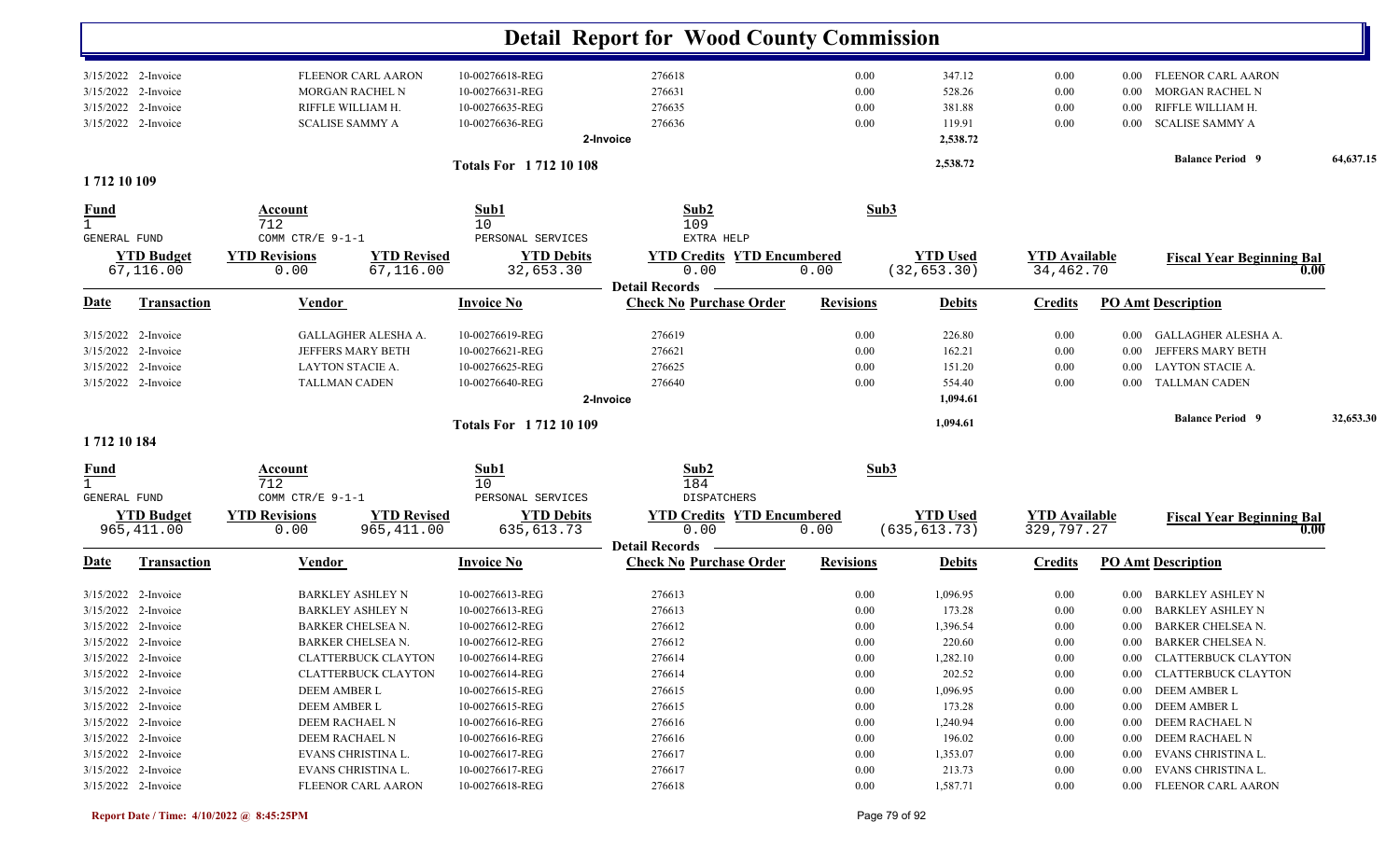|                             |                                            |                             | <b>Detail Report for Wood County Commission</b> |      |      |                   |                      |          |                                  |            |
|-----------------------------|--------------------------------------------|-----------------------------|-------------------------------------------------|------|------|-------------------|----------------------|----------|----------------------------------|------------|
| 3/15/2022 2-Invoice         | FLEENOR CARL AARON                         | 10-00276618-REG             | 276618                                          |      | 0.00 | 250.80            | 0.00                 |          | 0.00 FLEENOR CARL AARON          |            |
| 3/15/2022 2-Invoice         | <b>JONES DUANE EARL</b>                    | 10-00276622-REG             | 276622                                          |      | 0.00 | 2,016.72          | 0.00                 | $0.00\,$ | <b>JONES DUANE EARL</b>          |            |
| 3/15/2022 2-Invoice         | KUHL BARBARA L.                            | 10-00276623-REG             | 276623                                          |      | 0.00 | 1,439.76          | 0.00                 | 0.00     | KUHL BARBARA L.                  |            |
| 3/15/2022 2-Invoice         | KUHL BARBARA L.                            | 10-00276623-REG             | 276623                                          |      | 0.00 | 227.43            | 0.00                 | 0.00     | KUHL BARBARA L.                  |            |
| 3/15/2022 2-Invoice         | KUHL JASON A.                              | 10-00276624-REG             | 276624                                          |      | 0.00 | 1,503.73          | 0.00                 | $0.00\,$ | KUHL JASON A.                    |            |
| 3/15/2022 2-Invoice         | KUHL JASON A.                              | 10-00276624-REG             | 276624                                          |      | 0.00 | 237.53            | 0.00                 | $0.00\,$ | KUHL JASON A.                    |            |
| 3/15/2022 2-Invoice         | MATHENY DUSTIN S.                          | 10-00276626-REG             | 276626                                          |      | 0.00 | 1,413.58          | 0.00                 | 0.00     | MATHENY DUSTIN S.                |            |
| 3/15/2022 2-Invoice         | <b>MATHENY DUSTIN S.</b>                   | 10-00276626-REG             | 276626                                          |      | 0.00 | 223.29            | 0.00                 | 0.00     | MATHENY DUSTIN S.                |            |
| 3/15/2022 2-Invoice         | <b>MCKAIN MARK A</b>                       | 10-00276627-REG             | 276627                                          |      | 0.00 | 1,096.95          | 0.00                 | $0.00\,$ | MCKAIN MARK A                    |            |
| 3/15/2022 2-Invoice         | MCKAIN MARK A                              | 10-00276627-REG             | 276627                                          |      | 0.00 | 173.28            | 0.00                 | $0.00\,$ | MCKAIN MARK A                    |            |
| 3/15/2022 2-Invoice         | MERCER ROBERT E.                           | 10-00276628-REG             | 276628                                          |      | 0.00 | 1,466.68          | 0.00                 | $0.00\,$ | MERCER ROBERT E.                 |            |
| 3/15/2022 2-Invoice         | MERCER ROBERT E.                           | 10-00276628-REG             | 276628                                          |      | 0.00 | 231.68            | 0.00                 | $0.00\,$ | MERCER ROBERT E.                 |            |
| 3/15/2022 2-Invoice         | MERRILL SARA                               | 10-00276629-REG             | 276629                                          |      | 0.00 | 1,096.95          | 0.00                 | $0.00\,$ | MERRILL SARA                     |            |
| 3/15/2022 2-Invoice         | MERRILL SARA                               | 10-00276629-REG             | 276629                                          |      | 0.00 | 173.28            | 0.00                 | 0.00     | MERRILL SARA                     |            |
| 3/15/2022 2-Invoice         | MOORE DOUGLAS I.                           | 10-00276630-REG             | 276630                                          |      | 0.00 | 1,680.25          | 0.00                 | 0.00     | MOORE DOUGLAS I.                 |            |
| 3/15/2022 2-Invoice         | MOORE DOUGLAS I.                           | 10-00276630-REG             | 276630                                          |      | 0.00 | 265.42            | 0.00                 | 0.00     | MOORE DOUGLAS I.                 |            |
| 3/15/2022 2-Invoice         | MORGAN RACHEL N                            | 10-00276631-REG             | 276631                                          |      | 0.00 | 1,208.09          | $0.00\,$             | $0.00\,$ | <b>MORGAN RACHEL N</b>           |            |
| 3/15/2022 2-Invoice         | MORGAN RACHEL N                            | 10-00276631-REG             | 276631                                          |      | 0.00 | 190.83            | 0.00                 | 0.00     | MORGAN RACHEL N                  |            |
| 3/15/2022 2-Invoice         | MURPHY JILLIAN L.                          | 10-00276632-REG             | 276632                                          |      | 0.00 | 1,566.71          | 0.00                 | 0.00     | MURPHY JILLIAN L.                |            |
| 3/15/2022 2-Invoice         | MURPHY JILLIAN L.                          | 10-00276632-REG             | 276632                                          |      | 0.00 | 247.48            | 0.00                 | $0.00\,$ | MURPHY JILLIAN L.                |            |
| 3/15/2022 2-Invoice         | NOKLEBY ADRIEN J.                          | 10-00276633-REG             | 276633                                          |      | 0.00 | 1,585.65          | 0.00                 | $0.00\,$ | NOKLEBY ADRIEN J.                |            |
| 3/15/2022 2-Invoice         | NOKLEBY ADRIEN J.                          | 10-00276633-REG             | 276633                                          |      | 0.00 | 250.47            | 0.00                 | $0.00\,$ | NOKLEBY ADRIEN J.                |            |
| 3/15/2022 2-Invoice         | <b>RATHER RANDY</b>                        | 10-00276634-REG             | 276634                                          |      | 0.00 | 1,282.10          | 0.00                 | $0.00\,$ | <b>RATHER RANDY</b>              |            |
| 3/15/2022 2-Invoice         | <b>RATHER RANDY</b>                        | 10-00276634-REG             | 276634                                          |      | 0.00 | 202.52            | 0.00                 | $0.00\,$ | <b>RATHER RANDY</b>              |            |
| 3/15/2022 2-Invoice         | RIFFLE WILLIAM H.                          | 10-00276635-REG             | 276635                                          |      | 0.00 | 1,746.68          | 0.00                 | 0.00     | RIFFLE WILLIAM H.                |            |
| 3/15/2022 2-Invoice         | RIFFLE WILLIAM H.                          | 10-00276635-REG             | 276635                                          |      | 0.00 | 275.91            | 0.00                 | 0.00     | RIFFLE WILLIAM H                 |            |
| 3/15/2022 2-Invoice         | <b>SCALISE SAMMY A</b>                     | 10-00276636-REG             | 276636                                          |      | 0.00 | 1,096.95          | 0.00                 | 0.00     | <b>SCALISE SAMMY A</b>           |            |
| 3/15/2022 2-Invoice         | <b>SCALISE SAMMY A</b>                     | 10-00276636-REG             | 276636                                          |      | 0.00 | 173.28            | 0.00                 | $0.00\,$ | SCALISE SAMMY A                  |            |
| 3/15/2022 2-Invoice         | <b>SMITH DIANA</b>                         | 10-00276637-REG             | 276637                                          |      | 0.00 | 1,096.95          | 0.00                 | $0.00\,$ | <b>SMITH DIANA</b>               |            |
| 3/15/2022 2-Invoice         | <b>SMITH DIANA</b>                         | 10-00276637-REG             | 276637                                          |      | 0.00 | 173.28            | 0.00                 | $0.00\,$ | <b>SMITH DIANA</b>               |            |
| 3/15/2022 2-Invoice         | <b>SMITH JAMIE L</b>                       | 10-00276638-REG             | 276638                                          |      | 0.00 | 1,096.95          | 0.00                 | $0.00\,$ | <b>SMITH JAMIE L</b>             |            |
| 3/15/2022 2-Invoice         | <b>SMITH JAMIE L</b>                       | 10-00276638-REG             | 276638                                          |      | 0.00 | 173.28            | 0.00                 | $0.00\,$ | <b>SMITH JAMIE L</b>             |            |
| 3/15/2022 2-Invoice         | SPENCER ETHAN T                            | 10-00276639-REG             | 276639                                          |      | 0.00 | 1,208.09          | 0.00                 | $0.00\,$ | SPENCER ETHAN T                  |            |
| 3/15/2022 2-Invoice         | SPENCER ETHAN T                            | 10-00276639-REG             | 276639                                          |      | 0.00 | 190.83            | 0.00                 | 0.00     | SPENCER ETHAN T                  |            |
| 3/15/2022 2-Invoice         | WADE JADARIEN H                            | 10-00276641-REG             | 276641                                          |      | 0.00 | 1,096.95          | 0.00                 | 0.00     | WADE JADARIEN H                  |            |
| 3/15/2022 2-Invoice         | WADE JADARIEN H                            | 10-00276641-REG             | 276641                                          |      | 0.00 | 173.28            | 0.00                 | $0.00\,$ | WADE JADARIEN H                  |            |
|                             |                                            | 2-Invoice                   |                                                 |      |      | 38,767.30         |                      |          |                                  |            |
|                             |                                            |                             |                                                 |      |      |                   |                      |          | <b>Balance Period 9</b>          | 635,613.73 |
| 1 712 40 213 1325           |                                            | <b>Totals For 171210184</b> |                                                 |      |      | 38,767.30         |                      |          |                                  |            |
|                             |                                            | Sub1                        | Sub2                                            |      | Sub3 |                   |                      |          |                                  |            |
| <b>Fund</b><br>$\mathbf{1}$ | <b>Account</b><br>712                      | 40                          | 213                                             |      | 1325 |                   |                      |          |                                  |            |
| GENERAL FUND                | COMM CTR/E 9-1-1                           | CONTRACTURAL SERVICES       | UTILITIES                                       |      |      | ELECT. E-911 BLDG |                      |          |                                  |            |
| <b>YTD Budget</b>           | <b>YTD Revisions</b><br><b>YTD Revised</b> | <b>YTD Debits</b>           | <b>YTD Credits YTD Encumbered</b>               |      |      | <b>YTD Used</b>   | <b>YTD Available</b> |          |                                  |            |
| 0.00                        | 0.00<br>0.00                               | 17,397.70                   | 0.00                                            | 0.00 |      | (17, 397.70)      | (17, 397.70)         |          | <b>Fiscal Year Beginning Bal</b> | 0.00       |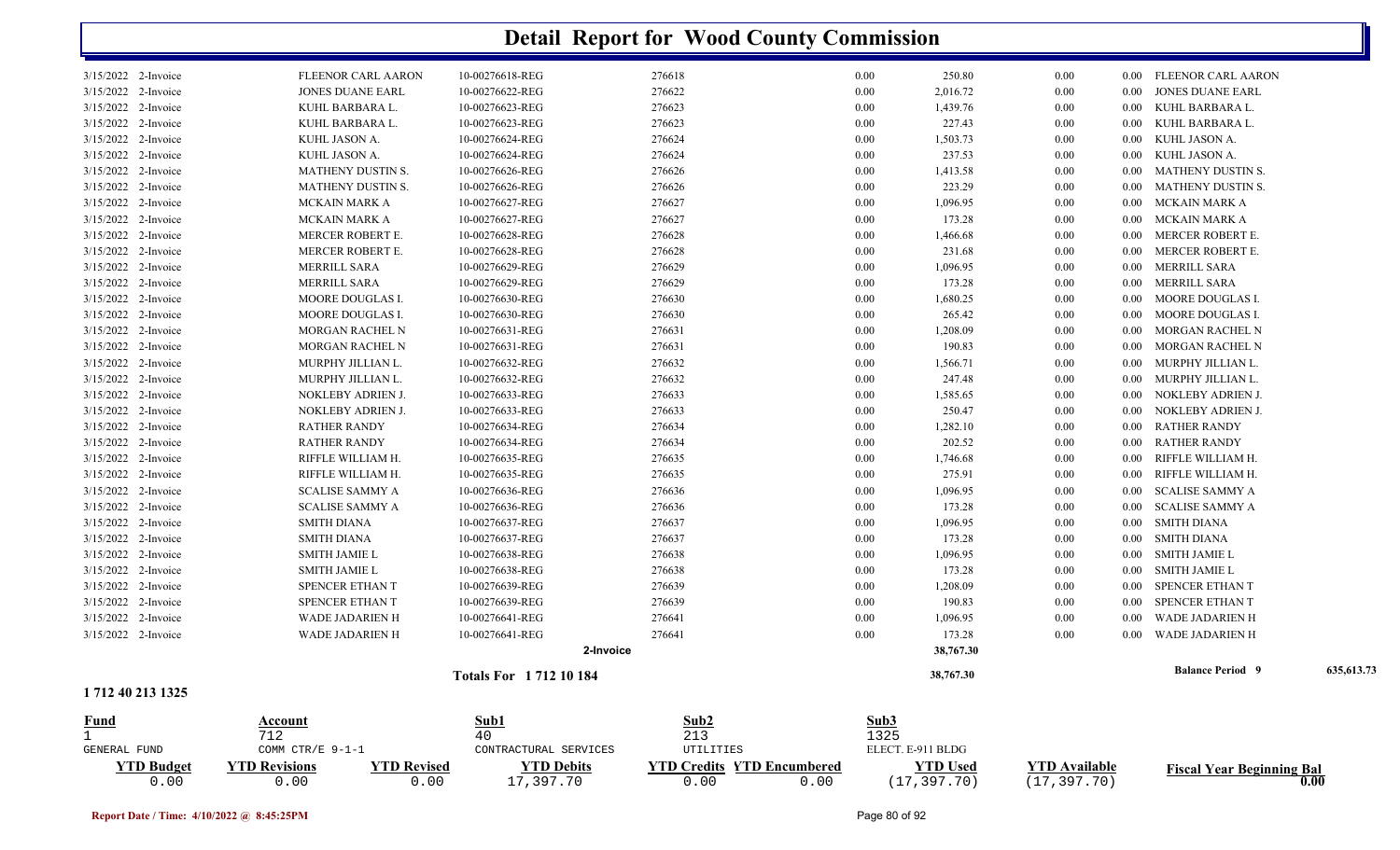|                     |                                 |                                               |                                                              | Detail Records <b>Constant</b>                          |                  |                                  |                                   |                                   |                   |
|---------------------|---------------------------------|-----------------------------------------------|--------------------------------------------------------------|---------------------------------------------------------|------------------|----------------------------------|-----------------------------------|-----------------------------------|-------------------|
| <u>Date</u>         | <b>Transaction</b>              | <b>Vendor</b>                                 | <b>Invoice No</b>                                            | <b>Check No Purchase Order</b>                          | <b>Revisions</b> | <b>Debits</b>                    | <b>Credits</b>                    | <b>PO Amt Description</b>         |                   |
| 3/3/2022            | 2-Invoice                       | <b>MON POWER</b>                              | 03212022                                                     | 3857<br>2-Invoice                                       | 0.00             | 97.86<br>97.86                   | 0.00                              | 0.00 110 137 851 868              |                   |
|                     |                                 |                                               | Totals For 1712 40 213 1325                                  |                                                         |                  | 97.86                            |                                   | <b>Balance Period 9</b>           | 17,397.70         |
| 1712 40 226         |                                 |                                               |                                                              |                                                         |                  |                                  |                                   |                                   |                   |
| <u>Fund</u>         |                                 | <b>Account</b>                                | Sub1                                                         | Sub2                                                    | Sub3             |                                  |                                   |                                   |                   |
| GENERAL FUND        |                                 | 712<br>COMM CTR/E 9-1-1                       | 40<br>CONTRACTURAL SERVICES                                  | 226<br>INSURANCE & BONDS                                |                  |                                  |                                   |                                   |                   |
|                     | <b>YTD Budget</b>               | <b>YTD Revisions</b>                          | <b>YTD Debits</b><br><b>YTD Revised</b>                      | <b>YTD Credits YTD Encumbered</b>                       |                  | <b>YTD Used</b>                  | <b>YTD</b> Available              | <b>Fiscal Year Beginning Bal</b>  |                   |
|                     | 6,661.00                        | 0.00                                          | 6,661.00<br>6,625.00                                         | 0.00                                                    | 0.00             | (6, 625.00)                      |                                   | 36.00                             | 0.00              |
| <b>Date</b>         | <b>Transaction</b>              | Vendor                                        | <b>Invoice No</b>                                            | <b>Detail Records</b><br><b>Check No Purchase Order</b> | <b>Revisions</b> | <b>Debits</b>                    | <b>Credits</b>                    | <b>PO Amt Description</b>         |                   |
|                     | 3/15/2022 5-Journal Entry       | <b>WVCORP</b>                                 | 03152020A                                                    |                                                         | 0.00             | 6,625.00                         | 0.00                              | <b>WORKERS COMP</b><br>0.00       |                   |
|                     |                                 |                                               |                                                              | 5-Journal Entry                                         |                  | 6,625.00                         |                                   |                                   |                   |
| 171670568           |                                 |                                               | <b>Totals For 1712 40 226</b>                                |                                                         |                  | 6,625.00                         |                                   | <b>Balance Period 9</b>           | 6,625.00          |
|                     |                                 |                                               |                                                              |                                                         |                  |                                  |                                   |                                   |                   |
| $\frac{Fund}{1}$    |                                 | Account<br>716                                | Sub1<br>70                                                   | Sub2<br>568                                             | Sub3             |                                  |                                   |                                   |                   |
| <b>GENERAL FUND</b> |                                 | HUMANE SOCIETY                                | CONTRIBUTIONS                                                | OTHER CONTRIBUTIONS                                     |                  |                                  |                                   |                                   |                   |
|                     | <b>YTD Budget</b><br>237,667.00 | <b>YTD Revisions</b><br>237,667.00<br>0.00    | <b>YTD Revised</b><br><b>YTD Debits</b><br>202,499.99        | <b>YTD Credits YTD Encumbered</b><br>0.00               | 0.00             | <b>YTD Used</b><br>(202, 499.99) | <b>YTD Available</b><br>35,167.01 | <b>Fiscal Year Beginning Bal</b>  | 0.00              |
|                     |                                 |                                               |                                                              | <b>Detail Records</b>                                   |                  |                                  |                                   |                                   |                   |
| <b>Date</b>         | <b>Transaction</b>              | Vendor                                        | <b>Invoice No</b>                                            | <b>Check No Purchase Order</b>                          | <b>Revisions</b> | <b>Debits</b>                    | <b>Credits</b>                    | <b>PO Amt Description</b>         |                   |
| 3/8/2022            | 2-Invoice                       | <b>HUMANE SOCIETY</b>                         | 221                                                          | 173303<br>2-Invoice                                     | 0.00             | 22,583.33<br>22,583.33           | 0.00                              | 0.00 MAR PAYMENT                  |                   |
|                     |                                 |                                               | <b>Totals For 171670568</b>                                  |                                                         |                  | 22,583.33                        |                                   | <b>Balance Period 9</b>           | 202,499.99        |
| 1731 10 103         |                                 |                                               |                                                              |                                                         |                  |                                  |                                   |                                   |                   |
|                     |                                 | Account                                       | Sub1                                                         | Sub2                                                    | Sub3             |                                  |                                   |                                   |                   |
| $\frac{Fund}{1}$    |                                 | 731                                           | 10                                                           | 103                                                     |                  |                                  |                                   |                                   |                   |
| GENERAL FUND        | <b>YTD Budget</b>               | COMMUNITY CORRECTIONS<br><b>YTD Revisions</b> | PERSONAL SERVICES<br><b>YTD Debits</b><br><b>YTD Revised</b> | SALARIES-DEPUTIES<br><b>YTD Credits YTD Encumbered</b>  |                  | <b>YTD Used</b>                  | <b>YTD Available</b>              |                                   |                   |
|                     | 656,441.00                      | 656,441.00<br>0.00                            | 470,436.20                                                   | 204,172.49                                              | 0.00             | (266, 263.71)                    | 390, 177.29                       | <b>Fiscal Year Beginning Bal</b>  | $\overline{0.00}$ |
|                     |                                 |                                               |                                                              | <b>Detail Records</b>                                   |                  |                                  |                                   |                                   |                   |
| <u>Date</u>         | <b>Transaction</b>              | Vendor                                        | <b>Invoice No</b>                                            | <b>Check No Purchase Order</b>                          | <b>Revisions</b> | <b>Debits</b>                    | <b>Credits</b>                    | <b>PO Amt Description</b>         |                   |
|                     | 3/15/2022 2-Invoice             | <b>BOLINGER JESSICA L</b>                     | 10-00276642-REG                                              | 276642                                                  | 0.00             | 1,408.75                         | $0.00\,$                          | BOLINGER JESSICA L<br>$0.00\,$    |                   |
|                     | 3/15/2022 2-Invoice             | TAYLOR BOWEN                                  | 10-00276643-REG                                              | 276643                                                  | 0.00             | 345.28                           | $0.00\,$                          | <b>BOWEN TAYLOR E</b><br>$0.00\,$ |                   |
|                     | 3/15/2022 2-Invoice             | <b>TAYLOR BOWEN</b>                           | 10-00276643-REG                                              | 276643                                                  | 0.00             | 1,035.83                         | 0.00                              | 0.00 BOWEN TAYLOR E               |                   |
|                     |                                 | Report Date / Time: 4/10/2022 @ 8:45:25PM     |                                                              |                                                         | Page 81 of 92    |                                  |                                   |                                   |                   |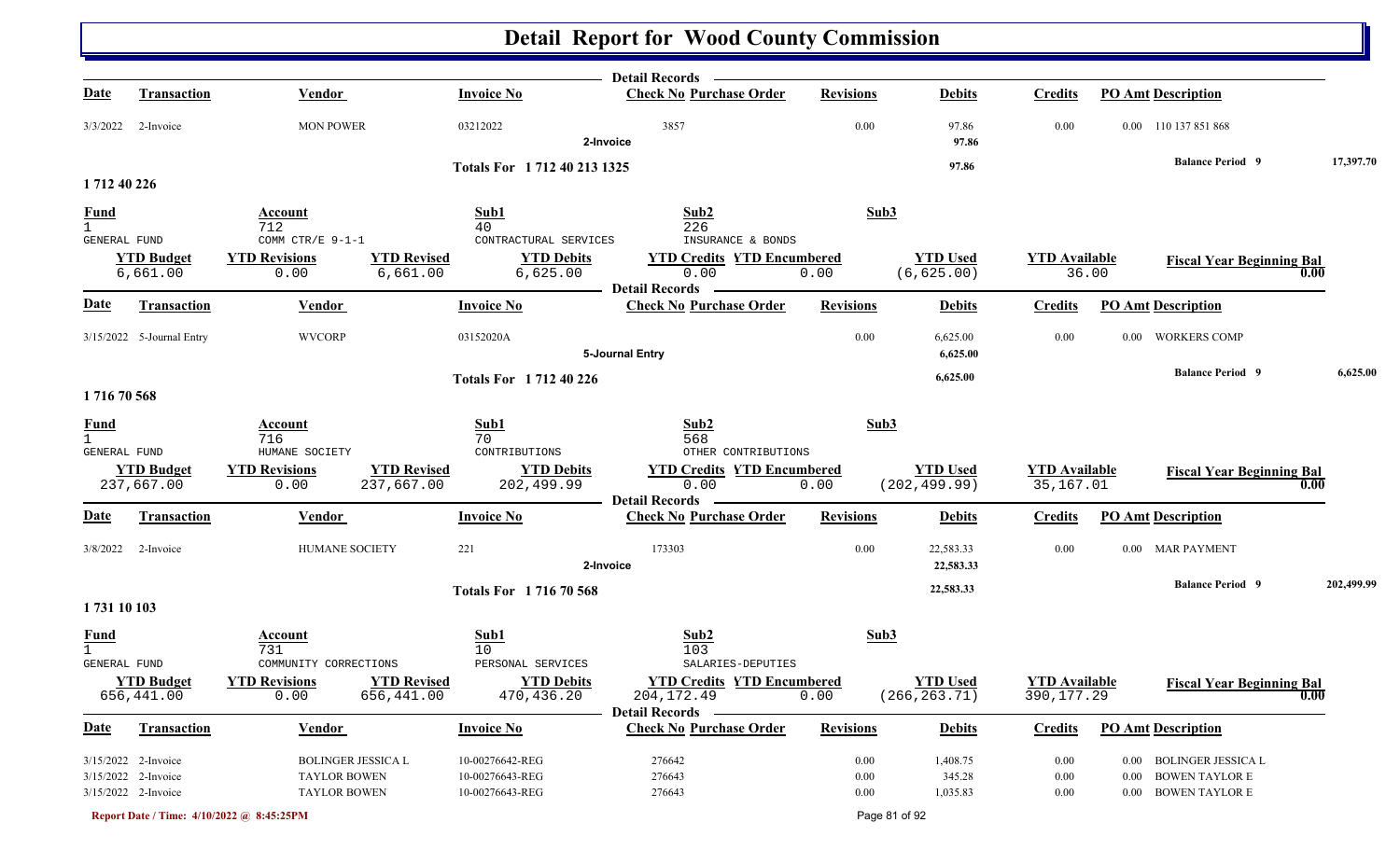|                       |                          |                 |        |                                          | 29,228.19 |                            |      | <b>Balance Period 9</b>   | 266,263.71 |
|-----------------------|--------------------------|-----------------|--------|------------------------------------------|-----------|----------------------------|------|---------------------------|------------|
|                       |                          |                 |        |                                          | 29,228.19 |                            |      |                           |            |
| $3/15/2022$ 2-Invoice | TOPE CHRIS E             | 10-00276660-REG | 276660 | 0.00                                     | 1,246.88  | 0.00                       | 0.00 | TOPE CHRIS E              |            |
| 3/15/2022 2-Invoice   | SMITH WENDY LYN          | 10-00276659-REG | 276659 | 0.00                                     | 1,827.09  | 0.00                       | 0.00 | SMITH WENDY LYN           |            |
| 3/15/2022 2-Invoice   | SINGER JANA L.           | 10-00276658-REG | 276658 | 0.00                                     | 2,463.55  | 0.00                       | 0.00 | SINGER JANA L.            |            |
| 3/15/2022 2-Invoice   | RUSH LARA C              | 10-00276657-REG | 276657 | 0.00                                     | 1,246.88  | 0.00                       | 0.00 | RUSH LARA C               |            |
| 3/15/2022 2-Invoice   | PICCIANO JORUN K         | 10-00276655-REG | 276655 | 0.00                                     | 1,405.30  | 0.00                       | 0.00 | PICCIANO JORUN K          |            |
| 3/15/2022 2-Invoice   | PAXTON HEATHER L.        | 10-00276654-REG | 276654 | 0.00                                     | 1,590.43  | 0.00                       | 0.00 | PAXTON HEATHER L.         |            |
| 3/15/2022 2-Invoice   | PARSLEY ANTHONY          | 10-00276653-REG | 276653 | 0.00                                     | 1,246.88  | 0.00                       | 0.00 | PARSLEY ANTHONY           |            |
| 3/15/2022 2-Invoice   | MUNDAY LARRY DOYLE       | 10-00276652-REG | 276652 | 0.00                                     | 1,408.75  | 0.00                       | 0.00 | MUNDAY LARRY DOYLE        |            |
| 3/15/2022 2-Invoice   | <b>JACKSON KIMBERLY</b>  | 10-00276651-REG | 276651 | 0.00                                     | 1,583.34  | 0.00                       | 0.00 | <b>JACKSON KIMBERLY</b>   |            |
| 3/15/2022 2-Invoice   | HARRIS LISA D            | 10-00276650-REG | 276650 | 0.00                                     | 1,246.88  | 0.00                       | 0.00 | HARRIS LISA D             |            |
| 3/15/2022 2-Invoice   | <b>ESCANDON HERNANDO</b> | 10-00276649-REG | 276649 | 0.00                                     | 2,706.71  | 0.00                       | 0.00 | <b>ESCANDON HERNANDO</b>  |            |
| 3/15/2022 2-Invoice   | DEEM KAYLA A             | 10-00276648-REG | 276648 | 0.00                                     | 1,509.38  | 0.00                       | 0.00 | DEEM KAYLA A              |            |
| 3/15/2022 2-Invoice   | <b>COOL AMBER L</b>      | 10-00276647-REG | 276647 | 0.00                                     | 1,625.00  | 0.00                       | 0.00 | COOL AMBER L              |            |
| 3/15/2022 2-Invoice   | CHURCH AMY SPENCER       | 10-00276646-REG | 276646 | 0.00                                     | 2,417.71  | 0.00                       | 0.00 | <b>CHURCH AMY SPENCER</b> |            |
| 3/15/2022 2-Invoice   | <b>BUTLER GARRET C</b>   | 10-00276645-REG | 276645 | 0.00                                     | 1,246.88  | 0.00                       | 0.00 | BUTLER GARRET C           |            |
| 3/15/2022 2-Invoice   | <b>BUTCHER CRYSTAL D</b> | 10-00276644-REG |        |                                          |           | 0.00                       | 0.00 | <b>BUTCHER CRYSTAL D</b>  |            |
|                       |                          |                 |        | 2-Invoice<br><b>Totals For 173110103</b> |           | 276644<br>0.00<br>1,666.67 |      |                           |            |

#### **1 731 10 104**

| <b>Fund</b>                        |                                     | Account<br>731                                        |                                                                          | Sub1<br>10                                          | Sub2<br>104                                                                                | Sub3                 |                                  |                                    |                                                                                            |           |
|------------------------------------|-------------------------------------|-------------------------------------------------------|--------------------------------------------------------------------------|-----------------------------------------------------|--------------------------------------------------------------------------------------------|----------------------|----------------------------------|------------------------------------|--------------------------------------------------------------------------------------------|-----------|
| <b>GENERAL FUND</b>                | <b>YTD Budget</b><br>50,218.00      | COMMUNITY CORRECTIONS<br><b>YTD Revisions</b><br>0.00 | <b>YTD Revised</b><br>50,218.00                                          | PERSONAL SERVICES<br><b>YTD Debits</b><br>36,116.60 | SOCIAL SECURITY<br><b>YTD Credits YTD Encumbered</b><br>15,620.72<br><b>Detail Records</b> | 0.00                 | <b>YTD Used</b><br>(20, 495.88)  | <b>YTD Available</b><br>29,722.12  | <b>Fiscal Year Beginning Bal</b>                                                           | 0.00      |
| Date                               | <b>Transaction</b>                  | Vendor                                                |                                                                          | <b>Invoice No</b>                                   | <b>Check No Purchase Order</b>                                                             | <b>Revisions</b>     | <b>Debits</b>                    | <b>Credits</b>                     | <b>PO Amt Description</b>                                                                  |           |
| 3/15/2022                          | 2-Invoice<br>3/15/2022 2-Invoice    |                                                       | DEPARTMENT OF TREASURY 20220315-00<br>DEPARTMENT OF TREASURY 20220315-00 |                                                     | 3866<br>3866<br>2-Invoice                                                                  | 0.00<br>0.00         | 1,771.46<br>414.29<br>2,185.75   | 0.00<br>0.00                       | $0.00$ FICA<br>MED<br>$0.00\,$                                                             |           |
| 1731 10 105                        |                                     |                                                       |                                                                          | <b>Totals For 173110104</b>                         |                                                                                            |                      | 2,185.75                         |                                    | <b>Balance Period 9</b>                                                                    | 20,495.88 |
| <b>Fund</b><br><b>GENERAL FUND</b> |                                     | Account<br>731<br>COMMUNITY CORRECTIONS               |                                                                          | Sub1<br>10<br>PERSONAL SERVICES                     | Sub2<br>105<br>INSURANCE PREMIUM                                                           | Sub3                 |                                  |                                    |                                                                                            |           |
|                                    | <b>YTD Budget</b><br>212,454.00     | <b>YTD Revisions</b><br>0.00                          | <b>YTD Revised</b><br>212,454.00                                         | <b>YTD Debits</b><br>150,734.39                     | <b>YTD Credits YTD Encumbered</b><br>49, 147. 33<br><b>Detail Records</b>                  | 0.00                 | <b>YTD Used</b><br>(101, 587.06) | <b>YTD</b> Available<br>110,866.94 | <b>Fiscal Year Beginning Bal</b>                                                           | 0.00      |
| <u>Date</u>                        | <b>Transaction</b>                  | <u>Vendor</u>                                         |                                                                          | <b>Invoice No</b>                                   | <b>Check No Purchase Order</b>                                                             | <b>Revisions</b>     | <b>Debits</b>                    | <b>Credits</b>                     | <b>PO Amt Description</b>                                                                  |           |
| 3/1/2022<br>3/8/2022<br>3/8/2022   | 2-Invoice<br>2-Invoice<br>2-Invoice | <b>RENAISSANCE</b><br><b>MUTUAL OF OMAHA</b>          | <b>HIGHMARK WEST VIRGINIA</b>                                            | 03012022<br>CNS000091182<br>1314828834              | 3855<br>3861<br>173313                                                                     | 0.00<br>0.00<br>0.00 | 14,384.51<br>80.73<br>31.95      | 0.00<br>0.00<br>0.00               | <b>HEALTH PREMIUM</b><br>0.00<br><b>ADMIN FEE</b><br>0.00<br><b>BASIC LIFE</b><br>$0.00\,$ |           |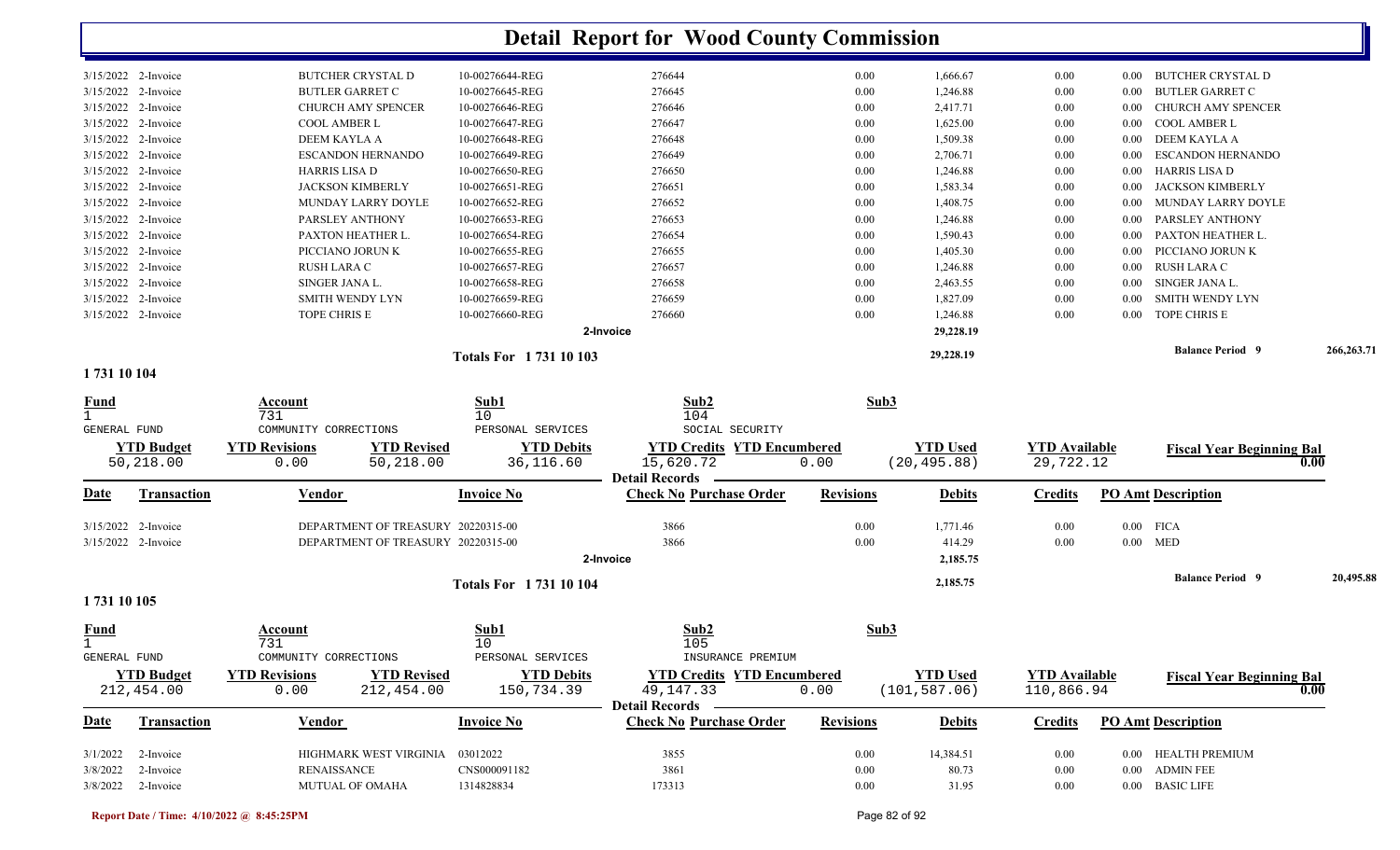|                                             |                                                            |                                                                                                      |                                                                      | <b>Detail Report for Wood County Commission</b>                           |                              |                                                              |                                     |                                  |                                                                                                                      |            |
|---------------------------------------------|------------------------------------------------------------|------------------------------------------------------------------------------------------------------|----------------------------------------------------------------------|---------------------------------------------------------------------------|------------------------------|--------------------------------------------------------------|-------------------------------------|----------------------------------|----------------------------------------------------------------------------------------------------------------------|------------|
| 3/8/2022<br>3/9/2022<br>3/9/2022            | 2-Invoice<br>2-Invoice<br>2-Invoice<br>3/15/2022 2-Invoice | <b>MUTUAL OF OMAHA</b><br>VISION SERVICE PLAN (WV)<br>VISION SERVICE PLAN (WV)<br><b>RENAISSANCE</b> | 1314828834<br>032022<br>032022<br>02192022<br>Totals For 1731 10 105 | 173313<br>173342<br>173342<br>3869<br>2-Invoice                           | 0.00<br>0.00<br>0.00<br>0.00 | 148.42<br>43.16<br>153.60<br>94.00<br>14,936.37<br>14,936.37 | 0.00<br>0.00<br>0.00<br>0.00        | $0.00\,$<br>$0.00\,$<br>$0.00\,$ | 0.00 LT DISABILITY<br><b>SINGLE VISION</b><br><b>FAMILY VISION</b><br>WEEKLY CLAIMS 02/19<br><b>Balance Period 9</b> | 101,587.06 |
| 1731 10 106                                 |                                                            |                                                                                                      |                                                                      |                                                                           |                              |                                                              |                                     |                                  |                                                                                                                      |            |
| $\frac{Fund}{1}$<br>GENERAL FUND            |                                                            | Account<br>731<br>COMMUNITY CORRECTIONS                                                              | Sub1<br>10<br>PERSONAL SERVICES                                      | Sub2<br>106<br>RETIREMENT                                                 | Sub3                         |                                                              |                                     |                                  |                                                                                                                      |            |
|                                             | <b>YTD Budget</b><br>65,644.00                             | <b>YTD Revisions</b><br><b>YTD Revised</b><br>65,644.00<br>0.00                                      | <b>YTD Debits</b><br>44,287.15                                       | <b>YTD Credits YTD Encumbered</b><br>18, 163. 33<br><b>Detail Records</b> | 0.00                         | <b>YTD Used</b><br>(26, 123.82)                              | <b>YTD</b> Available<br>39,520.18   |                                  | <b>Fiscal Year Beginning Bal</b><br>0.00                                                                             |            |
| Date                                        | <b>Transaction</b>                                         | <b>Vendor</b>                                                                                        | <b>Invoice No</b>                                                    | <b>Check No Purchase Order</b>                                            | <b>Revisions</b>             | <b>Debits</b>                                                | <b>Credits</b>                      |                                  | <b>PO Amt Description</b>                                                                                            |            |
|                                             | 3/15/2022 2-Invoice                                        | WV PUBLIC EMP RETIREMEN 20220315-00                                                                  |                                                                      | 2-Invoice                                                                 | 0.00                         | 2,670.99<br>2,670.99                                         | 0.00                                | $0.00\,$                         | <b>RETIREMENT</b>                                                                                                    |            |
| 1731 10 109                                 |                                                            |                                                                                                      | <b>Totals For 173110106</b>                                          |                                                                           |                              | 2,670.99                                                     |                                     |                                  | <b>Balance Period 9</b>                                                                                              | 26,123.82  |
| <b>Fund</b><br>$\mathbf{1}$<br>GENERAL FUND |                                                            | Account<br>731<br>COMMUNITY CORRECTIONS                                                              | Sub1<br>10<br>PERSONAL SERVICES                                      | Sub2<br>109<br>EXTRA HELP                                                 | Sub3                         |                                                              |                                     |                                  |                                                                                                                      |            |
|                                             | <b>YTD Budget</b><br>18,000.00                             | <b>YTD Revisions</b><br><b>YTD Revised</b><br>18,000.00<br>0.00                                      | <b>YTD Debits</b><br>19,457.50                                       | <b>YTD Credits YTD Encumbered</b><br>0.00<br><b>Detail Records</b>        | 0.00                         | <b>YTD Used</b><br>(19, 457.50)                              | <b>YTD</b> Available<br>(1, 457.50) |                                  | <b>Fiscal Year Beginning Bal</b><br>0.00                                                                             |            |
| Date                                        | <b>Transaction</b>                                         | <b>Vendor</b>                                                                                        | <b>Invoice No</b>                                                    | <b>Check No Purchase Order</b>                                            | <b>Revisions</b>             | <b>Debits</b>                                                | <b>Credits</b>                      |                                  | <b>PO Amt Description</b>                                                                                            |            |
|                                             | 3/15/2022 2-Invoice<br>3/15/2022 2-Invoice                 | <b>QUEEN HALEY</b><br>TRIPLETT DAVID BRIAN                                                           | 10-00276656-REG<br>10-00276661-REG                                   | 276656<br>276661<br>2-Invoice                                             | 0.00<br>0.00                 | 240.00<br>280.50<br>520.50                                   | 0.00<br>$0.00\,$                    | $0.00\,$<br>$0.00\,$             | <b>QUEEN HALEY</b><br>TRIPLETT DAVID BRIAN                                                                           |            |
| 1731 40 226                                 |                                                            |                                                                                                      | <b>Totals For 173110109</b>                                          |                                                                           |                              | 520.50                                                       |                                     |                                  | <b>Balance Period 9</b>                                                                                              | 19,457.50  |
| <b>Fund</b><br>$\mathbf 1$<br>GENERAL FUND  |                                                            | Account<br>731<br>COMMUNITY CORRECTIONS                                                              | Sub1<br>40<br>CONTRACTURAL SERVICES                                  | Sub2<br>226<br>INSURANCE & BONDS                                          | Sub3                         |                                                              |                                     |                                  |                                                                                                                      |            |
|                                             | <b>YTD Budget</b><br>1,446.00                              | <b>YTD Revisions</b><br><b>YTD Revised</b><br>1,446.00<br>0.00                                       | <b>YTD Debits</b><br>1,400.00                                        | <b>YTD Credits YTD Encumbered</b><br>0.00<br><b>Detail Records</b>        | 0.00                         | <b>YTD Used</b><br>(1, 400.00)                               | <b>YTD Available</b><br>46.00       |                                  | <b>Fiscal Year Beginning Bal</b><br>$\overline{0.00}$                                                                |            |
| <b>Date</b>                                 | <b>Transaction</b>                                         | <b>Vendor</b>                                                                                        | <b>Invoice No</b>                                                    | <b>Check No Purchase Order</b>                                            | <b>Revisions</b>             | <b>Debits</b>                                                | <b>Credits</b>                      |                                  | <b>PO Amt Description</b>                                                                                            |            |
|                                             | 3/15/2022 5-Journal Entry                                  | <b>WVCORP</b>                                                                                        | 03152020A                                                            | 5-Journal Entry                                                           | $0.00\,$                     | 1,400.00<br>1,400.00                                         | $0.00\,$                            |                                  | 0.00 WORKERS COMP                                                                                                    |            |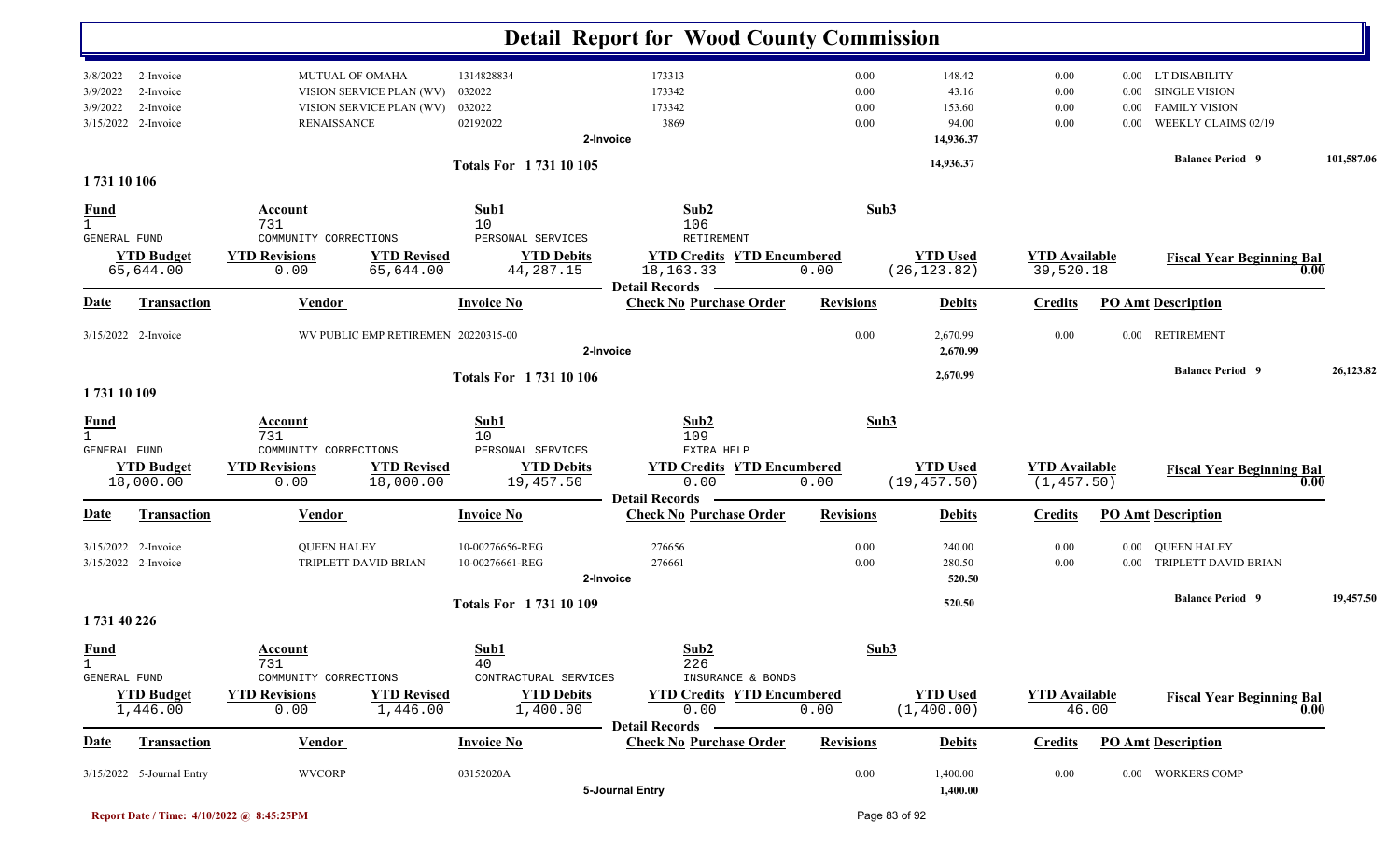|                              |                                            |                            | <b>Totals For 173140226</b>                                              |                                                         |                  | 1,400.00              |                      |          | <b>Balance Period 9</b>          | 1,400.00  |
|------------------------------|--------------------------------------------|----------------------------|--------------------------------------------------------------------------|---------------------------------------------------------|------------------|-----------------------|----------------------|----------|----------------------------------|-----------|
|                              | 1801402232306                              |                            |                                                                          |                                                         |                  |                       |                      |          |                                  |           |
| Fund                         |                                            | Account                    | Sub1                                                                     | Sub2                                                    |                  | Sub3                  |                      |          |                                  |           |
| $\mathbf{1}$<br>GENERAL FUND |                                            | 801<br>MENTAL HEALTH       | 40<br>CONTRACTURAL SERVICES                                              | 223<br>PROFESSIONAL SERVICES                            |                  | 2306<br>MENTAL HEALTH |                      |          |                                  |           |
|                              | <b>YTD Budget</b>                          | <b>YTD Revisions</b>       | <b>YTD Revised</b><br><b>YTD Debits</b>                                  | <b>YTD Credits YTD Encumbered</b>                       |                  | <b>YTD Used</b>       | <b>YTD</b> Available |          | <b>Fiscal Year Beginning Bal</b> |           |
|                              | 10,000.00                                  | 0.00                       | 10,000.00<br>9,297.72                                                    | 0.00                                                    | 0.00             | (9, 297.72)           | 702.28               |          |                                  | 0.00      |
|                              |                                            |                            |                                                                          | <b>Detail Records</b>                                   |                  |                       |                      |          |                                  |           |
| Date                         | <b>Transaction</b>                         | <b>Vendor</b>              | <b>Invoice No</b>                                                        | <b>Check No Purchase Order</b>                          | <b>Revisions</b> | <b>Debits</b>         | Credits              |          | <b>PO Amt Description</b>        |           |
| 3/8/2022                     | 2-Invoice                                  | <b>BRENDA HINKLE</b>       | 02282022                                                                 | 173302                                                  | 0.00             | 131.76                | 0.00                 |          | $0.00$ 21-MH-151                 |           |
| 3/8/2022                     | 2-Invoice                                  | <b>BRENDA HINKLE</b>       | 02282022                                                                 | 173302                                                  | 0.00             | 156.76                | 0.00                 |          | $0.00$ 21-MH-152                 |           |
| 3/8/2022                     | 2-Invoice                                  | <b>BRENDA HINKLE</b>       | 02282022                                                                 | 173302                                                  | 0.00             | 119.26                | 0.00                 | $0.00\,$ | 21-MH-153                        |           |
| 3/8/2022                     | 2-Invoice                                  | <b>BRENDA HINKLE</b>       | 03032022                                                                 | 173302                                                  | 0.00             | 360.70                | 0.00                 |          | $0.00$ 21-MH-170                 |           |
|                              |                                            |                            |                                                                          | 2-Invoice                                               |                  | 768.48                |                      |          |                                  |           |
|                              |                                            |                            | Totals For 1801 40 223 2306                                              |                                                         |                  | 768.48                |                      |          | <b>Balance Period 9</b>          | 9,297.72  |
| 1 900 10 103                 |                                            |                            |                                                                          |                                                         |                  |                       |                      |          |                                  |           |
| <u>Fund</u>                  |                                            | Account                    | <b>Sub1</b>                                                              | Sub2                                                    |                  | Sub3                  |                      |          |                                  |           |
| $\mathbf{1}$                 |                                            | 900                        | 10                                                                       | 103                                                     |                  |                       |                      |          |                                  |           |
| GENERAL FUND                 |                                            | WOOD CO PARKS & RECREATION | PERSONAL SERVICES                                                        | SALARIES-DEPUTIES                                       |                  |                       |                      |          |                                  |           |
|                              | <b>YTD Budget</b>                          | <b>YTD Revisions</b>       | <b>YTD Revised</b><br><b>YTD Debits</b>                                  | <b>YTD Credits YTD Encumbered</b>                       |                  | <b>YTD Used</b>       | <b>YTD Available</b> |          | <b>Fiscal Year Beginning Bal</b> |           |
|                              | 65,500.00                                  | 0.00                       | 65,500.00<br>42,854.11                                                   | 0.00                                                    | 0.00             | (42, 854.11)          | 22,645.89            |          |                                  | 0.00      |
| Date                         | <b>Transaction</b>                         | Vendor                     | <b>Invoice No</b>                                                        | <b>Detail Records</b><br><b>Check No Purchase Order</b> | <b>Revisions</b> | <b>Debits</b>         | <b>Credits</b>       |          | <b>PO Amt Description</b>        |           |
|                              |                                            |                            |                                                                          |                                                         |                  |                       |                      |          |                                  |           |
|                              | 3/15/2022 2-Invoice                        | CROSS JEREMY W.            | 10-00276662-REG                                                          | 276662                                                  | 0.00             | 2,520.83              | 0.00                 |          | 0.00 CROSS JEREMY W.             |           |
|                              |                                            |                            |                                                                          | 2-Invoice                                               |                  | 2,520.83              |                      |          |                                  |           |
|                              |                                            |                            | <b>Totals For 190010103</b>                                              |                                                         |                  | 2,520.83              |                      |          | <b>Balance Period 9</b>          | 42,854.11 |
| 1 900 10 104                 |                                            |                            |                                                                          |                                                         |                  |                       |                      |          |                                  |           |
| <b>Fund</b>                  |                                            | Account                    | Sub1                                                                     | Sub2                                                    |                  | Sub3                  |                      |          |                                  |           |
| $\overline{1}$               |                                            | 900                        | 10 <sup>°</sup>                                                          | 104                                                     |                  |                       |                      |          |                                  |           |
| GENERAL FUND                 |                                            | WOOD CO PARKS & RECREATION | PERSONAL SERVICES                                                        | SOCIAL SECURITY                                         |                  |                       |                      |          |                                  |           |
|                              | <b>YTD Budget</b>                          | <b>YTD Revisions</b>       | <b>YTD Revised</b><br><b>YTD Debits</b>                                  | <b>YTD Credits YTD Encumbered</b>                       |                  | <b>YTD Used</b>       | <b>YTD</b> Available |          | <b>Fiscal Year Beginning Bal</b> |           |
|                              | 5,011.00                                   | 0.00                       | 3,078.13<br>5,011.00                                                     | 0.00<br><b>Detail Records</b>                           | 0.00             | (3,078.13)            | 1,932.87             |          |                                  | 0.00      |
| Date                         | <b>Transaction</b>                         | Vendor                     | <b>Invoice No</b>                                                        | <b>Check No Purchase Order</b>                          | <b>Revisions</b> | <b>Debits</b>         | <b>Credits</b>       |          | <b>PO Amt Description</b>        |           |
|                              |                                            |                            |                                                                          |                                                         |                  |                       |                      |          |                                  |           |
|                              | 3/15/2022 2-Invoice<br>3/15/2022 2-Invoice |                            | DEPARTMENT OF TREASURY 20220315-00<br>DEPARTMENT OF TREASURY 20220315-00 | 3866<br>3866                                            | 0.00<br>0.00     | 145.58                | 0.00<br>0.00         |          | $0.00$ FICA<br>$0.00$ MED        |           |
|                              |                                            |                            |                                                                          | 2-Invoice                                               |                  | 34.04<br>179.62       |                      |          |                                  |           |
|                              |                                            |                            | <b>Totals For 190010104</b>                                              |                                                         |                  | 179.62                |                      |          | <b>Balance Period 9</b>          | 3,078.13  |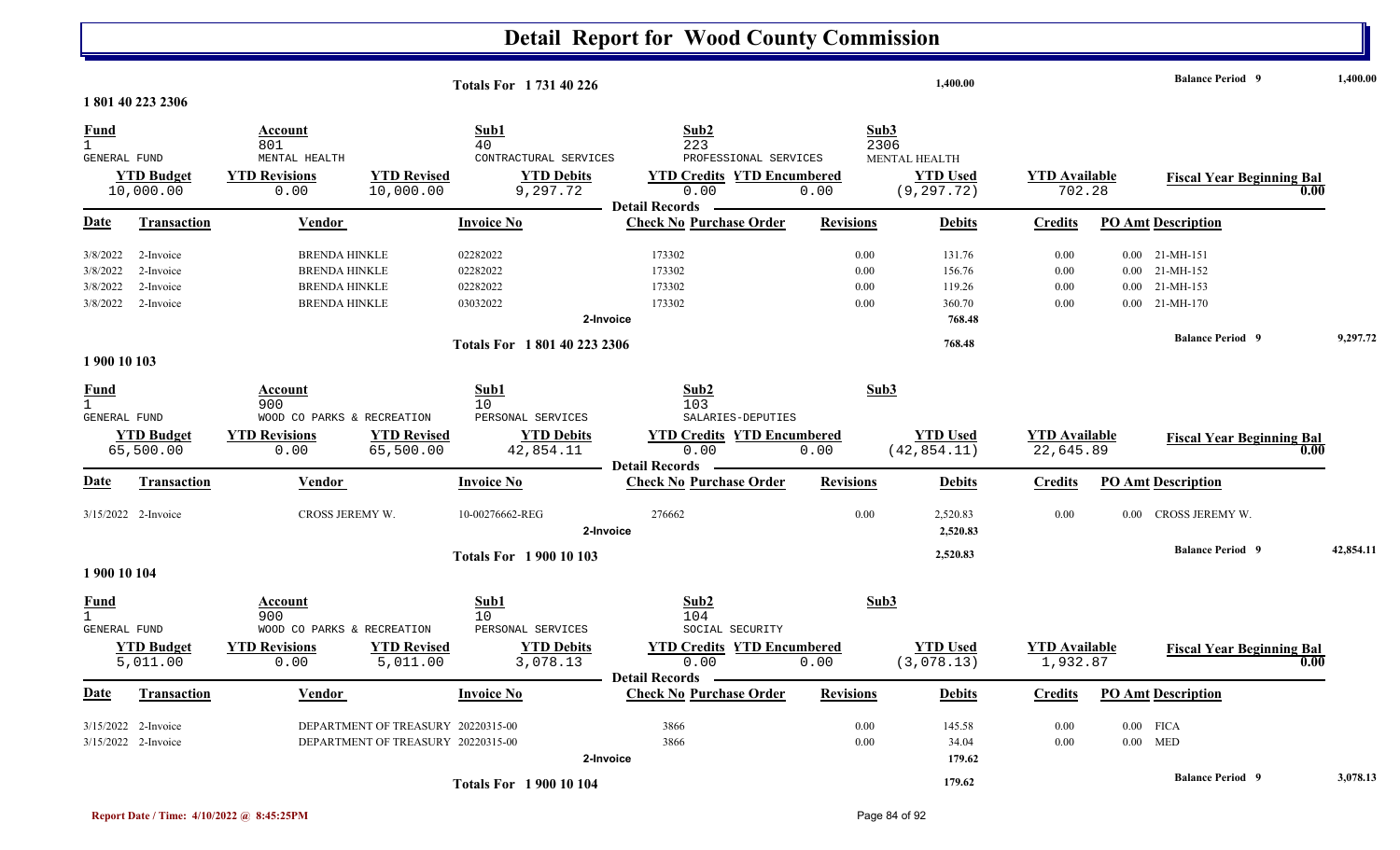#### **1 900 10 105**

| <b>Fund</b><br>$\mathbf{1}$<br><b>GENERAL FUND</b> |                               | Account<br>900<br>WOOD CO PARKS & RECREATION |                                     | Sub1<br>10<br>PERSONAL SERVICES | Sub2<br>105<br>INSURANCE PREMIUM                        | Sub3             |                                |                                  |          |                                  |           |
|----------------------------------------------------|-------------------------------|----------------------------------------------|-------------------------------------|---------------------------------|---------------------------------------------------------|------------------|--------------------------------|----------------------------------|----------|----------------------------------|-----------|
|                                                    | <b>YTD Budget</b>             | <b>YTD Revisions</b>                         | <b>YTD Revised</b>                  | <b>YTD Debits</b>               | <b>YTD Credits YTD Encumbered</b>                       |                  | <b>YTD Used</b>                | <b>YTD Available</b>             |          | <b>Fiscal Year Beginning Bal</b> |           |
|                                                    | 24,855.00                     | 0.00                                         | 24,855.00                           | 15,485.48                       | 0.00<br><b>Detail Records</b>                           | 0.00             | (15, 485.48)                   | 9,369.52                         |          |                                  | 0.00      |
| <b>Date</b>                                        | Transaction                   | Vendor                                       |                                     | Invoice No                      | <b>Check No Purchase Order</b>                          | <b>Revisions</b> | <b>Debits</b>                  | <b>Credits</b>                   |          | <b>PO Amt Description</b>        |           |
| 3/1/2022                                           | 2-Invoice                     |                                              | HIGHMARK WEST VIRGINIA              | 03012022                        | 3855                                                    | 0.00             | 1,890.64                       | 0.00                             |          | 0.00 HEALTH PREMIUM              |           |
| 3/8/2022                                           | 2-Invoice                     | <b>RENAISSANCE</b>                           |                                     | CNS000091182                    | 3861                                                    | 0.00             | 6.21                           | 0.00                             |          | 0.00 ADMIN FEE                   |           |
| 3/8/2022                                           | 2-Invoice                     | <b>MUTUAL OF OMAHA</b>                       |                                     | 1314828834                      | 173313                                                  | 0.00             | 2.13                           | $0.00\,$                         |          | 0.00 BASIC LIFE                  |           |
| 3/8/2022                                           | 2-Invoice                     | <b>MUTUAL OF OMAHA</b>                       |                                     | 1314828834                      | 173313                                                  | 0.00             | 12.60                          | $0.00\,$                         |          | 0.00 LT DISABILITY               |           |
| 3/9/2022                                           | 2-Invoice                     |                                              | VISION SERVICE PLAN (WV)            | 032022                          | 173342                                                  | 0.00             | 3.32                           | 0.00                             | $0.00\,$ | <b>SINGLE VISION</b>             |           |
| 3/9/2022                                           | 2-Invoice                     |                                              | VISION SERVICE PLAN (WV) 032022     |                                 | 173342                                                  | 0.00             | 19.20                          | 0.00                             |          | 0.00 FAMILY VISION               |           |
|                                                    |                               |                                              |                                     |                                 | 2-Invoice                                               |                  | 1,934.10                       |                                  |          |                                  |           |
|                                                    |                               |                                              |                                     | <b>Totals For 190010105</b>     |                                                         |                  | 1,934.10                       |                                  |          | <b>Balance Period 9</b>          | 15,485.48 |
| 1 900 10 106                                       |                               |                                              |                                     |                                 |                                                         |                  |                                |                                  |          |                                  |           |
| Fund<br>$\mathbf{1}$                               |                               | Account<br>900                               |                                     | Sub1<br>10                      | Sub2<br>106                                             |                  | Sub3                           |                                  |          |                                  |           |
| GENERAL FUND                                       |                               | WOOD CO PARKS & RECREATION                   |                                     | PERSONAL SERVICES               | RETIREMENT                                              |                  |                                |                                  |          |                                  |           |
|                                                    | <b>YTD Budget</b><br>6,550.00 | <b>YTD Revisions</b><br>0.00                 | <b>YTD Revised</b><br>6,550.00      | <b>YTD Debits</b><br>4,285.53   | <b>YTD Credits YTD Encumbered</b><br>0.00               | 0.00             | <b>YTD Used</b><br>(4, 285.53) | <b>YTD Available</b><br>2,264.47 |          | <b>Fiscal Year Beginning Bal</b> | 0.00      |
| Date                                               | <b>Transaction</b>            | <b>Vendor</b>                                |                                     | <b>Invoice No</b>               | <b>Detail Records</b><br><b>Check No Purchase Order</b> | <b>Revisions</b> | <b>Debits</b>                  | <b>Credits</b>                   |          | <b>PO Amt Description</b>        |           |
|                                                    | 3/15/2022 2-Invoice           |                                              | WV PUBLIC EMP RETIREMEN 20220315-00 |                                 |                                                         | 0.00             | 252.09                         | 0.00                             |          | 0.00 RETIREMENT                  |           |
|                                                    |                               |                                              |                                     |                                 | 2-Invoice                                               |                  | 252.09                         |                                  |          |                                  |           |
|                                                    |                               |                                              |                                     | <b>Totals For 1 900 10 106</b>  |                                                         |                  | 252.09                         |                                  |          | <b>Balance Period 9</b>          | 4,285.53  |
| 1 900 40 226                                       |                               |                                              |                                     |                                 |                                                         |                  |                                |                                  |          |                                  |           |
| <u>Fund</u><br>$\mathbf{1}$                        |                               | Account<br>900                               |                                     | Sub1<br>40                      | Sub2<br>226                                             | Sub3             |                                |                                  |          |                                  |           |
| <b>GENERAL FUND</b>                                |                               | WOOD CO PARKS & RECREATION                   |                                     | CONTRACTURAL SERVICES           | INSURANCE & BONDS                                       |                  |                                |                                  |          |                                  |           |
|                                                    | <b>YTD Budget</b><br>1,366.00 | <b>YTD Revisions</b><br>0.00                 | <b>YTD Revised</b><br>1,366.00      | <b>YTD Debits</b><br>1,325.00   | <b>YTD Credits YTD Encumbered</b><br>0.00               | 0.00             | <b>YTD Used</b><br>(1, 325.00) | <b>YTD</b> Available<br>41.00    |          | <b>Fiscal Year Beginning Bal</b> | 0.00      |
| Date                                               | <b>Transaction</b>            | Vendor                                       |                                     | <b>Invoice No</b>               | - Detail Records<br><b>Check No Purchase Order</b>      | <b>Revisions</b> | <b>Debits</b>                  | <b>Credits</b>                   |          | <b>PO Amt Description</b>        |           |
|                                                    |                               |                                              |                                     |                                 |                                                         |                  |                                |                                  |          |                                  |           |
|                                                    | 3/15/2022 5-Journal Entry     | <b>WVCORP</b>                                |                                     | 03152020A                       | 5-Journal Entry                                         | 0.00             | 1,325.00<br>1,325.00           | 0.00                             | $0.00\,$ | <b>WORKERS COMP</b>              |           |
|                                                    |                               |                                              |                                     | <b>Totals For 1 900 40 226</b>  |                                                         |                  | 1,325.00                       |                                  |          | <b>Balance Period 9</b>          | 1,325.00  |

#### **1 900 70 567**

**Report Date / Time: 4/10/2022 @ 8:45:25PM** Page 85 of 92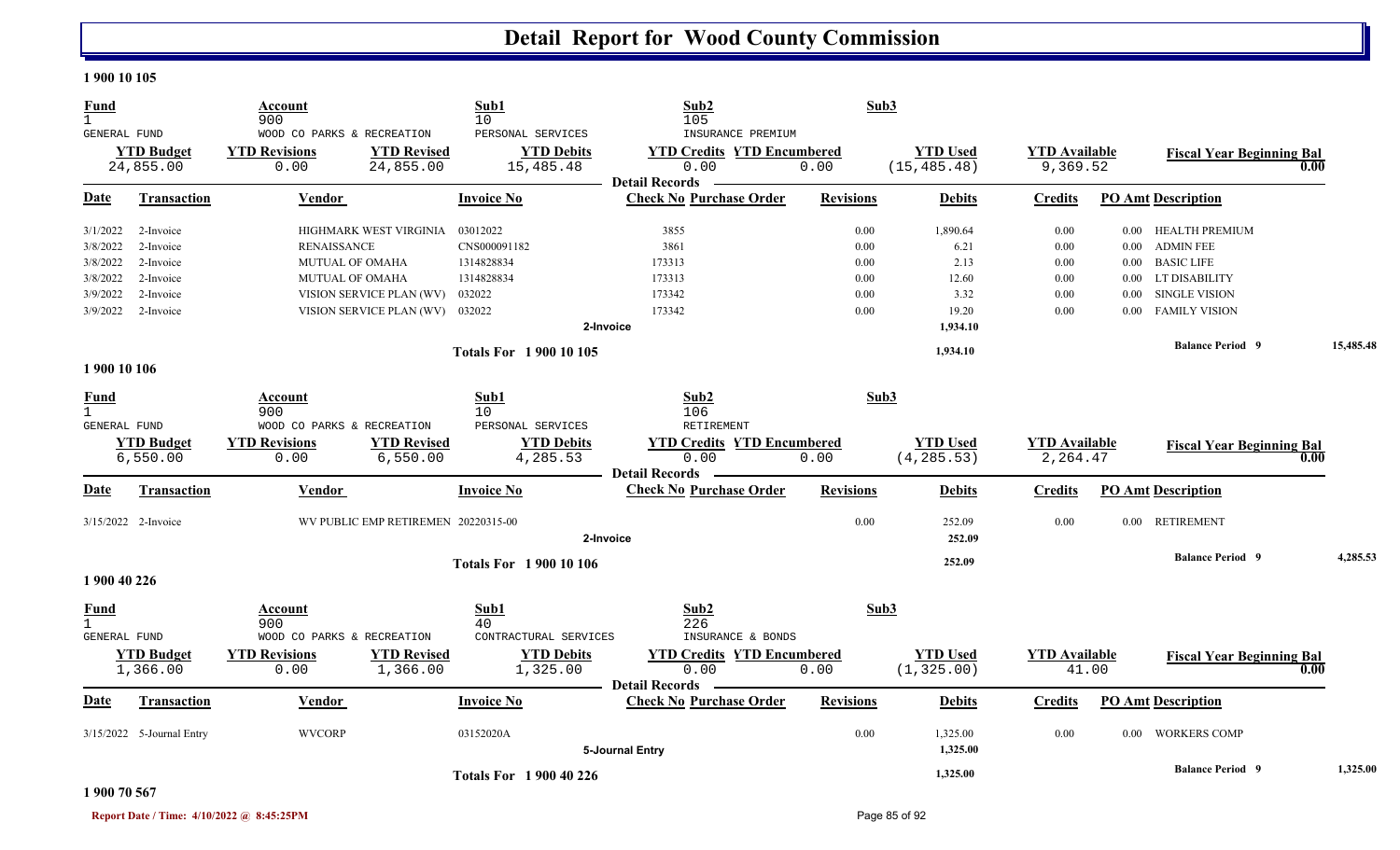| Fund<br>$\mathbf{1}$<br><b>GENERAL FUND</b>        |                                                            | Account<br>900<br>WOOD CO PARKS & RECREATION                     |                                                 | Sub1<br>70<br>CONTRIBUTIONS                   | Sub2<br>567<br>OTHER GOVT UNITS                                    | Sub3                         |                                   |                                     |                          |                                                                                  |      |           |
|----------------------------------------------------|------------------------------------------------------------|------------------------------------------------------------------|-------------------------------------------------|-----------------------------------------------|--------------------------------------------------------------------|------------------------------|-----------------------------------|-------------------------------------|--------------------------|----------------------------------------------------------------------------------|------|-----------|
|                                                    | <b>YTD Budget</b><br>63,226.00                             | <b>YTD Revisions</b><br>0.00                                     | <b>YTD Revised</b><br>63,226.00                 | <b>YTD Debits</b><br>69,052.45                | <b>YTD Credits YTD Encumbered</b><br>0.00<br><b>Detail Records</b> | 0.00                         | <b>YTD Used</b><br>(69, 052.45)   | <b>YTD</b> Available<br>(5, 826.45) |                          | <b>Fiscal Year Beginning Bal</b>                                                 | 0.00 |           |
| Date                                               | <b>Transaction</b>                                         | <u>Vendor</u>                                                    |                                                 | <b>Invoice No</b>                             | <b>Check No Purchase Order</b>                                     | <b>Revisions</b>             | <b>Debits</b>                     | <b>Credits</b>                      |                          | <b>PO Amt Description</b>                                                        |      |           |
| 3/8/2022                                           | 2-Invoice                                                  |                                                                  | WOOD COUNTY PARKS & RE 032022                   |                                               | 173338<br>2-Invoice                                                | 0.00                         | 4,479.22<br>4,479.22              | 0.00                                |                          | 0.00 HOTEL/MOTEL                                                                 |      |           |
|                                                    | 1 900 70 567 6601                                          |                                                                  |                                                 | <b>Totals For 1 900 70 567</b>                |                                                                    |                              | 4,479.22                          |                                     |                          | <b>Balance Period 9</b>                                                          |      | 69,052.45 |
| <u>Fund</u><br>$\mathbf{1}$<br><b>GENERAL FUND</b> |                                                            | Account<br>900<br>WOOD CO PARKS & RECREATION                     |                                                 | Sub1<br>70<br>CONTRIBUTIONS                   | Sub2<br>567<br>OTHER GOVT UNITS                                    | Sub3<br>6601                 | <b>VETERAN'S PARK</b>             |                                     |                          |                                                                                  |      |           |
|                                                    | <b>YTD Budget</b><br>46,331.00                             | <b>YTD Revisions</b><br>5,065.00                                 | <b>YTD Revised</b><br>51,396.00                 | <b>YTD Debits</b><br>7,108.66                 | <b>YTD Credits YTD Encumbered</b><br>0.00<br><b>Detail Records</b> | 830.63                       | <b>YTD Used</b><br>(7, 108.66)    | <b>YTD</b> Available<br>43, 456. 71 |                          | <b>Fiscal Year Beginning Bal</b>                                                 | 0.00 |           |
| Date                                               | <b>Transaction</b>                                         | <b>Vendor</b>                                                    |                                                 | <b>Invoice No</b>                             | <b>Check No Purchase Order</b>                                     | <b>Revisions</b>             | <b>Debits</b>                     | <b>Credits</b>                      |                          | <b>PO Amt Description</b>                                                        |      |           |
| 3/3/2022<br>3/21/2022                              | 1-Purchase Order<br>1-Purchase Order<br>1-Purchase Order   |                                                                  | STUART OIL COMPANY<br><b>ADVANCE AUTO PARTS</b> |                                               | 85526<br>85599<br>85600                                            | 0.00<br>0.00<br>0.00         | 0.00<br>0.00<br>0.00              | 0.00<br>0.00<br>0.00                | 28.57<br>32.34           | Non Ethanol Fuel<br>mower parts                                                  |      |           |
| 3/21/2022                                          |                                                            |                                                                  | FORE TIMBER COMPANY INC                         |                                               | 1-Purchase Order                                                   |                              |                                   |                                     | 126.67                   | mower parts                                                                      |      |           |
| 3/1/2022<br>3/8/2022<br>3/15/2022                  | 2-Invoice<br>2-Invoice<br>2-Invoice<br>3/15/2022 2-Invoice | <b>DOMINION HOPE</b><br>UNION WILLIAMS PSD<br>UNION WILLIAMS PSD | STUART OIL COMPANY                              | 03102022<br>03202022<br>00031947<br>03202022A | 173278<br>173333<br>173368<br>85526<br>173369                      | 0.00<br>0.00<br>0.00<br>0.00 | 79.64<br>54.36<br>28.57<br>271.01 | 0.00<br>0.00<br>0.00<br>0.00        | 0.00<br>0.00<br>$0.00\,$ | 0 1000 0009 1799<br>acct no 13 7075 00<br>(28.57) Non Ethanol Fuel<br>13 7065 00 |      |           |
|                                                    |                                                            |                                                                  |                                                 |                                               | 2-Invoice                                                          |                              | 433.58                            |                                     |                          |                                                                                  |      |           |
|                                                    |                                                            |                                                                  |                                                 | Totals For 1 900 70 567 6601                  |                                                                    |                              | 433.58                            |                                     | 159.01                   | <b>Balance Period</b> 9                                                          |      | 7,108.66  |
|                                                    | 1 900 70 567 6619                                          |                                                                  |                                                 |                                               |                                                                    |                              |                                   |                                     |                          |                                                                                  |      |           |
| Fund<br>$\mathbf{1}$<br>GENERAL FUND               |                                                            | Account<br>900<br>WOOD CO PARKS & RECREATION                     |                                                 | Sub1<br>70<br>CONTRIBUTIONS                   | Sub2<br>567<br>OTHER GOVT UNITS                                    | Sub3<br>6619                 | OIL & GAS MUSEUM                  |                                     |                          |                                                                                  |      |           |
|                                                    | <b>YTD Budget</b><br>2,108.00                              | <b>YTD Revisions</b><br>0.00                                     | <b>YTD Revised</b><br>2,108.00                  | <b>YTD Debits</b><br>2,301.75                 | <b>YTD Credits YTD Encumbered</b><br>0.00<br><b>Detail Records</b> | 0.00                         | <b>YTD</b> Used<br>(2, 301.75)    | <b>YTD</b> Available<br>(193.75)    |                          | <b>Fiscal Year Beginning Bal</b>                                                 | 0.00 |           |
| Date                                               | <b>Transaction</b>                                         | <b>Vendor</b>                                                    |                                                 | <b>Invoice No</b>                             | <b>Check No Purchase Order</b>                                     | <b>Revisions</b>             | <b>Debits</b>                     | <b>Credits</b>                      |                          | <b>PO Amt Description</b>                                                        |      |           |
| 3/8/2022                                           | 2-Invoice                                                  | OIL AND GAS MUSEUM                                               |                                                 | 032022                                        | 173317<br>2-Invoice                                                | 0.00                         | 149.31<br>149.31                  | 0.00                                |                          | 0.00 HOTEL/MOTEL                                                                 |      |           |
|                                                    |                                                            |                                                                  |                                                 | Totals For 1900 70 567 6619                   |                                                                    |                              | 149.31                            |                                     |                          | <b>Balance Period 9</b>                                                          |      | 2,301.75  |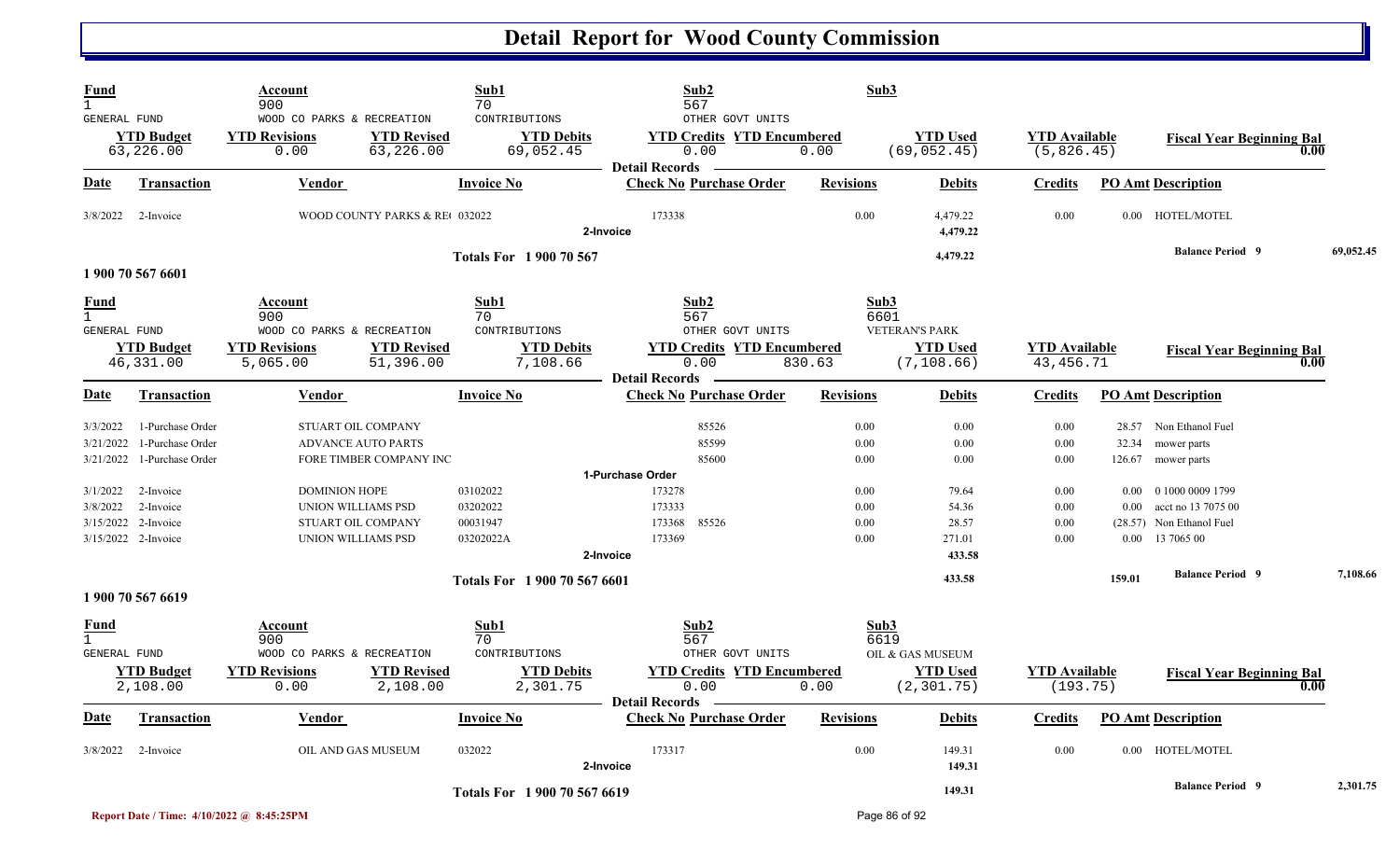#### **1 900 70 568 2612**

| <b>Fund</b><br>$\mathbf{1}$<br><b>GENERAL FUND</b> |                                | Account<br>900<br>WOOD CO PARKS & RECREATION |                                   | Sub1<br>70<br>CONTRIBUTIONS    | Sub2<br>568<br>OTHER CONTRIBUTIONS                                 |                  | Sub3<br>2612<br>FORT BOREMAN HIST. PARK |                                   |          |                                  |      |           |
|----------------------------------------------------|--------------------------------|----------------------------------------------|-----------------------------------|--------------------------------|--------------------------------------------------------------------|------------------|-----------------------------------------|-----------------------------------|----------|----------------------------------|------|-----------|
|                                                    | <b>YTD Budget</b><br>38,638.00 | <b>YTD Revisions</b><br>96,756.00            | <b>YTD Revised</b><br>135,394.00  | <b>YTD Debits</b><br>47,789.68 | <b>YTD Credits YTD Encumbered</b><br>0.00<br><b>Detail Records</b> | 4,870.66         | <b>YTD Used</b><br>(47, 789.68)         | <b>YTD Available</b><br>82,733.66 |          | <b>Fiscal Year Beginning Bal</b> | 0.00 |           |
| Date                                               | <b>Transaction</b>             | Vendor                                       |                                   | <b>Invoice No</b>              | <b>Check No Purchase Order</b>                                     | <b>Revisions</b> | <b>Debits</b>                           | <b>Credits</b>                    |          | <b>PO Amt Description</b>        |      |           |
| 3/3/2022                                           | 1-Purchase Order               |                                              | STUART OIL COMPANY                |                                | 85526                                                              | 0.00             | 0.00                                    | 0.00                              |          | 28.57 Non Ethanol Fuel           |      |           |
| 3/21/2022                                          | 1-Purchase Order               |                                              | <b>ADVANCE AUTO PARTS</b>         |                                | 85599                                                              | 0.00             | 0.00                                    | 0.00                              |          | 32.34 mower parts                |      |           |
| 3/21/2022                                          | 1-Purchase Order               |                                              | FORE TIMBER COMPANY INC           |                                | 85600                                                              | 0.00             | 0.00                                    | 0.00                              |          | 126.67 mower parts               |      |           |
|                                                    |                                |                                              |                                   |                                | 1-Purchase Order                                                   |                  |                                         |                                   |          |                                  |      |           |
| 3/3/2022                                           | 2-Invoice                      | <b>MON POWER</b>                             |                                   | 03152022A                      | 3857                                                               | 0.00             | 74.74                                   | 0.00                              | $0.00\,$ | 110 084 956 652                  |      |           |
| 3/8/2022                                           | 2-Invoice                      | <b>VERIZON WIRELESS</b>                      |                                   | 9900399494                     | 173335<br>173335                                                   | 0.00             | 40.01                                   | 0.00                              | 0.00     | <b>SPARTAN</b>                   |      |           |
| 3/8/2022                                           | 2-Invoice                      | <b>VERIZON WIRELESS</b>                      |                                   | 9900399494                     | 173368<br>85526                                                    | 0.00<br>0.00     | 40.01                                   | 0.00<br>0.00                      | $0.00\,$ | <b>SPARTAN</b>                   |      |           |
|                                                    | 3/15/2022 2-Invoice            |                                              | STUART OIL COMPANY                | 00031947                       | 2-Invoice                                                          |                  | 28.57<br>183.33                         |                                   |          | (28.57) Non Ethanol Fuel         |      |           |
|                                                    |                                |                                              |                                   |                                |                                                                    |                  |                                         |                                   |          |                                  |      |           |
|                                                    | 1 900 70 568 6623              |                                              |                                   | Totals For 1 900 70 568 2612   |                                                                    |                  | 183.33                                  |                                   | 159.01   | <b>Balance Period 9</b>          |      | 47,789.68 |
|                                                    |                                |                                              |                                   |                                |                                                                    |                  |                                         |                                   |          |                                  |      |           |
| <b>Fund</b><br>$\mathbf{1}$                        |                                | Account<br>900                               |                                   | Sub1<br>70                     | Sub2<br>568                                                        |                  | Sub3<br>6623                            |                                   |          |                                  |      |           |
| GENERAL FUND                                       |                                | WOOD CO PARKS & RECREATION                   |                                   | CONTRIBUTIONS                  | OTHER CONTRIBUTIONS                                                |                  | PARKERSBURG 1/2 MARATHON                |                                   |          |                                  |      |           |
|                                                    | <b>YTD Budget</b>              | <b>YTD Revisions</b>                         | <b>YTD Revised</b>                | <b>YTD Debits</b>              | <b>YTD Credits YTD Encumbered</b>                                  |                  | <b>YTD Used</b>                         | <b>YTD Available</b>              |          | <b>Fiscal Year Beginning Bal</b> |      |           |
|                                                    | 703.00                         | 0.00                                         | 703.00                            | 767.25                         | 0.00<br><b>Detail Records</b>                                      | 0.00             | (767.25)                                |                                   | (64.25)  |                                  | 0.00 |           |
| Date                                               | Transaction                    | <b>Vendor</b>                                |                                   | <b>Invoice No</b>              | <b>Check No Purchase Order</b>                                     | <b>Revisions</b> | <b>Debits</b>                           | <b>Credits</b>                    |          | <b>PO Amt Description</b>        |      |           |
| 3/8/2022                                           | 2-Invoice                      |                                              | PARKERSBURG NEWS & SEN' 032022    |                                | 173322<br>2-Invoice                                                | 0.00             | 49.77<br>49.77                          | 0.00                              |          | 0.00 HOTEL/MOTEL                 |      |           |
|                                                    |                                |                                              |                                   | Totals For 1 900 70 568 6623   |                                                                    |                  | 49.77                                   |                                   |          | <b>Balance Period 9</b>          |      | 767.25    |
| 1 902 70 568                                       |                                |                                              |                                   |                                |                                                                    |                  |                                         |                                   |          |                                  |      |           |
| <b>Fund</b><br>$\mathbf{1}$                        |                                | Account<br>902                               |                                   | Sub1<br>70                     | Sub2<br>568                                                        |                  | Sub3                                    |                                   |          |                                  |      |           |
| GENERAL FUND                                       |                                | 4-H CAMP                                     |                                   | CONTRIBUTIONS                  | OTHER CONTRIBUTIONS                                                |                  |                                         |                                   |          |                                  |      |           |
|                                                    | <b>YTD Budget</b><br>20,000.00 | <b>YTD Revisions</b><br>0.00                 | <b>YTD Revised</b><br>20,000.00   | <b>YTD Debits</b><br>19,868.46 | <b>YTD Credits YTD Encumbered</b><br>0.00                          | 0.00             | <b>YTD Used</b><br>(19, 868.46)         | <b>YTD Available</b><br>131.54    |          | <b>Fiscal Year Beginning Bal</b> | 0.00 |           |
|                                                    |                                |                                              |                                   |                                | <b>Detail Records</b>                                              |                  |                                         |                                   |          |                                  |      |           |
| Date                                               | <b>Transaction</b>             | <b>Vendor</b>                                |                                   | <b>Invoice No</b>              | <b>Check No Purchase Order</b>                                     | <b>Revisions</b> | <b>Debits</b>                           | <b>Credits</b>                    |          | <b>PO Amt Description</b>        |      |           |
| 3/1/2022                                           | 2-Invoice                      |                                              | MINERAL WELLS PUBLIC SEI 03152022 |                                | 173281                                                             | 0.00             | 90.38                                   | 0.00                              |          | $0.00 \quad 4-06000-00$          |      |           |
|                                                    | $3/8/2022$ 2-Invoice           |                                              | HARDMAN'S OF SPENCER 33267        |                                | 173301                                                             | 0.00             | 31.99                                   | 0.00                              |          | 0.00 70500                       |      |           |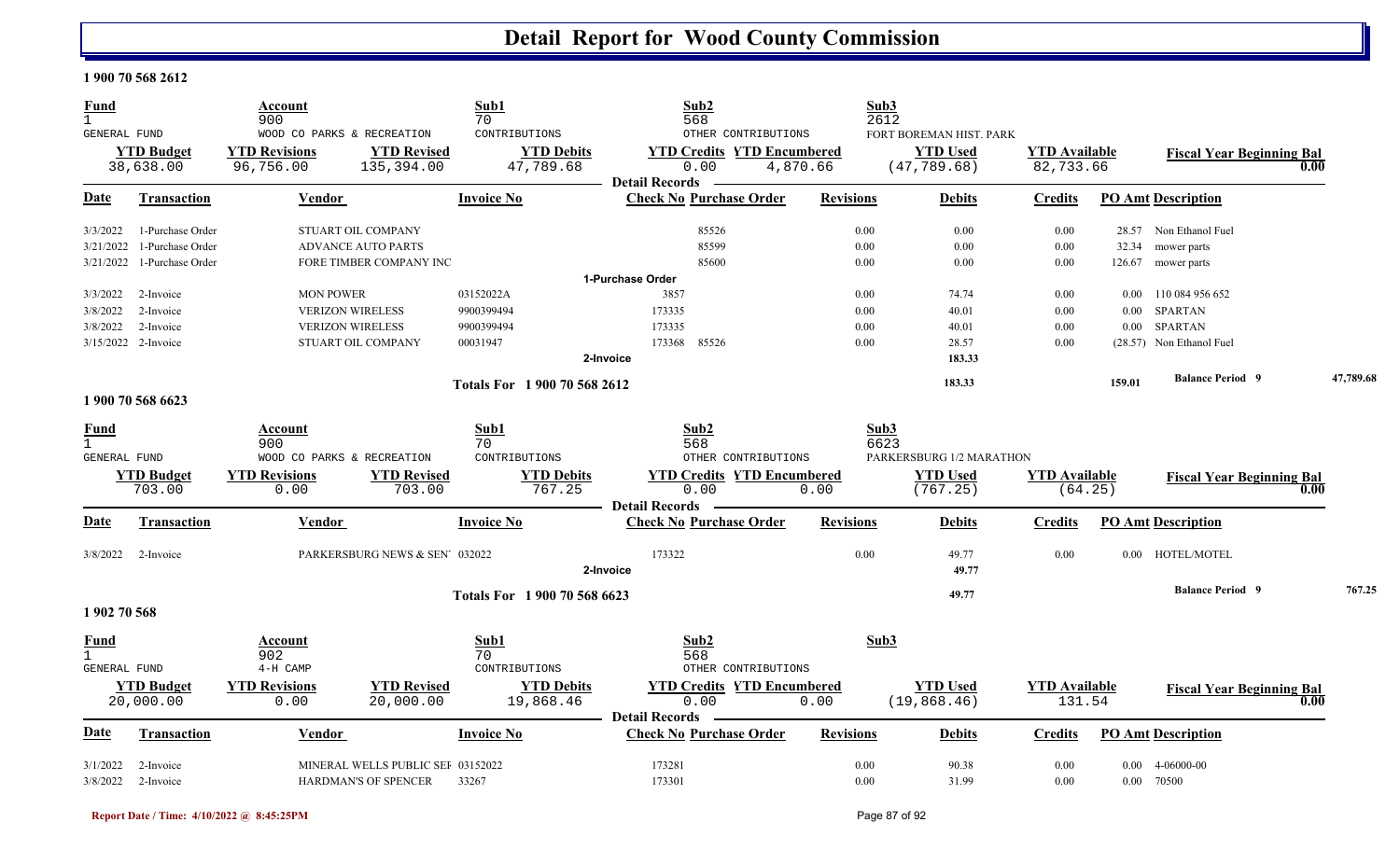|                                    |                                                            |                                                                                   |                                                                                                | <b>Detail Report for Wood County Commission</b>                                                          |                              |                                                          |                                  |                      |                                                                                            |           |
|------------------------------------|------------------------------------------------------------|-----------------------------------------------------------------------------------|------------------------------------------------------------------------------------------------|----------------------------------------------------------------------------------------------------------|------------------------------|----------------------------------------------------------|----------------------------------|----------------------|--------------------------------------------------------------------------------------------|-----------|
| 3/8/2022<br>3/11/2022<br>3/11/2022 | 2-Invoice<br>2-Invoice<br>2-Invoice<br>3/11/2022 2-Invoice | TAYLOR'S DISPOSAL INC<br><b>MON POWER</b><br><b>MON POWER</b><br><b>MON POWER</b> | 220201908<br>03282022<br>03282022<br>03282022                                                  | 173329<br>3868<br>3868<br>3868<br>2-Invoice                                                              | 0.00<br>0.00<br>0.00<br>0.00 | 208.94<br>5.00<br>88.85<br>30.65<br>455.81               | 0.00<br>0.00<br>0.00<br>0.00     | 0.00<br>0.00<br>0.00 | 0.00 1908<br>ACCT NO 110 083 131 307<br>ACCT NO 110 145 435 522<br>ACCT NO 110 148 602 631 |           |
| 1903 70 568                        |                                                            |                                                                                   | <b>Totals For 1902 70 568</b>                                                                  |                                                                                                          |                              | 455.81                                                   |                                  |                      | <b>Balance Period 9</b>                                                                    | 19,868.46 |
| <u>Fund</u><br>$\mathbf{1}$        | GENERAL FUND<br><b>YTD Budget</b><br>2,810.00              | Account<br>903<br>FINE ARTS COUNCIL<br><b>YTD Revisions</b><br>0.00               | Sub1<br>70<br>CONTRIBUTIONS<br><b>YTD Revised</b><br><b>YTD Debits</b><br>2,810.00<br>3,068.99 | Sub2<br>568<br>OTHER CONTRIBUTIONS<br><b>YTD Credits YTD Encumbered</b><br>0.00                          | Sub3<br>0.00                 | <b>YTD Used</b><br>(3,068.99)                            | <b>YTD</b> Available<br>(258.99) |                      | <b>Fiscal Year Beginning Bal</b><br>0.00                                                   |           |
| Date                               | <b>Transaction</b>                                         | <b>Vendor</b>                                                                     | <b>Invoice No</b>                                                                              | <b>Detail Records</b><br><b>Check No Purchase Order</b>                                                  | <b>Revisions</b>             | <b>Debits</b>                                            | <b>Credits</b>                   |                      | <b>PO Amt Description</b>                                                                  |           |
| 3/8/2022                           | 2-Invoice                                                  | <b>ARTSBRIDGE</b>                                                                 | 032022                                                                                         | 173291<br>2-Invoice                                                                                      | 0.00                         | 199.08<br>199.08                                         | 0.00                             |                      | 0.00 HOTEL/MOTEL                                                                           |           |
|                                    | 1903 70 568 2613                                           |                                                                                   | <b>Totals For 1903 70 568</b>                                                                  |                                                                                                          |                              | 199.08                                                   |                                  |                      | <b>Balance Period 9</b>                                                                    | 3,068.99  |
| <b>Fund</b><br>$\mathbf{1}$        | GENERAL FUND<br><b>YTD Budget</b><br>2,108.00              | Account<br>903<br>FINE ARTS COUNCIL<br><b>YTD Revisions</b><br>0.00               | Sub1<br>70<br>CONTRIBUTIONS<br><b>YTD Revised</b><br><b>YTD Debits</b><br>2,301.75<br>2,108.00 | Sub2<br>568<br>OTHER CONTRIBUTIONS<br><b>YTD Credits YTD Encumbered</b><br>0.00                          | Sub3<br>2613<br>0.00         | PARKERSBURG ART CENTER<br><b>YTD Used</b><br>(2, 301.75) | <b>YTD Available</b><br>(193.75) |                      | <b>Fiscal Year Beginning Bal</b><br>0.00                                                   |           |
| <u>Date</u>                        | <b>Transaction</b>                                         | <b>Vendor</b>                                                                     | <b>Invoice No</b>                                                                              | <b>Detail Records</b><br><b>Check No Purchase Order</b>                                                  | <b>Revisions</b>             | <b>Debits</b>                                            | <b>Credits</b>                   |                      | <b>PO Amt Description</b>                                                                  |           |
| 3/8/2022                           | 2-Invoice                                                  |                                                                                   | PARKERSBURG ART CENTER 032022                                                                  | 173318<br>2-Invoice                                                                                      | 0.00                         | 149.31<br>149.31                                         | 0.00                             |                      | 0.00 HOTEL/MOTEL<br><b>Balance Period</b> 9                                                | 2,301.75  |
|                                    | 1903 70 568 2614                                           |                                                                                   | Totals For 1 903 70 568 2613                                                                   |                                                                                                          |                              | 149.31                                                   |                                  |                      |                                                                                            |           |
| <b>Fund</b><br>1                   | <b>GENERAL FUND</b><br><b>YTD Budget</b><br>1,404.00       | Account<br>903<br>FINE ARTS COUNCIL<br><b>YTD Revisions</b><br>0.00               | Sub1<br>70<br>CONTRIBUTIONS<br><b>YTD Revised</b><br><b>YTD Debits</b><br>1,404.00<br>1,534.51 | Sub2<br>568<br>OTHER CONTRIBUTIONS<br><b>YTD Credits YTD Encumbered</b><br>0.00<br><b>Detail Records</b> | Sub3<br>2614<br>0.00         | <b>ACTORS GUILD</b><br><b>YTD Used</b><br>(1, 534.51)    | <b>YTD Available</b><br>(130.51) |                      | <b>Fiscal Year Beginning Bal</b><br>0.00                                                   |           |
| <b>Date</b>                        | <b>Transaction</b>                                         | <b>Vendor</b>                                                                     | <b>Invoice No</b>                                                                              | <b>Check No Purchase Order</b>                                                                           | <b>Revisions</b>             | <b>Debits</b>                                            | <b>Credits</b>                   |                      | <b>PO Amt Description</b>                                                                  |           |
|                                    | $3/8/2022$ 2-Invoice                                       |                                                                                   | THE ACTORS GUILD OF PARK 032022                                                                | 173290<br>2-Invoice                                                                                      | 0.00                         | 99.54<br>99.54                                           | 0.00                             |                      | 0.00 HOTEL/MOTEL                                                                           |           |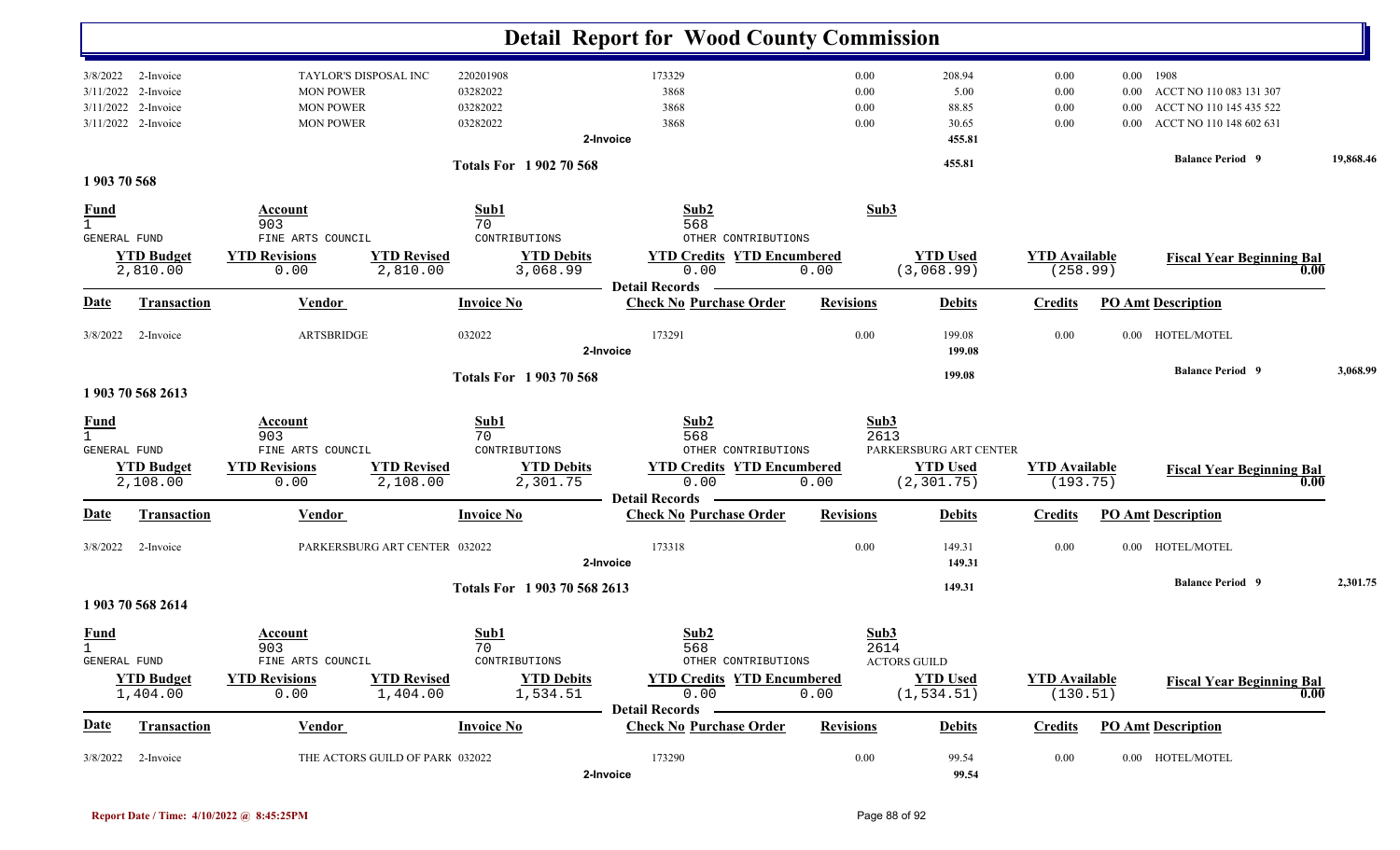|                                                    |                                |                                                                                                       |                                                              | <b>Detail Report for Wood County Commission</b>                                                          |                          |                                                        |                                  |                                  |          |
|----------------------------------------------------|--------------------------------|-------------------------------------------------------------------------------------------------------|--------------------------------------------------------------|----------------------------------------------------------------------------------------------------------|--------------------------|--------------------------------------------------------|----------------------------------|----------------------------------|----------|
|                                                    | 1 903 70 568 6624              |                                                                                                       | Totals For 1 903 70 568 2614                                 |                                                                                                          |                          | 99.54                                                  |                                  | <b>Balance Period 9</b>          | 1.534.51 |
| <b>Fund</b><br>$\mathbf{1}$<br>GENERAL FUND        | <b>YTD Budget</b><br>4,075.00  | Account<br>903<br>FINE ARTS COUNCIL<br><b>YTD Revised</b><br><b>YTD Revisions</b><br>4,075.00<br>0.00 | Sub1<br>70<br>CONTRIBUTIONS<br><b>YTD Debits</b><br>4,450.07 | Sub2<br>568<br>OTHER CONTRIBUTIONS<br><b>YTD Credits YTD Encumbered</b><br>0.00<br><b>Detail Records</b> | Sub3<br>6624<br>0.00     | <b>SMOOT THEATER</b><br><b>YTD Used</b><br>(4, 450.07) | <b>YTD Available</b><br>(375.07) | <b>Fiscal Year Beginning Bal</b> | 0.00     |
| Date                                               | <b>Transaction</b>             | Vendor                                                                                                | <b>Invoice No</b>                                            | <b>Check No Purchase Order</b>                                                                           | <b>Revisions</b>         | <b>Debits</b>                                          | <b>Credits</b>                   | <b>PO Amt Description</b>        |          |
| 3/8/2022                                           | 2-Invoice                      | <b>SMOOT THEATER</b>                                                                                  | 032022                                                       | 173328<br>2-Invoice                                                                                      | 0.00                     | 288.66<br>288.66                                       | 0.00                             | 0.00 HOTEL/MOTEL                 |          |
|                                                    | 1 904 70 568 2615              |                                                                                                       | Totals For 1903 70 568 6624                                  |                                                                                                          |                          | 288.66                                                 |                                  | <b>Balance Period 9</b>          | 4,450.07 |
| <u>Fund</u><br>$\mathbf{1}$<br>GENERAL FUND        | <b>YTD Budget</b><br>1,546.00  | Account<br>904<br>MUSEUM COMMISSION<br><b>YTD Revised</b><br><b>YTD Revisions</b><br>1,546.00<br>0.00 | Sub1<br>70<br>CONTRIBUTIONS<br><b>YTD Debits</b><br>1,687.94 | Sub2<br>568<br>OTHER CONTRIBUTIONS<br><b>YTD Credits YTD Encumbered</b><br>0.00                          | Sub3<br>2615<br>0.00     | VETERAN'S MUSEUM<br><b>YTD Used</b><br>(1,687.94)      | <b>YTD Available</b><br>(141.94) | <b>Fiscal Year Beginning Bal</b> | 0.00     |
| Date                                               | Transaction                    | Vendor                                                                                                | <b>Invoice No</b>                                            | <b>Detail Records</b><br><b>Check No Purchase Order</b>                                                  | <b>Revisions</b>         | <b>Debits</b>                                          | <b>Credits</b>                   | <b>PO Amt Description</b>        |          |
| 3/8/2022                                           | 2-Invoice                      | VETERANS MUSEUM OF MID 032022                                                                         |                                                              | 173336<br>2-Invoice                                                                                      | 0.00                     | 109.49<br>109.49                                       | 0.00                             | 0.00 HOTEL/MOTEL                 |          |
| 1 905 70 567                                       |                                |                                                                                                       | Totals For 1 904 70 568 2615                                 |                                                                                                          |                          | 109.49                                                 |                                  | <b>Balance Period 9</b>          | 1,687.94 |
| <b>Fund</b><br>$\mathbf{1}$<br><b>GENERAL FUND</b> | <b>YTD Budget</b>              | Account<br>905<br>PARKERSBURG HOMECOMING<br><b>YTD Revised</b><br><b>YTD Revisions</b>                | Sub1<br>70<br>CONTRIBUTIONS<br><b>YTD Debits</b>             | Sub2<br>567<br>OTHER GOVT UNITS<br><b>YTD Credits YTD Encumbered</b><br>0.00                             | Sub3                     | <b>YTD Used</b>                                        | <b>YTD Available</b>             | <b>Fiscal Year Beginning Bal</b> |          |
| Date                                               | 3,513.00<br><b>Transaction</b> | 0.00<br>3,513.00<br><b>Vendor</b>                                                                     | 3,836.26<br><b>Invoice No</b>                                | - Detail Records<br><b>Contract Contract Contract</b><br><b>Check No Purchase Order</b>                  | 0.00<br><b>Revisions</b> | (3,836.26)<br><b>Debits</b>                            | (323.26)<br><b>Credits</b>       | <b>PO Amt Description</b>        | 0.00     |
| 3/8/2022                                           | 2-Invoice                      | PARKERSBURG HOMECOMIN 032022                                                                          |                                                              | 173319<br>2-Invoice                                                                                      | 0.00                     | 248.85<br>248.85                                       | 0.00                             | 0.00 HOTEL/MOTEL                 |          |
|                                                    |                                |                                                                                                       | <b>Totals For 1905 70 567</b>                                |                                                                                                          |                          | 248.85                                                 |                                  | <b>Balance Period 9</b>          | 3,836.26 |

**1 905 70 568 547**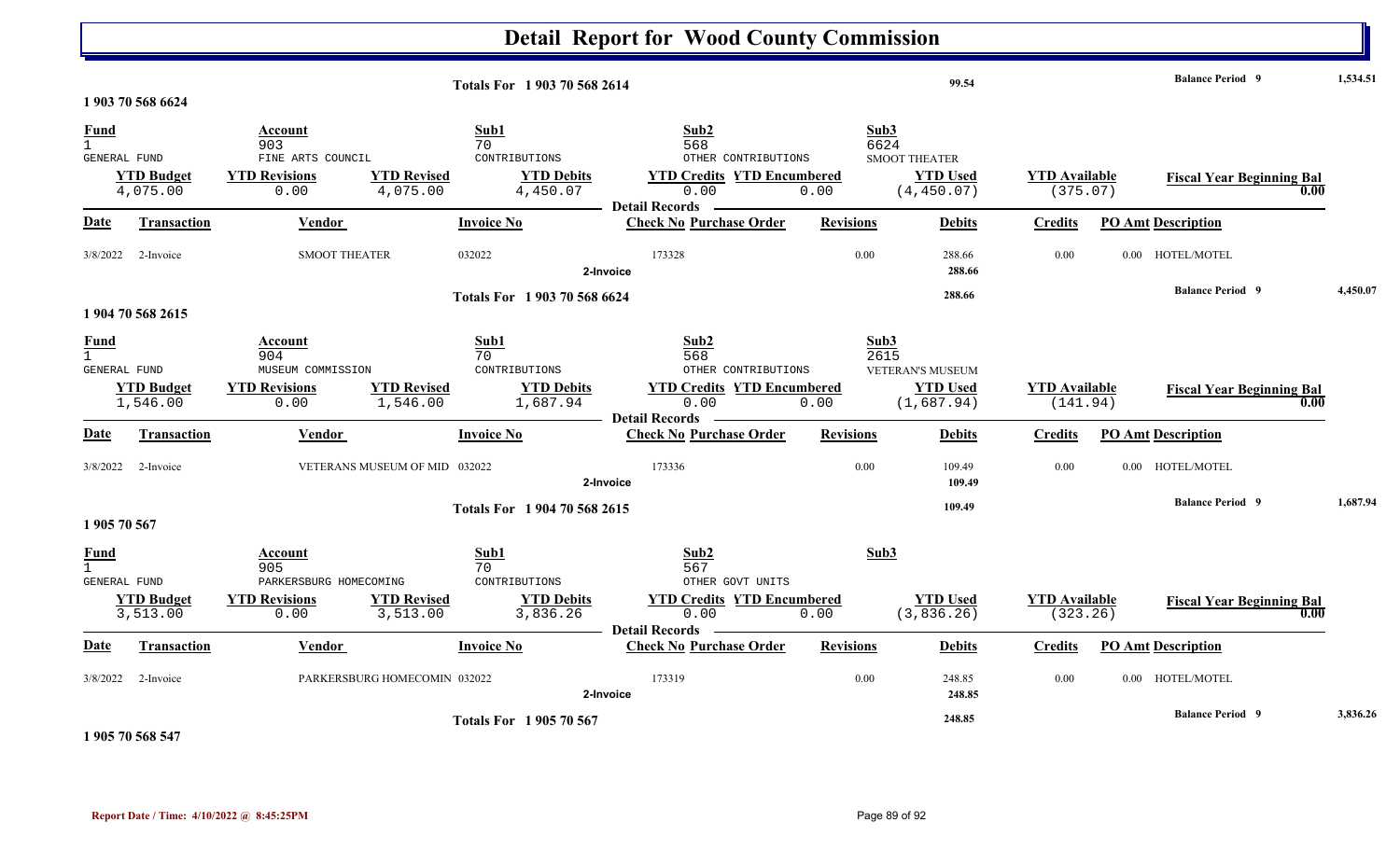| Fund<br>$\mathbf{1}$<br><b>GENERAL FUND</b>          | <b>YTD Budget</b><br>5,282.00 | Account<br>905<br>PARKERSBURG HOMECOMING<br><b>YTD Revisions</b><br>0.00 | <b>YTD Revised</b><br>5,282.00  | Sub1<br>70<br>CONTRIBUTIONS<br><b>YTD Debits</b><br>5,754.39 | Sub2<br>568<br>OTHER CONTRIBUTIONS<br><b>YTD Credits YTD Encumbered</b><br>0.00<br><b>Detail Records</b> | Sub3<br>547<br>0.00  | <b>INTERSTATE FAIR &amp; EXPOSI</b><br><b>YTD Used</b><br>(5, 754.39) | <b>YTD</b> Available<br>(472.39) | <b>Fiscal Year Beginning Bal</b> | 0.00     |
|------------------------------------------------------|-------------------------------|--------------------------------------------------------------------------|---------------------------------|--------------------------------------------------------------|----------------------------------------------------------------------------------------------------------|----------------------|-----------------------------------------------------------------------|----------------------------------|----------------------------------|----------|
| Date                                                 | <b>Transaction</b>            | <b>Vendor</b>                                                            |                                 | <b>Invoice No</b>                                            | <b>Check No Purchase Order</b>                                                                           | <b>Revisions</b>     | <b>Debits</b>                                                         | <b>Credits</b>                   | <b>PO Amt Description</b>        |          |
| 3/8/2022                                             | 2-Invoice                     |                                                                          | WV INTERSTATE FAIR & EXP 032022 |                                                              | 173340<br>2-Invoice                                                                                      | 0.00                 | 373.27<br>373.27                                                      | 0.00                             | 0.00 HOTEL/MOTEL                 |          |
|                                                      | 1 905 70 568 6618             |                                                                          |                                 | Totals For 1 905 70 568 547                                  |                                                                                                          |                      | 373.27                                                                |                                  | <b>Balance Period 9</b>          | 5,754.39 |
| Fund<br>$\mathbf{1}$<br>GENERAL FUND                 | <b>YTD Budget</b><br>1,054.00 | Account<br>905<br>PARKERSBURG HOMECOMING<br><b>YTD Revisions</b><br>0.00 | <b>YTD Revised</b><br>1,054.00  | Sub1<br>70<br>CONTRIBUTIONS<br><b>YTD Debits</b><br>1,150.87 | Sub2<br>568<br>OTHER CONTRIBUTIONS<br><b>YTD Credits YTD Encumbered</b><br>0.00<br><b>Detail Records</b> | Sub3<br>6618<br>0.00 | BELLEVILLE HOMECOMING<br><b>YTD</b> Used<br>(1, 150.87)               | <b>YTD</b> Available<br>(96.87)  | <b>Fiscal Year Beginning Bal</b> | 0.00     |
| <u>Date</u>                                          | <b>Transaction</b>            | Vendor                                                                   |                                 | <b>Invoice No</b>                                            | <b>Check No Purchase Order</b>                                                                           | <b>Revisions</b>     | <b>Debits</b>                                                         | Credits                          | <b>PO Amt Description</b>        |          |
| 3/8/2022                                             | 2-Invoice                     |                                                                          | BELLEVILLE HOMECOMING 032022    |                                                              | 173292<br>2-Invoice                                                                                      | 0.00                 | 74.65<br>74.65                                                        | 0.00                             | 0.00 HOTEL/MOTEL                 |          |
|                                                      | 1 909 70 568 2610             |                                                                          |                                 | Totals For 1905 70 568 6618                                  |                                                                                                          |                      | 74.65                                                                 |                                  | <b>Balance Period 9</b>          | 1,150.87 |
| <u>Fund</u><br>$\overline{1}$<br><b>GENERAL FUND</b> | <b>YTD Budget</b>             | Account<br>909<br>HISTORICAL COMMISSION<br><b>YTD Revisions</b>          | <b>YTD Revised</b>              | Sub1<br>70<br>CONTRIBUTIONS<br><b>YTD Debits</b>             | Sub2<br>568<br>OTHER CONTRIBUTIONS<br><b>YTD Credits YTD Encumbered</b>                                  | Sub3<br>2610         | BLENN. HISTORICAL FOUNDATIO<br><b>YTD</b> Used                        | <b>YTD Available</b>             | <b>Fiscal Year Beginning Bal</b> |          |
|                                                      | 702.00                        | 0.00                                                                     | 702.00                          | 767.25                                                       | 0.00<br><b>Detail Records</b>                                                                            | 0.00                 | (767.25)                                                              | (65.25)                          |                                  | 0.00     |
| <u>Date</u>                                          | <b>Transaction</b>            | Vendor                                                                   |                                 | <b>Invoice No</b>                                            | <b>Check No Purchase Order</b>                                                                           | <b>Revisions</b>     | <b>Debits</b>                                                         | <b>Credits</b>                   | <b>PO Amt Description</b>        |          |
| 3/8/2022                                             | 2-Invoice                     |                                                                          | BLENNERHASSETT HISTORIC 032022  |                                                              | 173293<br>2-Invoice                                                                                      | 0.00                 | 49.77<br>49.77                                                        | 0.00                             | 0.00 HOTEL/MOTEL                 |          |
|                                                      | 1 909 70 568 2611             |                                                                          |                                 | Totals For 1909 70 568 2610                                  |                                                                                                          |                      | 49.77                                                                 |                                  | <b>Balance Period 9</b>          | 767.25   |
| <u>Fund</u><br>$\mathbf{1}$<br>GENERAL FUND          |                               | Account<br>909<br>HISTORICAL COMMISSION                                  |                                 | Sub1<br>70<br>CONTRIBUTIONS                                  | Sub2<br>568<br>OTHER CONTRIBUTIONS                                                                       | Sub3<br>2611         | JULIA-ANN SQUARE HIST. ASSOC                                          |                                  |                                  |          |
|                                                      | <b>YTD Budget</b><br>1,405.00 | <b>YTD Revisions</b><br>0.00                                             | <b>YTD Revised</b><br>1,405.00  | <b>YTD Debits</b><br>1,534.51                                | <b>YTD Credits YTD Encumbered</b><br>0.00                                                                | 0.00                 | <b>YTD Used</b><br>(1, 534.51)                                        | <b>YTD</b> Available<br>(129.51) | <b>Fiscal Year Beginning Bal</b> | 0.00     |